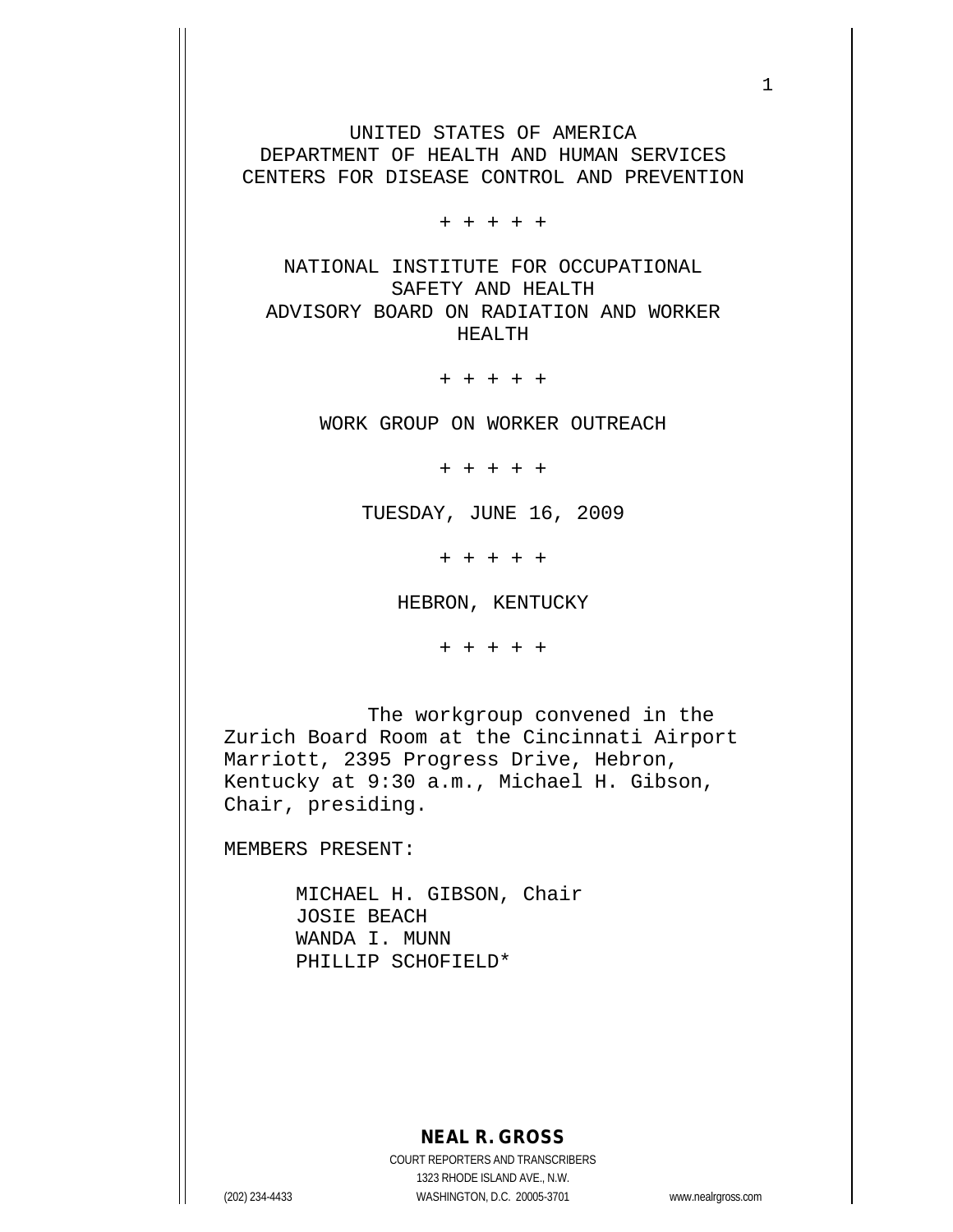IDENTIFIED MEMBERS PRESENT:

 THEODORE M. KATZ, Acting Designated Federal Official

 TERRIE BARRIE, Petitioner\* LORI BREYER, NIOSH ORAU DOROTHY CLAYTON, Petitioner\* MARY ELLIOTT, NIOSH ORAU JOHN FUNK, Petitioner and Representative\* J. J. JOHNSON, NIOSH ORAU BONNIE KLEA, Petitioner\* MARK LEWIS, ATL International ARJUN MAKHIJANI, SC&A\* JOHN MAURO, SC&A\* VERN McDOUGALL, NIOSH ORAU MICHAEL RAFKY, HHS\* KATHY ROBERTSON-DEMERS, SC&A MARY JO ZACCHERO, NIOSH ORAU ABE ZEITOUN, SC&A

\*Present via teleconference.

## **NEAL R. GROSS**

COURT REPORTERS AND TRANSCRIBERS 1323 RHODE ISLAND AVE., N.W. (202) 234-4433 WASHINGTON, D.C. 20005-3701 www.nealrgross.com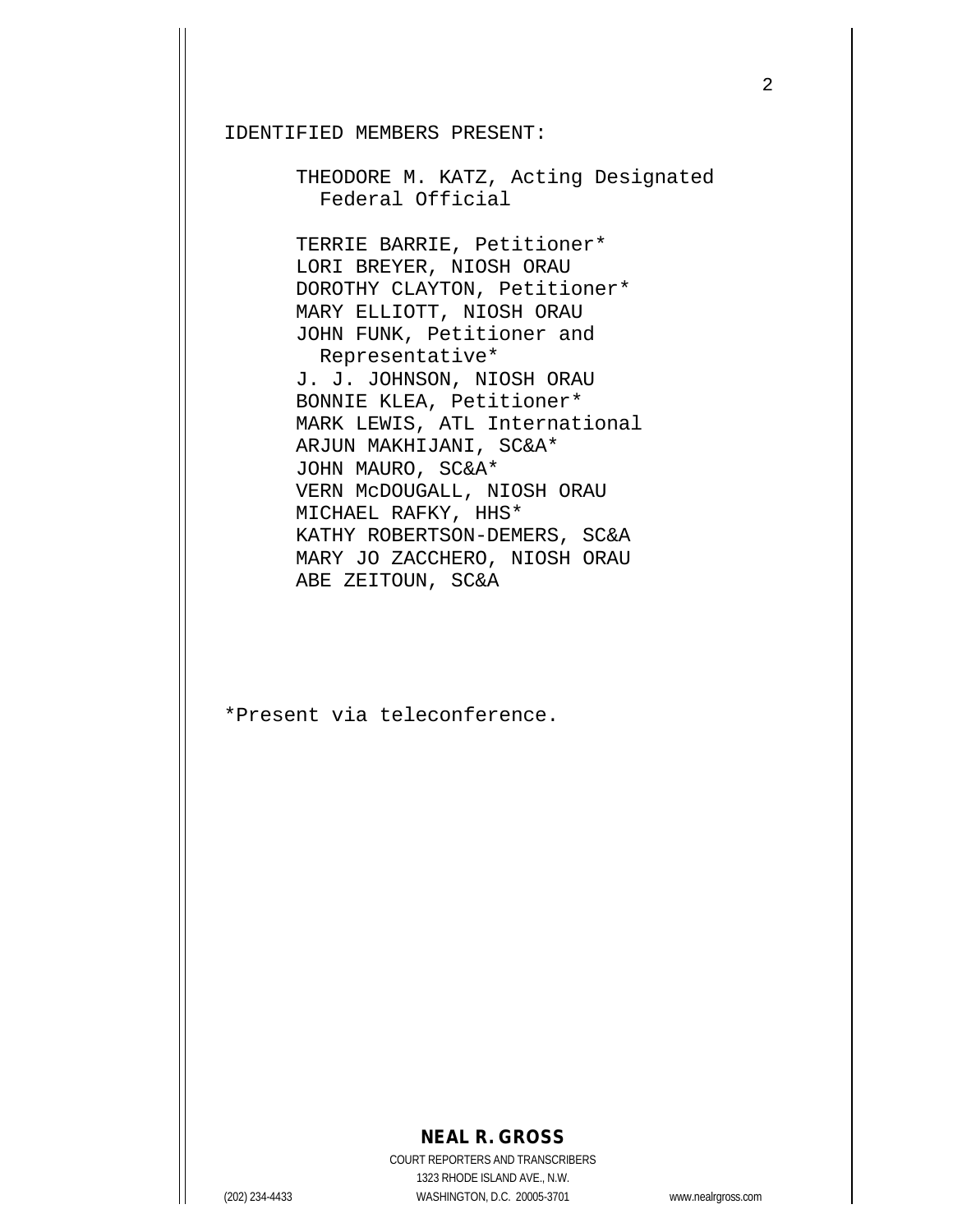## TABLE OF CONTENTS

| TTF.M<br>PAGE                                                                                      |
|----------------------------------------------------------------------------------------------------|
| Discussion of the Worker Outreach 8<br>Objectives                                                  |
| NIOSH Outreach Tracking System 105                                                                 |
| List of Outreach Activities 161                                                                    |
| Workers, Claimants, Representatives,  206<br>and Advocates<br>John Funk 206<br>Dorothy Clayton 213 |
| Terrie Barrie 221<br>Bonnie Klea 230                                                               |
| Defining the Mission Statement 253                                                                 |
| Scheduling Next Meeting 283                                                                        |
| Adjourn                                                                                            |

## **NEAL R. GROSS**

COURT REPORTERS AND TRANSCRIBERS 1323 RHODE ISLAND AVE., N.W. (202) 234-4433 WASHINGTON, D.C. 20005-3701 www.nealrgross.com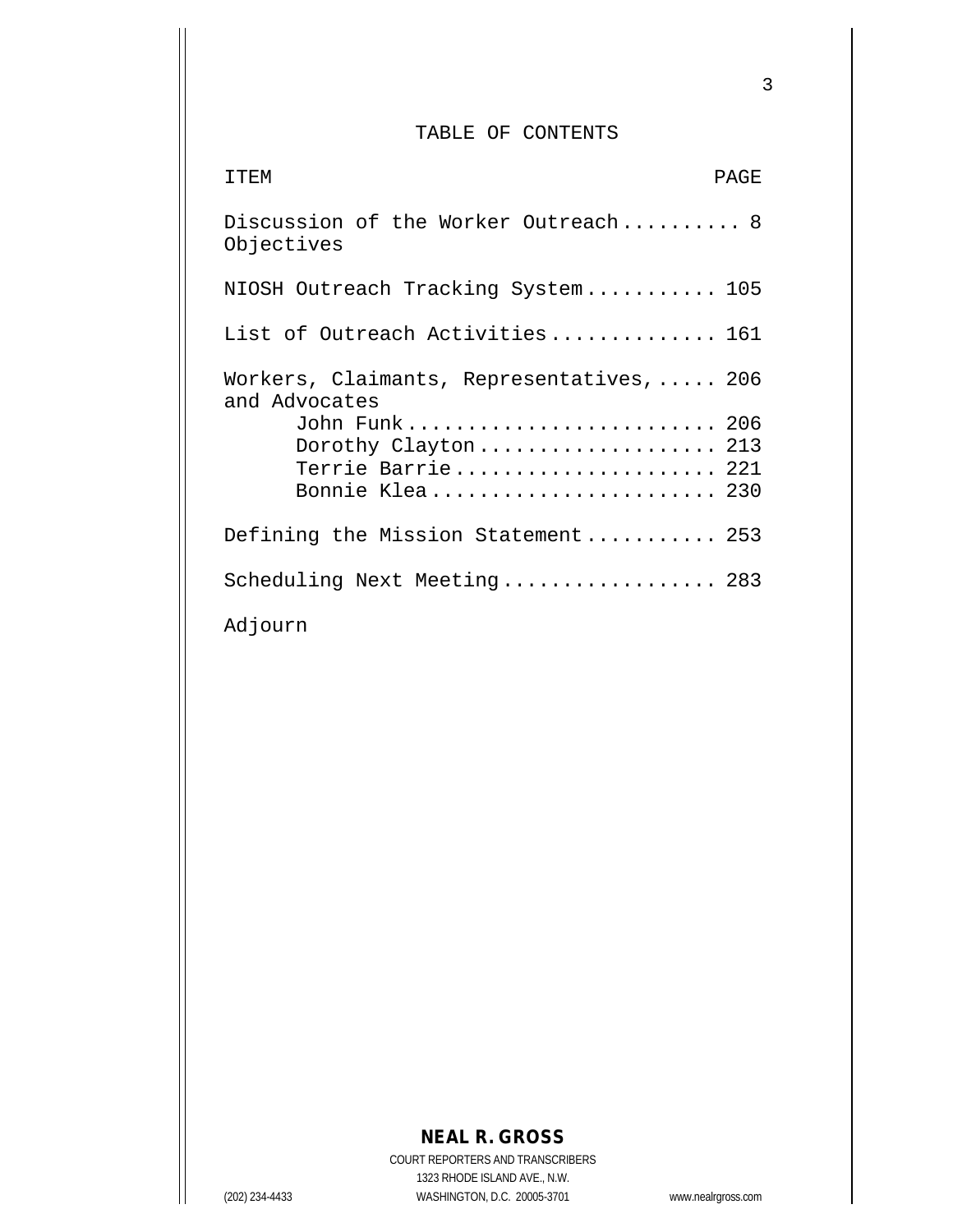**NEAL R. GROSS** COURT REPORTERS AND TRANSCRIBERS 1323 RHODE ISLAND AVE., N.W. (202) 234-4433 WASHINGTON, D.C. 20005-3701 www.nealrgross.com 4 1 P-R-O-C-E-E-D-I-N-G-S  $2 \parallel$  (9:25 a.m.) 3 MR. KATZ: This is the Advisory 4 || Board of Radiation Worker Health. It is the 5 Worker Outreach Workgroup. And we are getting 6  $\parallel$  started now. Let's start by taking roll call,  $7 \parallel$  as usual, with Board members in the room. 8 || Chair? 9 CHAIRMAN GIBSON: Mike Gibson, 10 || Chair of the workgroup. 11 || MEMBER BEACH: Josie Beach, Board 12 member. 13 MEMBER MUNN: Wanda Munn, Board 14 member. 15 MR. KATZ: And checking on the 16 || line, do we have Phil Schofield? 17 (No response.) 18 MR. KATZ: Okay. It is a little 19  $\parallel$  early out there. 20 | Rooms And NIOSH ORAU team in the room? 21 MR. JOHNSON: J. J. Johnson. 22 || MS. BREYER: Lori Breyer.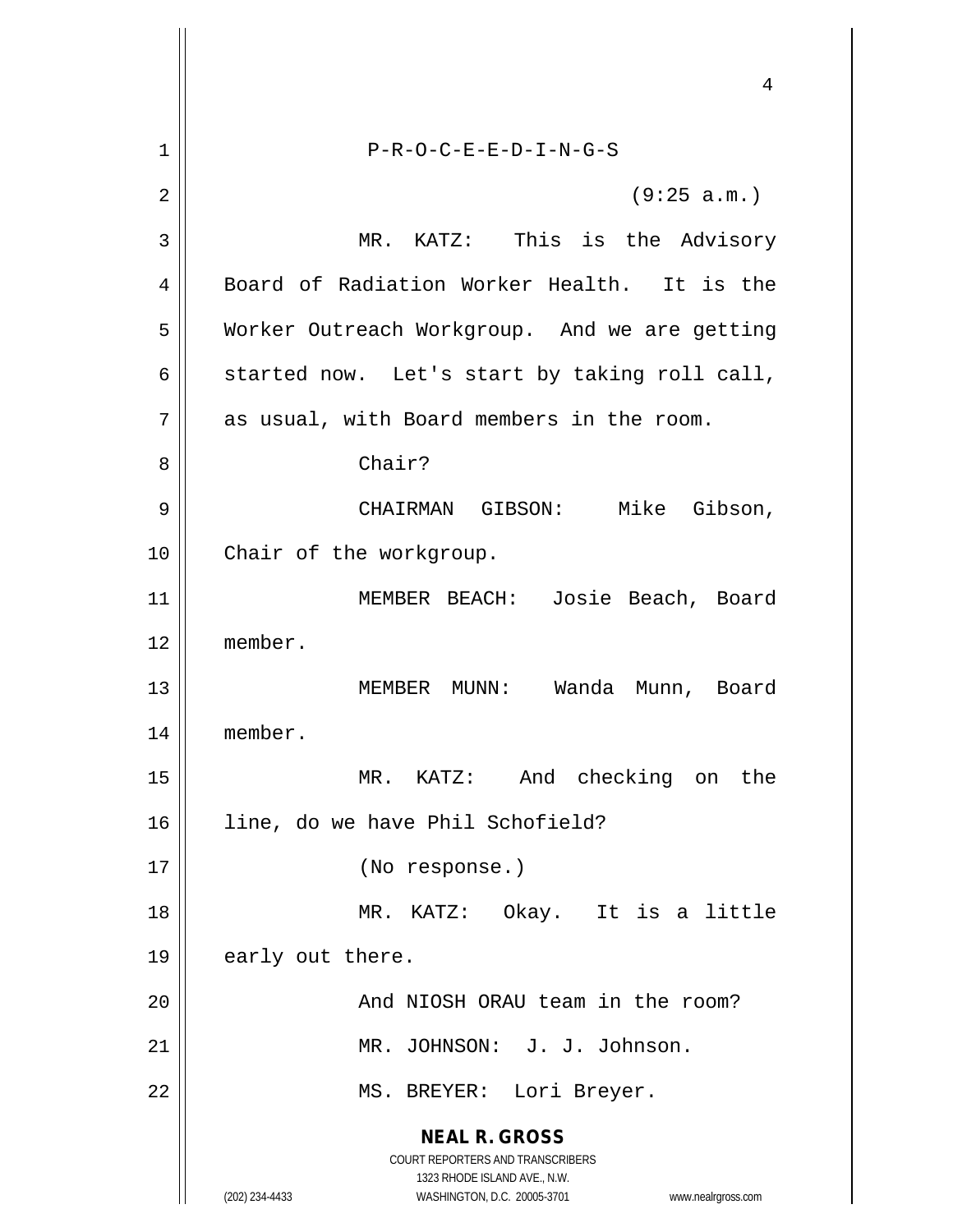**NEAL R. GROSS** COURT REPORTERS AND TRANSCRIBERS 1323 RHODE ISLAND AVE., N.W. (202) 234-4433 WASHINGTON, D.C. 20005-3701 www.nealrgross.com 5 1 || MR. KATZ: And NIOSH ORAU team,  $2 \parallel$  any on the phone? 3 (No response.) 4 || MR. KATZ: Okay. SC&A in the  $5 \parallel$  room? 6 MR. ZEITOUN: Abe Zeitoun. 7 | MS. ROBERTSON-DEMERS: Kathy 8 || Robertson-Demers. 9 || MR. KATZ: And then on the line, 10 do we have any SC&A team? 11 || (No response.) 12 MR. KATZ: And then? 13 || MR. McDOUGALL: Vern McDougall. 14 || MS. ELLIOTT: Mary Elliott. 15 MR. KATZ: As part of the NIOSH 16 | ORAU team. 17 MR. LEWIS: Mark Lewis, ATL 18 International. 19 MR. KATZ: Sorry? 20 || MR. LEWIS: ATL International, 21 Mark Lewis. 22 || MR. KATZ: Right, part of the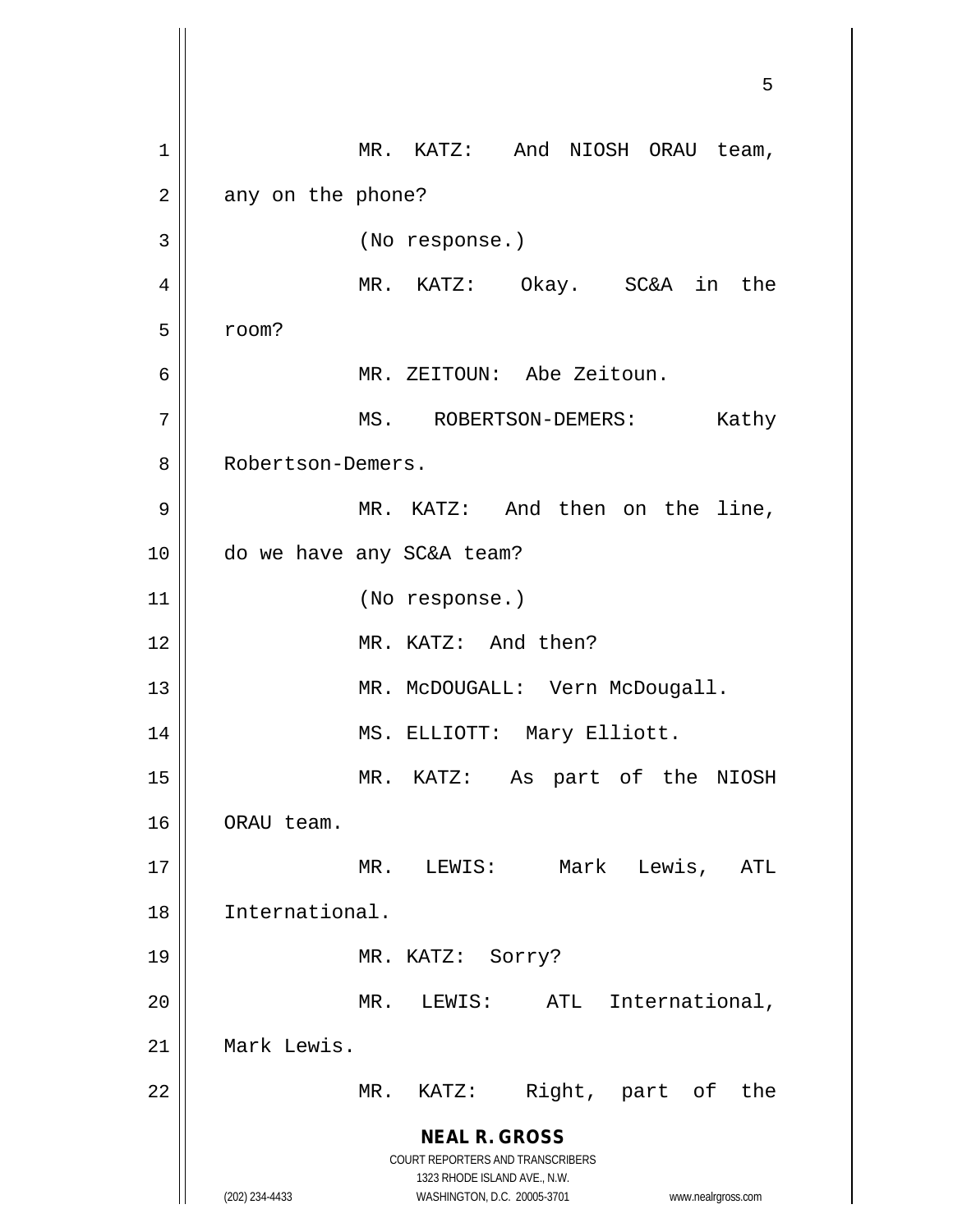**NEAL R. GROSS** COURT REPORTERS AND TRANSCRIBERS 1323 RHODE ISLAND AVE., N.W. (202) 234-4433 WASHINGTON, D.C. 20005-3701 www.nealrgross.com 1 || NIOSH ORAU, team. Okay. And then let's see. 2 | Do we have any people from the public in the  $3 \parallel$  room? 4 || (No response.) 5 MR. KATZ: The record will show  $6$  that Larry Elliott has just joined us from 7 | OCAS. And any members of the public on the 8 l line? 9 || (No response.) 10 MR. KATZ: Okay, then. Is there 11 || anyone on the line? 12 MR. RAFKY: Ted, this Michael 13 || Rafky from HHS. 14 MR. KATZ: Michael. Right, right. 15 || So I'm sorry. I left out federal. Other 16 | federal employees: HHS and otherwise? 17 || COURT REPORTER: His name again, 18 please? 19 MR. KATZ: Michael Rafky. That's 20 HHS. Any other federal employees or 21 | contractors? 22 MR. MAURO: This is John Mauro,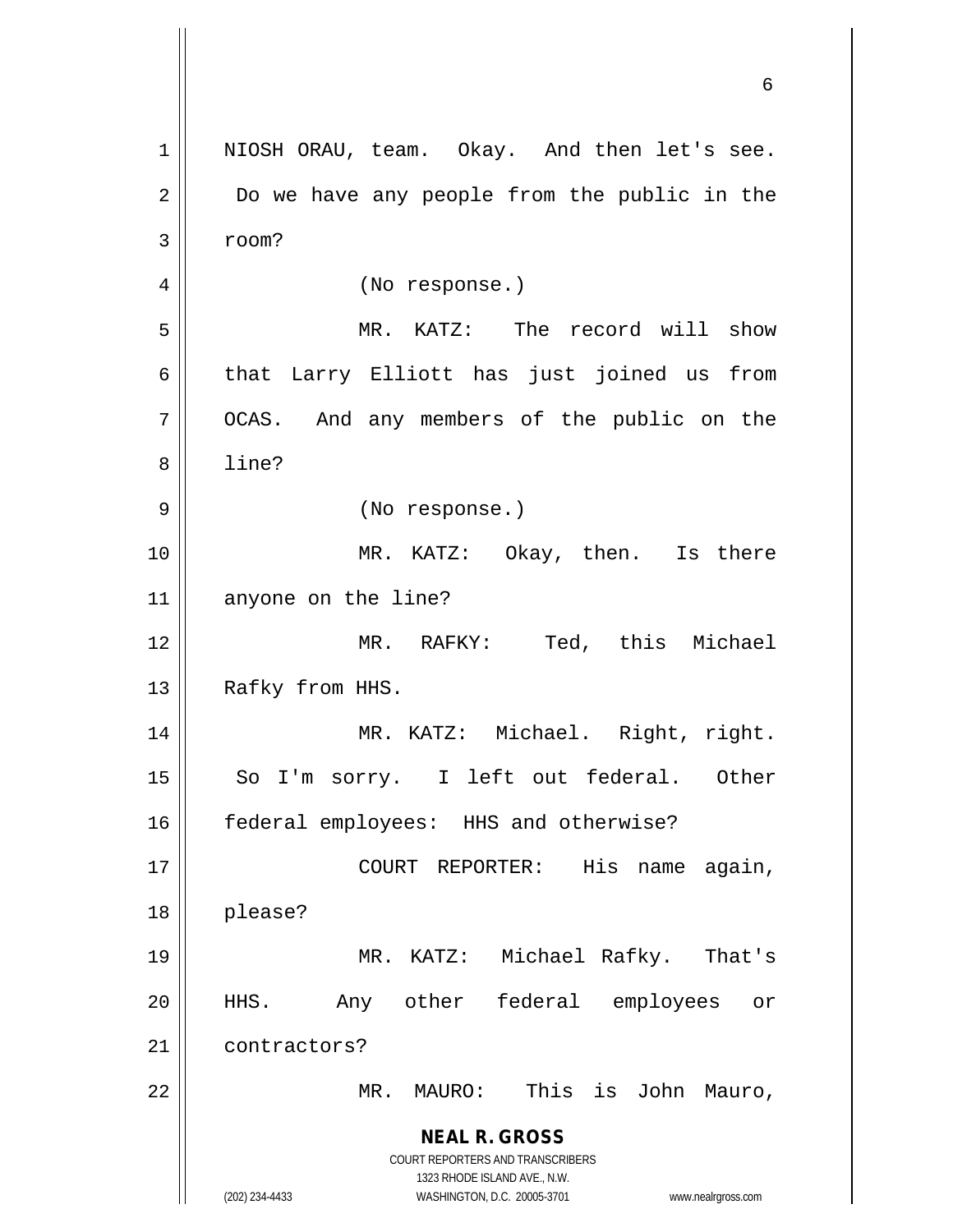**NEAL R. GROSS** COURT REPORTERS AND TRANSCRIBERS 1323 RHODE ISLAND AVE., N.W. (202) 234-4433 WASHINGTON, D.C. 20005-3701 www.nealrgross.com 1 || SC&A. I just called in. Have you asked for 2 | SC&A callers yet? 3 || MR. KATZ: I did. Welcome, John. 4 || MR. MAURO: Okay. 5 MR. KATZ: Is anyone else on the  $6 \parallel$  line? 7 (No response.) 8 MR. KATZ: Okay, then. So 9 || everyone on the line, if you are there, please 10 mute your phone except when you are addressing 11 || the group. Use  $*6$  if you don't have a mute 12 || button. And use \*6 again to come back on to  $13$  speak. 14 And, Mike, it's all yours. 15 CHAIRMAN GIBSON: Okay. Good 16 morning, everyone. Thanks for attending the 17 meeting. Does everyone have a copy of the 18 || agenda? Does anyone need a copy? 19 (No response.) 20 CHAIRMAN GIBSON: As you can see, 21 || we have a pretty much full day laid out ahead  $22$  | of us. So we'll just get started here on the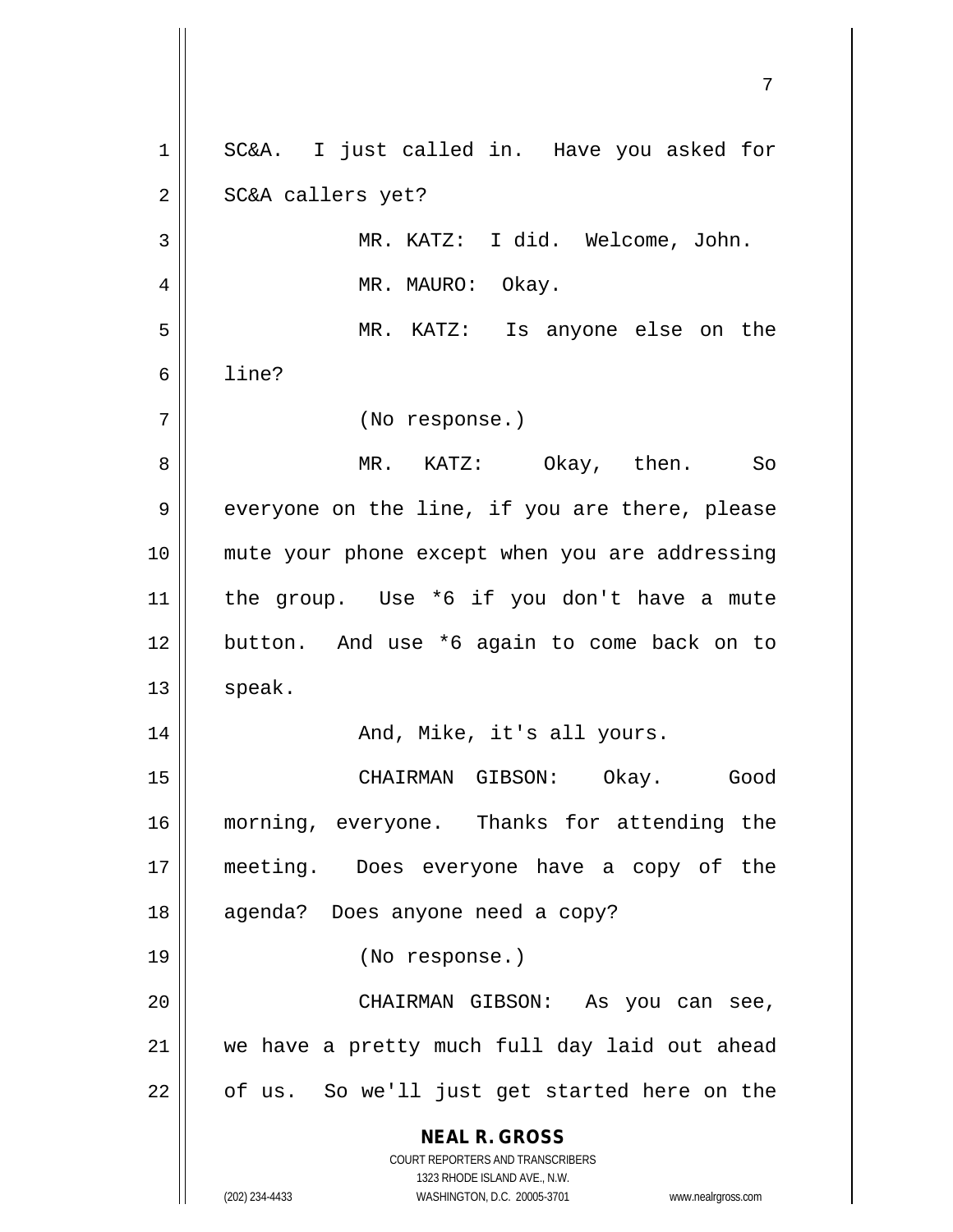| $\mathbf 1$    | first item, Discussion of the Worker Outreach                       |
|----------------|---------------------------------------------------------------------|
| $\overline{2}$ | Objectives, Including the Elements of the                           |
| 3              | Worker Outreach Program. Larry or NIOSH, do                         |
| 4              | you want to open with that or --                                    |
| 5              | DISCUSSION OF THE WORKER OUTREACH OBJECTIVES                        |
| 6              | MR. ELLIOTT: Well, sure.<br>$\mathbf I$                             |
| 7              | believe I covered this ground before in a                           |
| 8              | prior meeting, but I can certainly go over it                       |
| 9              | again.                                                              |
| 10             | Essentially in our Worker Outreach                                  |
| 11             | Program, we have various ways that we attempt                       |
| 12             | to communicate with workers as well as take                         |
| 13             | information in from workers.                                        |
| 14             | One of those ways is a special                                      |
| 15             | exposure cohort counselor and the Ombudsman's                       |
| 16             | Office for NIOSH reach out to SEC petitioners,                      |
| 17             | potential SEC people who are interested in                          |
| 18             | perhaps filing a petition. And so, you know,                        |
| 19             | they work with those folks at whole town hall                       |
| 20             | meetings to assist and recruit and support                          |
| 21             | petitioner efforts.                                                 |
| 22             | Within the development of site                                      |
|                | <b>NEAL R. GROSS</b>                                                |
|                | COURT REPORTERS AND TRANSCRIBERS                                    |
|                | 1323 RHODE ISLAND AVE., N.W.                                        |
|                | (202) 234-4433<br>WASHINGTON, D.C. 20005-3701<br>www.nealrgross.com |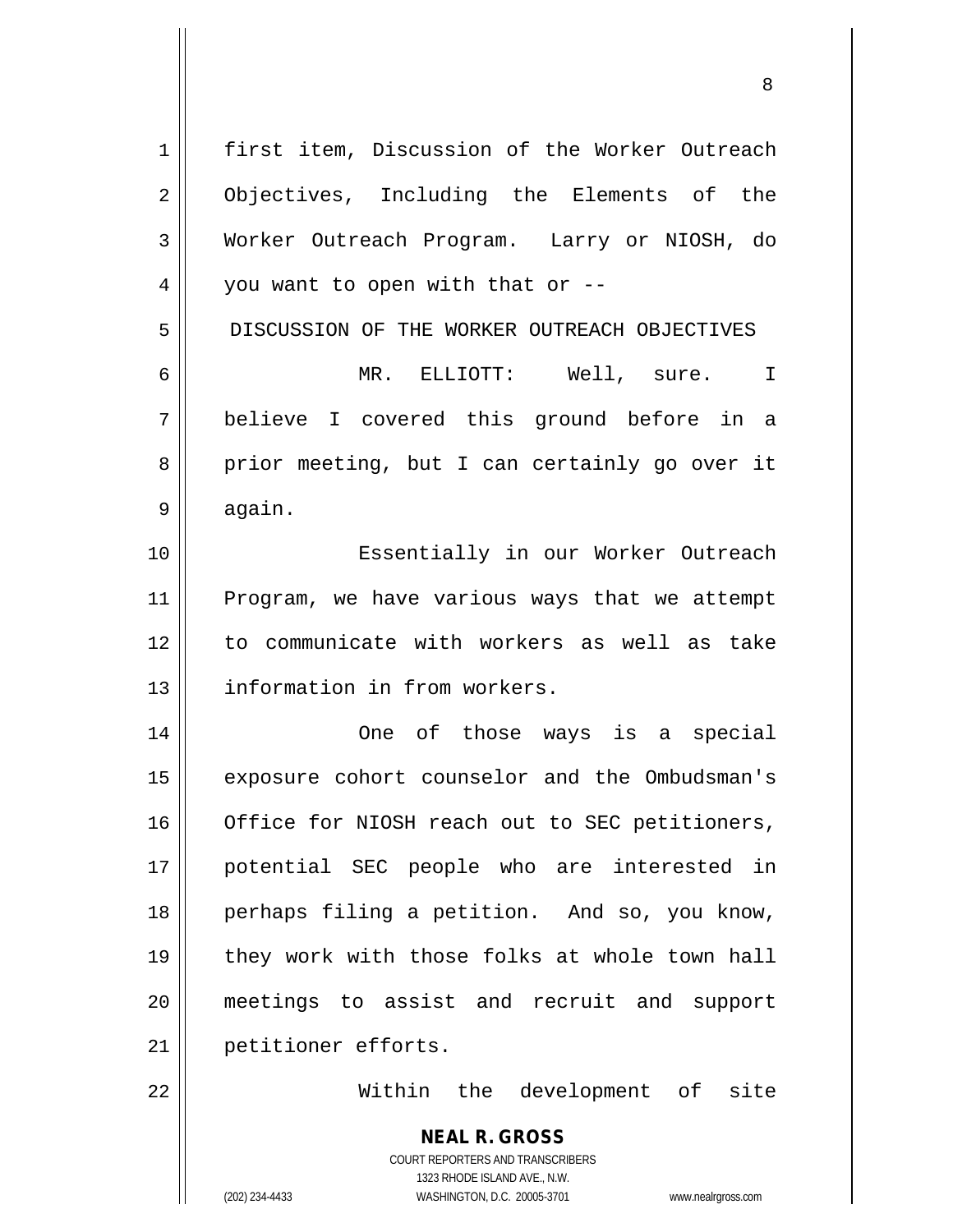| 1              | profiles, technical basis documents, and in                                                         |
|----------------|-----------------------------------------------------------------------------------------------------|
| $\overline{2}$ | SEC evaluation efforts, our<br>support                                                              |
|                |                                                                                                     |
| 3              | contractor, ATL, helps us identify worker                                                           |
| $\overline{4}$ | representatives from the facility in question                                                       |
| 5              | to assist us in understanding what happened at                                                      |
| 6              | that facility, how the work was performed and                                                       |
| 7              | what exposure potentials might have existed                                                         |
| 8              | there.                                                                                              |
| 9              | so those efforts are really<br>And                                                                  |
| 10             | confined to focus groups primarily, small                                                           |
| 11             | invited participants --<br>number<br>of                                                             |
| 12             | participants, to deal with the history or                                                           |
| 13             | issues that are being raised that we would                                                          |
| 14             | like to know more about, have more information                                                      |
| 15             | on. Can those individuals who actually work                                                         |
| 16             | at that facility during that time frame help                                                        |
| 17             | with<br>better understanding of<br>the<br>us<br>a                                                   |
| 18             | exposures?                                                                                          |
| 19             | open our site profiles,<br>We                                                                       |
| 20             | technical basis documents, up to the public on                                                      |
| 21             | the website. And we encourage public as well                                                        |
| 22             | as workers to make comment on those.                                                                |
|                | <b>NEAL R. GROSS</b>                                                                                |
|                | COURT REPORTERS AND TRANSCRIBERS                                                                    |
|                | 1323 RHODE ISLAND AVE., N.W.<br>(202) 234-4433<br>WASHINGTON, D.C. 20005-3701<br>www.nealrgross.com |
|                |                                                                                                     |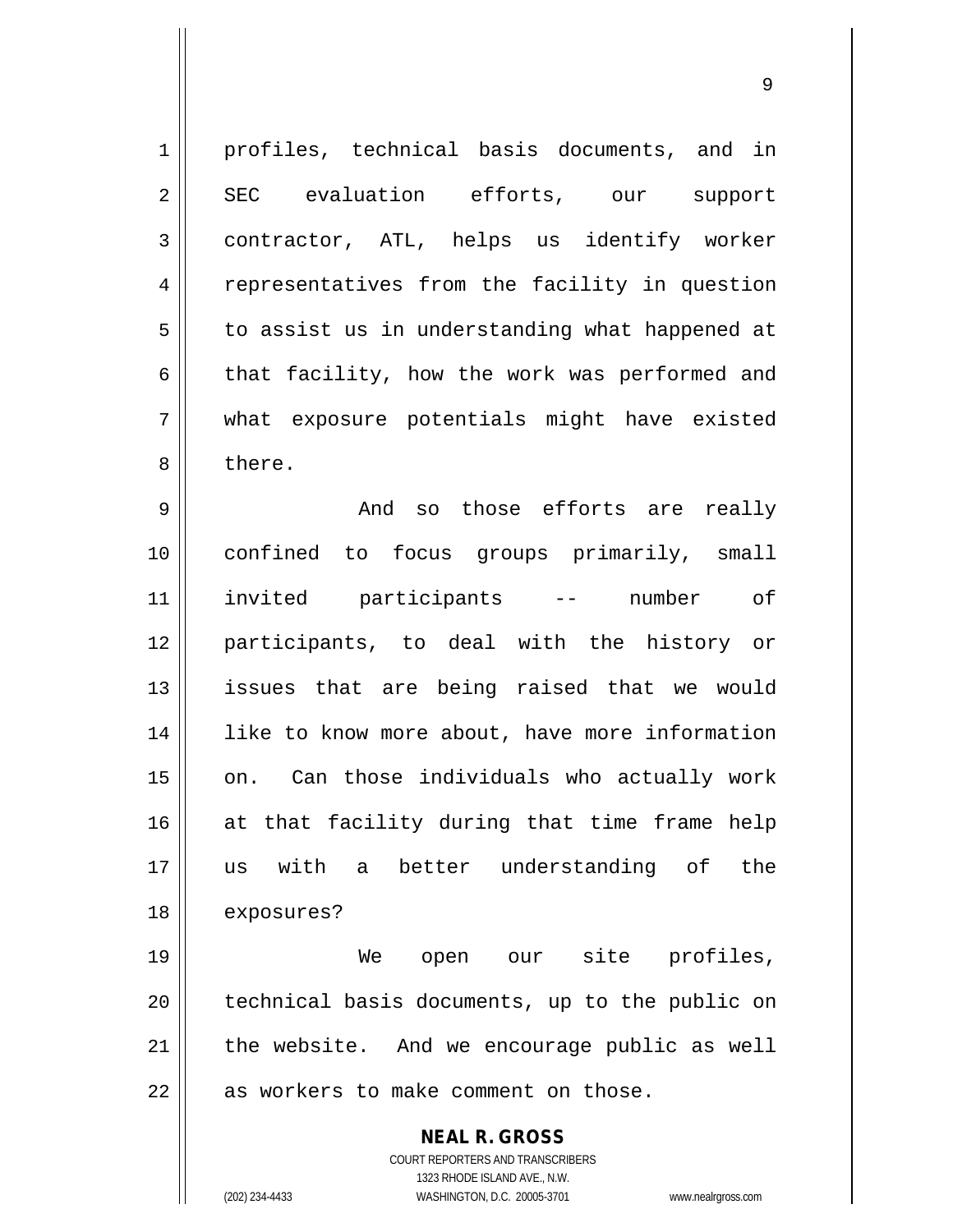| 1           | that is another avenue of<br>So                                               |
|-------------|-------------------------------------------------------------------------------|
| 2           | input, worker input, worker outreach. We tell                                 |
| 3           | people when we are out in the field, when we                                  |
| 4           | hold town hall meetings, or we have these                                     |
| 5           | focus groups that they are able to comment on                                 |
| 6           | our technical basis documents through the                                     |
| 7           | NIOSH Docket Office. And their comments are                                   |
| 8           | posted there.                                                                 |
| $\mathsf 9$ | And so that is another opportunity                                            |
| 10          | and another way that we reach out to workers                                  |
| 11          | or we reach out to the public to gain input to                                |
| 12          | explain what it is that we're doing and what                                  |
| 13          | our products really are designed to serve.                                    |
| 14          | So I probably have left out a few.                                            |
| 15          | I would ask J. J. or Lori or Vern to help                                     |
| 16          | fill in the cracks here. But essentially, you                                 |
| 17          | know, DOL, I think I need to say that DOL, has                                |
| 18          | within its authority and responsibility under                                 |
| 19          | the Act to provide the outreach for soliciting                                |
| 20          | claims. And NIOSH does not have that.                                         |
| 21          | So our Outreach Program is really                                             |
| 22          | constructed and contained so that it helps                                    |
|             | <b>NEAL R. GROSS</b>                                                          |
|             | <b>COURT REPORTERS AND TRANSCRIBERS</b>                                       |
|             | 1323 RHODE ISLAND AVE., N.W.<br>(202) 234-4433<br>WASHINGTON, D.C. 20005-3701 |
|             | www.nealrgross.com                                                            |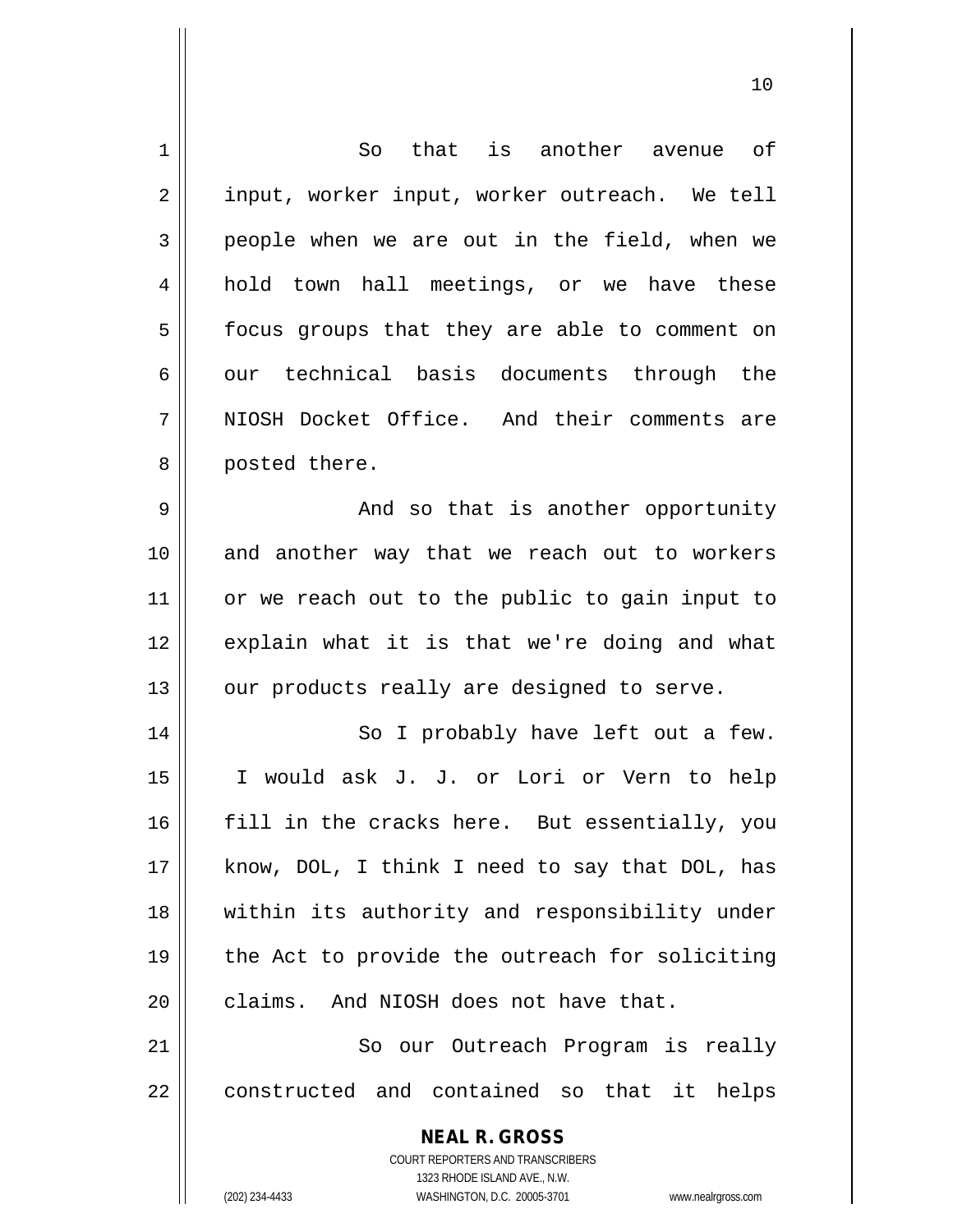1 | focus our understanding better on our work and 2 how we can do that work better for the  $3 \parallel$  claimant.

4 | So we're not out there recruiting  $5 \parallel$  claims. That's DOL's job. We do assist DOL.  $6 \parallel$  We do participate in their town hall meetings  $7 \parallel$  when invited, when asked to explain our role,  $8 \parallel$  to explain our work in this program.

9 We have public health advisers 10 attend board meetings, schedule appointments 11 || with claimants so that we have an opportunity 12 || to hear another side of the story perhaps that 13 we can get their input on their dose 14 reconstruction or the process that they're 15 || experiencing. So that's another way that we 16 | reach out to the public.

17 || Help me out, guys. Have I covered 18 || the bases? 19 MS. BREYER: I think you got it. 20 || MR. JOHNSON: It is complete. 21 CHAIRMAN GIBSON: Kathy or Abe, do  $22$  || you want to talk about what SC&A's lists are

> **NEAL R. GROSS** COURT REPORTERS AND TRANSCRIBERS 1323 RHODE ISLAND AVE., N.W. (202) 234-4433 WASHINGTON, D.C. 20005-3701 www.nealrgross.com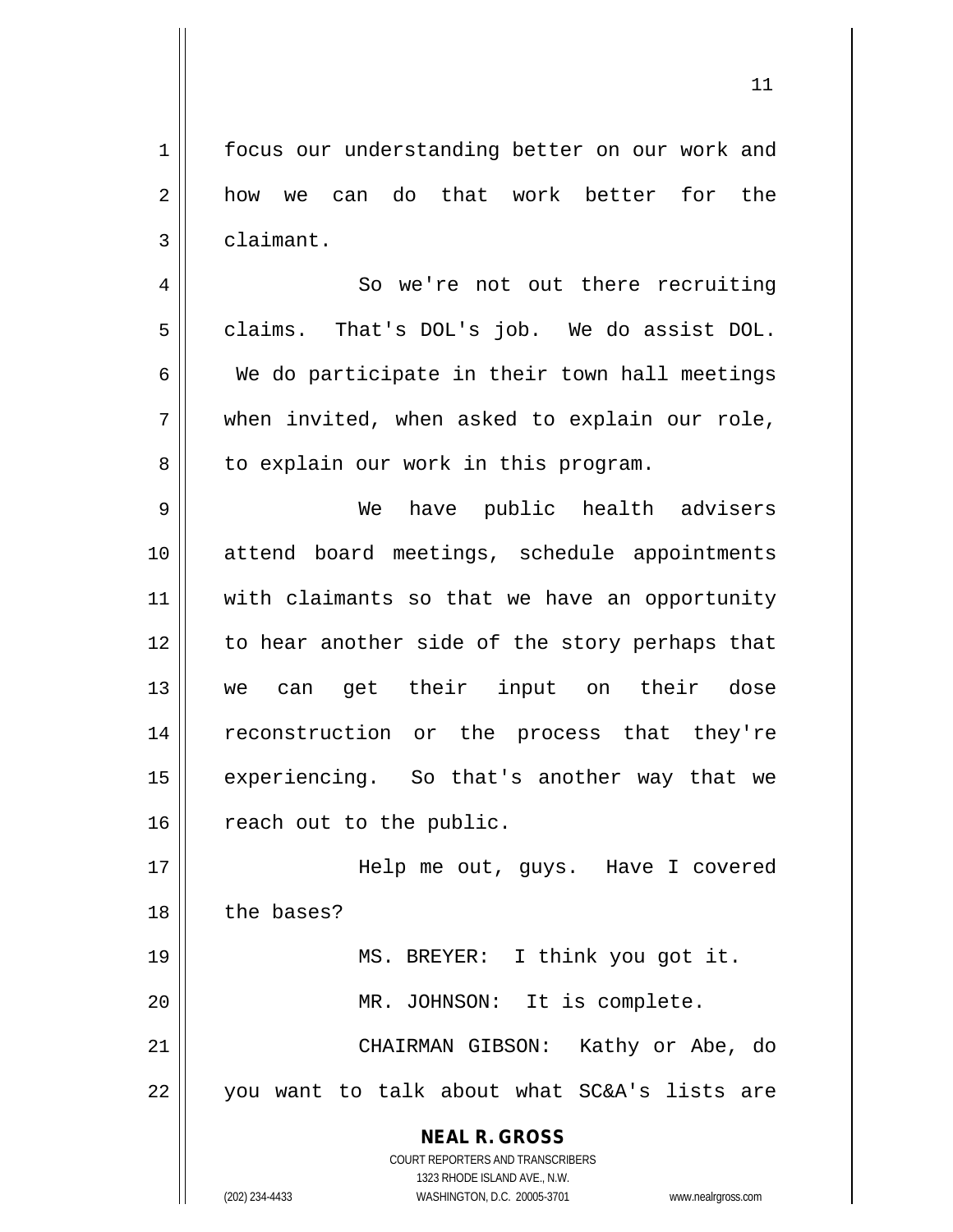and what your visions are?

| $\overline{2}$ | is<br>This<br>MS.<br>ROBERTSON-DEMERS:         |
|----------------|------------------------------------------------|
| 3              | Kathy Demers. It was my understanding from     |
| $\overline{4}$ | last worker outreach meeting that we<br>the    |
| 5              | needed to define a mission for this Working    |
| 6              | Group and then take it to the full Advisory    |
| 7              | Board.                                         |
| 8              | So what SC&A did was to attempt to             |
| $\mathsf 9$    | put together a draft mission statement. I      |
| 10             | don't know if everybody got a copy.            |
| 11             | It was also my understanding that              |
| 12             | was not supposed to be the only input,<br>this |
| 13             | but we were supposed to get input from NIOSH   |
| 14             | and the Working Group.                         |
| 15             | But basically Mike<br>recommended              |
| 16             | that a Working Group on worker outreach be     |
| 17             | formed at the February 7th through 9th, 2007   |
| 18             | Advisory Board meeting. And the actual         |
| 19             | initiation of the Worker Outreach Program took |
| 20             | place in October of 2003. That was the first   |
| 21             | discussion of having public comments included  |
| 22             | in the NIOSH program.                          |

**NEAL R. GROSS** COURT REPORTERS AND TRANSCRIBERS 1323 RHODE ISLAND AVE., N.W.

(202) 234-4433 WASHINGTON, D.C. 20005-3701 www.nealrgross.com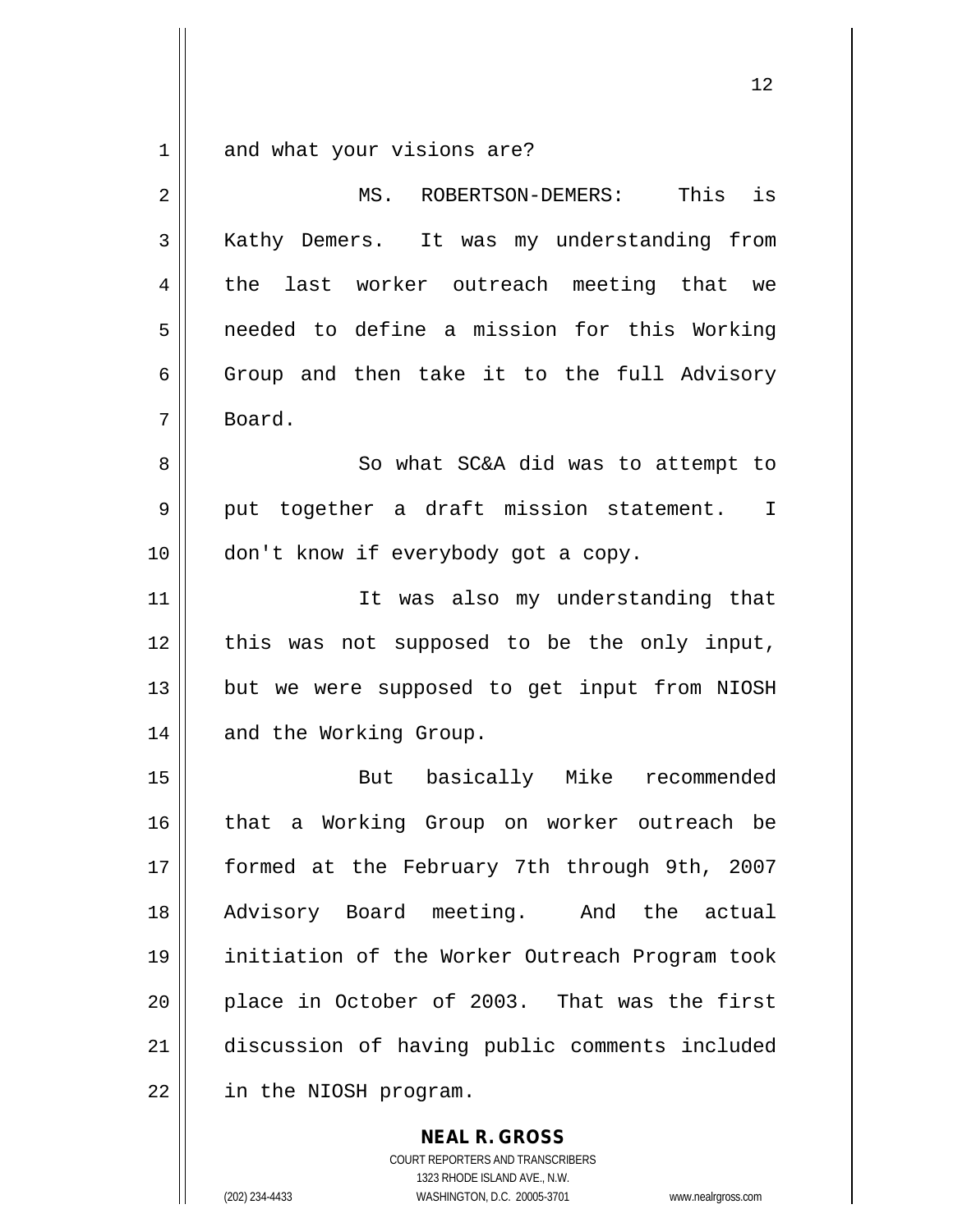| 1  | And if I can just kind of go over              |
|----|------------------------------------------------|
| 2  | what was said at that meeting, I think that,   |
| 3  | Mike, you had a couple of different objectives |
| 4  | when you made the motion to put together this  |
| 5  | group.                                         |
| 6  | And that was to review the NIOSH               |
| 7  | outreach activities, including the             |
| 8  | organization of outreach meetings. It was to   |
| 9  | monitor the conduct of those meetings. And it  |
| 10 | was to monitor the impact of the public input  |
| 11 | on dose reconstruction site profiles and other |
| 12 | technical documents if I've summarized that    |
| 13 | correctly.                                     |
| 14 | CHAIRMAN GIBSON: Yes.                          |
| 15 | And there<br>MS.<br>ROBERTSON-DEMERS:          |
| 16 | have been two worker outreach procedures that  |
| 17 | have been put out by NIOSH. One was ORAU       |
| 18 | OTIB-0097, which is now obsolete. And that     |
| 19 | walked you through the process, scheduling     |
| 20 | through response of public comments. And in    |
| 21 | that procedure, those comments were captured   |
| 22 | in a database called WISPR, which also was     |
|    | <b>NEAL R. GROSS</b>                           |

 $\mathop{\text{||}}$ 

1323 RHODE ISLAND AVE., N.W. (202) 234-4433 WASHINGTON, D.C. 20005-3701 www.nealrgross.com

COURT REPORTERS AND TRANSCRIBERS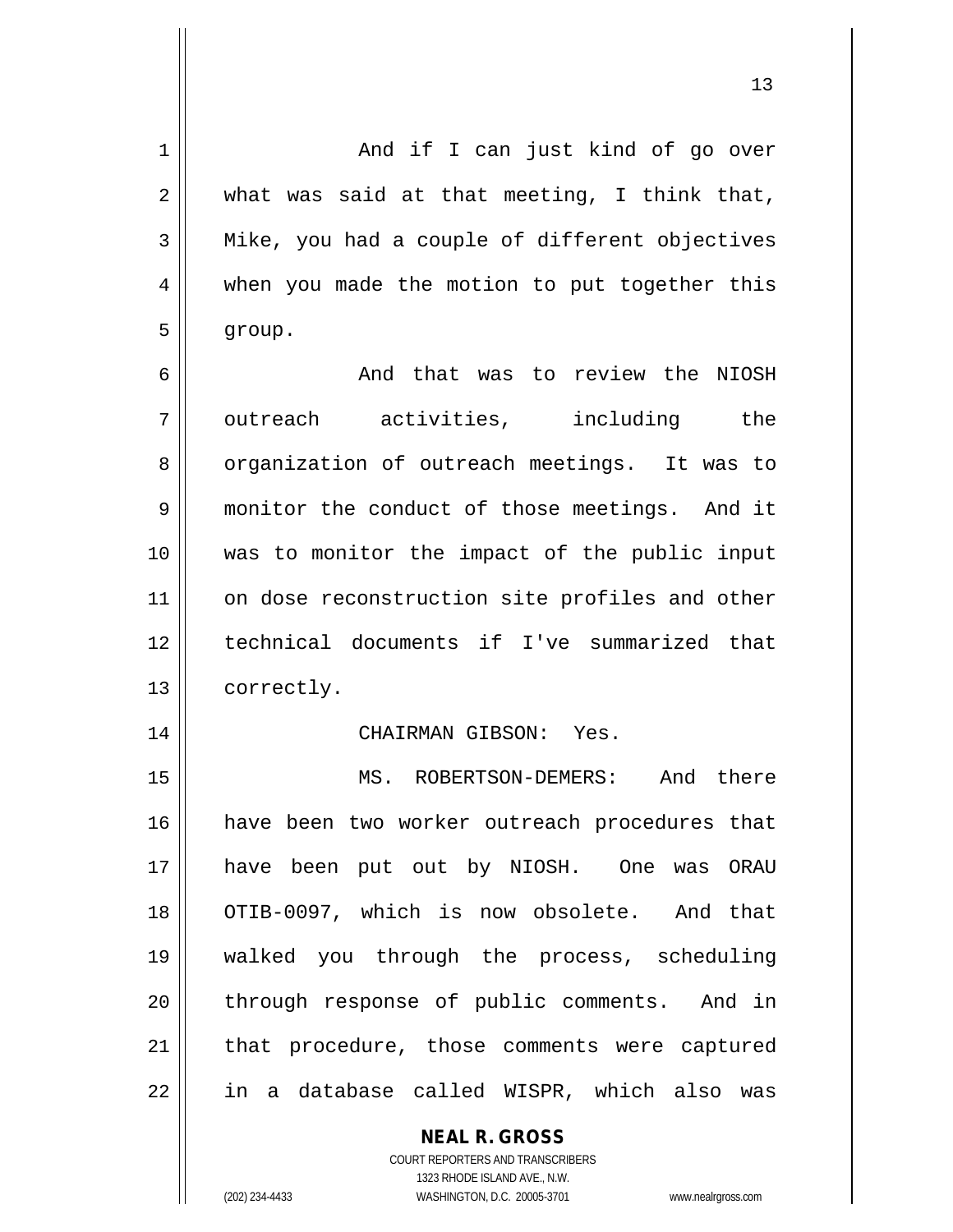1 discontinued in late 2006.

**NEAL R. GROSS** COURT REPORTERS AND TRANSCRIBERS 1323 RHODE ISLAND AVE., N.W.  $2 \parallel$  Recently -- and jump in, J. J. and 3 || Larry -- NIOSH released OCAS procedure 12, 4 Which defines the Worker Outreach Program. 5 MEMBER SCHOFIELD: Okay. I am on  $6$  | the line now, Josie. 7 MR. KATZ: Welcome, Phil. 8 || MEMBER SCHOFIELD: Thanks, Ted. 9 MR. KATZ: That's Phil Schofield, 10 | for the record, Board member. 11 MS. ROBERTSON-DEMERS: And there 12 was a little bit of a shift in the definition 13 || of worker outreach from the old procedure to 14 || the new procedure, that being that the old 15 procedure concentrated on site profiles and 16 worker input before completing a site profile 17 and then a roll-out meeting after the site 18 || profile was completed. 19 Now, it's my understanding that 20 || there is really a new direction in worker  $21$  | outreach with the new procedure and that there  $22$  | are now four types of meetings. One consists

(202) 234-4433 WASHINGTON, D.C. 20005-3701 www.nealrgross.com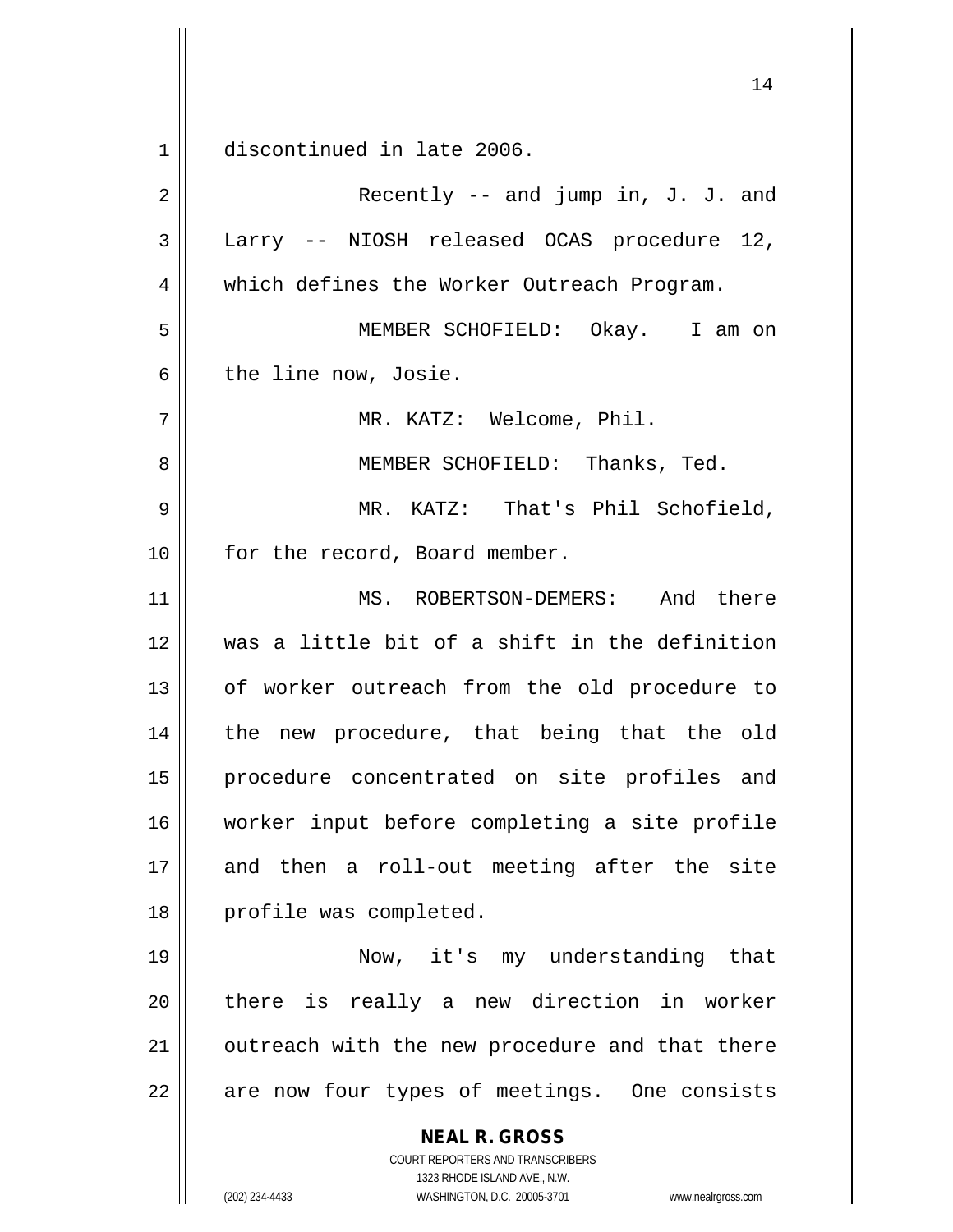**NEAL R. GROSS** COURT REPORTERS AND TRANSCRIBERS 1323 RHODE ISLAND AVE., N.W. 1 of worker outreach focus groups, SEC worker 2 | outreach focus group meetings, worker outreach  $3 \parallel$  town hall meetings, and SEC outreach meetings. 4 || Now, you can kind of divide these two types 5 || of meetings into information-gathering and 6 | information-giving. NIOSH, jump in if I'm  $-$ 7 MR. ELLIOTT: You are fine. 8 MS. ROBERTSON-DEMERS: -- 9 || misstating anything. And with this new 10 procedure, there was an implementation of a 11 || new database, the outreach-tracking system, 12 which I am not quite sure what the status of 13 || access to that is. 14 || But this new database allows for  $15$  || not only -- well, first of all, it allows for 16 Scheduling of the meetings and it is my 17 understanding distribution or communication to 18 people about those meetings and then also 19 action items that come out of that, those 20 meetings. 21 Now, we do not have access to that  $22 \parallel$  database at the present time. So I don't know

(202) 234-4433 WASHINGTON, D.C. 20005-3701 www.nealrgross.com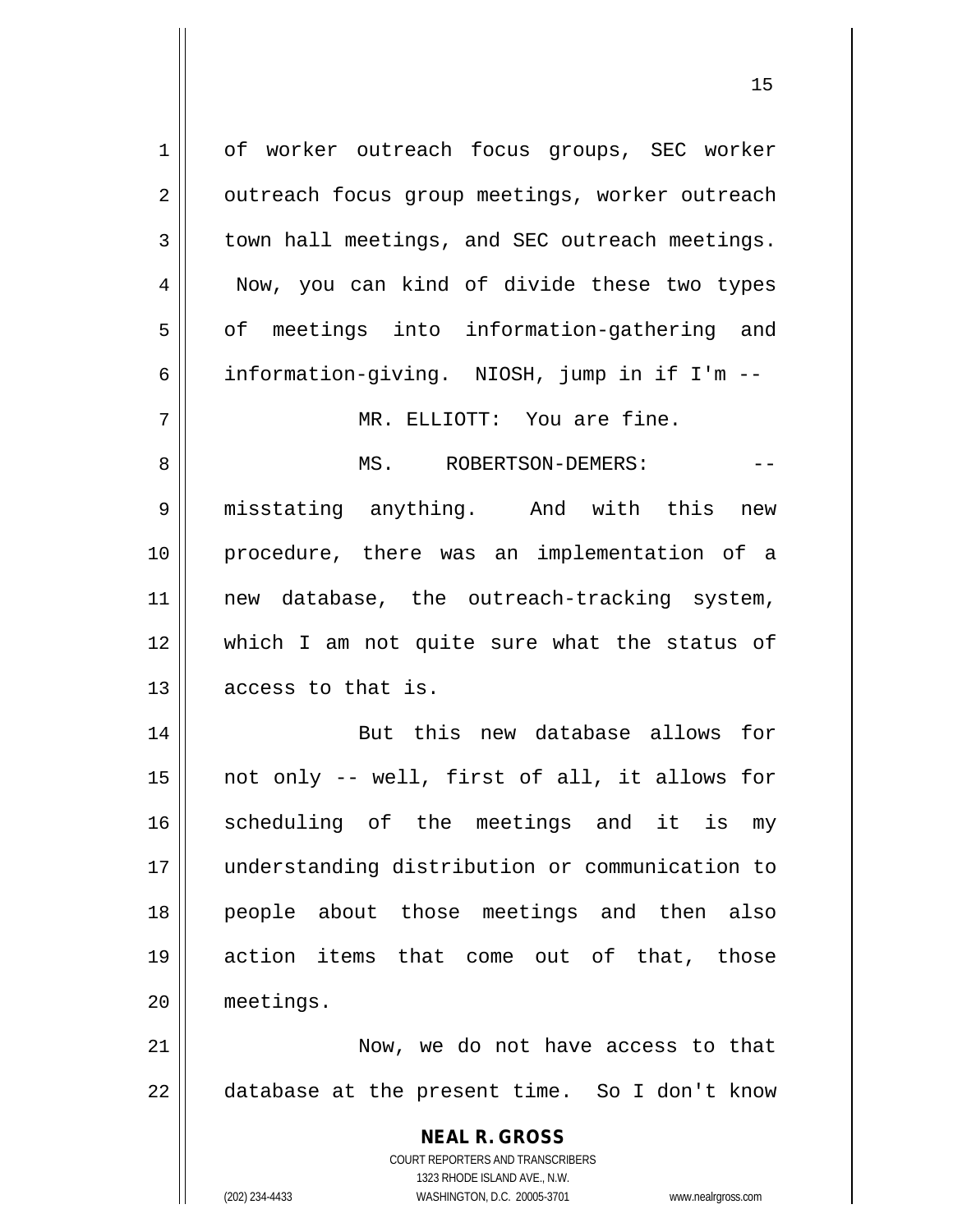$1 \parallel$  too many details about it.

| $\overline{2}$ | MR. ELLIOTT:<br>Well, we<br>are                  |
|----------------|--------------------------------------------------|
| 3              | prepared to share where we are at with that      |
| 4              | database. It's ready to show and access is --    |
| 5              | we haven't had an address because we've been     |
| 6              | developing it and putting it all together and    |
| 7              | putting it in place.                             |
| 8              | And then I think the other part of               |
| 9              | access is where things are at on this<br>IT      |
| 10             | security situation and giving you access to      |
| 11             | all of these things, but you are certainly       |
| 12             | going to have access to it.                      |
| 13             | I would add for clarification<br>So              |
| 14             | that we have always had an attitude at NIOSH     |
| 15             | and OCAS about worker outreach and input. It     |
| 16             | is not that we have just seen a shift in our     |
| 17             | attitude or our philosophy about that.           |
| 18             | The first procedure that<br>you                  |
| 19             | talked about, Kathy, was an ORAU-developed       |
| 20             | procedure to assist and aid them in<br>the       |
| 21             | development of technical basis documents.<br>And |
| 22             | there was a campaign to put as many documents    |

**NEAL R. GROSS** COURT REPORTERS AND TRANSCRIBERS 1323 RHODE ISLAND AVE., N.W.

(202) 234-4433 WASHINGTON, D.C. 20005-3701 www.nealrgross.com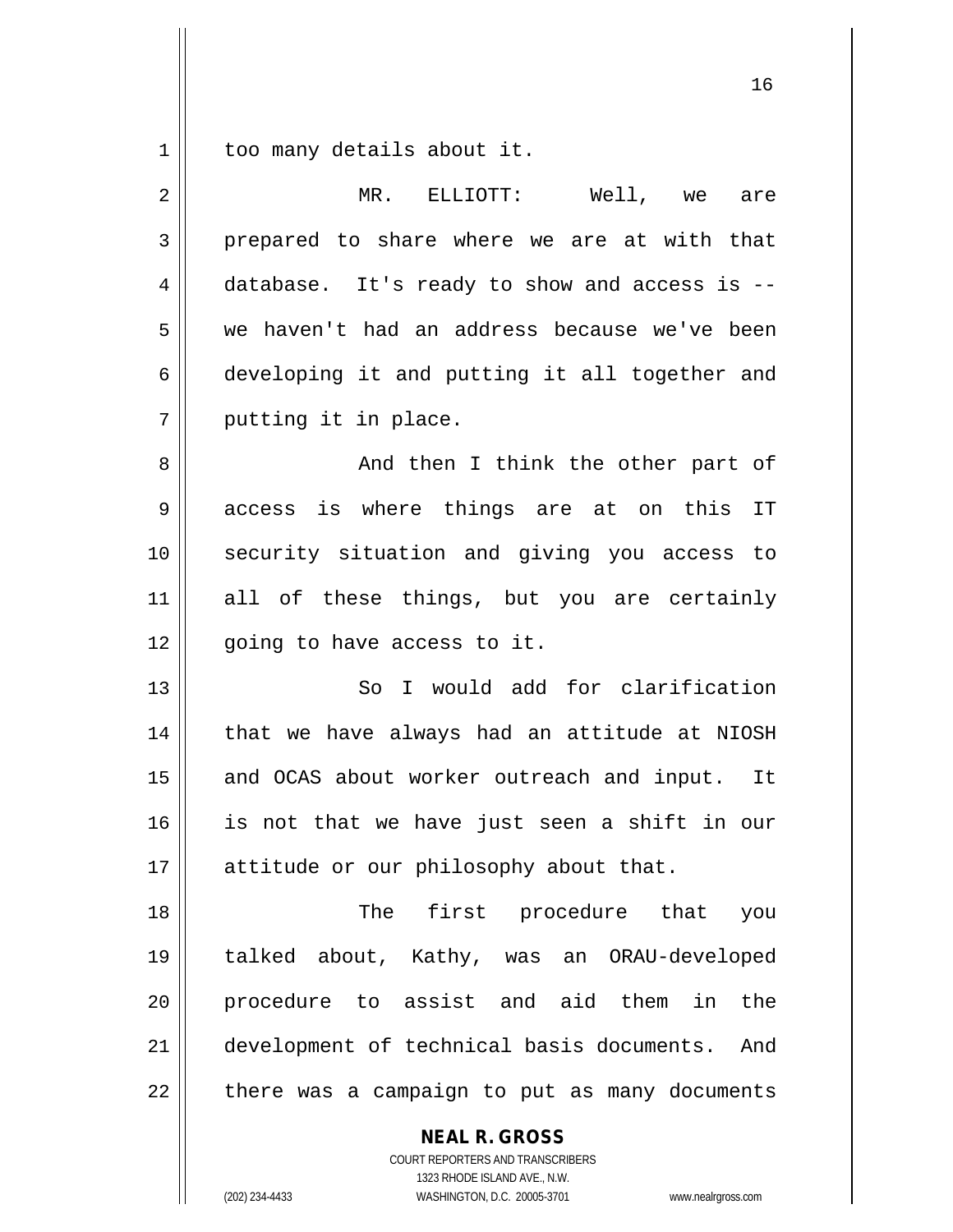$1 \parallel$  together as we possibly could.

| $\overline{2}$ | With the advent of working through                                                                                                                              |
|----------------|-----------------------------------------------------------------------------------------------------------------------------------------------------------------|
| $\mathfrak{Z}$ | the bulk of that effort, we wanted to shift.                                                                                                                    |
| 4              | If there was a shift, we wanted to shift at                                                                                                                     |
| 5              | NIOSH. We wanted to see the shift from just                                                                                                                     |
| 6              | solely at ORAU to more -- a broader<br>that                                                                                                                     |
| 7              | effort to reach out to workers and get them                                                                                                                     |
| 8              | employed. We also saw the need to separate                                                                                                                      |
| 9              | the ORAU effort a little bit and have another                                                                                                                   |
| 10             | party, ATL, come to bear and assist in that                                                                                                                     |
| 11             | regard.                                                                                                                                                         |
| 12             | So I just want for clarification,                                                                                                                               |
| 13             | not that you were wrong in any way. I just                                                                                                                      |
| 14             | want to share that kind of background and                                                                                                                       |
| 15             | history of how we came to be where we're at                                                                                                                     |
| 16             | today.                                                                                                                                                          |
| 17             | MEMBER MUNN:<br>That was what was                                                                                                                               |
| 18             | referred to earlier as OTIB-0097.                                                                                                                               |
| 19             | MR. ELLIOTT:<br>Yes.                                                                                                                                            |
| 20             | That<br>was $PROC-097$ ,<br>MEMBER MUNN:                                                                                                                        |
| 21             | right?                                                                                                                                                          |
| 22             | Procedure 97<br>MR.<br>ELLIOTT:<br>Yes.                                                                                                                         |
|                | <b>NEAL R. GROSS</b><br>COURT REPORTERS AND TRANSCRIBERS<br>1323 RHODE ISLAND AVE., N.W.<br>(202) 234-4433<br>WASHINGTON, D.C. 20005-3701<br>www.nealrgross.com |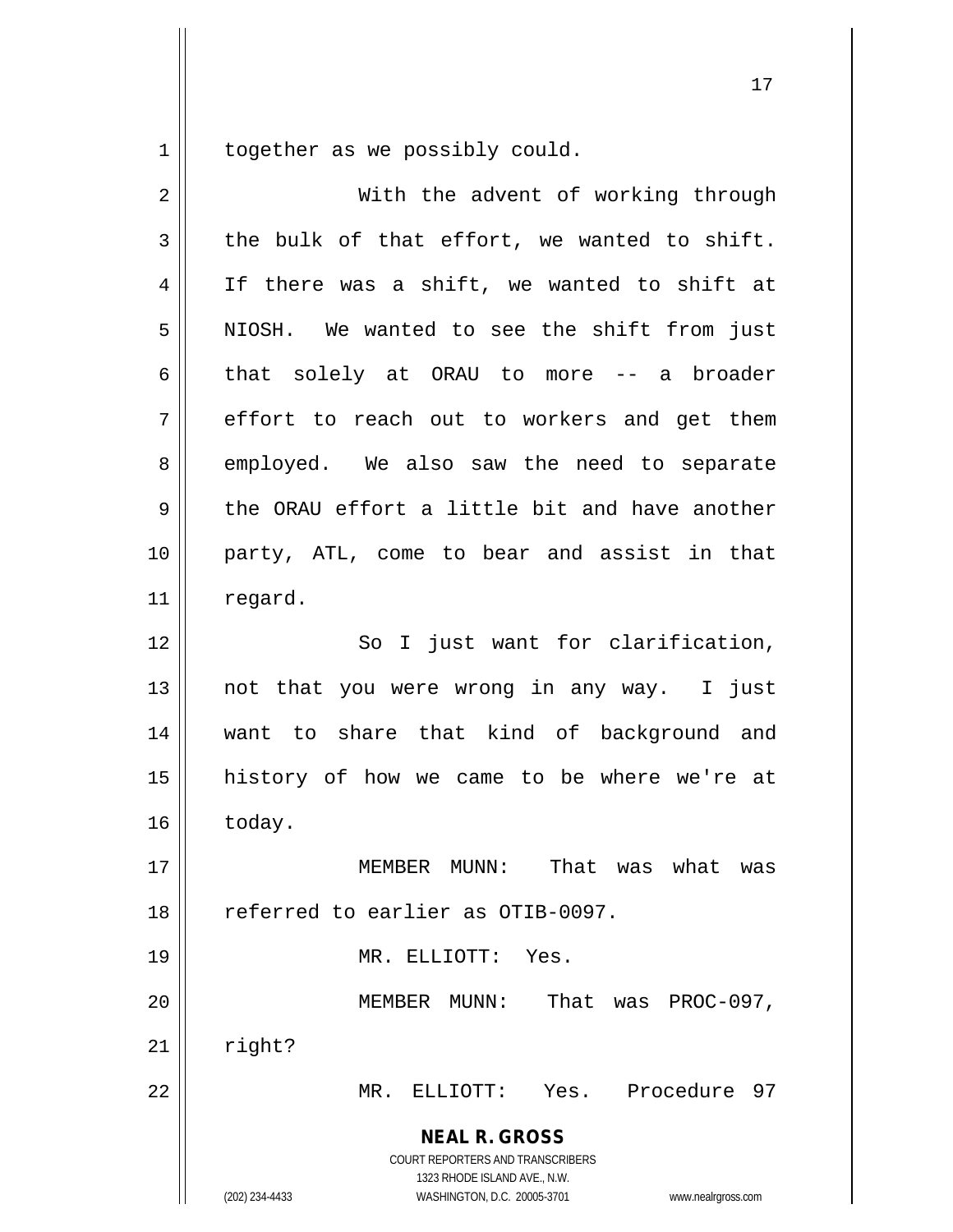**NEAL R. GROSS** 18  $1 \parallel - -$ 2 MEMBER MUNN: Yes. That's what  $3$  | was you were just talking about. 4 || MR. ELLIOTT: Right. Procedure 97 5 | was developed by ORAU to assist them --6 MEMBER MUNN: Right. 7 MR. ELLIOTT: -- in working 8 || through the development of a number of 9 | technical basis documents. 10 || **MEMBER MUNN:** Right. And it's now 11 || morphed into other documents. 12 MR. ELLIOTT: Yes. We wanted to  $13$  see the outreach not only speak to that but be 14 broader and demonstrate what we had all along 15  $\parallel$  felt we were doing with our outreach effort. 16 | MEMBER MUNN: Yes. 17 || MR. ELLIOTT: And certainly, you 18 know, in 2003, the SEC component wasn't in 19 place. In 2004, it was. And so it's these 20 || kind of events that took place over the course 21 | of time that aided us in the evolution of what  $22$  | we are now or what we --

> COURT REPORTERS AND TRANSCRIBERS 1323 RHODE ISLAND AVE., N.W.

(202) 234-4433 WASHINGTON, D.C. 20005-3701 www.nealrgross.com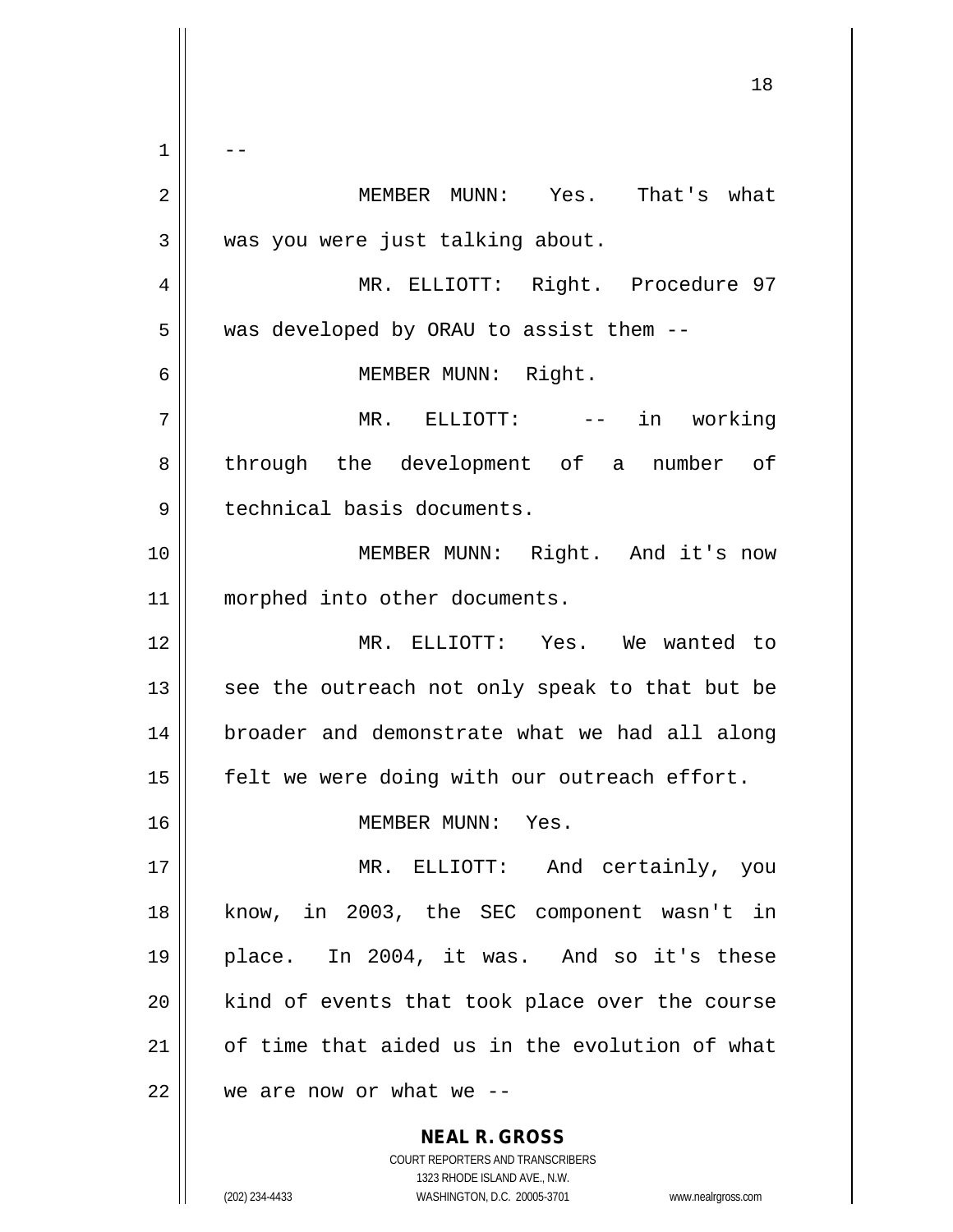| $\mathbf 1$    | MEMBER MUNN: -- have to change.                                     |
|----------------|---------------------------------------------------------------------|
| $\mathbf 2$    | MS. ROBERTSON-DEMERS: Well, in                                      |
| 3              | defining a mission statement, there are a                           |
| $\overline{4}$ | couple of questions that have to be answered.                       |
| 5              | And that is, what is our purpose for doing                          |
| 6              | worker outreach? What is worker outreach?                           |
| 7              | What various elements is it going to include?                       |
| 8              | And I believe we tried to capture                                   |
| $\mathsf 9$    | what NIOSH has said in the last meeting as far                      |
| 10             | as what they considered worker outreach                             |
| 11             | methods to be on page 3 of the mission                              |
| 12             | statement, which might be helpful if I go                           |
| 13             | through that: brochures, CATI interviews,                           |
| 14             | close-out interviews, dose reconstruction                           |
| 15             | workshops, fact sheets, Federal Register                            |
| 16             | notices, online chats, which were at the time                       |
| 17             | coming.                                                             |
| 18             | MR. ELLIOTT:<br>They are not coming                                 |
| 19             | now.                                                                |
| 20             | MS. ROBERTSON-DEMERS:<br>Okay.                                      |
| 21             | ELLIOTT: I think Lori<br>MR.<br>can                                 |
| 22             | speak to that. We have run into a roadblock                         |
|                | <b>NEAL R. GROSS</b>                                                |
|                | COURT REPORTERS AND TRANSCRIBERS                                    |
|                | 1323 RHODE ISLAND AVE., N.W.                                        |
|                | (202) 234-4433<br>WASHINGTON, D.C. 20005-3701<br>www.nealrgross.com |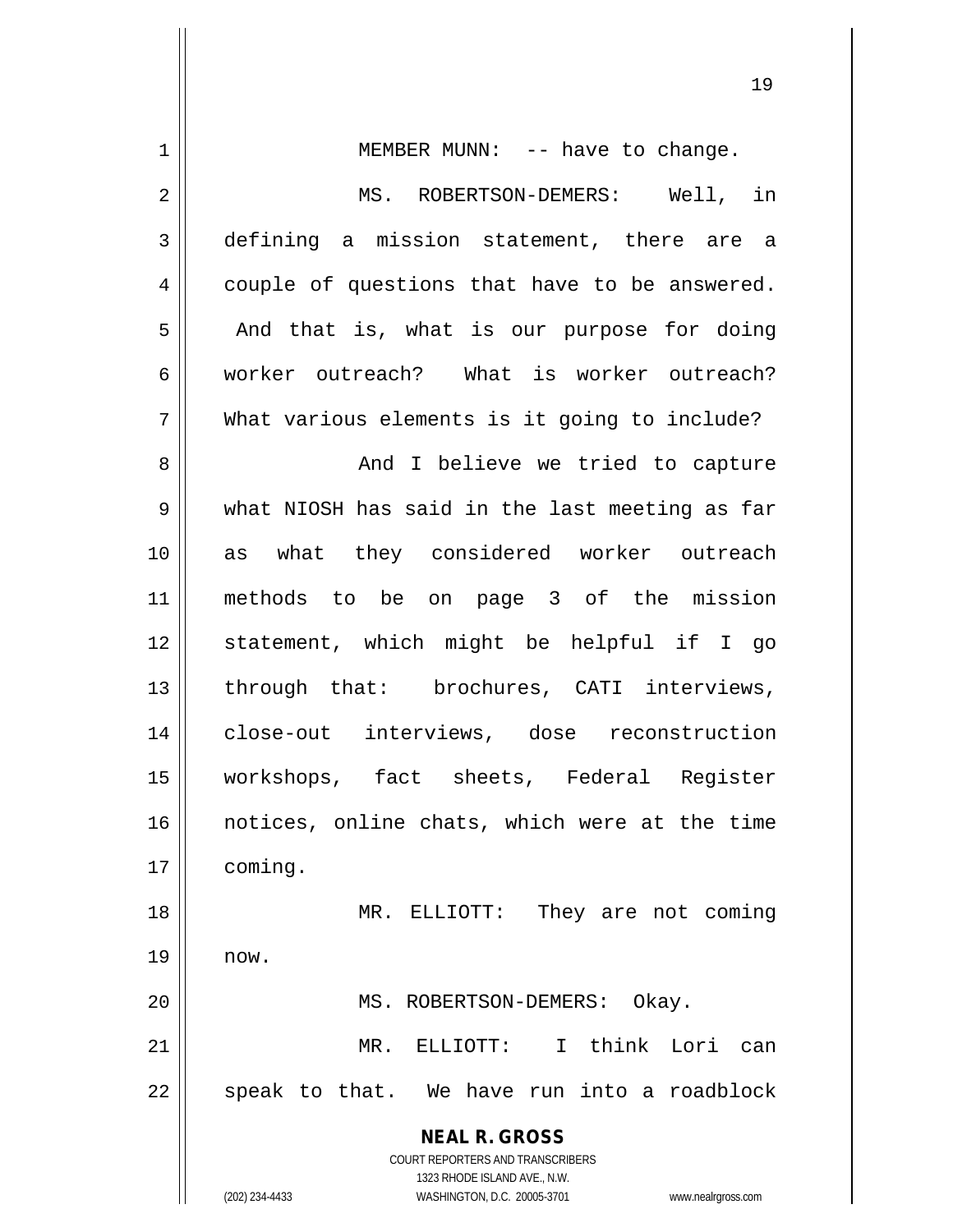$1 \parallel$  on that one.

| $\overline{2}$ | MS. ROBERTSON-DEMERS: Public                             |
|----------------|----------------------------------------------------------|
| 3              | comment sessions at advisory board meetings,             |
| 4              | site profile worker outreach meetings, SEC               |
| 5              | worker outreach meetings, small focus groups,            |
| 6              | town meetings, and then the website. And then            |
| 7              | you also mentioned soliciting, encouraging               |
| 8              | people to provide comments on the site                   |
| 9              | profile, and then posting to the website.                |
| 10             | That was $-$                                             |
| 11             | MR. ELLIOTT: That is through the                         |
| 12             | Docket Office.                                           |
| 13             | MS. ROBERTSON-DEMERS: That was                           |
| 14             | what we had come up with as a list of the                |
| 15             | various components of worker outreach. We                |
| 16             | felt like any communication with the workers             |
| 17             | fell into worker outreach.                               |
| 18             | MR. ZEITOUN: I believe that was                          |
| 19             | correct to base our -- general meeting, we               |
| 20             | agreed that communication is the whole                   |
| 21             | concept. I would like to add something to the            |
| 22             | mission statement here, based on the direction           |
|                | <b>NEAL R. GROSS</b><br>COURT REPORTERS AND TRANSCRIBERS |

1323 RHODE ISLAND AVE., N.W.

 $\mathop{\text{||}}$ 

(202) 234-4433 WASHINGTON, D.C. 20005-3701 www.nealrgross.com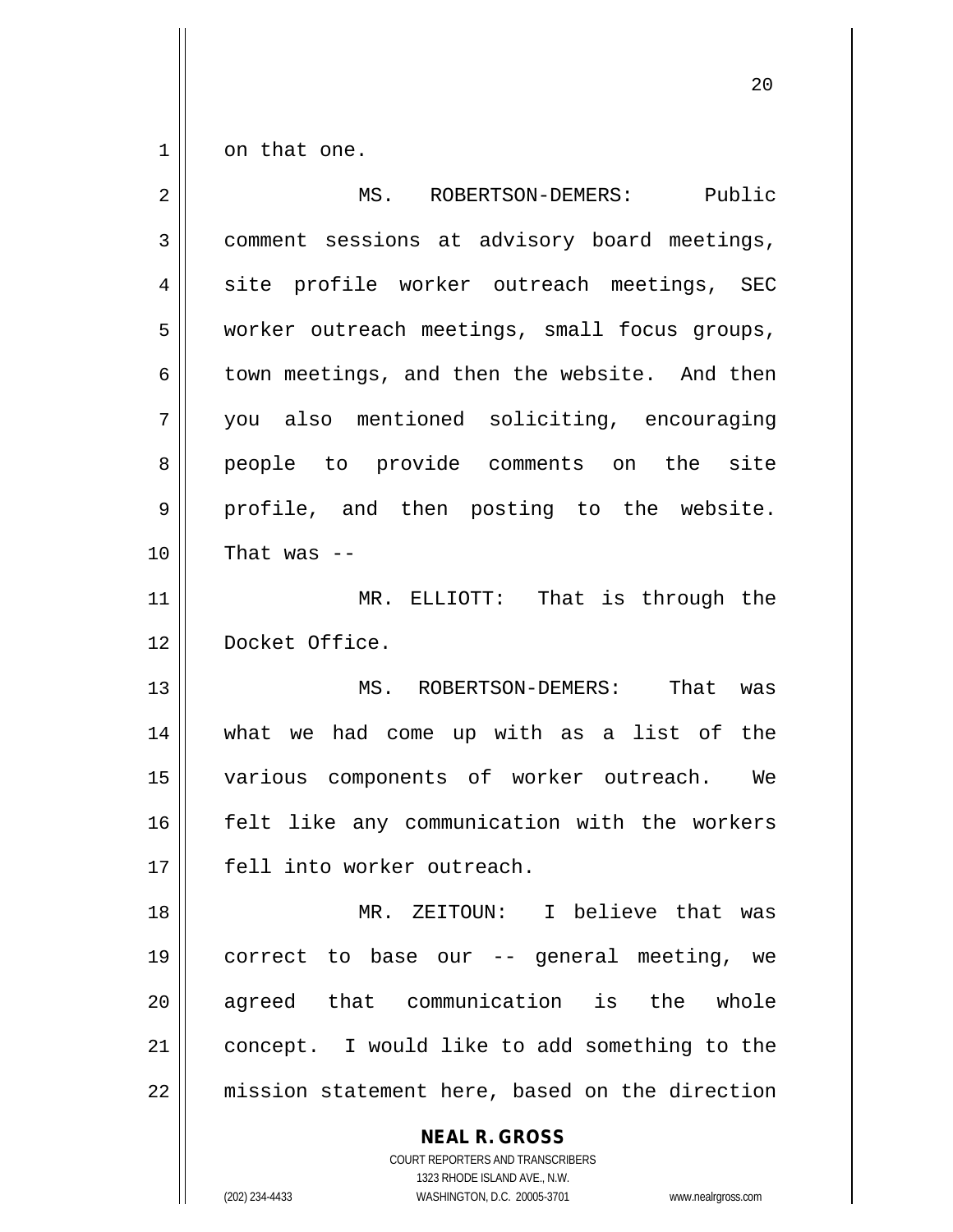**NEAL R. GROSS** COURT REPORTERS AND TRANSCRIBERS 1323 RHODE ISLAND AVE., N.W. (202) 234-4433 WASHINGTON, D.C. 20005-3701 www.nealrgross.com 1 || we get from Mike, is to be sure that we have a  $2 \parallel$  proper definition of what the outreach is all 3 about because outreach can be divided into 4 || many aspects. 5 And we felt that the purpose of  $6 \parallel$  this is we have to have an understanding among  $7 \parallel$  all the parties, especially for the Board, is 8 what do we define outreach because my 9 definition is different than many other 10 people. 11 || The January meeting, 12 || we came with that definition that was really 13 || acceptable to everybody. And we include it in 14 | here as part of your work. Is that right? 15 || MS. ROBERTSON-DEMERS: Yes. 16 || MEMBER MUNN: Identify --17 MR. ELLIOTT: I'm sorry. I think 18 || you captured it because we agree --19 || MR. ZEITOUN: Right. 20 MR. ELLIOTT: -- that 21 communication -- 22 MR. ZEITOUN: Communications is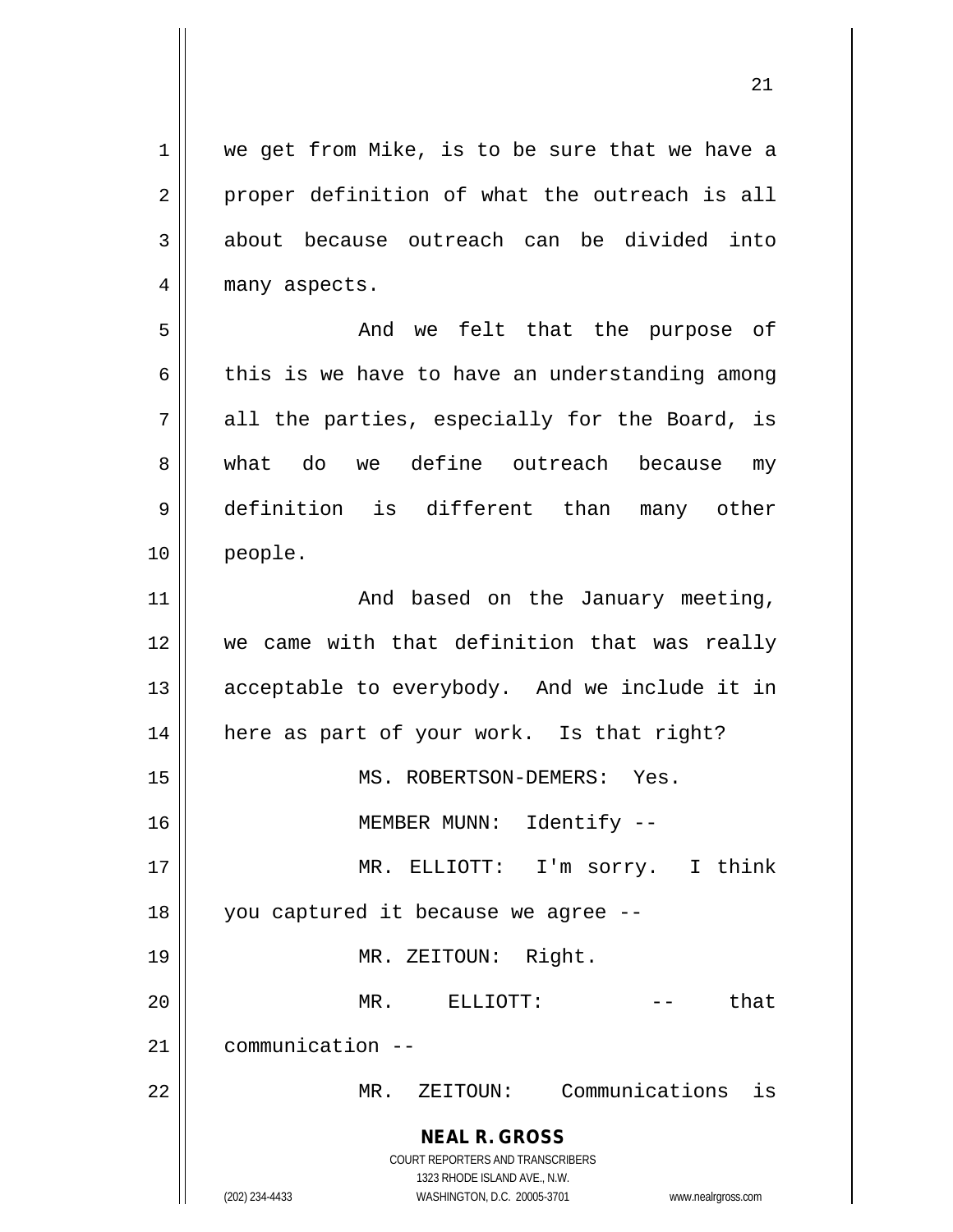$1 \parallel$  the aspects of -- and in the meantime we'll  $2 \parallel$  know exactly where we are heading and what is  $3 \parallel$  said, instead of just we are doing a meeting, 4 **because we need to know what was said and how** 5 we resolve the issue internally among  $6 \parallel$  ourselves, similar to data when we review data 7 and review something.

8 || Outreach is also, and the inputs  $9 \parallel$  that we get from the public is also a factor 10 in developing NIOSH documents, NIOSH views, 11 NIOSH understanding of how the dose 12 reconstruction is made. So now it is an 13 integral element of development of the 14 program.

15 || The Chat's exactly what the January meeting was very instrumental in directing all of us. That's how the mission was based.

 MEMBER BEACH: Well, and I just briefly reviewed the new procedure 12. Wouldn't the statement be in this procedure? || Wouldn't that be a place to find it or  $-$ 

> COURT REPORTERS AND TRANSCRIBERS 1323 RHODE ISLAND AVE., N.W. (202) 234-4433 WASHINGTON, D.C. 20005-3701 www.nealrgross.com

**NEAL R. GROSS**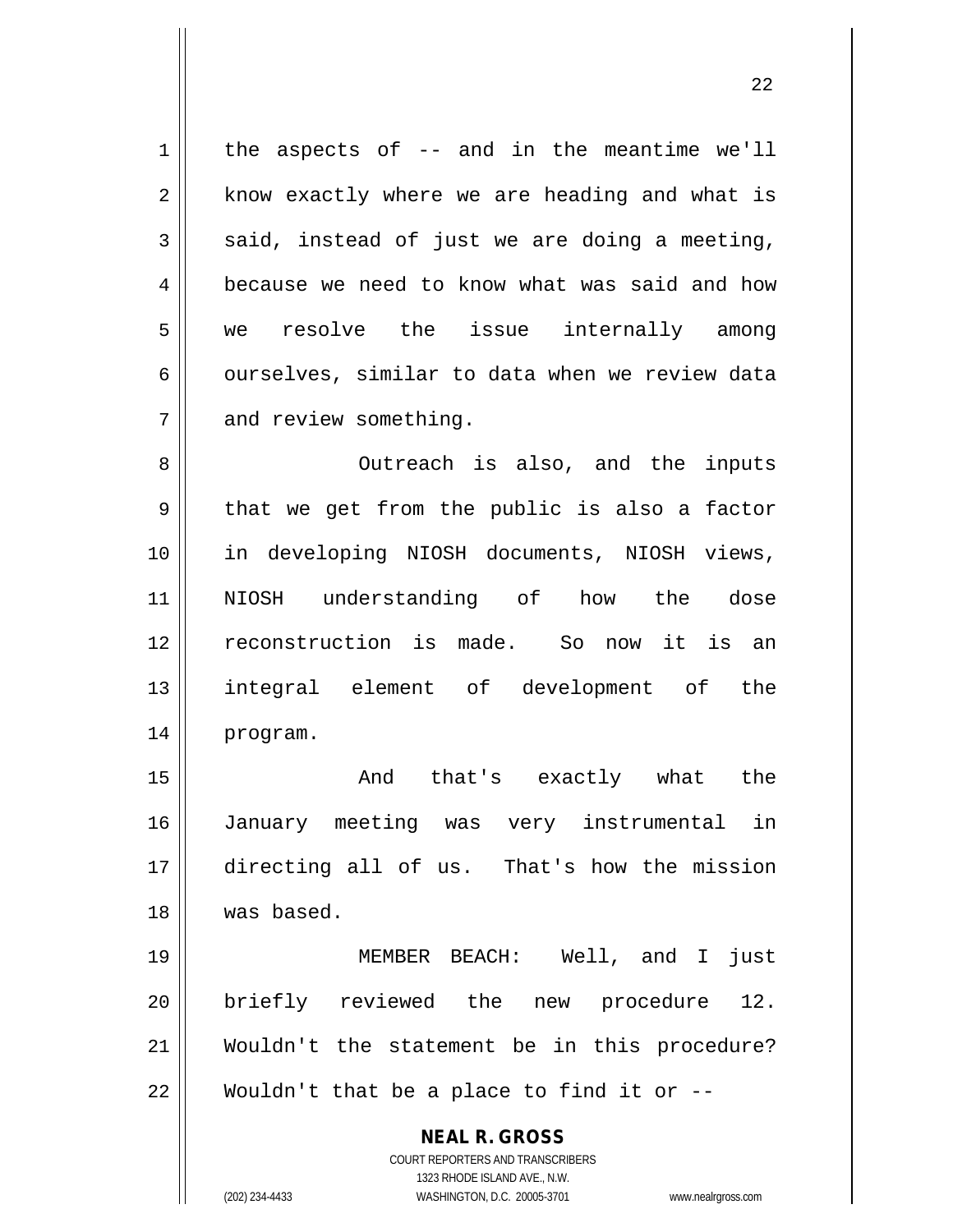|    | 23                                                                  |
|----|---------------------------------------------------------------------|
| 1  | MR. ZEITOUN: Statement of what?                                     |
| 2  | MEMBER BEACH: Of what the mission                                   |
| 3  | is.                                                                 |
| 4  | MR. ZEITOUN: Actually, the                                          |
| 5  | mission is just new.                                                |
| 6  | MEMBER BEACH: Right.                                                |
| 7  | MR. ZEITOUN: You just developed                                     |
| 8  |                                                                     |
| 9  | MEMBER BEACH: Or the definition.                                    |
| 10 | MR. ZEITOUN: The definition would                                   |
| 11 | be -- you see, you have to remember that the                        |
| 12 | document that the procedure -- I mean, I am                         |
| 13 | speaking for my reviewing it, the initial                           |
| 14 | review of the procedure. The procedure is out                       |
| 15 | for review right now, practically. We will                          |
| 16 | look at it. The Board authorized will look at                       |
| 17 | it.                                                                 |
| 18 | And probably we are going to come                                   |
| 19 | to a middle ground of exactly what is needed                        |
| 20 | to be done. And we come from a unified                              |
| 21 | position that is what we want to do, that is                        |
| 22 | what we are going to go with, and this is your                      |
|    | <b>NEAL R. GROSS</b>                                                |
|    | COURT REPORTERS AND TRANSCRIBERS<br>1323 RHODE ISLAND AVE., N.W.    |
|    | (202) 234-4433<br>WASHINGTON, D.C. 20005-3701<br>www.nealrgross.com |

 $\overline{\phantom{a}}$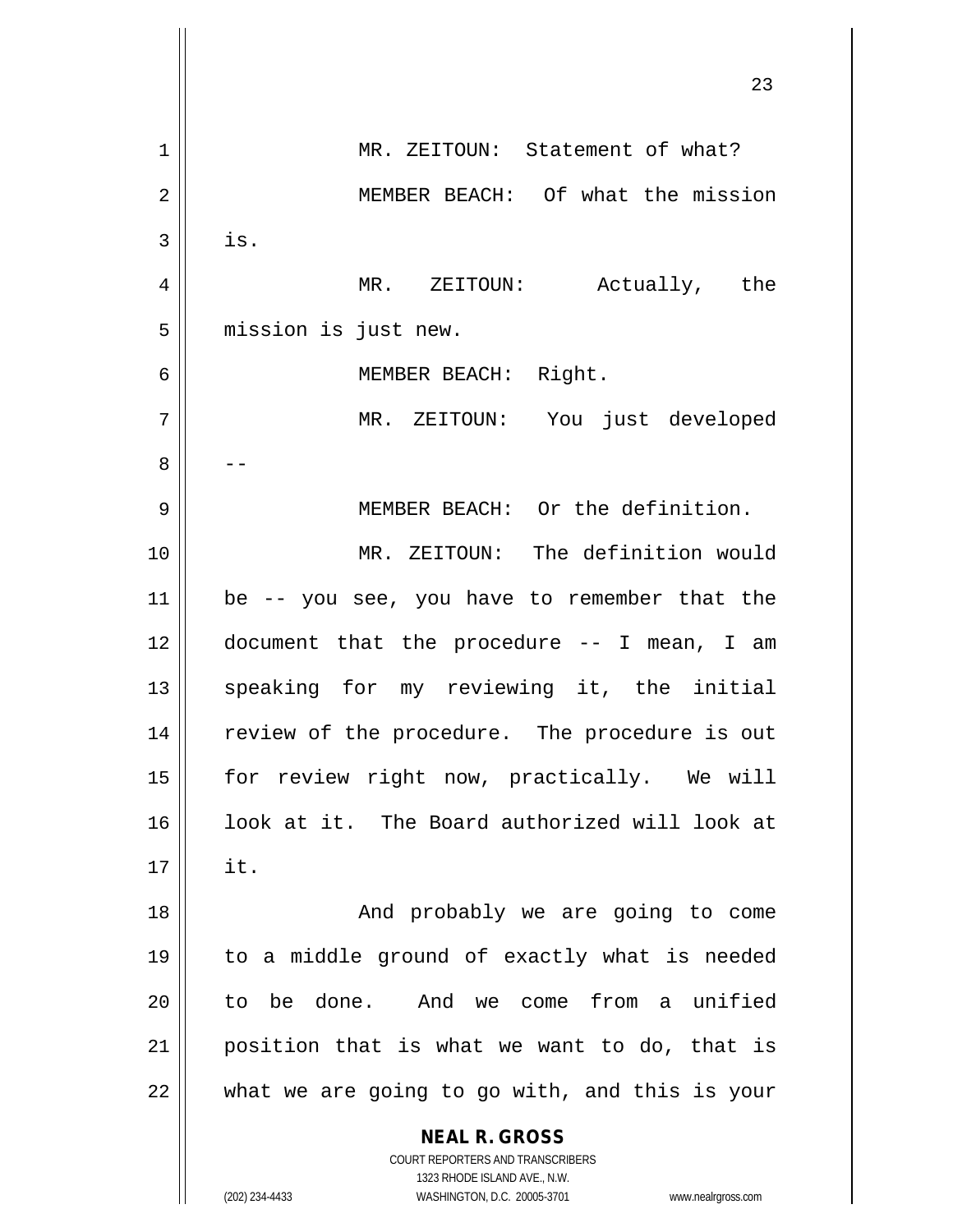| $\mathbf 1$ | mission. And the procedure -- NIOSH agrees     |
|-------------|------------------------------------------------|
| 2           | with the concept -- we will include it as part |
| 3           | of the procedure.                              |
| 4           | That is true the procedure did not             |
| 5           | include a definition by definition as we are   |
| 6           | talking, but -- it is really easy to fix.      |
| 7           | MR. ELLIOTT: We can fix that.                  |
| 8           | MR. ZEITOUN: Yes, yes, correct.                |
| 9           | MS. BREYER: I think when we're                 |
| 10          | talking about communication as well, I mean,   |
| 11          | if you're looking at it as the overall         |
| 12          | everything we do with claimants and            |
| 13          | petitioners and you also have to include       |
| 14          | letters, phone calls, and e-mails in this list |
| 15          | because there is a lot of that, and then we're |
| 16          | also going to need to divide it in             |
| 17          | communication that occurs as part of the dose  |
| 18          | reconstruction process, such as CATIs and      |
| 19          | close-out interviews, because that is          |
| 20          | completely different than a workgroup meeting  |
| 21          | or an SEC outreach meeting.                    |
| 22          | So then you have the part that I               |
|             | <b>NEAL R. GROSS</b>                           |

COURT REPORTERS AND TRANSCRIBERS 1323 RHODE ISLAND AVE., N.W.

 $\mathsf{II}$ 

(202) 234-4433 WASHINGTON, D.C. 20005-3701 www.nealrgross.com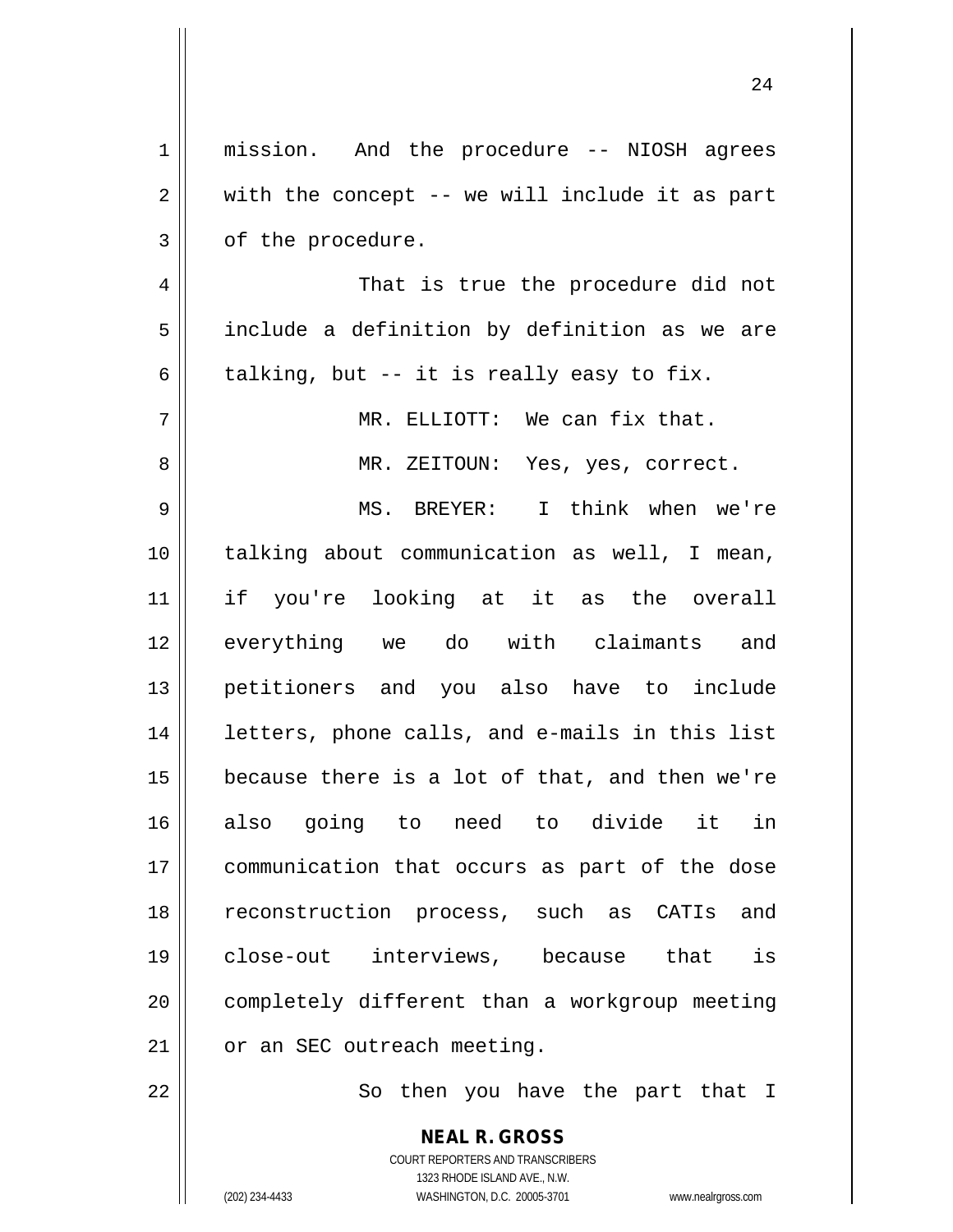1 | think is communications that are involved in 2 || your processing of dose reconstructions or 3 claims. And then you have everyday type of 4 communication, phone calls, acknowledgement 5 | packets, close-out letters, CATIs.

 It happens with everybody. Every single person who files a claim or is a 8 || claimant will go through those types of communication as well as a separate category for communication that occurs that is listed 11 || in the four types of outreach that NIOSH conducts. I think it would be unwise, in my 13 || opinion, to lump it all together.

14 || I think there are distinct types 15 of communication that occur for different 16 || reasons. What we consider outreach or that we  $17$  || talk about as the four types of outreach, such 18 || as town hall meetings, SEC outreach meetings, 19 workgroup meetings, or, you know -- I can't  $20$  remember the other one off the top of my head. 21 || Those types are things where we feel like  $22$  || there's a need or that people have asked us,

> COURT REPORTERS AND TRANSCRIBERS 1323 RHODE ISLAND AVE., N.W. (202) 234-4433 WASHINGTON, D.C. 20005-3701 www.nealrgross.com

**NEAL R. GROSS**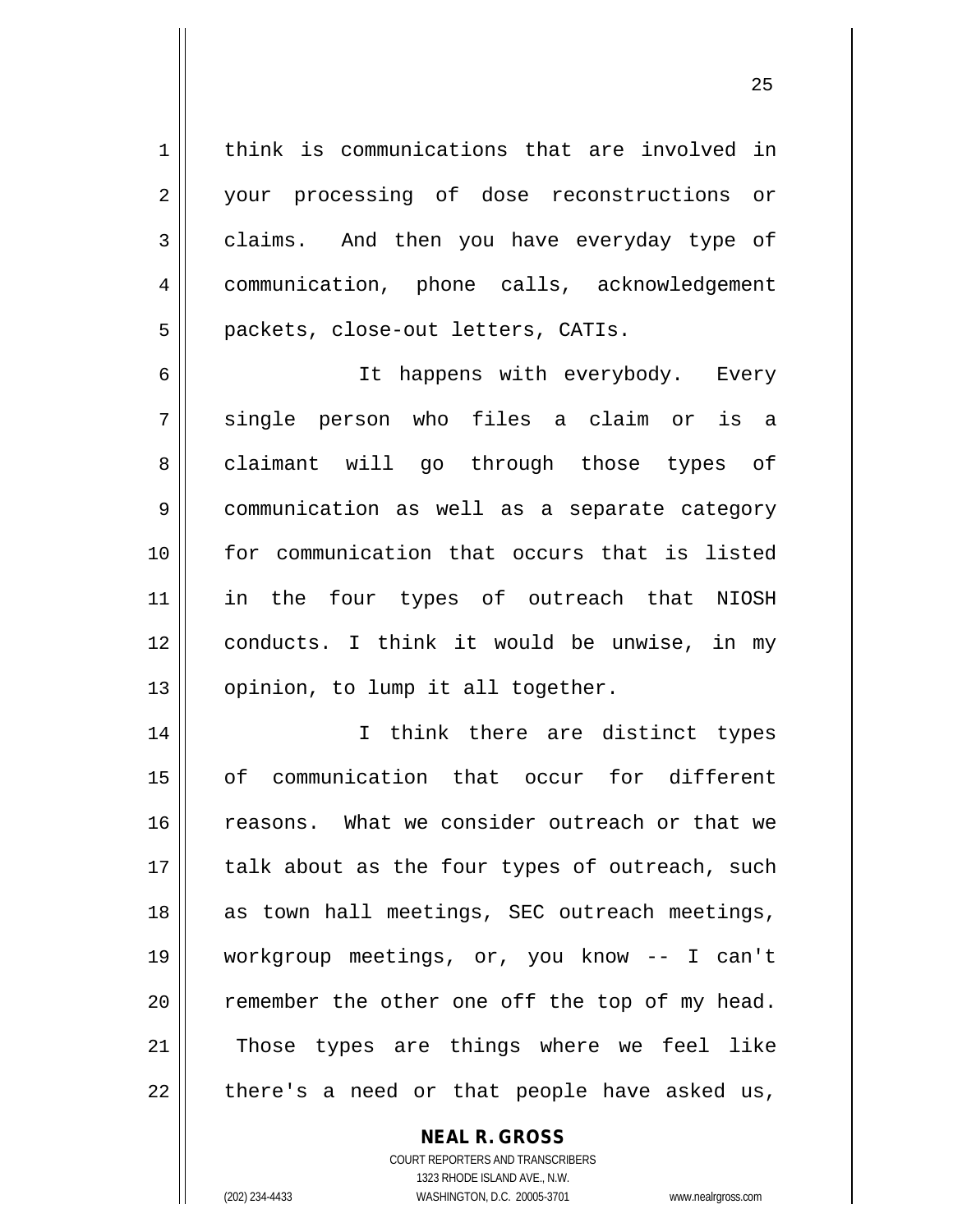1 || "Hey, we have a need for more information" and  $2 \parallel$  we set up unique types of events for that to  $3 \parallel$  reach a purpose.

4 Then the other communication 5 pieces are things that are done from the 6 beginning of every claim that every claimant 7 is going to get. It's not any kind of unique 8 || type of communication created for a purpose. 9 It's something that originally was decided 10 that will be part of the procedure to help 11 | people understand the process.

12 || So I think if we're going to look 13 || at it as all-encompassing, outreach being 14 || something that means everything, any the kind | of communication that we have with the public, I think it needs to be narrowed down into categories at least. I don't think lumping them together would be the best way to move forward with that.

20 MR. MAURO: This is John Mauro. I  $21$  am having a little trouble hearing, but I am  $22$  || listening carefully. I would like to add to

> **NEAL R. GROSS** COURT REPORTERS AND TRANSCRIBERS 1323 RHODE ISLAND AVE., N.W.

(202) 234-4433 WASHINGTON, D.C. 20005-3701 www.nealrgross.com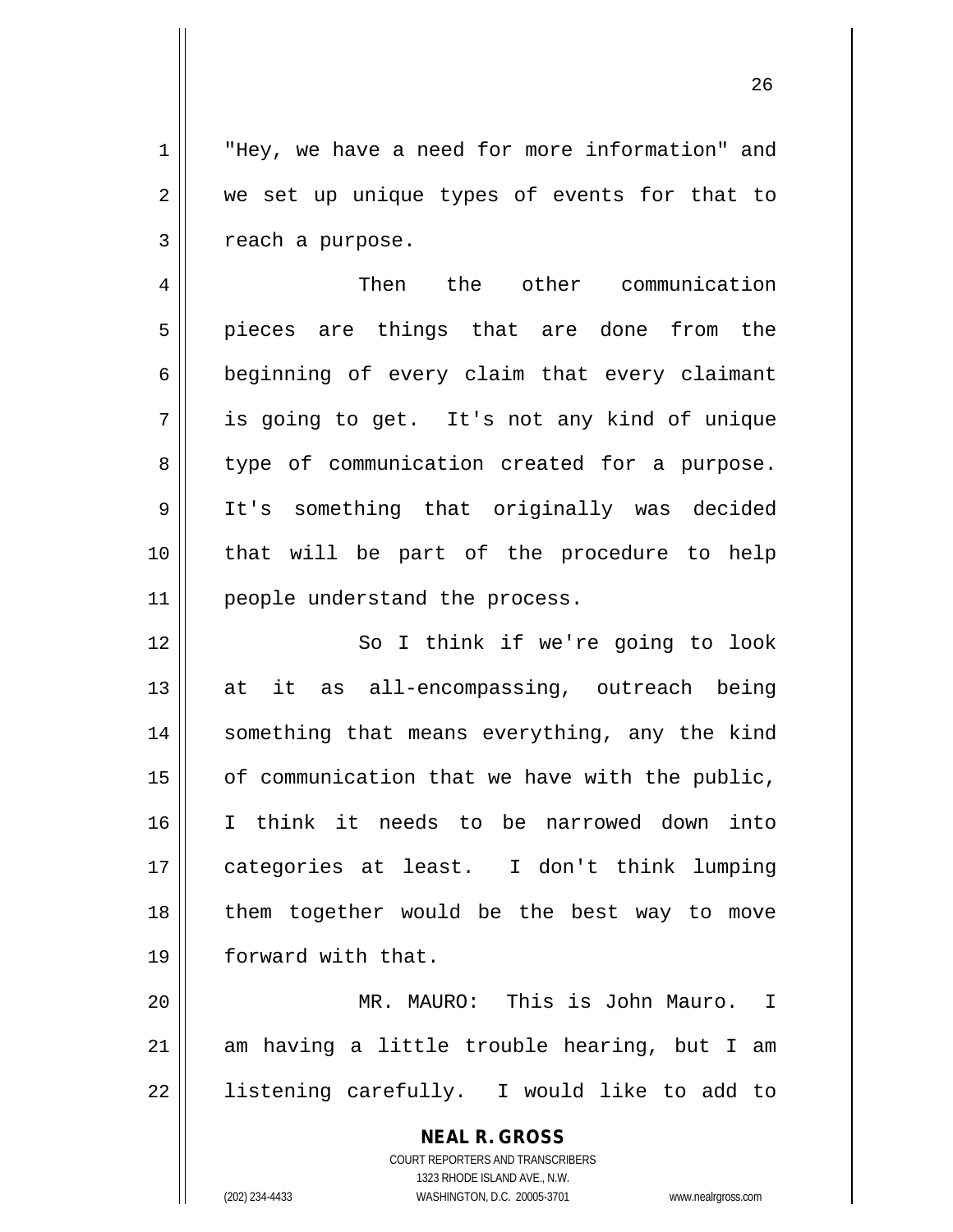$1 \parallel$  what you just said.

| $\overline{2}$ | know that Denise Brock works<br>$\mathbf{I}$                                                                                                                    |
|----------------|-----------------------------------------------------------------------------------------------------------------------------------------------------------------|
| $\mathfrak{Z}$ | very closely with SEC petitioners in helping                                                                                                                    |
| 4              | them through the qualification process. And                                                                                                                     |
| 5              | there is a lot of interaction there. There is                                                                                                                   |
| 6              | a lot of correspondence that NIOSH provides.                                                                                                                    |
| 7              | So that is another dimension.                                                                                                                                   |
| 8              | So I agree that the range of                                                                                                                                    |
| $\mathsf 9$    | interactions with petitioners, claimants, site                                                                                                                  |
| 10             | experts, members of the public is quite                                                                                                                         |
| 11             | extensive and diverse, each aspect having a                                                                                                                     |
| 12             | somewhat different objective and how it's                                                                                                                       |
| 13             | done.                                                                                                                                                           |
| 14             | And this is just to sort of stir                                                                                                                                |
| 15             | the pot a lot a little bit. The question is                                                                                                                     |
| 16             | that this is all ongoing. And I think that                                                                                                                      |
| 17             | your new procedure tries to lay out the range                                                                                                                   |
| 18             | of these types of activities. It does<br>not                                                                                                                    |
| 19             | capture all of them.                                                                                                                                            |
| 20             | For example, the one I<br>just                                                                                                                                  |
| 21             | mentioned I don't believe is described in your                                                                                                                  |
| 22             | procedure. And there is no doubt that one of                                                                                                                    |
|                | <b>NEAL R. GROSS</b><br>COURT REPORTERS AND TRANSCRIBERS<br>1323 RHODE ISLAND AVE., N.W.<br>(202) 234-4433<br>WASHINGTON, D.C. 20005-3701<br>www.nealrgross.com |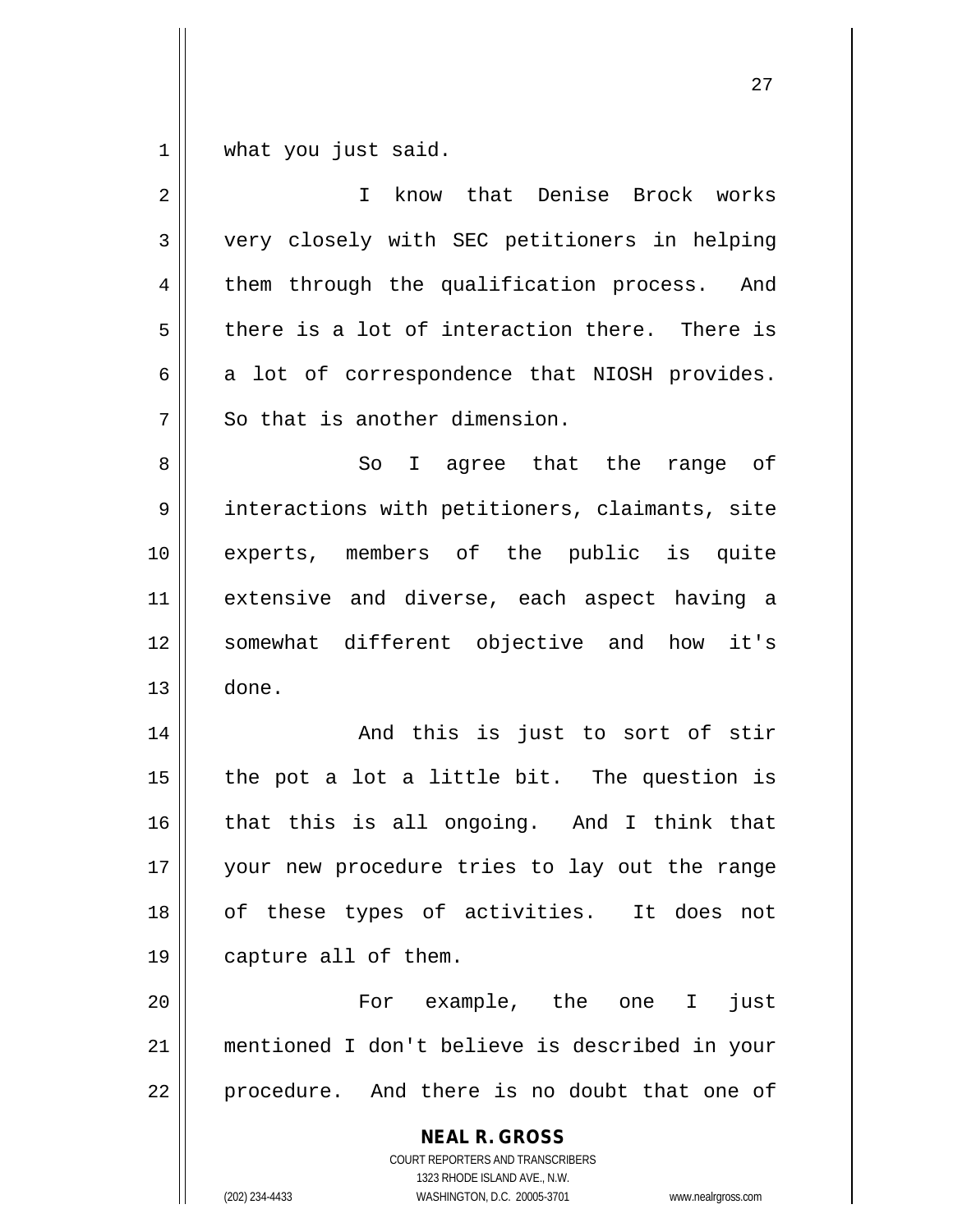1 | the roles that the Board plays is to review 2 | procedures.

3 || The Construction of this is a new 4 procedure. And, in theory, this is something 5 that could be reviewed as part of the 6 procedural reviews, perhaps relegated to this 7 workgroup as just being a review of a 8 procedure and many of the issues that we are 9 talking about in terms of scope of the 10 || procedure and what it should address.

11 What I am getting at, though, is 12 || that I think given the enormity of NIOSH's 13 || interactions with members of the public in 14 various capacities, including claimants, 15 || petitioners, site experts, the question that I 16 quess is before us, what role should the Board 17 || play? Given the enormity of what is going on 18 at NIOSH, what role would be most beneficial 19 to the overall program for the Board to play 20 || and, of course, this workgroup is for the 21 Board?

22 I think that the three items

**NEAL R. GROSS** COURT REPORTERS AND TRANSCRIBERS

1323 RHODE ISLAND AVE., N.W.

(202) 234-4433 WASHINGTON, D.C. 20005-3701 www.nealrgross.com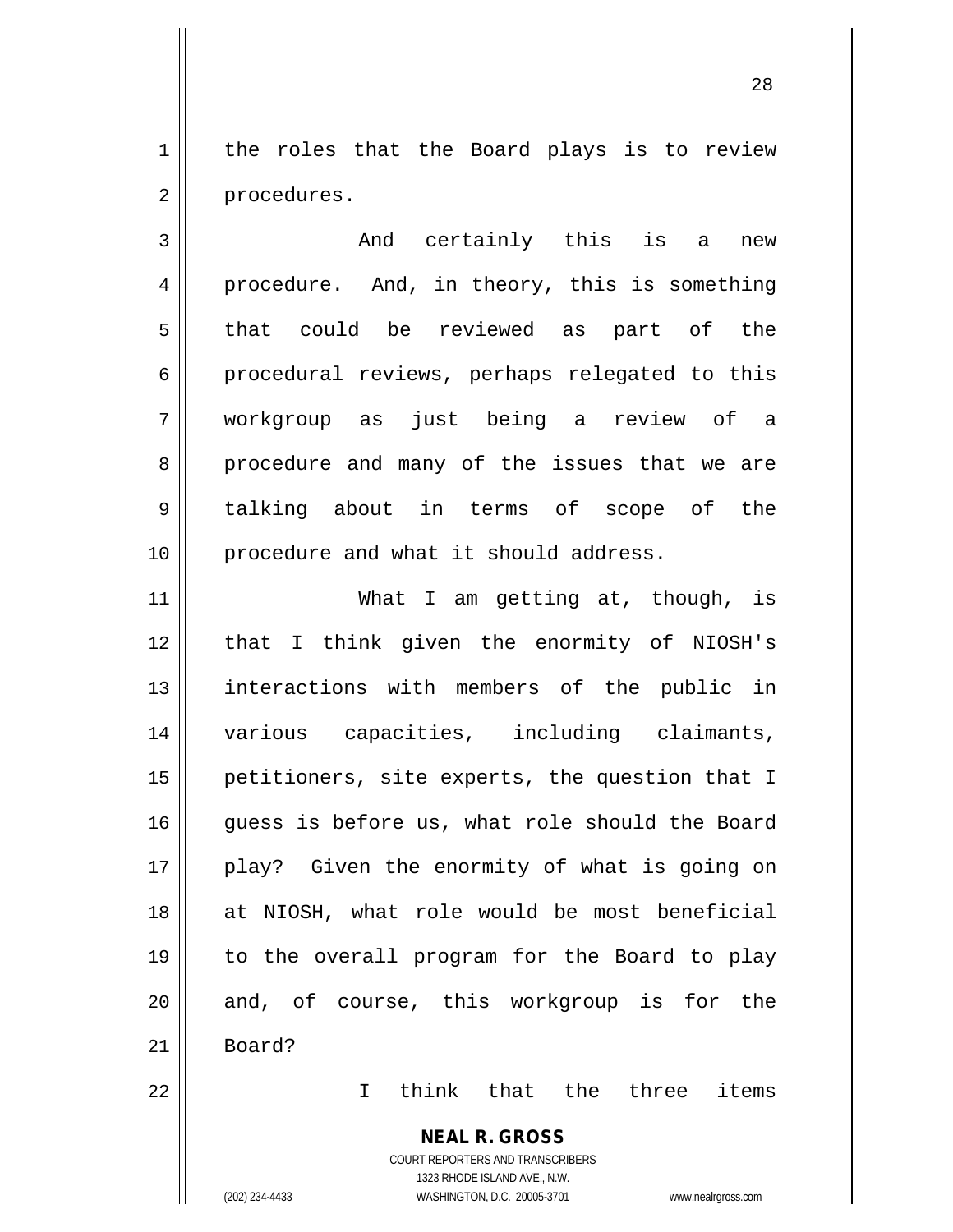1 || identified in the draft mission statement that  $2 \parallel$  has been distributed, items 1, 2, and 3, which  $3 \parallel$  Kathy just summarized, really go to the heart 4 | of this question.

5 So to me I think one of the things 6 that, really, we could benefit from at this  $7 \parallel$  meeting is to see if we all view the role that 8 || the Board might want to play in this program  $9 \parallel$  -- and, quite frankly, I use the word how 10 || intrusive and how involved would the Board get 11 || in reviewing, having some commentary, 12 || oversight in all of these myriad of 13 activities, each one of which would be 14 | somewhat different.

15 || Think that is contained to a same a statute in the statute is a statute of the statute is a statute of the statute of the statute of the statute of the statute of the statute of the statute of the statute of the stat 16 || really the big question. Given the mission 17 || statement, there is quite a bit that the Board 18 would be doing in terms of reviewing and being 19 involved in not only the procedures but the 20 way in which the procedures are being 21 || implemented and not only the aspects of 22 || outreach that are captured in your current

**NEAL R. GROSS**

COURT REPORTERS AND TRANSCRIBERS 1323 RHODE ISLAND AVE., N.W. (202) 234-4433 WASHINGTON, D.C. 20005-3701 www.nealrgross.com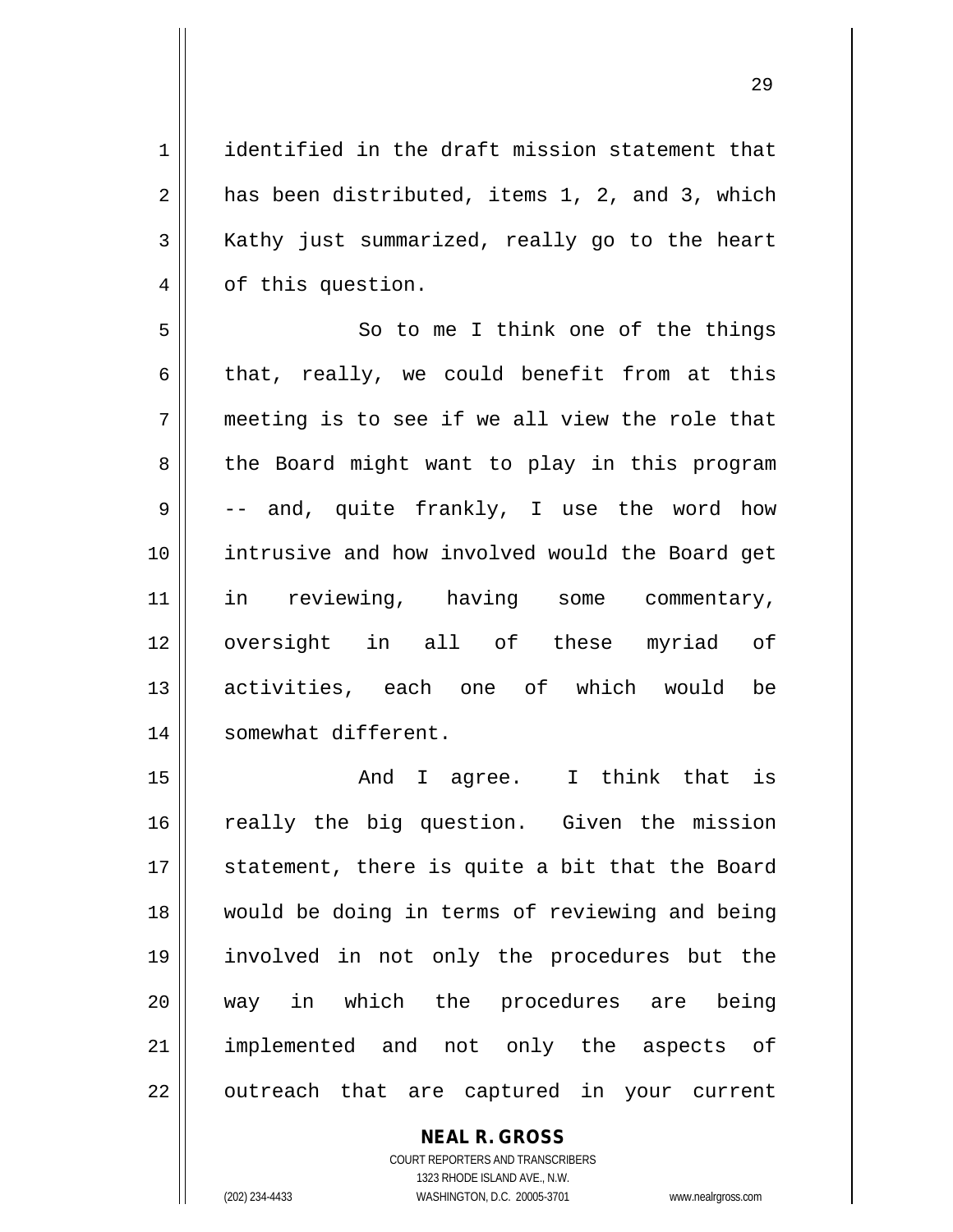1 || PROC-012 but also perhaps other interactions  $2 \parallel$  that are not identified, such as the one I 3 mentioned before.

4 || So I think there are some really 5 || very important questions that are before us 6 | that the workgroup  $-$  I'm offering this up as 7 -- engage in a discussion of how involved 8 || should the Board be in independently 9 evaluating not only the procedures and the 10 program but actually how it is conducted and 11 || its effectiveness. These are tough questions.

 MEMBER MUNN: John, this is Wanda. You have touched on something that is or should be a major concern of this workgroup. || And that is defining the difference between 16 | communication and outreach.

 If by outreach we are talking about all communication that goes on at any point throughout the natural operation of the || process, then we are getting into far deeper water than it is likely that the Board can deal with well.

> COURT REPORTERS AND TRANSCRIBERS 1323 RHODE ISLAND AVE., N.W. (202) 234-4433 WASHINGTON, D.C. 20005-3701 www.nealrgross.com

**NEAL R. GROSS**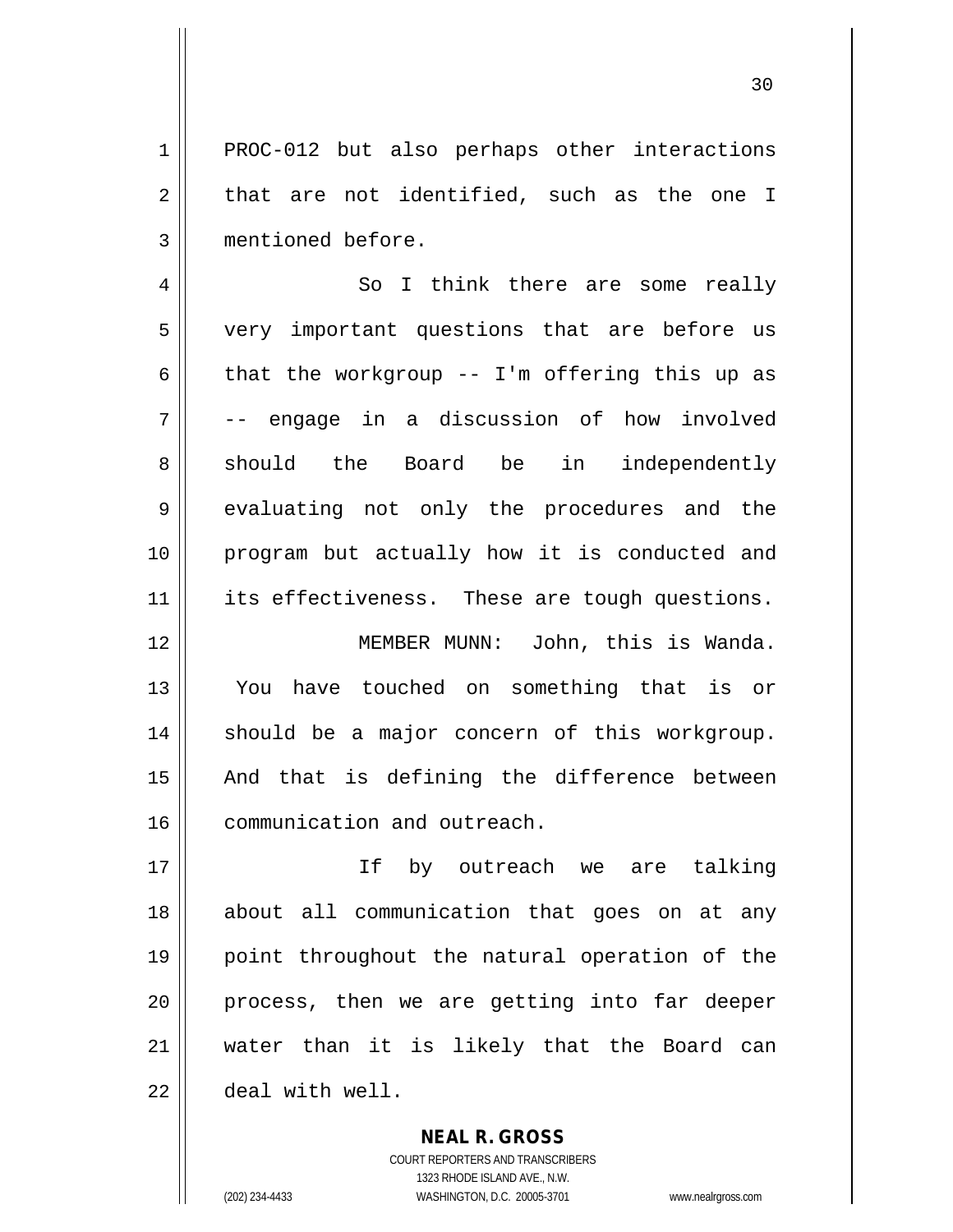| $\mathbf 1$    | If we are talking about outreach,                                                                   |
|----------------|-----------------------------------------------------------------------------------------------------|
| $\overline{2}$ | one of the things that needs to occur with                                                          |
| 3              | this mission statement in my view is a very                                                         |
| 4              | clear distinction between outreach and                                                              |
| 5              | communication in the normal process of events.                                                      |
| 6              | Whether one reacts to input from a                                                                  |
| 7              | claimant during their CATI interview as being                                                       |
| 8              | a part of an outreach program is questionable,                                                      |
| 9              | frankly.                                                                                            |
| 10             | Following the three items that                                                                      |
| 11             | were defined here in the first statement of                                                         |
| 12             | this draft -- I'm assuming this is a draft                                                          |
| 13             | mission statement and that's why we're looking                                                      |
| 14             | at it.                                                                                              |
| 15             | might behoove<br>It<br>us<br>to<br>spend<br>a                                                       |
| 16             | little time as a workgroup becoming crystal                                                         |
| 17             | clear on the difference between communication                                                       |
|                |                                                                                                     |
| 18             | with workers and a worker outreach program or                                                       |
| 19             | whether the label that is being applied to                                                          |
| 20             | this workgroup is inadequate.                                                                       |
| 21             | If the intention of the workgroup                                                                   |
| 22             | is to monitor communications with the Agency,                                                       |
|                | <b>NEAL R. GROSS</b>                                                                                |
|                | COURT REPORTERS AND TRANSCRIBERS                                                                    |
|                | 1323 RHODE ISLAND AVE., N.W.<br>(202) 234-4433<br>WASHINGTON, D.C. 20005-3701<br>www.nealrgross.com |
|                |                                                                                                     |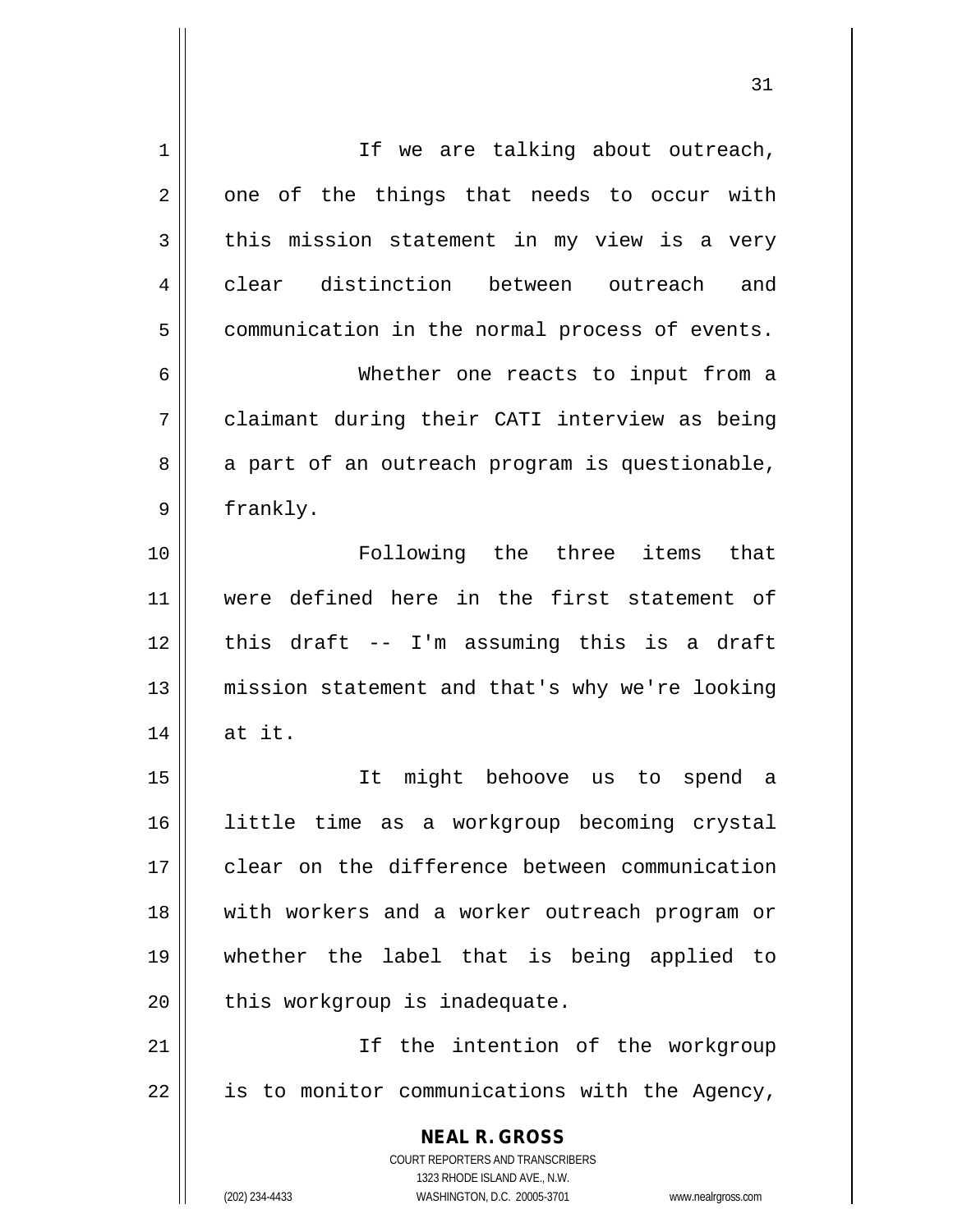$1$  then that is quite different than outreach 2 || activities.

3 CHAIRMAN GIBSON: I kind of see 4 | that communication and outreach are kind of  $5 \parallel$  hand in hand, but I do kind of agree with what 6 Lori said, that there are individual-type 7 communications that go on with NIOSH and 8 | folks, and then there is also maybe individual 9 communications.

10 || But it's kind of a common-cause, 11 if you will, type communication that goes to 12 || the site profile or something else, as opposed 13 to an individual dose reconstruction. Is that  $14$  | kind of a fair way to  $-$ 

 MS. BREYER: Well, I mean, I think if we're going to do it broad, you have to | categorize it. I don't think we can just have 18 || a lump thing. I understand the argument that all communication can be considered outreach, || but I also agree with Wanda that there are 21 | different types of communication.

22 I mean, is a workgroup on

**NEAL R. GROSS** COURT REPORTERS AND TRANSCRIBERS 1323 RHODE ISLAND AVE., N.W.

(202) 234-4433 WASHINGTON, D.C. 20005-3701 www.nealrgross.com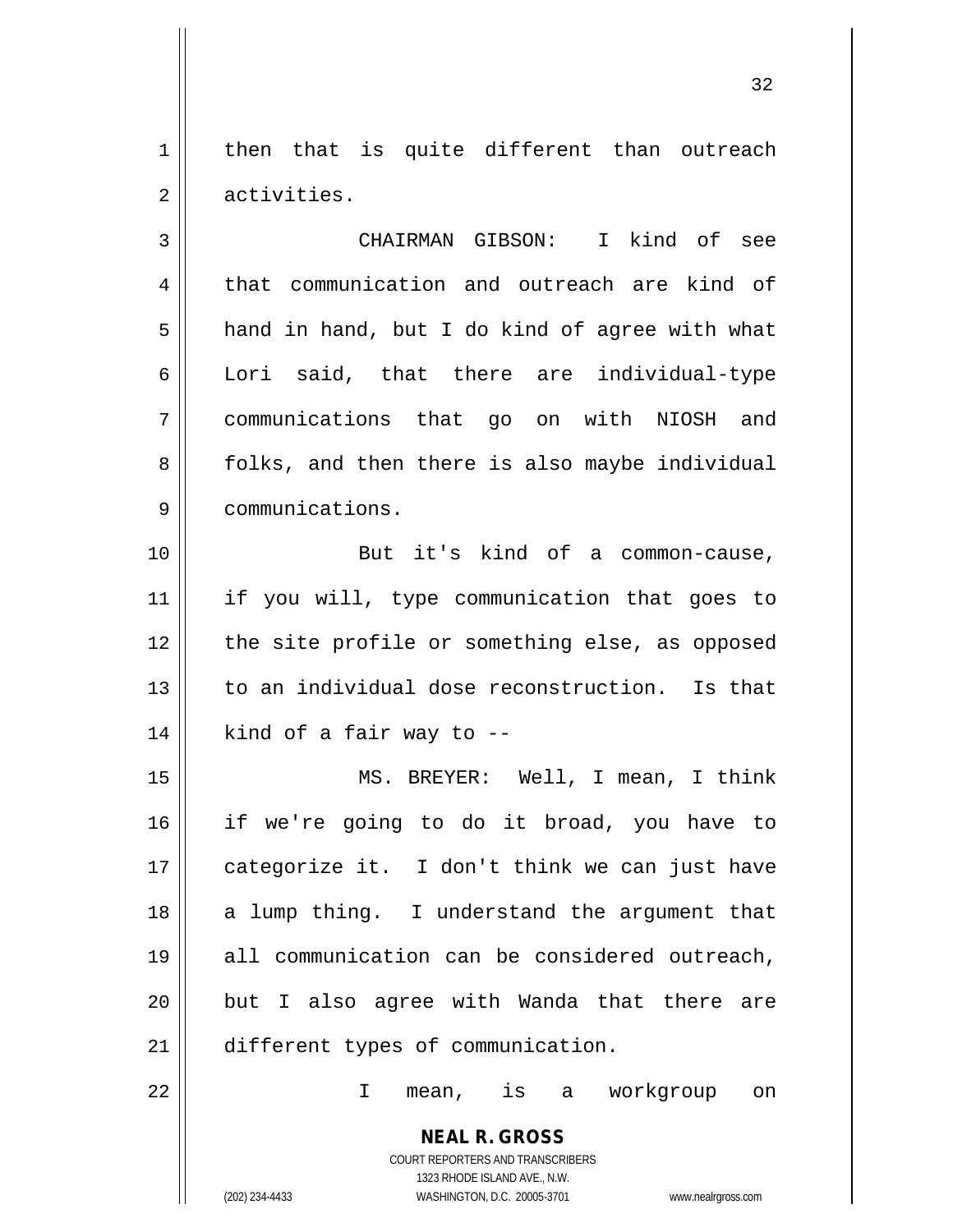| $\mathbf 1$ | outreach, if it is this broad, and it's                                 |
|-------------|-------------------------------------------------------------------------|
| 2           | everything that we communicate with claimants?                          |
| 3           | Then it's really the workgroup on OCAS                                  |
| 4           | communication plans because, you<br>know,                               |
| 5           | communication can be if we had a hundred calls                          |
| 6           | in a month, people calling and asking about                             |
| 7           | the status of their claim or I get calls                                |
| 8           | people saying they want to file an SEC                                  |
| 9           | petition.                                                               |
| 10          | That's not really me doing an                                           |
| 11          | outreach meeting. That's not me going and                               |
| 12          | meeting with people. That's people contacting                           |
| 13          | us. That's how NIOSH chooses to handle this.                            |
| 14          | How do we respond to e-mails, how to respond                            |
| 15          | to phone calls. Providing a brochure and                                |
| 16          | putting on our --                                                       |
| 17          | MUNN: That's standard<br>MEMBER                                         |
| 18          | process.                                                                |
| 19          | MS. BREYER: Providing a brochure                                        |
| 20          | or an acknowledgment packet and putting it on                           |
| 21          | our website is a way to communicate                                     |
| 22          | information to people about the program.<br>It's                        |
|             |                                                                         |
|             | <b>NEAL R. GROSS</b>                                                    |
|             | <b>COURT REPORTERS AND TRANSCRIBERS</b><br>1323 RHODE ISLAND AVE., N.W. |
|             | (202) 234-4433<br>WASHINGTON, D.C. 20005-3701<br>www.nealrgross.com     |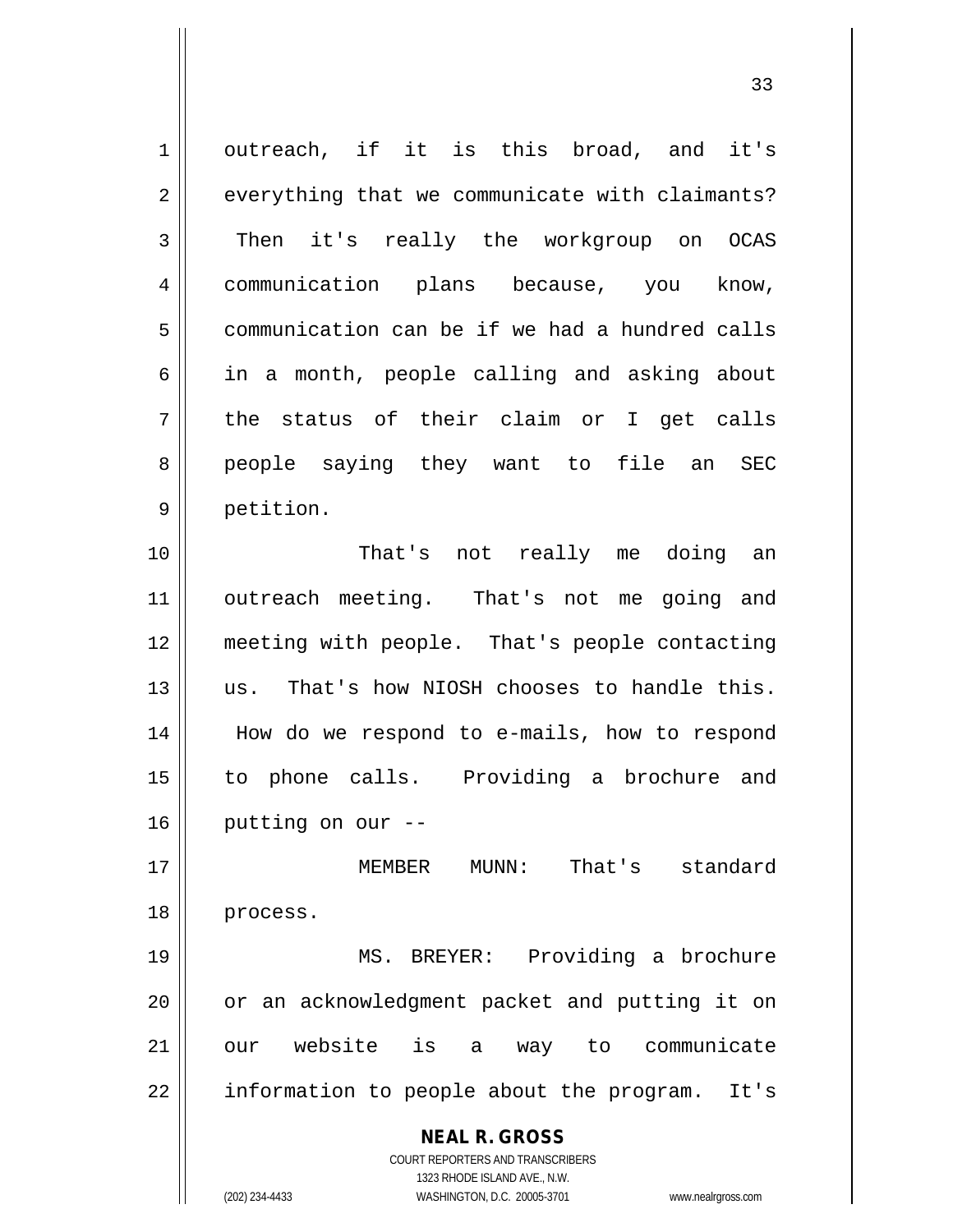$1 \parallel$  not really to explain -- I mean, it explains 2 the dose reconstruction process, and it 3 explains what steps dose reconstruction is 4 | going to go through.

5 But those are communication 6 || pieces. To me that's not necessarily worker  $7$   $\parallel$  outreach. Worker outreach to me is kind of 8 || the things that we defined as holding SEC 9 | outreach meetings, having worker meetings when 10 we need information on site profiles.

 You know, a lot of the basic pieces of communication we have are communication products intended to provide information, which I think is different than 15 || other types of worker outreach, which can be 16 | specified in different ways.

17 || You know, if you're going to take  $18$  a broad perspective, I don't know that that is 19 all worker outreach. I define worker outreach 20 || to be going above and beyond the basic 21 communication products that the OCAS 22 | communication team has developed to put out to

> COURT REPORTERS AND TRANSCRIBERS 1323 RHODE ISLAND AVE., N.W. (202) 234-4433 WASHINGTON, D.C. 20005-3701 www.nealrgross.com

**NEAL R. GROSS**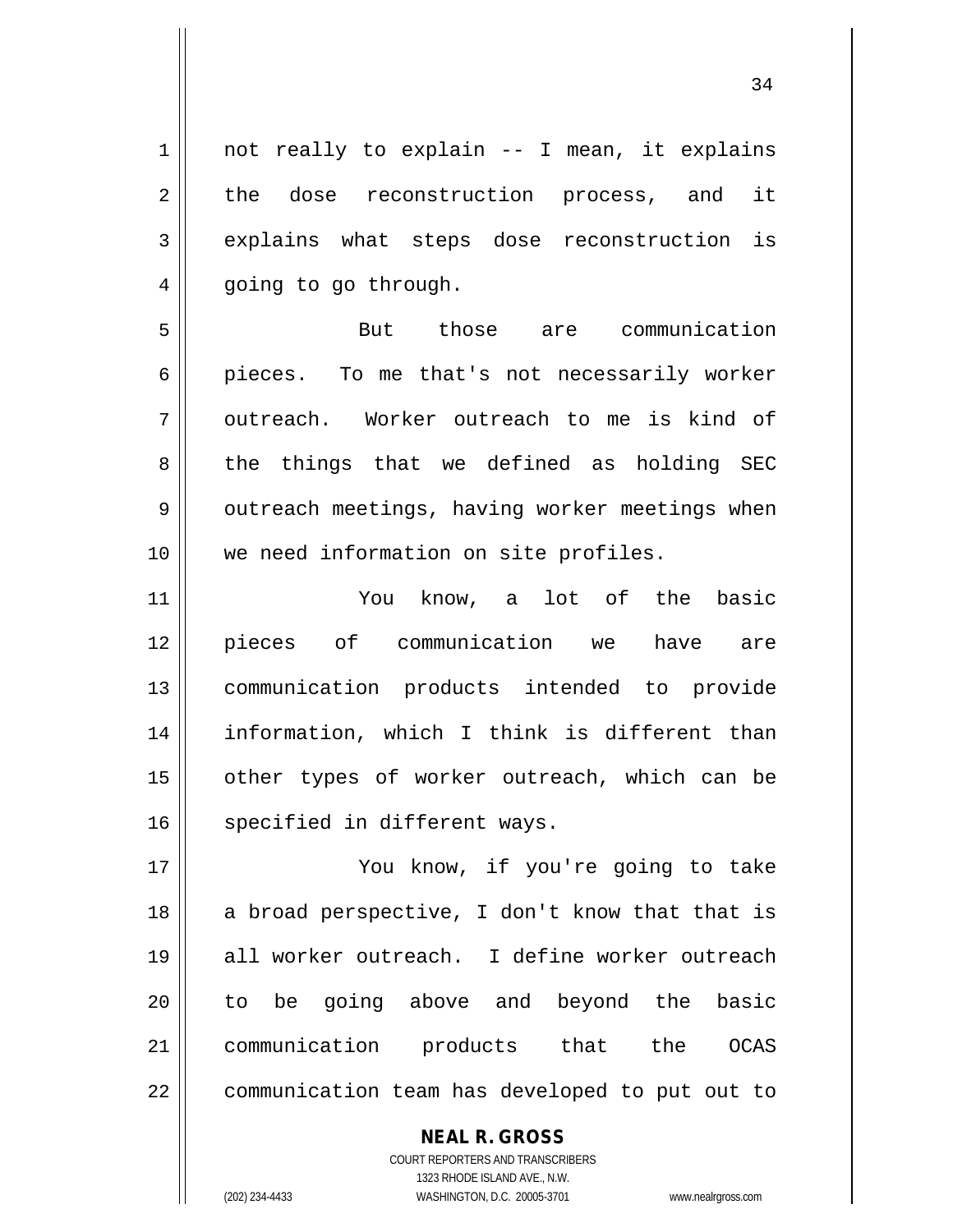1 || help people to understand the program when  $2 \parallel$  they file a claim or when they call to ask  $3 \parallel$  about the status of a claim, which is a lot 4 different than developing a site profile, you  $5 \mid$  know.

 MR. ELLIOTT: I think that we have an Outreach Program. I wouldn't label it 8 || strictly a Worker Outreach Program because we reach out to claimants. We reach out to petitioners.

11 || So maybe it would help if the OCAS folks set in categories perhaps that Lori is || talking about those that we see as outreach efforts. And certainly our communications within each of those can be examined or 16 | evaluated, whatever.

17 || But I think that in each type of 18 || outreach that we effect, one that I didn't 19 talk about this morning was our workshops. I 20 don't know how you let me get by without  $21$  talking about this, but we're having another 22 || workshop coming up shortly. We had one in

> COURT REPORTERS AND TRANSCRIBERS 1323 RHODE ISLAND AVE., N.W. (202) 234-4433 WASHINGTON, D.C. 20005-3701 www.nealrgross.com

**NEAL R. GROSS**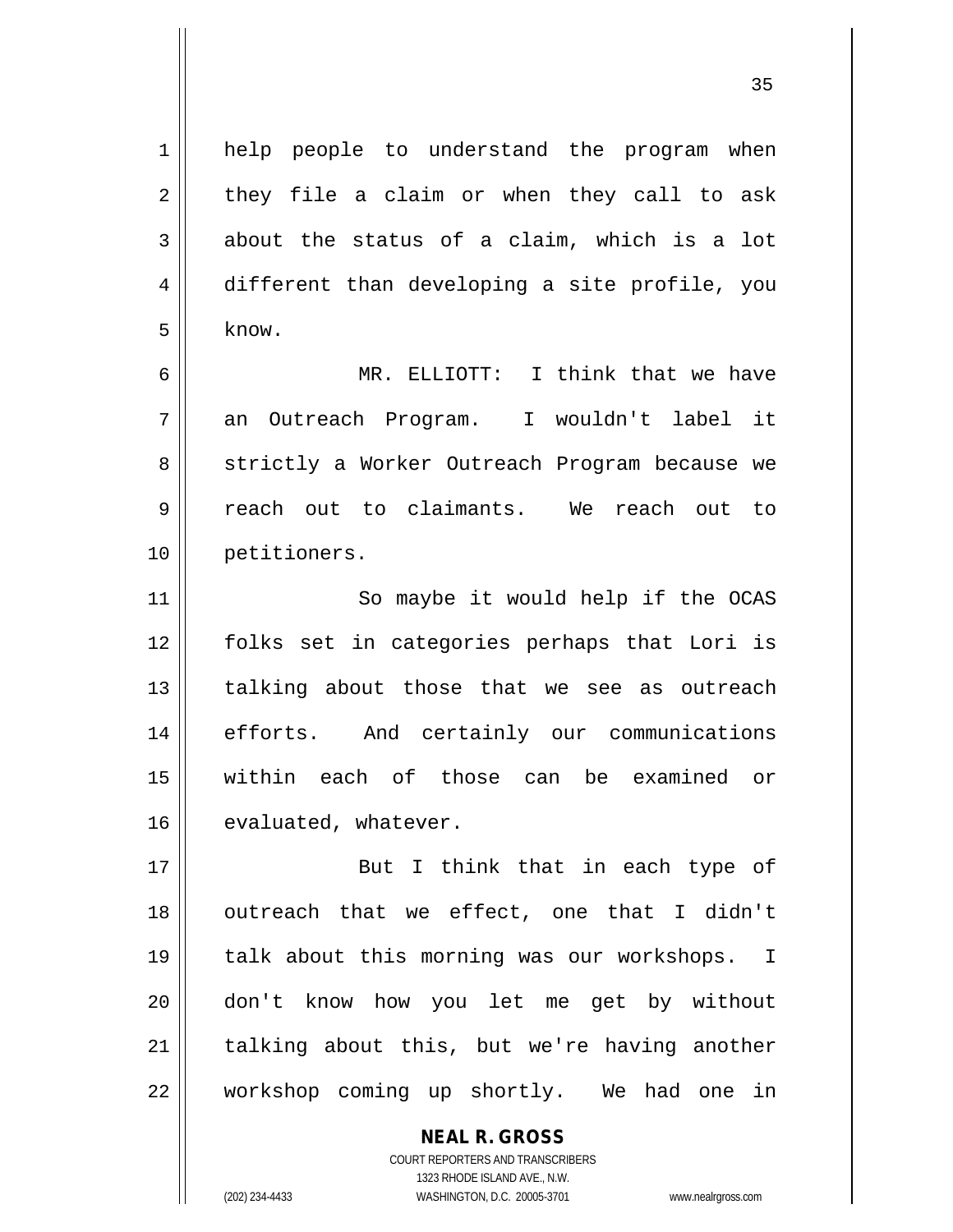1 March after the last meeting we had. I don't  $2 \parallel$  think we have had any Board participation,  $3 \parallel$  Board monitoring of that. So that's the type 4 | of outreach.

5 And the communication that goes  $6 \parallel$  into that is focused, and it's developed for  $7 \parallel$  that particular workshop. We've got this one 8 || that's coming up in September is focused a 9 little bit more heavily toward, as I 10 || understand it, the former workers' screening 11 program staff and making sure that they 12 understand what it is that NIOSH does in this 13 | Compensation Program.

14 MEMBER BEACH: So, Larry, is that 15 more of a you giving them information or you 16 || soliciting information?

17 MR. ELLIOTT: The Workshop is  $18$  || really a two-way street.

19 MEMBER BEACH: It is a two-way 20 | street? 21 MR. ELLIOTT: Yes, it's a two-way

 $22$   $\parallel$  street because we tell them what we think they

**NEAL R. GROSS** COURT REPORTERS AND TRANSCRIBERS

1323 RHODE ISLAND AVE., N.W.

(202) 234-4433 WASHINGTON, D.C. 20005-3701 www.nealrgross.com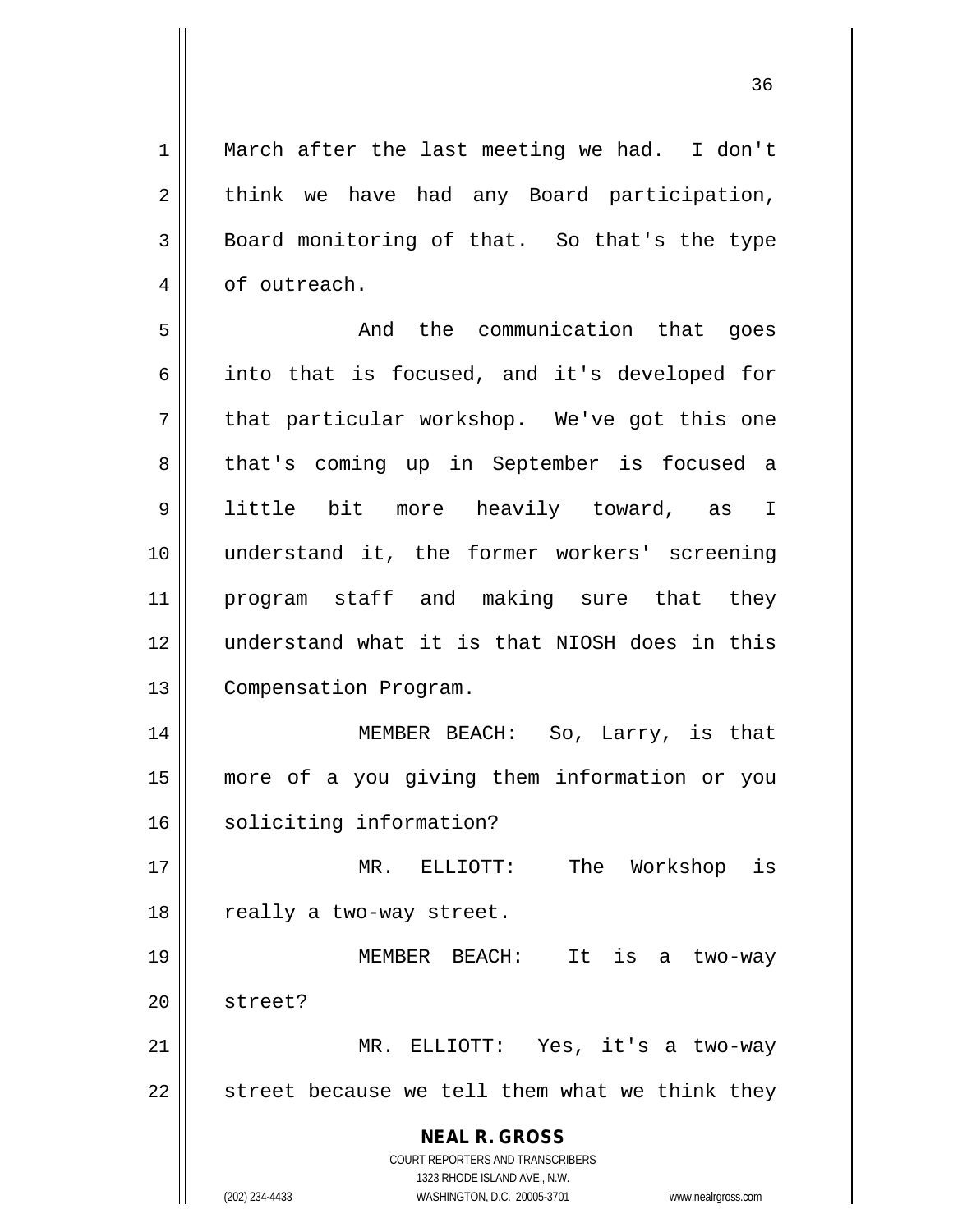1 || need to know about our obligations and our 2 || responsibilities. And at the same time, the  $3 \parallel$  benefit of it being two-way is we have had SEC 4 | petitions come out of it. 5 Lori has attended and walked away.  $6 \parallel$  And she knows five people that she is going 7 to talk to next week to establish an SEC 8 petition. We have heard issues about our 9 || reports that we have taken back and said, 10 "Well, let's make a correction because we 11 heard this at the Workshop. They don't 12 understand this language" or "They don't 13 follow what was said there." So it's a 14 | two-way street. 15 MEMBER BEACH: Well, for me -- 16 MR. ELLIOTT: That's why we are  $17$  | called a Workshop, rather than a meeting. 18 MEMBER BEACH: Right. And if you 19 are giving information about the program but 20 || then you get information from whoever is at  $21$  | the meeting and you are actually taking notes

 $22$  || on certain things about certain sites, those

**NEAL R. GROSS** COURT REPORTERS AND TRANSCRIBERS

1323 RHODE ISLAND AVE., N.W.

(202) 234-4433 WASHINGTON, D.C. 20005-3701 www.nealrgross.com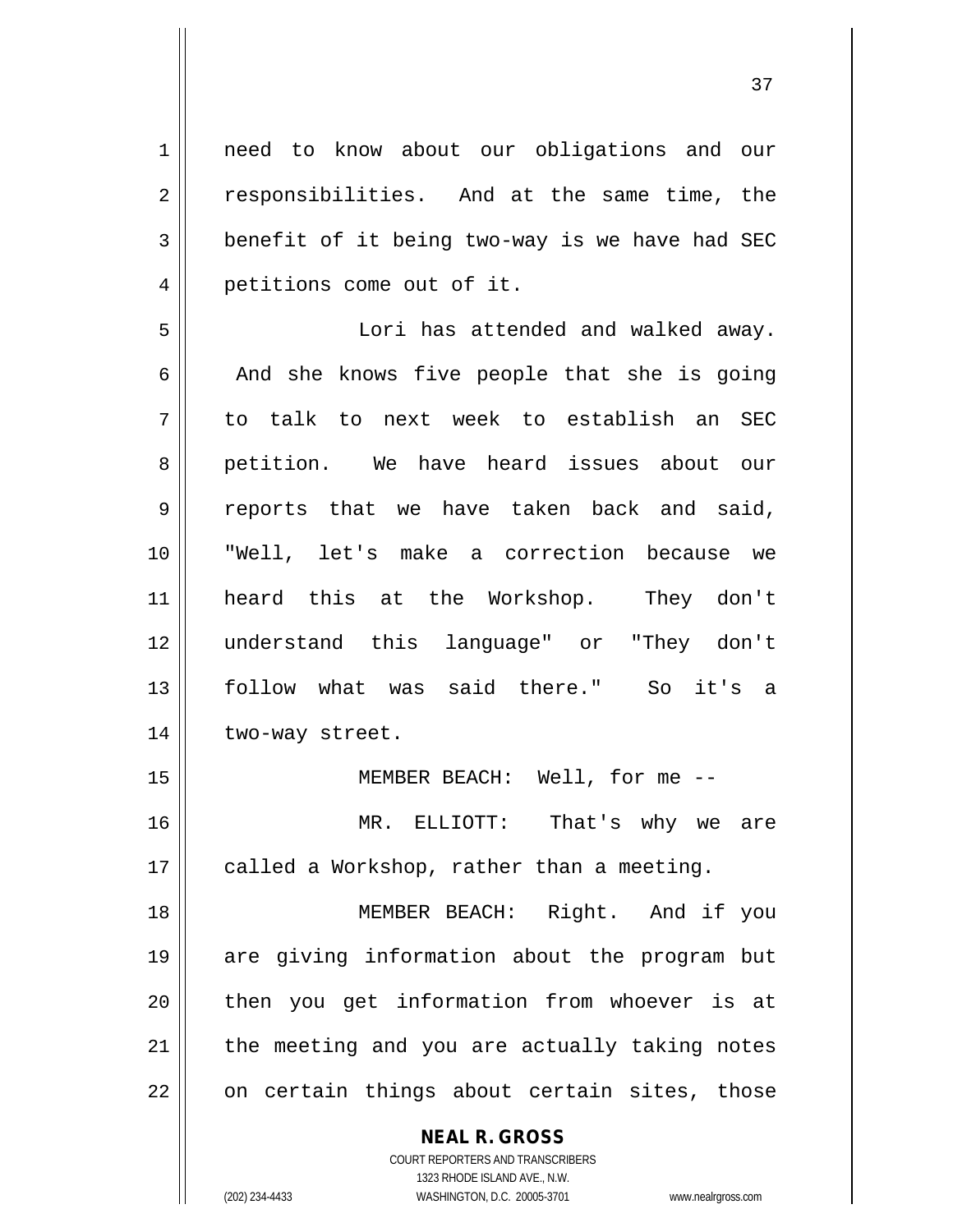**NEAL R. GROSS** COURT REPORTERS AND TRANSCRIBERS 1323 RHODE ISLAND AVE., N.W. (202) 234-4433 WASHINGTON, D.C. 20005-3701 www.nealrgross.com  $1 \parallel$  are the things that I would be interested in 2 | or this workgroup should be interested in, not 3 || programmatic things but site information. 4 If you get an e-mail from a 5 claimant or a worker on site and that e-mail  $6 \parallel$  contains information that might be used in a  $7 \parallel$  site profile or in an ER report, those are 8 things that this workgroup should be 9 interested in. 10 MR. ELLIOTT: Sure. 11 MEMBER BEACH: And those are the  $12$  | things that we need to be tracking and seeing 13 what is done with that information. 14 CHAIRMAN GIBSON: That's why I 15 think that it's -- if we can define it as 16 common-cause communications that's to a site  $17$  || profile, to a program, as opposed to something 18 || that's in general to an individual claimant. 19 || That's the way I kind of see it. 20 MR. ELLIOTT: So, would it help you 21 if we tried to list out what we consider  $22$  | outreach under these different -- you know, we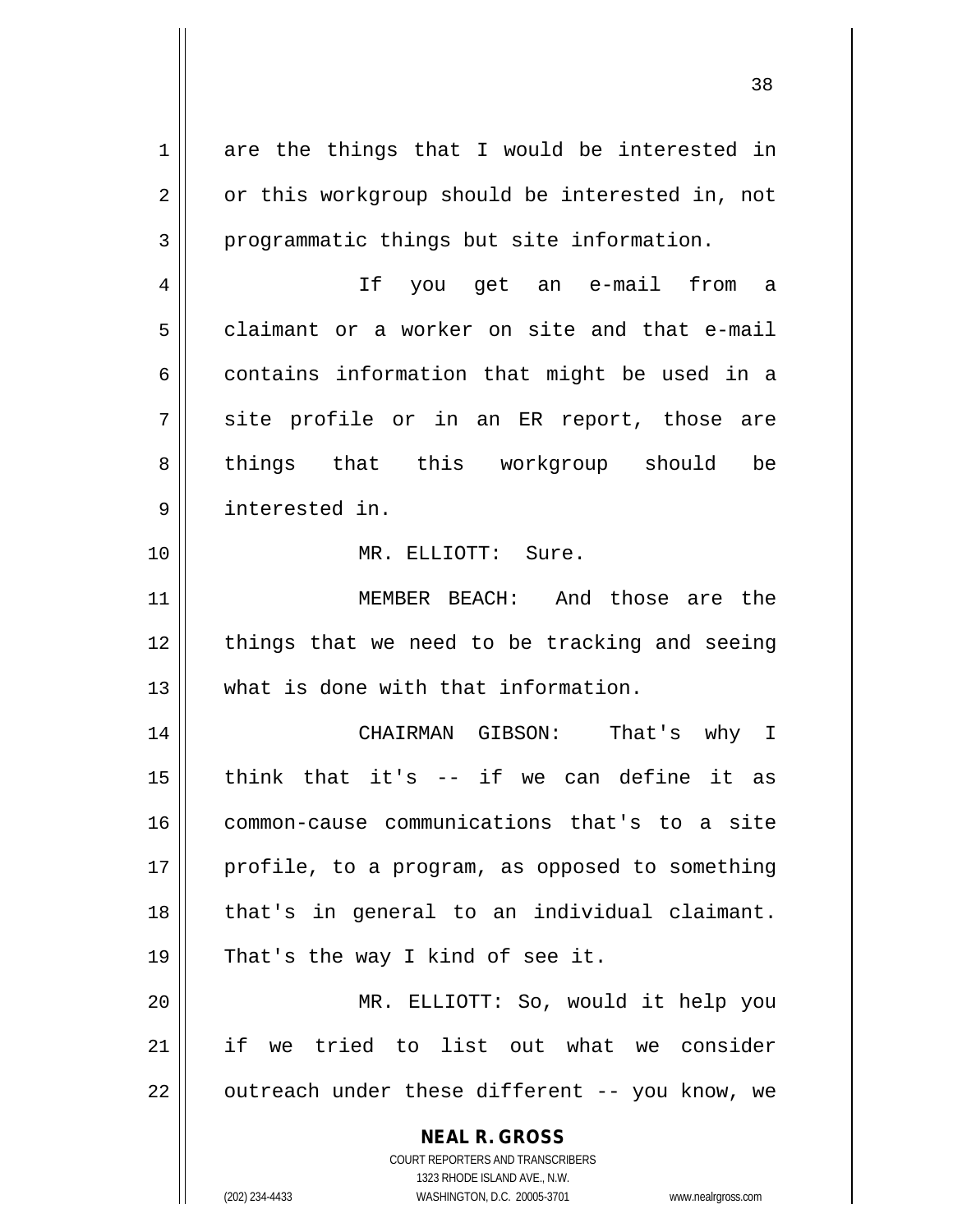1 have a town hall meeting. We consider that  $2 \parallel$  outreach. But it could be an SEC town hall 3 meeting or it could be a town hall meeting  $4 \parallel$  like we did at Blockson, where we revised the 5 technical basis document and we went in to  $6 \parallel$  explain why we had done that.

 MEMBER BEACH: That should be part 8 || of our definitions letter, statement,  $9 \parallel$  paragraph that whoever is going to write that, if NIOSH is going to write it, the workgroup is going to look at it and make sure it hits everything we think it should hit. Someone needs to take on that statement or that definition.

15 MS. BREYER: But, then, the flip 16 side of that as well will show good examples  $17$  | of things that are very interactive --

18 || MEMBER BEACH: Yes, yes.

19 || MS. BREYER: Does the workgroup,  $20$  || then, want to look at something like  $-$ - you 21 || know, we design fact sheets. Those fact 22 || sheets are on our website. Sometimes we mail

> **NEAL R. GROSS** COURT REPORTERS AND TRANSCRIBERS

> > 1323 RHODE ISLAND AVE., N.W.

(202) 234-4433 WASHINGTON, D.C. 20005-3701 www.nealrgross.com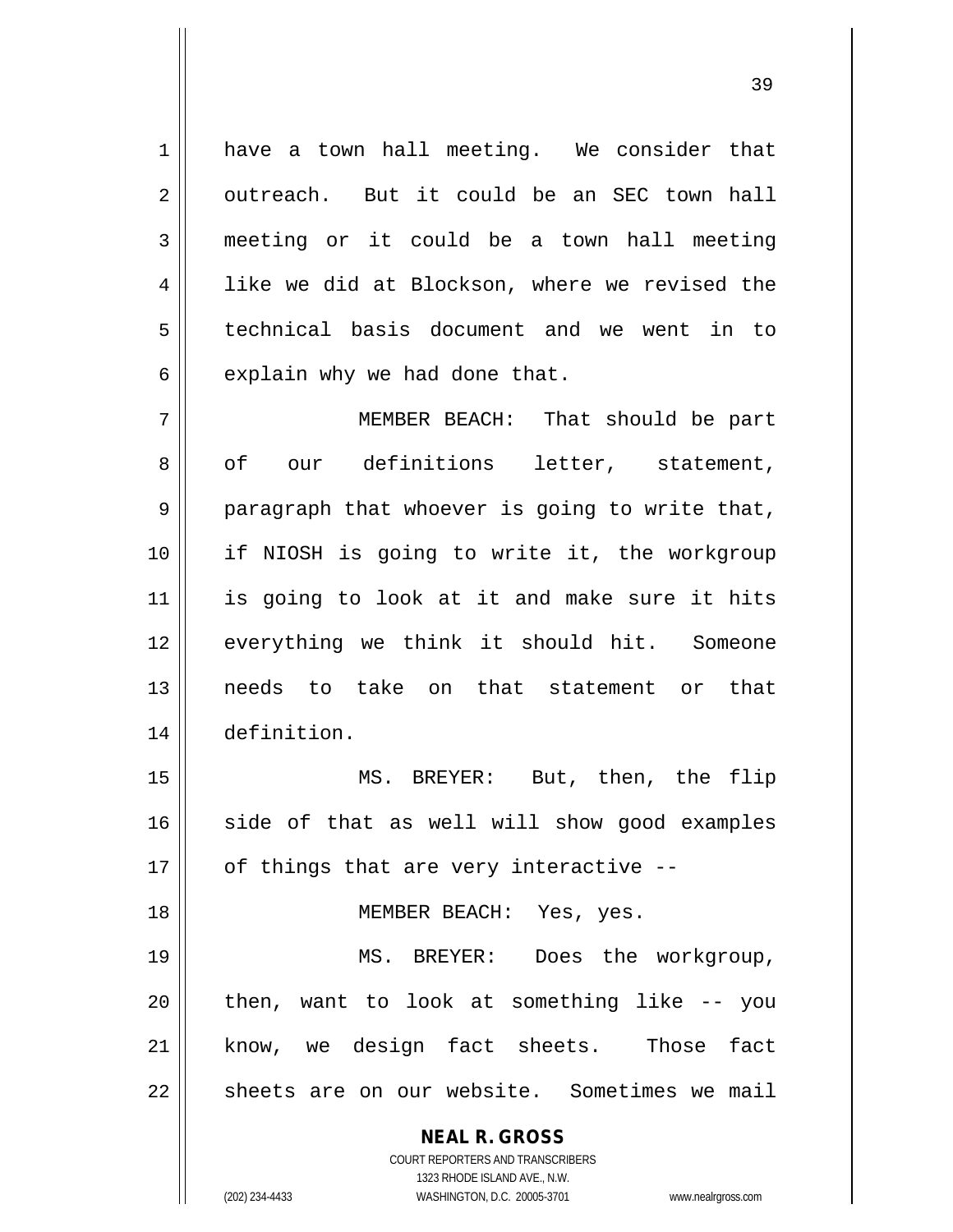$1 \parallel$  them to people, and then we take them in these 2 || meetings. Does the workgroup then want to go 3 || look at these fact sheets? 4 || MEMBER BEACH: I think we need to. 5 MS. BREYER: Then we have 6 brochures. 7 MEMBER BEACH: I think we need to. 8 MS. BREYER: And those brochures  $9 \parallel$  -- NIOSH tries to do a multi-faceted approach 10 to get a communication out there. We don't 11 || just put together a fact sheet and just that's 12 it, put it on our website and that's it. We 13 || take them to Board meetings. PHAs can mail 14 || them. We take them to other worker outreach 15 || meetings that we're talking about. 16 We also have brochures, those 17 brochures. We also have an acknowledgment 18 packet. All of this information is the same. 19 It's just in different formats. We also have 20 || a dose reconstruction video. That's on our 21 website. We also mail to those people. We  $22$  | also take it to the Board meetings.

> COURT REPORTERS AND TRANSCRIBERS 1323 RHODE ISLAND AVE., N.W. (202) 234-4433 WASHINGTON, D.C. 20005-3701 www.nealrgross.com

**NEAL R. GROSS**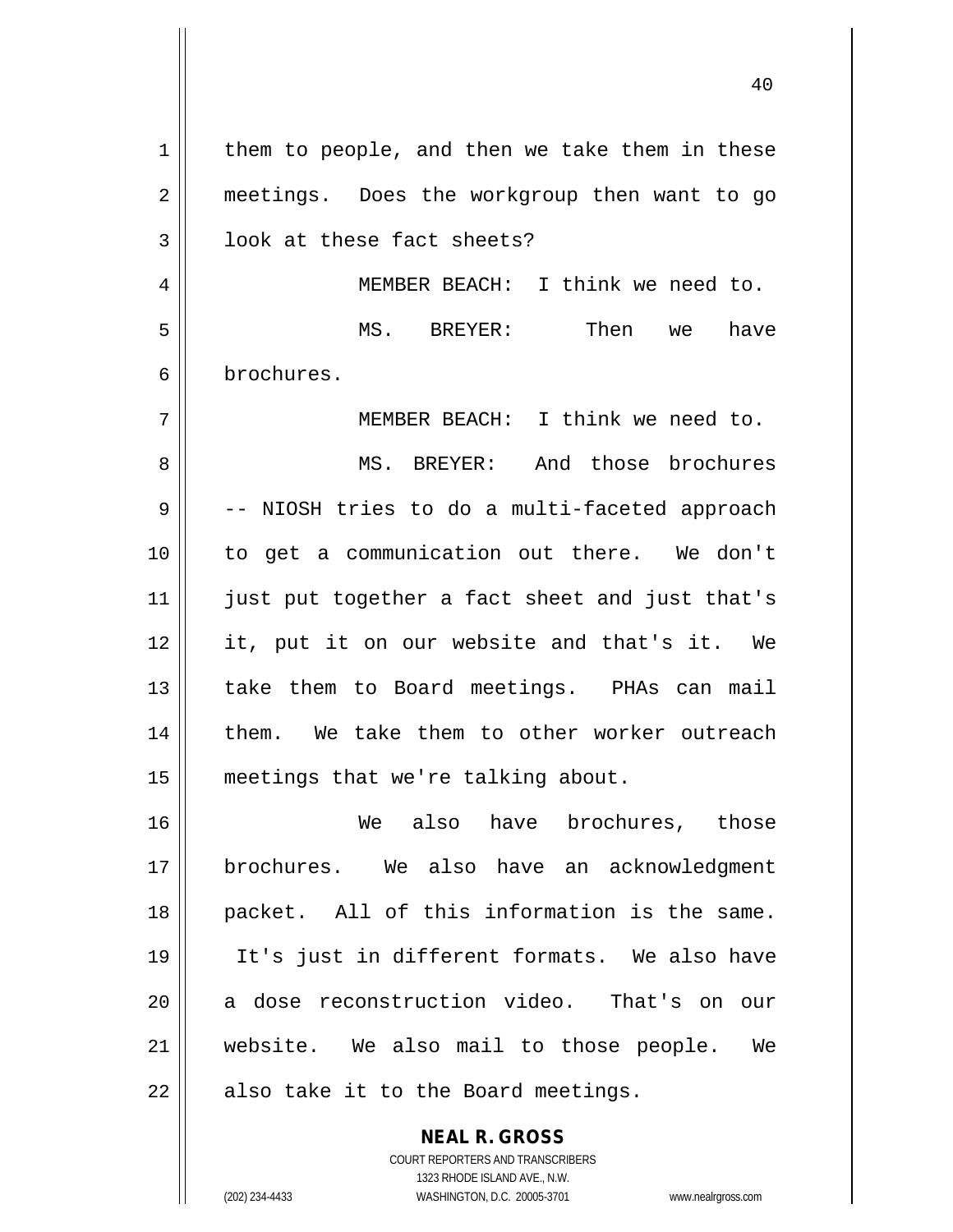| $\mathbf 1$    | If you want to look at all the                                      |
|----------------|---------------------------------------------------------------------|
| $\overline{2}$ | communication products we have, I think that,                       |
| $\mathbf{3}$   | then, is not worker outreach necessarily, but                       |
| $\overline{4}$ | that is communication products. I think                             |
| 5              | brochures, the acknowledgment packet, fact                          |
| 6              | sheets -- I am going to be working on some SEC                      |
| 7              | communication pieces. Those are all products                        |
| 8              | that have been created, have the<br>same                            |
| $\mathsf 9$    | information basically, and then --                                  |
| 10             | MR. ELLIOTT: But the distinction                                    |
| 11             |                                                                     |
| 12             | MS. BREYER: And then used in                                        |
| 13             | different avenues -                                                 |
| 14             | MR. ELLIOTT: The distinction to                                     |
| 15             | make, Lori, is that we decide when we do an                         |
| 16             | outreach effort what communications we are                          |
| 17             | going to put into play for that outreach                            |
| 18             | effort. It is different for a workshop than                         |
| 19             | it is for a town hall meeting than it is for a                      |
| 20             | focus group of five or six workers talking                          |
| 21             | about a site profile.                                               |
| 22             | And certainly, you know, I can                                      |
|                | <b>NEAL R. GROSS</b>                                                |
|                | COURT REPORTERS AND TRANSCRIBERS<br>1323 RHODE ISLAND AVE., N.W.    |
|                | (202) 234-4433<br>WASHINGTON, D.C. 20005-3701<br>www.nealrgross.com |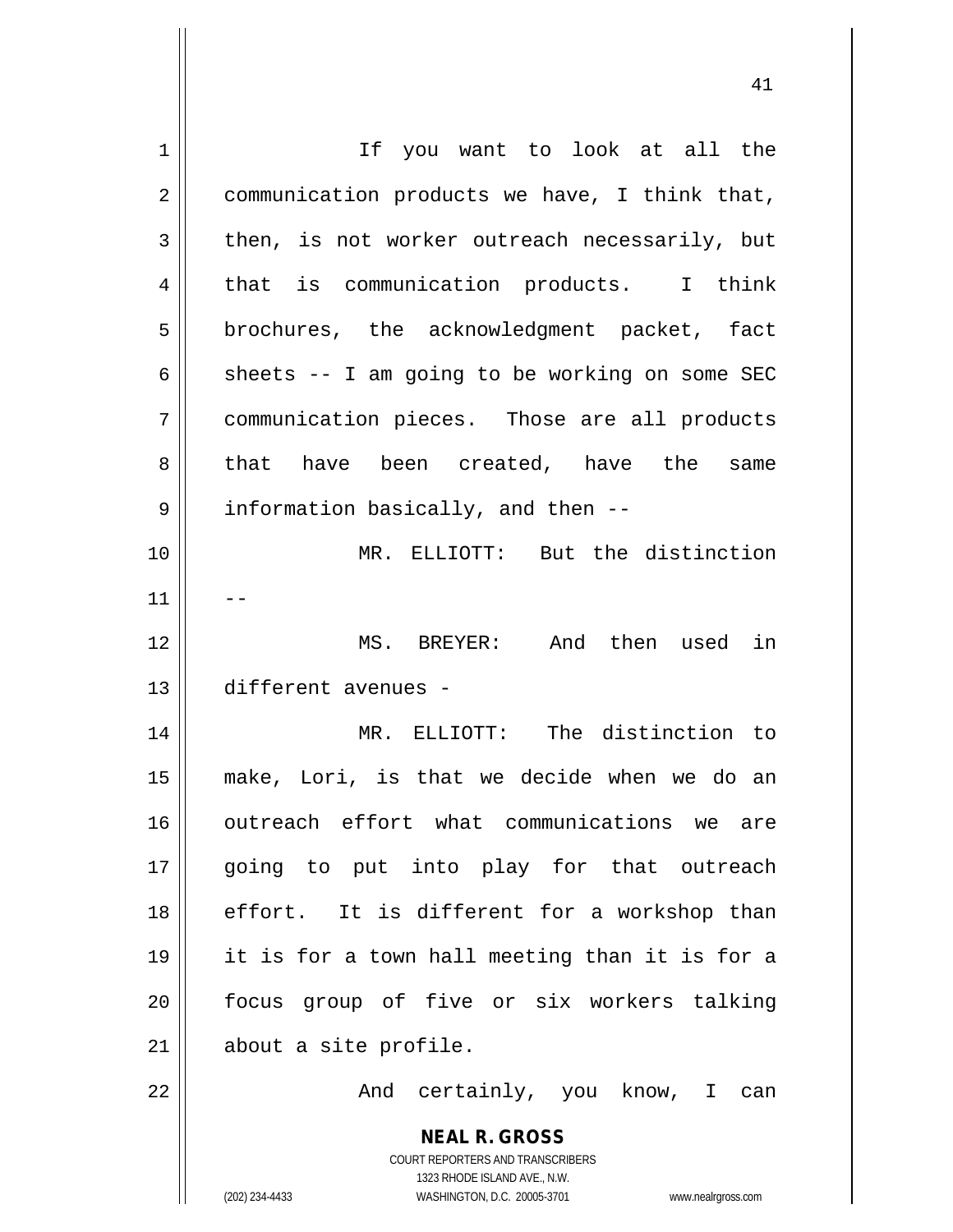**NEAL R. GROSS** COURT REPORTERS AND TRANSCRIBERS 1323 RHODE ISLAND AVE., N.W. (202) 234-4433 WASHINGTON, D.C. 20005-3701 www.nealrgross.com 1 understand the Board members' interest in  $2 \parallel$  looking at that and saying, well, what kind of 3 communications did they use for the purpose of 4 | that event? 5 MEMBER BEACH: What are you 6 asking? 7 MS. BREYER: That's right, 8 exactly. And I was trying to make the point 9 || that, even regardless of these outreach 10 meetings, these can get -- 11 MR. ELLIOTT: Yes. So you can  $12 \parallel$  look at them in their entirety, --13 || MS. BREYER: -- void of any kind  $14$  | of outreach efforts that  $-$ 15 MR. ELLIOTT: -- a la carte, or 16 you could look at them in what was used -- 17 MS. BREYER: Yes. 18 MR. ELLIOTT: -- for a given 19 event. 20 || MS. BREYER: Exactly. 21 || MR. ZEITOUN: Actually, the way I  $22$  || see it based on Lori's comments, there is a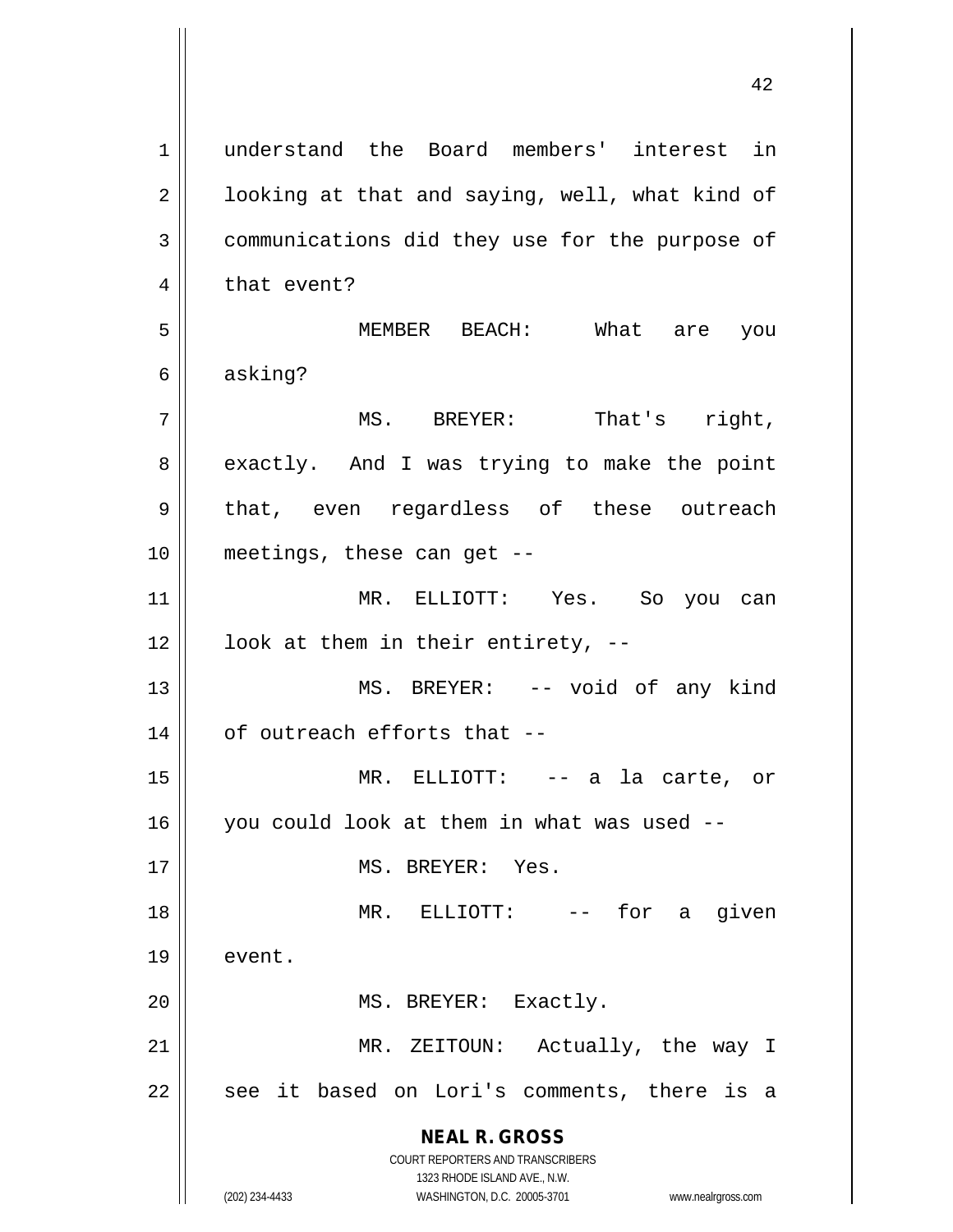1 generic communication that is taking place  $2 \parallel$  from you to the public in general.

3 || This is generic issues. And it's 4 the same information, but you can tailor it 5 different ways. This is from you to them. 6 || It's one-way direction to explain the program.

7 However, to me if I am really 8 || looking at it as going back to your earlier 9 || comments, what are the communications that 10 || contribute to the development of the documents 11 and the dose construction that you are doing 12 || and you finalize? It's a refinement process  $13$  || that you use the input to make it happen.

14 || Really, to me that's the gist of 15 || this Outreach Program. It's not just who 16 asked for a document, who is asking for a 17 paper. We are asking who said what that 18 allowed NIOSH then can say, "We need to 19 approach it differently" and that or we are 20 || ignoring it because that is the issue the way 21 || I see it, probably all of us  $-$  I hope I am  $22$  | explaining myself good enough.

> **NEAL R. GROSS** COURT REPORTERS AND TRANSCRIBERS 1323 RHODE ISLAND AVE., N.W. (202) 234-4433 WASHINGTON, D.C. 20005-3701 www.nealrgross.com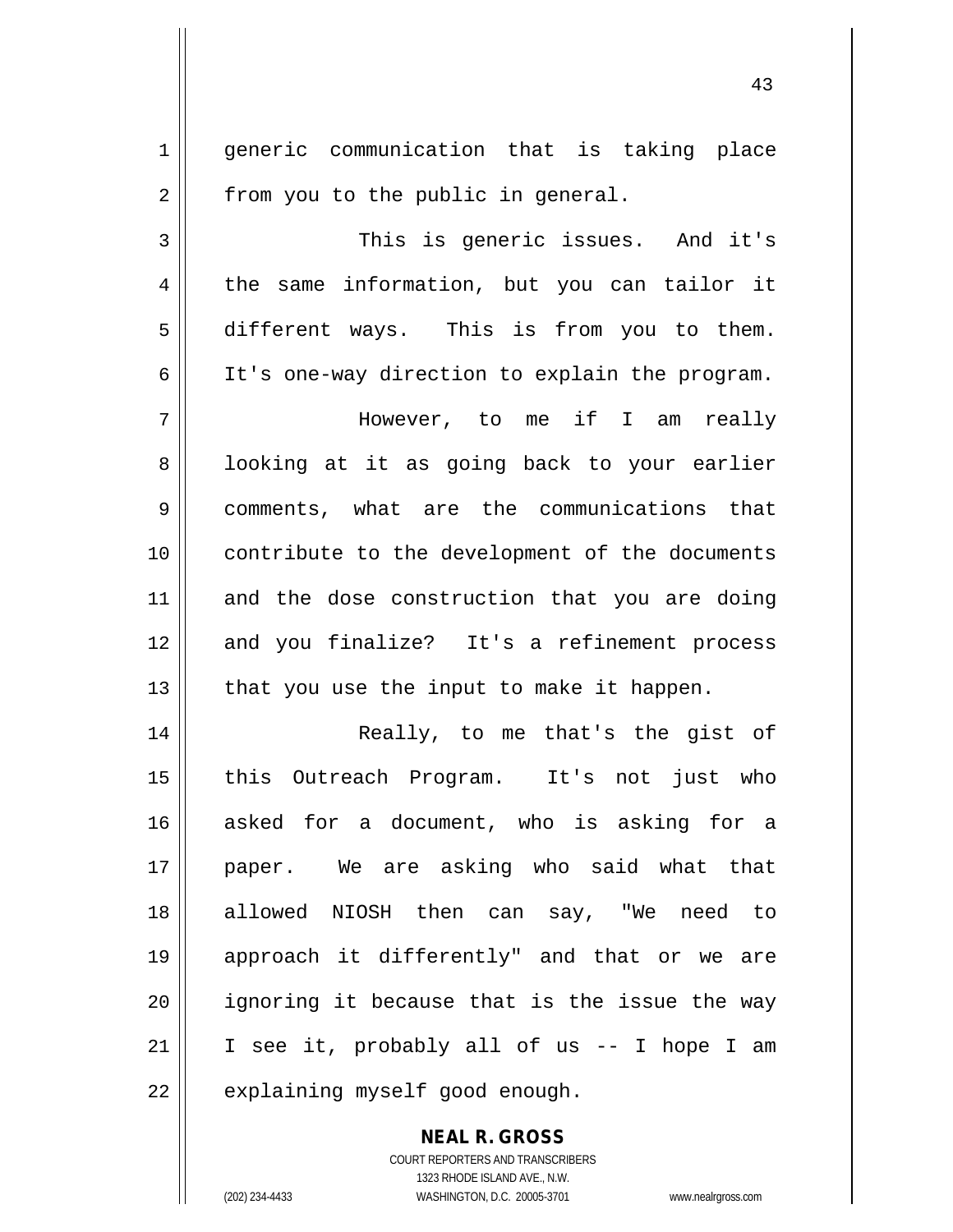| 1  | MR. ELLIOTT: You are absolutely                                                                     |
|----|-----------------------------------------------------------------------------------------------------|
| 2  | right. That is the gold nugget.                                                                     |
| 3  | MR. ZEITOUN: That is, really, to                                                                    |
| 4  | make the program successful because it's like                                                       |
| 5  | data. You go in, and you get your own data.                                                         |
| 6  | We look at it and see how it is, supplementing                                                      |
| 7  | your information, agreeing with yours, finding                                                      |
| 8  | something we put in there.                                                                          |
| 9  | We work together for the common                                                                     |
| 10 | goal. When you come to outreach, it is                                                              |
| 11 | similar to data. There is information coming                                                        |
| 12 | in. And the Board is entitled to know what is                                                       |
| 13 | there to address and how NIOSH has addressed                                                        |
| 14 | it. That's it.                                                                                      |
| 15 | And if you think that way, I think                                                                  |
| 16 | the definition of outreach becomes clear to                                                         |
| 17 | everybody. And I can see that we are all                                                            |
| 18 | reading the same thing. We are saying the                                                           |
| 19 | same thing, reading different things.                                                               |
| 20 | MR. ELLIOTT:<br>Two questions.<br>Two                                                               |
| 21 | questions come to mind. How many times has                                                          |
| 22 | NIOSH changed its technical basis documents                                                         |
|    | <b>NEAL R. GROSS</b>                                                                                |
|    | <b>COURT REPORTERS AND TRANSCRIBERS</b>                                                             |
|    | 1323 RHODE ISLAND AVE., N.W.<br>(202) 234-4433<br>WASHINGTON, D.C. 20005-3701<br>www.nealrgross.com |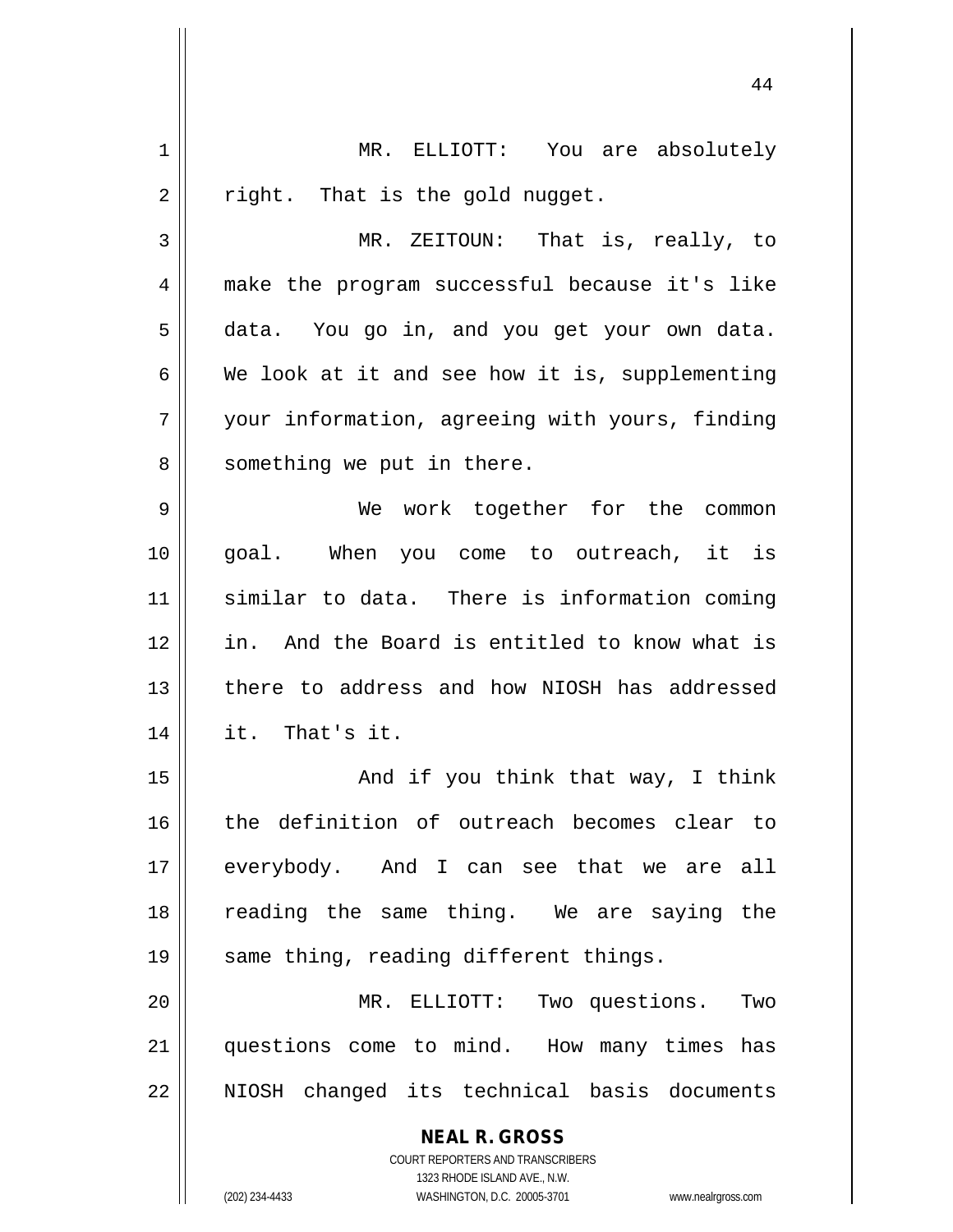**NEAL R. GROSS** COURT REPORTERS AND TRANSCRIBERS 1 for worker outreach input, based on worker 2 || outreach? How many times has that happened?  $3 \parallel$  I can tell you that in this database, we are 4 || showing 37 times right now. That's not all  $5$  || the times. I believe that's 37. 6 || MR. ZEITOUN: But it is happening,  $7$  | and that is a positive aspect. 8 MR. ELLIOTT: Yes. So that is 9 || that question and that answer that we have 10 right available 37 times, 37 different 11 documents, whatever. 12 || The South Mand it may not have all come from 13 || -- it could come from the Docket Office. It 14 could come from somebody out in the field 15 || saying a claimant meeting with the public 16 health adviser saying, you know, I think your 17 || site profile is missing something or not 18 || right. It could come from the Board 19 deliberation process. 20 || The other question is, and how 21 many times have we heard worker input and we  $22$  | have not incorporated it? I can't give you an

1323 RHODE ISLAND AVE., N.W.

(202) 234-4433 WASHINGTON, D.C. 20005-3701 www.nealrgross.com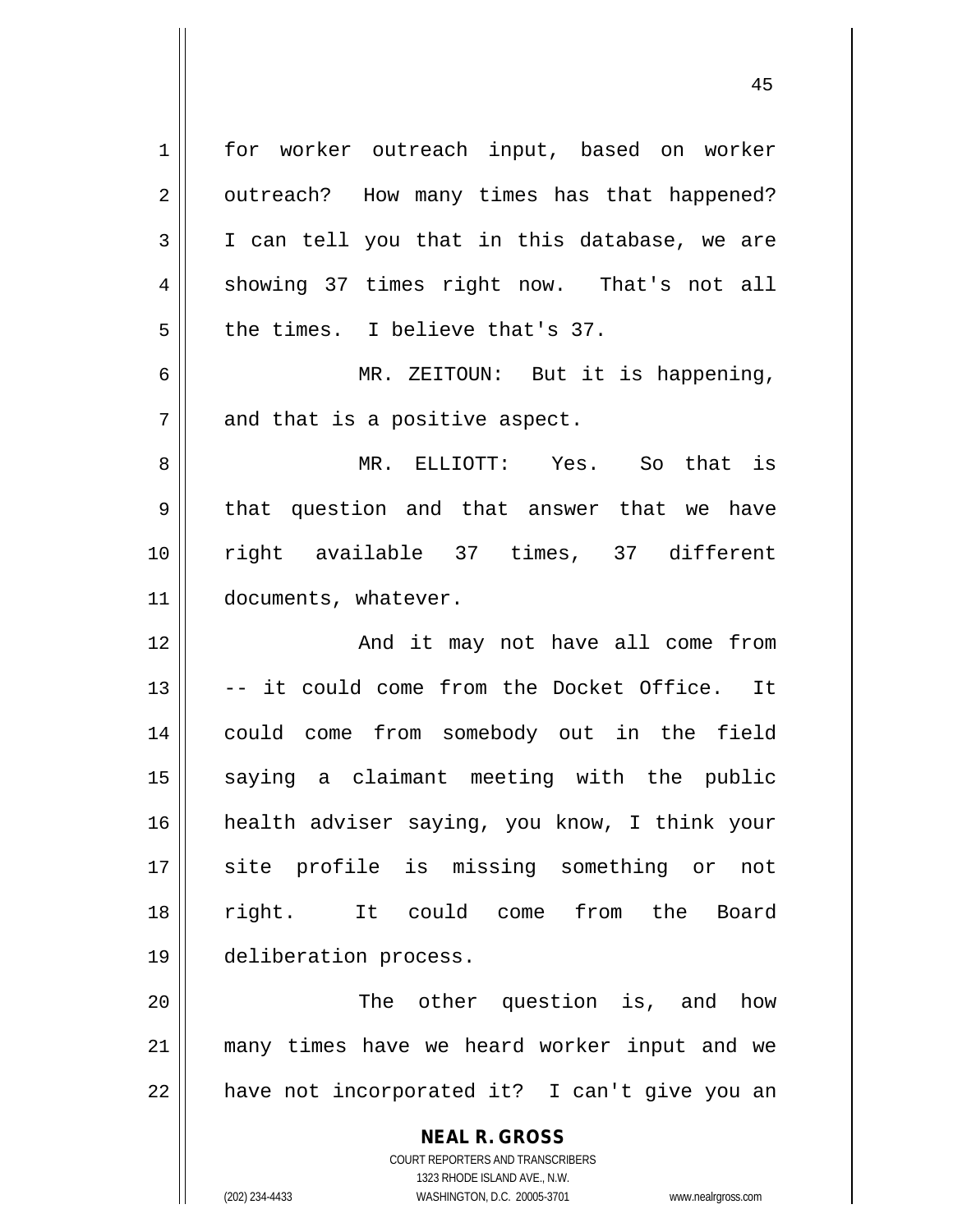**NEAL R. GROSS** COURT REPORTERS AND TRANSCRIBERS 1323 RHODE ISLAND AVE., N.W. 1 answer to that because it's so diverse and 2 || it's so amorphous because we could say how 3 many times we have heard worker input from our 4 | outreach with workers. 5 We certainly can track that. We  $6 \parallel$  are disadvantaged and not able to track and 7 || say how many times at a Board meeting in 8 || public comment did we hear issues that came  $9 \parallel$  out. 10 || You know, I'll have to go back to 11 || the transcripts, and I have to recall when I 12 || pulled the person out of the hallway and said, 13 || "Okay. Show me. What are you talking about? 14 Is it a NIOSH report? Is it a DOL report? 15 What are we talking about here?" 16 So that's a little bit more 17 difficult and more challenging to put a number  $18 \parallel \quad$  on. 19 MEMBER MUNN: It is not 20 || quantifiable in any case. 21 MR. ELLIOTT: And then when we do  $22$   $\parallel$  revise our technical basis documents, there is

(202) 234-4433 WASHINGTON, D.C. 20005-3701 www.nealrgross.com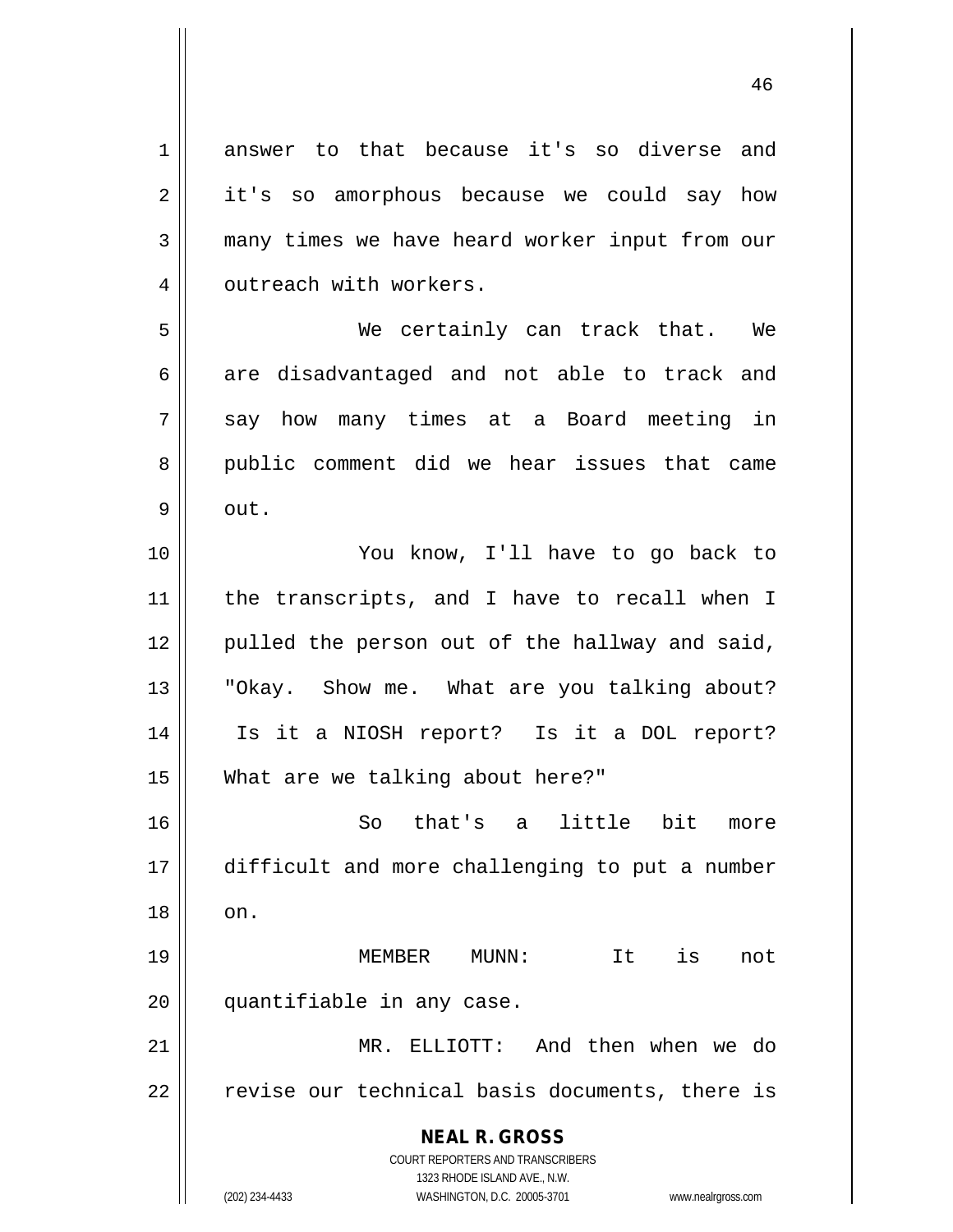**NEAL R. GROSS** COURT REPORTERS AND TRANSCRIBERS 1323 RHODE ISLAND AVE., N.W. 1 to be a concerted effort to document when a 2 change is made based upon worker input and is  $3 \parallel$  put on that revision sheet. 4 And we have not been very good  $5 \parallel$  about that to be quite frank and honest about 6 it. You know, I don't like what we have 7 demonstrated as our capability there. I think 8 We can do much better. 9 || So there is another way that we 10 || could lay counts on the table. So it depends 11 || upon where you want to start. 12 MR. MAURO: This is John. I would 13 like to just jump in. I have been giving a 14 lot of thought to what I would say -- you 15 || know, stepping way back and asking myself, 16 what is it that I would measure and what is it 17 that I would like to achieve? If I were 18 || looking at it, what goal? What should be the 19 target? 20 I would like to just throw this on  $21$  | the table because this steps a little bit back 22 || from where we are right now because we're

(202) 234-4433 WASHINGTON, D.C. 20005-3701 www.nealrgross.com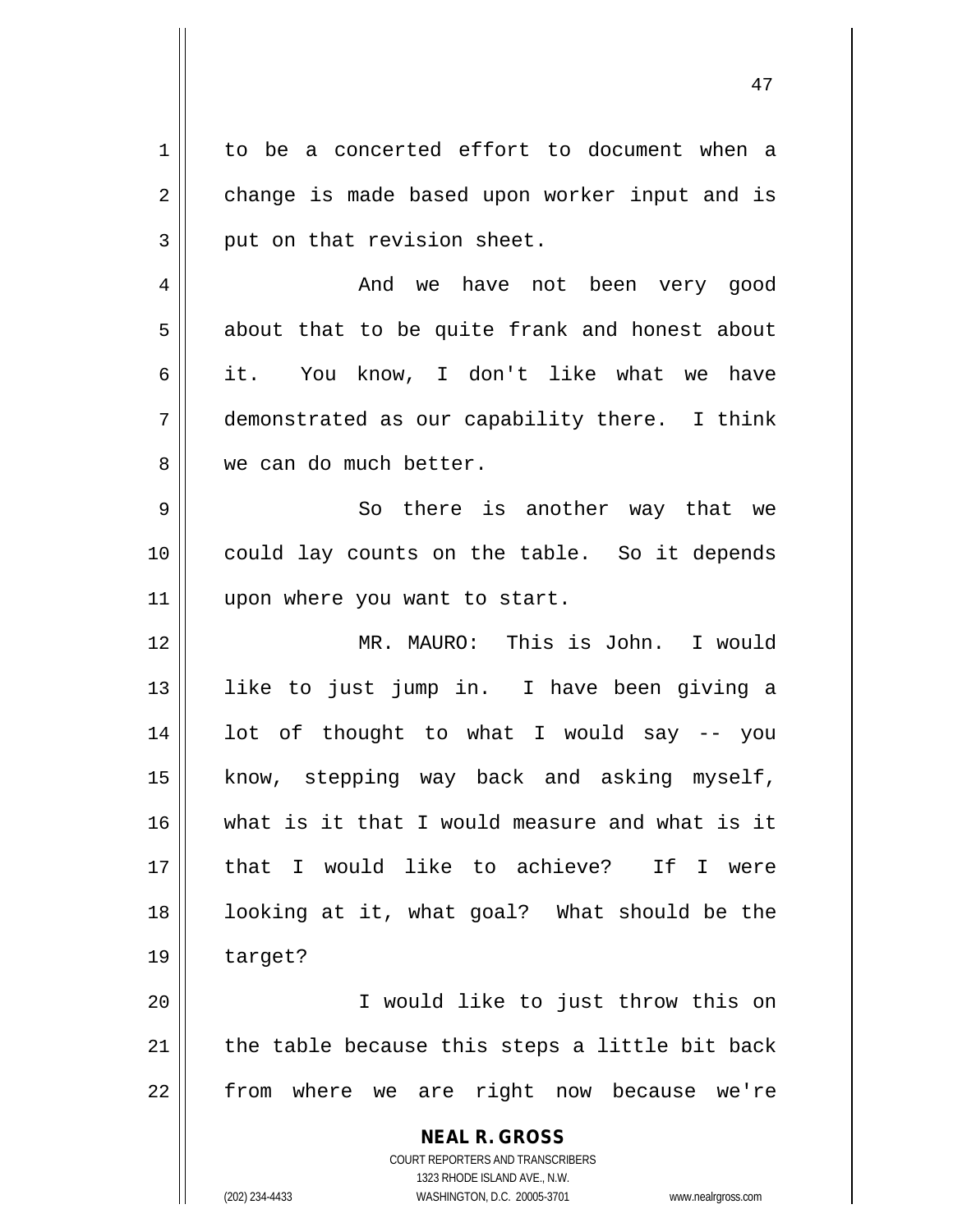getting down a little bit into the body  $2 \parallel$  structure, but stepping back, I would say to 3 | myself an effective communication program with  $4 \parallel$  the world at large, all the people we have  $5 \parallel$  been talking about, all the programs would be  $6 \parallel$  one that when NIOSH declines a claimant for compensation or declines an SEC petition --  $8 \parallel$  this sounds like pie in the sky, but I think it's a way to think about it. When an SEC is denied, the affected party agrees that they were treated fairly. In other words, if I were to measure something and I were to find out that 14 || all the people that were denied, out of all | the people who were denied a claim when they  $\parallel$  filed a claim, at the end of the process, they were asked, "Do you feel as if you were treated fairly?" if 70-80 percent of them said, "Yes," I would say you had a very -- || this is purely a heuristic now. I would say

22 || those individuals was very effective in

**NEAL R. GROSS**

21 || that whatever communications you had with

COURT REPORTERS AND TRANSCRIBERS 1323 RHODE ISLAND AVE., N.W. (202) 234-4433 WASHINGTON, D.C. 20005-3701 www.nealrgross.com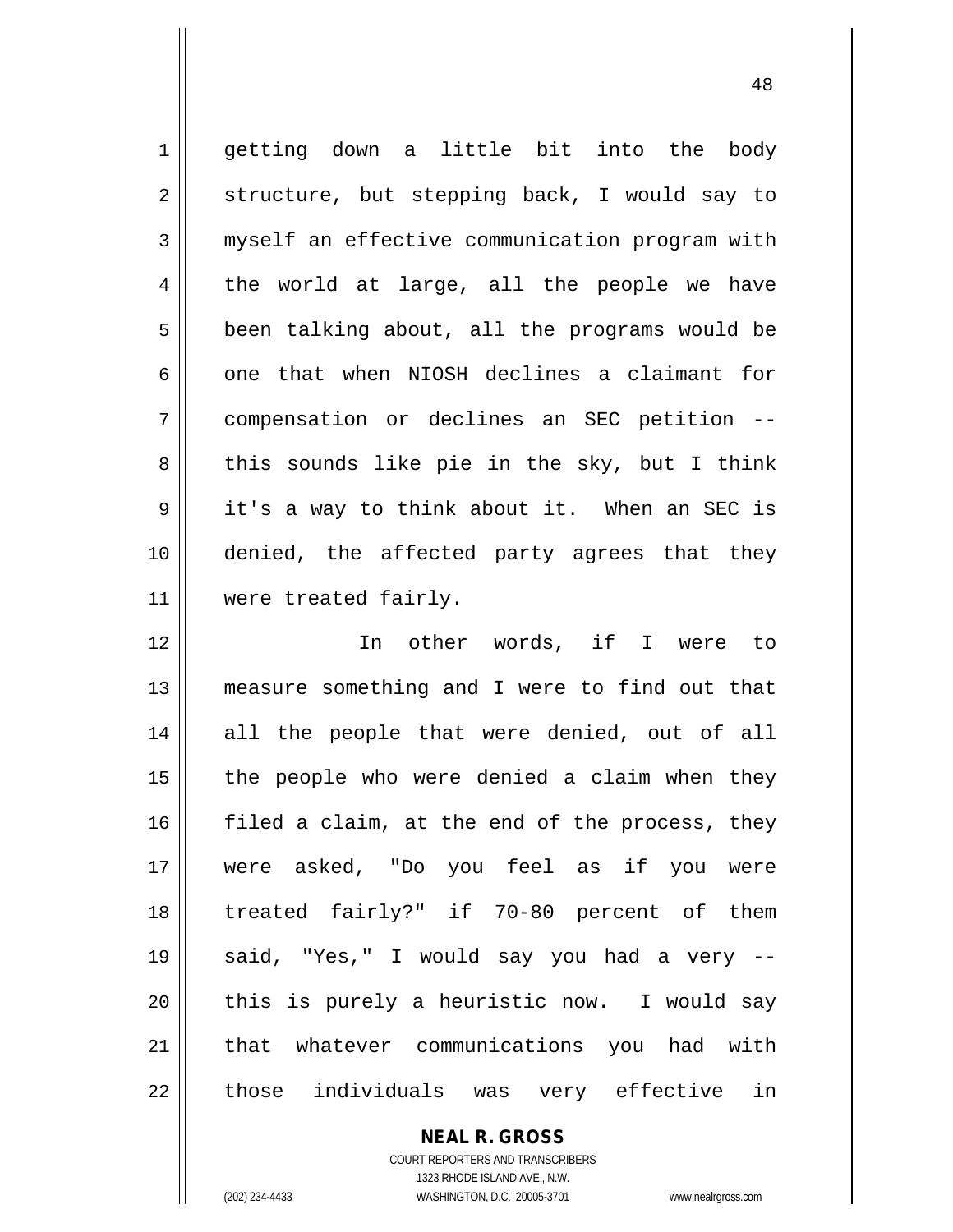1 convincing them that the program that was 2 || being implemented was fair, objective, and  $3$  | they were treated fairly.

4 || In a similar way, if more than 50 5 | percent of the petitioners in an SEC petition  $6 \parallel$  walked away after denial or a partial denial 7 or a partial approval because very often  $8 \parallel$  that's how they end up, felt that the process 9 was fair and had a degree of satisfaction, 10 || that the program is evenhanded and doing the 11 || right thing, I would say right now -- and it's 12 impossible for me to judge -- the sense I get, 13 || of course, is what I observe at the various 14 interactions a great deal I guess of 15 dissatisfaction.

16 I don't know if that's a very, 17 very small vocal group or a general consensus 18 || of the vast body of the petitioners and 19 claimants do feel a degree of dissatisfaction. 20 | I have no way to know that.

21 || But what I allege is I can throw  $22 \parallel$  on the table if there's any way in which that

> **NEAL R. GROSS** COURT REPORTERS AND TRANSCRIBERS 1323 RHODE ISLAND AVE., N.W. (202) 234-4433 WASHINGTON, D.C. 20005-3701 www.nealrgross.com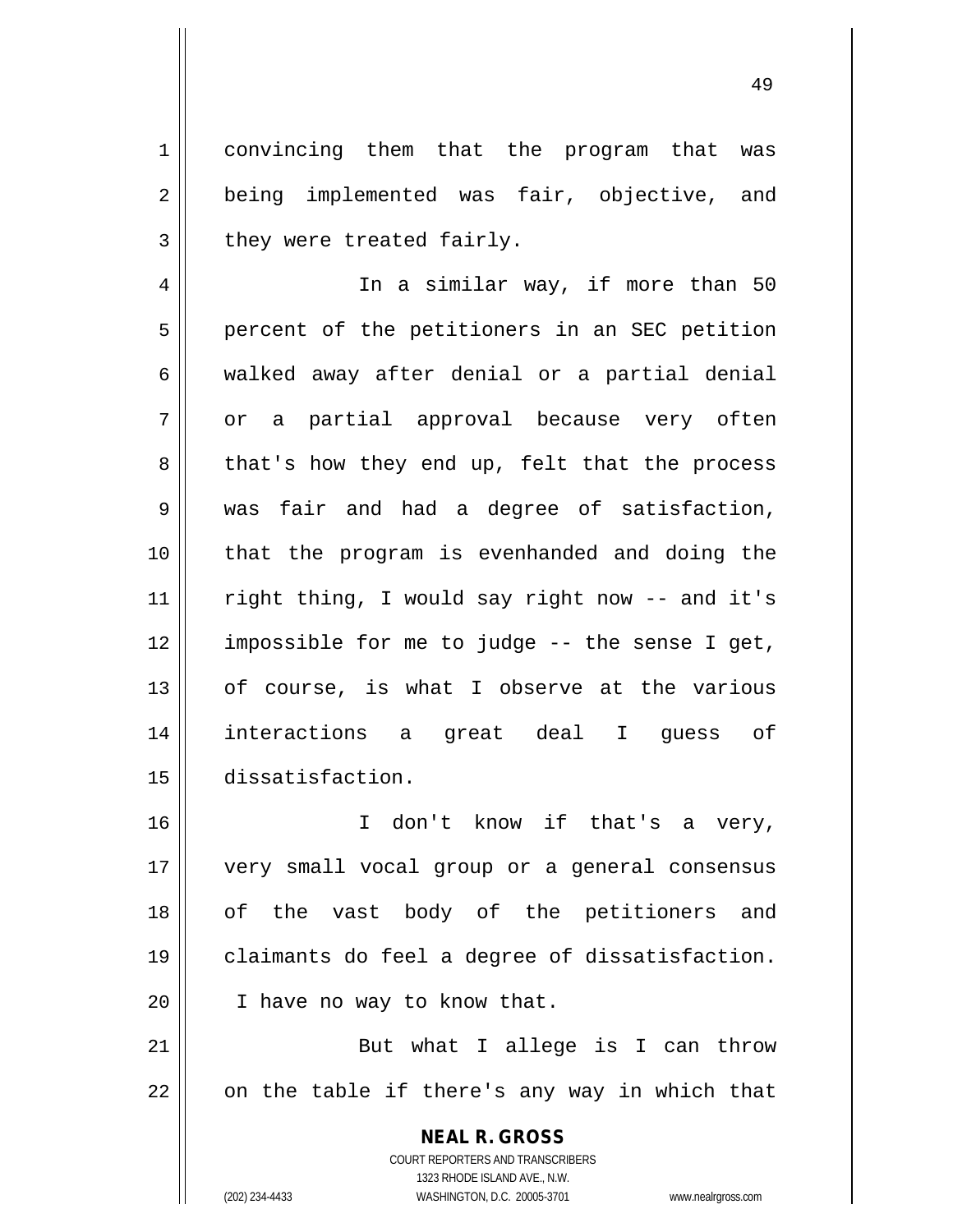| $\mathbf 1$    | could be evaluated and trended to<br>see                            |
|----------------|---------------------------------------------------------------------|
| $\overline{2}$ | improvements are being made where more and                          |
| 3              | more people affected by this program are                            |
| 4              | feeling more and more positive about the                            |
| 5              | program as a result of all of these                                 |
| 6              | interactions, these communications, I would                         |
| 7              | say that that would be a positive indicator                         |
| 8              | that whatever we are doing is working.                              |
| 9              | If it is going the other way,                                       |
| 10             | where it seems that the trend is negative,                          |
| 11             | that means whatever we are doing is really not                      |
| 12             | being very effective.                                               |
| 13             | So, anyway, I wanted to throw that                                  |
| 14             | out as a way I have been thinking about it.                         |
| 15             | And then, given all of that, what role could                        |
| 16             | the Board play through this workgroup to help                       |
| 17             | in keeping the process moving in a positive                         |
| 18             | direction in terms of credibility and trust?                        |
| 19             | $\mathbf{I}$<br>just wanted to step back and                        |
| 20             | throw it on the table because I think that is                       |
| 21             | the context we are working within.                                  |
| 22             | I think that that is<br>MS. BREYER:                                 |
|                | <b>NEAL R. GROSS</b>                                                |
|                | <b>COURT REPORTERS AND TRANSCRIBERS</b>                             |
|                | 1323 RHODE ISLAND AVE., N.W.                                        |
|                | (202) 234-4433<br>WASHINGTON, D.C. 20005-3701<br>www.nealrgross.com |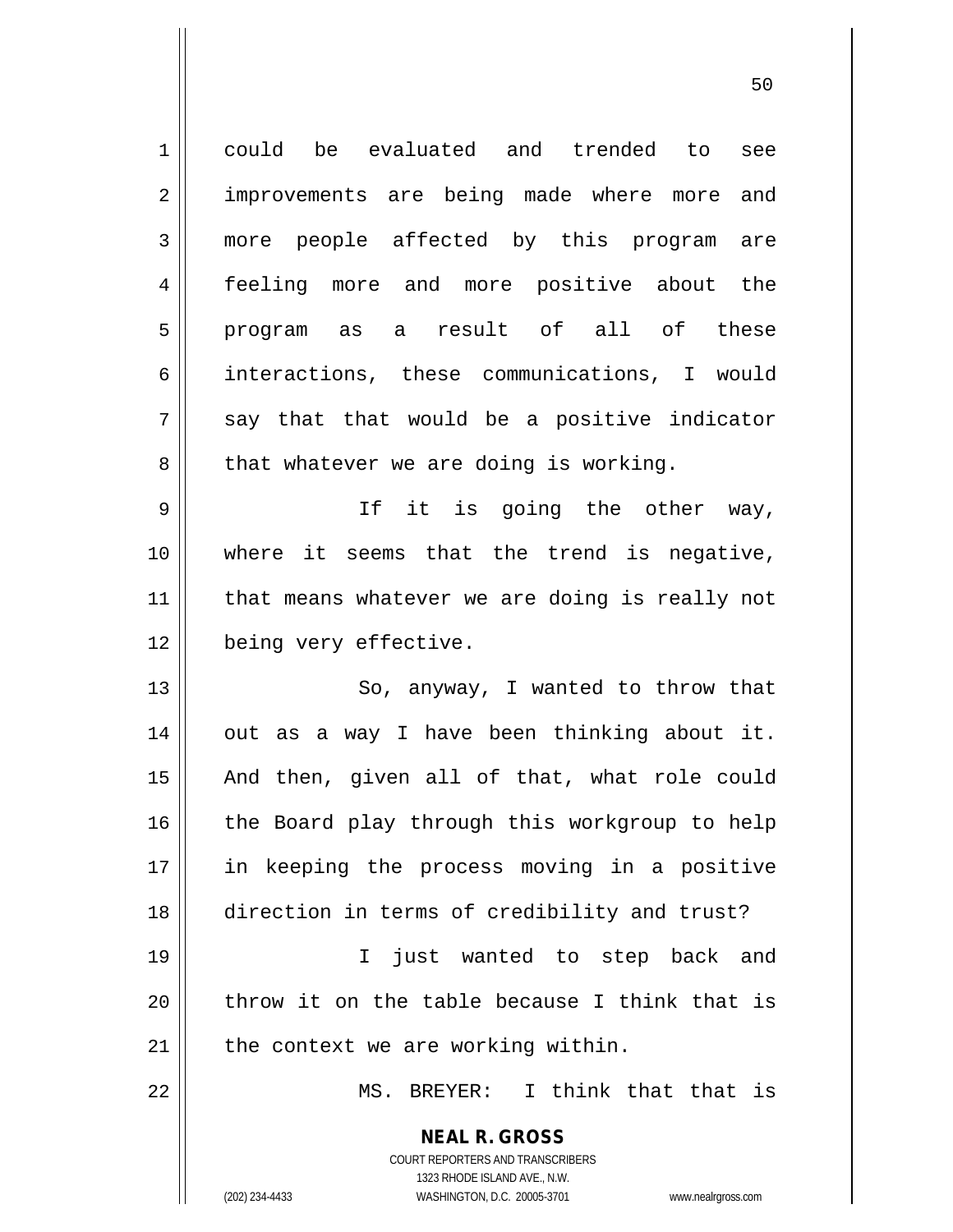$1 \parallel$  going to be something that is going to be very 2 difficult to do unless you do some sort of  $3 \parallel$  random sampling.

4 If you let me pick 20 people who 5 send me thank you cards and try to send  $6 \parallel$  flowers and things like that, you are going to 7 have, even people who are denied, 20 people 8 || who are very happy with the process.

 You pick 20 people who chose to come to a Board meeting because they know that they would have a chance to show their disagreements with the program, then you're 13 || going to get a completely different answer.

14 || I don't know what would be a fair way to necessarily find a true comparison. People who come to Board meetings a lot of times, people who choose to come to some worker outreach meetings are people who are choosing to be vocal, who got denied and | aren't happy with that.

21 || Then a lot of times you get 22 || that group mentality where you have one person

> **NEAL R. GROSS** COURT REPORTERS AND TRANSCRIBERS 1323 RHODE ISLAND AVE., N.W. (202) 234-4433 WASHINGTON, D.C. 20005-3701 www.nealrgross.com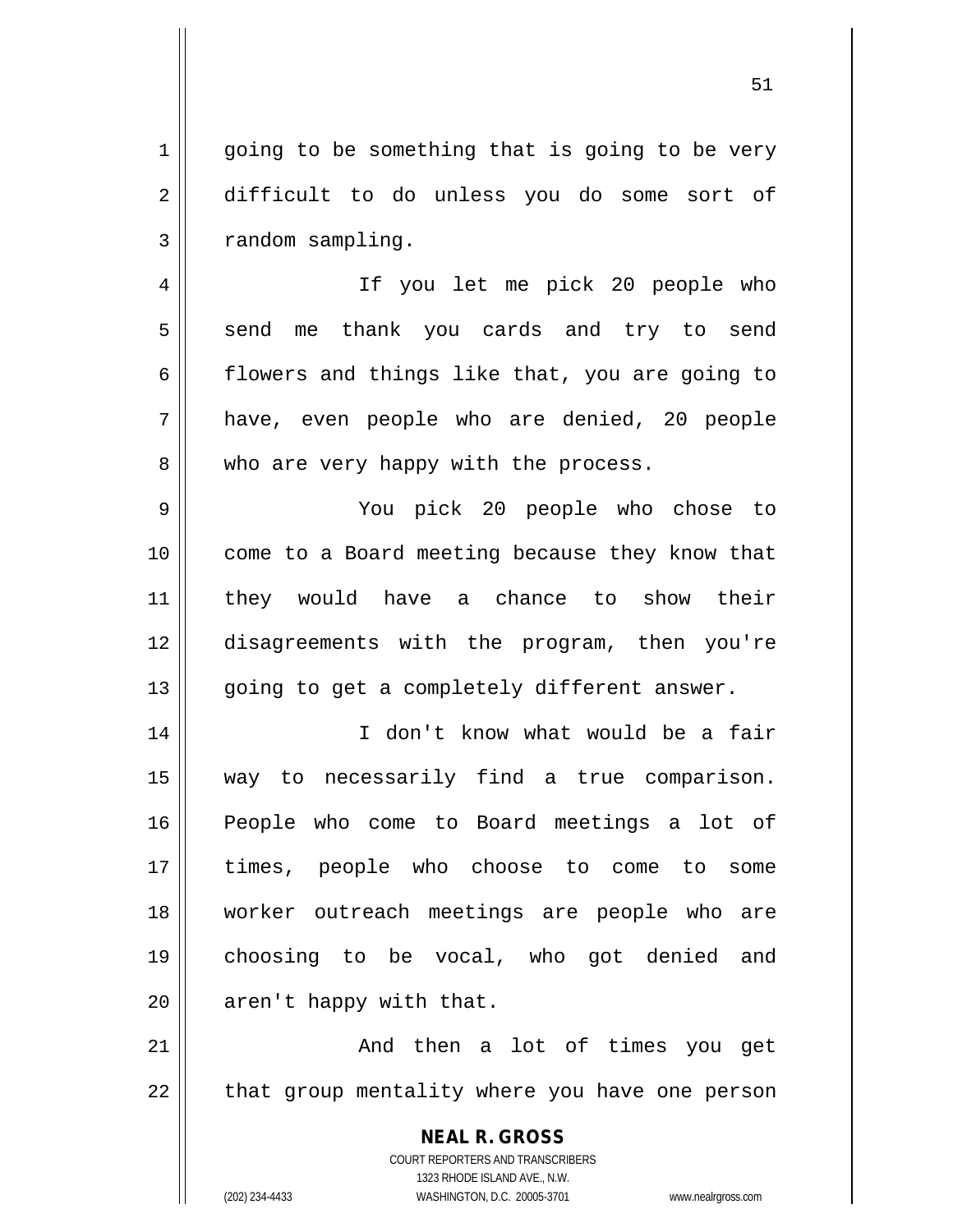1 || by myself might say one thing, but if you get  $2 \parallel$  them with ten other people who also got denied  $3 \parallel$  and aren't happy, then you're going to have 4 different results from all of those ten people 5 || then you might get if you had those 6 individuals alone.

7 || Tou know, if you call ten people, 8 || some people -- we have claimants in our system 9 that have never called NIOSH and have been 10 denied. And if you ask them how fairly they 11 || were treated, they might be completely 12 || satisfied with it. So you have to depend on  $13$  | the sample size,  $-$ 

14 MR. ELLIOTT: Well, I'll bet  $15$  | they're not.

16 || MS. BREYER: -- which would be 17 || very difficult.

18 || MR. ELLIOTT: And they might not. I think we have a silent majority out there || that we haven't heard a word from that if we went to ask them, they're going to say, "No. I don't like it. It's frustrating. It's too

> **NEAL R. GROSS** COURT REPORTERS AND TRANSCRIBERS

1323 RHODE ISLAND AVE., N.W. (202) 234-4433 WASHINGTON, D.C. 20005-3701 www.nealrgross.com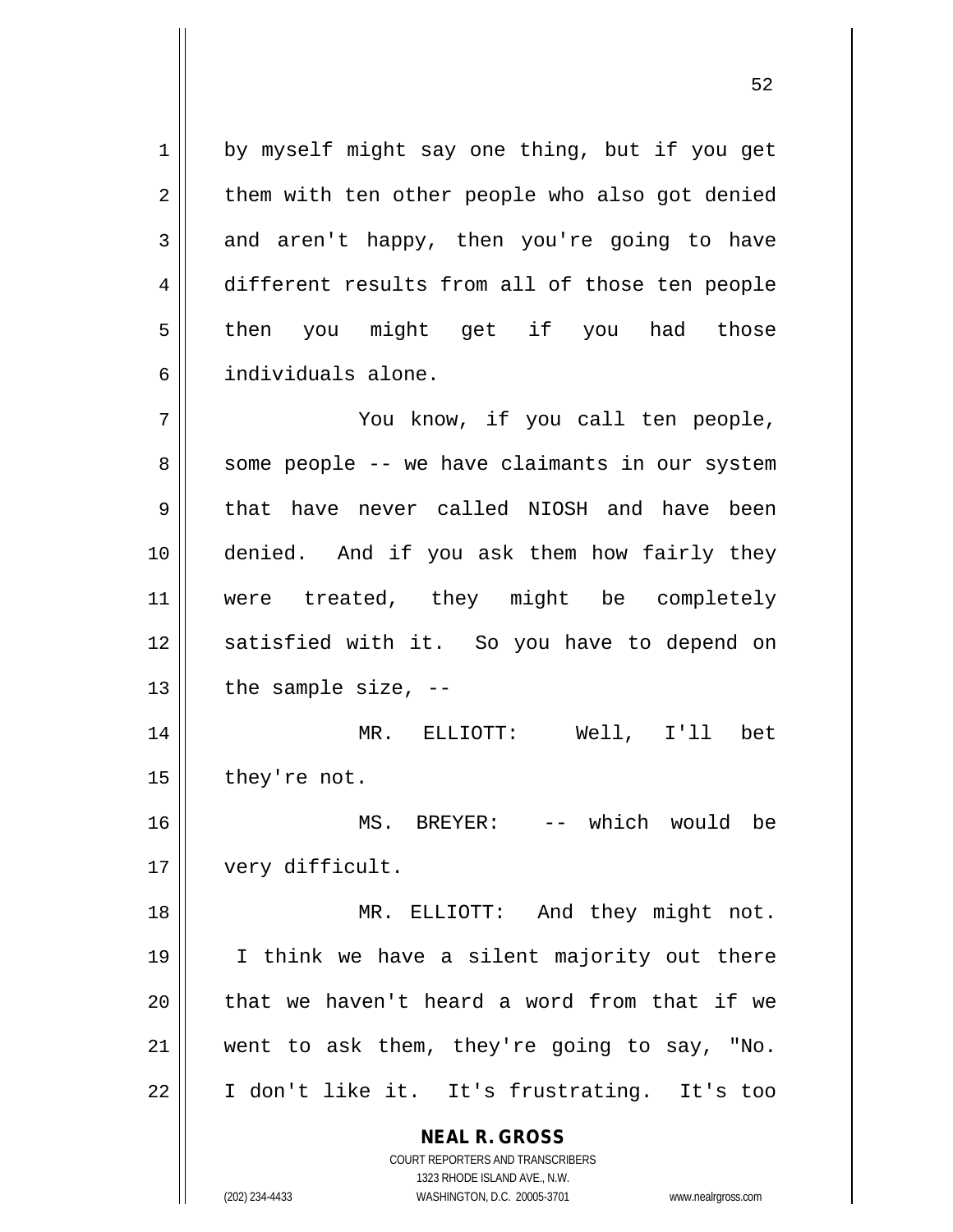**NEAL R. GROSS** COURT REPORTERS AND TRANSCRIBERS 1323 RHODE ISLAND AVE., N.W. (202) 234-4433 WASHINGTON, D.C. 20005-3701 www.nealrgross.com 1 || long. It's too difficult. I don't understand  $2 \parallel$  it." 3 MS. BREYER: Yes because they are 4 || going to have negative perceptions as well  $5 \parallel$  because that  $-$ 6 MR. ELLIOTT: Thirty percent of  $7 \parallel$  those compensated from DOL are going to say, 8 || "Oh, yes. Okay. I got my money, but it's 9 || still terrible." 10 MEMBER MUNN: I believe John is an 11 || incurable optimist with respect to the --12 || MR. MAURO: Well, you know what? 13 I would like to get to the heart of the 14 matter. I mean, what I am hearing is what I 15 just said. I think everyone would agree if it 16 could be done, it would be desirable, but the 17 belief of sitting around the table, is that  $18$  || the consensus that we don't think it can be 19 done? 20 MEMBER MUNN: I doubt that it is 21 desirable. And the reason I doubt that it is  $22$  || desirable is because I doubt that there is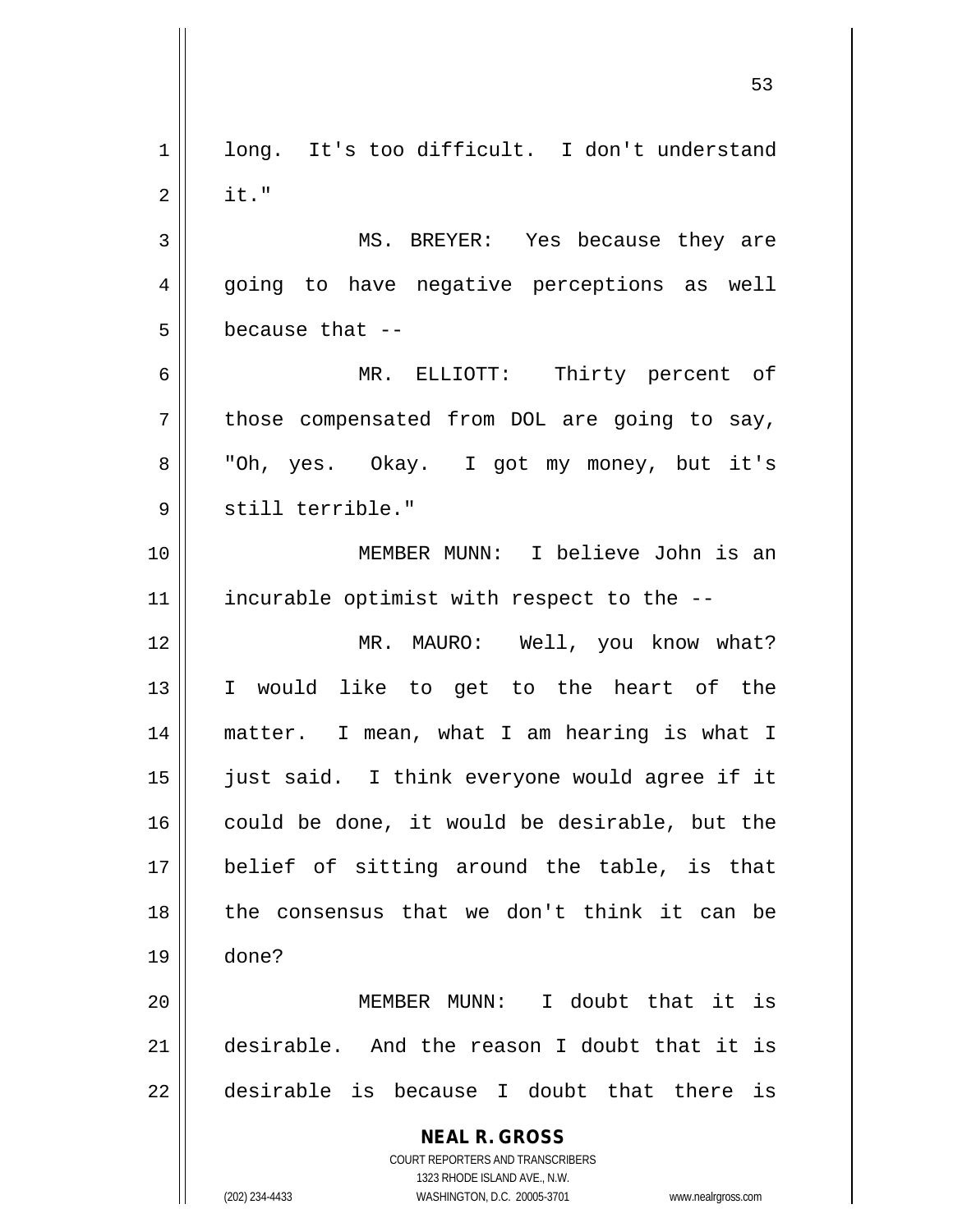1 anyone who has been told they have a 2 || possibility of receiving \$150,000 who is then  $3 \parallel$  told that they will not receive either  $4 \parallel$  \$150,000 nor the \$300,000 that they thought  $5 \parallel$  they might also pick up is going to be happy 6 || with the process. 7 || The probability that you are going 8 || to find such a person is a little bit like  $9 \parallel$  trying to get that camel through the eye of a 10 needle. 11 || The Modu there surely must be one or 12 two such people out there. But quantifying  $13$  | them and finding them is remote. 14 MS. BREYER: And I think the other  $15$  || thing, too, is you have to realize where the 16 || people are coming from to even get started in  $17$  | the program. They either have cancer or they

19 || So the very fact that you are 20 || dealing with people who are in this program 21 because someone is sick or they're sick 22 || automatically starts them from a place of

18 have lost someone to cancer.

**NEAL R. GROSS** COURT REPORTERS AND TRANSCRIBERS

1323 RHODE ISLAND AVE., N.W.

(202) 234-4433 WASHINGTON, D.C. 20005-3701 www.nealrgross.com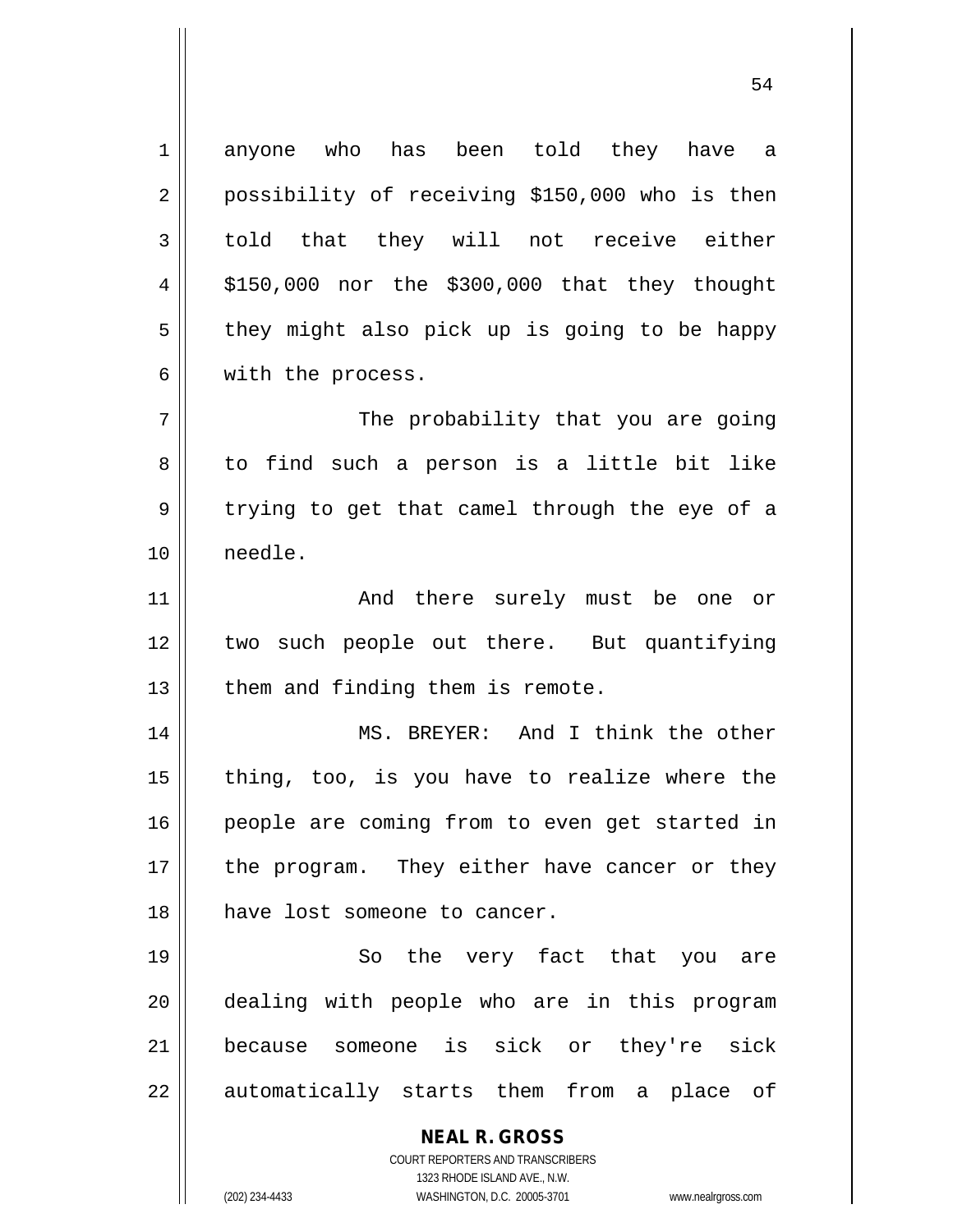negativity, I think.

| $\overline{2}$ | You know, no one is going to come                                                                                                                               |
|----------------|-----------------------------------------------------------------------------------------------------------------------------------------------------------------|
| 3              | into this saying, "Oh, yeah. It was a great                                                                                                                     |
| 4              | I got to talk about all the<br>process.                                                                                                                         |
| 5              | sicknesses and illnesses I have" or "the                                                                                                                        |
| 6              | illnesses that my father and mother dealt                                                                                                                       |
| 7              | with."                                                                                                                                                          |
| 8              | I.<br>mean, so you've automatically                                                                                                                             |
| 9              | got a biased population because of the                                                                                                                          |
| 10             | inherent nature of the population. I mean,                                                                                                                      |
| 11             | how can you separate the frustrations<br>also                                                                                                                   |
| 12             | with the Department of Labor? We always                                                                                                                         |
| 13             | constantly get people who are upset.                                                                                                                            |
| 14             | And the Board has heard it, too,                                                                                                                                |
| 15             | all the frustrations people have with the                                                                                                                       |
| 16             | Department of Labor and Part E and not knowing                                                                                                                  |
| 17             | the difference between Part B and Part E and                                                                                                                    |
| 18             | the Department of Labor and NIOSH.                                                                                                                              |
| 19             | I don't know how you would ever be                                                                                                                              |
| 20             | able to do any kind of study or quantification                                                                                                                  |
| 21             | of these people with them being able to figure                                                                                                                  |
| 22             | out whether they're unhappy with DOL or with                                                                                                                    |
|                | <b>NEAL R. GROSS</b><br>COURT REPORTERS AND TRANSCRIBERS<br>1323 RHODE ISLAND AVE., N.W.<br>(202) 234-4433<br>WASHINGTON, D.C. 20005-3701<br>www.nealrgross.com |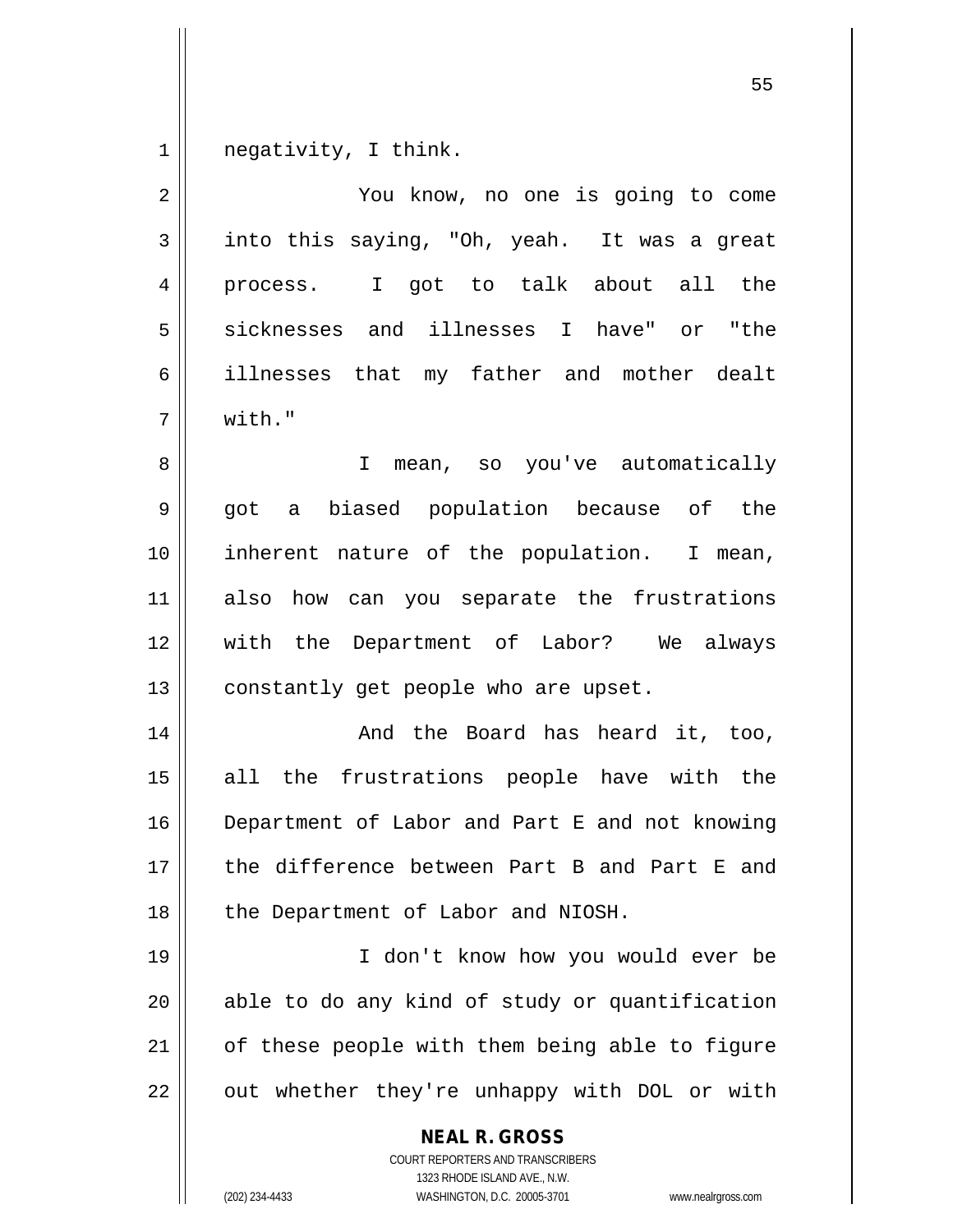$1 \parallel \quad \text{us.}$ 

| $\overline{2}$ | And I agree, John,<br>MEMBER BEACH:                                                                                                                             |
|----------------|-----------------------------------------------------------------------------------------------------------------------------------------------------------------|
| 3              | with what you're trying to do or thinking                                                                                                                       |
| 4              | about doing, but I think that we should maybe                                                                                                                   |
| 5              | table that discussion for later on in the                                                                                                                       |
| 6              | process. I know we have quite a heavy agenda.                                                                                                                   |
| 7              | I don't know what you think, Mike,                                                                                                                              |
| 8              | but it's something we should revisit maybe but                                                                                                                  |
| 9              | once we get through a little bit more of the                                                                                                                    |
| $10$           | basic steps that we're trying to deal with                                                                                                                      |
| 11             | today.                                                                                                                                                          |
| 12             | CHAIRMAN GIBSON: While we are on                                                                                                                                |
| 13             | this, Larry, you mentioned something. Do you                                                                                                                    |
| 14             | think you could get together a list of the                                                                                                                      |
| 15             | different forms of --                                                                                                                                           |
| 16             | MR. ELLIOTT: I think if we spoke                                                                                                                                |
| 17             | about outreach, what do we consider an                                                                                                                          |
| 18             | outreach effort, and we categorize those for                                                                                                                    |
| 19             | you, we could say SEC, we could say site                                                                                                                        |
| 20             | profile worker, TBD development, those kinds                                                                                                                    |
| 21             | of things. Yes.                                                                                                                                                 |
| 22             | CHAIRMAN GIBSON: I think that                                                                                                                                   |
|                | <b>NEAL R. GROSS</b><br>COURT REPORTERS AND TRANSCRIBERS<br>1323 RHODE ISLAND AVE., N.W.<br>(202) 234-4433<br>WASHINGTON, D.C. 20005-3701<br>www.nealrgross.com |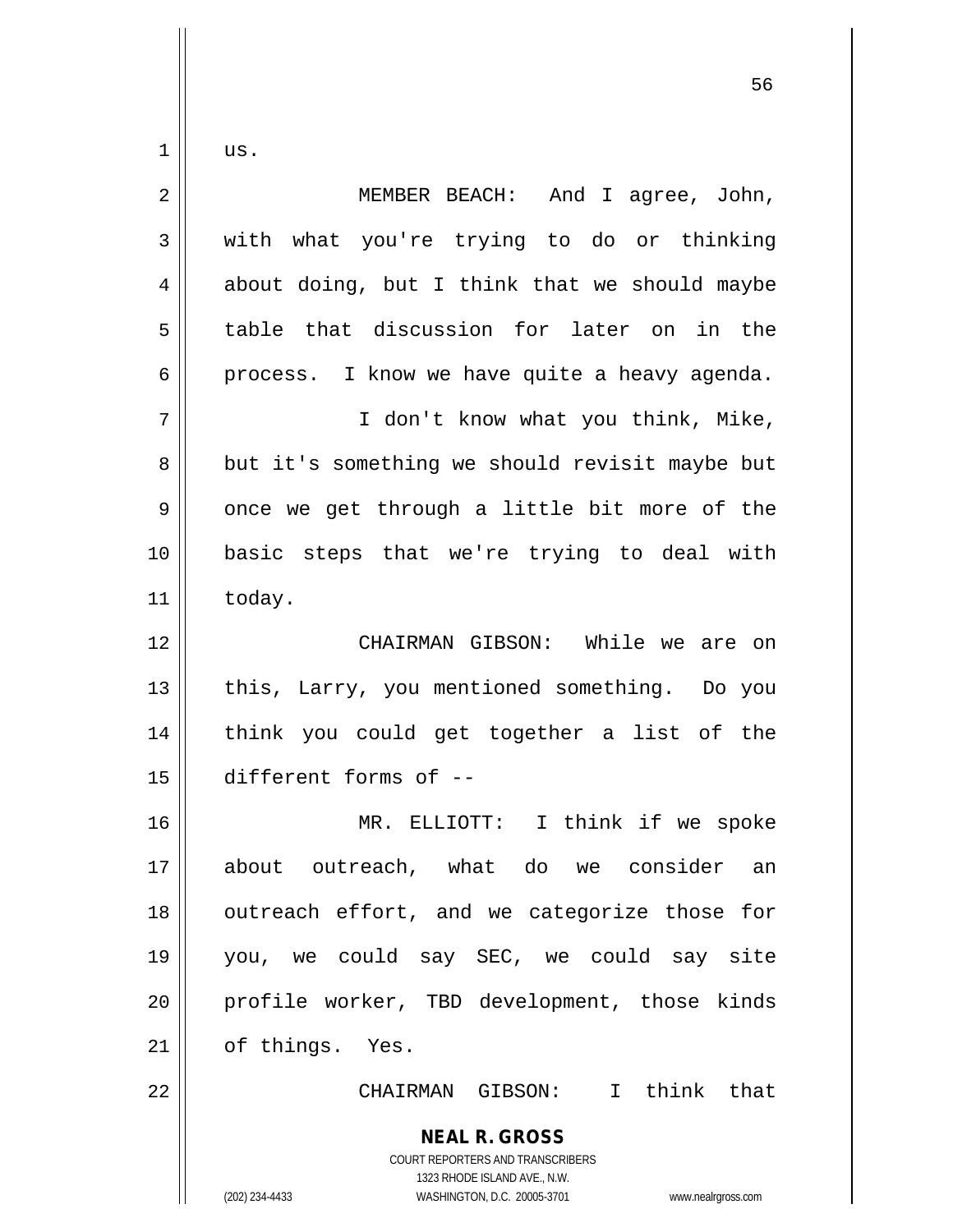| 1  | will help. Once we get that, then we can kind                       |
|----|---------------------------------------------------------------------|
| 2  | of look at that, as opposed to this draft, and                      |
| 3  | we can see how it fits or if this mission                           |
| 4  | statement needs changed in the interim.                             |
| 5  | MEMBER BEACH: And is that                                           |
| 6  | included in the definition that we talked                           |
| 7  | about earlier? Because that is separate from                        |
| 8  | the mission statement.                                              |
| 9  | CHAIRMAN GIBSON: Right.                                             |
| 10 | MEMBER BEACH: Because that needs                                    |
| 11 | to be developed.                                                    |
| 12 | MR. ZEITOUN: If we agree, this                                      |
| 13 | fantastic effort is really defining what is                         |
| 14 | the impetus that is coming to the process                           |
| 15 | itself, the documentation, the integral part                        |
| 16 | of what you guys are interested in knowing.                         |
| 17 | This could be integrated into the mission                           |
| 18 | statement as fast as possible. And it becomes                       |
| 19 | available to the Board for discussion.                              |
| 20 | MUNN: What constitutes<br>MEMBER                                    |
| 21 | outreach? Because unless we start with what                         |
| 22 | constitutes outreach, then we<br>really<br>are                      |
|    | <b>NEAL R. GROSS</b>                                                |
|    | <b>COURT REPORTERS AND TRANSCRIBERS</b>                             |
|    | 1323 RHODE ISLAND AVE., N.W.                                        |
|    | (202) 234-4433<br>WASHINGTON, D.C. 20005-3701<br>www.nealrgross.com |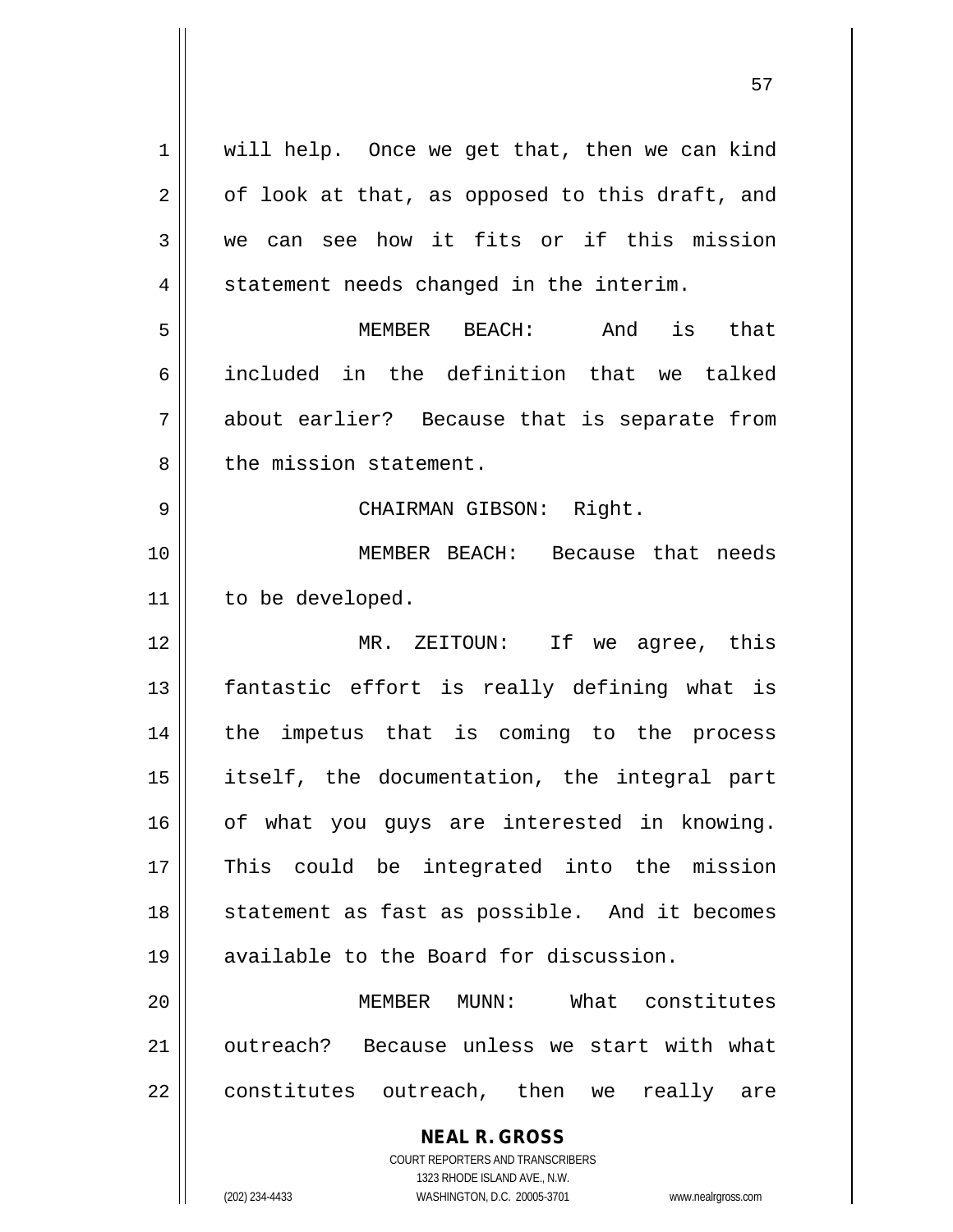**NEAL R. GROSS** COURT REPORTERS AND TRANSCRIBERS 1323 RHODE ISLAND AVE., N.W. 1 dealing with an insoluble mass of data that 2 || can't be in any way discussed logically.  $3 \parallel$  There's just simply too much of it. 4 So it's very necessary in my mind  $5 \parallel$  to clearly delineate what the difference is 6 between outreach and between normal process 7 because -- 8 MR. ZEITOUN: Routine. 9 MEMBER MUNN: The routine. 10 MR. ZEITOUN: The routine things  $11$  | that are going on. It's not really -- right. 12 MS. ROBERTSON-DEMERS: I just want 13 to make sure we don't lose track of the 14 information-giving side of outreach because I 15 do think that it's important, and I do think 16 || that there are some shortcomings in that 17 || arena, that people aren't understanding what 18 is going on. 19 CHAIRMAN GIBSON: And that's why 20 we want to track what we want to find, and we 21 || want to try to help resolve if that's there. 22 We can't lose track of that.

(202) 234-4433 WASHINGTON, D.C. 20005-3701 www.nealrgross.com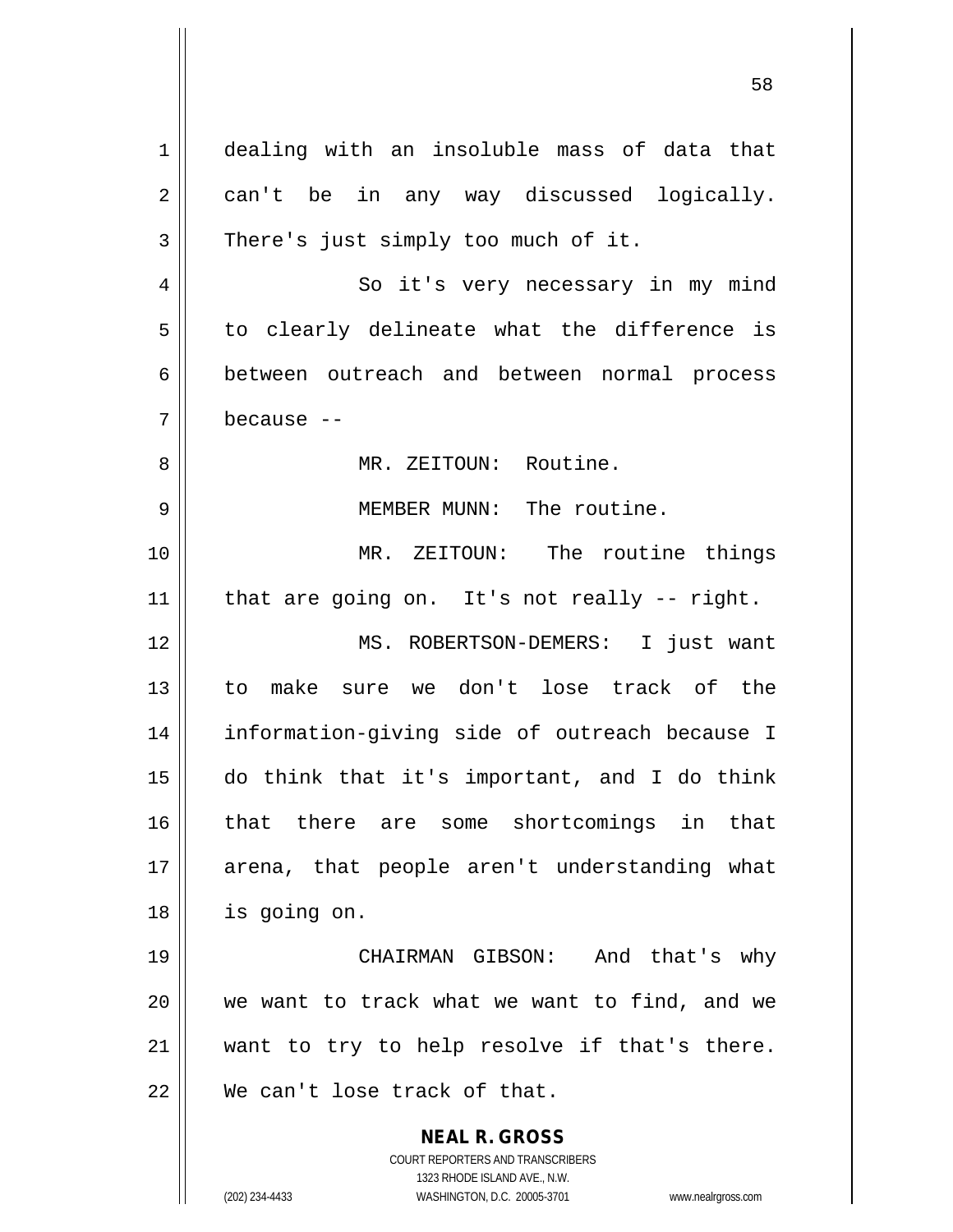1 || MR. McDOUGALL: I'm sitting here. 2 || I just finished a month or back in April 3 working with a different part of NIOSH to  $4 \parallel$  evaluate a lot of their interaction with their 5 | public, if you will. And this sounds very 6 || familiar in a lot of ways. 7 || T think at the risk of focusing 8 || more on what our group does, I think that your 9 three numbered points at the top of the 10 mission statement if you just focus on number 11 || two and number three, number two is basically 12 || evaluation of the process. Are we doing the 13 right things? And are we doing the right 14 || things in the right way? Okay? 15 And you can design an evaluation 16 || scheme. And you can design an evaluation. If 17 you can implement that, you can implement 18 || relatively economically. And by 19 "economically," I mean not only in terms of 20 money but in terms of the limited time that  $21$  | this workgroup has to devote to this because I  $22$  | know you are all on a lot of other workgroups

> COURT REPORTERS AND TRANSCRIBERS 1323 RHODE ISLAND AVE., N.W. (202) 234-4433 WASHINGTON, D.C. 20005-3701 www.nealrgross.com

**NEAL R. GROSS**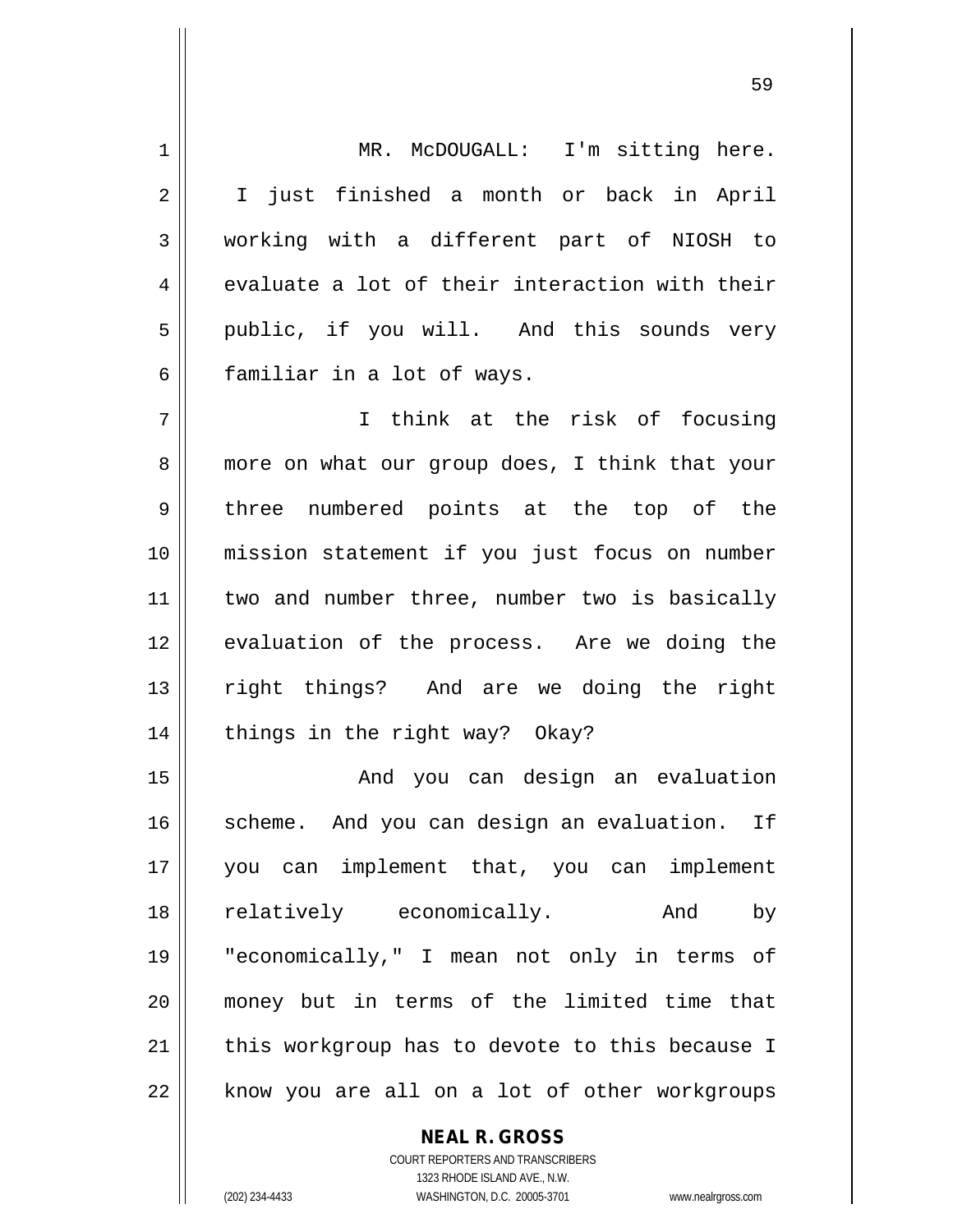1 looking at a lot of other parts of the 2 | program.

3 | Chang and number three is basically 4 || outcome evaluation. Given the process, are 5 | you getting or is NIOSH getting what you think 6 || it needs out of this outreach process? And 7 Larry spoke to some of these, the measurable 8 | outcomes, earlier.

9 How often do these meetings and 10 || these other fairly tangible events produce the 11 kinds of outcomes that Larry thinks he is 12 || paying for when he authorizes these? And are  $13$  we getting everything we can out of that?

 You might, for example, want to 15 || look at if we've gotten 37 changes, you might want to look at meetings that didn't produce changes and say, "Why didn't they produce 18 || changes? Was there information in there that somehow wasn't observed or communicated in the | right way?"

21 But if you look at just the 22 || two-step formal evaluation process first

> **NEAL R. GROSS** COURT REPORTERS AND TRANSCRIBERS 1323 RHODE ISLAND AVE., N.W.

(202) 234-4433 WASHINGTON, D.C. 20005-3701 www.nealrgross.com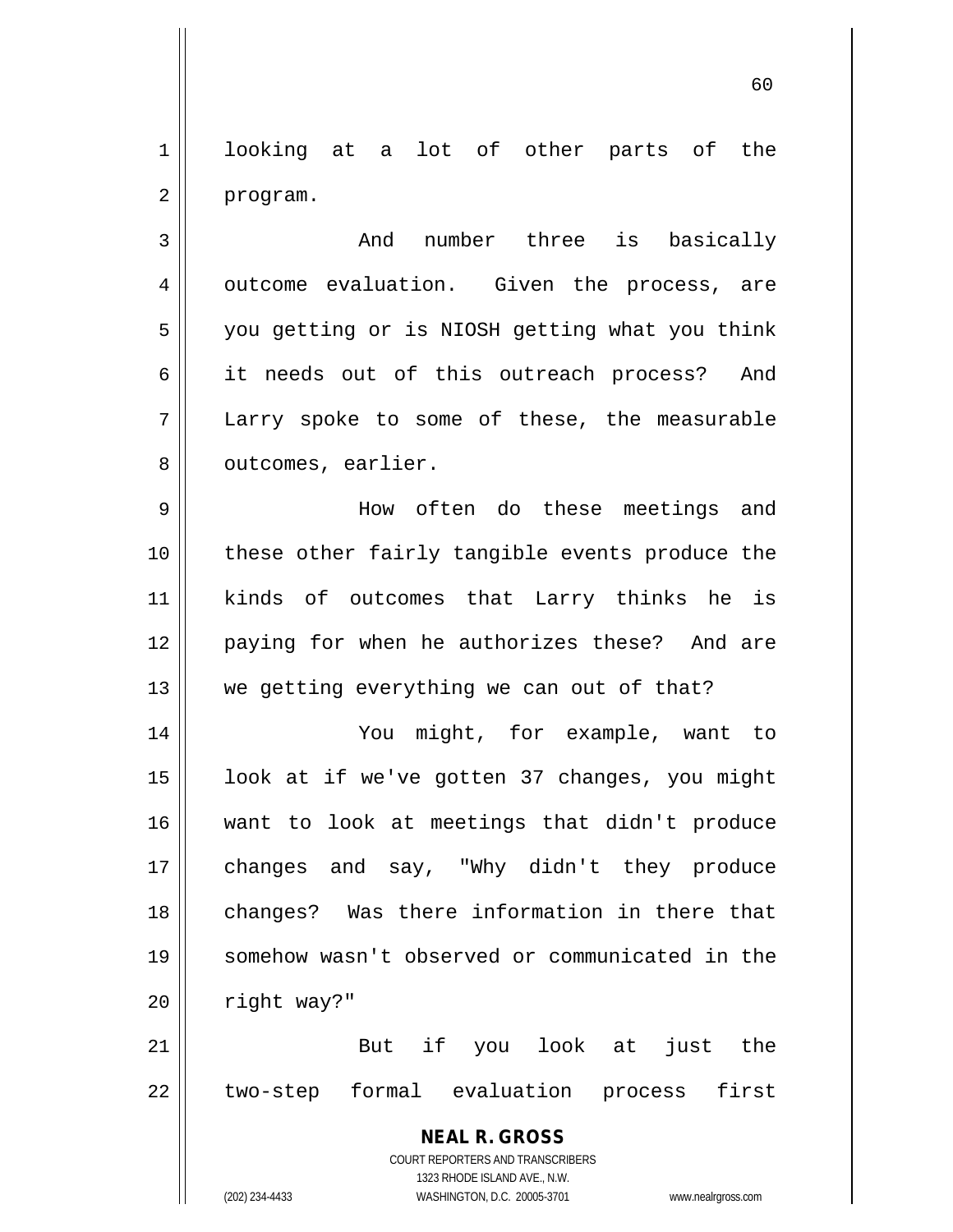1 | before you think too much about what you think 2 || it is going to show, it might help you move 3 | forward a little bit. 4 CHAIRMAN GIBSON: I agree.

5 || There's one thing, you know, that I don't  $6 \parallel$  think we could focus on how many times worker  $7$  | input changes the system, you know.

8 You know, I've been more times  $9 \parallel$  than not on the site profiles and stuff, but 10 just because a worker gives input doesn't mean 11 || your site profile is wrong.

12 You know, you could evaluate it, 13 || give it due consideration, and not change the 14 document. And that can still be a success in 15 | outreach.

16 MR. ELLIOTT: Absolutely.

17 CHAIRMAN GIBSON: So, you know, we  $18$  | have to  $-$ 

19 MR. ELLIOTT: It can be a success 20 if in exchange, there is a new understanding 21 developed on either side, --

22 || CHAIRMAN GIBSON: Right, right.

**NEAL R. GROSS** COURT REPORTERS AND TRANSCRIBERS

1323 RHODE ISLAND AVE., N.W.

(202) 234-4433 WASHINGTON, D.C. 20005-3701 www.nealrgross.com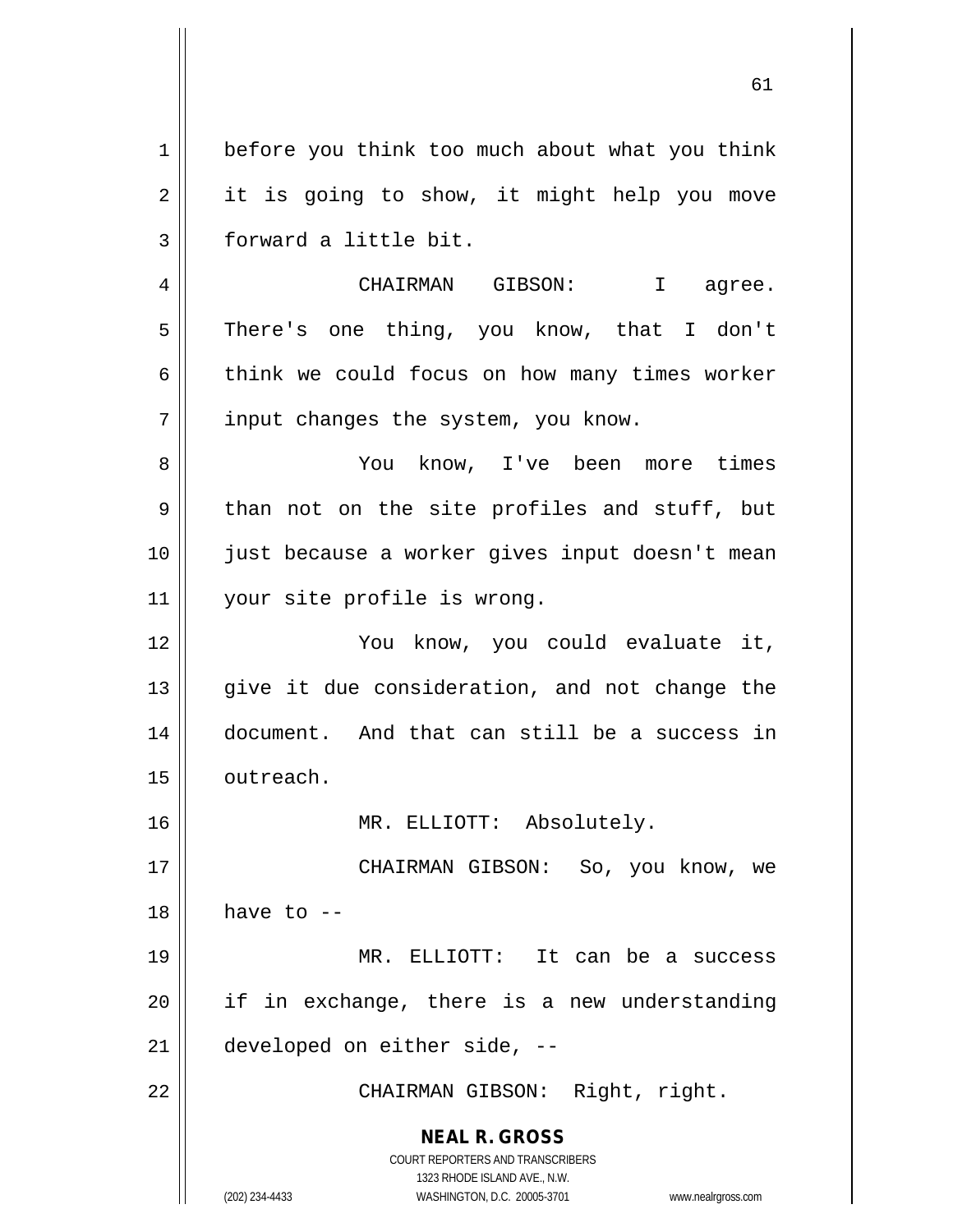**NEAL R. GROSS** COURT REPORTERS AND TRANSCRIBERS 1323 RHODE ISLAND AVE., N.W. (202) 234-4433 WASHINGTON, D.C. 20005-3701 www.nealrgross.com 1 MR. ELLIOTT: -- a new 2 || understanding on "Well, that is what NIOSH 3 really uses a site profile for." It's not a 4 cookbook. It's not a prescription. It's not  $5 \parallel$  a step-wise procedure, which a lot of people 6 bink it is. 7 Even in your Procedures Workgroup 8 or in the subcommittee that reviews dose 9 || reconstruction, they think of TBD, a site 10 profile, is prescriptive. It's not. No way 11 || have we ever said that. 12 What a site profile does is give 13 || general guidance and understanding about the 14 activities of the site for a dose 15 || reconstructor. And then they're here today 16 || going through training of new dose 17 || reconstructors under the new contract. And so  $18$  || they're gearing them up. 19 || They're not laying a site profile 20 || in front of them and saying, "You guys go over  $21$  | this step by step." They're saying, "Read the 22 || site profile. And now we're going to train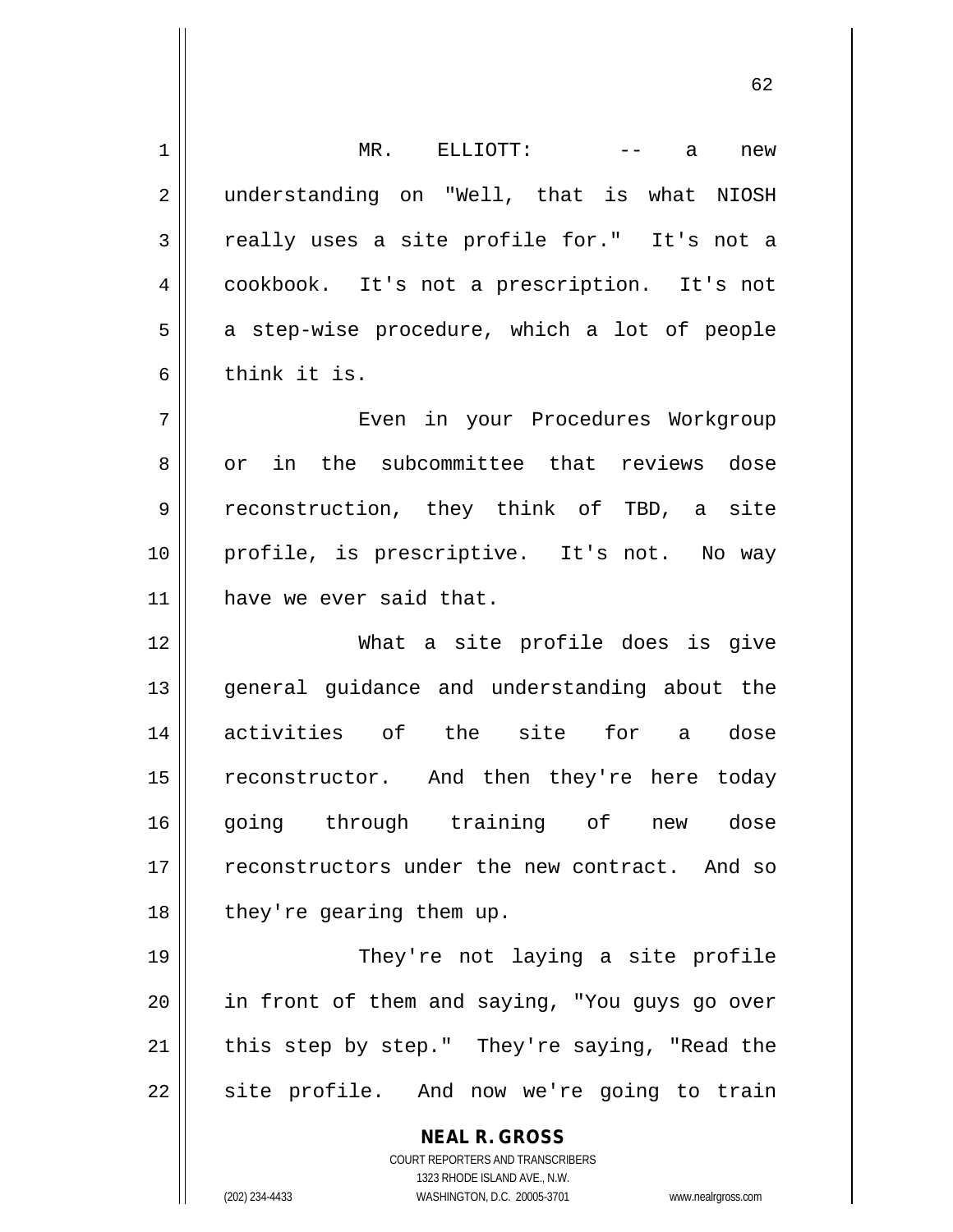| 1  | you on what to think about when you're doing a                      |
|----|---------------------------------------------------------------------|
| 2  | dose reconstruction for Pantex or Portsmouth.                       |
| 3  | MS. BREYER: Yes. And I think                                        |
| 4  | that's a really good point as well, I think.                        |
| 5  | Sometimes site profile means that we have had                       |
| 6  | to go explain to unions a site profile or even                      |
| 7  | SEC petition.                                                       |
| 8  | The fact that we didn't get any                                     |
| 9  | comments back or the fact that no one filed an                      |
| 10 | SEC petition I don't think is indicative                            |
| 11 | necessarily that it was a bad meeting.                              |
| 12 | You know, I have been to plenty of                                  |
| 13 | them where we sat down and explained, just                          |
| 14 | like Larry said, what the site profile does,                        |
| 15 | how it is used in the process, or explain what                      |
| 16 | the SEC petitioning process is or what basis                        |
| 17 | you have to have to file an SEC petition.                           |
| 18 | And we have left. And they have                                     |
| 19 | said, "Okay. That's really good.<br>$\perp$                         |
| 20 | understand it now. It makes sense. It looks                         |
| 21 | like we've got a lot of work to do."                                |
| 22 | mean, we'll never see<br>T.<br>SEC<br>an                            |
|    | <b>NEAL R. GROSS</b>                                                |
|    | COURT REPORTERS AND TRANSCRIBERS                                    |
|    | 1323 RHODE ISLAND AVE., N.W.                                        |
|    | (202) 234-4433<br>WASHINGTON, D.C. 20005-3701<br>www.nealrgross.com |

 $\mathbf{1}$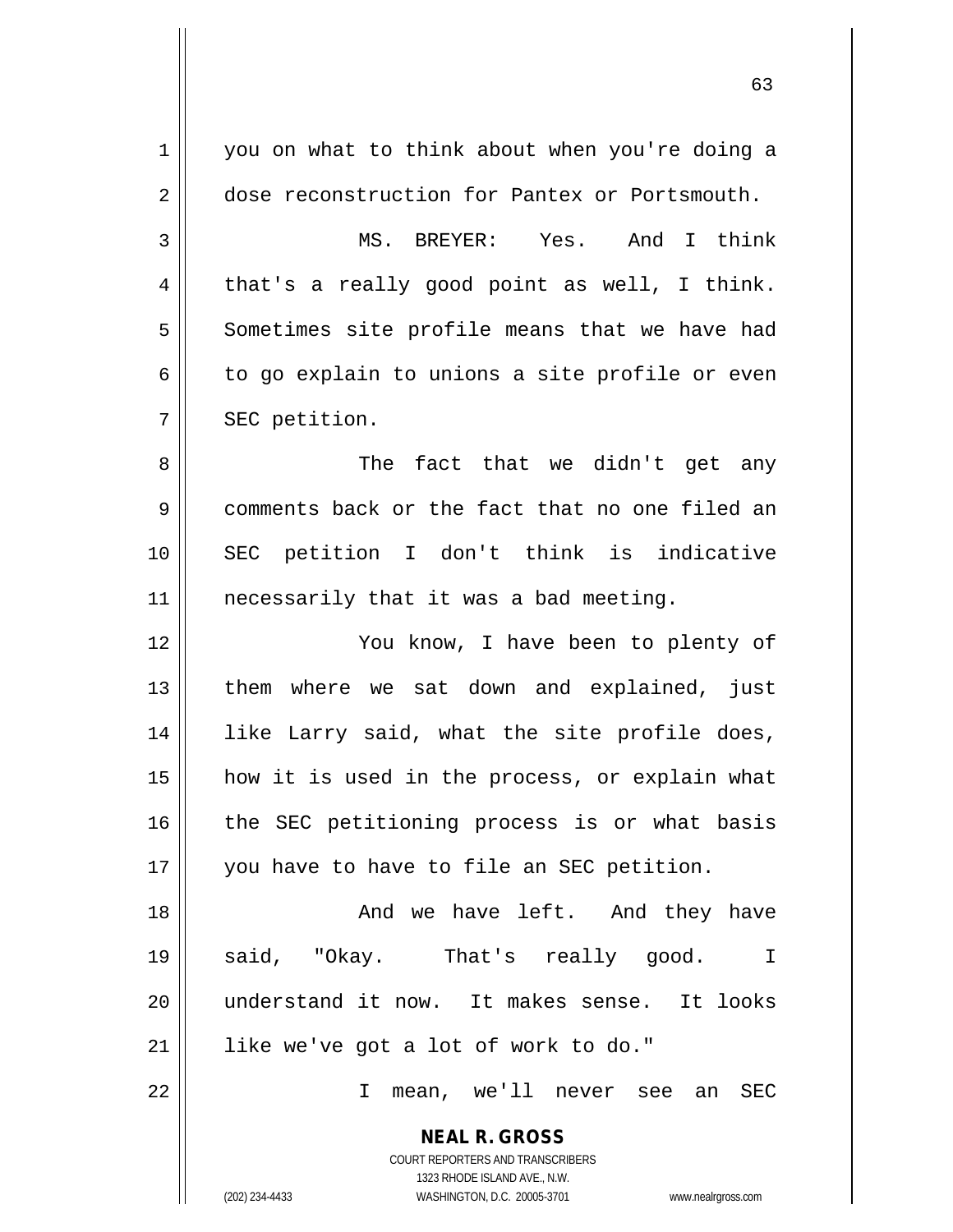| 1              | petition or we'll never see, you know,         |
|----------------|------------------------------------------------|
| $\overline{2}$ | comments on the site profile, but when we      |
| 3              | left, they were happy that we were there.      |
| 4              | They were now able to understand what they     |
| 5              | need to do.                                    |
| 6              | It doesn't necessarily mean we can             |
| 7              | make them do it. They're not going to sit      |
| 8              | down and read the site profile necessarily and |
| $\mathsf 9$    | make comments, but they now know what they     |
| 10             | could do, how to submit comments so they could |
| 11             | have them, which they didn't know before. And  |
| 12             | I think that shows success.                    |
| 13             | We could receive zero comments. I              |
| 14             | think there are plenty of meetings Mark and I  |
| 15             | have been to where that has happened. They     |
| 16             | were happy. They understood things. I think    |
| 17             | that's success.                                |
| 18             | Whether they then take the next                |
| 19             | steps to actually write down comments and      |
| 20             | submit them to us or even verbally give us     |
| 21             | comments for us to write down, you know, that  |
| 22             | is another story because, well, sometimes that |
|                | <b>NEAL R. GROSS</b>                           |

 $\mathsf{I}$ 

1323 RHODE ISLAND AVE., N.W. (202) 234-4433 WASHINGTON, D.C. 20005-3701 www.nealrgross.com

COURT REPORTERS AND TRANSCRIBERS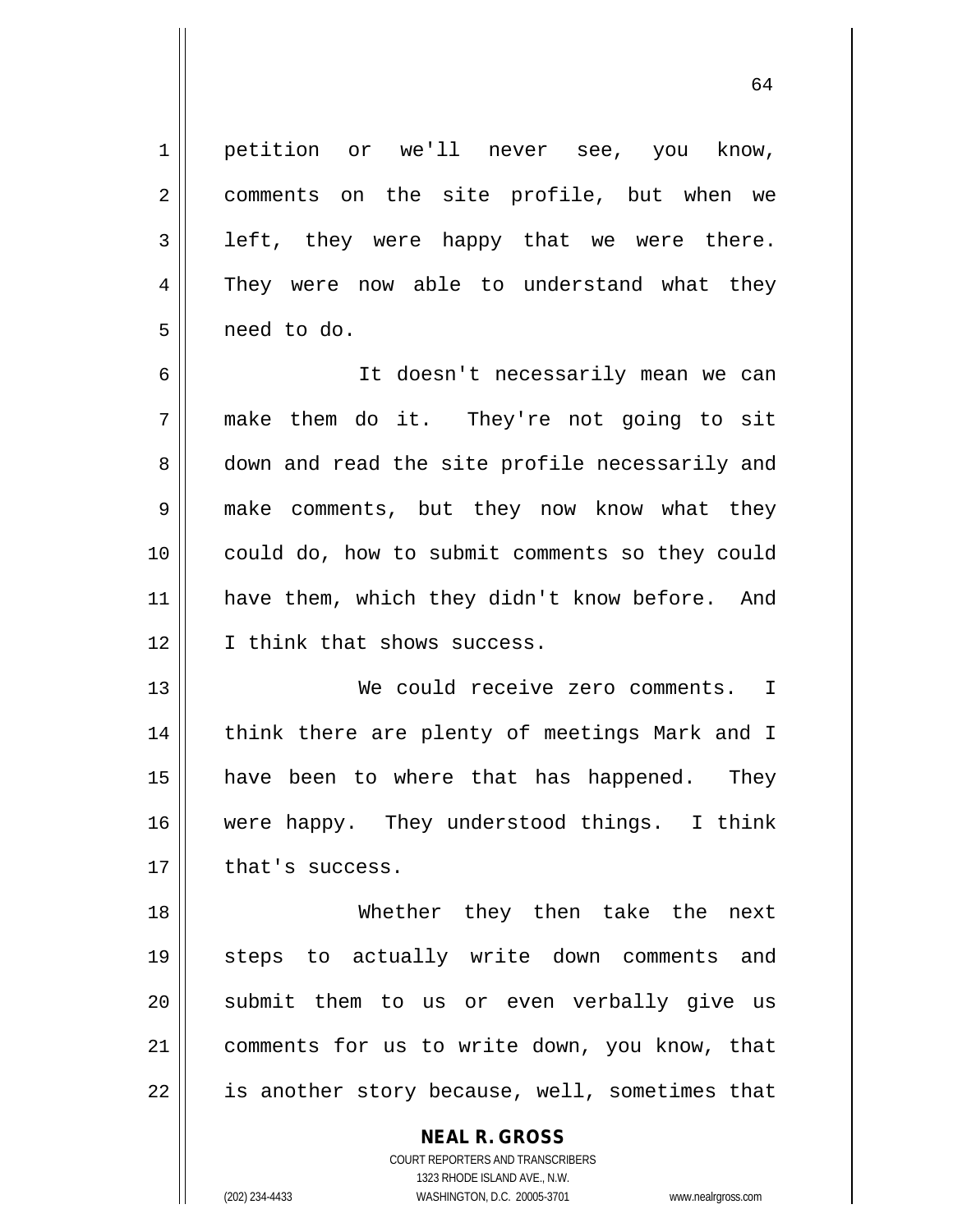$1 \parallel$  just doesn't happen. They don't.

| 2  | Some people don't even know where              |
|----|------------------------------------------------|
| 3  | to begin to start or how they could even       |
| 4  | provide input. Sitting down with them and      |
| 5  | telling them how they can do that, whether     |
| 6  | they do it or not, I think means that we have  |
| 7  | done a good job.                               |
| 8  | And then if we give them all the               |
| 9  | contact information, what they can do to       |
| 10 | follow up with us and then they write comments |
| 11 | or file a petition, that's another thing.      |
| 12 | MEMBER BEACH: I am interested,                 |
| 13 | too, in how you decide what sites you are      |
| 14 | going to visit, where you are going to do your |
| 15 | outreach and what type of outreach is going to |
| 16 | happen there.                                  |
| 17 | And I don't know if there is any               |
| 18 | rhyme or reason. I'm sure there is for you     |
| 19 | guys, but for us to be able to understand that |
| 20 | because I know there are several sites that    |
| 21 | haven't had outreach.                          |
| 22 | So, anyway, I am a little bit                  |
|    | <b>NEAL R. GROSS</b>                           |

COURT REPORTERS AND TRANSCRIBERS 1323 RHODE ISLAND AVE., N.W.

(202) 234-4433 WASHINGTON, D.C. 20005-3701 www.nealrgross.com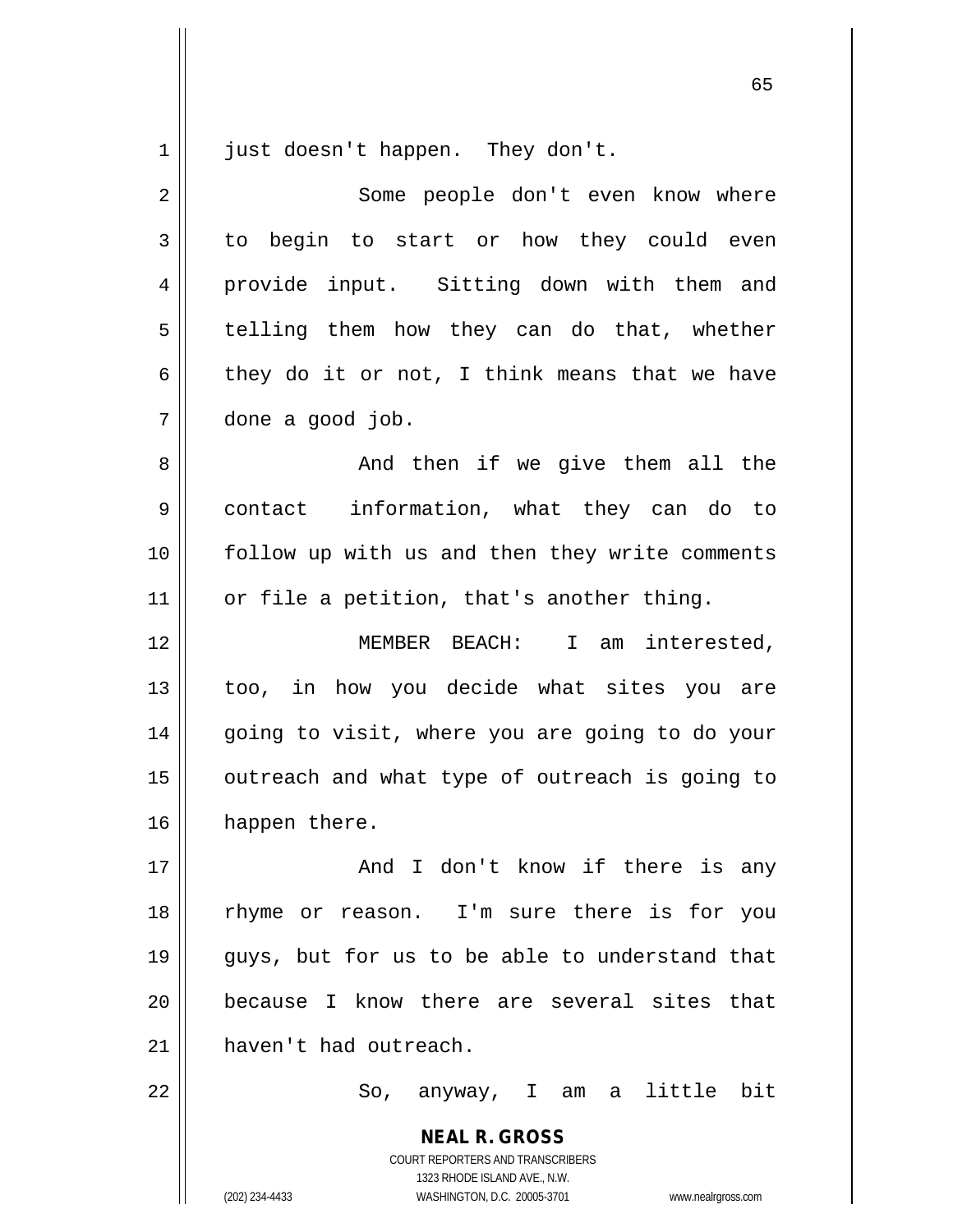**NEAL R. GROSS** COURT REPORTERS AND TRANSCRIBERS 1323 RHODE ISLAND AVE., N.W. 1 || interested in that aspect of it. 2 || MR. ELLIOTT: It kind of happens  $3 \parallel$  as the squeaky wheel needs the grease --4 MEMBER BEACH: Yes. 5 MR. ELLIOTT: -- or we have 6 identified an issue that we want answers to or 7 we're focusing for a certain type of people  $8 \parallel$  that we want to bring to a workshop or we have  $9 \parallel$  heard that there is an interest in filing an 10 || SEC petition. But nobody knows how to do it  $11$  and wants our help to do that. 12 || So, I mean, these things just kind  $13$  | of float up. And we react to them. 14 MEMBER BEACH: Yes. I guess I am  $15$  a little worried about that aspect of how that 16 || is done and why it is done. 17 || MR. McDOUGALL: Actually, overall 18 || a lot of what we call the worker outreach 19 meetings have been really driven by OCAS 20 || activities. 21 For two or three years, they were 22 driven very heavily by -- you know, Larry

(202) 234-4433 WASHINGTON, D.C. 20005-3701 www.nealrgross.com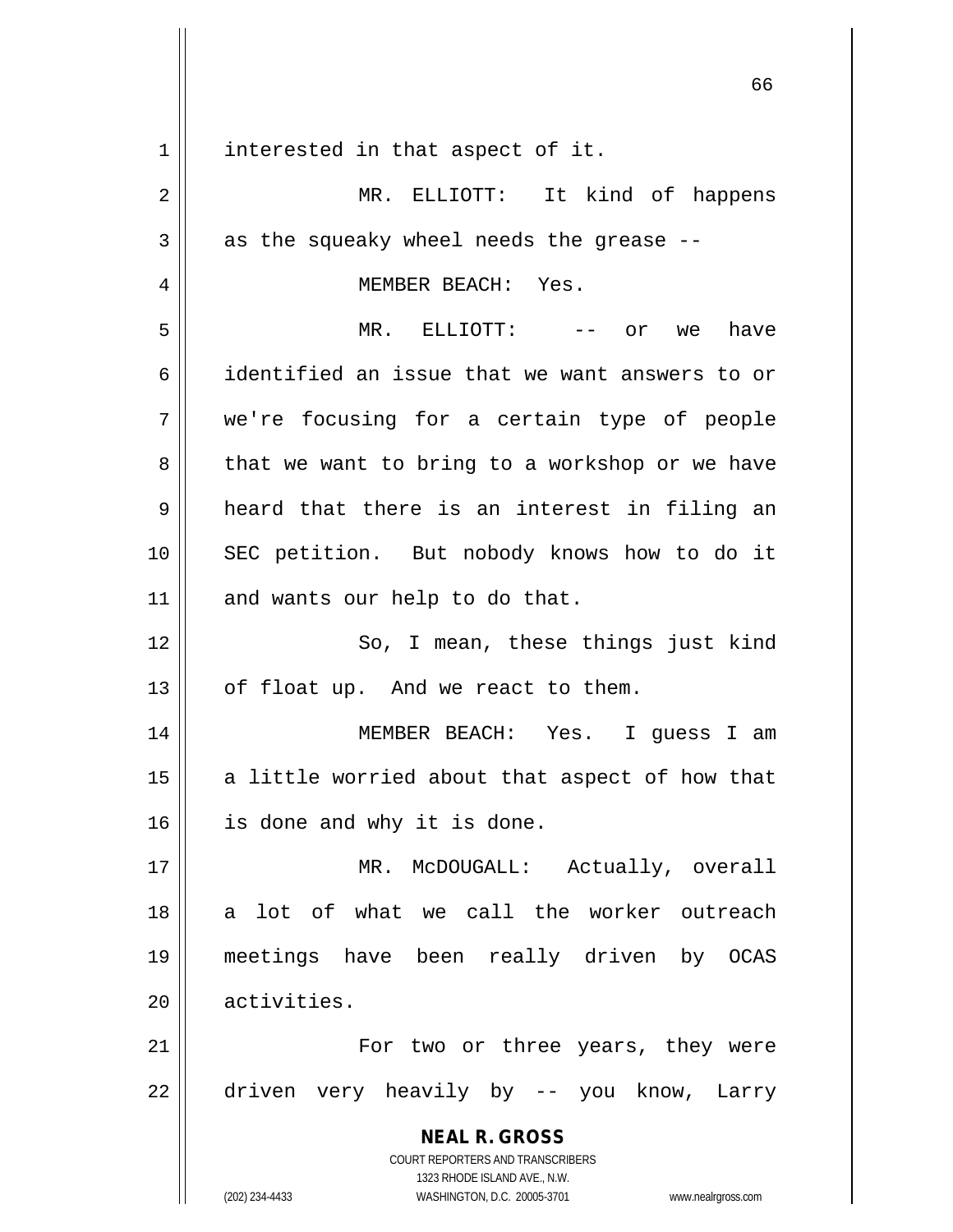| $\mathbf 1$    | spoke to the big campaign for site profiles.                                                                                                                    |
|----------------|-----------------------------------------------------------------------------------------------------------------------------------------------------------------|
| $\overline{2}$ | So we were extremely busy just trying to keep                                                                                                                   |
| $\mathbf{3}$   | up with getting worker input into site                                                                                                                          |
| $\overline{4}$ | profiles for a long time.                                                                                                                                       |
| 5              | When SEC petitions came about, the                                                                                                                              |
| 6              | location and, frankly, the timing of a lot of                                                                                                                   |
| 7              | these meetings is driven by SEC petitions, you                                                                                                                  |
| 8              | know. And we have a fairly narrow time frame.                                                                                                                   |
| $\mathsf 9$    | Really, when you're dealing with                                                                                                                                |
| 10             | people who aren't geared up to start who                                                                                                                        |
| 11             | haven't already been thinking about these                                                                                                                       |
| 12             | things, it's a fairly narrow time frame                                                                                                                         |
| 13             | between the time a petition is qualified and                                                                                                                    |
| 14             | the time that the health physicists sit down                                                                                                                    |
| 15             | to write the evaluation report.                                                                                                                                 |
| 16             | So a lot of these, the biggest and                                                                                                                              |
| 17             | most noticeable events, are driven by those                                                                                                                     |
| 18             | kinds of demands.                                                                                                                                               |
| 19             | MR. ELLIOTT: We do want to be                                                                                                                                   |
| 20             | strategic, though.                                                                                                                                              |
| 21             | MR. McDOUGALL: Sure.                                                                                                                                            |
| 22             | MR.<br>We need to be more<br>ELLIOTT:                                                                                                                           |
|                | <b>NEAL R. GROSS</b><br>COURT REPORTERS AND TRANSCRIBERS<br>1323 RHODE ISLAND AVE., N.W.<br>(202) 234-4433<br>WASHINGTON, D.C. 20005-3701<br>www.nealrgross.com |

 $\mathsf{I}$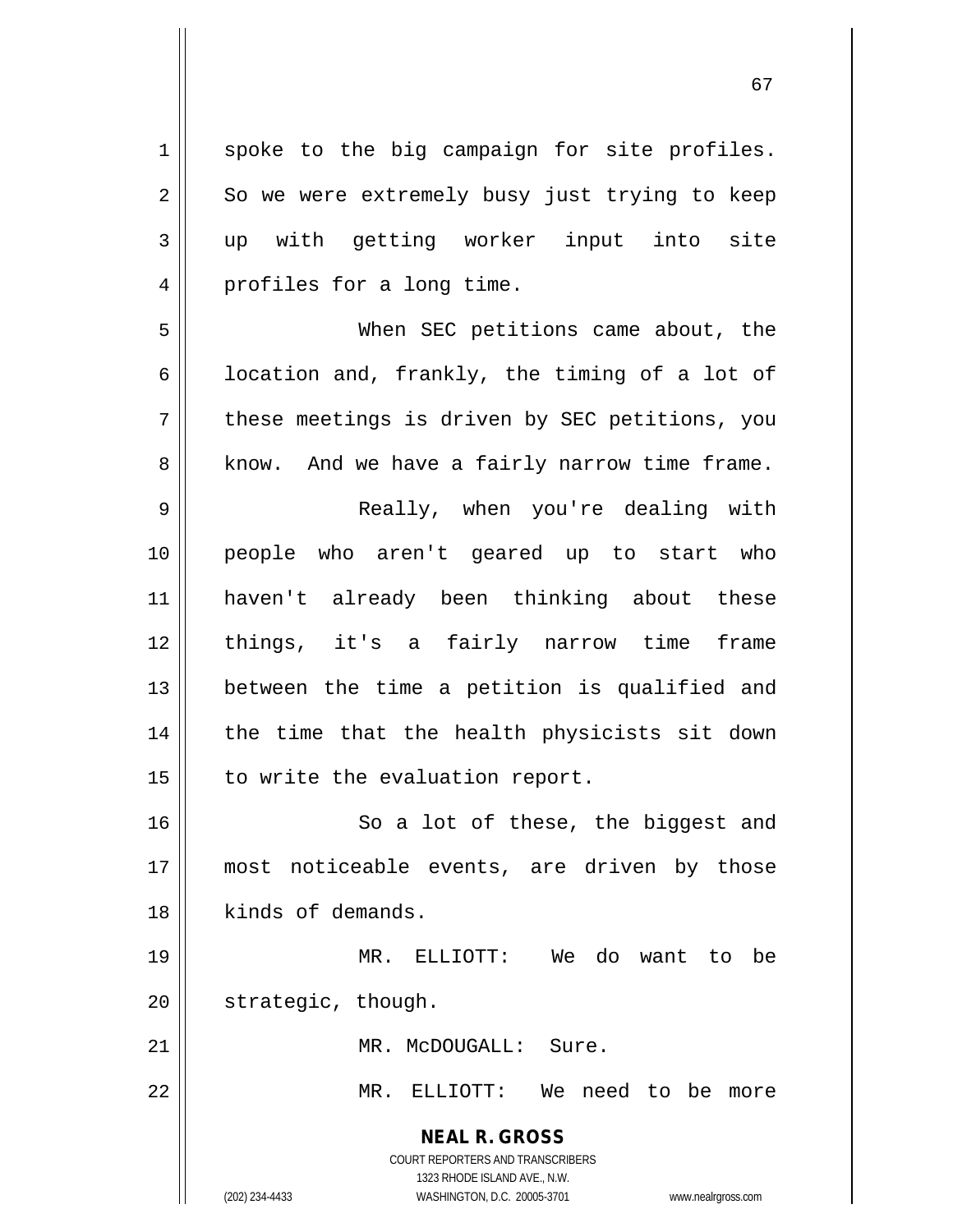1 strategic than we have been. I would say  $2 \parallel$  that. But the strategy that we do employ is 3 in the workshop arena. You know, we identify 4 groups of people that we think would benefit  $5$  | from attending the workshop.

6 So strategy-wise we're saying  $7 \parallel$  we'll have two this year, one next year, those 8 || kinds of things, whatever the resources the 9 | budget will support.

 You know, SECs, we might say we need to go out during the front end of an 12 || evaluation and target five or six workers. So || that's strategically put into play in the SEC 14 || evaluation process if they think there is | going to be benefit driven from that.

16 || But yes, you are welcome to look  $17$  | at the strategies that we use.

 MS. ROBERTSON-DEMERS: I've got a question. As far as Site ASPR interviews, is || that something that you include in your Worker 21 || Outreach Program? Because that's obviously | influenced the site profile.

> COURT REPORTERS AND TRANSCRIBERS 1323 RHODE ISLAND AVE., N.W. (202) 234-4433 WASHINGTON, D.C. 20005-3701 www.nealrgross.com

**NEAL R. GROSS**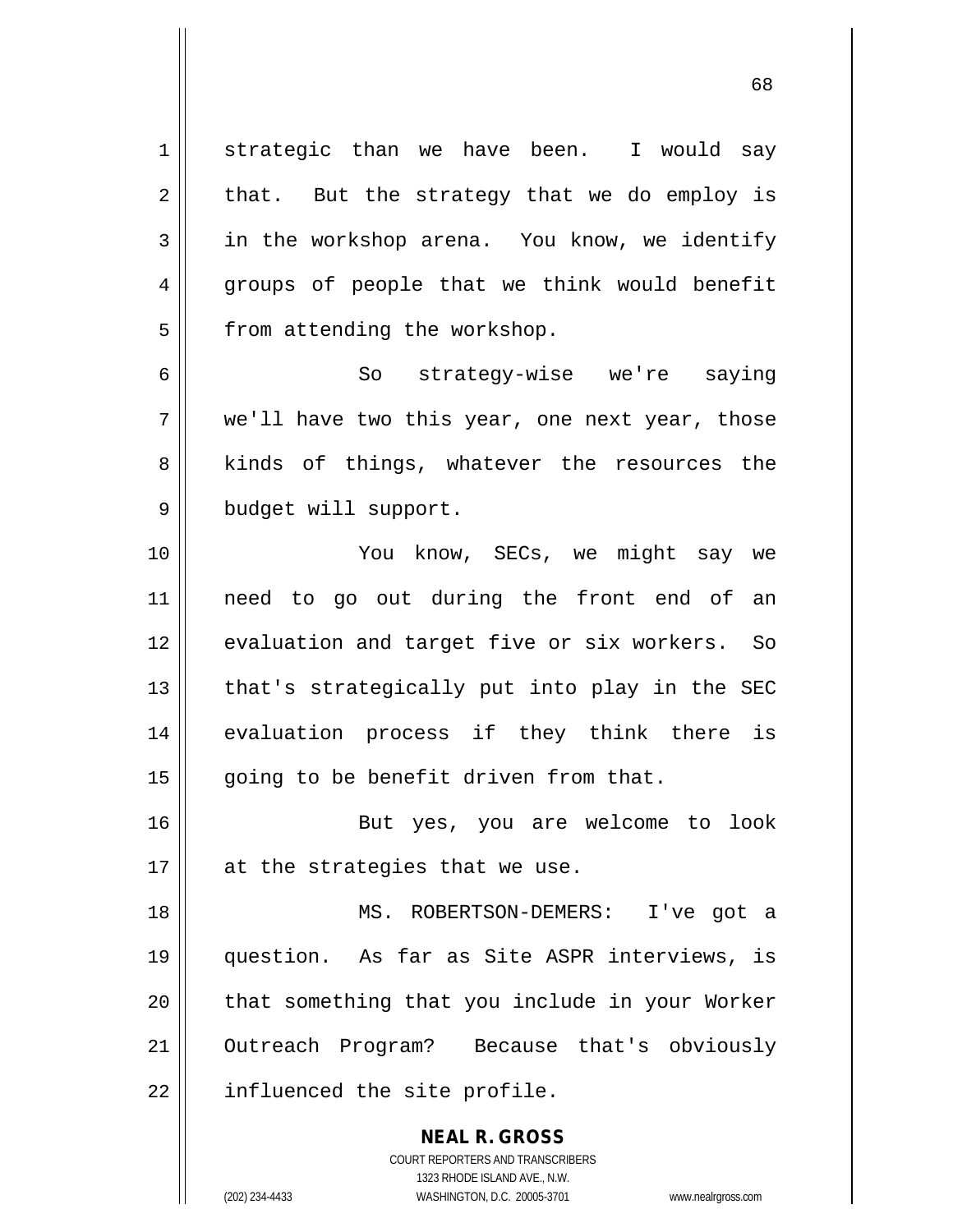| MR. ELLIOTT: That would be                                                        |
|-----------------------------------------------------------------------------------|
| outreach under the site profile effort.                                           |
| MEMBER MUNN: But isn't that a                                                     |
| standard process? I mean, this is what I am                                       |
| talking about when I am talking about drawing                                     |
| line, differentiating. It's a<br>good                                             |
| question. Is it --                                                                |
| MR. ELLIOTT: I don't know that I                                                  |
| can say it is a standard. You know, I wish                                        |
| the health physicists were here. J. J., I                                         |
| don't know if you can help me or not, but I                                       |
| don't know that it's a -- it's not a box they                                     |
| check on every site profile.                                                      |
| MR. ZEITOUN: It gives inputs, new                                                 |
| inputs. The interview process, you are                                            |
| bringing inputs out of whoever you are dealing                                    |
| with, regarding the specific circumstances                                        |
| from the site.                                                                    |
| So it's not a standard. Probably                                                  |
| the standard is probably the questions that                                       |
| are going on. But the input that is coming                                        |
| back to you is specific to the issues related                                     |
| <b>NEAL R. GROSS</b>                                                              |
| COURT REPORTERS AND TRANSCRIBERS                                                  |
| 1323 RHODE ISLAND AVE., N.W.<br>WASHINGTON, D.C. 20005-3701<br>www.nealrgross.com |
|                                                                                   |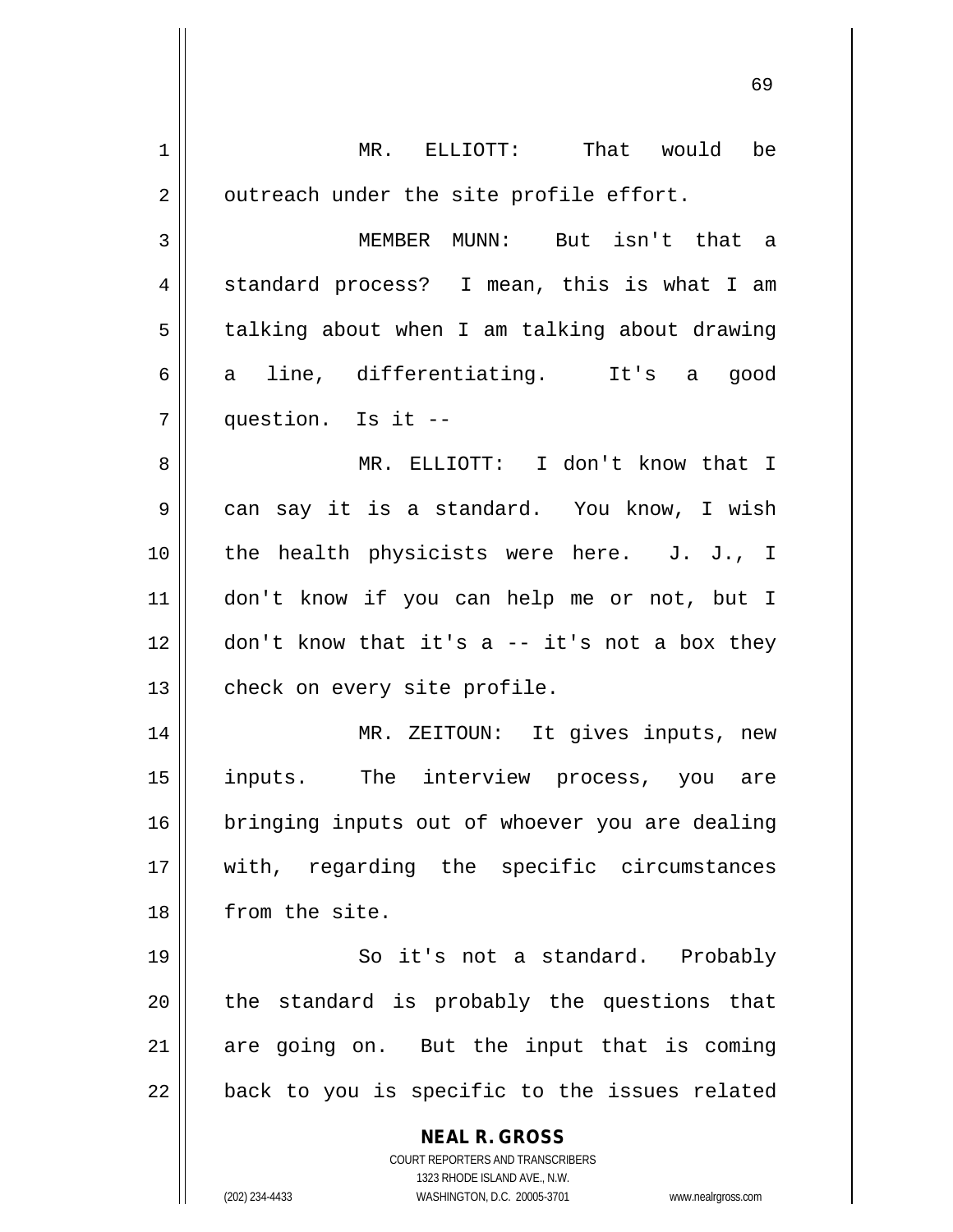$1 \parallel$  to that site.

| $\overline{2}$ | MEMBER MUNN: My point is, if you                         |
|----------------|----------------------------------------------------------|
| 3              | don't have the kind of input that we were just           |
| 4              | talking about here, then you probably don't              |
| 5              | have enough information to do a site profile.            |
| 6              | Can you think of a site profile                          |
| 7              | where you have not gone and tried to identify            |
| 8              | experts? How would you otherwise have a site             |
| 9              | profile completed?                                       |
| 10             | MS. ROBERTSON-DEMERS: Can I give                         |
| 11             | you an example? Okay? At the last Mound                  |
| 12             | Working Group meeting, it's our understanding            |
| 13             | that they developed a model for neutron                  |
| 14             | exposure. And they brought together a group              |
| 15             | of workers.                                              |
| 16             | MEMBER BEACH: Ten, 12 workers, I                         |
| 17             | believe                                                  |
| 18             | And they<br>MS. ROBERTSON-DEMERS:                        |
| 19             | asked them, "Is this reflective of what you              |
| 20             | did at Mound?" Now, based upon the definition            |
| 21             | in PROC-012, I would see that as a focus group           |
| 22             |                                                          |
|                | <b>NEAL R. GROSS</b><br>COURT REPORTERS AND TRANSCRIBERS |

1323 RHODE ISLAND AVE., N.W.

 $\mathop{\textstyle\prod}$ 

(202) 234-4433 WASHINGTON, D.C. 20005-3701 www.nealrgross.com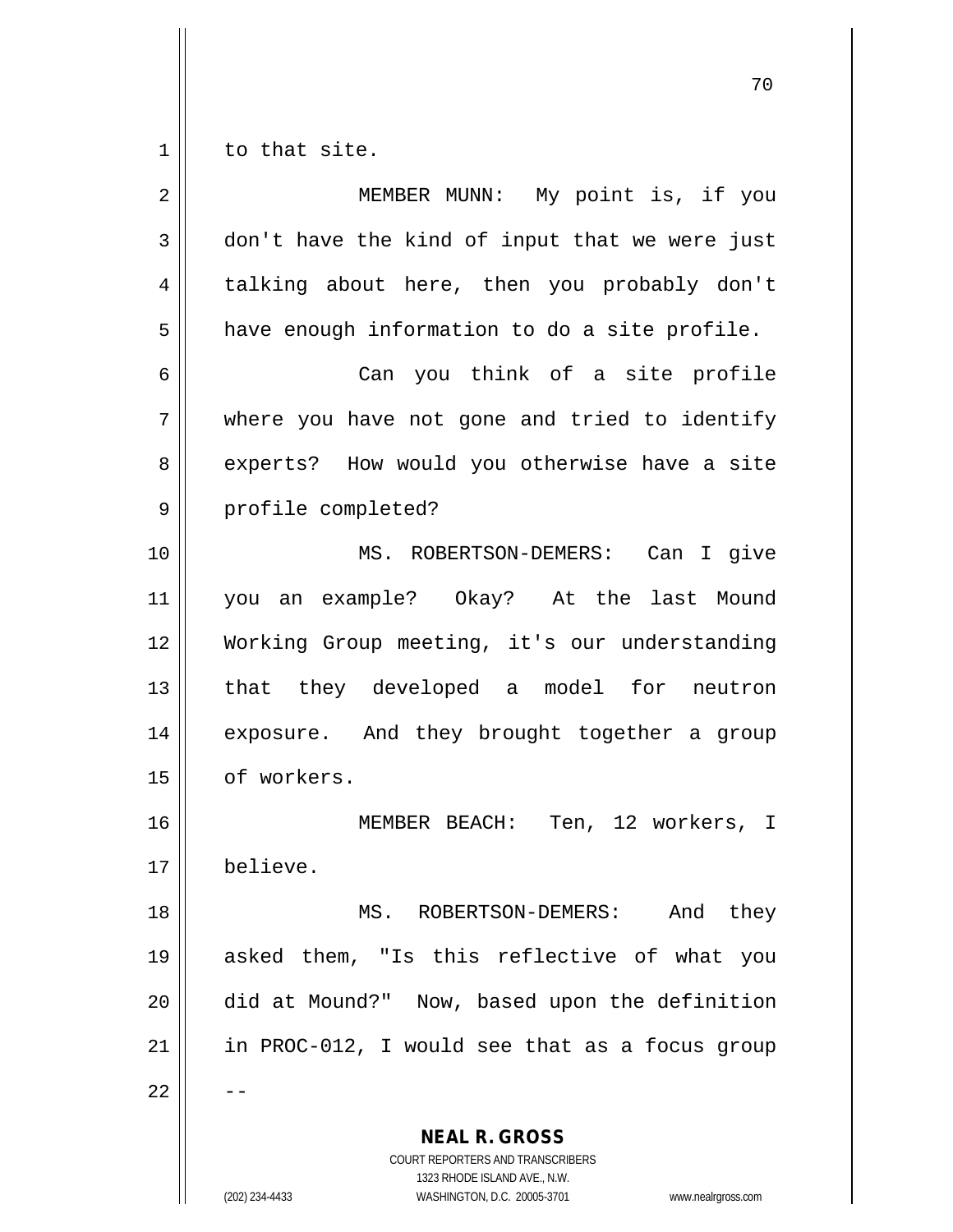|    | 71                                                       |
|----|----------------------------------------------------------|
| 1  | MR. ELLIOTT: That was an outreach                        |
| 2  | effort.                                                  |
| 3  | MS. ROBERTSON-DEMERS: -- and then                        |
| 4  | a worker outreach because there was a purpose            |
| 5  | to it.                                                   |
| 6  | MR. ELLIOTT: Yes, very good.                             |
| 7  | MEMBER BEACH: And that is                                |
| 8  | interesting because I was told it was not                |
| 9  | worker outreach. And then I read this on the             |
| 10 | plane coming over here, and I went, "Now, wait           |
| 11 | a minute." Now that you brought it up it just            |
| 12 | reminded me.                                             |
| 13 | MR. ELLIOTT: I am assuming that                          |
| 14 | the person who told you that is our point of             |
| 15 | contact for the Mound. He's<br>health<br>a               |
| 16 | physicist.                                               |
| 17 | MEMBER BEACH: Yes.                                       |
| 18 | MR. ELLIOTT: He's focused on site                        |
| 19 | profile issues and the evaluation of the Mound           |
| 20 | SEC. And yes, he probably really doesn't                 |
| 21 | recognize it as outreach. But I can assure               |
| 22 | you it is outreach.                                      |
|    | <b>NEAL R. GROSS</b><br>COURT REPORTERS AND TRANSCRIBERS |

1323 RHODE ISLAND AVE., N.W.

 $\prod$ 

 $\mathsf{I}$ 

(202) 234-4433 WASHINGTON, D.C. 20005-3701 www.nealrgross.com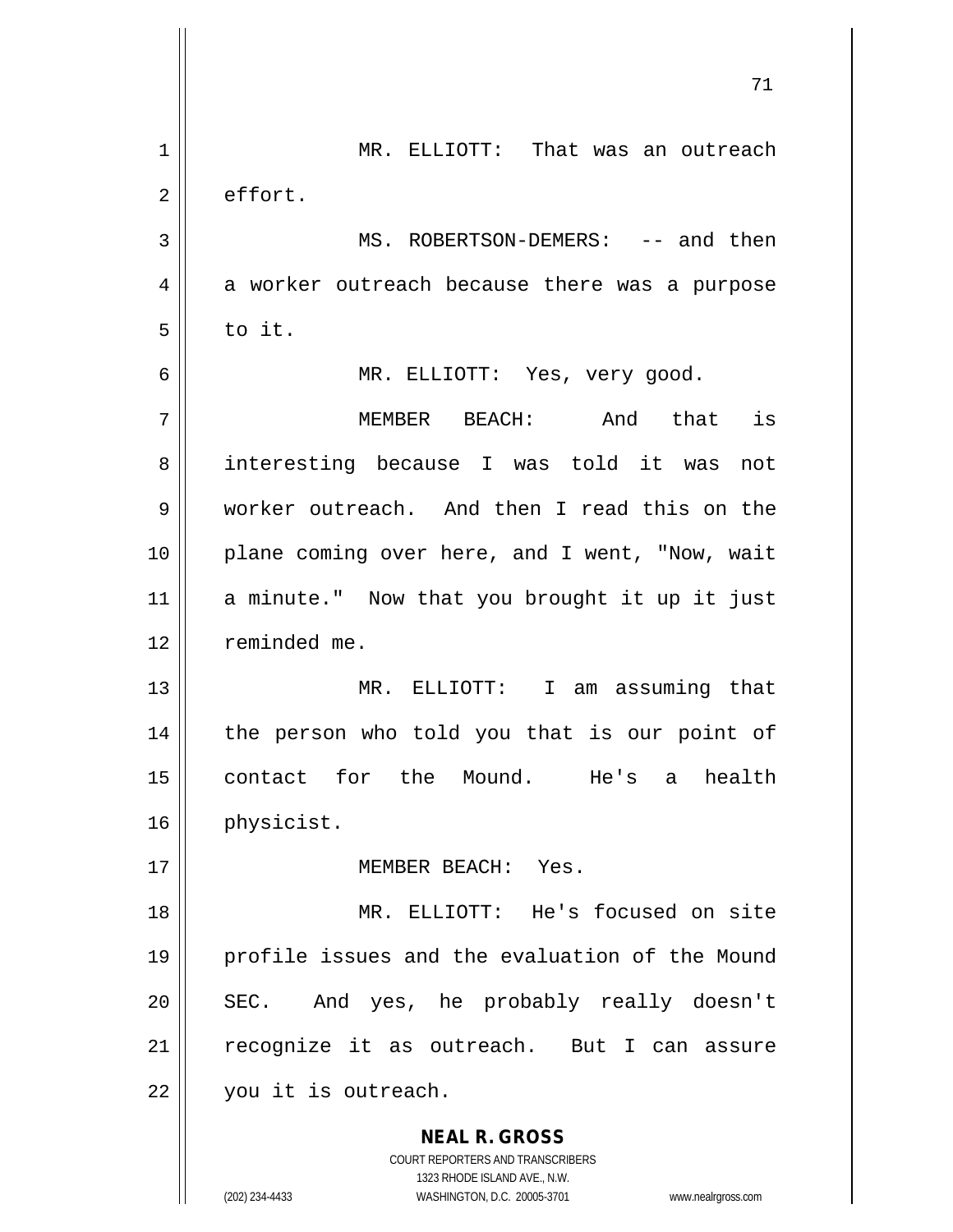**NEAL R. GROSS** COURT REPORTERS AND TRANSCRIBERS 1323 RHODE ISLAND AVE., N.W. 1 MEMBER BEACH: And so it wouldn't 2 || really matter if it was one or 2 people or 10  $3 \parallel$  or 12 people. This describes 10 or 12 people. 4 || But if it was one or two and those were the  $5 \parallel$  only experts you were able to locate, then 6  $\parallel$  that would still be a worker type of --7 MR. ELLIOTT: Yes. 8 || MEMBER BEACH: -- form of worker 9 0 outreach. And those comments should be looked 10 at by the workgroup or the interested 11 workgroup. In this case it was Mound or in 12 || our case, we want to track those comments and 13 || see how they were used, what was done with  $14$  | them, what maybe wasn't done with them. 15 MEMBER MUNN: Which means in my 16 mind that item number 2 in our first paragraph 17 || needs to be expanded so that we clarify what 18 we mean when we say "meetings." What 19 meetings? Because we have all kinds of 20 meetings. 21 We're not interested in every 22 || meeting that NIOSH has. That is not what we

(202) 234-4433 WASHINGTON, D.C. 20005-3701 www.nealrgross.com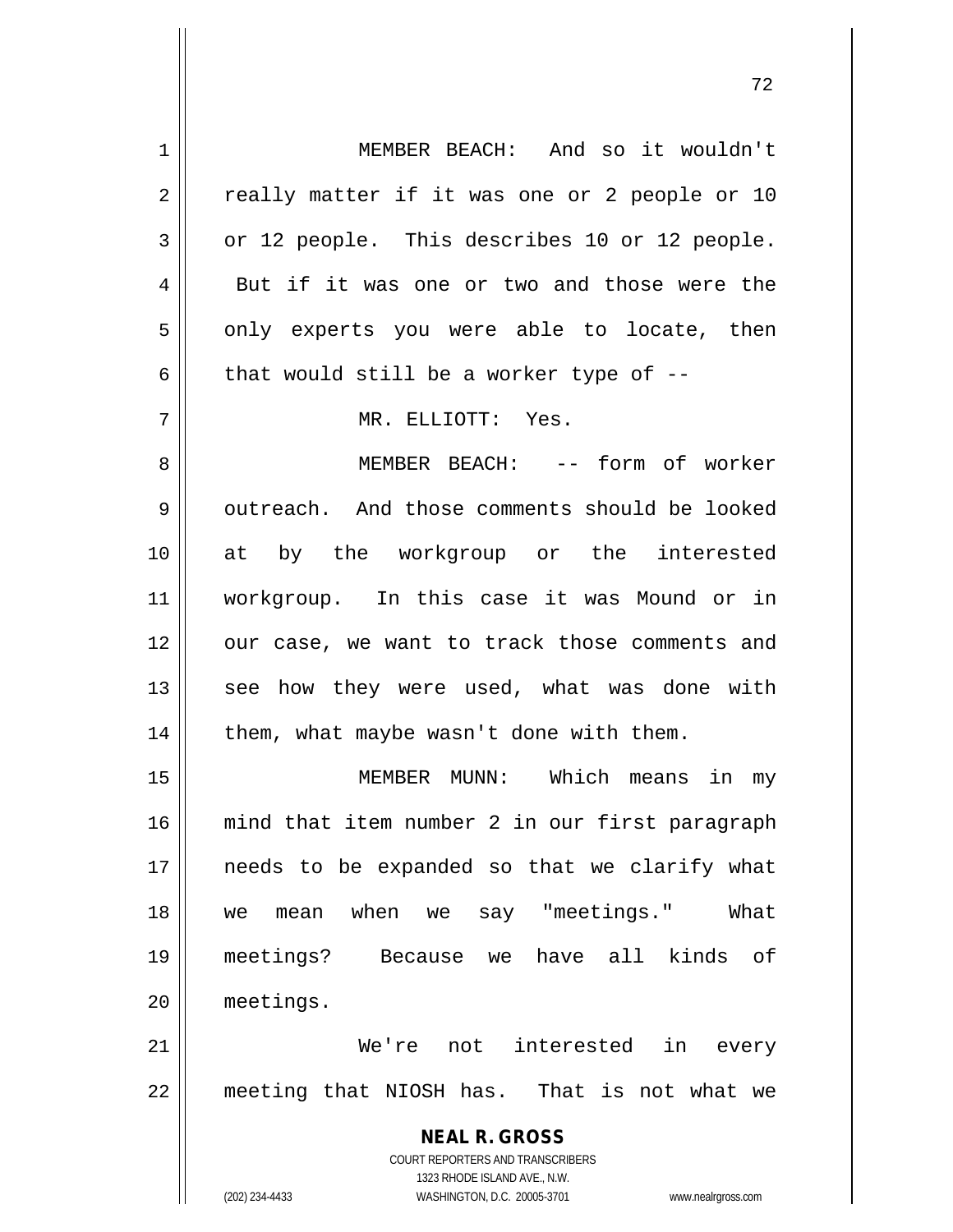**NEAL R. GROSS**  $1 \parallel$  are after here. What we are trying to define  $2 \parallel$  is what we consider outreach in the meetings  $3 \parallel$  that NIOSH oversees or sets up, right? 4 MEMBER BEACH: Well, it's expanded 5 || in their procedure, but maybe we want to  $6 \parallel$  expand it, as you are saying, more than what  $7 \parallel$  they have actually got listed in their 8 | procedure. 9 MEMBER MUNN: Well, it's a 10 question of if we are going to have as our 11 guideline, the guidelines that are shown in 12 || the procedure, then that's fine. But we need 13 to reference, monitor the conduct of the 14 meetings listed in PROC-012 if that's what 15 we're going to do. 16 || MEMBER BEACH: I agree. 17 MEMBER MUNN: Otherwise if we're 18 || talking about more, than my point is we talked 19 about focus groups. We talked about 20 workshops. We have talked about town hall 21 meetings. And we talked about public meetings 22 || held in conjunction with Board meetings. And

1323 RHODE ISLAND AVE., N.W. (202) 234-4433 WASHINGTON, D.C. 20005-3701 www.nealrgross.com

COURT REPORTERS AND TRANSCRIBERS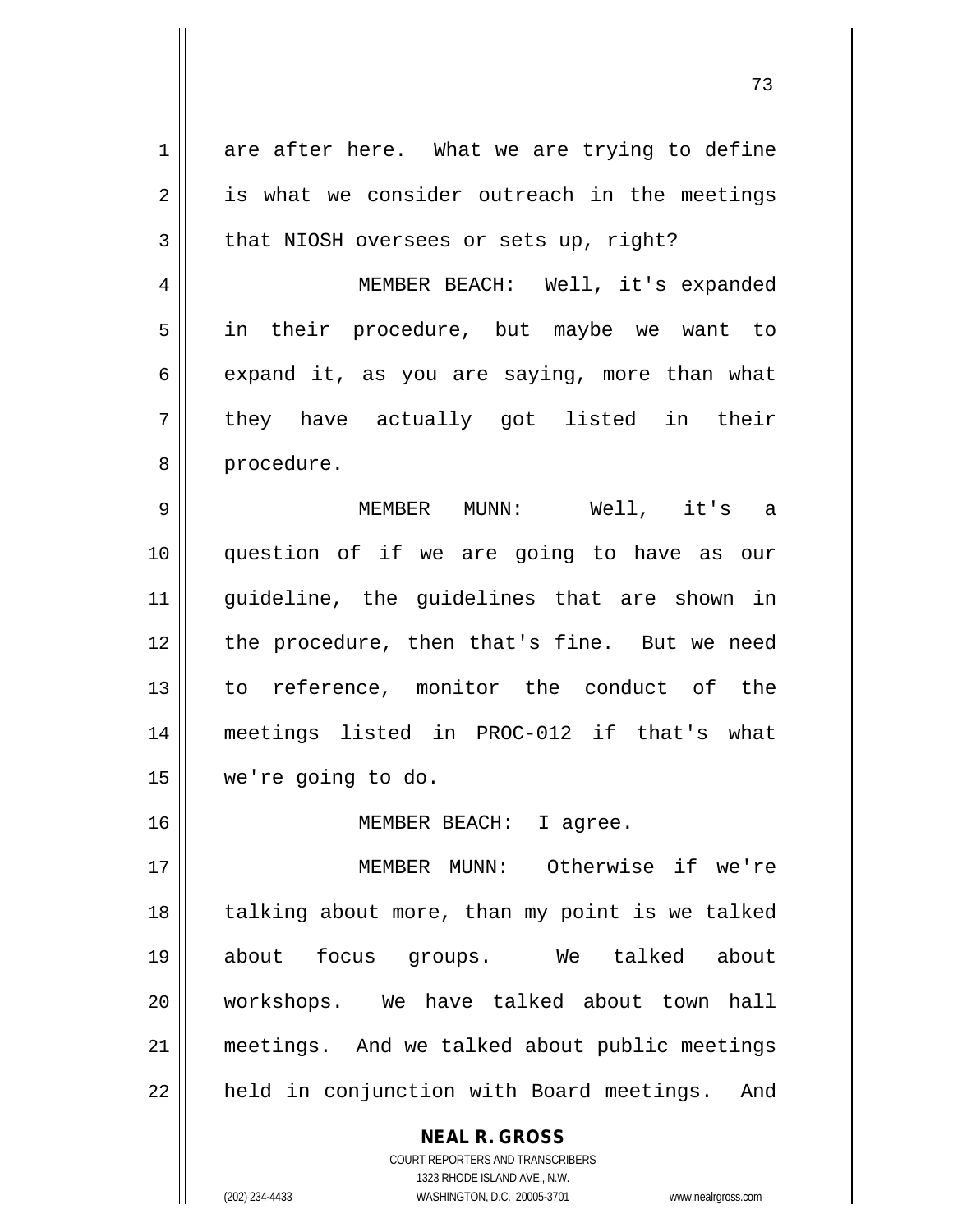$1 \parallel$  if those are the meetings that we're talking  $2 \parallel$  about, then whatever it is we're talking about  $3 \parallel$  should be defined in the draft of our quidance 4 | documents.

5 MS. BREYER: I think we also need 6 to be clear, like he said, Wanda, as you point  $7 \parallel$  out, meetings that NIOSH organized. There are 8 a lot of times where NIOSH doesn't organize a 9 meeting, a meeting is organized, and someone 10 from NIOSH is asked to be there. I don't know 11 || whether you consider that worker outreach.

12 I don't know whether it was a 13 || Mound meeting. There was a meeting. And 14 someone from NIOSH was asked to be there 15 || versus a meeting that NIOSH organizes.

 So we need to also think about that because if we do a meeting where I am asked to be a guest, I don't consider that a NIOSH worker outreach meeting. But I am asked 20 || to come speak to somebody and give them 21 | information about something.

22 || So yes, there was a meeting that

**NEAL R. GROSS** COURT REPORTERS AND TRANSCRIBERS 1323 RHODE ISLAND AVE., N.W. (202) 234-4433 WASHINGTON, D.C. 20005-3701 www.nealrgross.com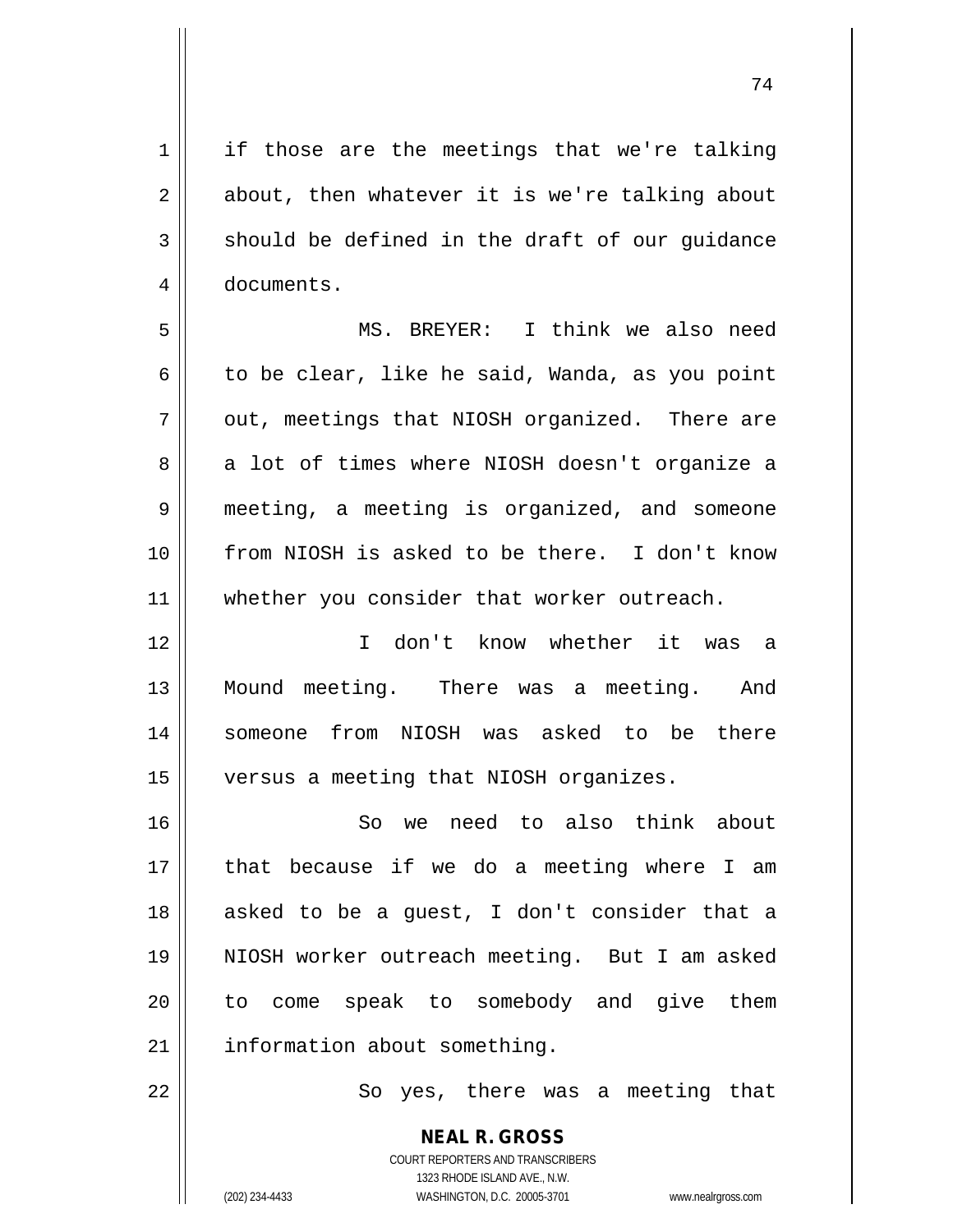| 1              | was held where a NIOSH representative was at,  |
|----------------|------------------------------------------------|
| $\overline{2}$ | but it wasn't a NIOSH worker outreach meeting. |
| 3              | And I think we need to be clear about those    |
| 4              | types of meetings as well.                     |
| 5              | MR. ZEITOUN: And it is going to                |
| 6              | be interesting. The people gather themselves   |
| 7              | to have a meeting and ask you to come in.      |
| 8              | MS. BREYER: Yes.                               |
| 9              | MR. ZEITOUN: But what is<br>the                |
| 10             | purpose of that meeting? Is it just to get     |
| 11             | information from you about the procedures, how |
| 12             | to do it?                                      |
| 13             | MS. BREYER: Typically. Well,                   |
| 14             | there have been several instances. A lot of    |
| 15             | times I will come out in my role as SEC        |
| 16             | petition counselor, Denise, where there is a   |
| 17             | group of workers maybe interested in filing an |
| 18             | SEC petition and they realize that we are      |
| 19             | available or may not even realize that we are  |
| 20             |                                                |
|                | available but may contact us and say, "We're   |
| 21             | having a meeting" or "The union has<br>made    |

**NEAL R. GROSS** COURT REPORTERS AND TRANSCRIBERS

1323 RHODE ISLAND AVE., N.W.

 $\mathbf{I}$ 

(202) 234-4433 WASHINGTON, D.C. 20005-3701 www.nealrgross.com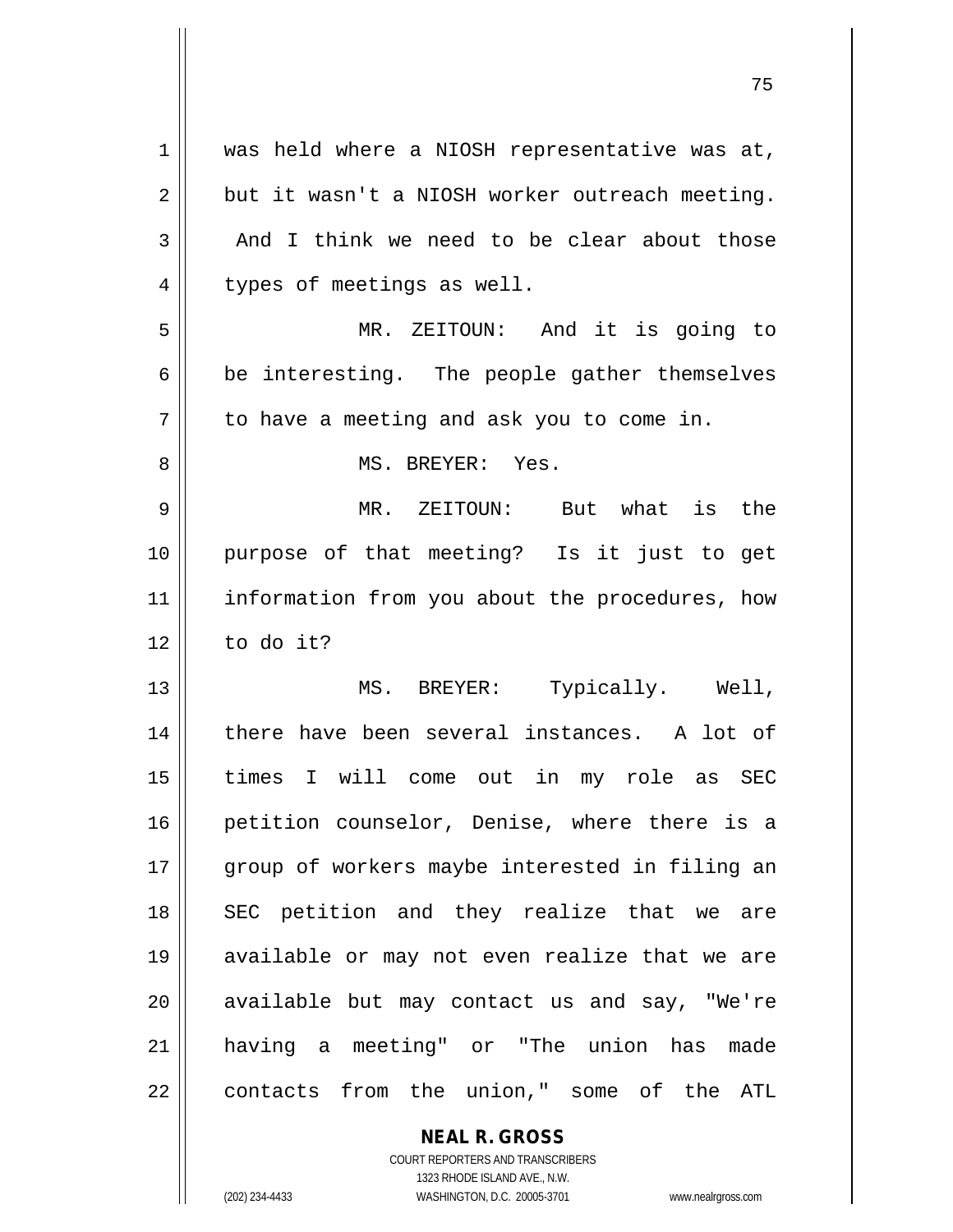1 folks, and say, "We're having a union 2 meeting."

 $3 \parallel$  and we have a lot of people who 4 don't have questions about this. We don't 5 | know. Can you come out to our meeting, our 6  $\parallel$  union meeting, and tell us about this or like 7 the petitioner for Los Alamos, [Identifying 8 || information redacted].

 He was putting together a meeting with a couple of people. And he and I talked. And I said, "Why don't you come out and 12 || explain this as well?" And then he and I were 13 || supposed to go out there and just sit down and | talk with them.

15 We also have people who are 16 advocates, like [Identifying information 17 || redacted], who set up some meetings where he 18 || wanted us to take information and put together 19 || Power Points and have all of these people come  $20$   $\parallel$  in. 21 You know, so you have different

22 || reasons why members of the public or whether

**NEAL R. GROSS** COURT REPORTERS AND TRANSCRIBERS

1323 RHODE ISLAND AVE., N.W. (202) 234-4433 WASHINGTON, D.C. 20005-3701 www.nealrgross.com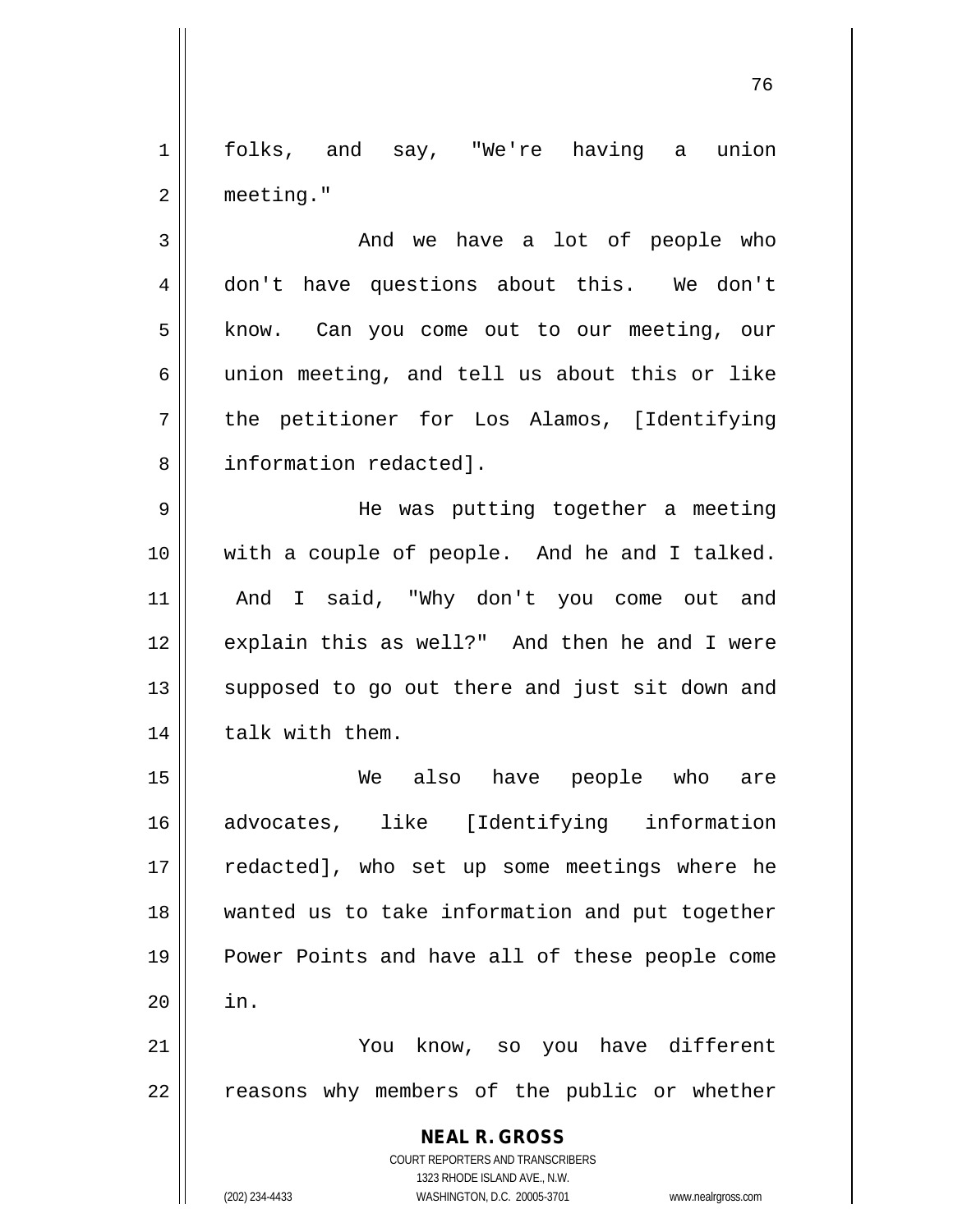1 || it be union groups or advocates or whoever,  $2 \parallel$  that they would want to put together a meeting  $3 \parallel$  and just want us there.

4 MEMBER BEACH: I think that goes  $5 \parallel$  back to, Lori, what happens at that meeting.  $6 \parallel$  Are there notes taken? And surely not by you  $7 \parallel$  but if the union sets up and takes notes and 8 then they submit those notes to NIOSH, then  $9 \parallel$  that is a form of worker outreach that we may 10 want to look at.

11 || MS. BREYER: That rarely happens 12 where you don't have notes taken because you 13 may something later where they can provide 14 || comments to the Docket Office, but usually you 15 won't see anything happen out of it. It will 16 || just be an informational meeting.

 Now, the one with like [Identifying information redacted], you know, advocates sometimes, they may make it a little || elaborate. They had a court reporter there. 21 || They made all those notes and documents. And | that was verbatim transcripts.

> **NEAL R. GROSS** COURT REPORTERS AND TRANSCRIBERS 1323 RHODE ISLAND AVE., N.W. (202) 234-4433 WASHINGTON, D.C. 20005-3701 www.nealrgross.com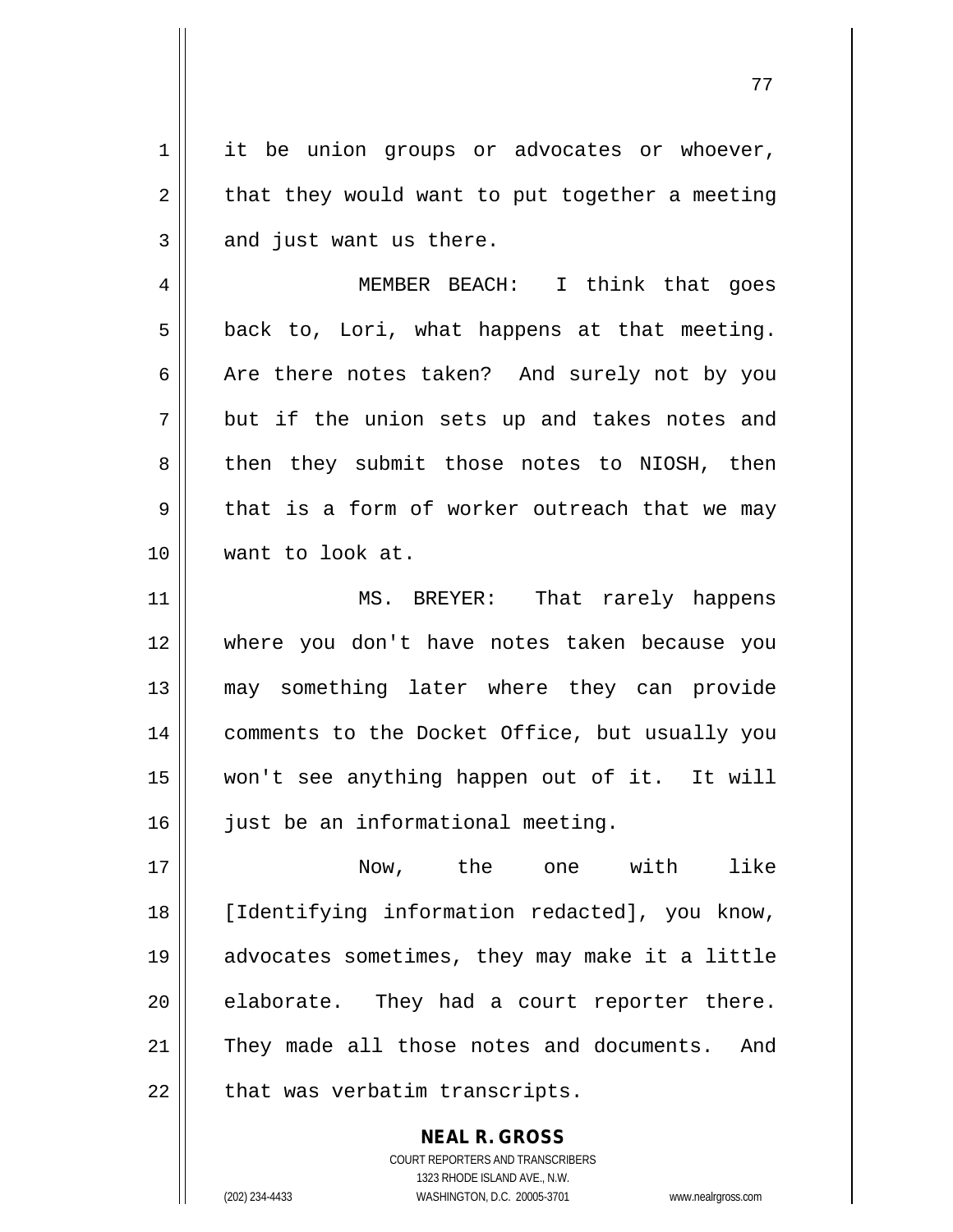**NEAL R. GROSS** COURT REPORTERS AND TRANSCRIBERS 1323 RHODE ISLAND AVE., N.W. (202) 234-4433 WASHINGTON, D.C. 20005-3701 www.nealrgross.com 1 || T mean, it wasn't anything 2 || necessarily that was going to change or 3 comments on the site profile, comments on an  $4 \parallel$  evaluation, just an informative meeting, which 5 || will then go to the health physicist or 6 whoever needs to see it. 7 At those meetings, you had health 8 || physicists there. They were able to take 9 notes as well and then get the copy of the 10 transcripts and then use the notes how they  $11$  saw fit. 12 || MR. MAURO: This is John. I think 13 you are hitting on something that is very 14 || close to home in terms of my experience. I 15 || think the greatest frustration a lot of the 16 workers that have called me, petitioners --  $17$  || they will call me very often -- is they feel 18 an urgency to communicate very important 19 information to the program. So that that 20 | information is taken into consideration. 21 || We right now -- when I say "we," I 22 mean collectively, the Board, NIOSH, SC&A,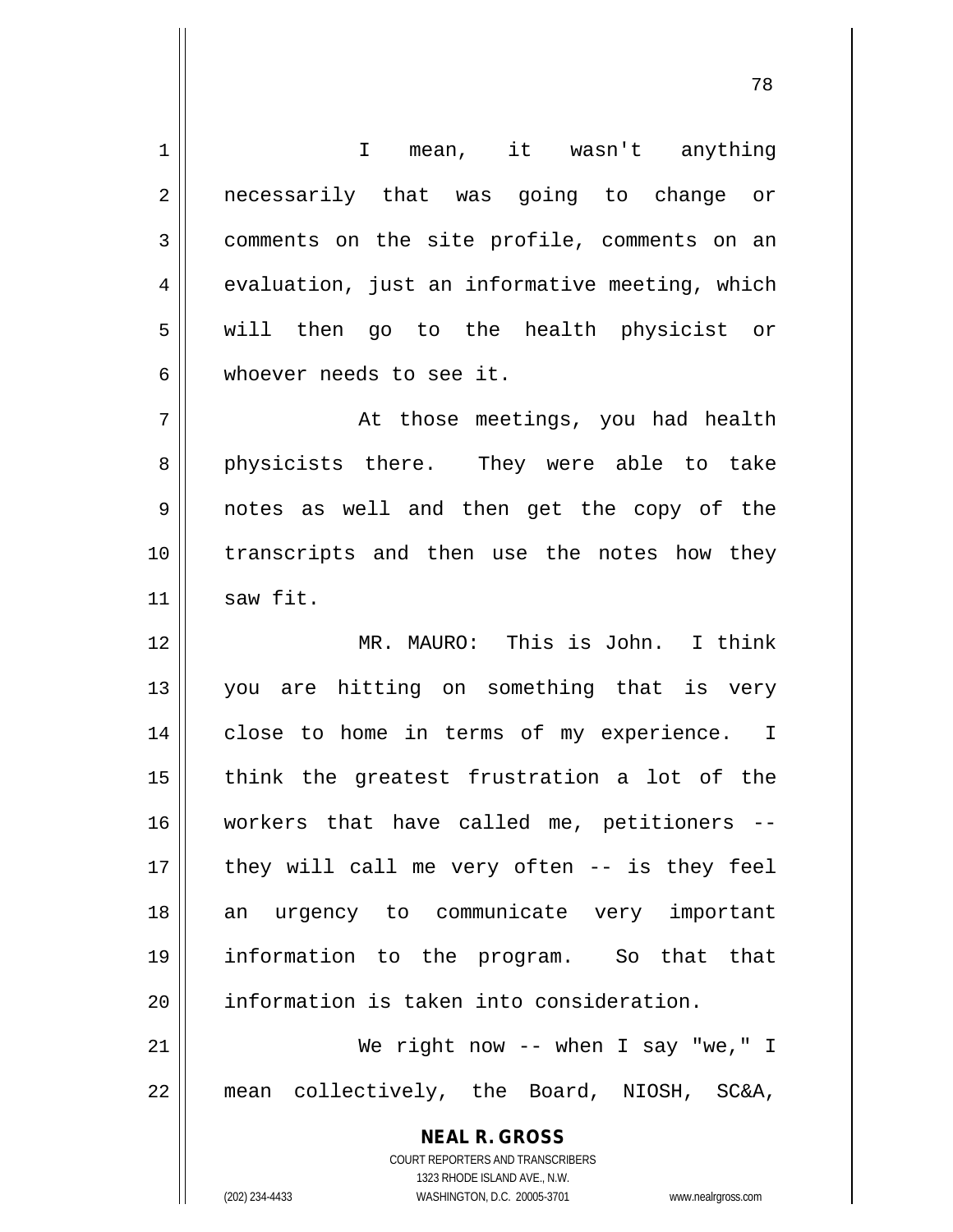**NEAL R. GROSS** COURT REPORTERS AND TRANSCRIBERS 1323 RHODE ISLAND AVE., N.W. (202) 234-4433 WASHINGTON, D.C. 20005-3701 www.nealrgross.com 1 || NIOSH's contractors -- have the CATI process  $2 \parallel$  well in hand. What I mean by that is there is  $3 \parallel$  a formal process where information is gathered  $4 \parallel$  and then the Board and its contractors have an 5 opportunity as a result of our dose 6 | reconstruction reviews to judge the degree to 7 which the information that was gathered 8 through the CATI process is, in fact, 9 || reflected in the dose reconstruction. 10 || So, I mean, that is part of what 11 we audit. We audit somewhere between one and 12 || two percent of all dose reconstructions that 13 | have been adjudicated. 14 || So I think there is machinery in 15 place right now where the information being 16 provided that is essential to a good dose 17 || reconstruction, at least from the point of 18 || view of the individual dose reconstructions, 19 || is in the machinery. 20 || And a great deal of attention has 21 || recently been given to the questionnaire in  $22$  || the CATI. So I think that there has been a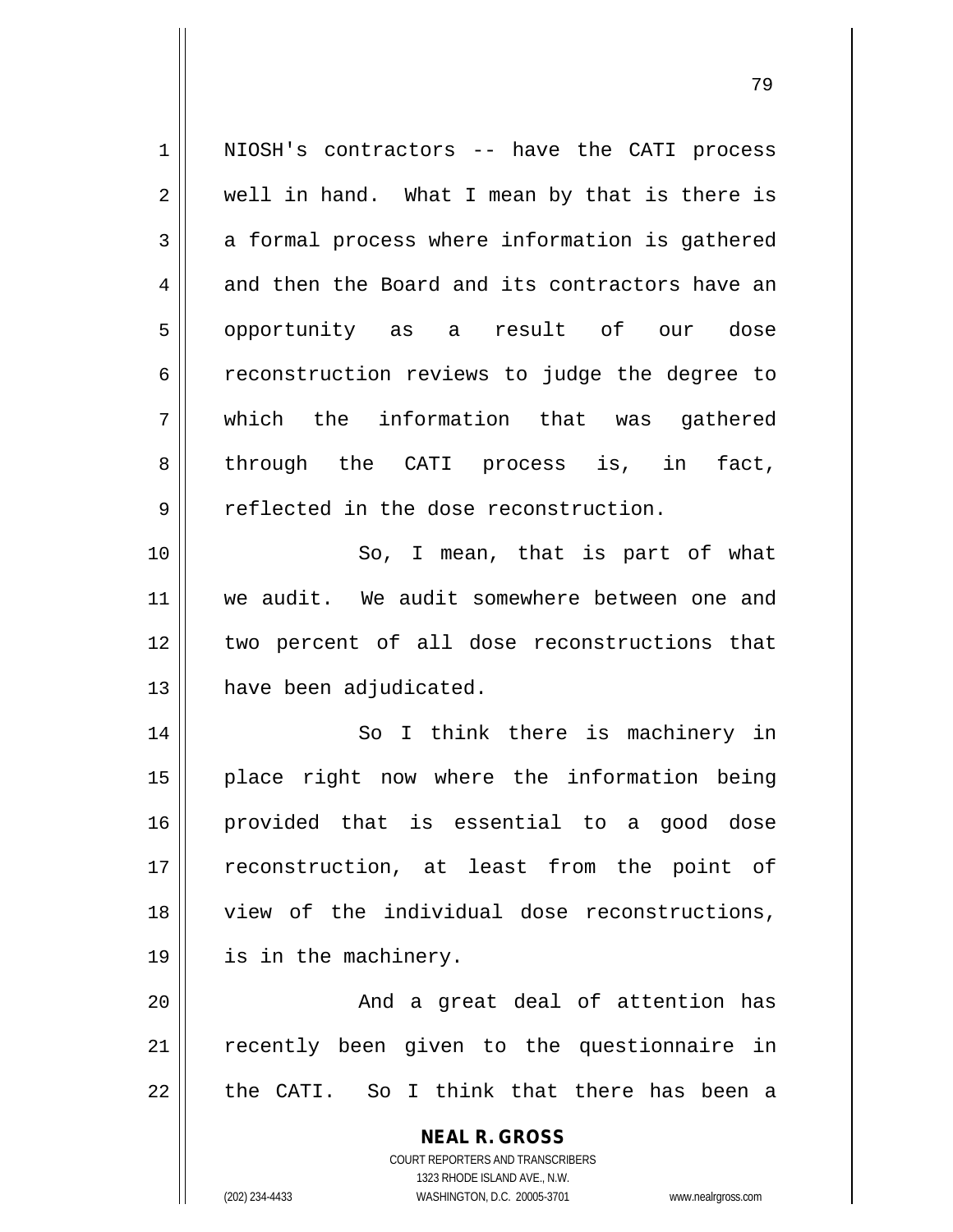1 | tremendous amount of attention and progress 2 made in terms of making that information  $3 \parallel$  gathering and the actual use of it documented  $4 \parallel$  and audited. And so we are doing that. 5 Now, on the other hand, when it  $6 \parallel$  comes to site profiles and SEC petitions, it's

7 || my observation that a great deal of 8 || information is being gathered by NIOSH. But 9 || it's not immediately apparent to me that that 10 information has been documented and 11 communicated to the world at large, that all 12 || of this important information was gathered,  $13$  and the degree to which it was factored into 14 || or not factored into the technical documents  $15$  | that are produced.

 So that there is a degree of 17 || frustration by I think the affected community with the site profiles and with the SEC, the evaluation reports, in that the sensibility is 20 || that the material that they had tried to communicate is not finding its way into the documents.

> COURT REPORTERS AND TRANSCRIBERS 1323 RHODE ISLAND AVE., N.W. (202) 234-4433 WASHINGTON, D.C. 20005-3701 www.nealrgross.com

**NEAL R. GROSS**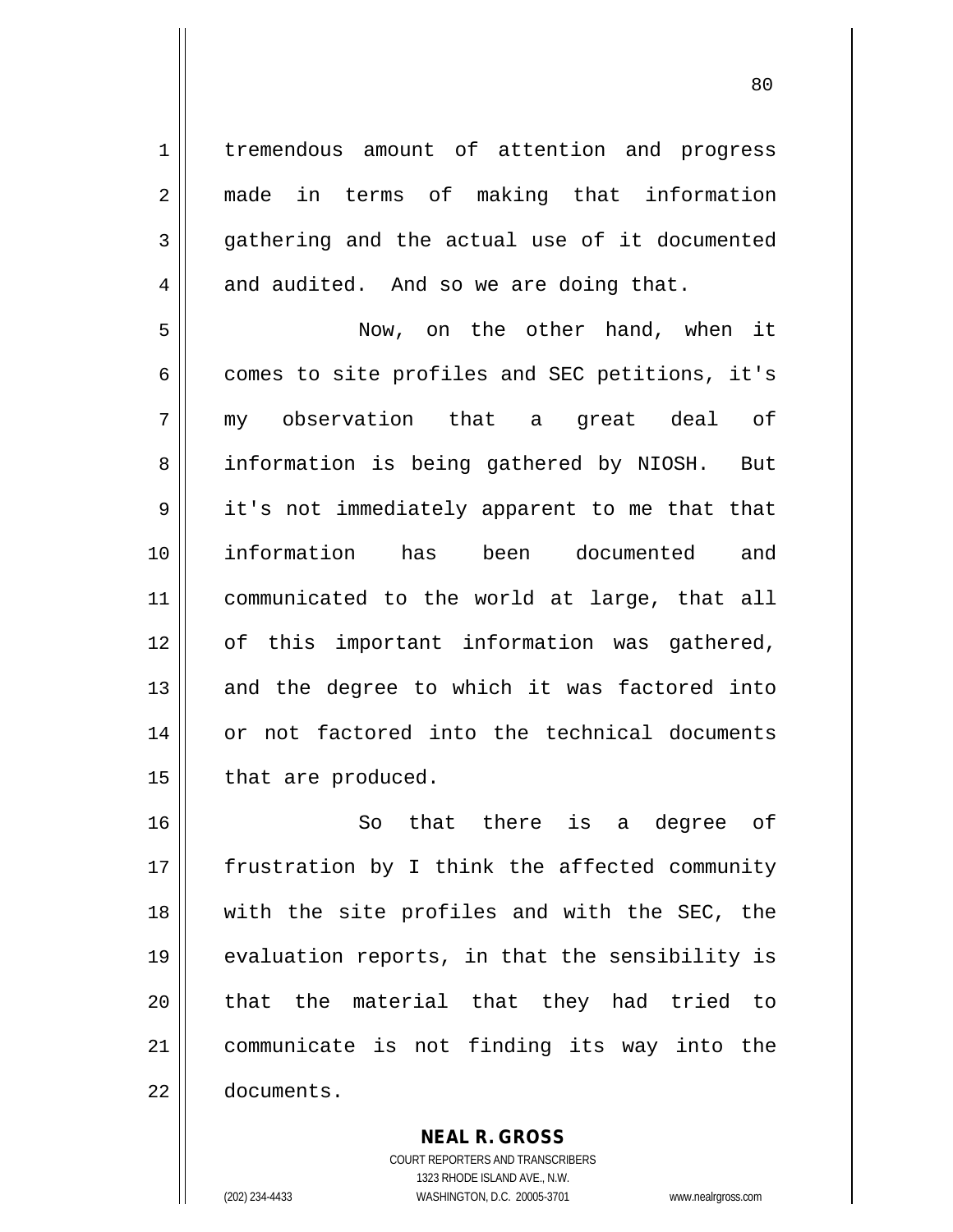1 || The greatest feedback SC&A gets  $2 \parallel$  and, in fact, what we do is when we 3 re-interview people, we document as best we  $4 \parallel$  can and make available the material that we 5 received. So I think there is a certain 6 degree of satisfaction achieved by that. 7 That is, I think the petitioners 8 || and the site experts and the claimants 9 involved when we do the reviews, which is part 10 of our review of the site profile or an 11 || evaluation report, the documentation does find 12 its way into the record whereby we have a 13 attachment that we do the best we can to 14 communicate what we have learned. And, in 15 fact, very often what we learn from this 16 material goes toward our commentaries on the 17 || work product that NIOSH produces. 18 Where I am headed with all of this 19 is I think that the enormity of information 20 || that NIOSH and its contractors collect in 21 preparing its site profiles and evaluation

 $22 \parallel$  reports -- and correct me if I am wrong. It

**NEAL R. GROSS** COURT REPORTERS AND TRANSCRIBERS

1323 RHODE ISLAND AVE., N.W.

(202) 234-4433 WASHINGTON, D.C. 20005-3701 www.nealrgross.com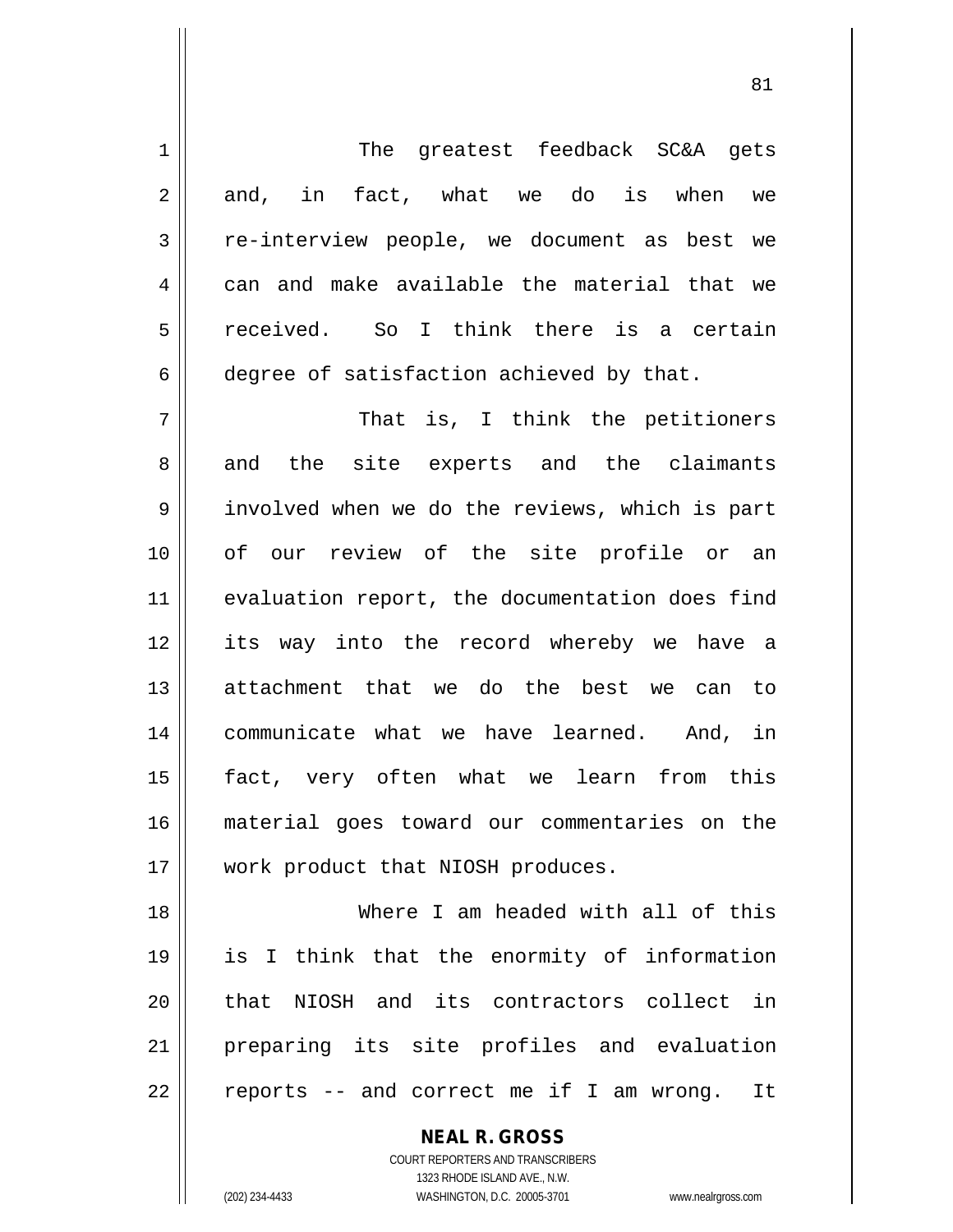$1 \parallel$  is not always apparent the degree to which -- $2 \parallel$  and documented -- all of that information was 3 | factored into your work products.

4 And I think if it were transparent  $5 \parallel$  that a great deal of attention was given to it  $6 \parallel$  and factored into and some of it you have 7 adopted to use and some of it you have elected  $8 \parallel$  not to give so much weight to and why, that  $9 \parallel$  side of the coin I don't think is apparent to 10 | the public.

 Now, I guess, Larry, would you agree that your work products don't reflect | the enormity of material that was collected, 14 || at least not in an apparent way to members of | the public?

16 MR. ELLIOTT: No. I would agree 17 with you that we don't have, in our document 18 || reporting referencing regime, we don't point 19 to all of the information that was examined. 20 We only reference that which is we feel 21 || relevant to the document itself and the 22 || approach that we're laying out in the

> **NEAL R. GROSS** COURT REPORTERS AND TRANSCRIBERS 1323 RHODE ISLAND AVE., N.W. (202) 234-4433 WASHINGTON, D.C. 20005-3701 www.nealrgross.com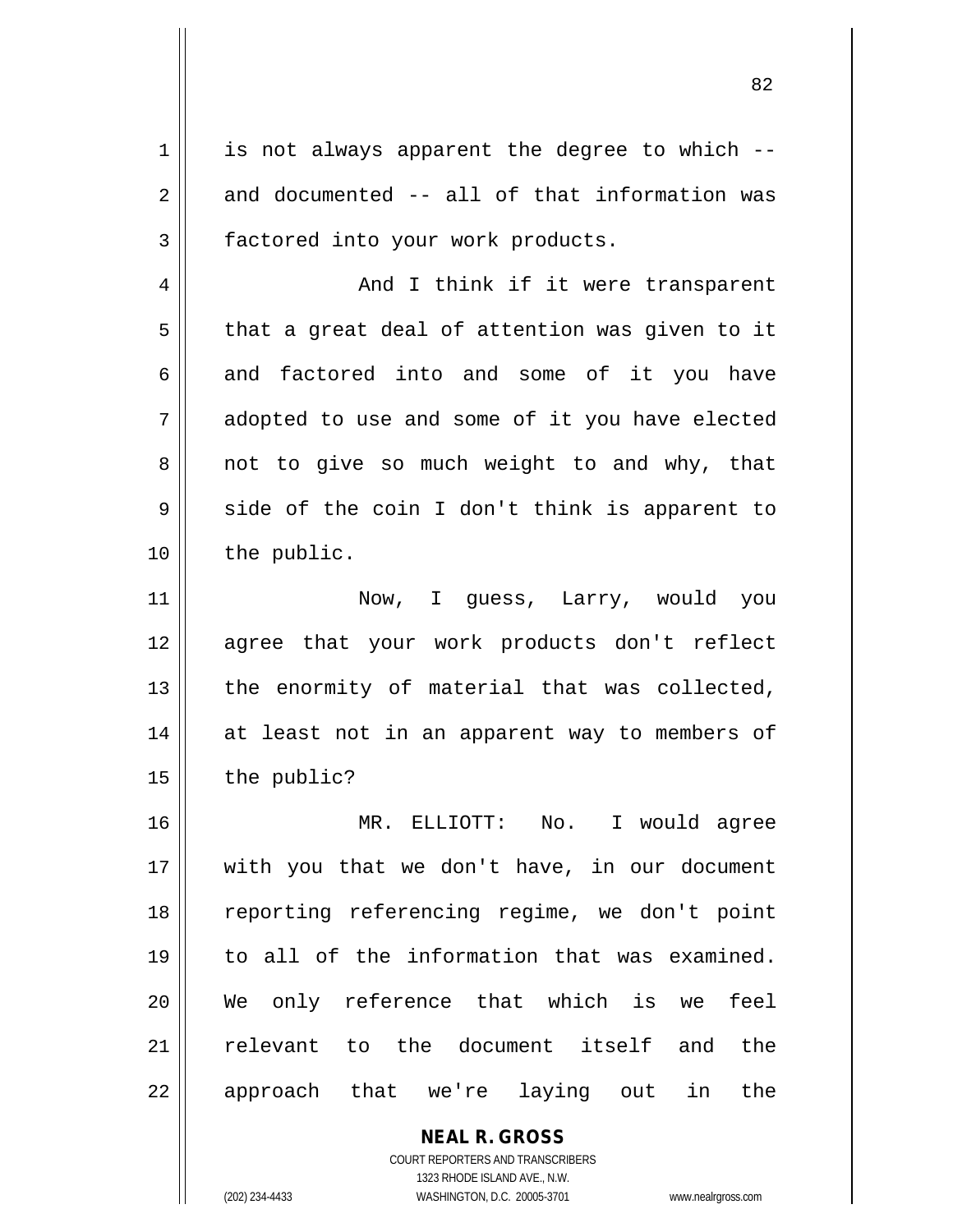1 document.

| $\overline{2}$ | Certainly we want to take credit               |
|----------------|------------------------------------------------|
| 3              | for all of the information that has been       |
| 4              | opened up to the public. This program has      |
| 5              | done an enormous job in that regard.           |
| 6              | So, but I'm not sure that, if                  |
| 7              | there's an aspect of this I'm not fully in     |
| 8              | agreement on, John, it would be the benefit.   |
| 9              | You know, I mean, you yourself know what our   |
| 10             | site research database holds for some of these |
| 11             | sites.                                         |
| 12             | MR. MAURO: Yes.                                |
| 13             | MR. ELLIOTT: And yet, you know,                |
| 14             | the site profile may only reference a tenth of |
| 15             | that site research database.                   |
| 16             | MR. MAURO: Yes.                                |
| 17             | MR. ELLIOTT: So yes, it may be                 |
| 18             | cathartic to the public to know that we've     |
| 19             | looked at lots of information and we chose     |
| 20             | only to use this piece of the information.     |
| 21             | Maybe it wouldn't be so cathartic. Maybe they  |
| 22             | need somebody like you guys to go in and say,  |
|                | <b>NEAL R. GROSS</b>                           |

COURT REPORTERS AND TRANSCRIBERS 1323 RHODE ISLAND AVE., N.W. (202) 234-4433 WASHINGTON, D.C. 20005-3701 www.nealrgross.com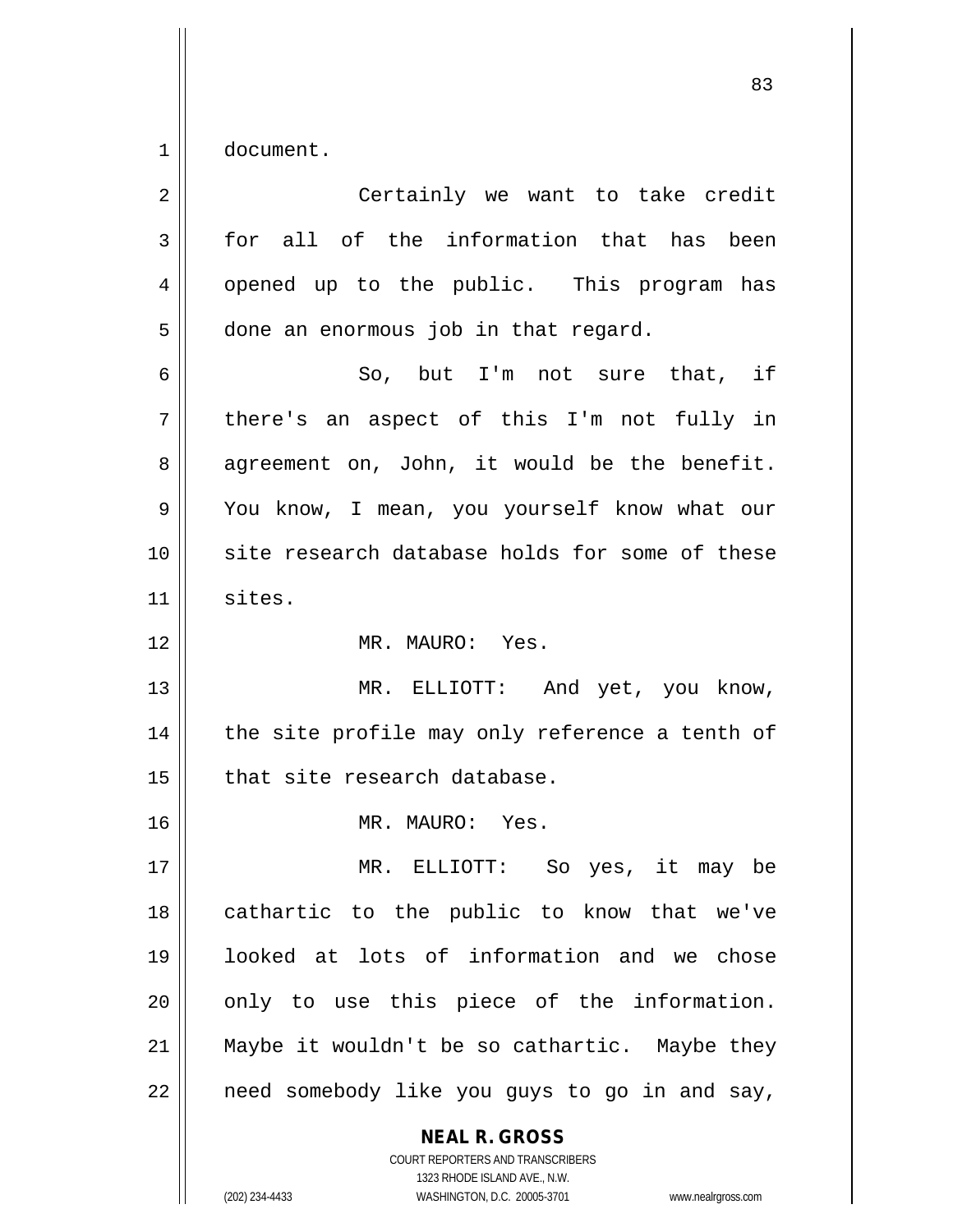1 || what's wrong with the 90 percent that wasn't 2 used?

3 || MR. ZEITOUN: But I think that your 4 database, your database will correct for that. 5 Is that correct? Am I right? You know, the 6 WISPR was intended based on my readings  $7 \parallel$  earlier that it is going to track all the 8 || comments and issues that's coming in, how 9 || you're going to treat it, and now with the new 10 database, hopefully it will retrieve the WISPR 11 database. But I don't know anything about it. 12 MR. ELLIOTT: Again, I don't know 13 the benefit of doing that, because the 14 program, through the evolution of -- you know, 15 || it has matured. And there's different phases 16 || within this evolutionary cycle of the program 17 that we could point to that are no longer 18 relevant or applicable. So you're looking at  $19 \parallel$  a snapshot in time --20 MR. ZEITOUN: That has passed. 21 || MR. ELLIOTT: -- that has passed.

22 MR. ZEITOUN: Yes. Okay.

**NEAL R. GROSS** COURT REPORTERS AND TRANSCRIBERS

1323 RHODE ISLAND AVE., N.W.

(202) 234-4433 WASHINGTON, D.C. 20005-3701 www.nealrgross.com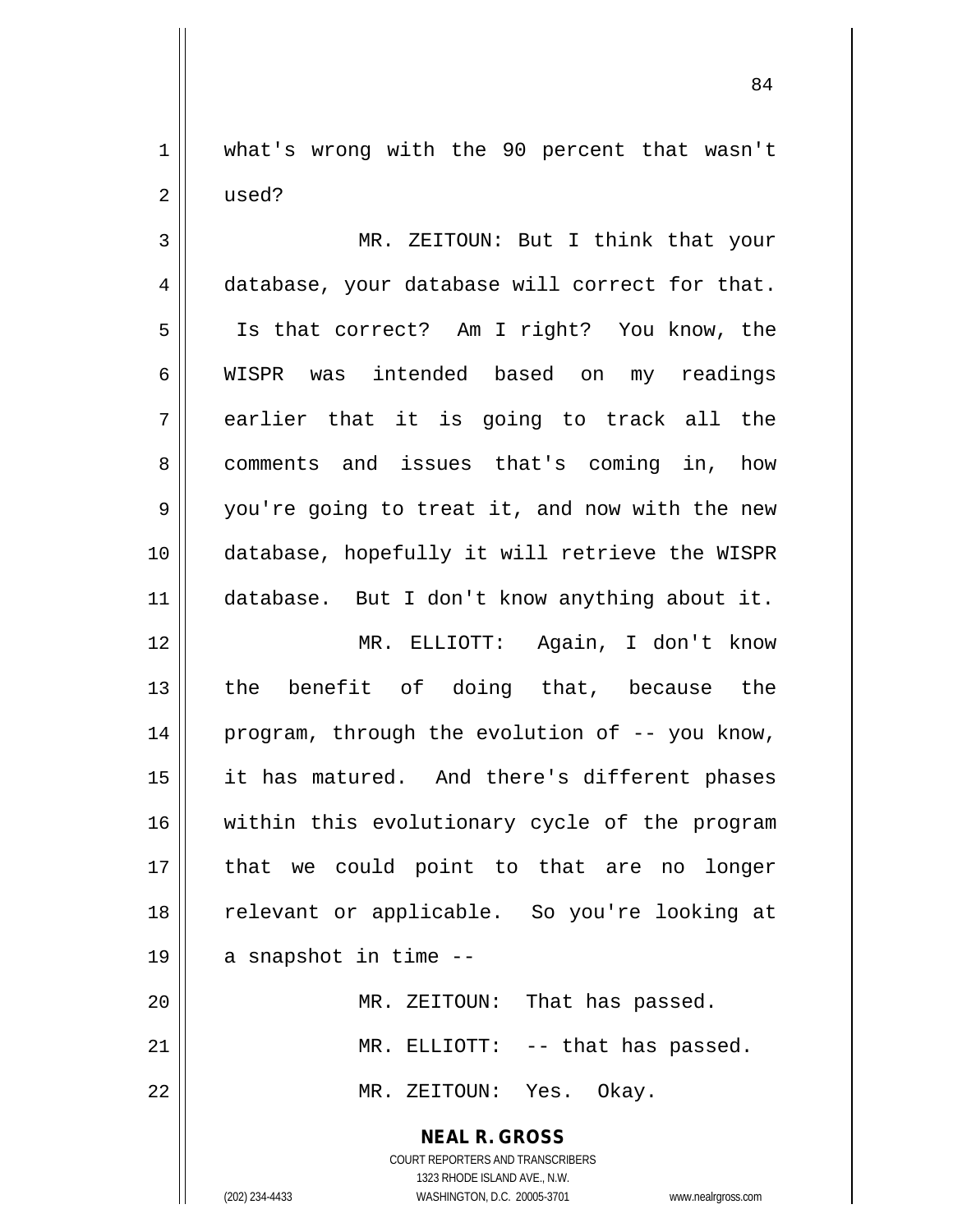| 1  | MR. ELLIOTT: And so when WISPR                 |
|----|------------------------------------------------|
| 2  | was developed by ORAU on a platform that we    |
| 3  | can't transpose into, as I understand it, into |
| 4  | an IT software platform for us. So it would    |
| 5  | be a lot of hand transfer of information.      |
| 6  | And then, you know, ORAU had its               |
| 7  | own designs about WISPR, which, quite frankly, |
| 8  | not a deliverable to us. And so we<br>was      |
| 9  | weren't as interested in what the content of   |
| 10 | that was, as maybe you are.                    |
| 11 | MR. ZEITOUN:<br>But<br>in general,             |
| 12 | Larry --                                       |
| 13 | MR. ELLIOTT: We didn't see the                 |
| 14 | utility in that.                               |
| 15 | Forget about the<br>MR. ZEITOUN:               |
| 16 | WISPR in this case. I would agree, if this is  |
| 17 | going to be a -- you know, this has passed,    |
| 18 | anyway. But the new database that you are      |
| 19 | talking about, this is really going forward,   |
| 20 | and it's going to deal with the aspects that   |
| 21 | John was raising. It's what the comments you   |
| 22 | received, the issues have been received --     |
|    | <b>NEAL R. GROSS</b>                           |

 $\mathsf{I}$ 

1323 RHODE ISLAND AVE., N.W. (202) 234-4433 WASHINGTON, D.C. 20005-3701 www.nealrgross.com

COURT REPORTERS AND TRANSCRIBERS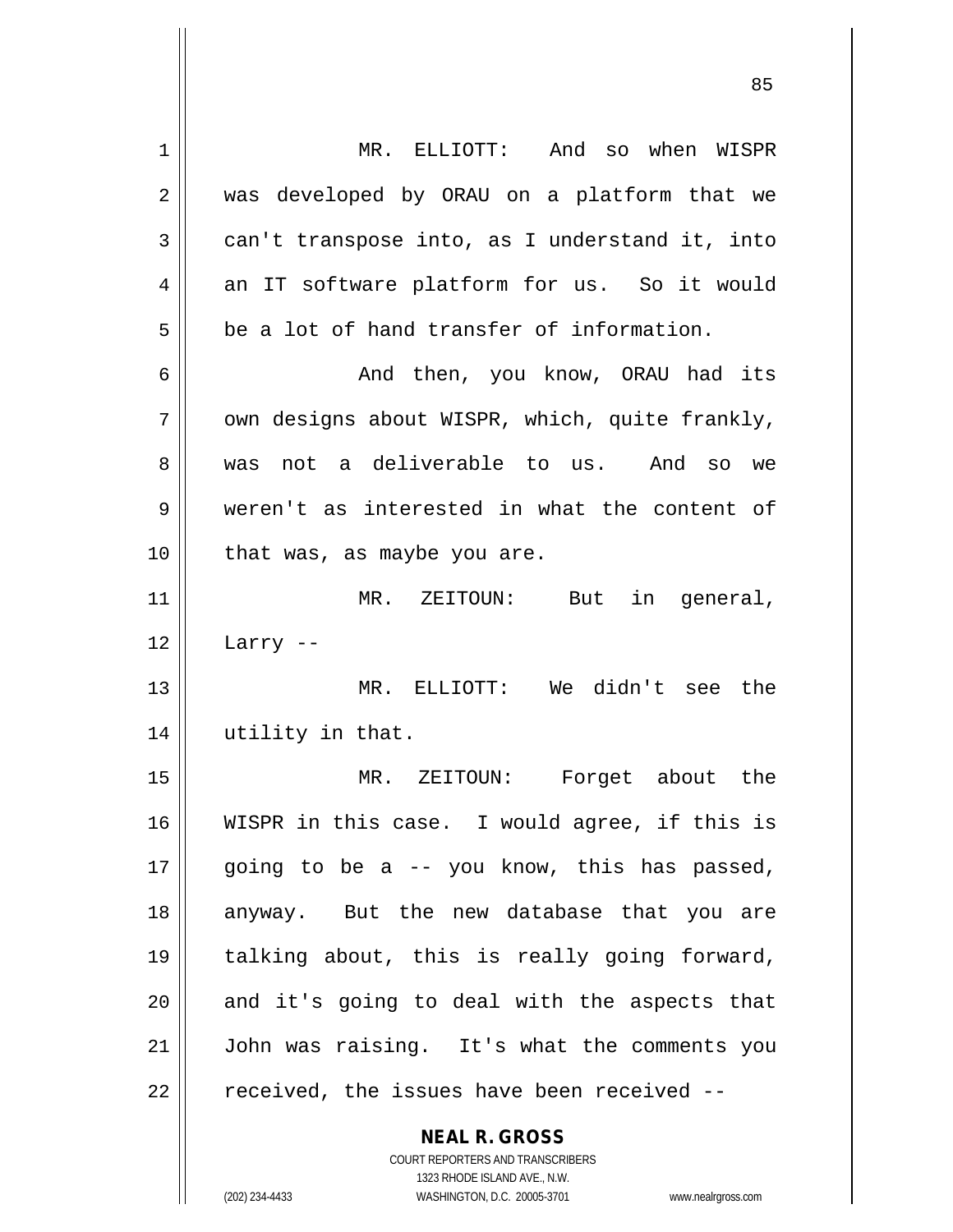|                | 86                                                                                                  |
|----------------|-----------------------------------------------------------------------------------------------------|
| $\mathbf 1$    | MR. ELLIOTT: Exactly.                                                                               |
| $\overline{2}$ | $MR.$ ZEITOUN: $--$ and<br>you are                                                                  |
| 3              | dealing with it.                                                                                    |
| 4              | MR. ELLIOTT: Exactly.                                                                               |
| 5              | MR. ZEITOUN: So there will be a                                                                     |
| 6              | complementary database for the technical                                                            |
| 7              | documents.                                                                                          |
| 8              | MEMBER MUNN: Is this a public                                                                       |
| 9              | database? If not, then it doesn't address                                                           |
| 10             | John's issue here.                                                                                  |
| 11             | MR. ELLIOTT: It doesn't.                                                                            |
| 12             | MEMBER MUNN: And this is not --                                                                     |
| 13             | MR. ELLIOTT: It would not be a                                                                      |
| 14             | public database because of that personal --                                                         |
| 15             | MR. MAURO: I would suggest that                                                                     |
| 16             | we always include an attachment to every one                                                        |
| 17             | of our site profile reviews, for example,                                                           |
| 18             | which summarizes, in considerable detail, the                                                       |
| 19             | information that we acquired, and the area                                                          |
| 20             | related to the site profile.                                                                        |
| 21             | Now, is it possible that one of                                                                     |
| 22             | the things that -- you know, when you gather                                                        |
|                | <b>NEAL R. GROSS</b><br><b>COURT REPORTERS AND TRANSCRIBERS</b>                                     |
|                | 1323 RHODE ISLAND AVE., N.W.<br>(202) 234-4433<br>WASHINGTON, D.C. 20005-3701<br>www.nealrgross.com |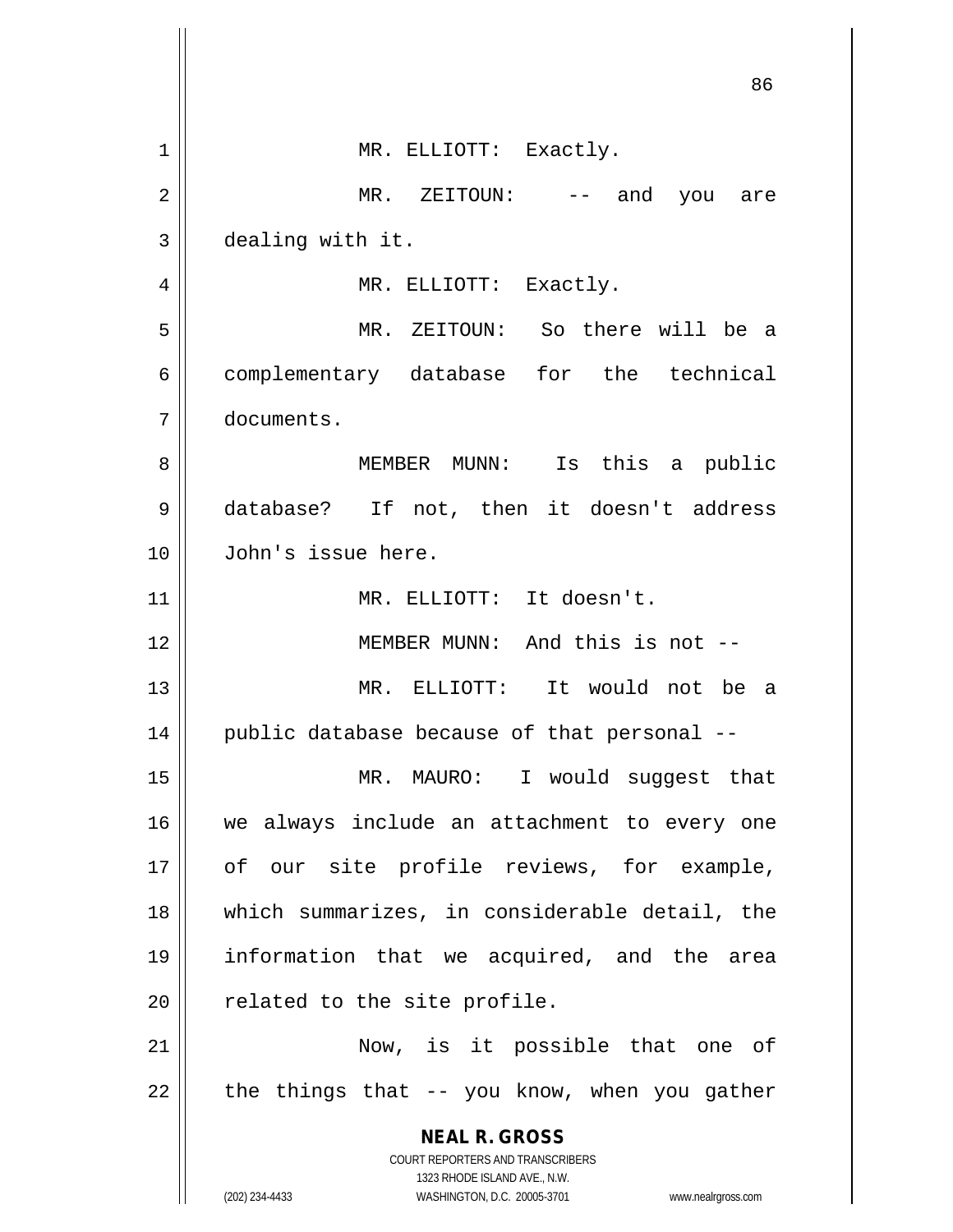1 up all of this information, and then you 2 || review it, is it possible to include, you  $3$  know, besides having your site query database  $4 \parallel$  that you are going to populate under the new 5 procedure, and certainly that will be 6 available to SC&A to review.  $7$   $\parallel$  So that would be part of the, I

8 guess the suite of information that we'll 9 || review, which is good. But in terms of --10 || see, in addition to producing a good technical 11 product on all ends, I'm also very interested 12 || in enhancing public credibility and trust.

13 || Maybe one thing that could be done is, when you issue a site profile, an attachment be provided which summarizes, as best you can, the information that you gathered from the public in the process of preparing the site profile, summarizing it in  $19 \parallel$  a way in how it was used.

20 I'm looking for a way -- and this 21 || transcends just let's say the role of the 22 || Board in auditing your work or reviewing your

> **NEAL R. GROSS** COURT REPORTERS AND TRANSCRIBERS 1323 RHODE ISLAND AVE., N.W. (202) 234-4433 WASHINGTON, D.C. 20005-3701 www.nealrgross.com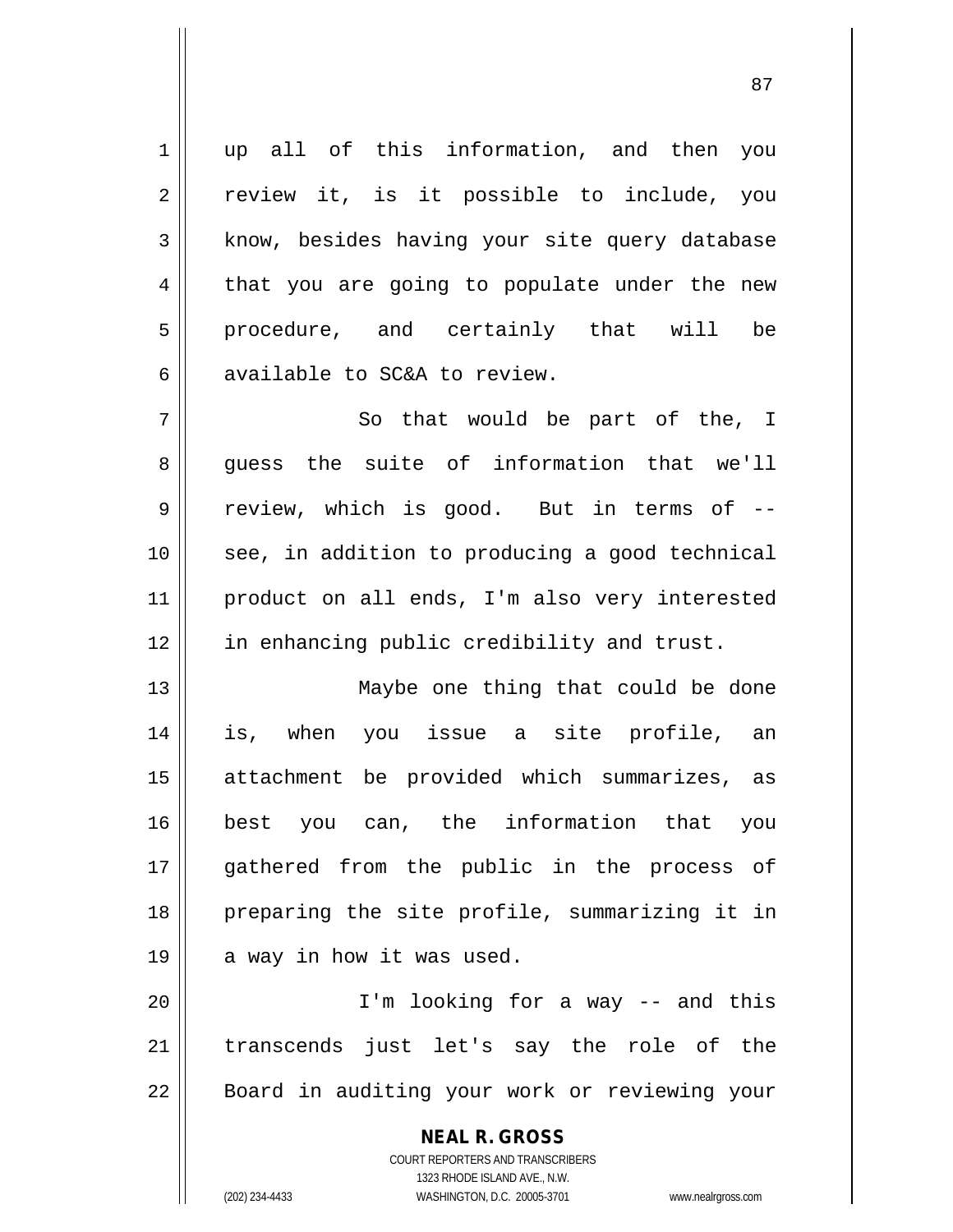1 || work, because we do that anyway. So we have 2 || access to all that information.

3 I guess I'm bringing this up now 4 from the perspective of bringing a certain 5 || amount of peace of mind to the affected  $6 \parallel$  community, that the information you provided  $7 \parallel$  to them was, in fact, taken into consideration 8 seriously, and is reflected in your site 9 | profile.

10 || And that might be a valuable thing 11 || to do, because in my opinion, one of the most 12 difficult parts of this program is public 13 | trust and credibility.

14 || I would like to hear a little bit 15 more positive feelings. That may not be 16 possible, like you said. I might be just a 17 || cockeyed optimist. But I think there might be 18 || some things that could be done that at least 19 tries to move that in a direction where -- and 20 I think all of your outreach activities that 21 you've been describing is really an attempt to  $22 \parallel$  do that.

**NEAL R. GROSS**

COURT REPORTERS AND TRANSCRIBERS 1323 RHODE ISLAND AVE., N.W. (202) 234-4433 WASHINGTON, D.C. 20005-3701 www.nealrgross.com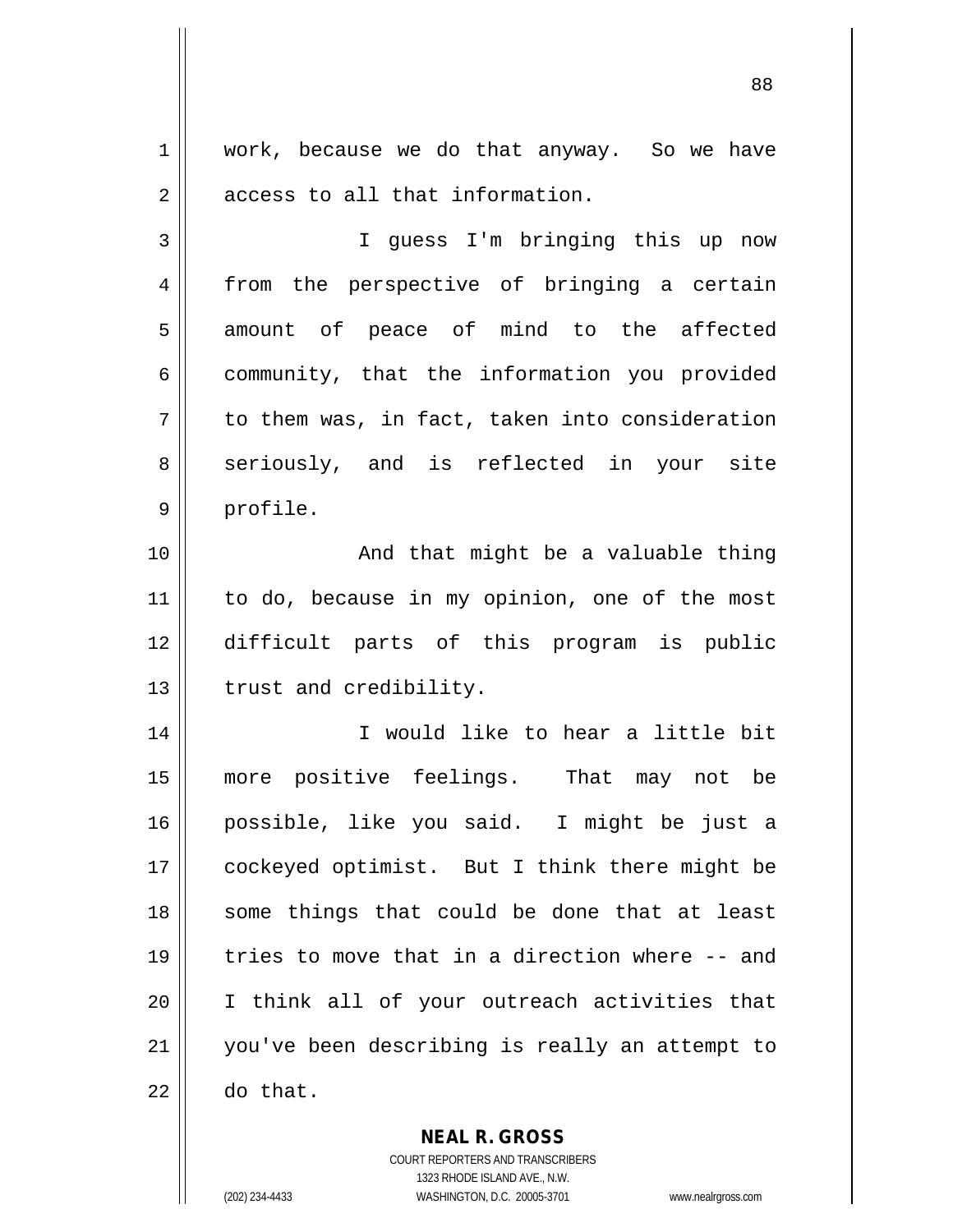**NEAL R. GROSS** 1 All I'm saying is one more thing  $2 \parallel$  that might be valuable is including an 3 appendix that captures that, summarizes the 4 || review, the data you've gathered, and how it 5 | was factored into your work products. 6 MR. MAKHIJANI: May I say 7 || something on that point? This is Arjun. I 8 || think quite apart from the public credibility 9 || aspect, or enhancing it or whatever, just the 10 process of putting together the main issues 11 that arise out of integrating the interviews 12 in that way under issue headings, which is 13 what we do in the summaries, kind of gives the 14 || preparer of the technical analysis, you know,  $15$  | the chance to look at what input is useful. 16 And then, you know, when you write 17 the site profile, or when we write the site 18 || profile review, it's easier for us to refer to 19 that document and show where we made use of  $20$  | it, so it makes it much more transparent. 21 And so I think just technically 22 || bringing the issues together under one summary

> COURT REPORTERS AND TRANSCRIBERS 1323 RHODE ISLAND AVE., N.W.

(202) 234-4433 WASHINGTON, D.C. 20005-3701 www.nealrgross.com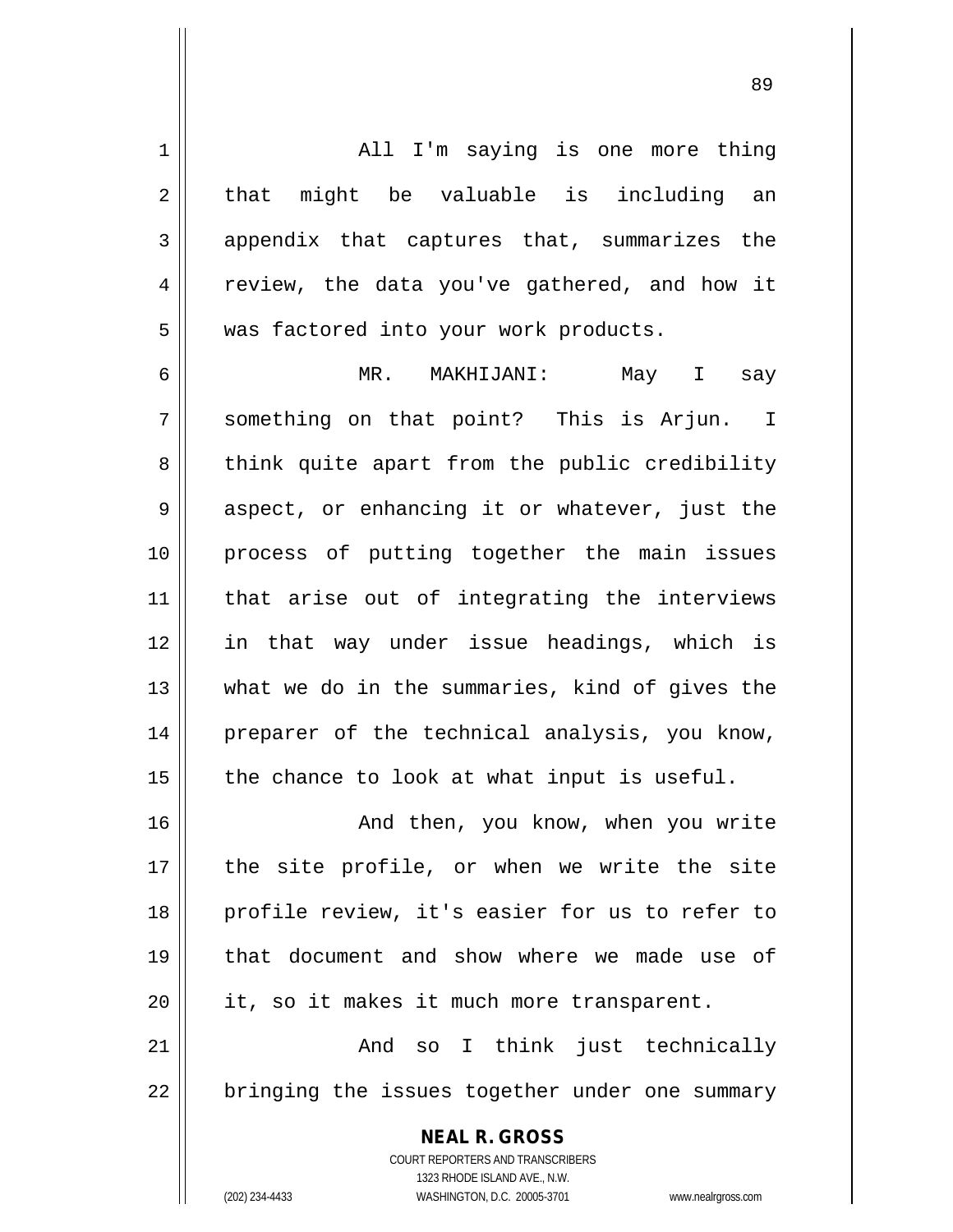1 || is a useful analytical exercise, because it  $2 \parallel$  allows you to examine what's being said apart  $3 \parallel$  from the personal things, or individual case 4 || things that may come up when you interview 5 workers.

## 6 CHAIRMAN GIBSON: Ted?

7 MR. KATZ: This conversation, and 8 || I think it's been -- it's useful, but it's 9 || bouncing around between what are objectives 10 || and detailed issues of process and so on. And 11 || I think it would be good to  $-$ - if you want to 12 || qet your framework and then drill down from a 13 | framework, get the framework straight.

 It seems to me, from what I've heard, there are two goals, possible goals here, for being evaluated: how well is the program writ large, meaning everybody involved, how well is the program informing the public, and how well is the program being 20 | informed by the public?

21 || If those are your two goals, then 22 || just, speaking to what Vern raised earlier,

> **NEAL R. GROSS** COURT REPORTERS AND TRANSCRIBERS 1323 RHODE ISLAND AVE., N.W. (202) 234-4433 WASHINGTON, D.C. 20005-3701 www.nealrgross.com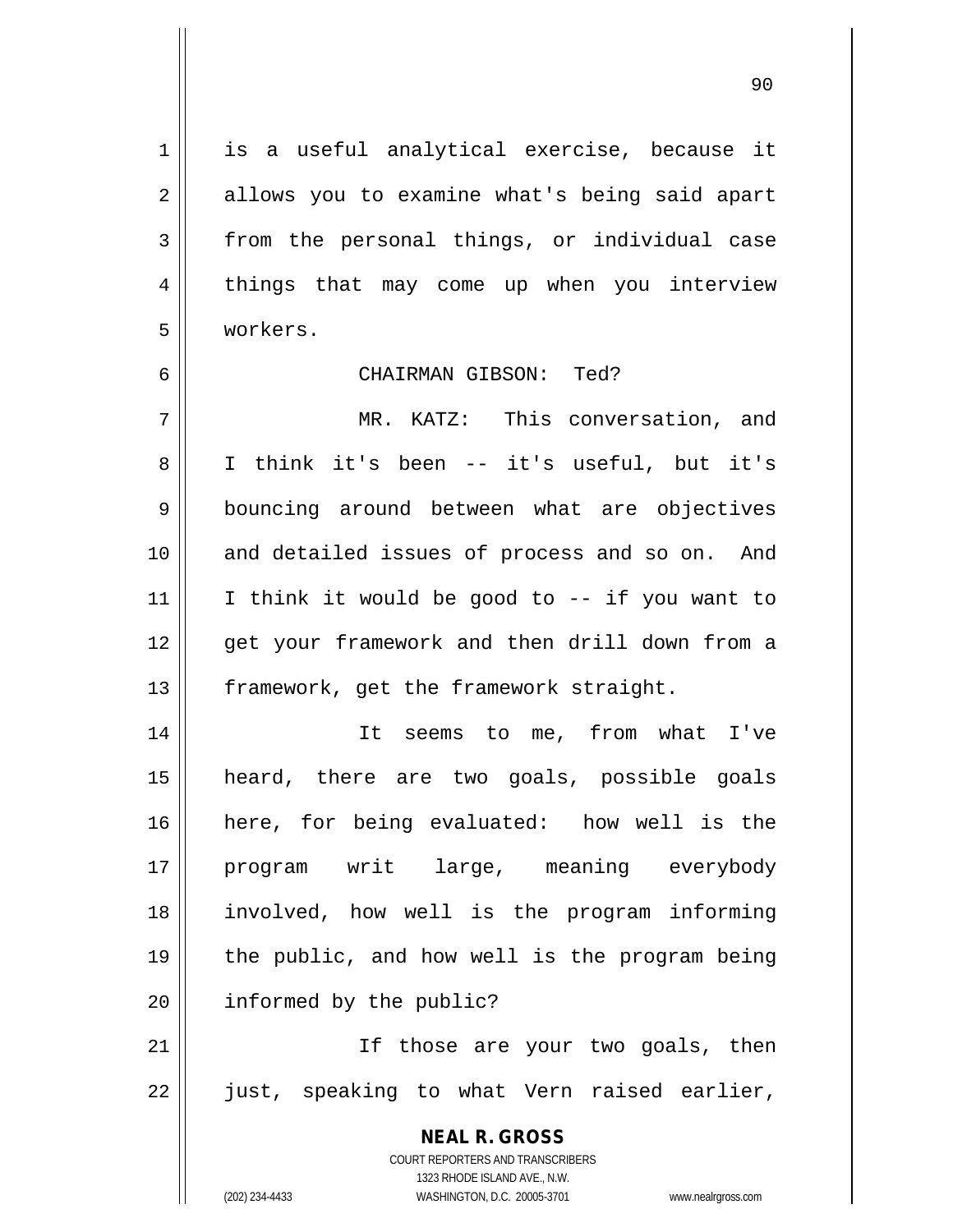1 | you know, in evaluation, you have process 2 | issues, and you have outcome issues.

3 and the process, you've talked a  $4 \parallel$  1ot about process issues, what should be in a  $5 \parallel$  site profile appendix or what have you. But I 6 | mean, this Working Group can evaluate how well  $7 \parallel$  the processes are for informing and for being 8 || informed, includes things, like Josie said, 9 || how do you choose where to go to, I mean, all  $10$  || of those things. That's all process.

11 || So you can have, then, process evaluation, how well are we informing the public, and then how well are we being informed, which means finding the public, getting them involved, all of that, and then 16 making use of the information they give.

17 || So you can set up that framework: 18 how well are we informing, how well are we 19 being informed, process evaluation, and then 20 | outcomes.

21 And the outcomes, you know, when  $22$  || you go with the question -- we spoke earlier

> **NEAL R. GROSS** COURT REPORTERS AND TRANSCRIBERS 1323 RHODE ISLAND AVE., N.W. (202) 234-4433 WASHINGTON, D.C. 20005-3701 www.nealrgross.com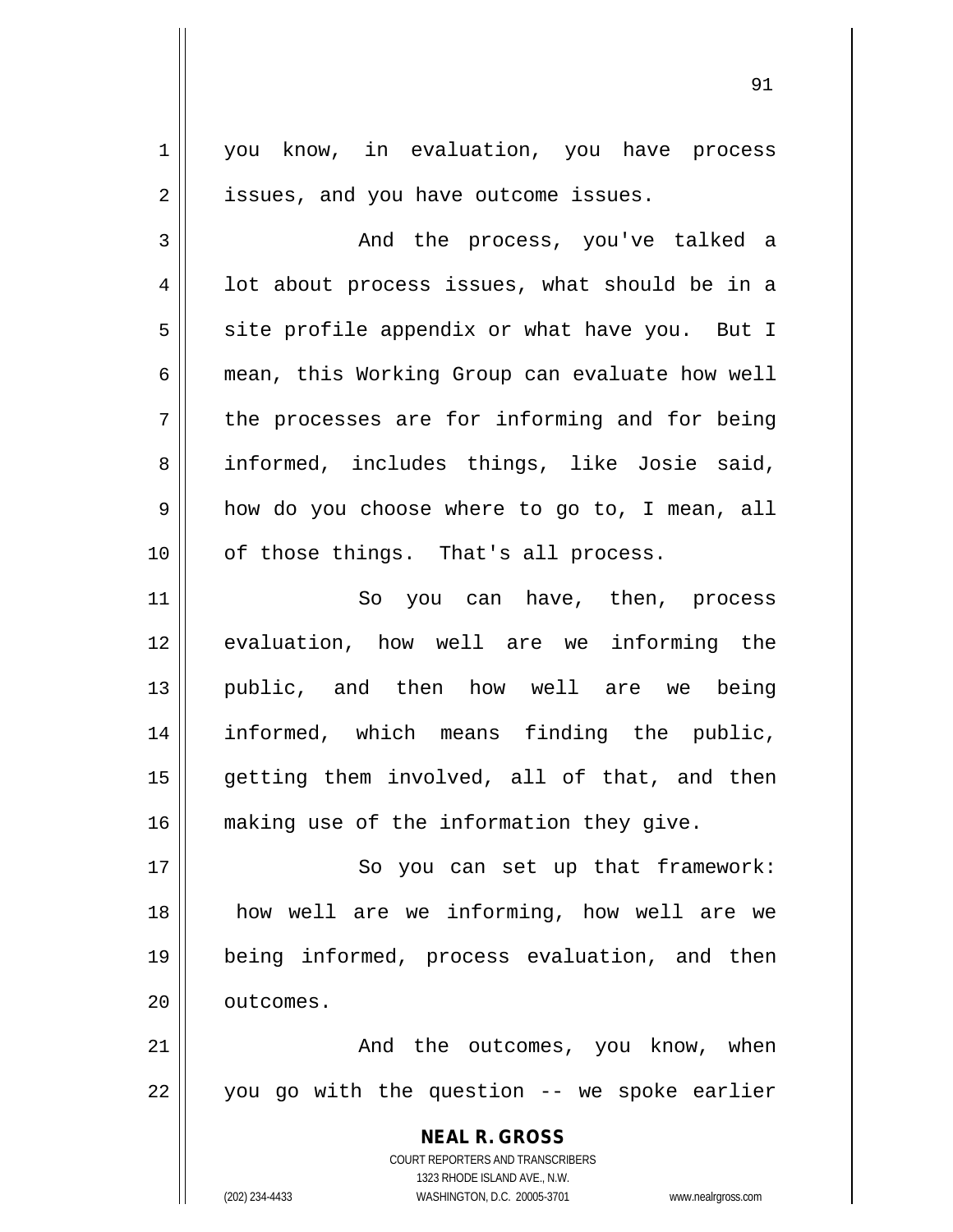$1 \parallel$  about how well are we informing the public. 2 || As Larry and a number of people mentioned,  $3 \parallel$  it's very difficult to deal with that in the  $4 \parallel$  sort of meta scale that John talked about, 5 where all sorts of elements of this program  $6 \parallel$  are affecting, as well as the world at large 7 is affecting how the public perceives this 8 | program.

9 || It's very hard to evaluate outcomes there, but you can evaluate sort of close outcomes, like is the information being provided. So it's more sort of process measure, but sort of as close to outcome as you can get. Are the site profiles including credits for input given by the public and so  $16 \parallel \text{on?}$ 

17 || The Rand then in terms of impact or outcomes in terms of how well are we making use of information in this public, obtaining and making use of it, when I think there you 21 | can do pretty good analysis on, was the right || information obtained, and was it actually put

> COURT REPORTERS AND TRANSCRIBERS 1323 RHODE ISLAND AVE., N.W. (202) 234-4433 WASHINGTON, D.C. 20005-3701 www.nealrgross.com

**NEAL R. GROSS**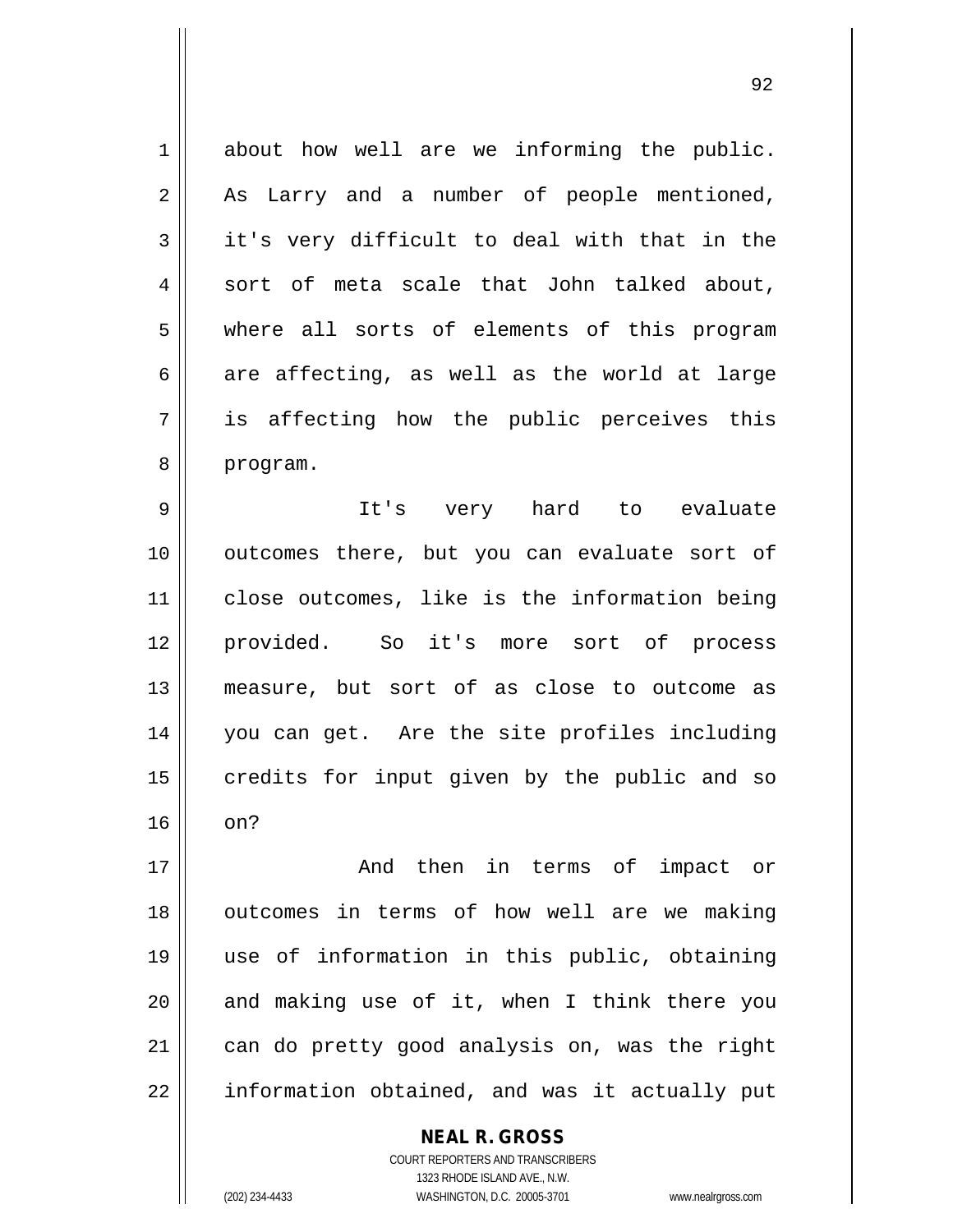| $\mathbf 1$    | to use? I mean, I think you can do some of               |
|----------------|----------------------------------------------------------|
| $\overline{2}$ | that. But once you have that framework, I                |
| 3              | think then the working group -- you know, the            |
| 4              | way to go at it.                                         |
| 5              | The process things, of course, you                       |
| 6              | can look at the processes. You can look at               |
| 7              | site profile documents and so on. I mean, you            |
| 8              | can organize yourself that way, decide which             |
| 9              | are the most important vehicles to evaluate.             |
| 10             | When it comes to outcomes, I think                       |
| 11             | you'll probably want to choose some case                 |
| 12             | examples. You know, let's see how well this              |
| 13             | worked for Mound, or let's see how well --               |
| 14             | But I think if you don't narrow                          |
| 15             | your focus to some very particular outcomes,             |
| 16             | you'll be overwhelmed with just sort of                  |
| 17             | anecdotal a little piece here about this                 |
| 18             | particular site, a little piece there about              |
| 19             | what went on with that particular site.                  |
| 20             | think you'll want to be very<br>$\mathbf{I}$             |
| 21             | organized and select a few cases to look at,             |
| 22             | you know, what were the outcomes in terms of             |
|                | <b>NEAL R. GROSS</b><br>COURT REPORTERS AND TRANSCRIBERS |

1323 RHODE ISLAND AVE., N.W.

 $\prod$ 

(202) 234-4433 WASHINGTON, D.C. 20005-3701 www.nealrgross.com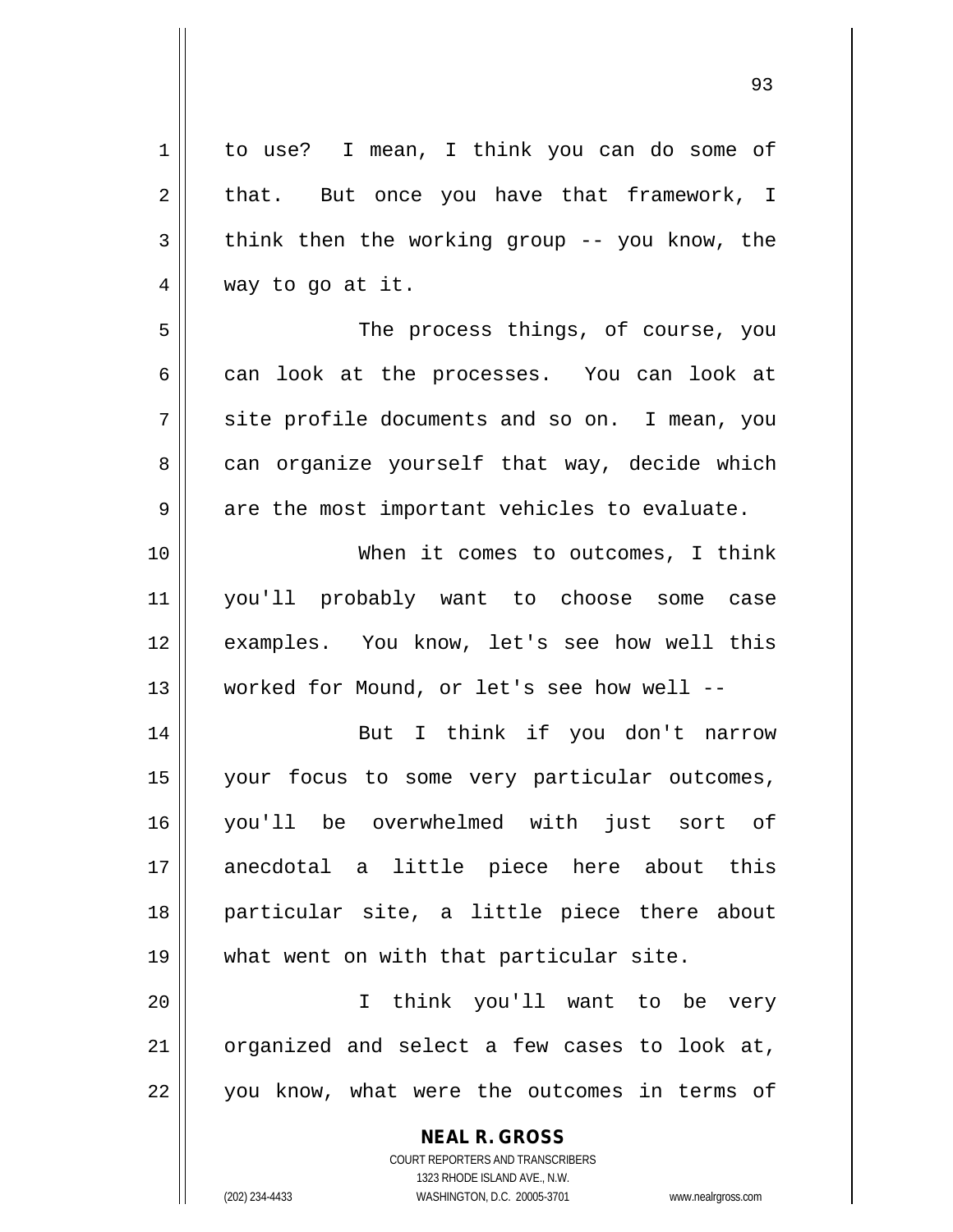| $\mathbf 1$  | how well did we obtain information for the     |
|--------------|------------------------------------------------|
| 2            | public for this site and put it to use.        |
| $\mathbf{3}$ | That's just a suggestion because it $-$ -      |
| 4            | CHAIRMAN GIBSON: And I agree. I                |
| 5            | think we need to get a little more focused     |
| 6            | here. And I, personally, and unless the rest   |
| 7            | of the workgroup sees it differently, I think  |
| 8            | it's very important how the public perceives   |
| 9            | the program. But I see that as a little bit    |
| 10           | outside of this workgroup.                     |
| 11           | I think we look at the outreach                |
| 12           | that goes on, and we may suggest there needs   |
| 13           | to be additional outreach, and the outreach    |
| 14           | that does go on, we're going to look at how    |
| 15           | the input is taken, and how the input is used  |
| 16           | or not used, and how it's evaluated.           |
| 17           | But to try to come up with                     |
| 18           | something that's going to help the public      |
| 19           | perceive this program better and the           |
| 20           | information they provide, I see that as a      |
| 21           | little bigger than this workgroup, personally. |
| 22           | So if it's okay with everyone,                 |
|              |                                                |

COURT REPORTERS AND TRANSCRIBERS 1323 RHODE ISLAND AVE., N.W.

**NEAL R. GROSS**

 $\mathsf{II}$ 

(202) 234-4433 WASHINGTON, D.C. 20005-3701 www.nealrgross.com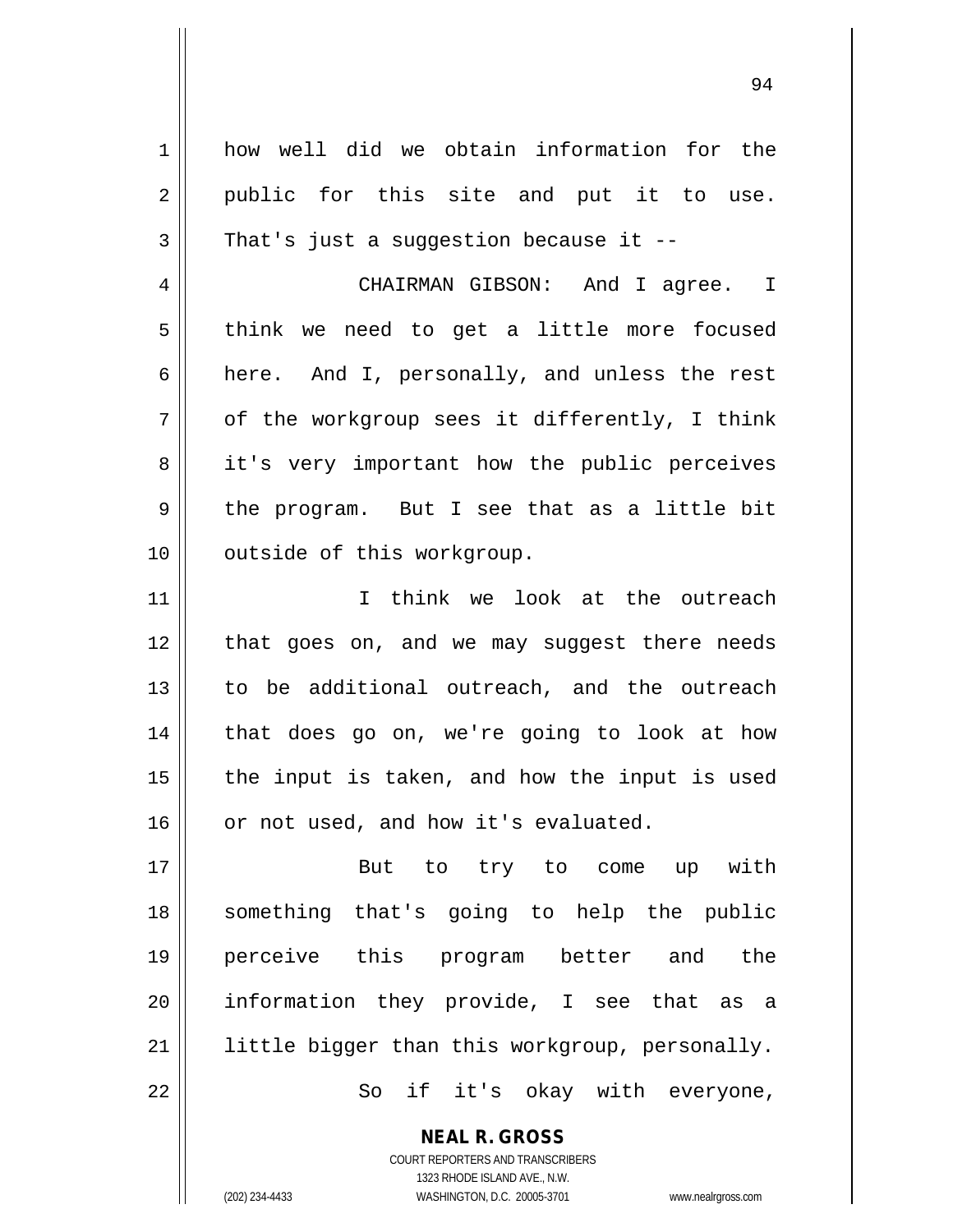| 1  | let's maybe take a ten-minute break. And then                       |
|----|---------------------------------------------------------------------|
| 2  | we'll come back and try to focus back into                          |
| 3  | this draft mission statement, and do a little                       |
| 4  | bit more.                                                           |
| 5  | (Whereupon, the foregoing matter                                    |
| 6  | went off the record at 10:54 a.m. and resumed                       |
| 7  | at $11:22$ a.m.)                                                    |
| 8  | MR. KATZ: Okay. This is the                                         |
| 9  | Worker Outreach Working Group, and we're just                       |
| 10 | coming back online. Let me just check. Phil,                        |
| 11 | do we have you back on the phone?                                   |
| 12 | MEMBER SCHOFIELD: I'm still on                                      |
| 13 | the line, Ted.                                                      |
| 14 | MR. KATZ: Great. Thanks. Okay.                                      |
| 15 | Larry had something.                                                |
| 16 | MR. ELLIOTT: Yes.<br>I want to                                      |
| 17 | provide a point of clarification that goes                          |
| 18 | back to our discussion earlier this morning                         |
| 19 | Kathy was speaking about the<br>when<br>ORAU                        |
| 20 | procedure 97.                                                       |
| 21 | Mary Jo Zacchero, who is in the                                     |
| 22 | room, reminded me that ORAU wants it made,                          |
|    | <b>NEAL R. GROSS</b>                                                |
|    | COURT REPORTERS AND TRANSCRIBERS                                    |
|    | 1323 RHODE ISLAND AVE., N.W.                                        |
|    | WASHINGTON, D.C. 20005-3701<br>(202) 234-4433<br>www.nealrgross.com |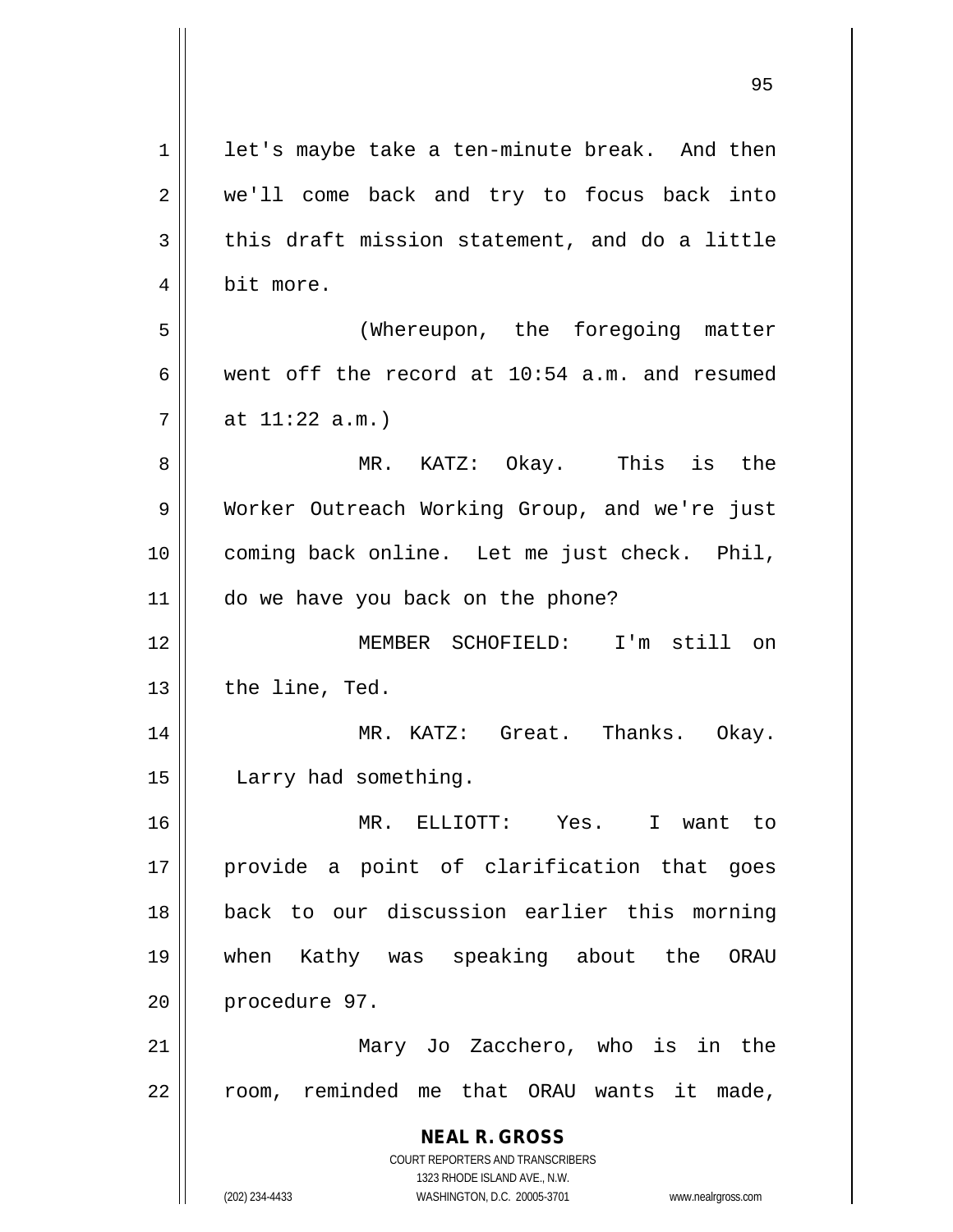1 | procedure 97, obsolete. It picked up ORAU 2 | procedure 0031 and revised it.

3 This is the procedure that tells a 4 person how to develop a technical basis 5 document. And in that, it speaks to what a 6 person, an author, and I think a team leader, 7 are responsible for regarding worker input 8 || given to a particular TBD.

9 || So I just want to make sure that 10 || folks understand that, while ORAU procedure 97 11 is no longer in use, ORAU has another 12 || procedure that does speak to how worker input 13 | is to be handled.

14 || MEMBER SCHOFIELD: Larry, I've got 15 || a quick question for you. This is Phil.

16 MR. ELLIOTT: Okay.

 MEMBER SCHOFIELD: When the 18 || Department of Labor does any kind of outreach, do they give you that information or that data | they've collected?

21 MR. ELLIOTT: Well, I don't know 22 what data you're talking about. I mean, they

> **NEAL R. GROSS** COURT REPORTERS AND TRANSCRIBERS 1323 RHODE ISLAND AVE., N.W. (202) 234-4433 WASHINGTON, D.C. 20005-3701 www.nealrgross.com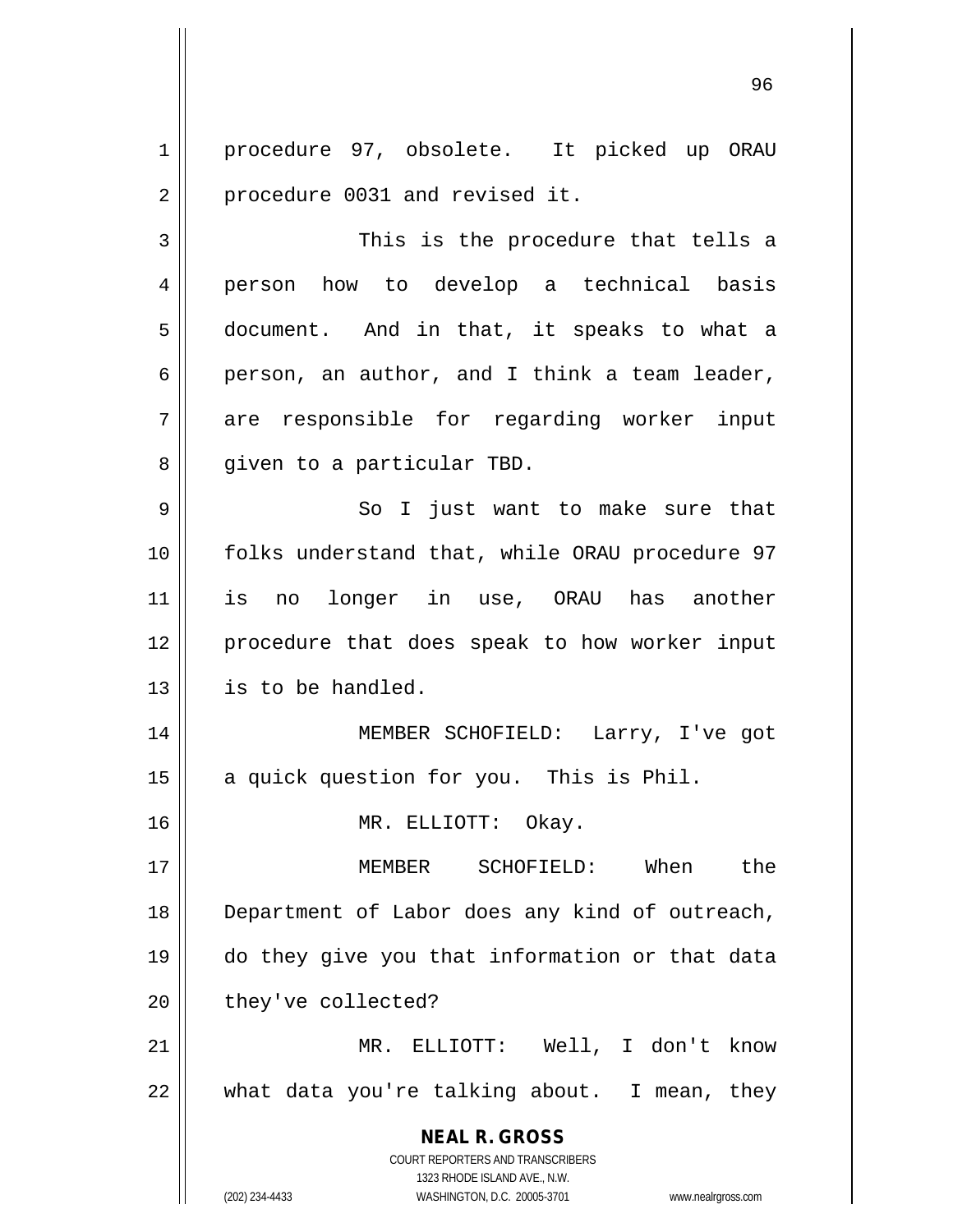$1 \parallel$  tell us --

| $\overline{2}$ | So this is<br>MEMBER SCHOFIELD:                                                                                                                                 |
|----------------|-----------------------------------------------------------------------------------------------------------------------------------------------------------------|
| 3              | basically like the comments from the workers                                                                                                                    |
| 4              | or the people that they've met with. Is that                                                                                                                    |
| 5              | information supplied to NIOSH from the                                                                                                                          |
| 6              | Department of Labor?                                                                                                                                            |
| 7              | MR. ELLIOTT: No, no. The town                                                                                                                                   |
| 8              | hall meetings that I've attended with DOL -                                                                                                                     |
| 9              | Lori can support me here as well - we don't                                                                                                                     |
| 10             | see them collect information from those town                                                                                                                    |
| 11             | hall meetings. So there's nothing to give us.                                                                                                                   |
| 12             | You know, we take our own notes,                                                                                                                                |
| 13             | and we interact with people as appropriate if                                                                                                                   |
| 14             | necessary, but we don't see anything coming                                                                                                                     |
| 15             | from DOL as far as data collected.                                                                                                                              |
| 16             | MEMBER SCHOFIELD: Okay. Thanks.                                                                                                                                 |
| 17             | So what's the<br>MR. ZEITOUN:                                                                                                                                   |
| 18             | purpose of DOL meetings?                                                                                                                                        |
| 19             | To let people vent.<br>MR. ELLIOTT:                                                                                                                             |
| 20             | That's it?<br>MR. ZEITOUN:                                                                                                                                      |
| 21             | MR. ELLIOTT: You know, they go in                                                                                                                               |
| 22             | with a purpose like, we're here to talk about                                                                                                                   |
|                | <b>NEAL R. GROSS</b><br>COURT REPORTERS AND TRANSCRIBERS<br>1323 RHODE ISLAND AVE., N.W.<br>(202) 234-4433<br>WASHINGTON, D.C. 20005-3701<br>www.nealrgross.com |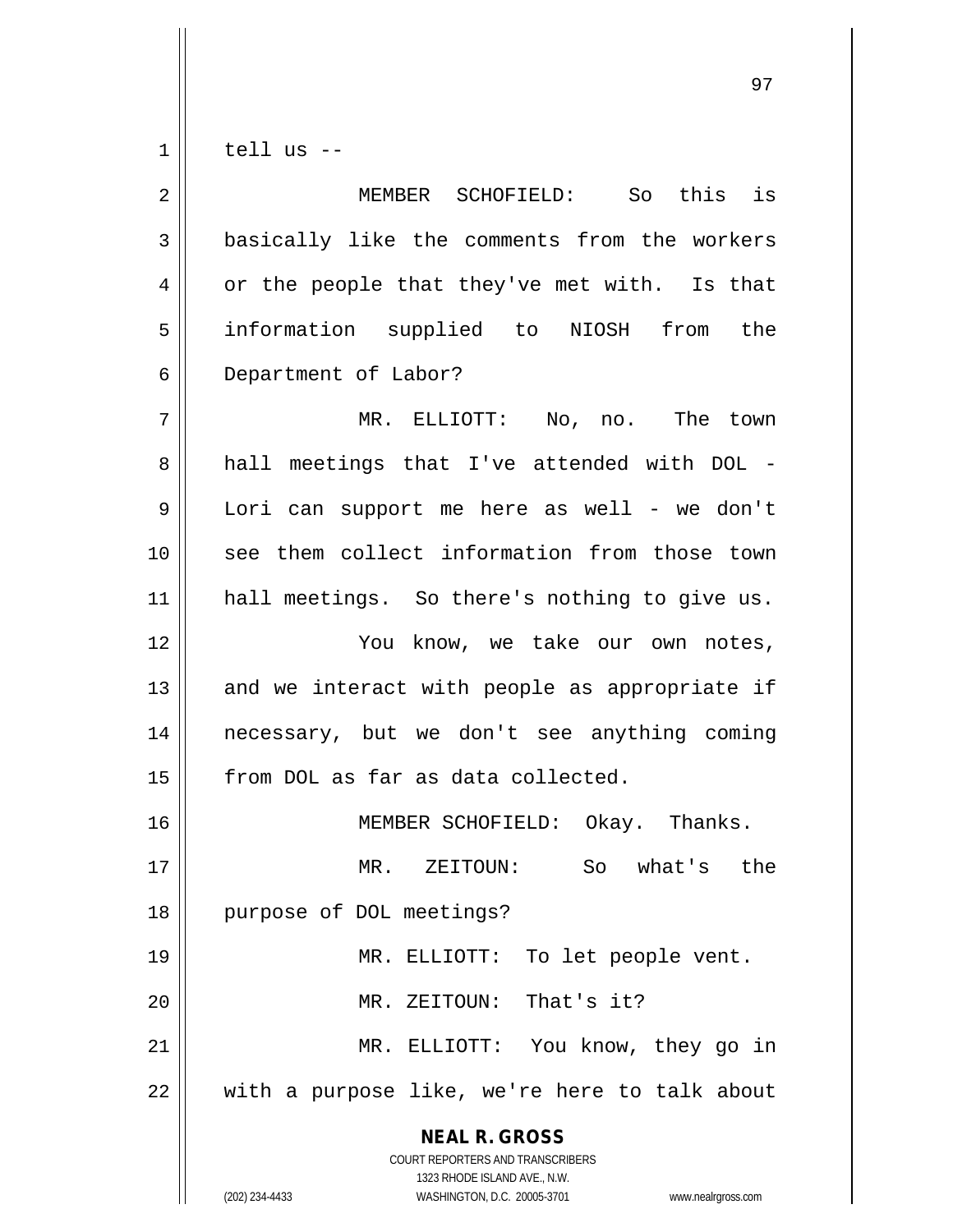1 || the new SEC class that's been added to that  $2 \parallel$  site. That's one reason they have a town hall 3 meeting. How are we going to adjudicate 4 claims under that new class? They explain  $5 \parallel$  that, but typically it turns into, we're not  $6 \parallel$  happy. 7 MR. ZEITOUN: Yes. 8 MR. ELLIOTT: You know, we hate  $9 \parallel$  the program. 10 MR. ZEITOUN: It's a psychological 11  $\parallel$  approach to a -- make everybody happy. 12 MR. ELLIOTT: Yes, at least give 13 || them an opportunity to vent their 14 frustrations. 15 MS. BREYER: The DOL Ombudsman's 16 || Office, when they go out on meetings, that's 17 || all it's really for is for him to be able to 18 || collect comments from people because, you 19 know, he'll say his office really can't do  $20$  anything, but they're there to listen to the  $21$  frustrations of the claimants, because they 22 || report to Congress the problems that they see

**NEAL R. GROSS**

COURT REPORTERS AND TRANSCRIBERS 1323 RHODE ISLAND AVE., N.W. (202) 234-4433 WASHINGTON, D.C. 20005-3701 www.nealrgross.com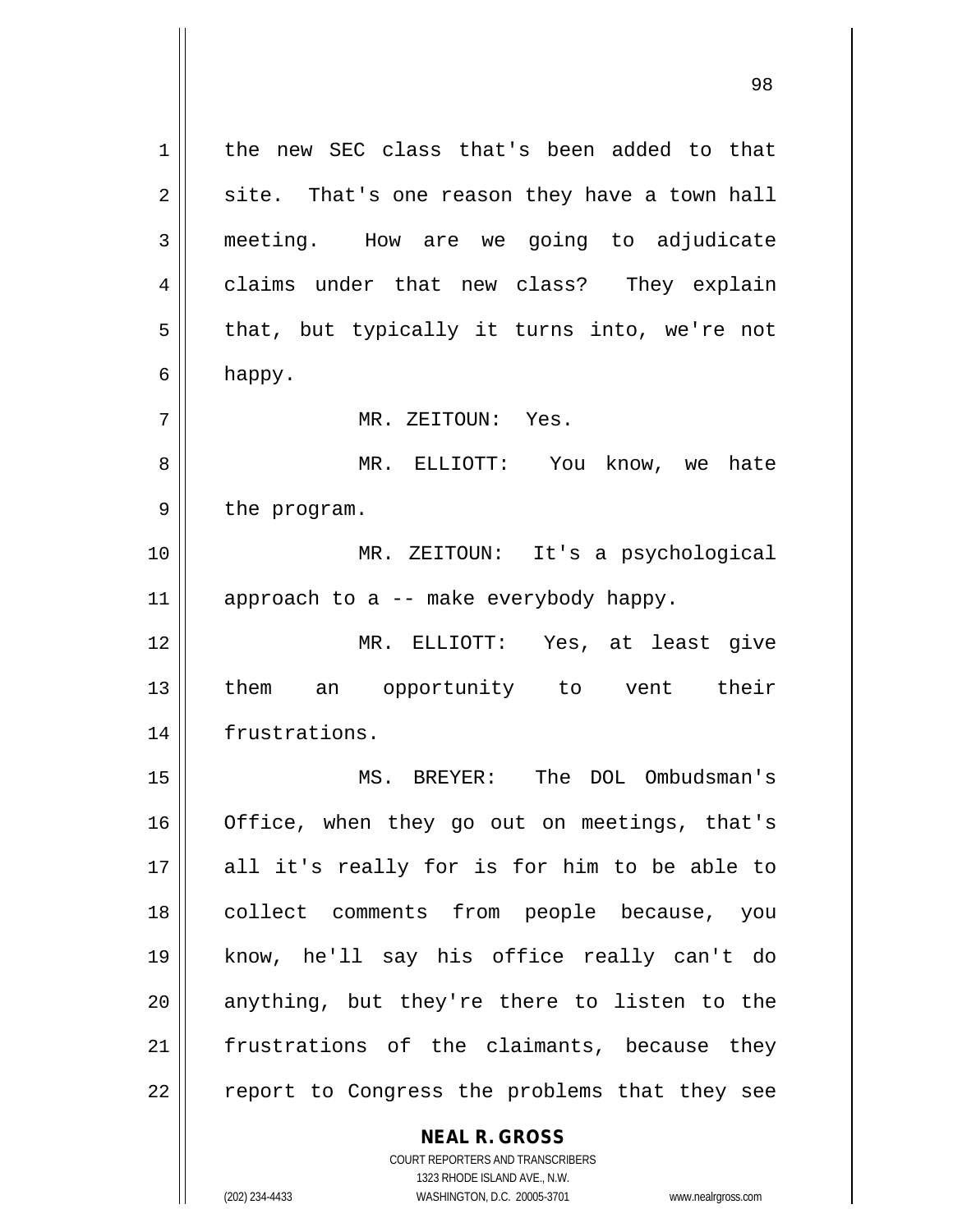$1 \parallel$  or that they hear most often.

| $\sqrt{2}$ | The DOL meetings, I've already                           |
|------------|----------------------------------------------------------|
| 3          | said they'll go and say, an SEC class has been           |
| 4          | added, here's what we're going to do, or --              |
| 5          | MR. ELLIOTT: Or if they go to                            |
| 6          | recruit claims. Another reason they hold a               |
| 7          | town hall meeting is to recruit claims. And              |
| 8          | in that, they give an overview of the program,           |
| 9          | and here's what you've got to do to be                   |
| 10         | eligible, and here's what you've got to do to            |
| 11         | file a claim, you know.                                  |
| 12         | MR. ZEITOUN: One issue that comes                        |
| 13         | to my mind, because I do the Outreach Program            |
| 14         | from a different perspective, I do it from the           |
| 15         | NEPA standpoint, you know, the general public,           |
| 16         | you know, everybody's interest.                          |
| 17         | How do you advertise for your                            |
| 18         | program? Do you have a -- you know, I don't              |
| 19         | know. How do you advertise for it to bring               |
| 20         | people out to talk to you and exchange                   |
| 21         | information?                                             |
| 22         | MR. ELLIOTT: So that would depend                        |
|            | <b>NEAL R. GROSS</b><br>COURT REPORTERS AND TRANSCRIBERS |

1323 RHODE ISLAND AVE., N.W.

 $\mathop{\parallel}$ 

(202) 234-4433 WASHINGTON, D.C. 20005-3701 www.nealrgross.com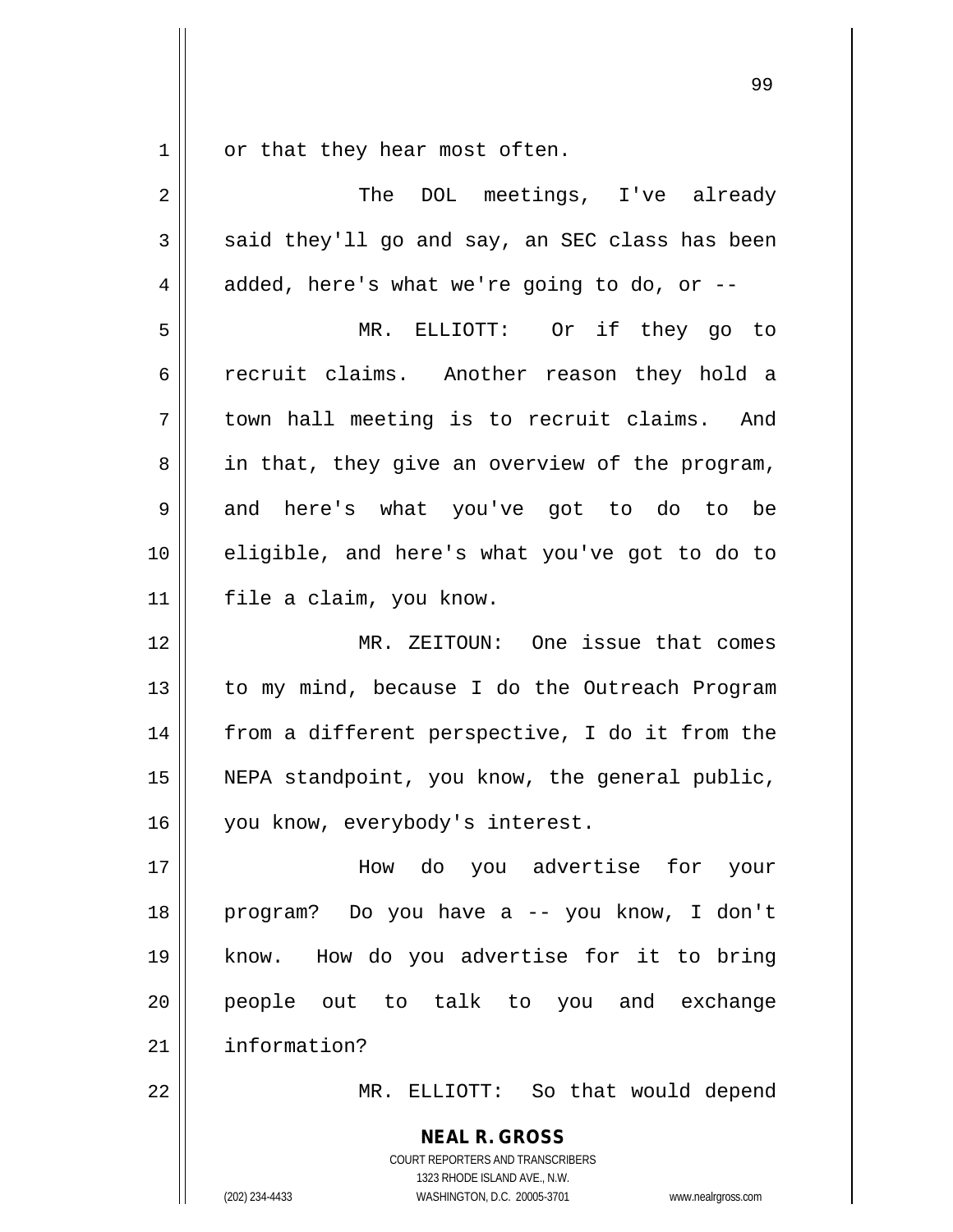**NEAL R. GROSS** COURT REPORTERS AND TRANSCRIBERS 1 || upon the type of outreach effort, the purpose 2 we have for reaching out. If it is an SEC 3 counselor, ombudsman session, they'll put a  $4 \parallel$  notice in the paper --5 MR. ZEITOUN: Newspaper. 6 MR. ELLIOTT: -- they'll talk to 7 The retiree groups, and any way they can get the 8 word out. 9 MS. BREYER: Send out letters to 10 || any claimants they have in the system. 11 MR. ELLIOTT: Send out letters to 12 | claimants in the area. 13 || MS. BREYER: -- in the area, 14 || unions. We'll talk to unions. 15 MR. ELLIOTT: If it's our public 16 health advisors attending the Board meeting 17 and setting up interviews, we send letters to 18 || all active claimants in that area encouraging 19 them to schedule a meeting. We'll put a 20 || notice in the paper of the Board meeting and 21 the fact that a claimant would have an 22 || opportunity to talk to NIOSH staff.

1323 RHODE ISLAND AVE., N.W.

(202) 234-4433 WASHINGTON, D.C. 20005-3701 www.nealrgross.com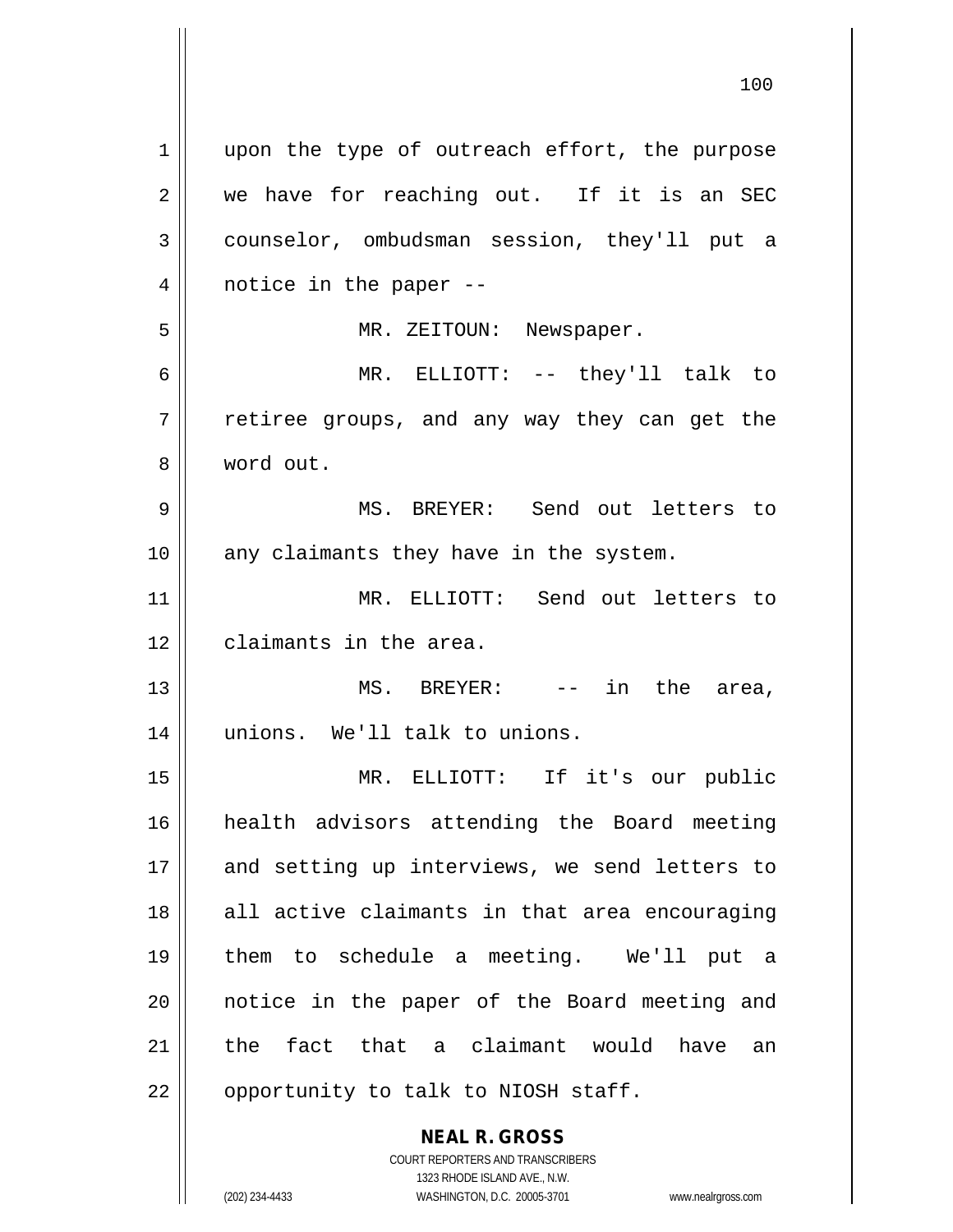**NEAL R. GROSS** COURT REPORTERS AND TRANSCRIBERS 1323 RHODE ISLAND AVE., N.W. 1 || MR. ZEITOUN: Excellent. So the 2 | reason advertisements --3 || MR. ELLIOTT: But it varies. 4 MR. ZEITOUN: -- there are 5 advertisements is to allow for people to 6 understand that there is something related to  $7 \parallel$  that. 8 MR. ELLIOTT: We also post it on 9 | our website. We post a calendar of events on 10 our website. And we share our calendar of 11 || outreach events with Department of Energy and 12 || the former workers' screening programs. This  $13$  is a relatively recent coordination effort, 14 because DOE and its former screening program 15 managers, they have a set of outreach efforts  $16$  that they do, too. And we don't want to be, 17 you know, chewing up the same people at the 18 || same time. 19 MR. ZEITOUN: Right, right. 20 MR. ELLIOTT: So we try to 21 coordinate on that. And that gets -- you  $22$  || know, the fact that we're coordinated that way

(202) 234-4433 WASHINGTON, D.C. 20005-3701 www.nealrgross.com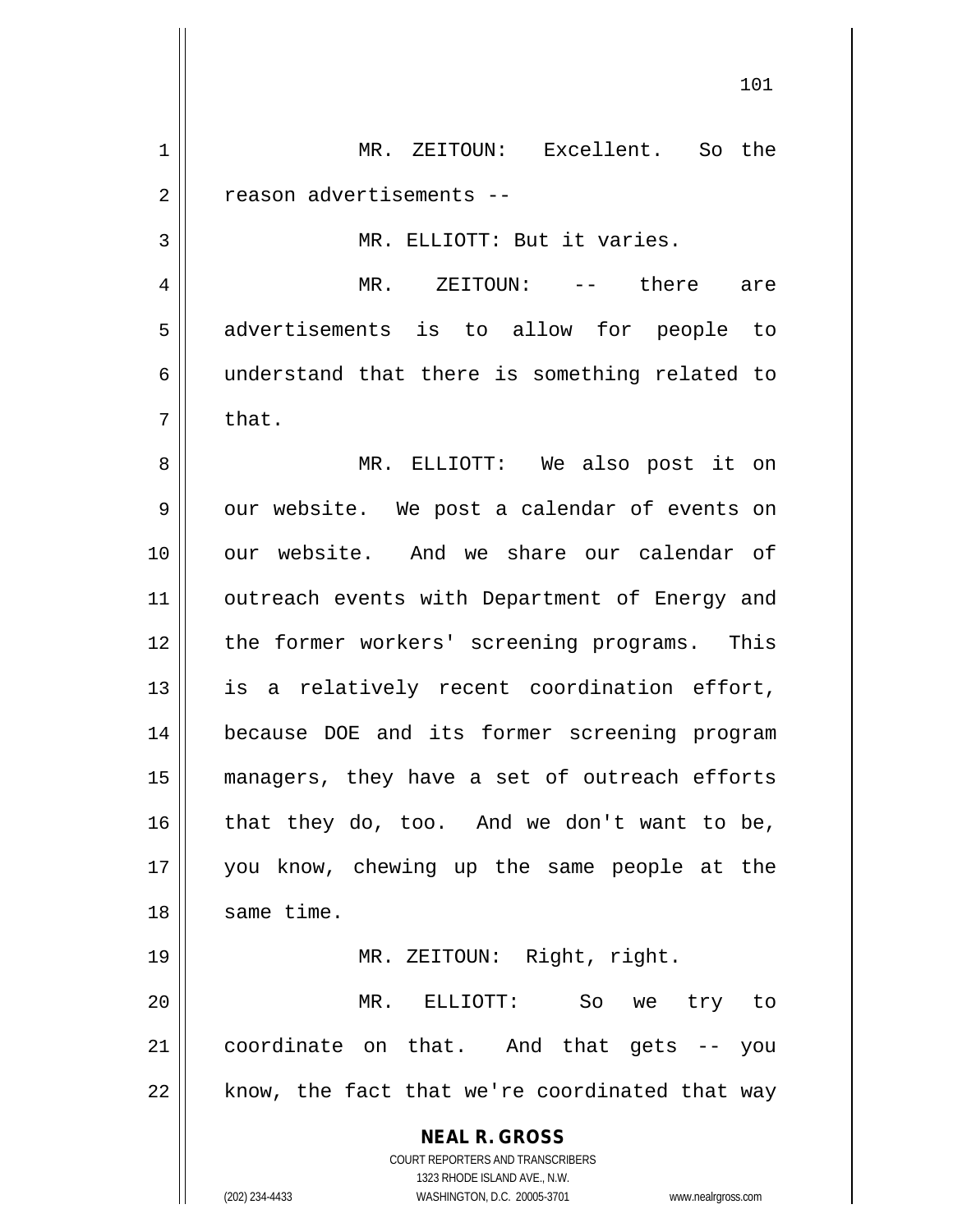1 || gets out there among the local members of the 2 || public if they are so engaged in the former 3 worker screening program, don't know about the 4 || NIOSH effort coming down the line.

5 MS. BREYER: We'll also let 6 congressional staffers in the area know if we 7 || know that their roles are very active. I 8 mean, if we know of active ones. We don't go 9 and call congressional offices, but when we 10 have ones that regularly contact us, because, 11 you know, a lot of times they are involved 12 with their constituents. So they can -- if 13 || they're active. You know, and the letters.

 And like Mark was just saying, if the union knows of local radio stations, they'll contact the local radio stations, or || they'll let us know, and we'll contact -- put 18 || out a press release. And we'll let DOL know. The Board members know, it goes on the 20 website.

21 || That can still be hard. It's like 22 | Brookhaven National Lab. You know, we really

> **NEAL R. GROSS** COURT REPORTERS AND TRANSCRIBERS 1323 RHODE ISLAND AVE., N.W. (202) 234-4433 WASHINGTON, D.C. 20005-3701 www.nealrgross.com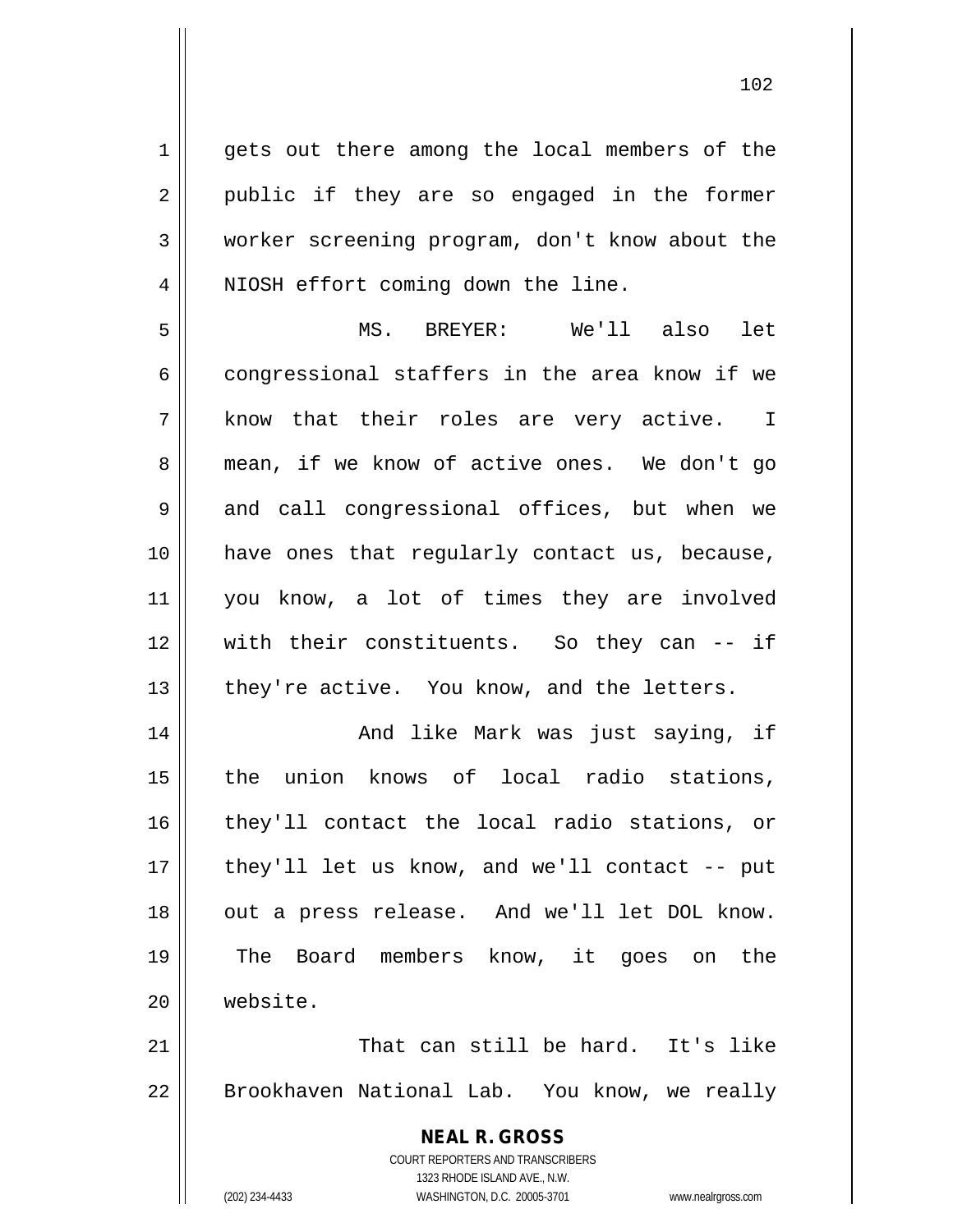$1 \parallel$  -- that one was just a general town hall-style 2 || meeting that we had last time because, you  $3 \parallel$  know, this goes back to Josie's question about 4 how do we decide where we're going to have 5 meetings.

6 We had a worker outreach meeting,  $7 \parallel$  or a workshop. And some of the people, the 8 union members from Brookhaven National Lab 9 came, and the IBEW. And they were talking 10 about the site. It has been around for 60 11 || years. Twenty thousand, forty thousand 12 || employees have been in and out of the site.

13 || The Collection And I looked in our system. We 14 || only have like 30 claims. I mean, there is a 15 very small amount of claims. We contacted 16 DOL. They said they had done a ton of 17 || outreach out there, and that just seemed odd 18 || to me. So we decided Grady was going to be 19 || working on the evaluation report.

20 We decided to go out and explain  $21$  | the program, sent out letters, but with very  $22 \parallel$  few claims, there weren't a lot of letters we

> **NEAL R. GROSS** COURT REPORTERS AND TRANSCRIBERS 1323 RHODE ISLAND AVE., N.W. (202) 234-4433 WASHINGTON, D.C. 20005-3701 www.nealrgross.com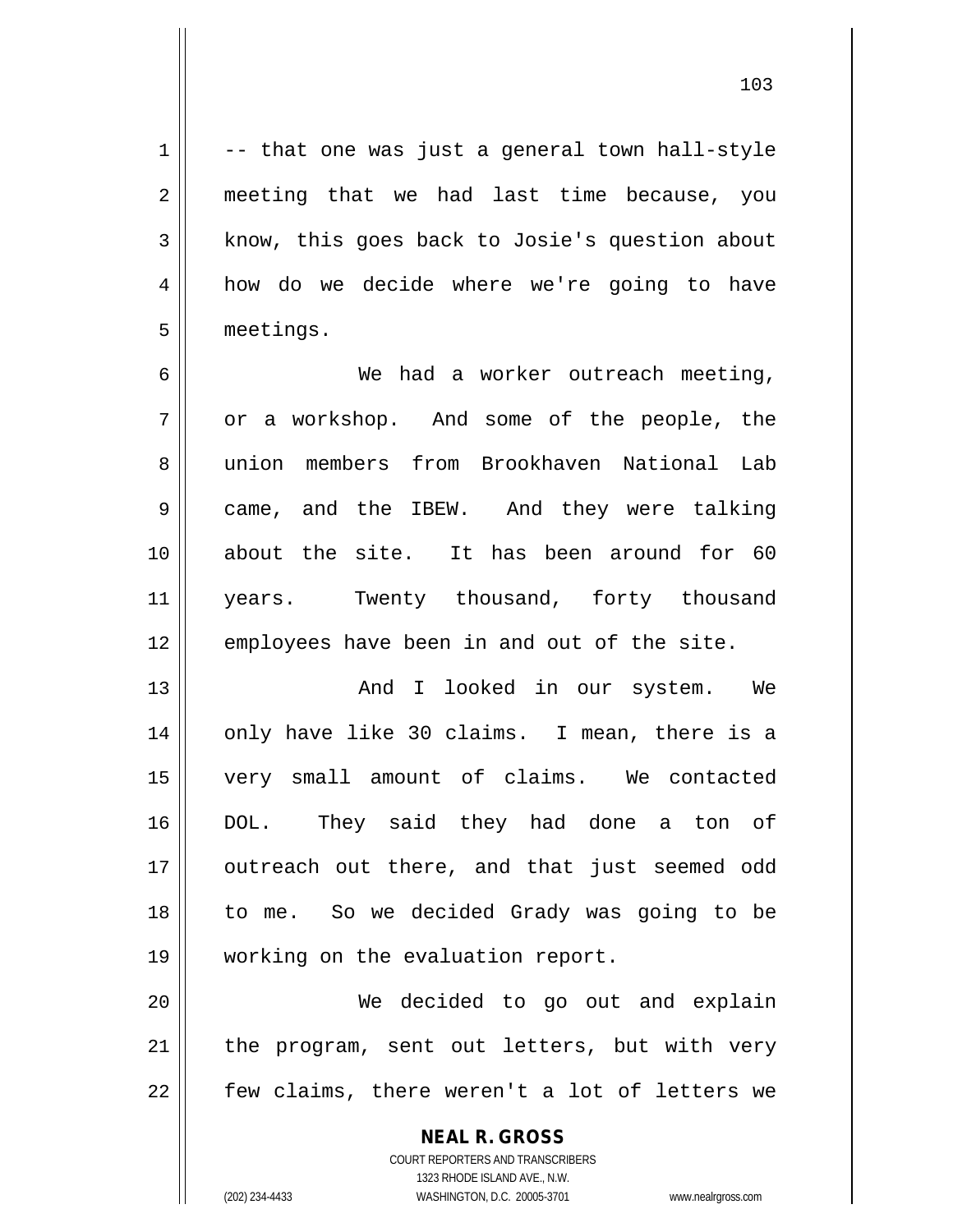1 || could send out. Sent out a couple of press  $2 \parallel$  releases, but no local media picked it up,  $3 \parallel$  contacted the union and the retirees' group, 4 invited DOL. DOL was out with us. And we 5 || still probably had maybe five people at each 6 meeting. 7 || You know, so some sites, it's hard 8 || to drum up interest.

9 MR. ZEITOUN: Because when they 10 retire, they spread all over the country, you 11 know.

 MS. BREYER: They can, but at Brookhaven, there's a local retirees' group 14 || that still live in the area. And they also have a newsletter that goes out to current and former workers. We posted it in there about | the meeting, as well.

18 || So some places are more difficult 19 than others. You know, some communities you 20 can send out just five letters and get 100 21 || people to show up. Other times you can send  $22$  || out 200 letters and get five people to show

**NEAL R. GROSS**

COURT REPORTERS AND TRANSCRIBERS 1323 RHODE ISLAND AVE., N.W. (202) 234-4433 WASHINGTON, D.C. 20005-3701 www.nealrgross.com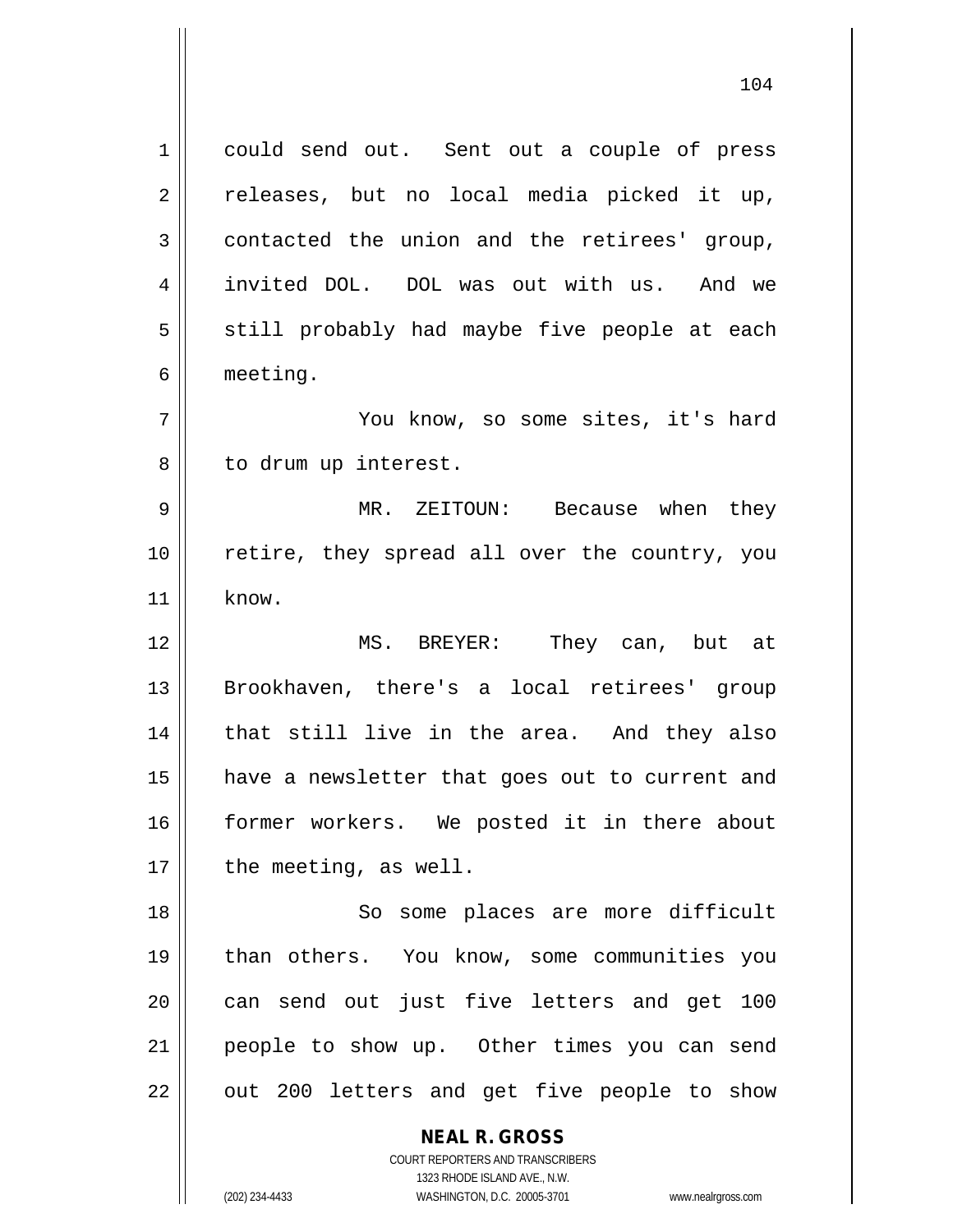**NEAL R. GROSS** COURT REPORTERS AND TRANSCRIBERS 1323 RHODE ISLAND AVE., N.W. (202) 234-4433 WASHINGTON, D.C. 20005-3701 www.nealrgross.com 105  $1 \parallel$  up. So -- but we try to get every avenue we  $2 \parallel$  can. 3 MR. ZEITOUN: Good. Thank you. 4 MR. ELLIOTT: Vern, you had 5 | something? 6 MR. McDOUGALL: No. 7 CHAIRMAN GIBSON: Okay. Whoever  $8 \parallel$  is going to go through that. 9 NIOSH OUTREACH TRACKING SYSTEM 10 MR. ELLIOTT: Well, I'm sorry. We 11 had hoped to be able to show you on screen  $12$  here the database that Mary and J.J. and folks 13 || at NIOSH have created. 14 || So I guess you all have a copy of 15 || this little pamphlet, which can serve as 16 almost a user's guide, I think, in a way. But 17 || I'll let J.J. or Mary walk you through this. 18 || And I apologize again for technical --19 MS. ELLIOTT: I actually did some  $20$  internet work that shows me how to do this.  $21$  So I can get this done, and we can look at it. 22 || But the system is basically a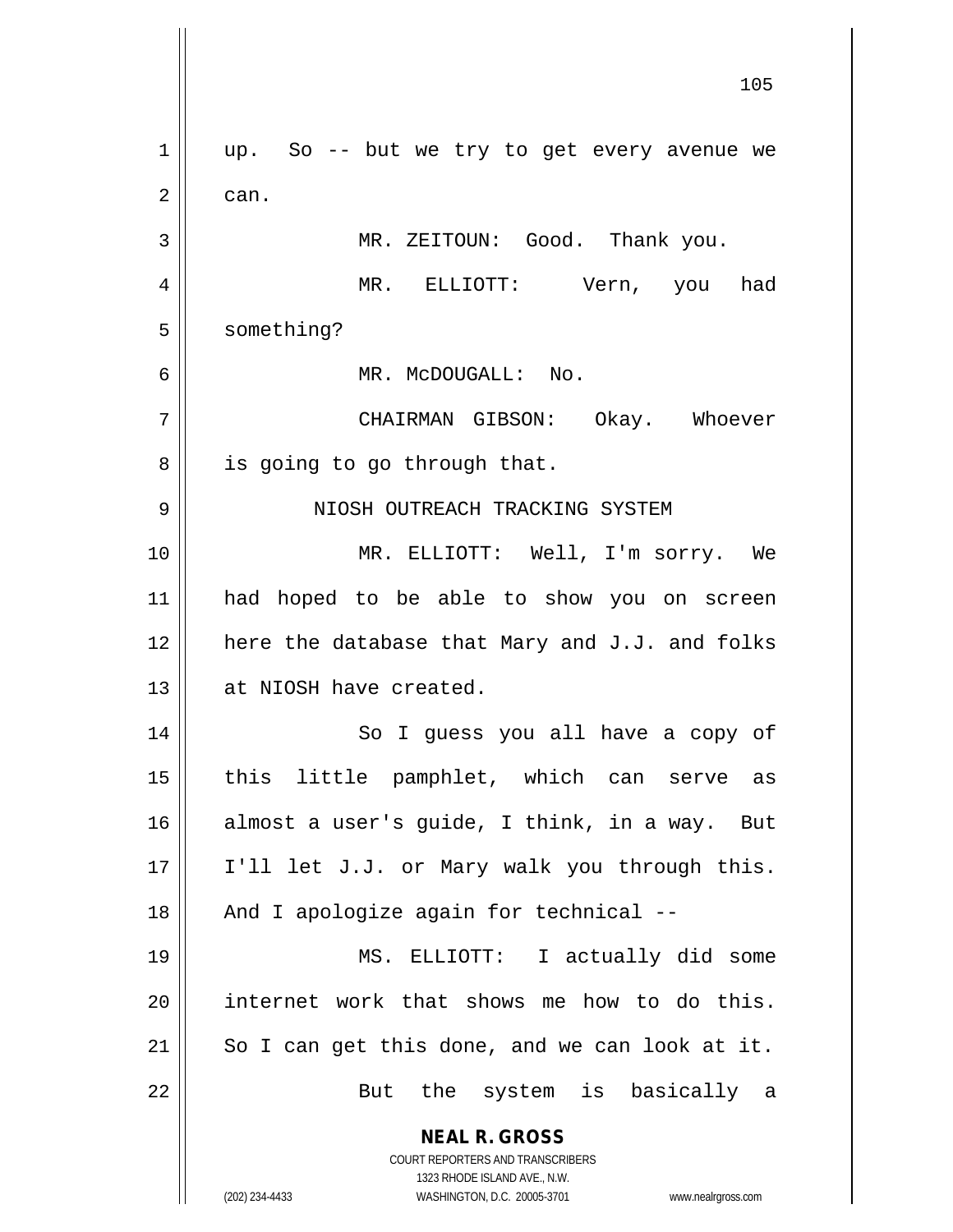1 | pretty comprehensive listing, or a system to 2 || not only notify people of meetings, but also  $3 \parallel$  to, as the outreach event progresses or nears, 4 || you can go in, edit things. 5 || But anyway, we started out with,  $6 \parallel$  when you put it in the meeting, you go to the 7 home screen, and you can select a site from a 8 || list of drop-downs. 9 MR. KATZ: Again I just note for 10 the folks on the phone, this is the NIOSH 11 Outreach Tracking System. And there is a 12 brochure. And for the folks on the phone, we 13 won't make it for this meeting, but we'll get 14 | you copies. 15 MS. ELLIOTT: Okay. Maybe I 16 || should go back and give an overview of the 17 || system. It's an application that is 18 acceptable through the OCAS staff tools. It's 19 designed to serve as a repository for all the 20 || available records relating to worker outreach 21 events. It includes a tracking function for  $22$  site and meeting action items, which we've

> **NEAL R. GROSS** COURT REPORTERS AND TRANSCRIBERS

> > 1323 RHODE ISLAND AVE., N.W.

(202) 234-4433 WASHINGTON, D.C. 20005-3701 www.nealrgross.com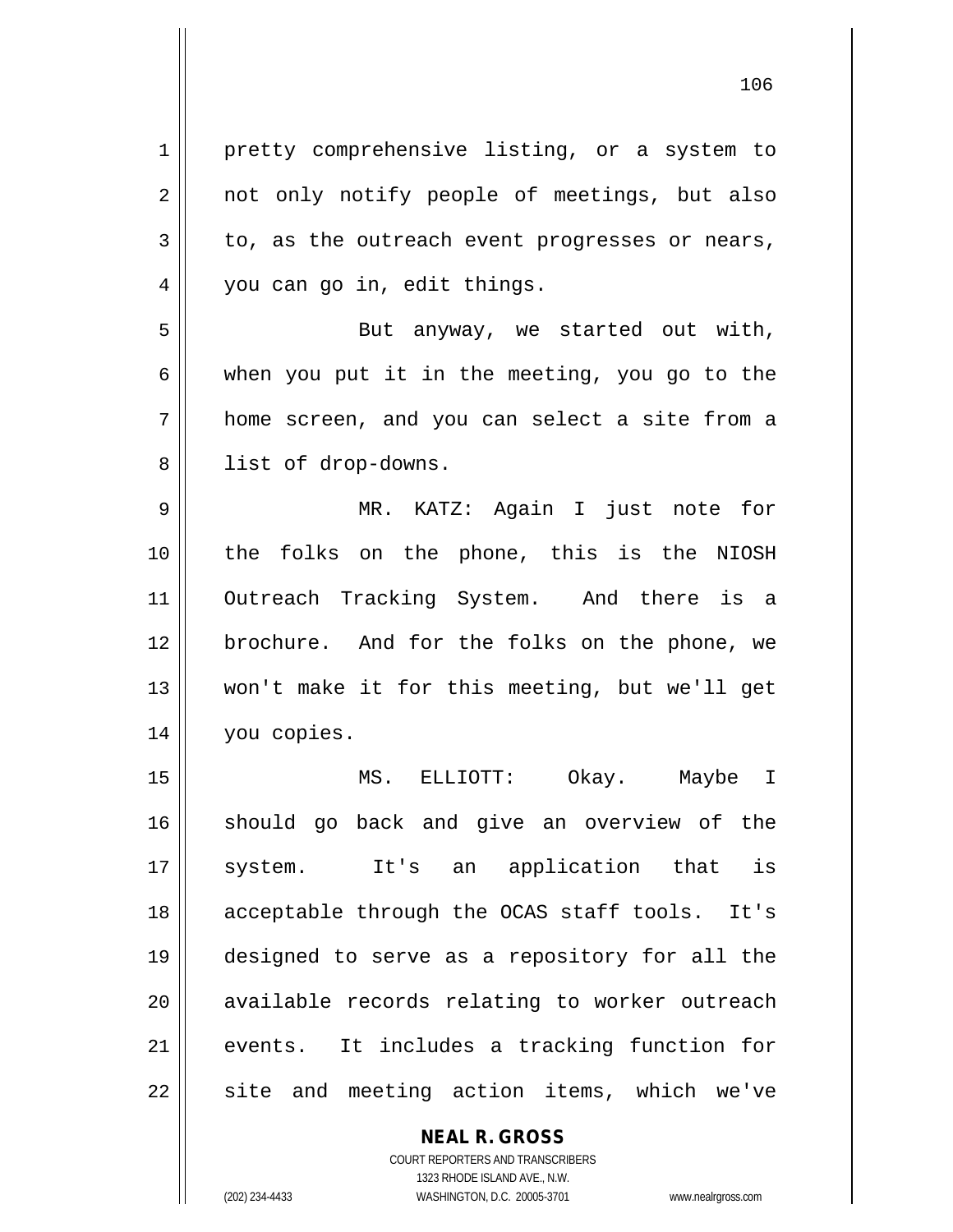**NEAL R. GROSS** COURT REPORTERS AND TRANSCRIBERS 1 | talked about in the meeting so far, and also  $2 \parallel$  gives the OCAS HP who deals with that a chance  $3 \parallel$  to make a resolution in a timely manner. 4 And basically it's a read-only 5 || application for most users, but several users  $6 \parallel$  are given the right permissions to enter data 7 for meetings, and to edit the different parts  $8 \parallel$  of the system.  $9 \parallel$  So that being said, you all, at 10 least the Board members, have received an 11 e-mail notifying them of an upcoming event. 12 And to do that, first we have to add the 13 || worker outreach meeting to the system, going  $14$  | through the home screen and picking the site. 15 And when you enter the new 16 meeting, it gives you an opportunity to put in  $17$  || all of the specifics relating to the meeting, 18 || such as the time and the place, who the 19 interest group is, and any notes or comments 20 || about why the meeting was organized, or that  $21$  sort of thing. 22 || So basically going through the

1323 RHODE ISLAND AVE., N.W.

(202) 234-4433 WASHINGTON, D.C. 20005-3701 www.nealrgross.com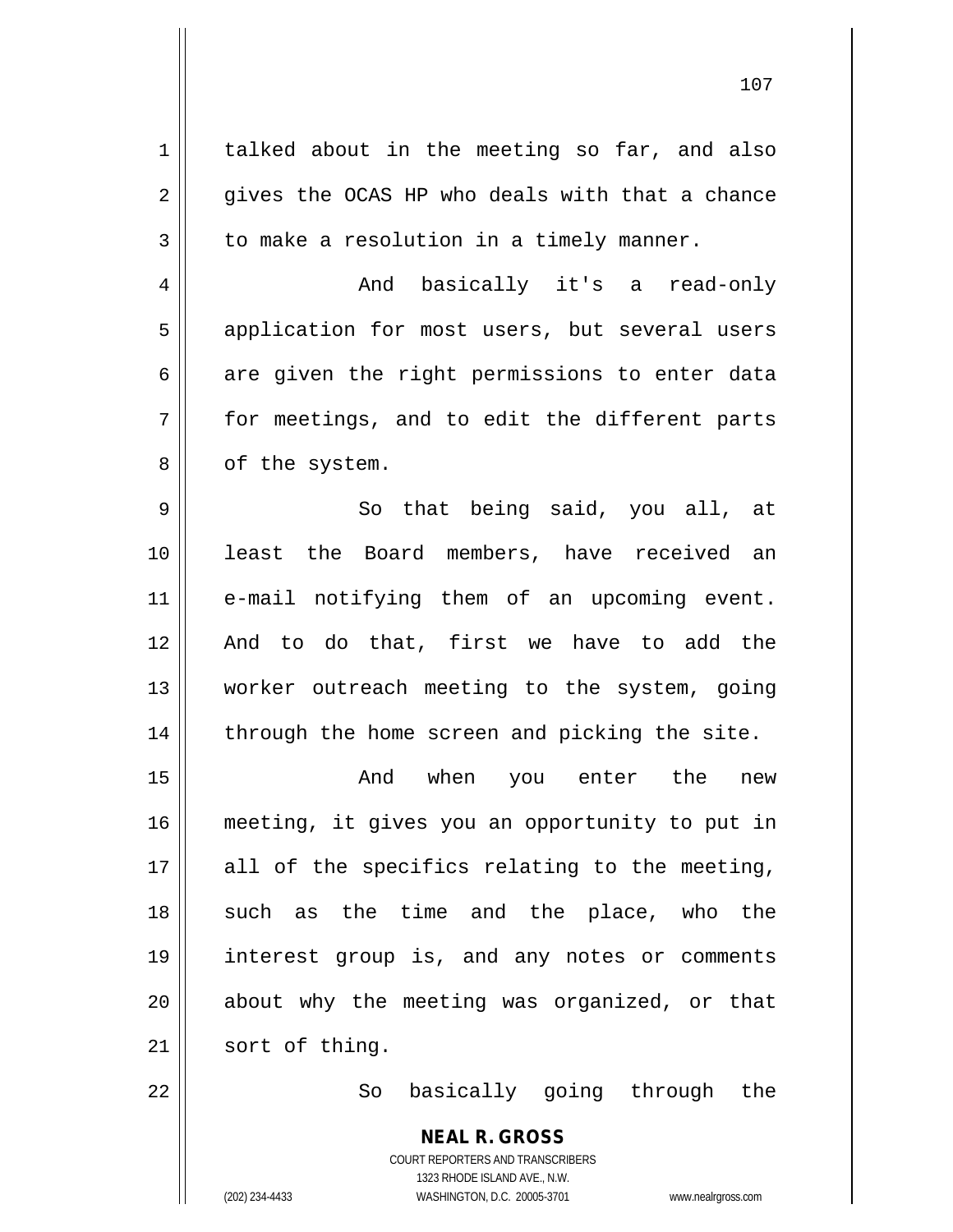**NEAL R. GROSS** COURT REPORTERS AND TRANSCRIBERS 1323 RHODE ISLAND AVE., N.W. (202) 234-4433 WASHINGTON, D.C. 20005-3701 www.nealrgross.com 1 || figures, you know, they're all pretty  $2 \parallel$  self-explanatory based on what I just told  $3 \parallel$  you. 4 MEMBER BEACH: So you said we will  $5 \parallel$  be sent an e-mail, and that will let us know  $6 \parallel$  that we can go check the specifics of that 7 meeting? Is that correct? 8 MS. ELLIOTT: No. I don't know 9 || what you're at at this point, but the point of 10 this is getting a new meeting into the system 11 as an event. And then after the meeting is  $12$  || entered, there is the opportunity, if you look 13  $\parallel$  at figure 1B-1, once that meeting is entered, 14 you'll see this sort of screen, and we would 15 || see this sort of screen in home screen. 16 And in order to send a meeting 17 || notification, we can go in and select a list. 18 Let's see -- 19 MR. ELLIOTT: If I can help you,  $20$  || Mary --21 || MS. ELLIOTT: Yes. 22 MR. ELLIOTT: She's describing a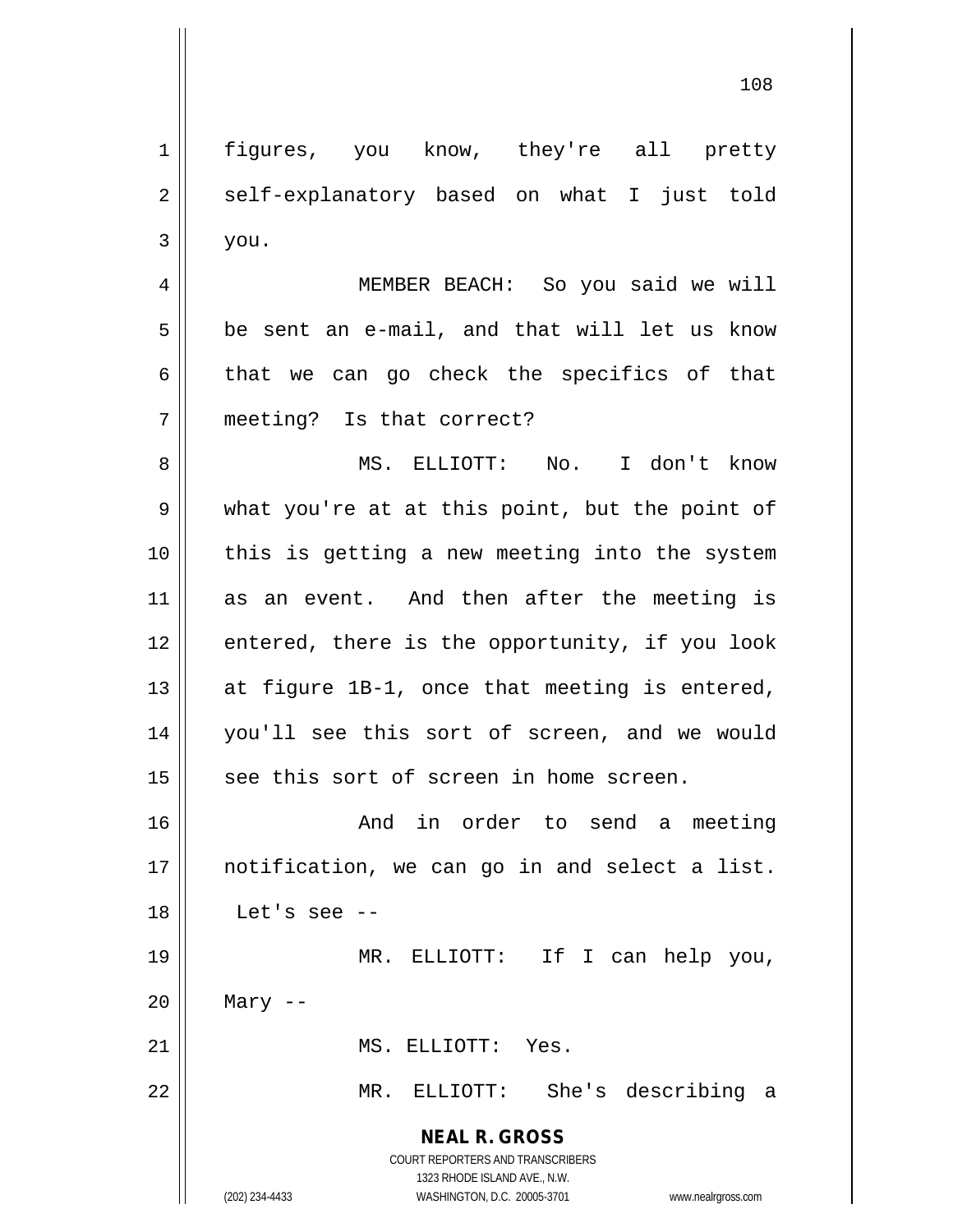**NEAL R. GROSS** COURT REPORTERS AND TRANSCRIBERS 1 || feature of this system where we enter a 2 || meeting for a site, for Mound, and we can  $3 \parallel$  select, if you see on 1B-1 here, the group  $4 \parallel$  that is going to distribute that. 5 MEMBER BEACH: Right, but she had 6 started it with an e-mail to the Board. And  $7$  | that's where I was --8 MS. ELLIOTT: Well, okay. 9 MEMBER BEACH: -- I just wanted a 10 clarification on that. 11 || MS. ELLIOTT: After the meeting is  $12$  | entered, then the email will be sent. 13 MEMBER BEACH: That's what I was 14 wondering. Thank you. 15 MS. ELLIOTT: Okay. I'm sorry. 16 If I had the screen, it would be so much 17 | easier. 18 || MEMBER BEACH: No. That's okay. 19 MS. ELLIOTT: So the next shows 20 how we have a list of contacts. And you can  $21$  | toggle through the list and select, or you can  $22$   $\parallel$  create a new list.

1323 RHODE ISLAND AVE., N.W. (202) 234-4433 WASHINGTON, D.C. 20005-3701 www.nealrgross.com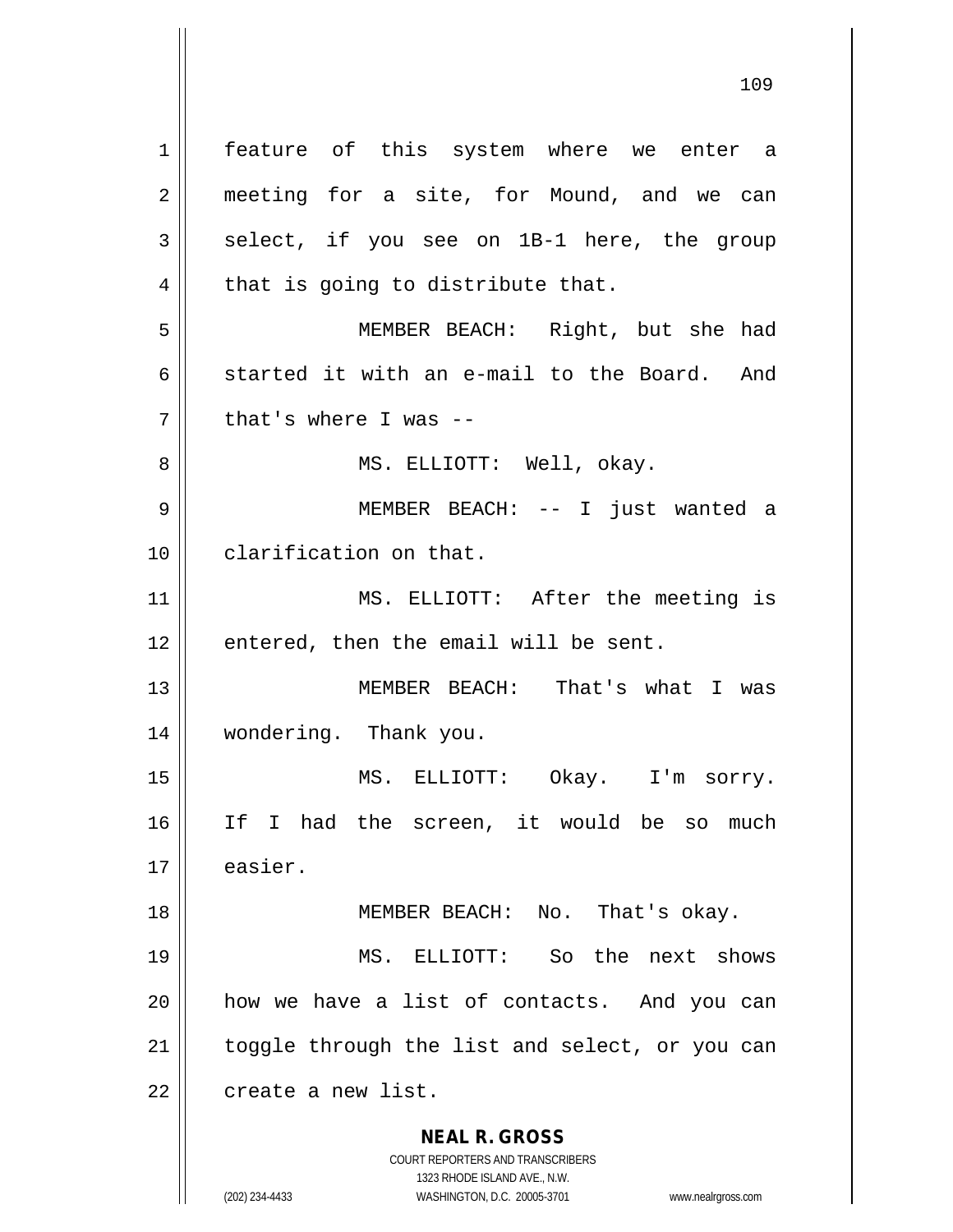**NEAL R. GROSS** COURT REPORTERS AND TRANSCRIBERS 1323 RHODE ISLAND AVE., N.W. (202) 234-4433 WASHINGTON, D.C. 20005-3701 www.nealrgross.com 1 For this meeting, in particular,  $2 \parallel$  that we have entered as a mockup, I just  $3 \parallel$  selected J.J. and myself as a test group. So 4 I I went in and created the list. And it shows  $5 \parallel$  basically how to do that. 6 And then you can also add new 7 general contacts. And I'll skip over that  $8 \parallel$  part. But figure 1B-6 is a screen that we get 9 when an email is ready to send. And it pulls 10 up the meeting, and you have a chance to edit 11 your email. But basically it gives the 12 meeting information, and when you send the  $13$  | email, it goes to your group. 14 || The next sheet, the figure 15  $\parallel$  1B-7, is an example of the email, which most 16 of you have seen. I think we sent some in 17 | February. 18 || But anyway, that's the first part 19 || of this system. It's a notification system of  $20$  | the new meetings. 21 MS. ROBERTSON-DEMERS: Can I ask a 22 question about that?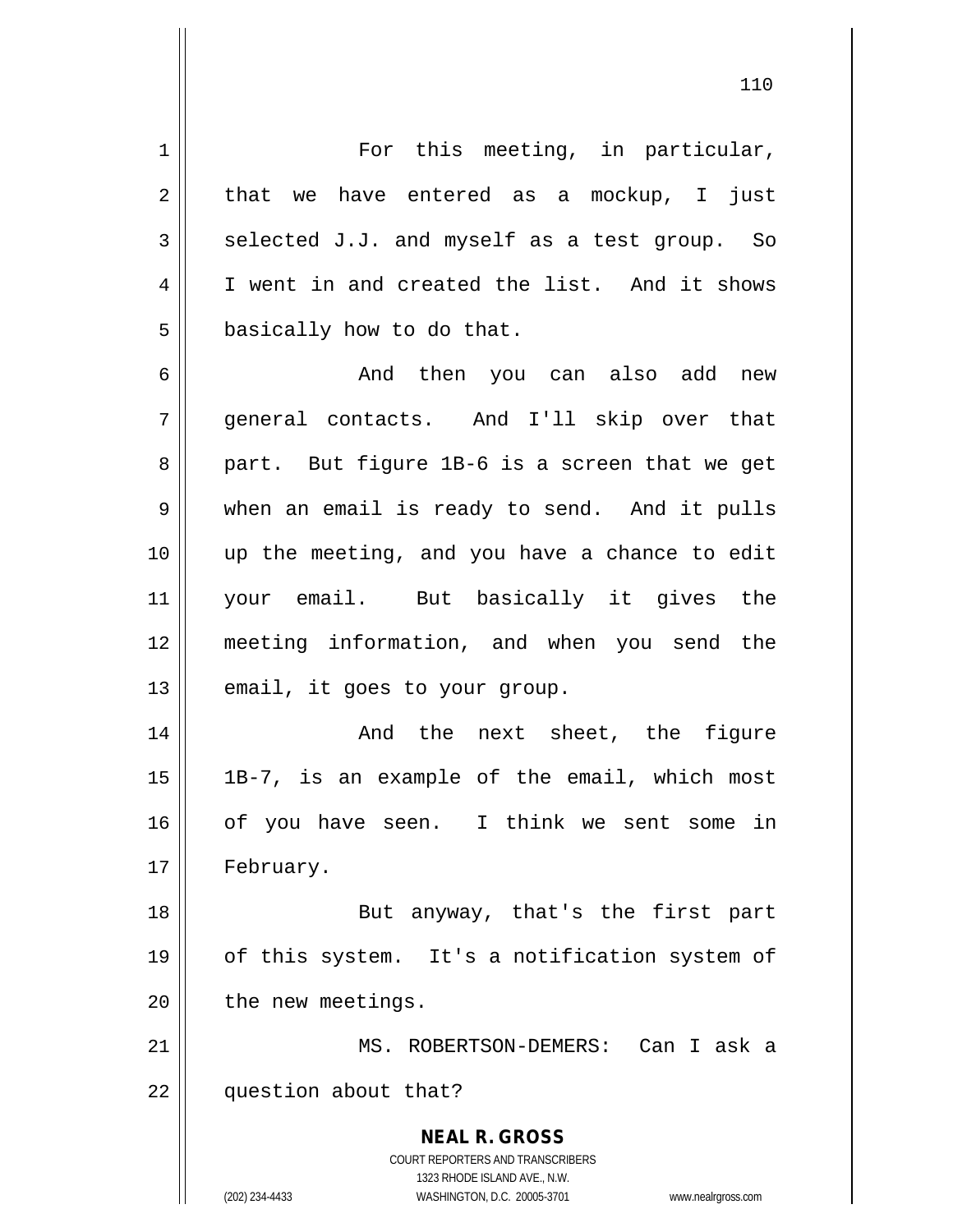|    | 111                                                                                                 |
|----|-----------------------------------------------------------------------------------------------------|
| 1  | MS. ELLIOTT: Sure.                                                                                  |
| 2  | MS. ROBERTSON-DEMERS: Are the                                                                       |
| 3  | SC&A contacts in this --                                                                            |
| 4  | MS. ELLIOTT: I don't believe they                                                                   |
| 5  | are at this time.                                                                                   |
| 6  | MS. ROBERTSON-DEMERS: -- system?                                                                    |
| 7  | MS. ELLIOTT: I don't believe they                                                                   |
| 8  | are, but they can be added. I'm not sure. I                                                         |
| 9  | can't speak to that.                                                                                |
| 10 | MR. ELLIOTT: They will be added,                                                                    |
| 11 | yes. I don't know if they're in there yet or                                                        |
| 12 | not.                                                                                                |
| 13 | MS. ELLIOTT: No, they're not. I                                                                     |
| 14 | don't have the information.                                                                         |
| 15 | MR. ELLIOTT: But we will add them,                                                                  |
| 16 | Kathy.                                                                                              |
| 17 | MS. ELLIOTT: Okay. Tab 2 is                                                                         |
| 18 | basically an overview of the site information.                                                      |
| 19 | You can select the site from the drop-down                                                          |
| 20 | list in the home screen to select any site                                                          |
| 21 | specifically that you want to.                                                                      |
| 22 | in this case, I selected<br>And                                                                     |
|    | <b>NEAL R. GROSS</b>                                                                                |
|    | COURT REPORTERS AND TRANSCRIBERS                                                                    |
|    | 1323 RHODE ISLAND AVE., N.W.<br>(202) 234-4433<br>WASHINGTON, D.C. 20005-3701<br>www.nealrgross.com |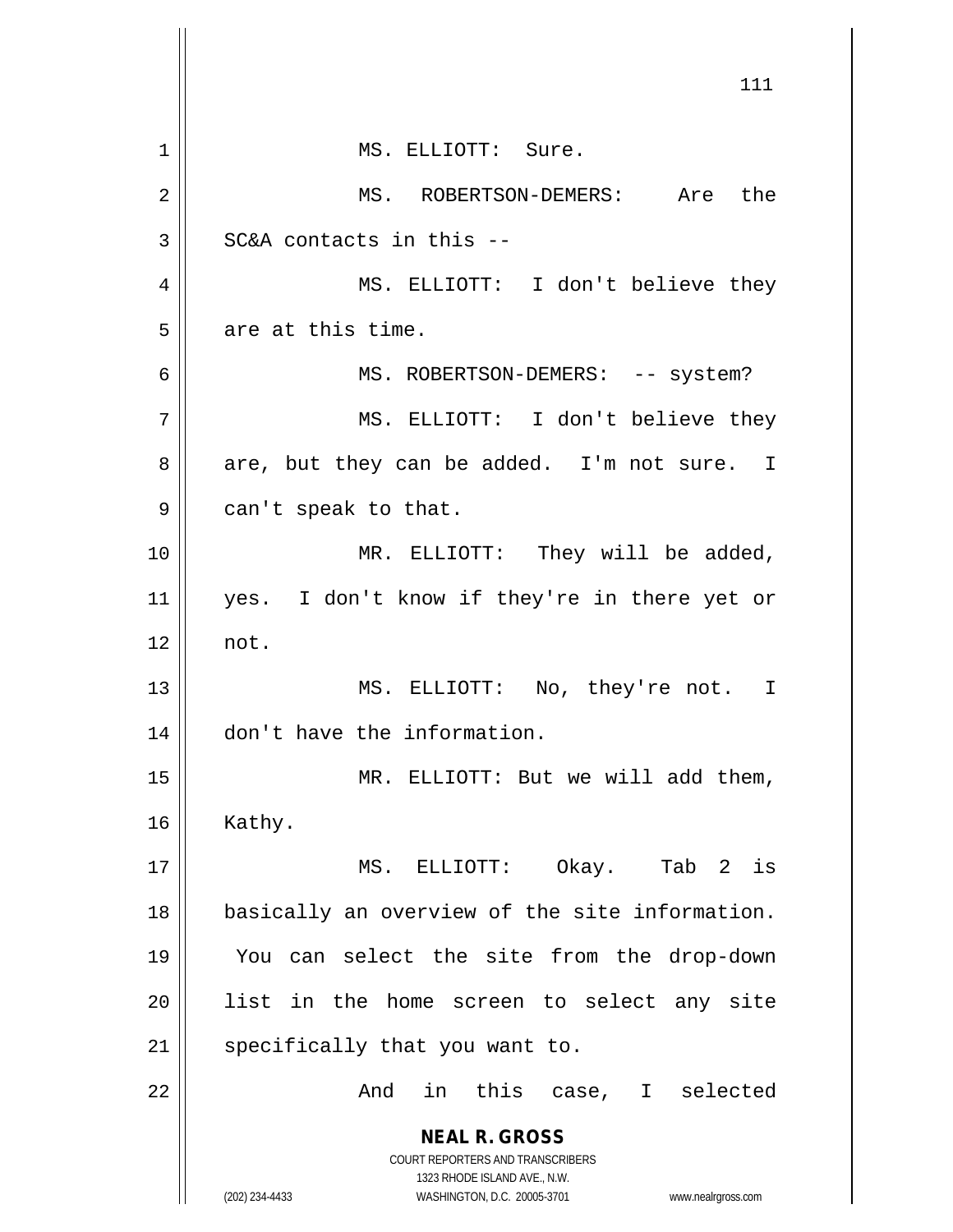1 || Hanford, which is figure 2-1. And when you  $2 \parallel$  select a site, it brings up all of the events  $3 \parallel$  that have been held or will be held at that  $4 \parallel$  site.

5 || So if you go on to the fourth page 6 |  $\sigma$  of that, figure 2-3, I selected this worker 7 || outreach meeting in particular because it's 8 || our workshop that we held in March, and it  $9 \parallel$  shows that we can use more than one site for a 10 meeting. You can enter more than one site.

11 || But if you look at this, this gives you basically all the meeting information, or all the description of the meeting in the database layout kind of form or spreadsheet kind of form, actually.

16 || Also, if you note at the bottom, 17 || the site action items and the site files, 18 || those can be added. And for instance, the 19 Savannah River site, they had some SEC 20 meetings where we went down and spoke to 21 workers.

22 And if there is an action item

COURT REPORTERS AND TRANSCRIBERS 1323 RHODE ISLAND AVE., N.W. (202) 234-4433 WASHINGTON, D.C. 20005-3701 www.nealrgross.com

**NEAL R. GROSS**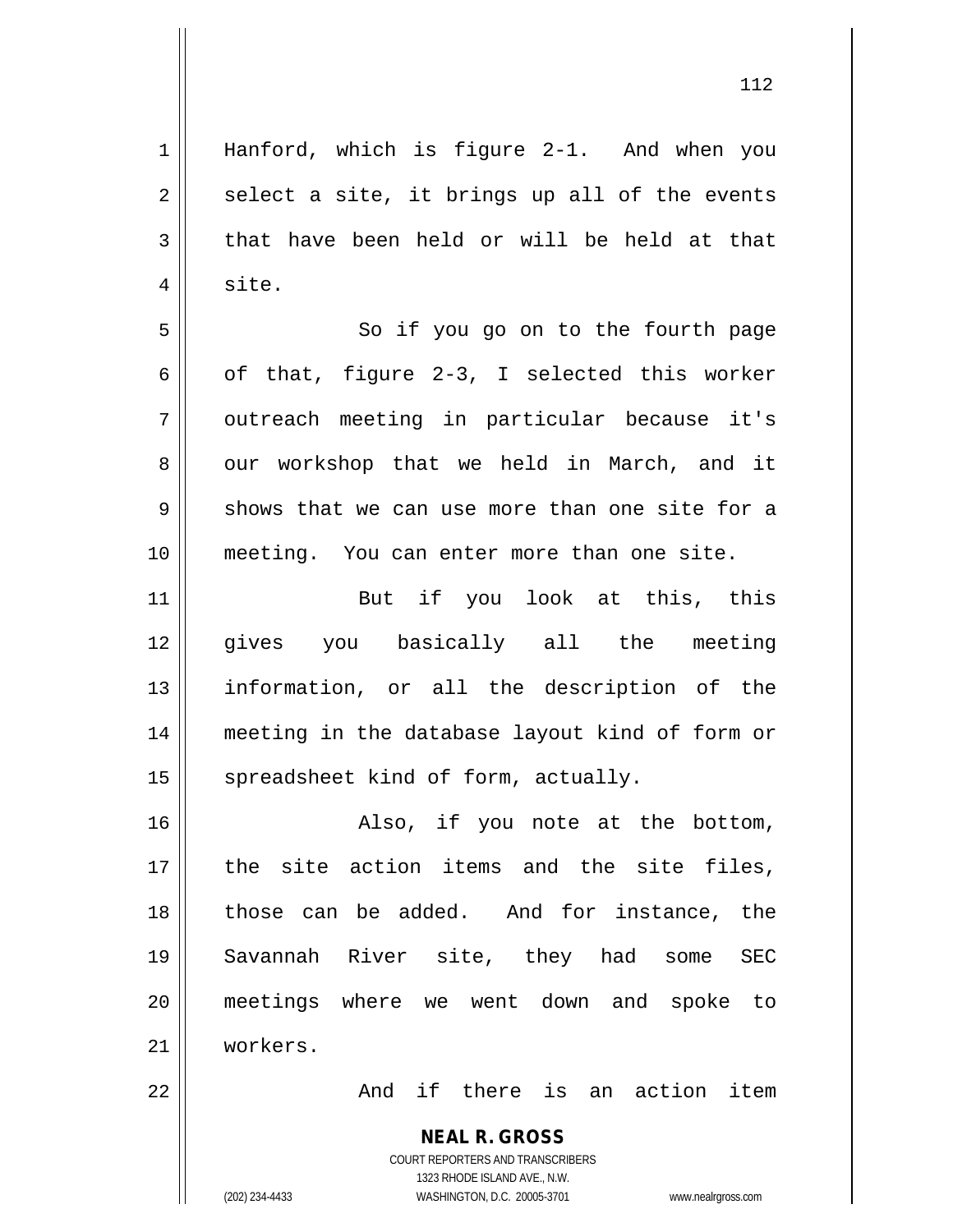**NEAL R. GROSS** COURT REPORTERS AND TRANSCRIBERS 1323 RHODE ISLAND AVE., N.W. 1 where the HP for that site needed to organize  $2 \parallel$  a group or whatever, he could put it there,  $3 \parallel$  and then do the resolution or whatever. 4 Site files may be an email to a 5 || specific interest group about information  $6 \parallel$  coming up about a site. And we've done that  $7 \parallel$  several times with some of the SECs that were 8 coming up for qualification, like to notify a 9 union or an organization that there was a 10 || petition that had been filed. 11 || MR. ZEITOUN: Mary, forgive me. 12 || MS. ELLIOTT: Yes, sir? 13 MR. ZEITOUN: This information is  $14$  || sent also to the point of contact --15 || MS. ELLIOTT: No. 16 || MR. ZEITOUN: -- or people that go  $17$  | through the database --18 MS. ELLIOTT: This is when you are 19 looking at the information, yes. 20 || MR. ZEITOUN: Okay. 21 || MS. ELLIOTT: Yes. 22 MR. ZEITOUN: I just want to know.

(202) 234-4433 WASHINGTON, D.C. 20005-3701 www.nealrgross.com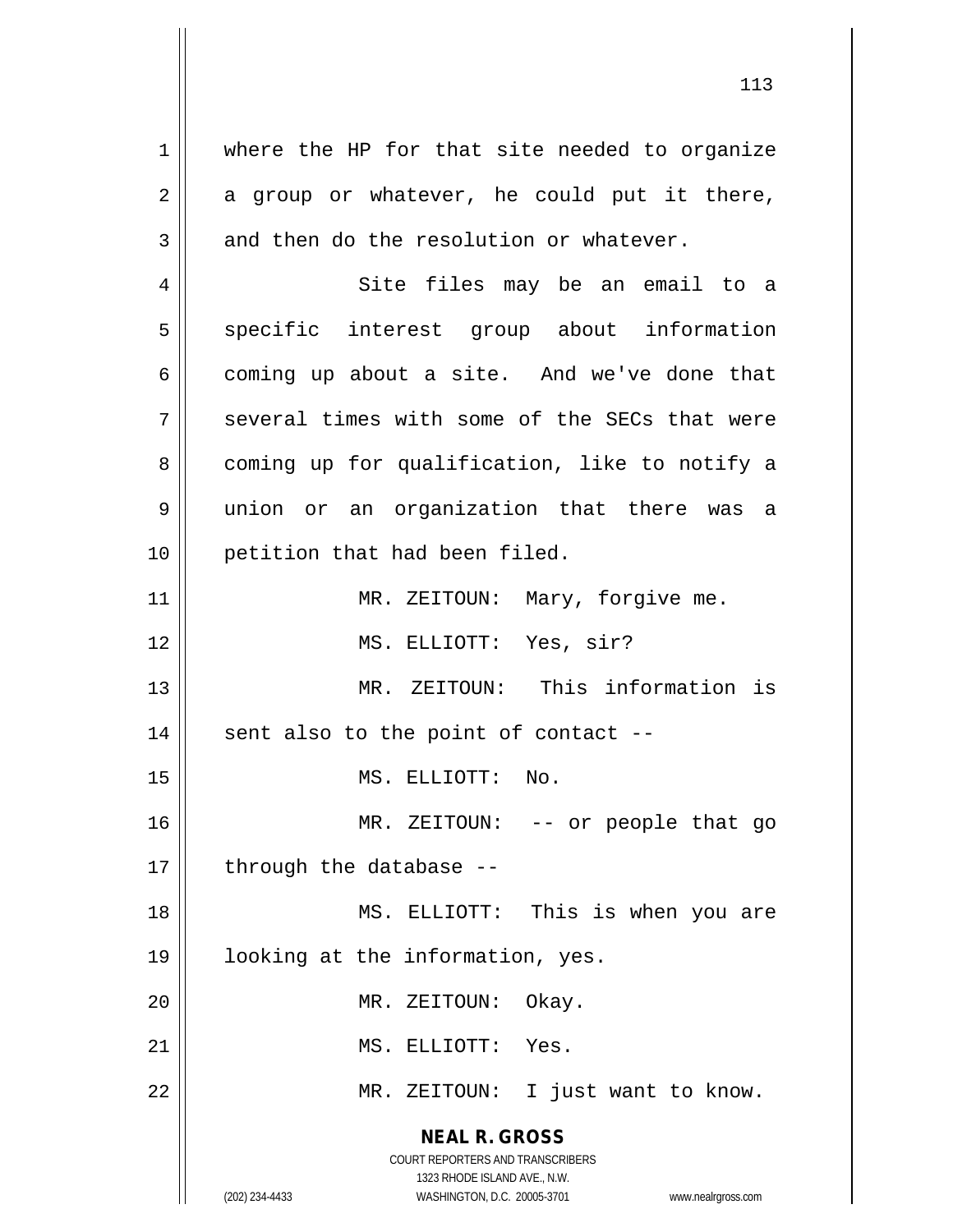| 1  | MS. ELLIOTT: This will be what --                                   |
|----|---------------------------------------------------------------------|
| 2  | MR. ZEITOUN: Because these are                                      |
| 3  | very useful information, you know, because                          |
| 4  | our interest at SC&A, we are usually<br>from                        |
| 5  | trying to seek it. But this is great.                               |
| 6  | MS. ELLIOTT: We are trying to                                       |
| 7  | make it very, very detailed, to the point                           |
| 8  | where somebody who is not familiar with the                         |
| 9  | background can at least get a basic                                 |
| 10 | familiarity of it.                                                  |
| 11 | So these next couple of figures,                                    |
| 12 | figure 2-4 and 2-5, show the screens where you                      |
| 13 | enter new site action items or site files. So                       |
| 14 | we can move on to tab 3 unless you have a                           |
| 15 | question.                                                           |
| 16 | What<br>is<br>this<br>MR. ELLIOTT:                                  |
| 17 | populated with now, Mary?                                           |
| 18 | MS. ELLIOTT:<br>Okay.                                               |
| 19 | MR. ELLIOTT: What is section 2                                      |
| 20 | populated with? We know it -- I want to be                          |
| 21 | clear for the record.                                               |
| 22 | MS. ELLIOTT: Okay. Clear for the                                    |
|    |                                                                     |
|    | <b>NEAL R. GROSS</b><br><b>COURT REPORTERS AND TRANSCRIBERS</b>     |
|    | 1323 RHODE ISLAND AVE., N.W.                                        |
|    | (202) 234-4433<br>WASHINGTON, D.C. 20005-3701<br>www.nealrgross.com |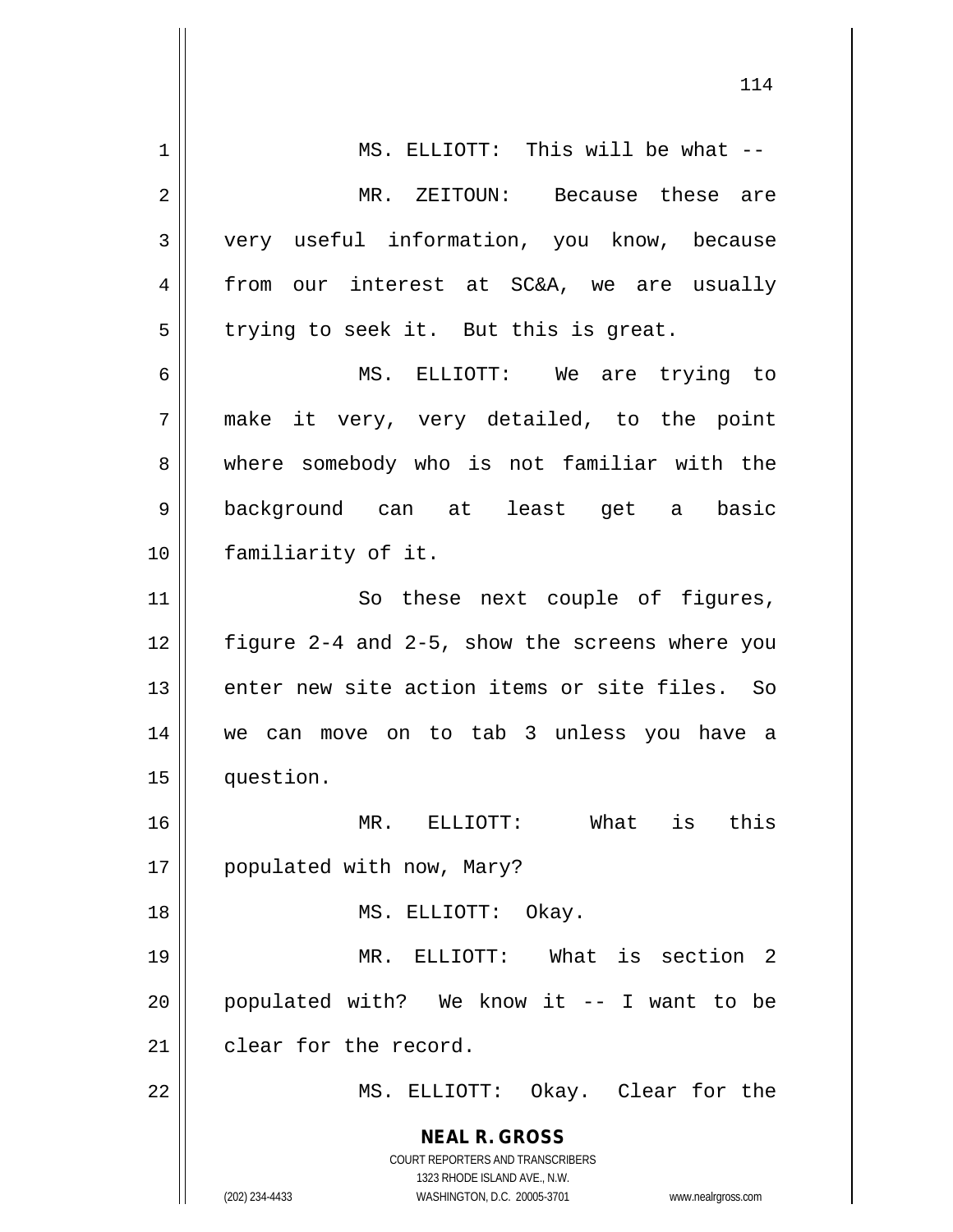**NEAL R. GROSS** COURT REPORTERS AND TRANSCRIBERS 1323 RHODE ISLAND AVE., N.W. (202) 234-4433 WASHINGTON, D.C. 20005-3701 www.nealrgross.com 1 || record that, at this point, all historic 2 || NIOSH-initiated meetings, or the basic  $3 \parallel$  information for a meeting is in the database. 4 MR. ELLIOTT: NIOSH. 5 MS. ELLIOTT: NIOSH-initiated 6 meetings. 7 MR. ELLIOTT: So it doesn't 8 | include the previous ORAU --9 MS. ELLIOTT: Yes. 10 MR. ELLIOTT: It does? 11 MS. ELLIOTT: Not as far as site 12 files, but as far as just the information for  $13$  || the meetings that have happened in the past at 14 | this point. 15 || MR. ELLIOTT: All right. 16 MS. ELLIOTT: In fact, in tab 4, I 17 have included a comprehensive listing of all 18 || of the meetings that have been entered in 19 here. 20 || MEMBER BEACH: Mary, do you have 21 || another one of these? My tab 2 only has one  $22 \parallel$  page.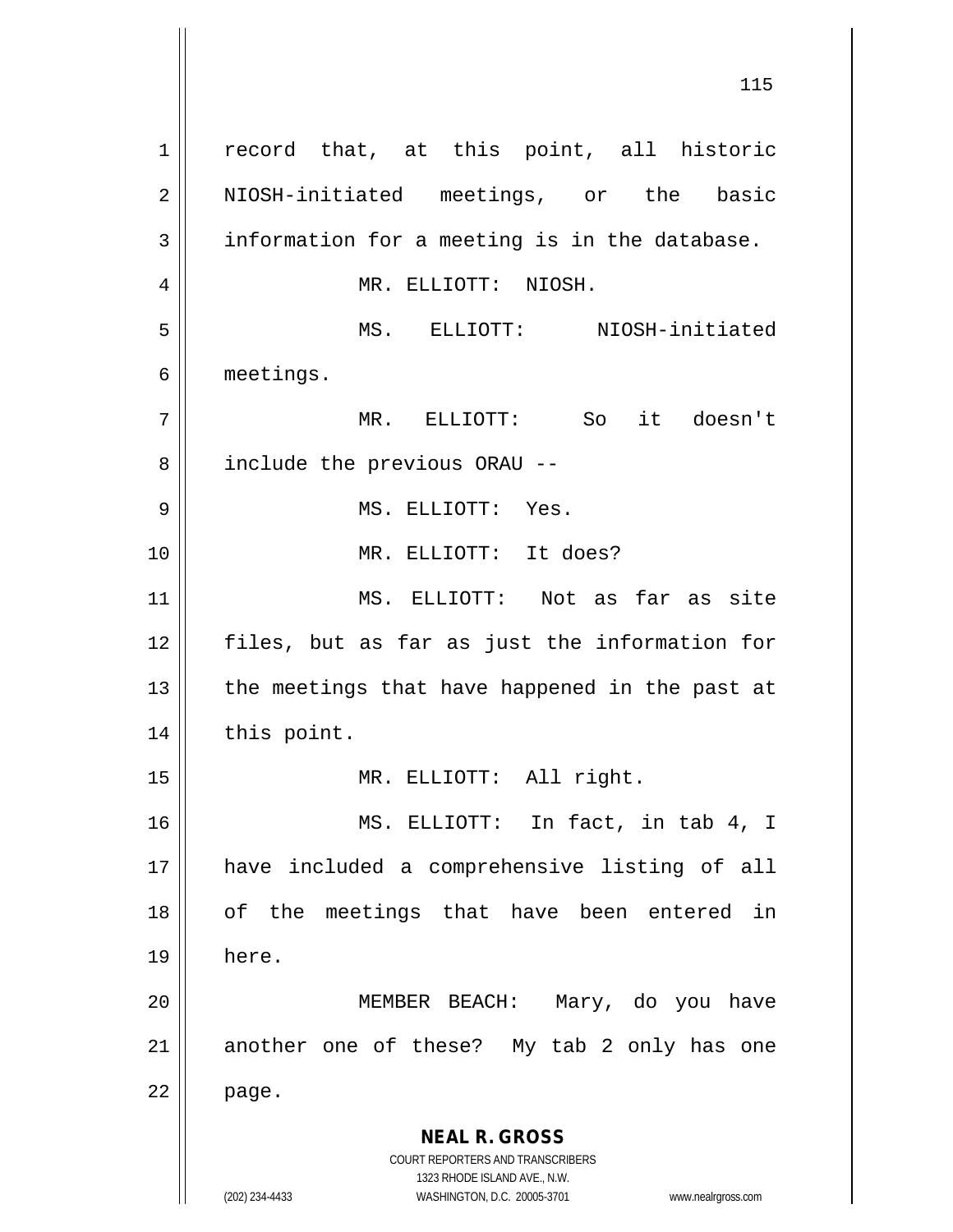**NEAL R. GROSS** COURT REPORTERS AND TRANSCRIBERS 1323 RHODE ISLAND AVE., N.W. (202) 234-4433 WASHINGTON, D.C. 20005-3701 www.nealrgross.com 1 || MS. ELLIOTT: Okay. So anyway, 2 | just for future reference, I'm not going to go  $3 \parallel$  over tab 4 and 5. But tab 4 has a 4 | comprehensive listing of all of the meetings  $5$  || that have been held to date. 6 Tab 5 is the procedure 12, just  $7$  | for future reference, if anybody needs that.  $8 \parallel$  So we're going to go back to the overview of  $9 \parallel$  the meeting information. 10 And you can start on the home 11 || screen to do this. 12 MR. McDOUGALL: What tab is this? 13 MS. ELLIOTT: Tab 3. The overview 14 | of the meeting information. 15 MR. ZEITOUN: Can I ask another 16 || question? I'm sorry. 17 || MS. ELLIOTT: Yes, sure. 18 MR. ELLIOTT: Sure. Please. 19 MR. ZEITOUN: The yellow  $20$  | highlights  $-$ 21 || MS. ELLIOTT: Yes. 22 || MR. ZEITOUN: -- does it have any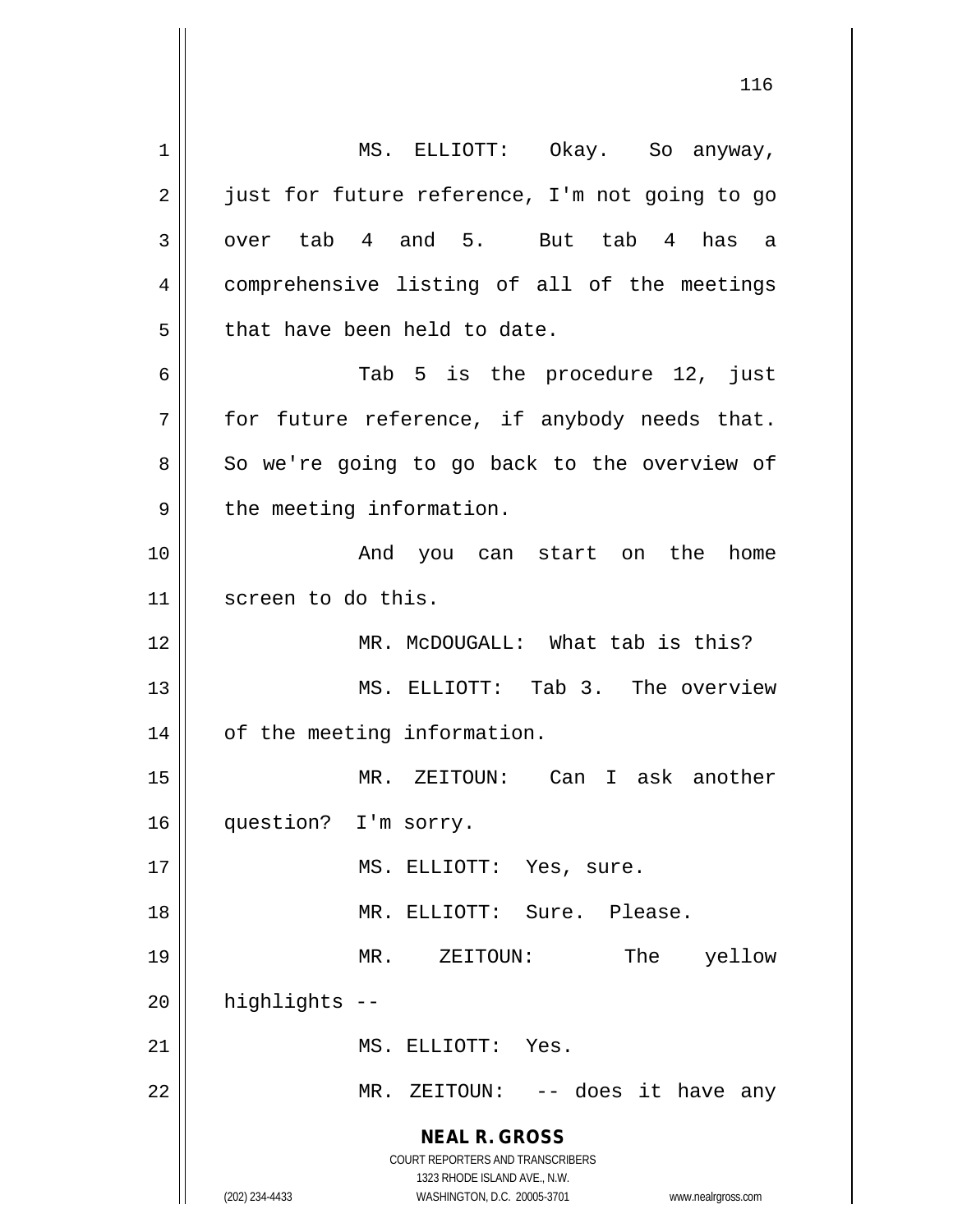**NEAL R. GROSS** COURT REPORTERS AND TRANSCRIBERS 1323 RHODE ISLAND AVE., N.W. (202) 234-4433 WASHINGTON, D.C. 20005-3701 www.nealrgross.com 117 1 || significance of that? 2 || MS. ELLIOTT: I just selected that  $3 \parallel$  one to show that you can --4 MR. ELLIOTT: Illustration 5 | purposes? 6 MS. ELLIOTT: Yes. If you did  $7 \parallel$  select that hourglass, it would open up just  $8 \parallel$  that meeting. 9 MR. ZEITOUN: Okay. 10 MS. ELLIOTT: And you'd have all of 11 that specific meeting information, which we're 12 || going to go into next. 13 MR. ZEITOUN: Thanks. 14 MS. ELLIOTT: Okay. So basically 15 || from any screen in the Outreach Tracking 16 || System, you can look at meetings. There are 17 || some drop-down tabs at the top. And you can  $18$  | see those on figure 3-1. 19 At the top, the very top there, it 20 || says, Meetings. And when you pull the 21 drop-down, you can either add a meeting or 22 | view meetings, but then it's broken up by View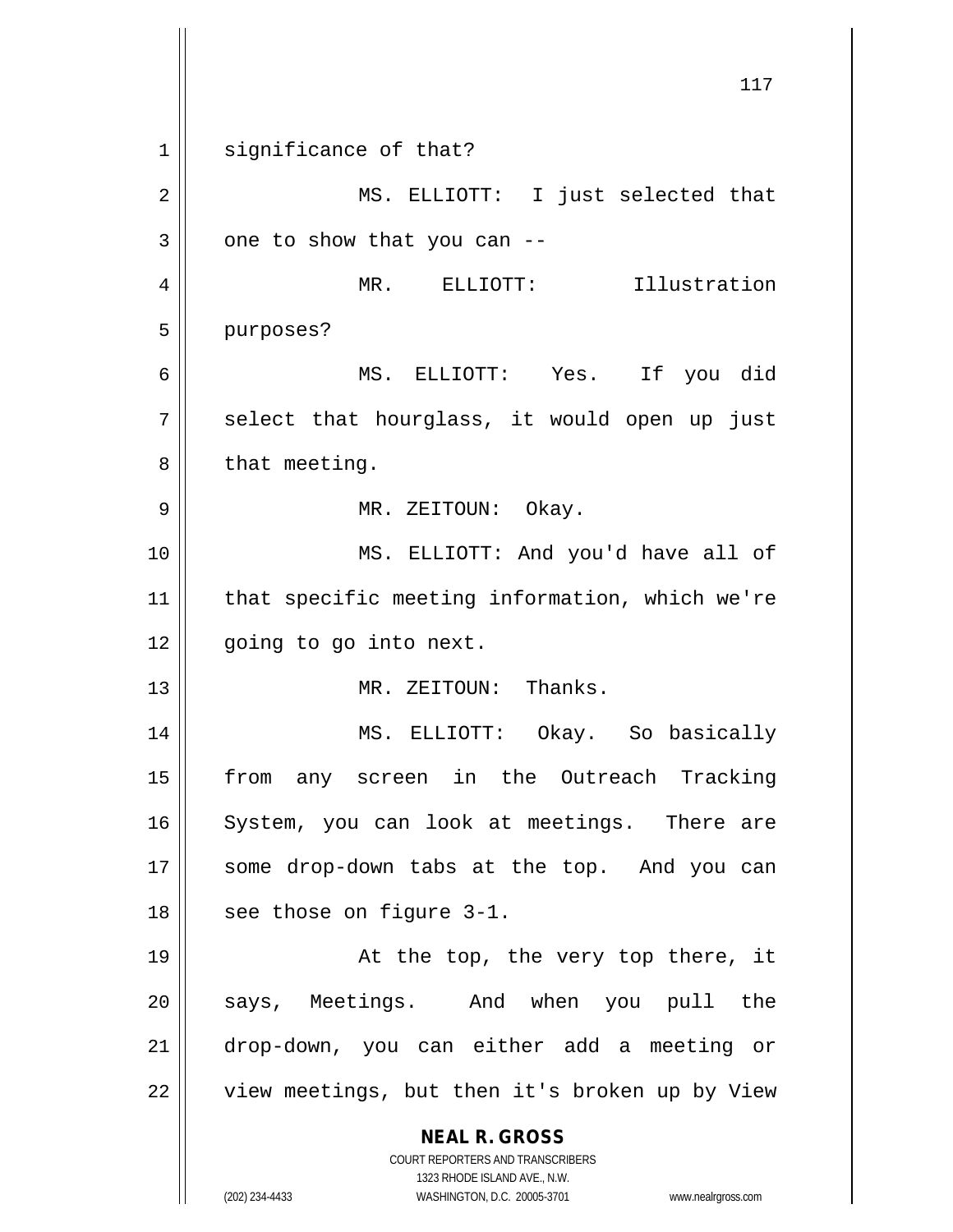**NEAL R. GROSS** COURT REPORTERS AND TRANSCRIBERS 1 all meetings, View open meetings, or View 2 | closed meetings. 3 MR. ZEITOUN: But you're saying 4 || open meeting is the coming up, the ones that  $5$  || are coming in the future. 6 MS. ELLIOTT: Correct. And those  $7 \parallel$  are defined here in this overview that I 8 wrote. 9 MR. ZEITOUN: Right. 10 MS. ELLIOTT: Basically on the 11 home screen of the meeting screen, you're 12 || going to see anything that's still open for 13 all sites. Say if we had five meetings 14 || scheduled, there would be five listings there. 15 You could go into any one of them  $16$  by using the hourglass, and that's a read-only 17 || function at this point for most people, or you 18 || can filter by sites. Where it says, Filter 19 site, there's a drop-down list, and you can  $20$  | choose any site to see only meetings for that  $21$  site. That's the same for any of these three  $22$  | tabs, whether it's all, or open, or closed.

1323 RHODE ISLAND AVE., N.W.

(202) 234-4433 WASHINGTON, D.C. 20005-3701 www.nealrgross.com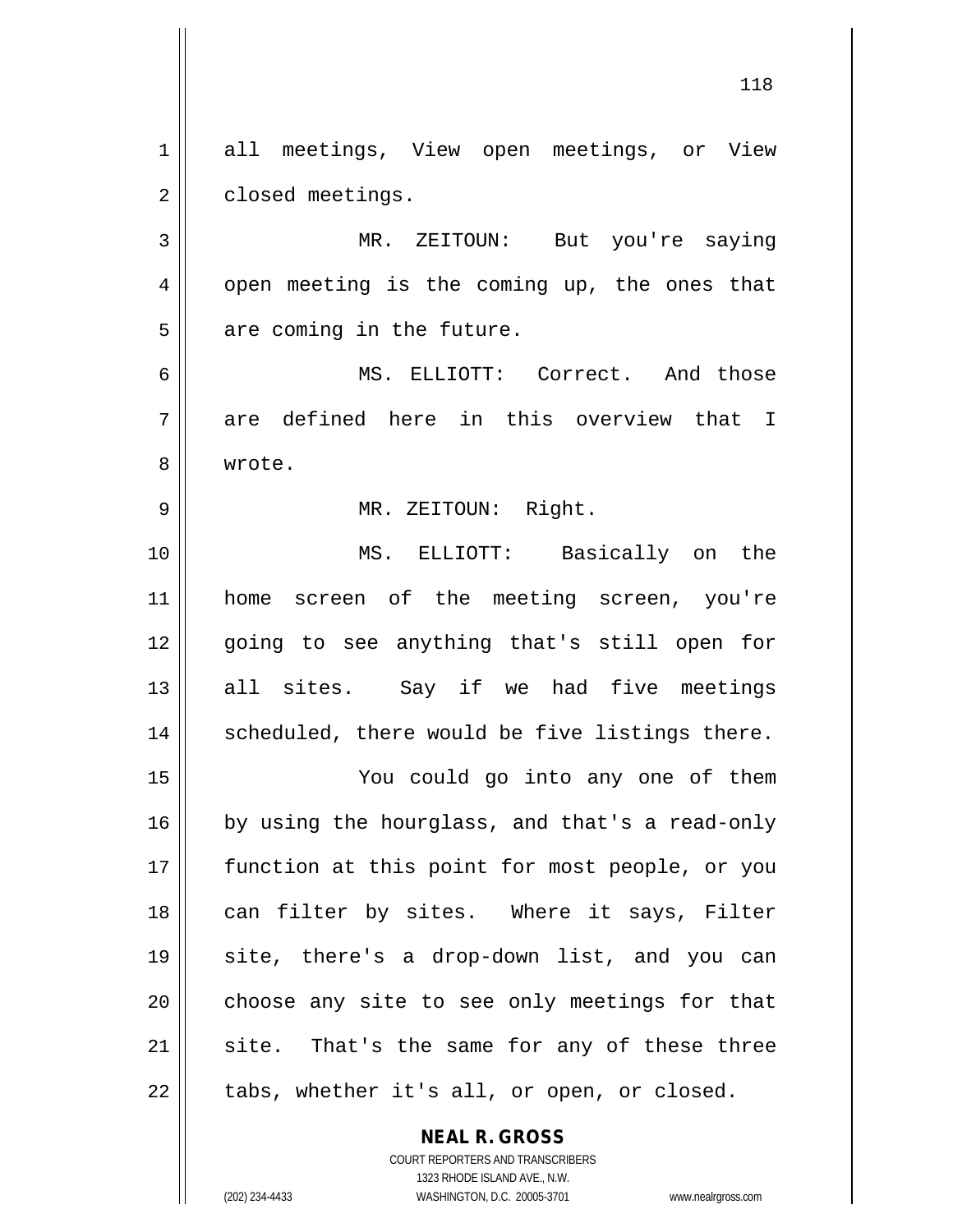1 | So figure 3-2 I've pulled up again 2 Hanford for the closed meetings. I've 3 filtered out the Hanford site for the closed 4 meetings, and the listing there is all the 5 meetings, outreach events, we've had for 6 Hanford.  $7 \parallel$  and if you go on to figure 3-3, 8 which is a few pages back, again I highlighted  $9 \parallel$  the hourglass to show that you go to this 10 || particular meeting by doing that. 11 || The Rand if you flip on, then figure 12 || 3-4 shows what the meeting screen is like. So 13 || in particular, in  $3-4$ , it shows that we had 14 || this NIOSH workshop on dose reconstruction and 15 || special exposure cohort in March, and the 16 audience was a group of invited individuals

17 || that were interested in this process. And  $18$  || then the notes have a little more specific 19 information about the meeting.

20 || There's also the ability to add 21 multiple sites. And you can do that using the 22 || little clock down there.

> **NEAL R. GROSS** COURT REPORTERS AND TRANSCRIBERS 1323 RHODE ISLAND AVE., N.W. (202) 234-4433 WASHINGTON, D.C. 20005-3701 www.nealrgross.com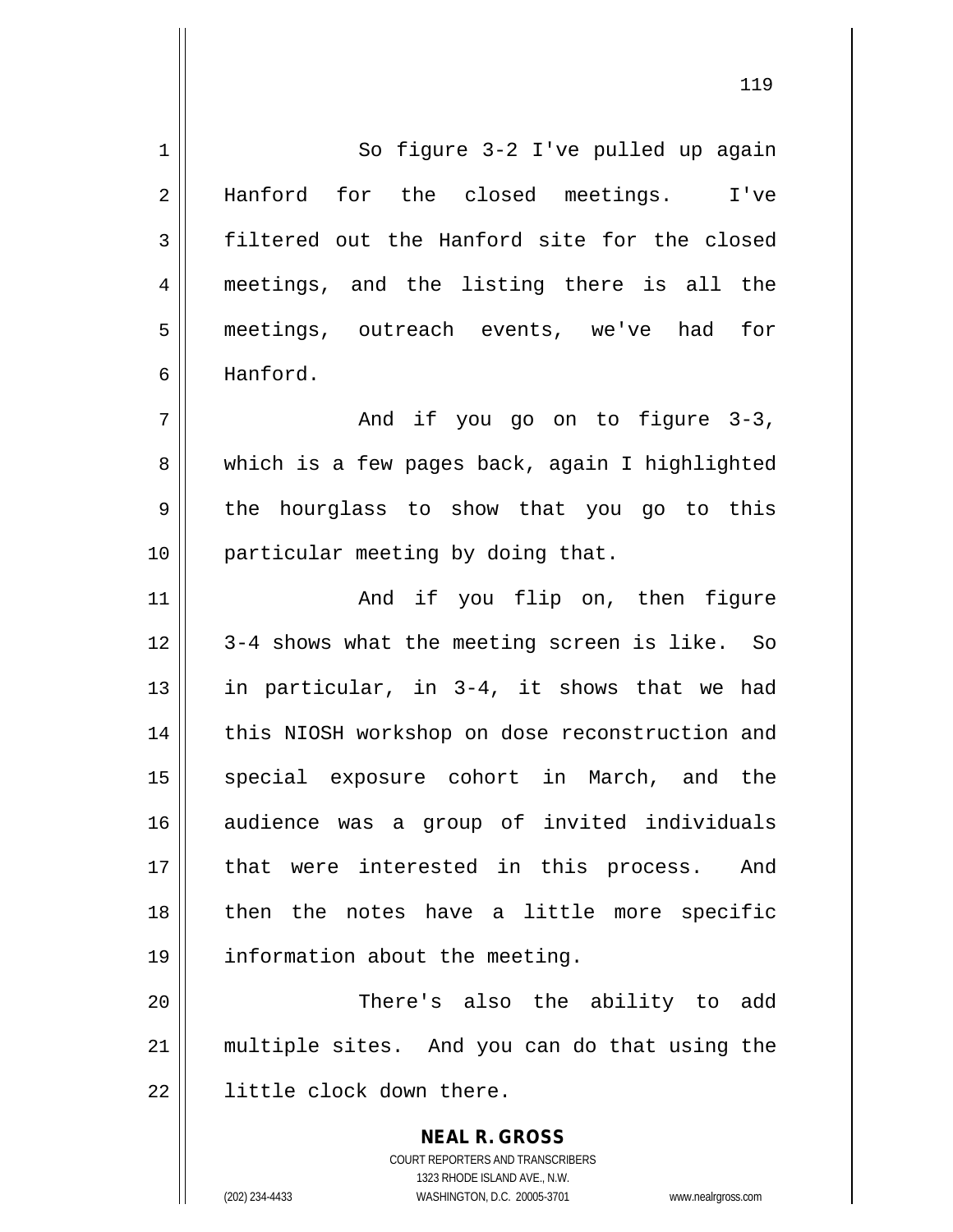| $\mathbf 1$ | MR. ELLIOTT: These were the sites                                   |
|-------------|---------------------------------------------------------------------|
| 2           | that were represented at that workshop?                             |
| 3           | MS. ELLIOTT: Right. If an HP at                                     |
| 4           | that meeting had an item they wanted to                             |
| 5           | address and they wanted to do it within a                           |
| 6           | specific amount of time, they can enter an                          |
| 7           | action item.                                                        |
| 8           | And, again, figure 3-5 shows how                                    |
| 9           | to add that. For that particular meeting,                           |
| 10          | there are no action items. We have not                              |
| 11          | populated anything with capped action items in                      |
| 12          | any meetings at this point, but for the future                      |
| 13          | on, we will be working with getting those                           |
| 14          | action items in, getting the time frame set to                      |
| 15          | complete the action item.                                           |
| 16          | And then there is an e-mail                                         |
| 17          | notification system. If that date goes over,                        |
| 18          | then the HP is made aware that, "Hey, you said                      |
| 19          | you were going to do this. But you haven't.                         |
| 20          | So let's get it done."                                              |
| 21          | We can also add --                                                  |
| 22          | MR. ELLIOTT: So<br>we are giving                                    |
|             | <b>NEAL R. GROSS</b><br>COURT REPORTERS AND TRANSCRIBERS            |
|             | 1323 RHODE ISLAND AVE., N.W.                                        |
|             | (202) 234-4433<br>WASHINGTON, D.C. 20005-3701<br>www.nealrgross.com |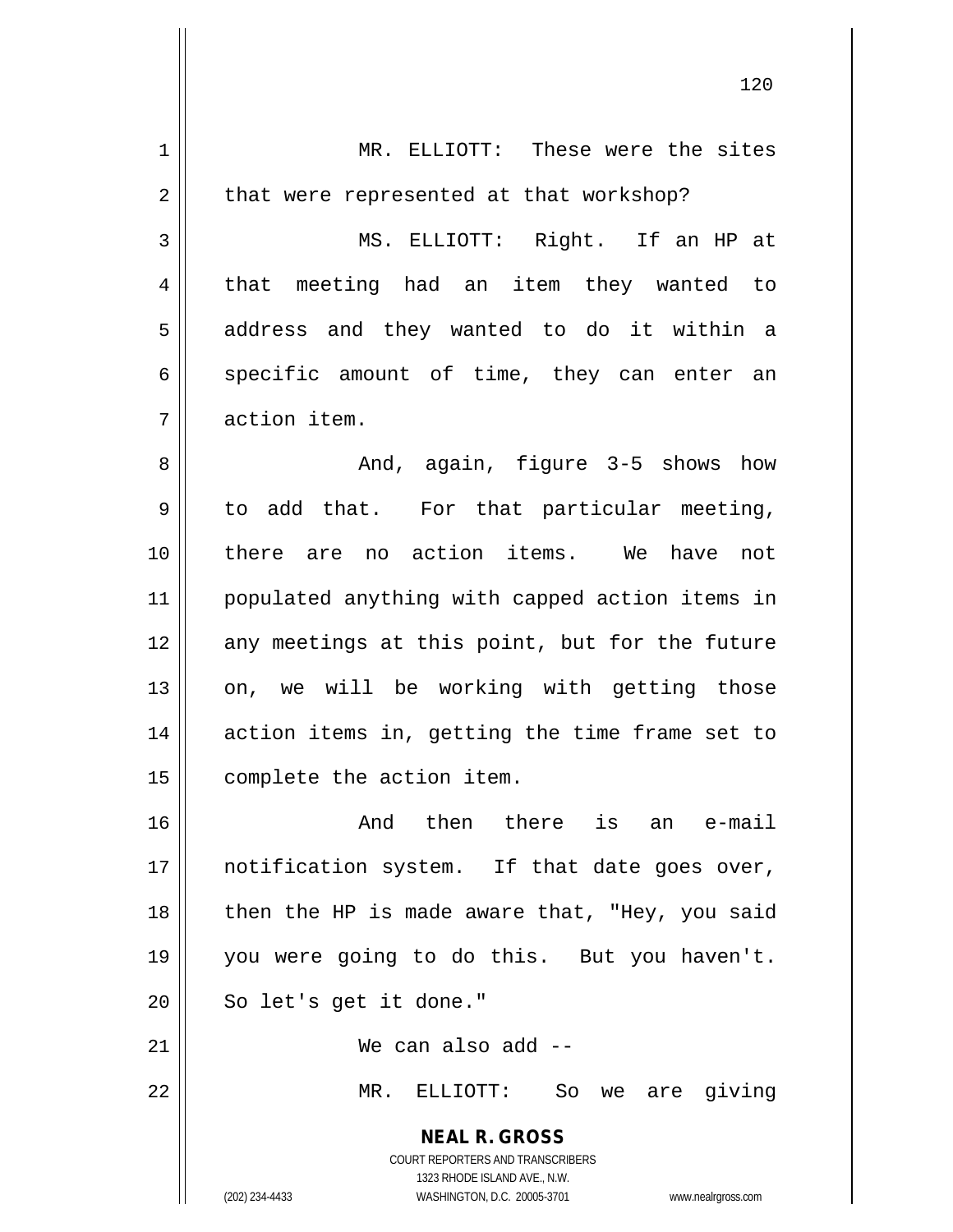$1 \parallel$  them the suspense trigger here.

**NEAL R. GROSS** COURT REPORTERS AND TRANSCRIBERS 1323 RHODE ISLAND AVE., N.W. (202) 234-4433 WASHINGTON, D.C. 20005-3701 www.nealrgross.com 2 MEMBER MUNN: Right. I can see  $3 \parallel$  that, yes. 4 MS. ELLIOTT: Also we have the 5 || ability to reach a group of people through 6 using the NOCTIS system. Say if for a 7 particular outreach event we wanted to invite  $8 \parallel$  all of the claimants that were in a 50-mile 9 || radius of that site. 10 || Then we would send a template to 11 our technical solutions team. They would 12 eenerate all of those names. And then we 13 would send those out. So we could reach 14 however many people that would be in that  $15 \parallel$  list. 16 MR. ELLIOTT: And then so those 17 would be shown under "Meeting Notifications?" 18 MS. ELLIOTT: Yes, they would. 19 And then we would show what group that we  $20$  | reached out to and  $-$ 21 MR. ZEITOUN: Can I ask you a 22 || question and even go back to 3-6?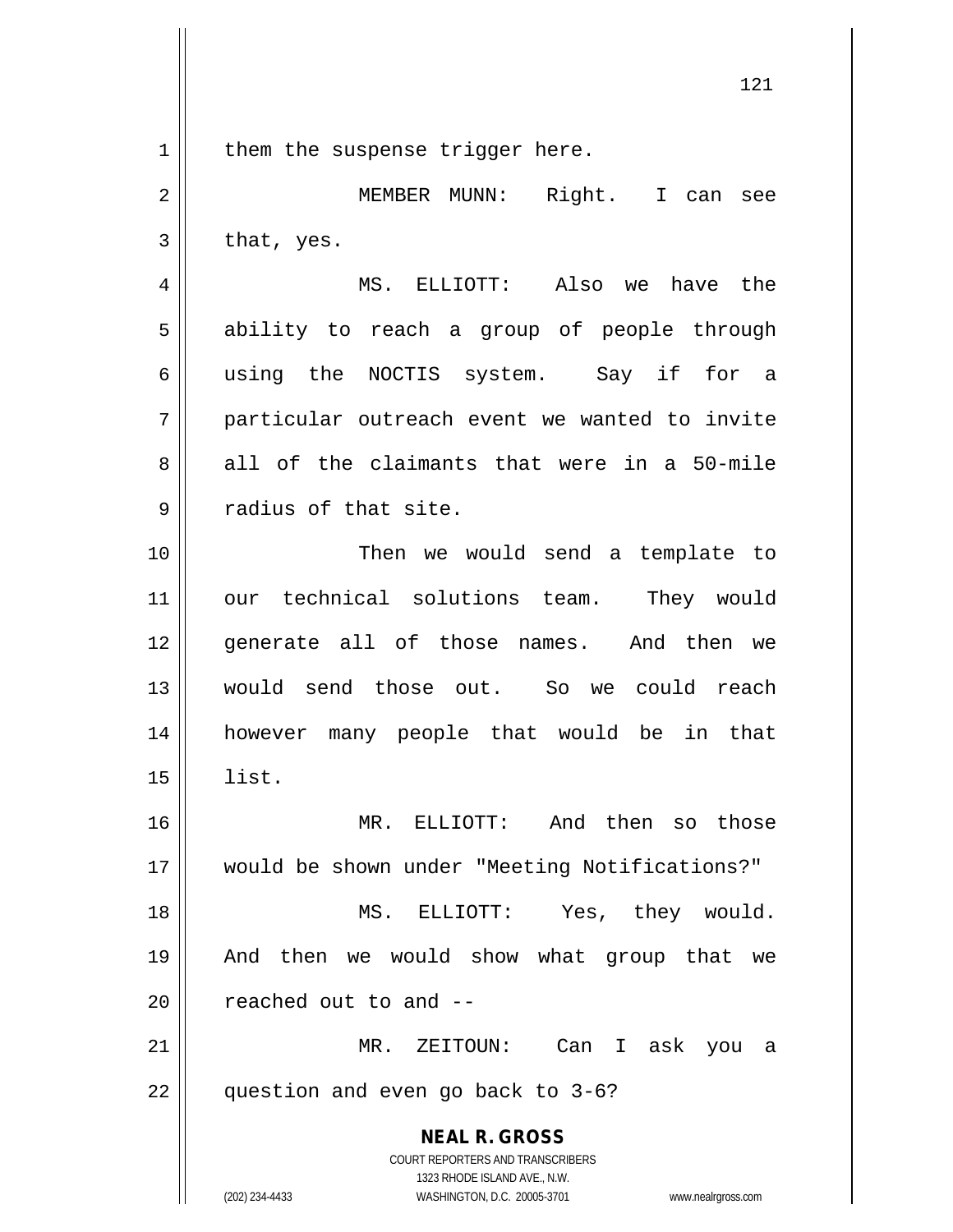|                | 122                                                                                                 |
|----------------|-----------------------------------------------------------------------------------------------------|
| 1              | MS. ELLIOTT: Yes, sir.                                                                              |
| $\overline{2}$ | MR. ZEITOUN: How do you define                                                                      |
| 3              | recipient criteria? What is the meaning of                                                          |
| 4              | that in a simpler --                                                                                |
| 5              | MS. ELLIOTT: Okay. For example,                                                                     |
| 6              | if the meeting is an SEC town hall meeting for                                                      |
| 7              | Brookhaven --                                                                                       |
| 8              | MR. ZEITOUN: Right.                                                                                 |
| 9              | MS. ELLIOTT: -- and we want to                                                                      |
| 10             | invite everyone who has an interest via a                                                           |
| 11             | claim. There would be information in NOCTIS                                                         |
| 12             | for those people --                                                                                 |
| 13             | MR. ZEITOUN: Right.                                                                                 |
| 14             | MS. ELLIOTT: -- their addresses,                                                                    |
| 15             | their contact information. And the NIOSH                                                            |
| 16             | technical solutions team has the ability to                                                         |
| 17             | query their system to pull out a certain group                                                      |
| 18             | of people; for instance, any claimant who                                                           |
| 19             | lived within a 50-mile radius of the                                                                |
| 20             | Brookhaven site.                                                                                    |
| 21             | MR. ZEITOUN: So this would be                                                                       |
| 22             | stated in here?                                                                                     |
|                | <b>NEAL R. GROSS</b><br><b>COURT REPORTERS AND TRANSCRIBERS</b>                                     |
|                | 1323 RHODE ISLAND AVE., N.W.<br>(202) 234-4433<br>WASHINGTON, D.C. 20005-3701<br>www.nealrgross.com |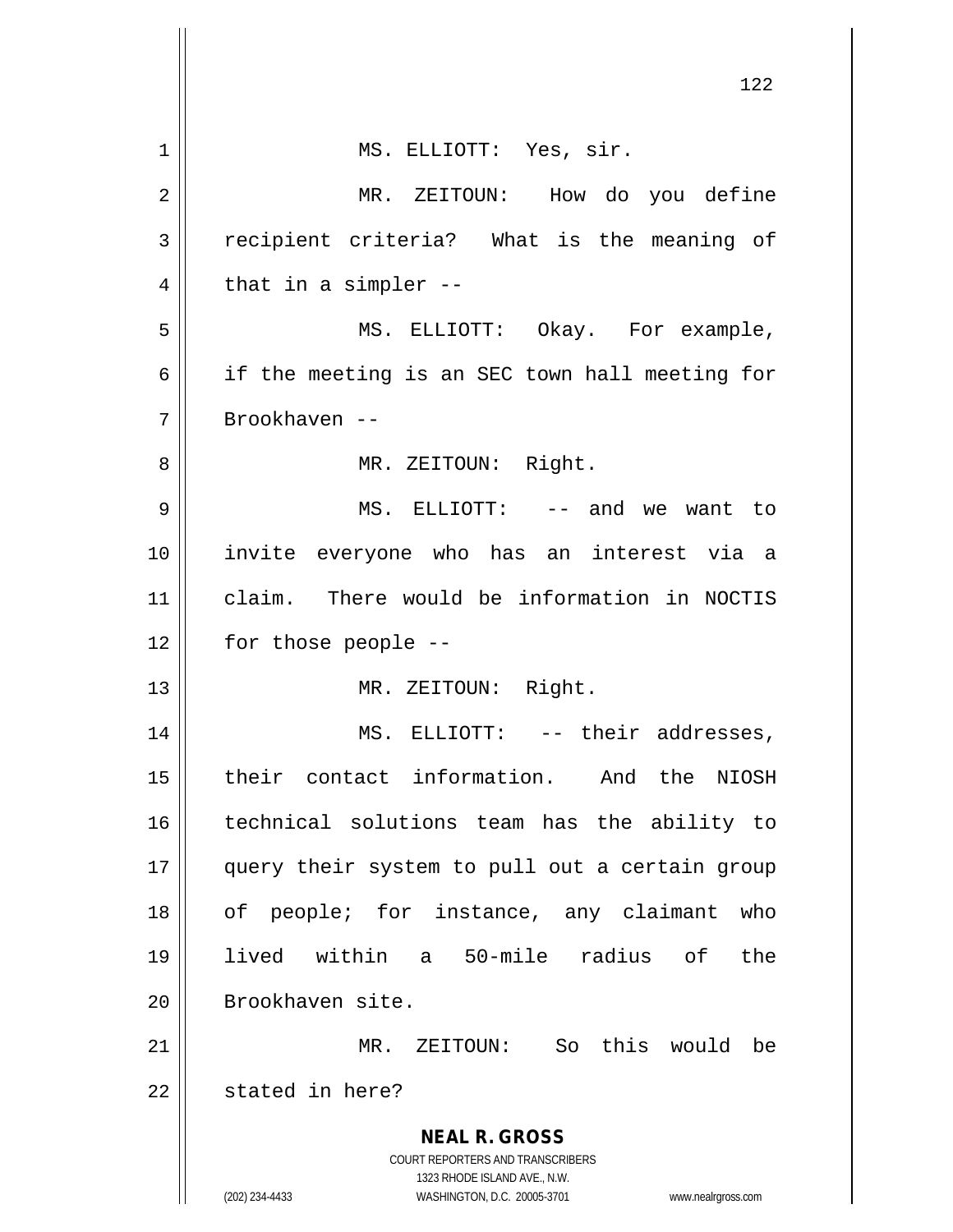|    | 123                                                                                                 |
|----|-----------------------------------------------------------------------------------------------------|
| 1  | MS. ELLIOTT: Yes.                                                                                   |
| 2  | MR. ZEITOUN: Why did you select                                                                     |
| 3  | this group? Why did you invite these people?                                                        |
| 4  | As you define it in here, this is exactly the                                                       |
| 5  | definition for --                                                                                   |
| 6  | MS. ELLIOTT: This would be the                                                                      |
| 7  | definition for a technical solutions team to                                                        |
| 8  | pull the query for those names.                                                                     |
| 9  | MR. ELLIOTT: Who gets notified?                                                                     |
| 10 | MS. ELLIOTT: Right.                                                                                 |
| 11 | MR. ZEITOUN: So you have that in                                                                    |
| 12 | a database in this case. You put this                                                               |
| 13 | criteria, it's already well established. By                                                         |
| 14 | the time you put them in, it will be pulled                                                         |
| 15 | in, into this.                                                                                      |
| 16 | MS. ELLIOTT: Absolutely. Also                                                                       |
| 17 | a meeting is arranged and as it<br>when                                                             |
| 18 | progresses through this cycle going to                                                              |
| 19 | closure, we have the ability to add the files                                                       |
| 20 | that relate to that meeting. And that is in                                                         |
| 21 | figure 3-7. And the people who write                                                                |
| 22 | permissions can add any file that is related                                                        |
|    | <b>NEAL R. GROSS</b>                                                                                |
|    | COURT REPORTERS AND TRANSCRIBERS                                                                    |
|    | 1323 RHODE ISLAND AVE., N.W.<br>(202) 234-4433<br>WASHINGTON, D.C. 20005-3701<br>www.nealrgross.com |

 $\mathsf{l}$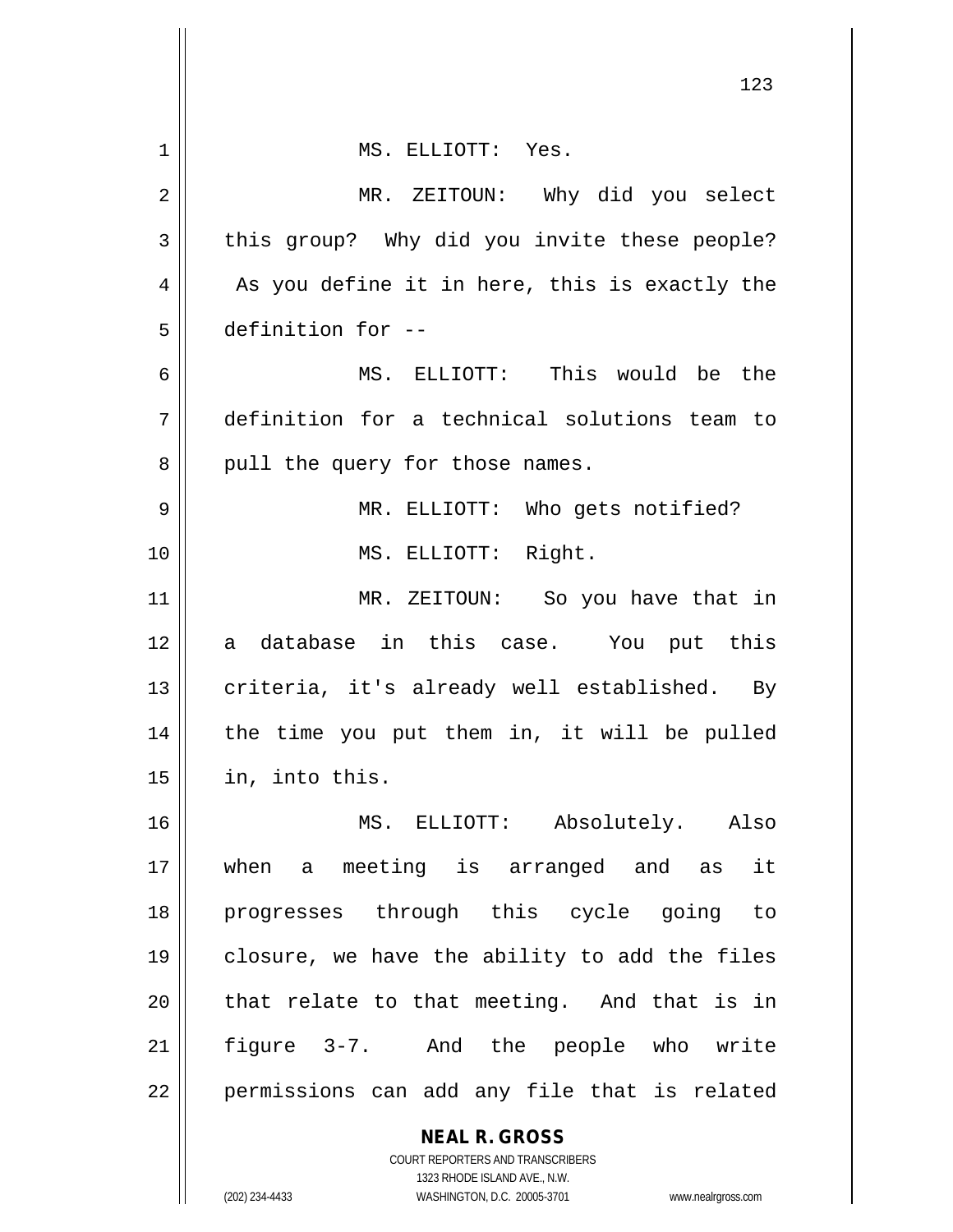$1 \parallel$  to that meeting.

| $\overline{2}$ | So here this one, in particular,                                                                                                                                |
|----------------|-----------------------------------------------------------------------------------------------------------------------------------------------------------------|
| $\mathfrak{Z}$ | shows where we have -- it shows the                                                                                                                             |
| 4              | presentations. It shows any communications we                                                                                                                   |
| 5              | had with the people that were at this meeting.                                                                                                                  |
| 6              | It shows the minutes -- well, if there were                                                                                                                     |
| 7              | minutes of the meeting, if it was a public                                                                                                                      |
| 8              | outreach meeting or whatever, there would be                                                                                                                    |
| 9              | minutes listed in here.                                                                                                                                         |
| 10             | So any file that has to do with                                                                                                                                 |
| 11             | this particular meeting is here. And by                                                                                                                         |
| 12             | clicking on the file name, whoever is looking                                                                                                                   |
| 13             | at it can view the file.                                                                                                                                        |
| 14             | MR. ELLIOTT: If this was<br>an                                                                                                                                  |
| 15             | interview, set of interview notes, then the                                                                                                                     |
| 16             | DOE-approved notes would be here. And a                                                                                                                         |
| 17             | summary that would be used for public display                                                                                                                   |
| 18             | would be sent here.                                                                                                                                             |
| 19             | MS. ELLIOTT: Right, anything that                                                                                                                               |
| 20             | would be useful to the HP in analyzing what                                                                                                                     |
| 21             | needs to be known, I guess.                                                                                                                                     |
| 22             | MS. ROBERTSON-DEMERS: Can I ask a                                                                                                                               |
|                | <b>NEAL R. GROSS</b><br>COURT REPORTERS AND TRANSCRIBERS<br>1323 RHODE ISLAND AVE., N.W.<br>(202) 234-4433<br>WASHINGTON, D.C. 20005-3701<br>www.nealrgross.com |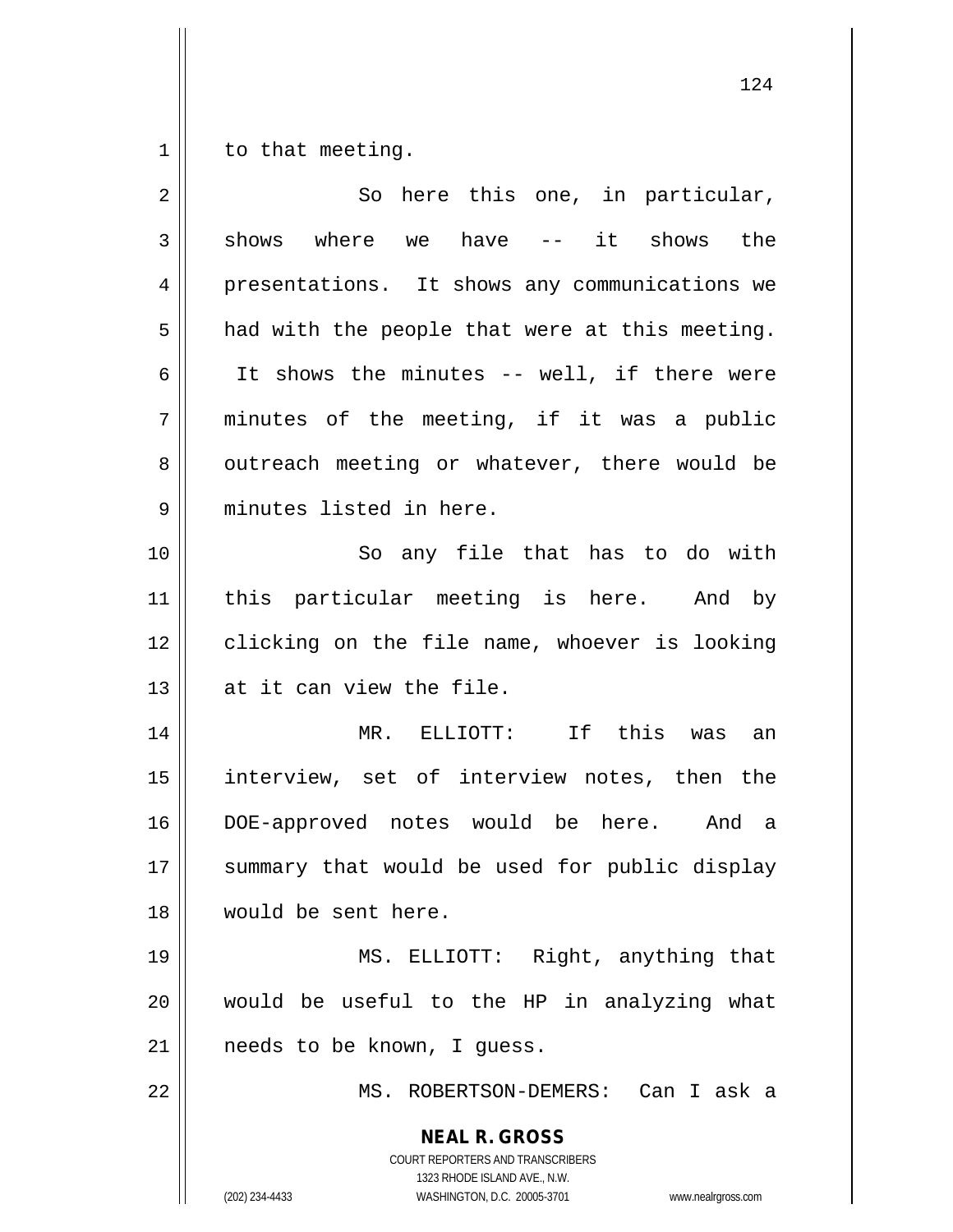**NEAL R. GROSS** COURT REPORTERS AND TRANSCRIBERS 1323 RHODE ISLAND AVE., N.W. (202) 234-4433 WASHINGTON, D.C. 20005-3701 www.nealrgross.com 125 1 | question? 2 | MS. ELLIOTT: Sure. 3 || MS. ROBERTSON-DEMERS: Go back to  $4 \parallel$  figure 3.2. 5 || MS. ELLIOTT: Okay. 6 MS. ROBERTSON-DEMERS: Are these 7 || all the meetings in the system for Hanford? 8 MS. ELLIOTT: Yes. 9 MS. ROBERTSON-DEMERS: Okay. 10 MS. ELLIOTT: When you view closed 11 || meetings and filter a site, it will be any. 12 || MR. ELLIOTT: The closed meetings.  $13$  || This is all the closed meetings. 14 MS. ELLIOTT: Right. You could  $15$  also look at all of the meetings, but this, in 16 || particular, I wanted to show that it will pull 17 up closed meetings by selecting that site 18 || under closed meetings. These are past. 19 || MS. ROBERTSON-DEMERS: So if, say, 20 || Sam Glover and crew came out and they brought  $21$  | in a small group of HPs to interview --22 MS. ELLIOTT: Now that would be a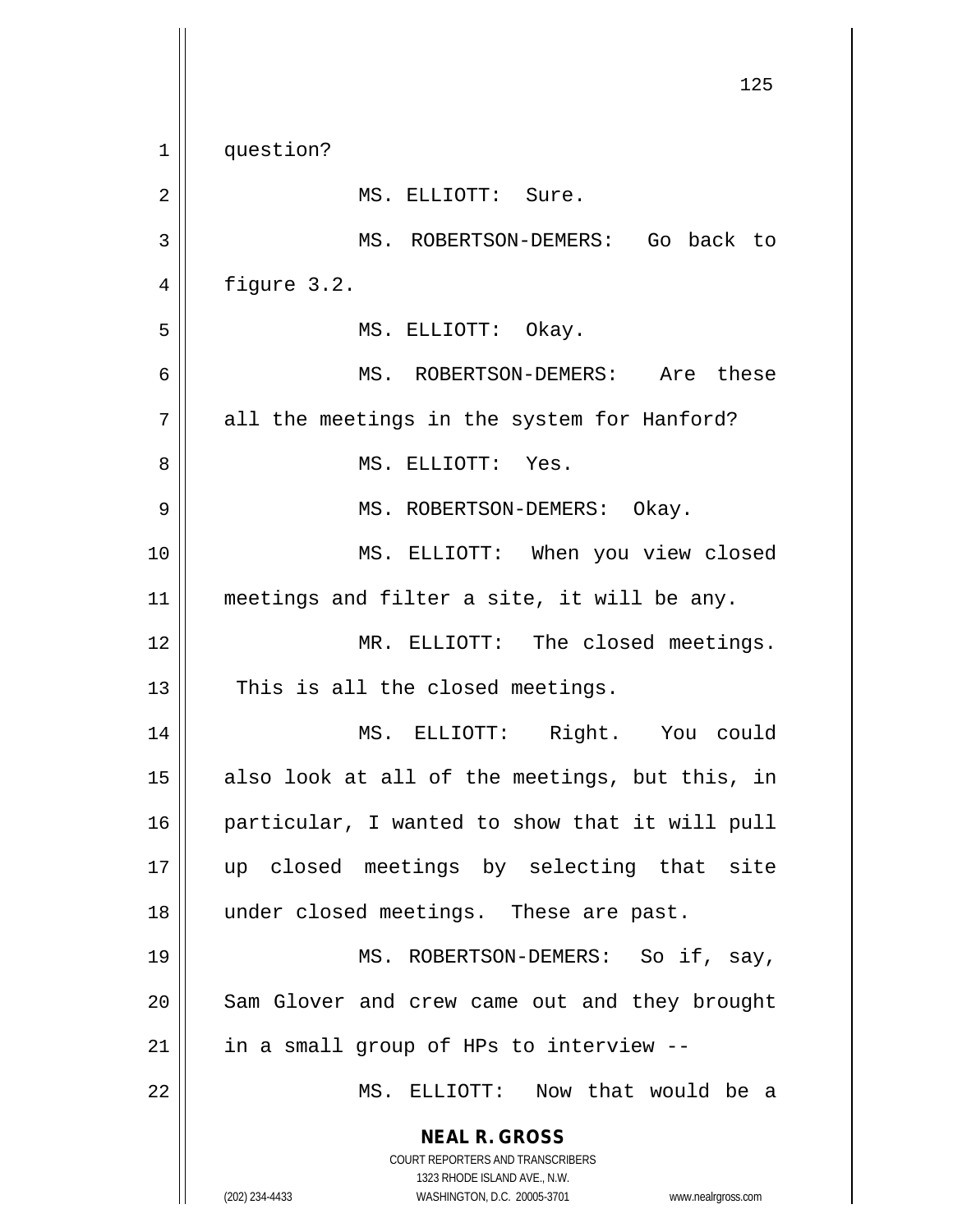| 1  | different sort of thing. That is not by --               |
|----|----------------------------------------------------------|
| 2  | MR. ELLIOTT: Should be in here,                          |
| 3  | but it is not in here. We want that in here,             |
| 4  | but right now what she has populated this with           |
| 5  | is those meetings that Mary knew about and had           |
| 6  | been tracking.                                           |
| 7  | MEMBER MUNN: As worker outreach.                         |
| 8  | MR. ELLIOTT:<br>And this goes back                       |
| 9  | to what we were talking about earlier. And               |
| 10 | now we haven't engaged our health physicist              |
| 11 | point of contacts for sites fully yet to make            |
| 12 | sure that they are operating within the system           |
| 13 | the way that we want them to. That is coming.            |
| 14 | MS. ELLIOTT: That's all. The tab                         |
| 15 | 4 is the closed meetings, and that goes from             |
| 16 | the first outreach in 2003 with the workers at           |
| 17 | Savannah River site. And it goes all the way             |
| 18 | up through our latest, which was actually a              |
| 19 | meeting that Lori and Mark went to.                      |
| 20 | MR. ELLIOTT: This is a work in                           |
| 21 | progress. We wanted something that had broad             |
| 22 | utility for the Outreach Program and tied in             |
|    | <b>NEAL R. GROSS</b><br>COURT REPORTERS AND TRANSCRIBERS |

1323 RHODE ISLAND AVE., N.W.

 $\mathsf{II}$ 

(202) 234-4433 WASHINGTON, D.C. 20005-3701 www.nealrgross.com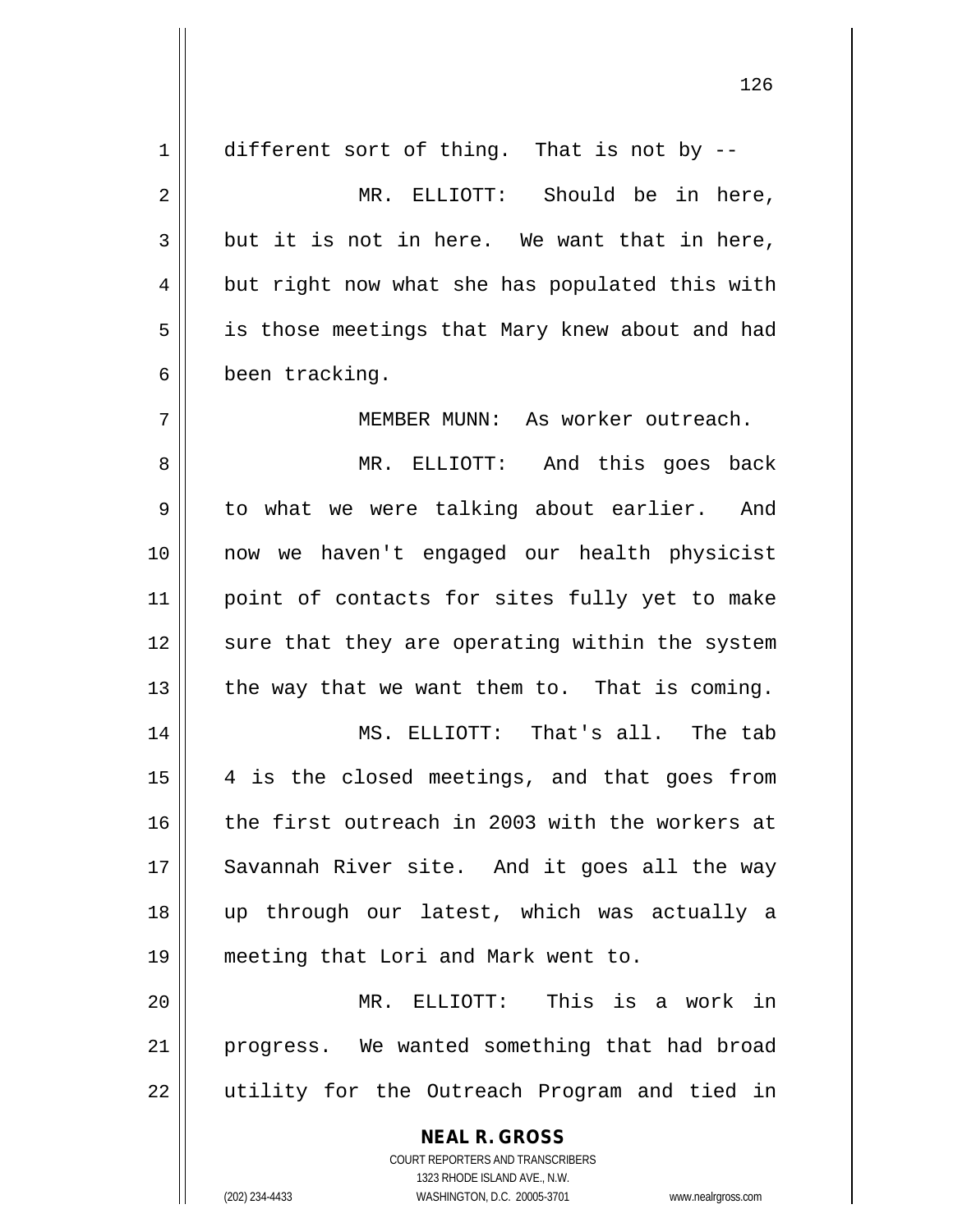1 || with other parts of the program, like dose 2 | reconstruction, SEC petitions, those kinds of

4 And certainly we are interested 5 || and we would welcome thoughts and comments  $6 \parallel$  about what bells, whistles, and features to  $7 \parallel$  add to this that we are confident that we can  $8 \parallel$  add those kinds of things. We just haven't.

 $3$  things.

 We wanted to show what we have got thus far. And we're starting to work with it 11 || now. And so it can be improved upon and modified as --

13 MEMBER BEACH: Well, I think our 14 workgroup will probably task SC&A with 15 || reviewing or auditing or however we describe 16 || that. How soon will we be able to have access 17 || to go ahead and get on that system?

18 MR. ELLIOTT: Do we have an answer 19  $\vert$  on that, J. J.? 20 MR. JOHNSON: What was that again?

21 MR. ELLIOTT: Do you know how soon  $22$  | the Board members and SC&A are going to have

**NEAL R. GROSS**

COURT REPORTERS AND TRANSCRIBERS 1323 RHODE ISLAND AVE., N.W. (202) 234-4433 WASHINGTON, D.C. 20005-3701 www.nealrgross.com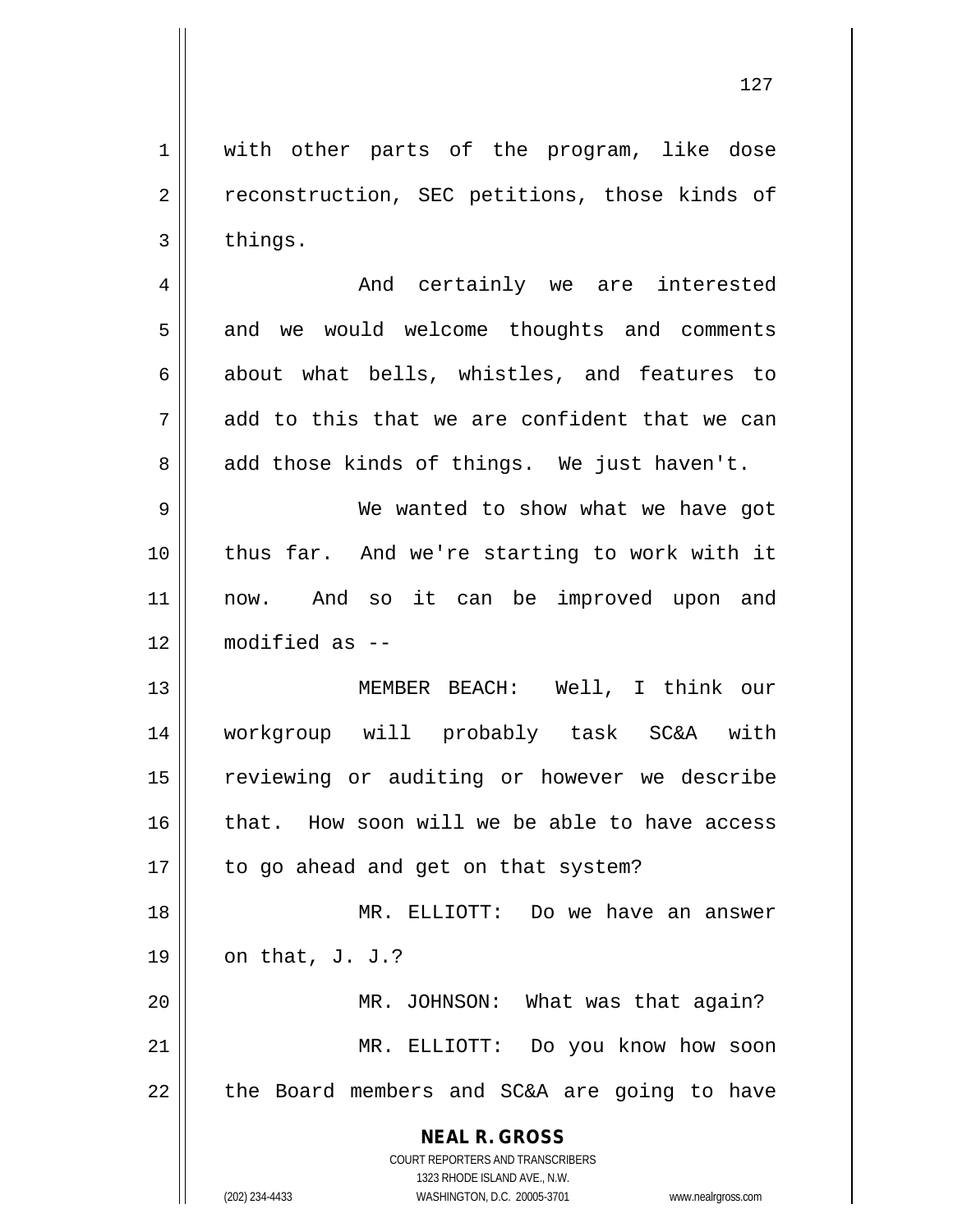$1 \parallel$  access to this?

| 2  | MR. JOHNSON: It all depends upon              |
|----|-----------------------------------------------|
| 3  | based upon the feedback I've gotten is their  |
| 4  | security within the TST process.              |
| 5  | MEMBER BEACH: So once we're                   |
| 6  | through the security process, will we have    |
| 7  | automatic access or will we have to go in and |
| 8  | get passwords for this system?                |
| 9  | MR. JOHNSON: I can't answer that              |
| 10 | one.                                          |
| 11 | MR. ELLIOTT: Let's get an answer              |
| 12 | from Leroy. And we'll provide the Working     |
| 13 | Group an answer from our TST folks. This is   |
| 14 | housed, resident in what we call our NOCTIS   |
| 15 | tools, which is -- not NOCTIS tools. It's     |
| 16 | OCAS tools, OCAS tools. And so in that suite  |
| 17 | of applications, this exists.                 |
| 18 | The SEC viewer, which is another              |
| 19 | database application for our SEC petitions,   |
| 20 | NOCTIS, our claims tracking system, they're   |
| 21 | all housed in the suite of tools, application |
| 22 | of tools.                                     |

**NEAL R. GROSS** COURT REPORTERS AND TRANSCRIBERS

1323 RHODE ISLAND AVE., N.W.

(202) 234-4433 WASHINGTON, D.C. 20005-3701 www.nealrgross.com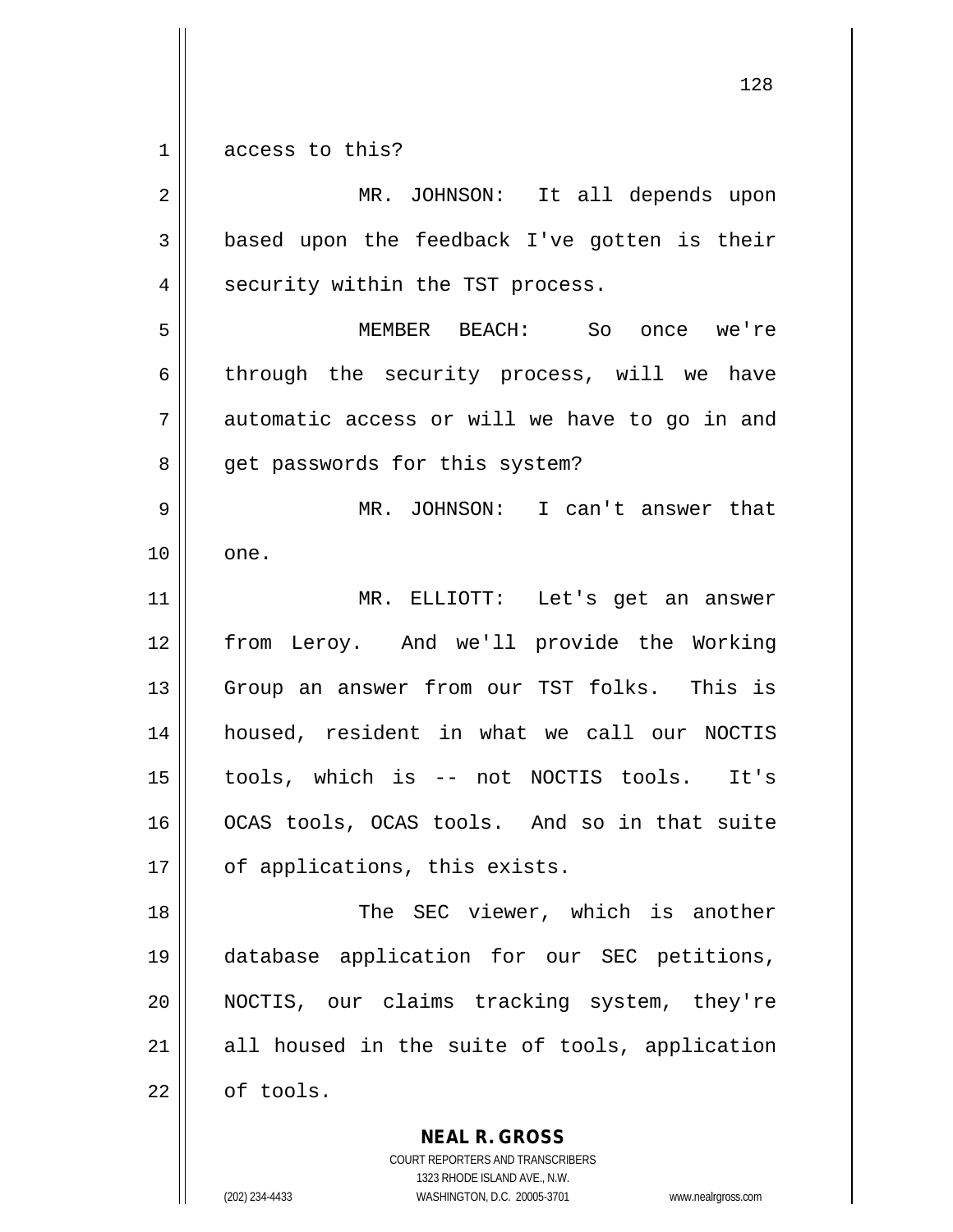| 1  | And it's not clear to me whether                                    |
|----|---------------------------------------------------------------------|
| 2  | or not the IT folks are going to place the                          |
| 3  | Board and SC&A into that or there will be                           |
| 4  | another set-aside, replicated version of this                       |
| 5  | that you can get access to. So we will have                         |
| 6  | to find out where Leroy is at on all of that.                       |
| 7  | I know you want access to this as                                   |
| 8  | soon as you can. And we would like that, too,                       |
| 9  | $but --$                                                            |
| 10 | MEMBER MUNN:<br>This is an                                          |
| 11 | excellent, excellent body of information I                          |
| 12 | have.                                                               |
| 13 | MR. MAURO: This is John. I've                                       |
| 14 | got a quick question. Right now we compile                          |
| 15 | individual interviews, whether we're reviewing                      |
| 16 | the site profile, SEC petition, and we have                         |
| 17 | notes taken by person. And then, of course,                         |
| 18 | we collect them all up and write attachments                        |
| 19 | that go into our major products that we submit                      |
| 20 | to the Board.                                                       |
| 21 | Is it envisioned that the                                           |
| 22 | individual interview notes that we collect                          |
|    | <b>NEAL R. GROSS</b>                                                |
|    | COURT REPORTERS AND TRANSCRIBERS                                    |
|    | 1323 RHODE ISLAND AVE., N.W.                                        |
|    | (202) 234-4433<br>WASHINGTON, D.C. 20005-3701<br>www.nealrgross.com |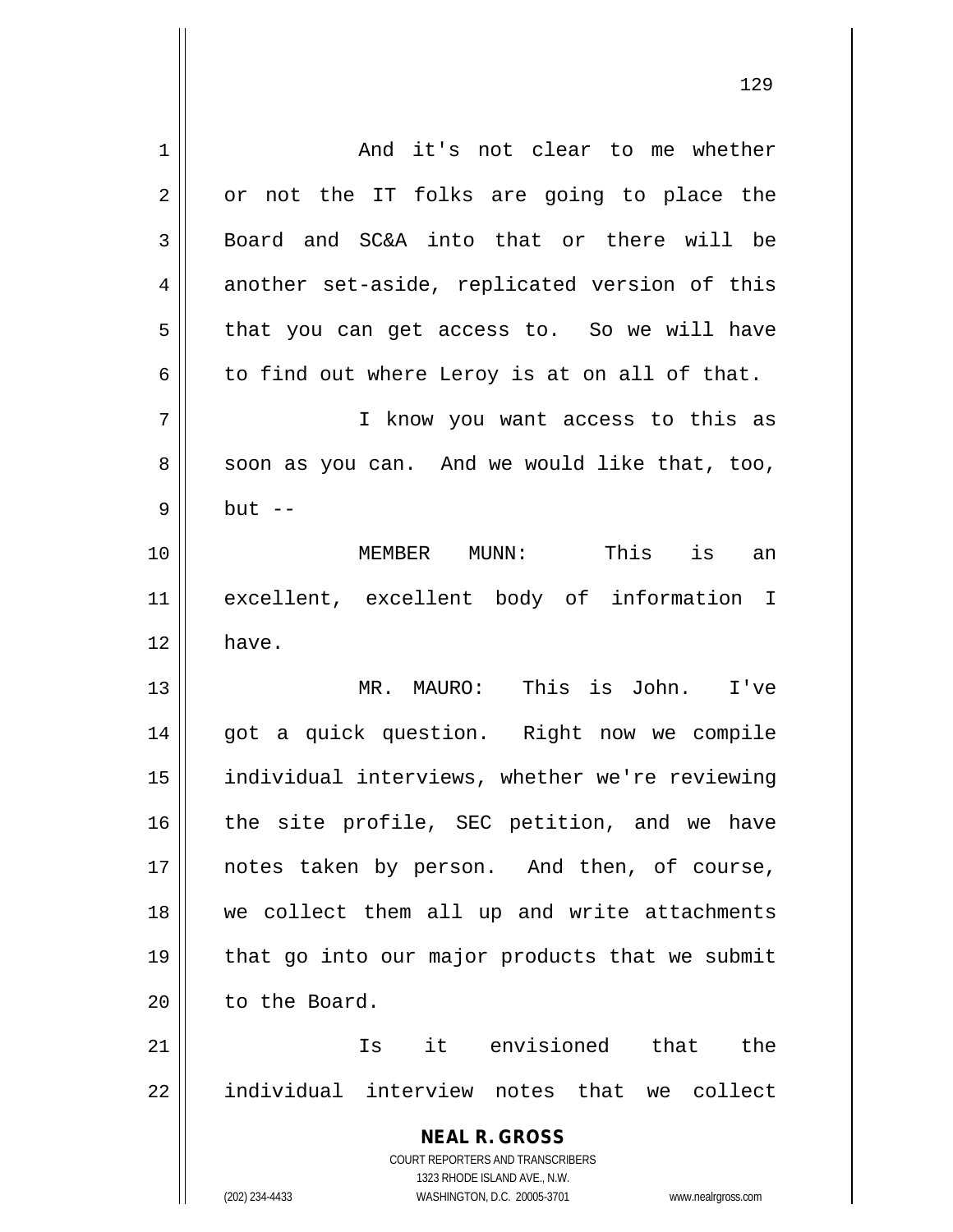1 during this process will make it into this 2 database as part of the overall program-wide 3 database for outreach?

4 MR. ELLIOTT: John, this is Larry. 5 We envision not only your interview notes  $6$  that are released from DOE's review. Any 7 Summary you put together of those notes as 8 well as our interview notes and summary would  $9 \parallel$  be placed in the site research database folder 10 | for that site.

11 And where you see -- you don't 12 have the luxury of this, John, but on these 13 || screen shots that Mary has shown the members 14 || present here, there are files that we can then 15 have a link to that site research database 16 that says, "SC&A Interview Notes," "SC&A 17 | Summary."

18 || MR. MAURO: So, in principles, 19 everything that anyone could really wish to 20 have in terms of at their fingertips related 21 to information acquired from outreach 22 || programs, information collection programs,

> **NEAL R. GROSS** COURT REPORTERS AND TRANSCRIBERS 1323 RHODE ISLAND AVE., N.W.

(202) 234-4433 WASHINGTON, D.C. 20005-3701 www.nealrgross.com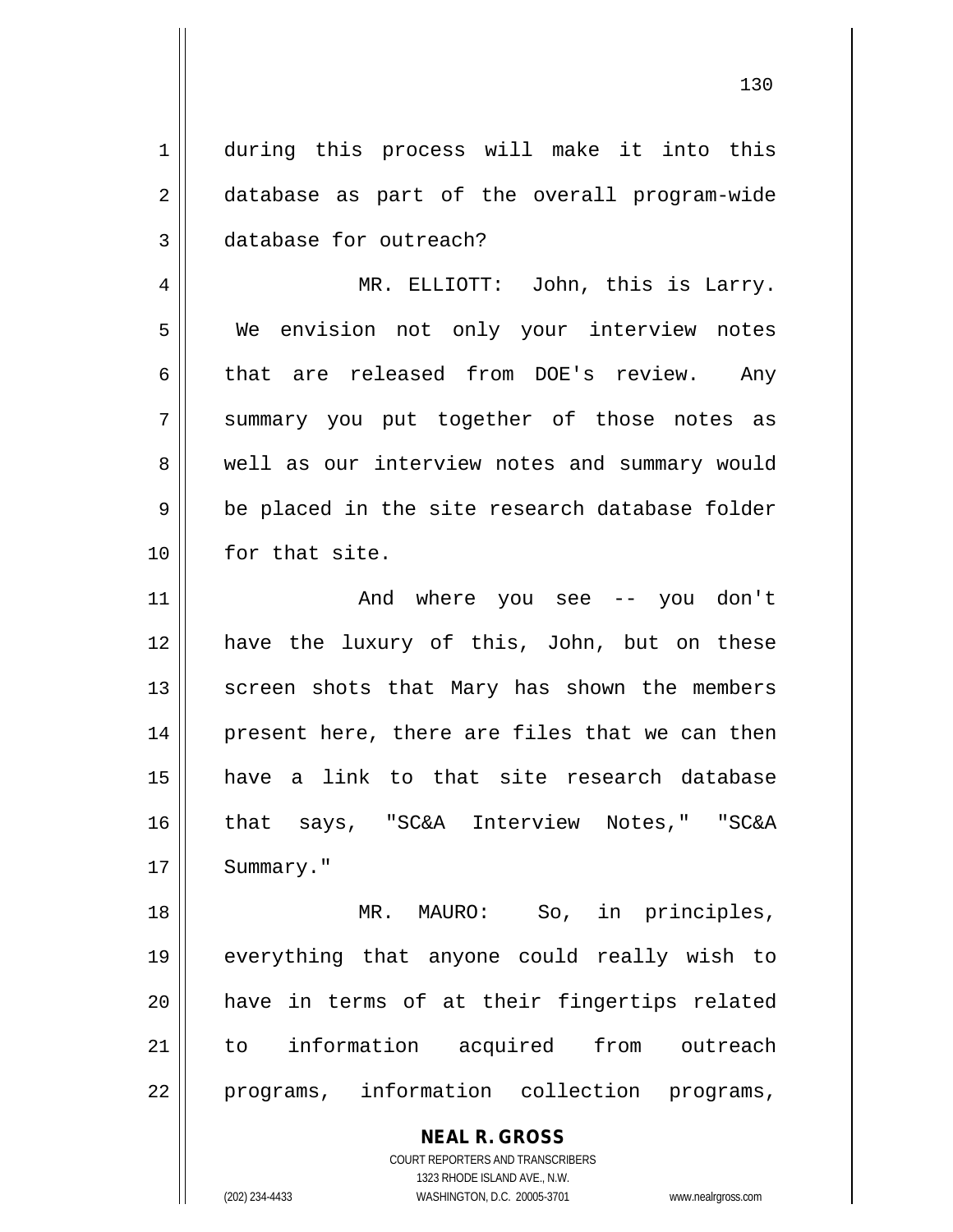**NEAL R. GROSS** COURT REPORTERS AND TRANSCRIBERS 1323 RHODE ISLAND AVE., N.W. (202) 234-4433 WASHINGTON, D.C. 20005-3701 www.nealrgross.com 1 || will in theory in the future, once this is off  $2 \parallel$  and running, be present and available to the  $3 \parallel$  program team. That includes NIOSH, the Board, 4 and its contractors. Is that a fair 5 || statement? 6 MR. ELLIOTT: Yes. 7 MR. MAURO: That being the case,  $8 \parallel$  then  $-$ 9 MR. ELLIOTT: J. J.? J. J. wants 10 || to correct me perhaps. 11 || MR. MAURO: Go ahead. 12 || MR. ELLIOTT: I have my vision. 13 || MR. JOHNSON: It's a good vision. 14 (Laughter.) 15 MR. JOHNSON: The information 16 || needs to go into the SRDB. And then the SRDB, 17 the information is retrieved from there. How  $18$  || the information from SC&A interviews gets into 19 the SRDB is one issue. It could be also 20 || presumed that it can go through the OTS  $21$  | process --22 MR. ELLIOTT: Which is? OTS?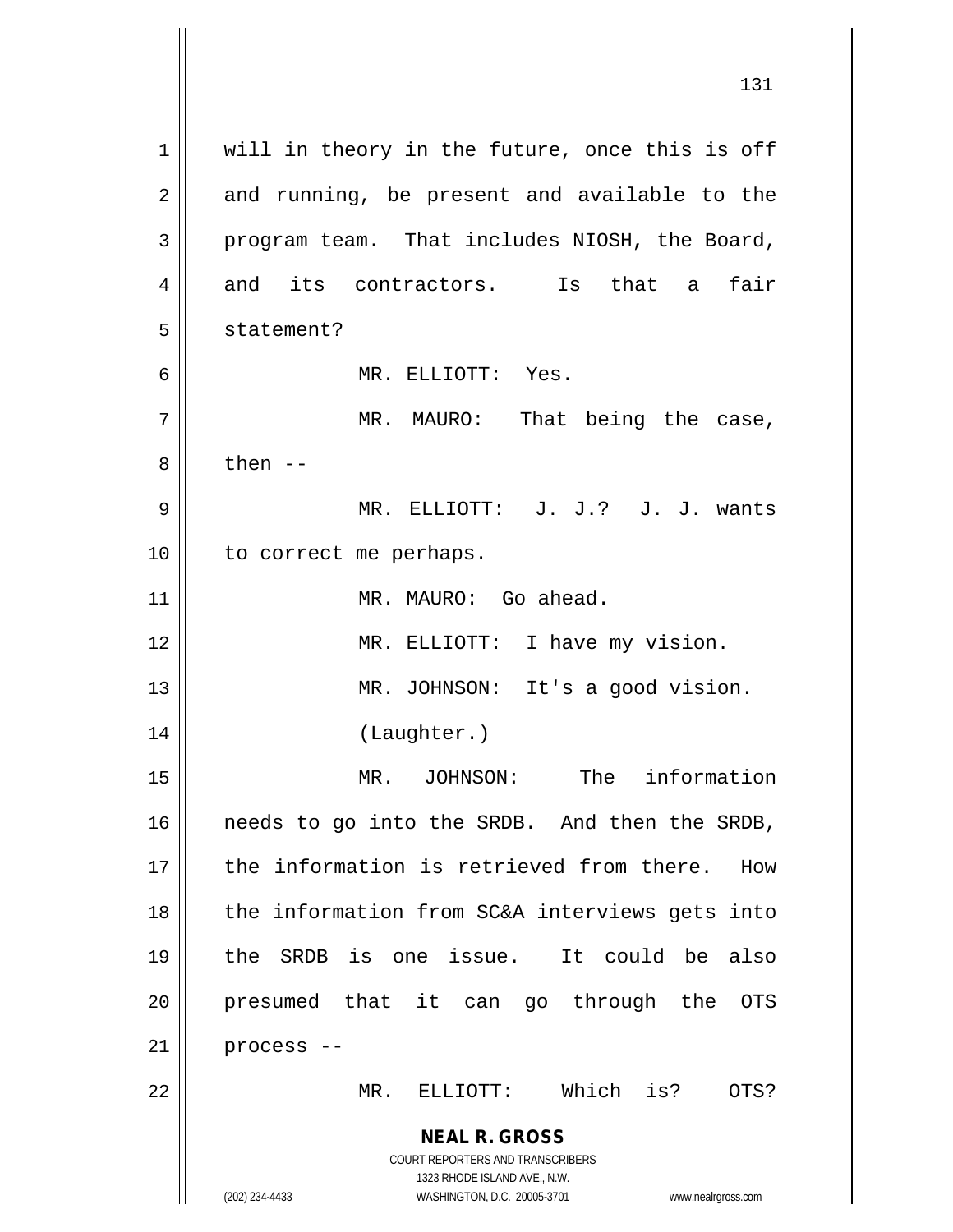That's this process?

| $\overline{2}$ | but it<br>Right.<br>MR.<br>JOHNSON:                                                                                                                             |
|----------------|-----------------------------------------------------------------------------------------------------------------------------------------------------------------|
| $\mathbf{3}$   | would have to get to us somehow in order for                                                                                                                    |
| 4              | it to go in there because we are the ones that                                                                                                                  |
| 5              | put the documents in the system.                                                                                                                                |
| 6              | Additionally, when it comes<br>to to                                                                                                                            |
| 7              | getting OTS documents into the SRDB, we have                                                                                                                    |
| 8              | to work with ORAU in order to set up a process                                                                                                                  |
| 9              | so that once instead of putting it in OTS and                                                                                                                   |
| 10             | then having ORAU put it into the SRDB or into                                                                                                                   |
| 11             | another system over there, we want to do it                                                                                                                     |
| 12             | once.                                                                                                                                                           |
| 13             | So doing it once, we would give it                                                                                                                              |
| 14             | to ORAU. ORAU would input it into the system.                                                                                                                   |
| 15             | It would go into the SRDB as<br>well<br>as                                                                                                                      |
| 16             | straightforward from there so that we don't                                                                                                                     |
| 17             | have duplication, we don't have to make CDs.                                                                                                                    |
| 18             | But it could also go from -- and                                                                                                                                |
| 19             | then the reason I said that is because ORAU                                                                                                                     |
| 20             | has an SRDB. OCAS has an SRDB.<br>And they                                                                                                                      |
| 21             | talk, but they don't talk.                                                                                                                                      |
| 22             | MR. ELLIOTT: We both populate.                                                                                                                                  |
|                | <b>NEAL R. GROSS</b><br>COURT REPORTERS AND TRANSCRIBERS<br>1323 RHODE ISLAND AVE., N.W.<br>(202) 234-4433<br>WASHINGTON, D.C. 20005-3701<br>www.nealrgross.com |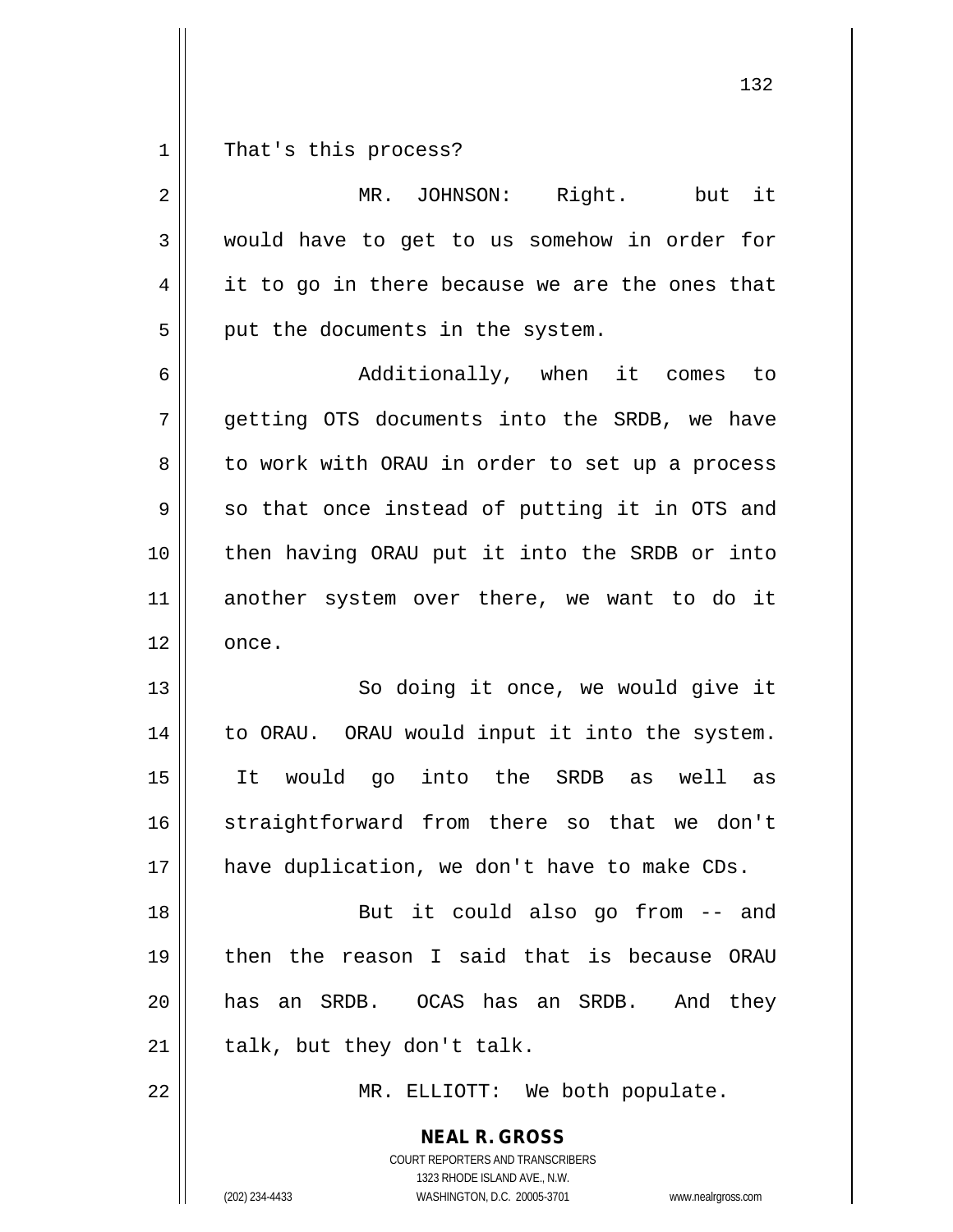|    | 133                                                                                                 |
|----|-----------------------------------------------------------------------------------------------------|
| 1  | MR. JOHNSON: We both populate.                                                                      |
| 2  | MR. ELLIOTT: And then they both                                                                     |
| 3  | get replicated.                                                                                     |
| 4  | MR. JOHNSON: That's right. And                                                                      |
| 5  | what I do is make sure that it is only                                                              |
| 6  | populated once and it is replicated in both at                                                      |
| 7  | the same time as a mirror image. So it has                                                          |
| 8  | got to go to ORAU and then come back over to                                                        |
| 9  | us on our SRDB.                                                                                     |
| 10 | MEMBER MUNN: Now, okay. Just a                                                                      |
| 11 | moment. For those of us who are functioning                                                         |
| 12 | at 15 percent today, tell me what SRDB means.                                                       |
| 13 | is<br>a site<br>MR.<br>ELLIOTT:<br>SRDB                                                             |
| 14 | research database.                                                                                  |
| 15 | MEMBER MUNN: Okay.                                                                                  |
| 16 | MR. ELLIOTT:<br>ORAU<br>that<br>manages                                                             |
| 17 | database.                                                                                           |
| 18 | just needed to<br>MEMBER MUNN:<br>$\mathbf I$                                                       |
| 19 | know its name. I thought I was hearing DD for                                                       |
| 20 | one thing.                                                                                          |
| 21 | MR. ELLIOTT:<br>No.                                                                                 |
| 22 | MEMBER MUNN: All right. Got it.                                                                     |
|    | <b>NEAL R. GROSS</b>                                                                                |
|    | COURT REPORTERS AND TRANSCRIBERS                                                                    |
|    | 1323 RHODE ISLAND AVE., N.W.<br>(202) 234-4433<br>WASHINGTON, D.C. 20005-3701<br>www.nealrgross.com |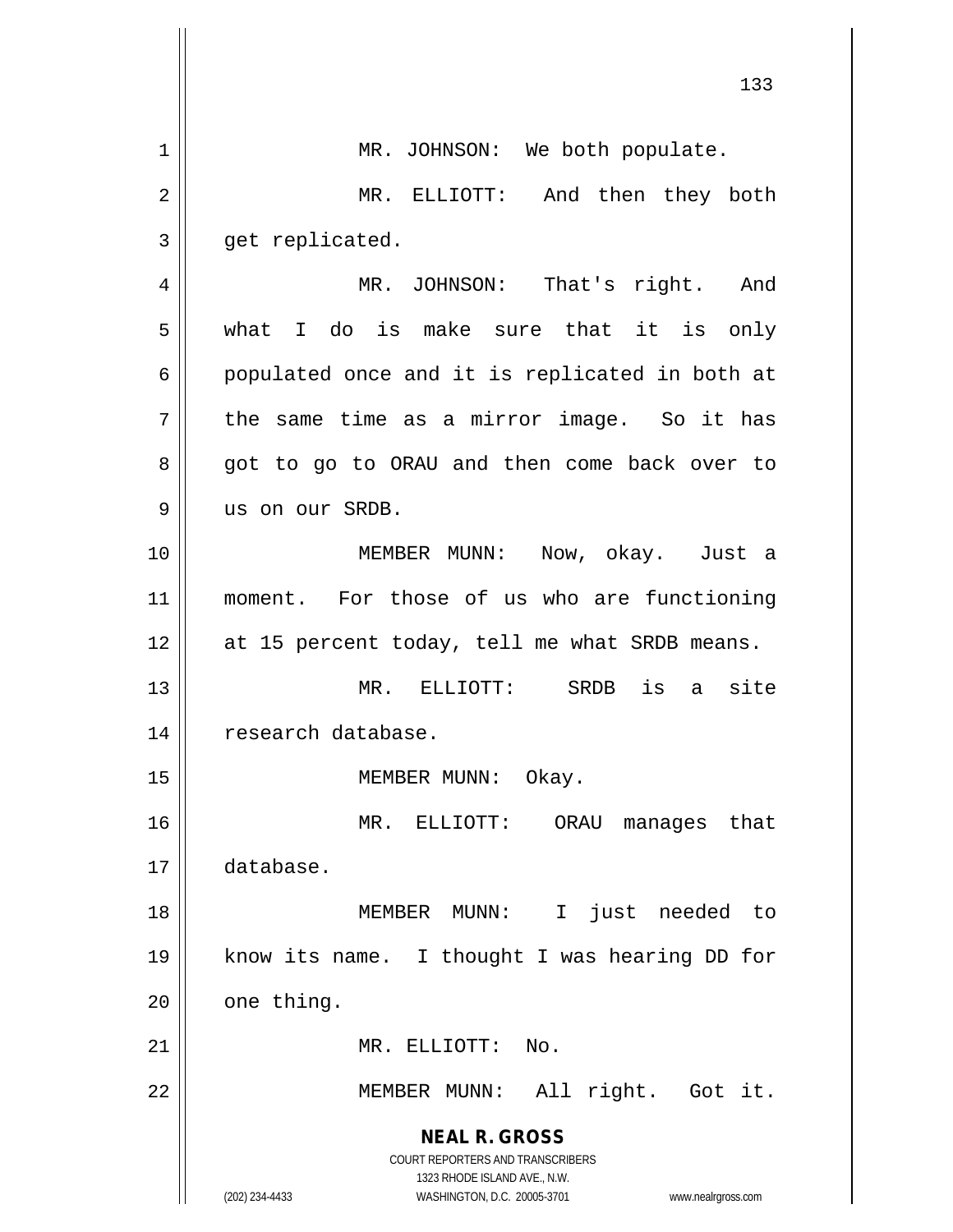| 1  | Thank you.                                                                                          |
|----|-----------------------------------------------------------------------------------------------------|
| 2  | MR. ELLIOTT: And the OTS is the                                                                     |
| 3  | Outreach Tracking System.                                                                           |
| 4  | MEMBER MUNN: I've got that in                                                                       |
| 5  | front of me. I can read this part.                                                                  |
| 6  | MR. ELLIOTT: And to get at, John,                                                                   |
| 7  | I think what J. J. is answering your question                                                       |
| 8  |                                                                                                     |
| 9  | MR. MAURO: He is.                                                                                   |
| 10 | MR. ELLIOTT: -- is that right now                                                                   |
| 11 | let's say we're talking about Mound and Brant                                                       |
| 12 | is interested in the SC&A interviews that were                                                      |
| 13 | done at Mound back in the day.                                                                      |
| 14 | MR. MAURO: Yes.                                                                                     |
| 15 | MR. ELLIOTT: And so<br>as<br>soon as                                                                |
| 16 | DOE has cleared those and you have a cleared                                                        |
| 17 | version and you have a written<br>summary,                                                          |
| 18 | somebody at SC&A would turn those over to                                                           |
| 19 | Brant.                                                                                              |
| 20 | Brant would then be responsible to                                                                  |
| 21 | see that J. J. either got them or that J. J.                                                        |
| 22 | knew they were going to get entered into the                                                        |
|    | <b>NEAL R. GROSS</b>                                                                                |
|    | <b>COURT REPORTERS AND TRANSCRIBERS</b>                                                             |
|    | 1323 RHODE ISLAND AVE., N.W.<br>(202) 234-4433<br>WASHINGTON, D.C. 20005-3701<br>www.nealrgross.com |

 $\mathop{\text{||}}$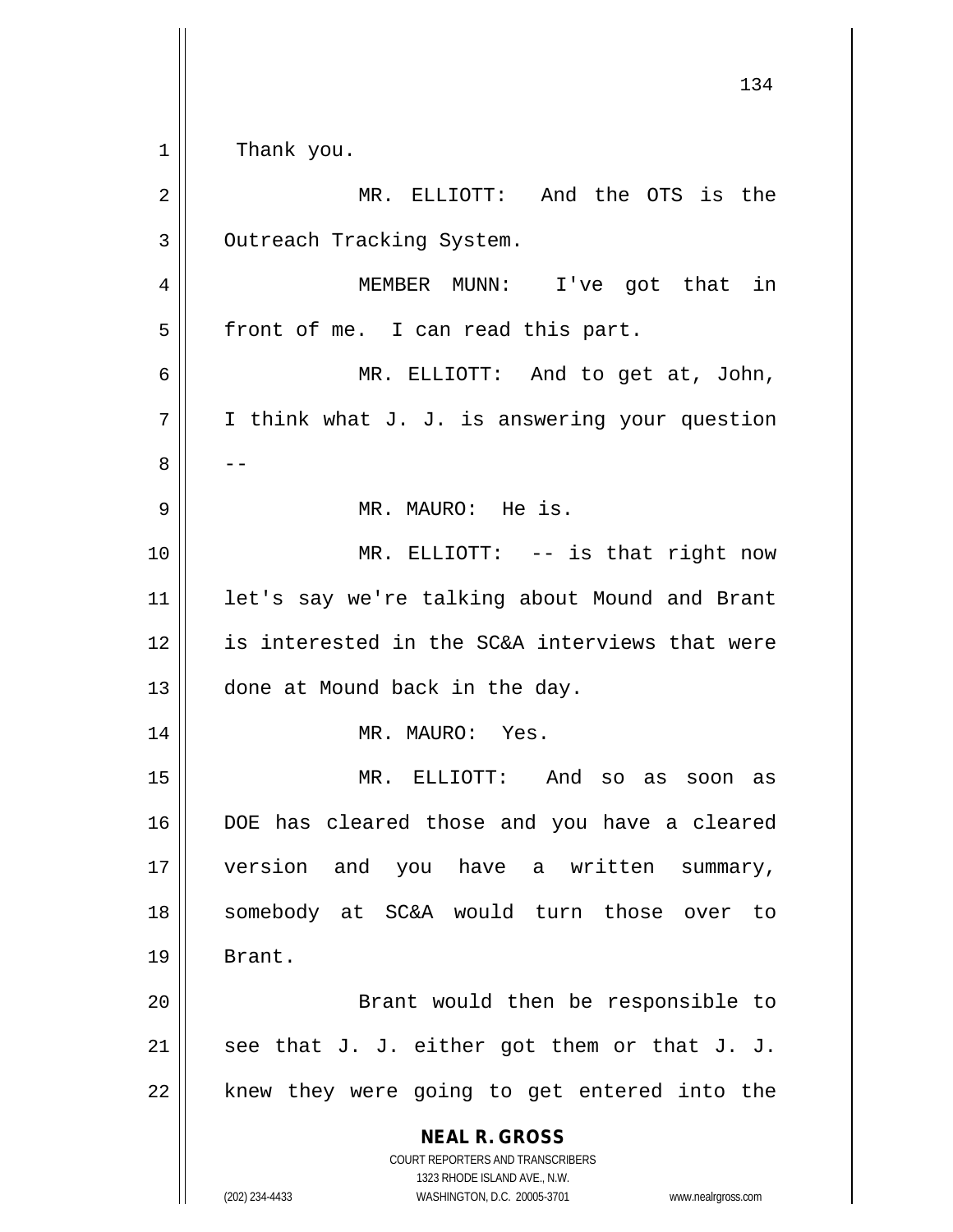$1 \parallel$  SRDB so that OTS could pick them up.

| 2  | MR. MAURO: What I am hearing is                |
|----|------------------------------------------------|
| 3  | wonderful. Let me explain where I am headed    |
| 4  | with this because I have something in my head  |
| 5  | now, that all of the information regarding     |
| 6  | what has been provided to NIOSH and to the     |
| 7  | Board and SC&A by all of these different       |
| 8  | parties that we gather information from is     |
| 9  | going to populate this database.               |
| 10 | The mechanics of it, of course,                |
| 11 | are going to be challenging. It will take      |
| 12 | some time. We have been through that with      |
| 13 | regard to the Procedures Workgroup, getting    |
| 14 | everything mechanized and linked up.           |
| 15 | But it sounds to me that the                   |
| 16 | intent is to load this information and so that |
| 17 | it is accessible. Given that, then I guess I   |
| 18 | would raise the question we're halfway home.   |
| 19 |                                                |
|    | The information is out there, then, related to |
| 20 | what information has been provided to the      |
| 21 | program by the claimants; petitioners;         |
| 22 | experts, site experts; et cetera, et cetera.   |

**NEAL R. GROSS**

COURT REPORTERS AND TRANSCRIBERS 1323 RHODE ISLAND AVE., N.W. (202) 234-4433 WASHINGTON, D.C. 20005-3701 www.nealrgross.com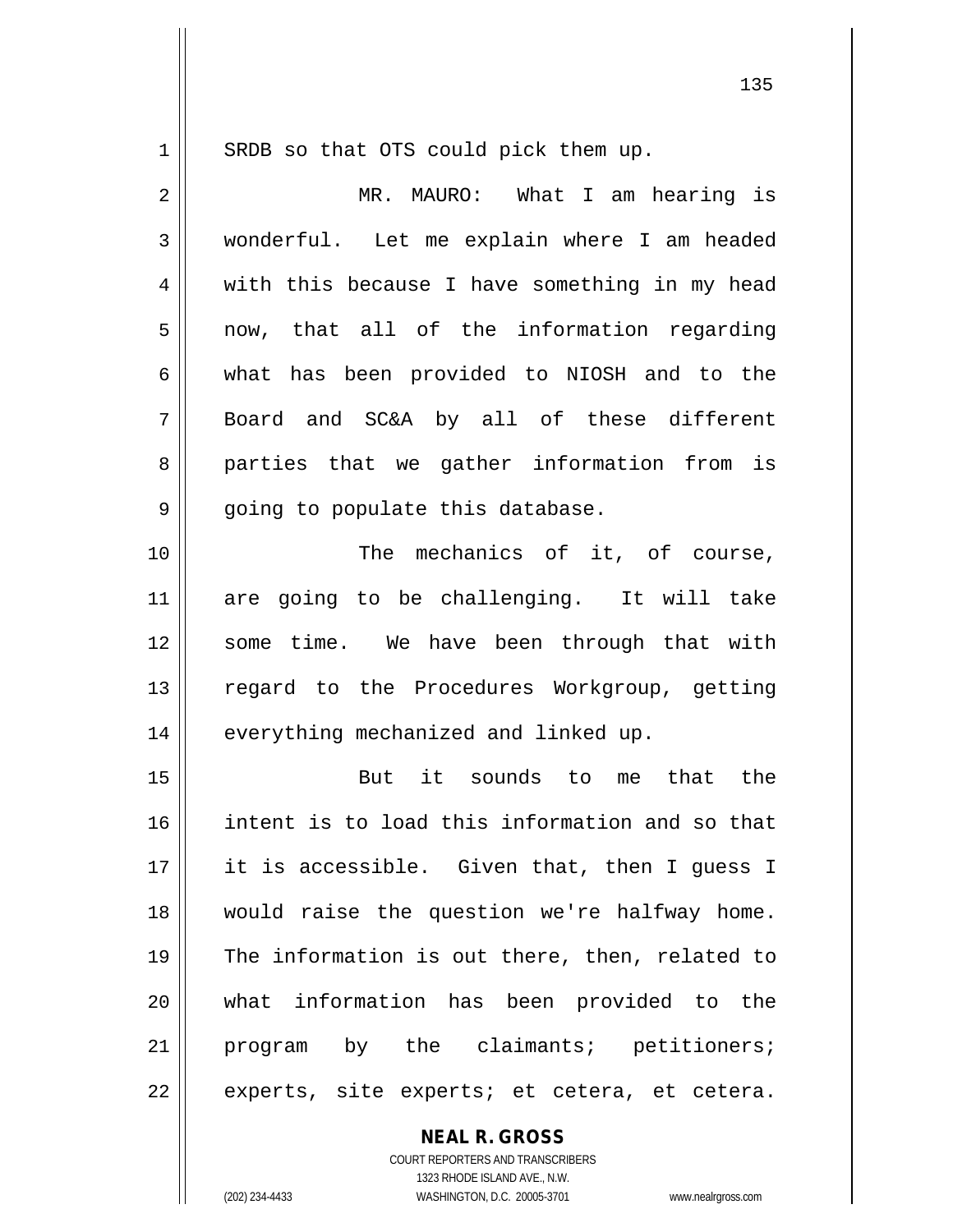$1 \parallel$  It's going to be there, and there's going to 2 l be a record.

3 Now the question becomes, what 4 || role should the Board play in reviewing that 5 | material, reviewing the degree to which it has  $6 \parallel$  been faithfully captured, and reviewing the 7 degree to which that material finds its way 8 | into the work products produced by the Board? 9 Actually, see, what I see here,  $10$  | the hard part of the problem is well in hand, 11 namely collecting the information and putting 12 it into an accessible location where people 13 could review it. The second half now is 14 almost a judgment call that needs to be made 15 || by the Board and this workgroup as to what do 16 we want to do with that information in 17 || fulfilling our mandate as a workgroup.

18 So I didn't realize that that was 19 the direction that NIOSH was going. And I  $20$  || think that this is great.

21 MS. ROBERTSON-DEMERS: Can we make 22 | one comment here?

> **NEAL R. GROSS** COURT REPORTERS AND TRANSCRIBERS 1323 RHODE ISLAND AVE., N.W. (202) 234-4433 WASHINGTON, D.C. 20005-3701 www.nealrgross.com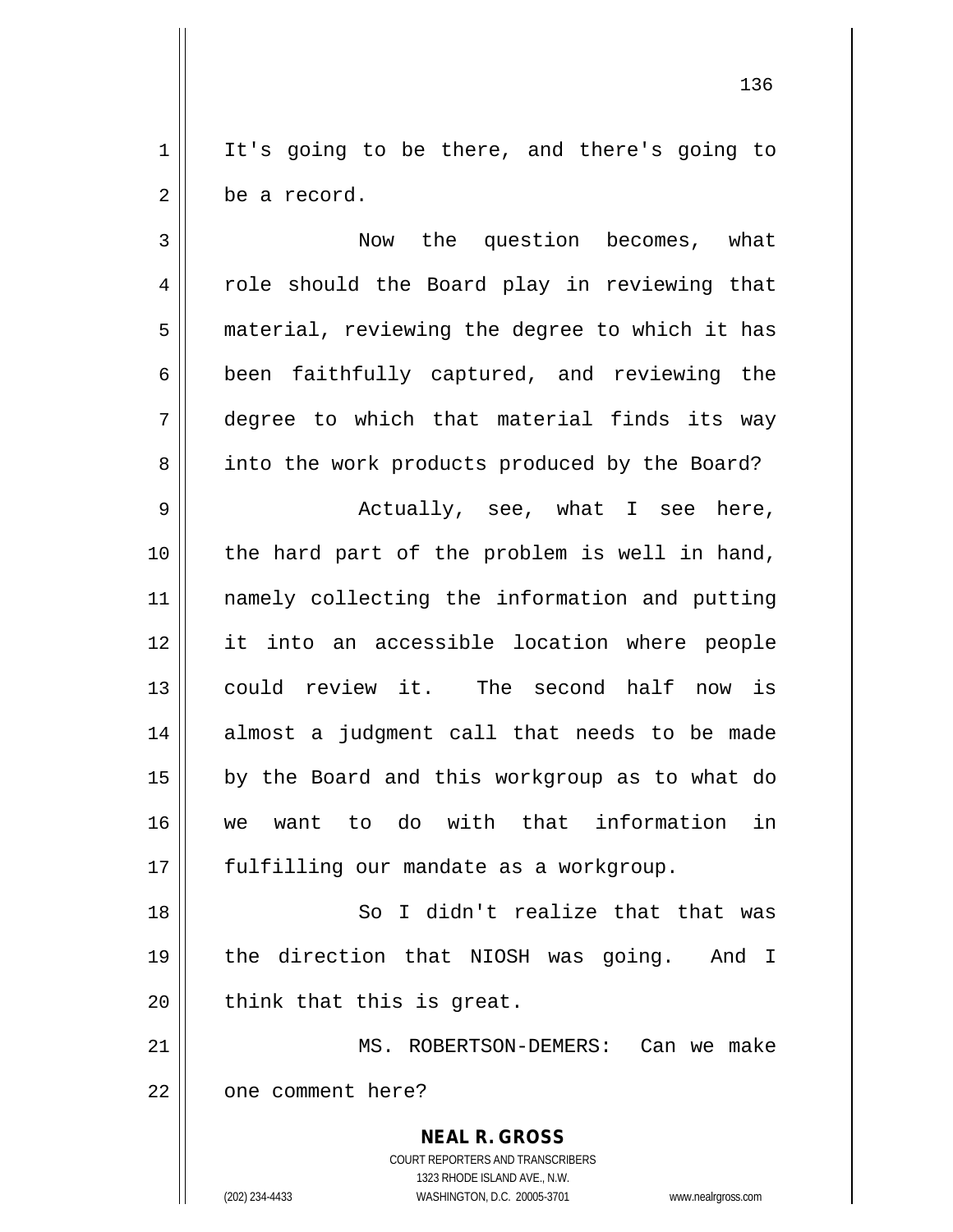|    | ⊥ د ⊥                                                               |
|----|---------------------------------------------------------------------|
| 1  | MEMBER MUNN: Yes.                                                   |
| 2  | MS. ROBERTSON-DEMERS: What do you                                   |
| 3  | propose to do about interviews that will                            |
| 4  | remain classified?                                                  |
| 5  | MR. ELLIOTT: The interviews that                                    |
| 6  | remain classified are held by DOE.                                  |
| 7  | MS. ROBERTSON-DEMERS: Right. Are                                    |
| 8  | we going to put a notification in the database                      |
| 9  | that says there's something out there?                              |
| 10 | MR. ELLIOTT: I think that's a                                       |
| 11 | suggestion that we could entertain. It's our                        |
| 12 | hope that we have a cleared version that we                         |
| 13 | can use here.                                                       |
| 14 | Which<br>MS. ROBERTSON-DEMERS:<br>we                                |
| 15 | can.                                                                |
| 16 | And behind the<br>MR. ELLIOTT:                                      |
| 17 | cleared versions, is it important that we                           |
| 18 | document or flag the fact that there is a                           |
| 19 | non-cleared version at DOE? We should talk                          |
| 20 | about that, I guess.                                                |
| 21 | the benefit to<br>the<br>T.<br>see<br>can                           |
| 22 | Board. I don't know that I see the benefit to                       |
|    | <b>NEAL R. GROSS</b>                                                |
|    | COURT REPORTERS AND TRANSCRIBERS<br>1323 RHODE ISLAND AVE., N.W.    |
|    | (202) 234-4433<br>WASHINGTON, D.C. 20005-3701<br>www.nealrgross.com |

 $\mathbf{\mathcal{H}}$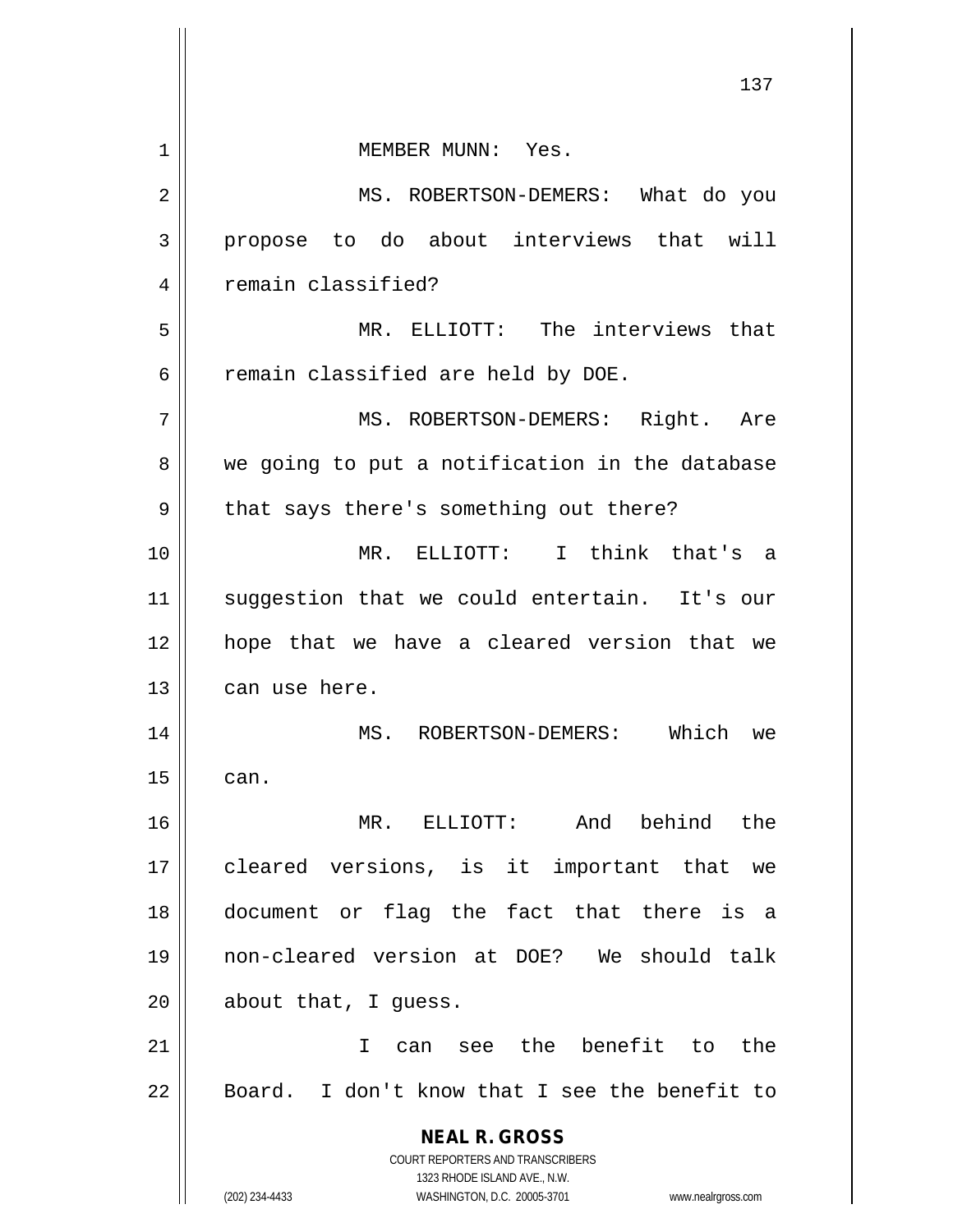$1 \parallel$  a dose reconstructor.

| $\overline{2}$ | MS. ELLIOTT: Let me say also that             |
|----------------|-----------------------------------------------|
| 3              | if we don't have a specific file, there is no |
| 4              | vehicle for putting that in because you must  |
| 5              | have a file to enter that.                    |
| 6              | MR. ELLIOTT: Well, we could make              |
| 7              | a file. We could make a memo to the file that |
| 8              | says, "There are classified interview notes   |
| 9              | held by DOE, and the attached summary         |
| 10             | represents the cleared version."              |
| 11             | MEMBER MUNN: Well, is not the use             |
| 12             | of the word "cleared" indicative of the fact  |
| 13             | that there is a previous one?                 |
| 14             | MR. ELLIOTT: Well, that's $--$                |
| 15             | MEMBER MUNN: Any time you say                 |
| 16             | it's cleared, that automatically means there  |
| 17             | was something that needed to be cleared.      |
| 18             | MR. ELLIOTT: No. It's been                    |
| 19             | reviewed. It could be reviewed and found not  |
| 20             | to contain any classified information.<br>And |
| 21             | that stands up as a cleared document. So it   |
| 22             | doesn't imply that there's something still,   |
|                | <b>NEAL R. GROSS</b>                          |

COURT REPORTERS AND TRANSCRIBERS 1323 RHODE ISLAND AVE., N.W.

 $\mathsf{I}$ 

(202) 234-4433 WASHINGTON, D.C. 20005-3701 www.nealrgross.com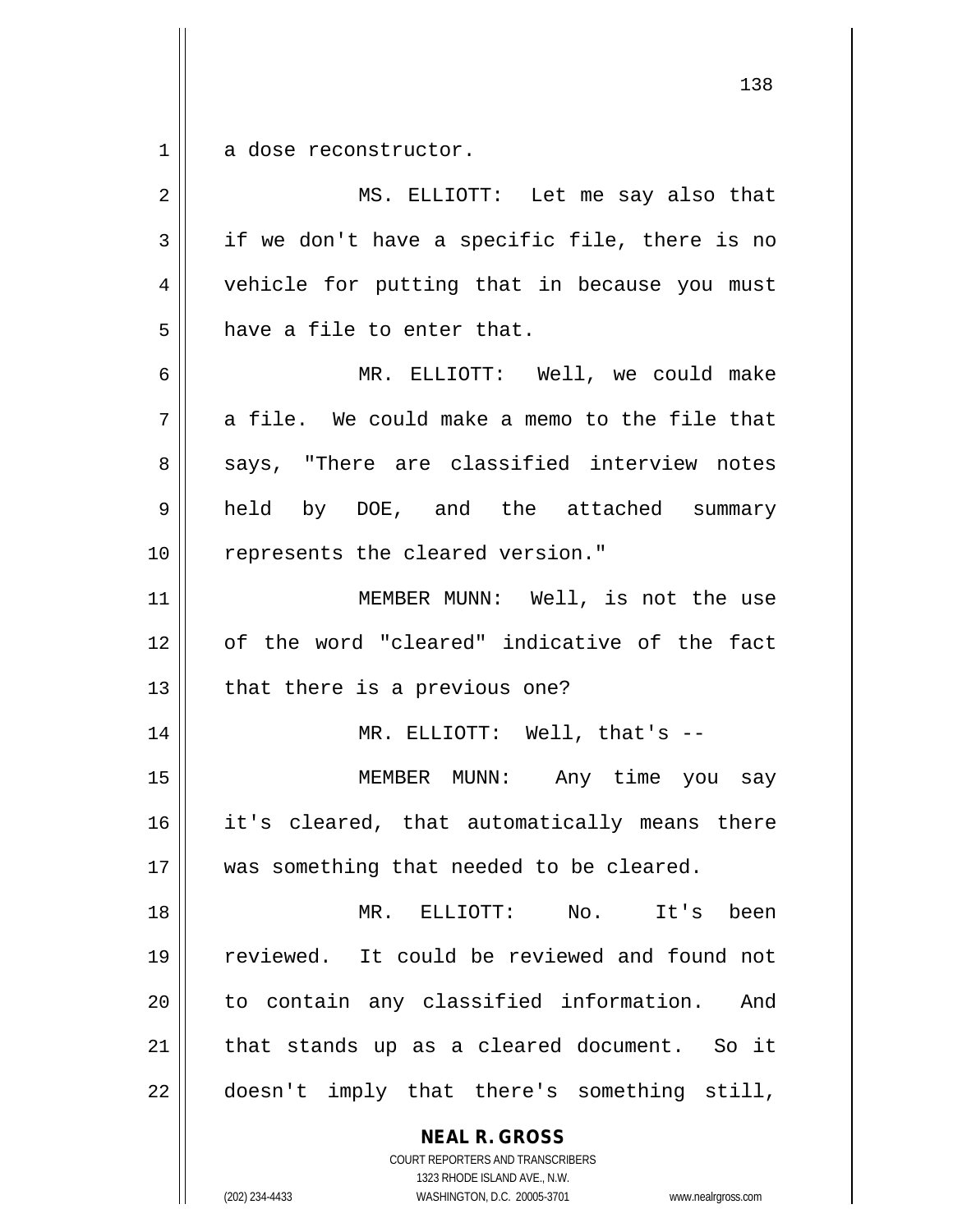1<sup>|</sup> different hidden behind the screen.

**NEAL R. GROSS** COURT REPORTERS AND TRANSCRIBERS 2 MEMBER MUNN: There must be some  $3 \parallel$  terminology that we can use that can avoid  $-$ 4 MR. MAKHIJANI: This is Arjun. If 5 || there were a classified interview, wouldn't  $6 \parallel$  the original one have classification marks on 7 | every page? 8 And so to create a declassified 9 version, presumably there would be a 10 declassification markup on the signature. 11 MS. ROBERTSON-DEMERS: Well, it 12 || only happens in a couple of situations that I 13 can think of. But there are situations where 14 you lose too much in the declassification  $15$  | process and you want to maintain the originals  $16$  and what we release as part of our report has 17 been declassified and made publicly releasable  $18$ 19 MEMBER MUNN: There's the proper 20 || semantics then, the difference between 21 declassified and cleared. You've indicated 22 || it's a declassified instrument, then it

1323 RHODE ISLAND AVE., N.W.

(202) 234-4433 WASHINGTON, D.C. 20005-3701 www.nealrgross.com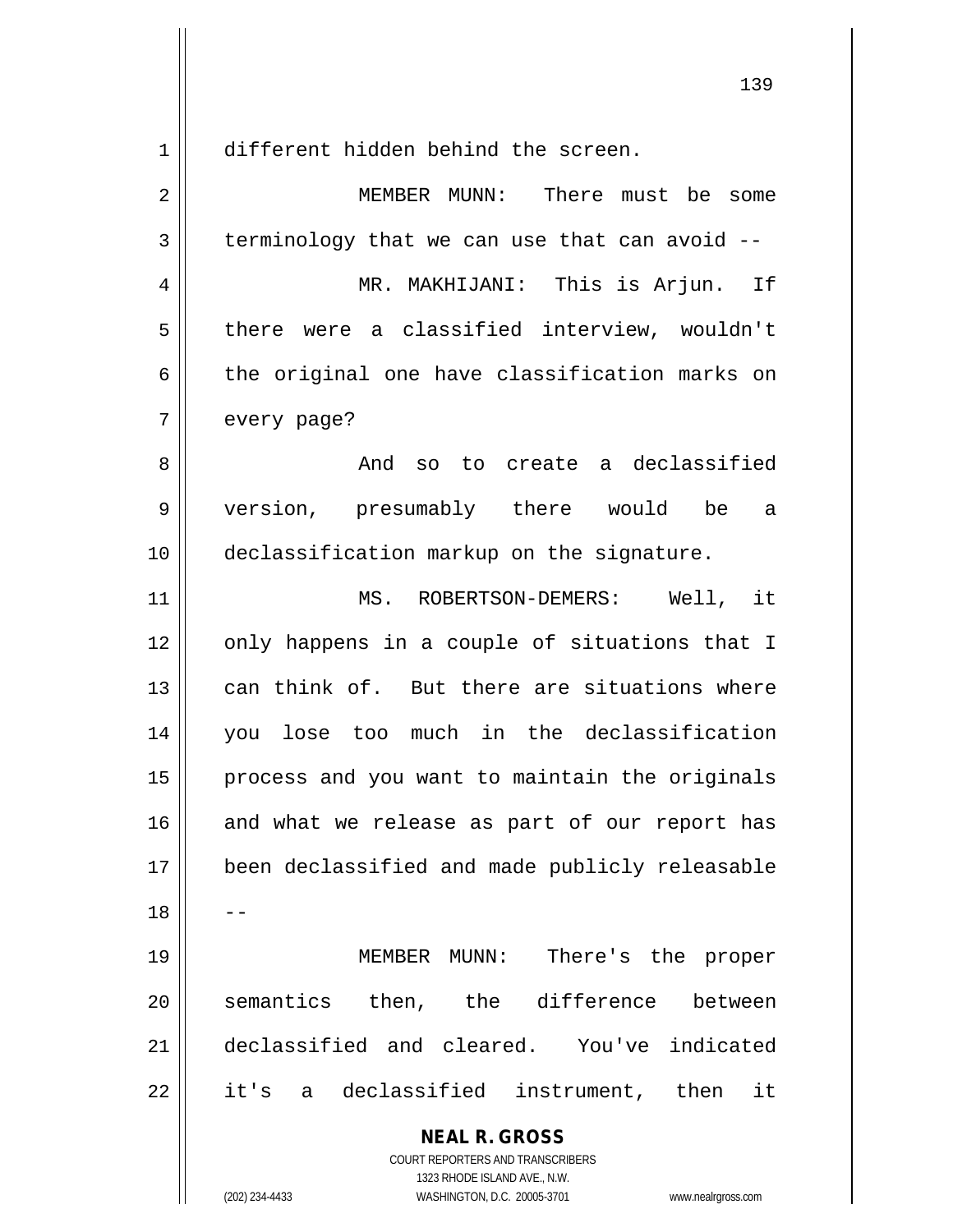1 automatically tells anyone who is reading it  $2 \parallel$  that somewhere there is a classified version. 3 If it says, "Cleared," it simply 4 || means it's okay. 5 MR. MAKHIJANI: Yes. I agree with 6 Wanda. I think if the original one is 7 classified, you know, presumably it can be 8 || maintained somewhere, you know, within the DOE 9 || or NIOSH system. 10 MR. ELLIOTT: NIOSH can't maintain 11 it. 12 MR. MAKHIJANI: Yes. So within 13 || the DOE system, then. And then there would be  $14$  a declassification mark in it with a signature 15 || of the declassification officer, which would, 16 | I presume, be sufficient. 17 MR. ELLIOTT: You know, it may be 18  $\parallel$  an issue for SC&A. And it may be an issue for 19 the Board. But it is not an issue for NIOSH.  $20$  | And so I think you guys have got to take it 21 up as an issue of yours and figure out how to  $22$  | resolve it.

> COURT REPORTERS AND TRANSCRIBERS 1323 RHODE ISLAND AVE., N.W. (202) 234-4433 WASHINGTON, D.C. 20005-3701 www.nealrgross.com

**NEAL R. GROSS**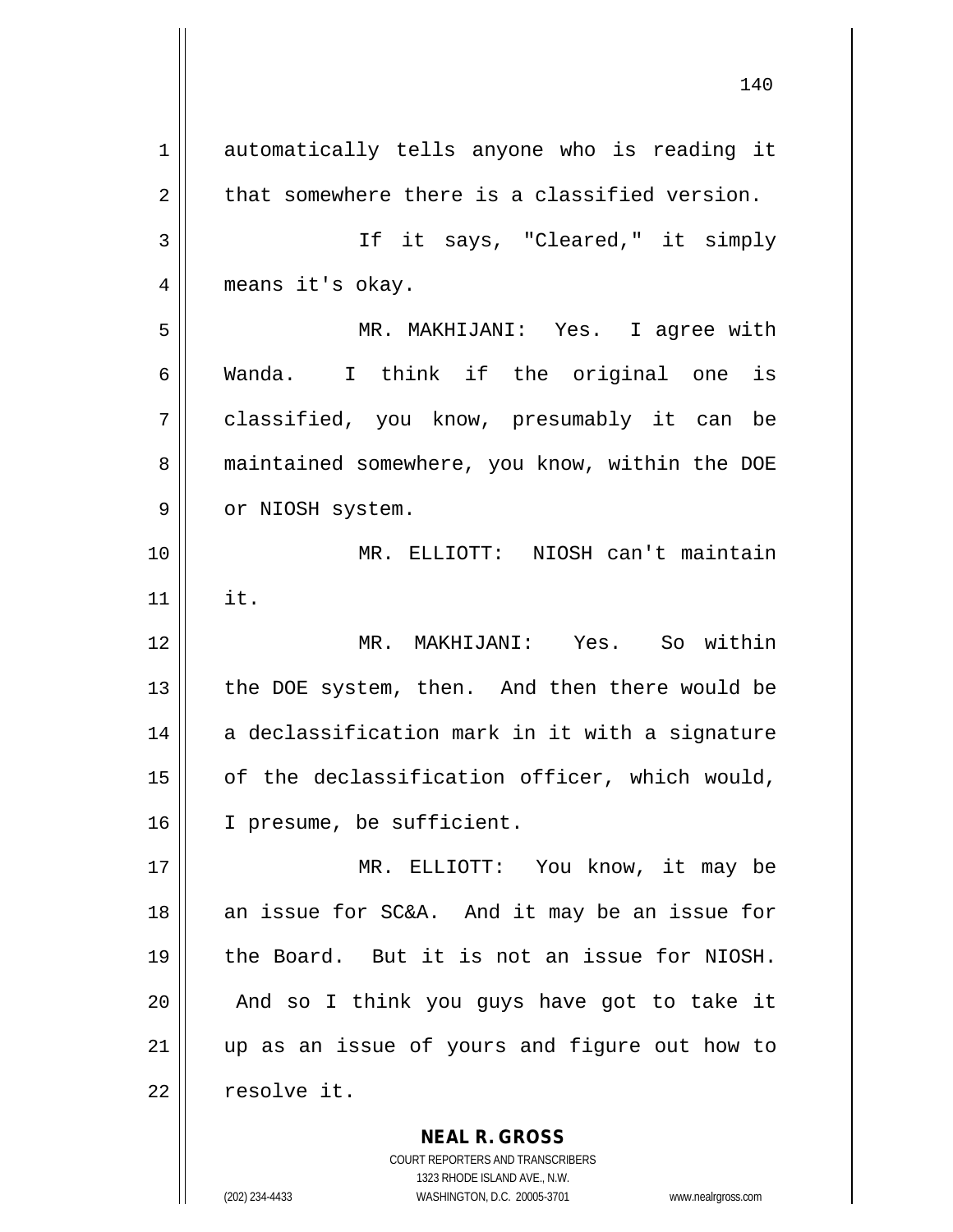1 | I don't have a lot of interest in 2 || putting something into the OTS, Outreach 3 Tracking System, that says there is a 4 classified document at DOE because to me that 5 || raises a flag. And we work hard to make sure  $6 \parallel$  that the documents we put out in the public 7 have been approved and cleared for that 8 purpose so that we're not talking about  $9 \parallel$  something that can't be talked about. 10 MEMBER MUNN: Yes. Yes. 11 MR. ELLIOTT: And I have not seen 12 anything yet that has been left in a 13 derivative classifier's office that impeded, 14 || prohibited, obstructed our ability to do dose 15 | reconstruction. I have not seen that yet. 16 || That's not saying you've not seen 17 || it, but I've not seen it. You know, you may 18 || find it important, but we have to look at it 19 and judge whether it is important in our 20 || minds. But right now we have not seen  $21$  anything held back that we felt we had to have 22 | in order to reconstruct dose.

> COURT REPORTERS AND TRANSCRIBERS 1323 RHODE ISLAND AVE., N.W. (202) 234-4433 WASHINGTON, D.C. 20005-3701 www.nealrgross.com

**NEAL R. GROSS**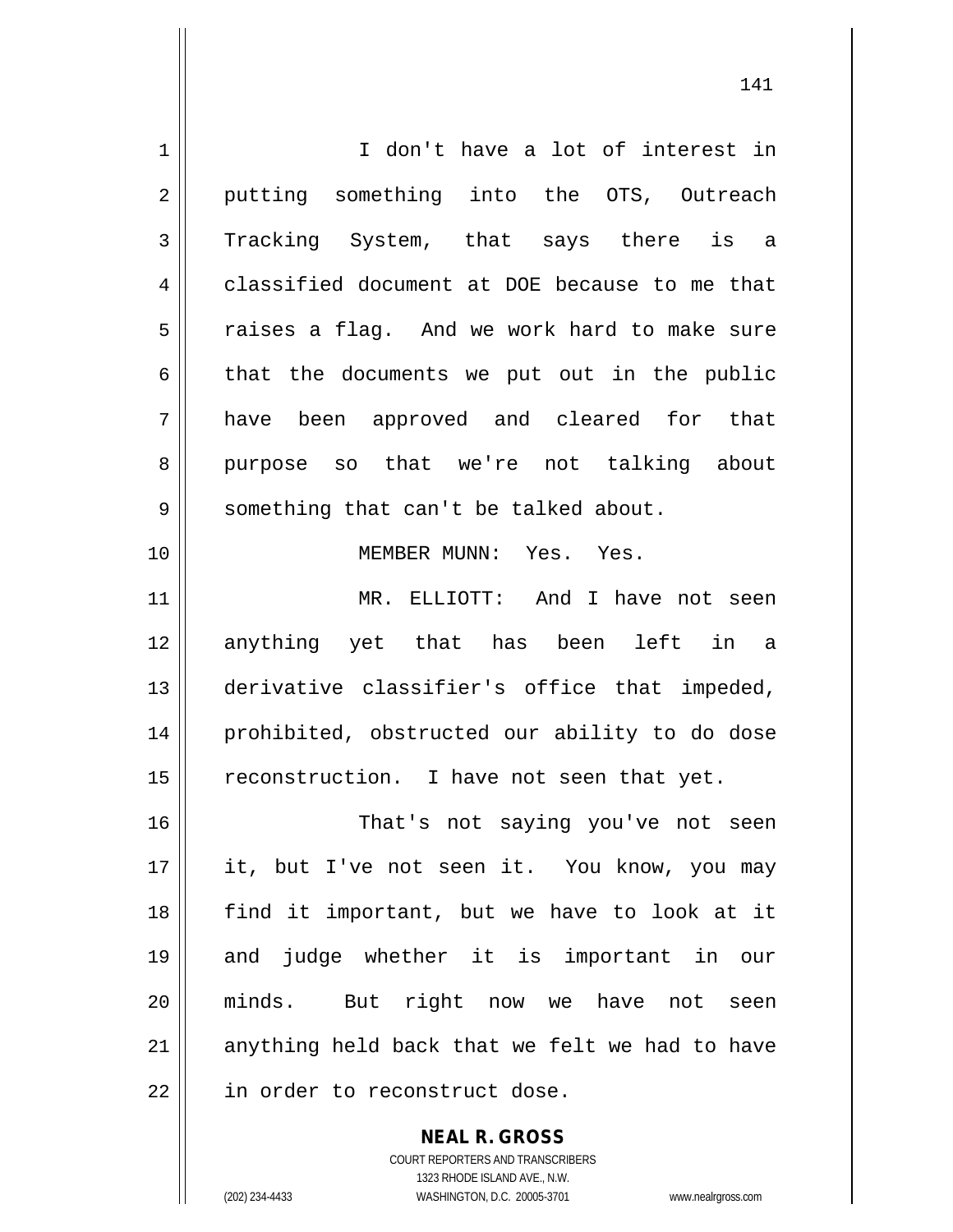| $\mathbf 1$    | MS. ROBERTSON-DEMERS: I can                                         |
|----------------|---------------------------------------------------------------------|
| $\overline{2}$ | definitely think of one situation where --                          |
| 3              | MR. ZEITOUN: Yes. And I would go                                    |
| 4              | along with Larry that the issue, the objective                      |
| 5              | of it, is the dose reconstruction. If the                           |
| 6              | declassifier decided that certain                                   |
| 7              | terminologies and certain information could                         |
| 8              | not be divulged to the public, then it has to                       |
| 9              | be removed.                                                         |
| 10             | one in 100 cases or 100<br>So                                       |
| 11             | interviews, that to me is statistically                             |
| 12             | insignificant. But I agree there are certain                        |
| 13             | cases. But the bottom line is, would that                           |
| 14             | impact the dose reconstruction?                                     |
| 15             | MR. ELLIOTT: I mean, it shouldn't                                   |
| 16             | preclude SC&A from selecting language or using                      |
| 17             | words in creating the summary or calling                            |
| 18             | attention to the fact that maybe some of the                        |
| 19             | interview notes that have been cleared, there                       |
| 20             | are interview notes at DOE that are still                           |
| 21             | classified.                                                         |
| 22             | You could couch that. And we'll                                     |
|                |                                                                     |
|                | <b>NEAL R. GROSS</b>                                                |
|                | COURT REPORTERS AND TRANSCRIBERS<br>1323 RHODE ISLAND AVE., N.W.    |
|                | WASHINGTON, D.C. 20005-3701<br>(202) 234-4433<br>www.nealrgross.com |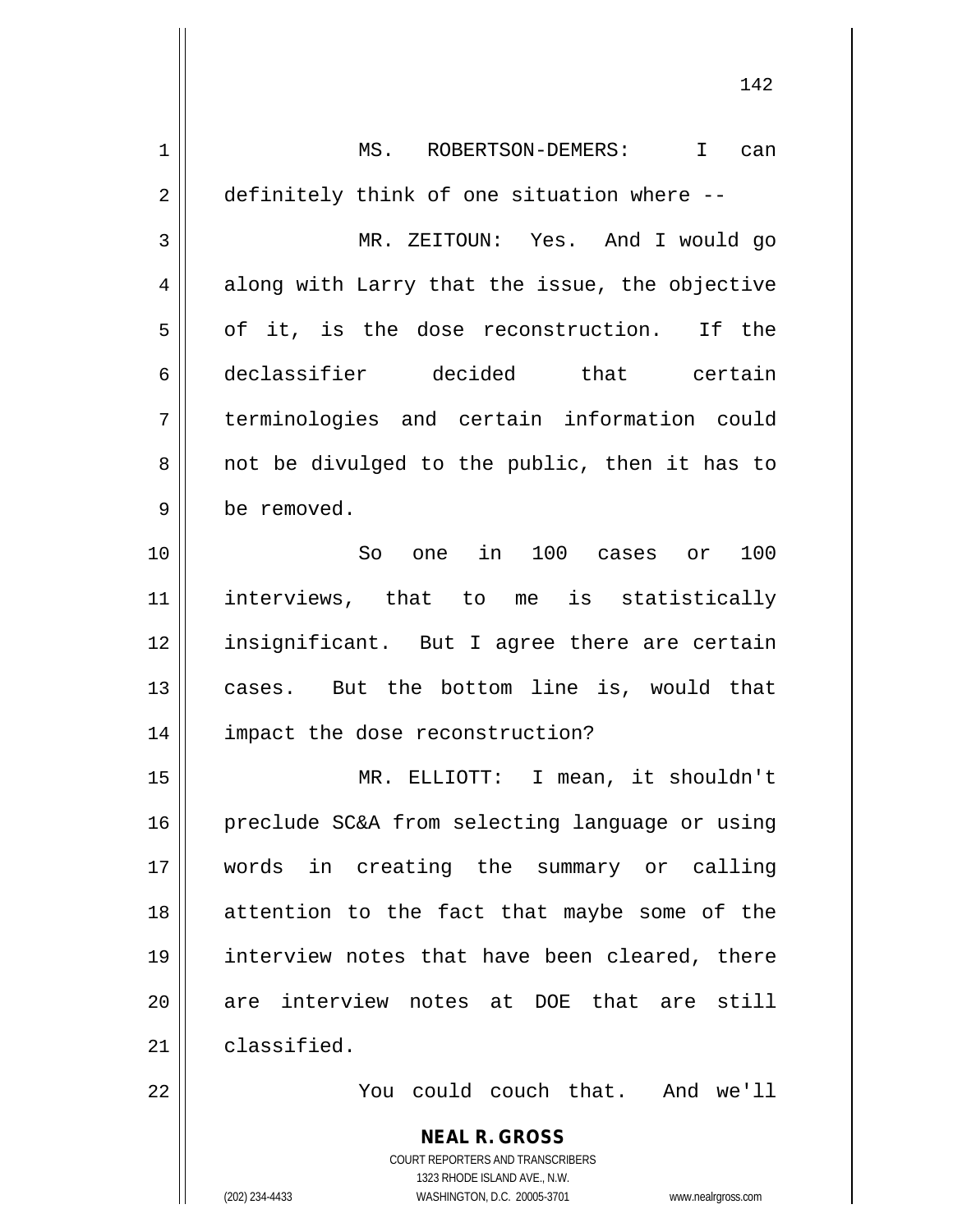| $\mathbf 1$ | still capture it in here. But I don't see,                                                          |
|-------------|-----------------------------------------------------------------------------------------------------|
| 2           | you know --                                                                                         |
| 3           | MR. ZEITOUN: This would affect                                                                      |
| 4           | your dose reconstruction. That is the bottom                                                        |
| 5           | line.                                                                                               |
| 6           | MR. ELLIOTT: If it doesn't affect                                                                   |
| 7           | it, it doesn't become a serious issue.                                                              |
| 8           | MS. ROBERTSON-DEMERS: There is                                                                      |
| 9           | always -- you know, we always do and                                                                |
| 10          | unredacted version regardless -- sorry, a                                                           |
| 11          | redacted version of any notes that --                                                               |
| 12          | MR. MAURO: This is no different                                                                     |
| 13          | than the documents that are loaded into the                                                         |
| 14          | site query database or the 0: drive. You                                                            |
| 15          | know, documents are loaded all of the time.                                                         |
| 16          | And these are cleared. And they are available                                                       |
| 17          | to the people who have access to either                                                             |
| 18          | perform dose reconstructions or review site                                                         |
| 19          | profiles or review evaluation reports.                                                              |
| 20          | When I see of this database now is                                                                  |
| 21          | just one more database of information that is                                                       |
| 22          | not a document now. It is interview notes or                                                        |
|             | <b>NEAL R. GROSS</b>                                                                                |
|             | <b>COURT REPORTERS AND TRANSCRIBERS</b>                                                             |
|             | 1323 RHODE ISLAND AVE., N.W.<br>(202) 234-4433<br>WASHINGTON, D.C. 20005-3701<br>www.nealrgross.com |
|             |                                                                                                     |

 $\mathsf{I}$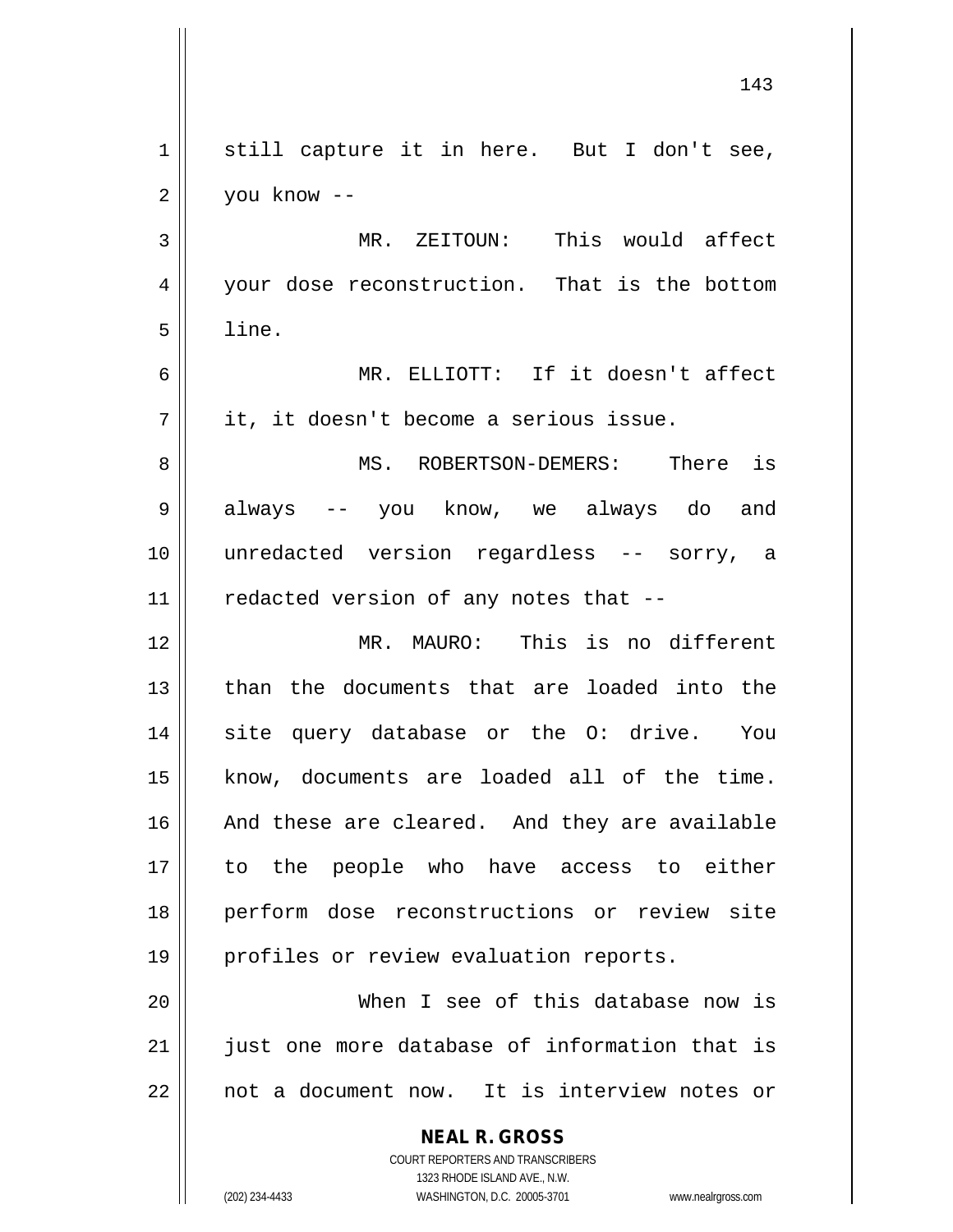1 || information provided to NIOSH and to SC&A that 2 || is loaded up and is available for review as  $3 \parallel$  part of the work we all do. 4 Whether it's reviewing a dose  $5$  reconstruction, reviewing a site profile, it's  $6 \parallel$  almost it's sort of like just one more source  $7 \parallel$  of technical information that will help us put  $8 \parallel$  out a better product. 9 || So whether or not there is some 10 aspect to it that went through a 11 classification, just like a document, an 12 || interview goes through a clearance process, 13 || just like documents do. 14 || So I think what finally makes it 15 || into this database will be just like documents 16 that make it into the O: drive. So I don't 17 || know whether or not this is an important issue 18 if there is no difference between this 19 information and the information that's in a 20 document that finally makes it up and is 21  $\parallel$  available to all the workers, all the SC&A and 22 N NIOSH folks that use this information.

> **NEAL R. GROSS** COURT REPORTERS AND TRANSCRIBERS

> > 1323 RHODE ISLAND AVE., N.W.

(202) 234-4433 WASHINGTON, D.C. 20005-3701 www.nealrgross.com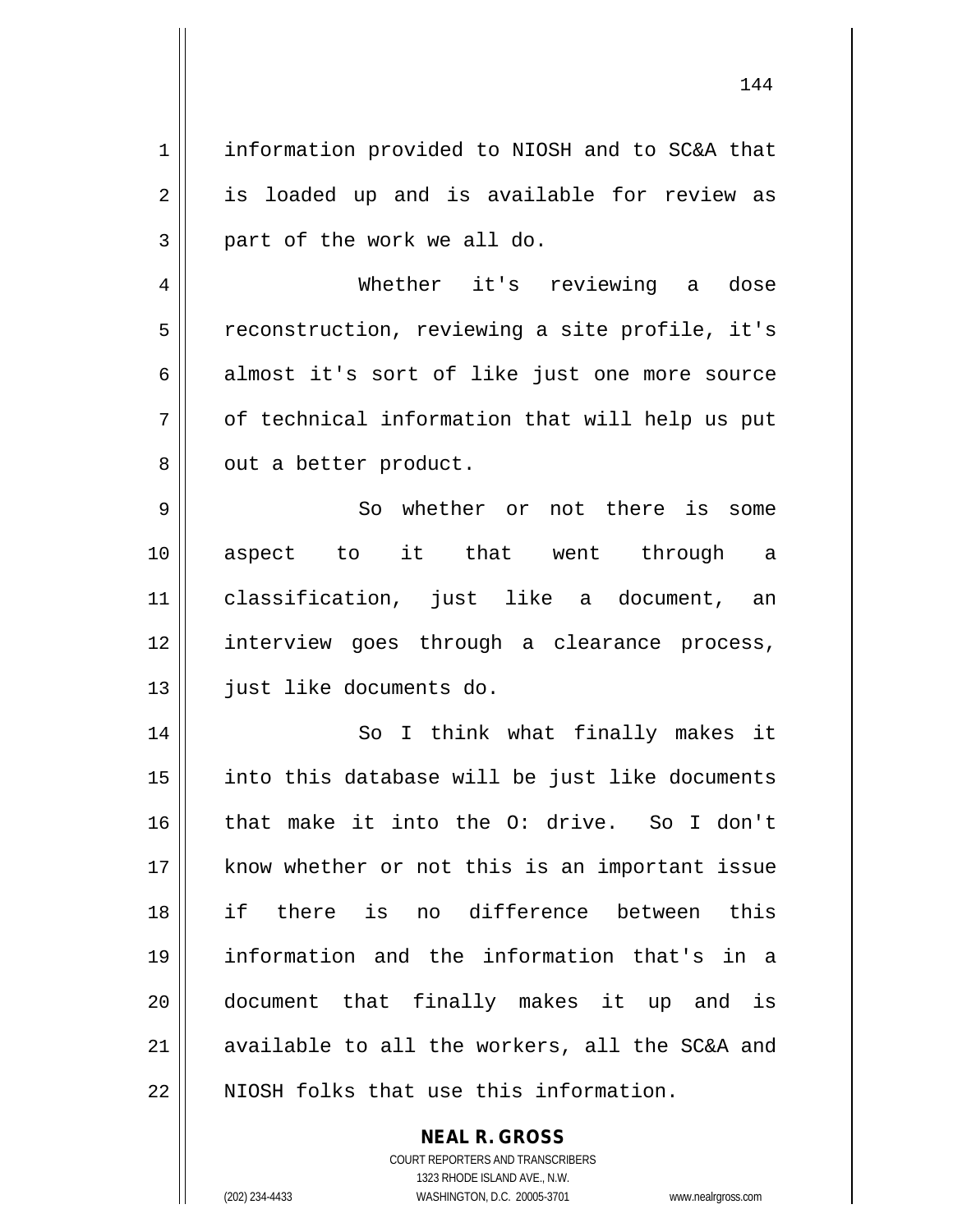1 || MS. ROBERTSON-DEMERS: It was just  $2 \parallel$  a question because there are going to be 3 complete sets of interview notes that are not  $4 \parallel$  going to be able to be put in there. 5 MR. ELLIOTT: Just like there were  $6 \parallel$  probably documents that cannot be put in

 $7 \parallel$  there, not that I am saying it is a 8 || non-problem. I am saying that we have the 9 || problem anyway in terms of the material we all 10 have access to in NOCTIS, it has to be 11 material that is not classified or raises 12 those concerns. So we are operating in that 13 | world already.

 MEMBER MUNN: I am just a little confused as far as I'm not as familiar with 16 || the SC&A process. We're talking about putting 17 || SC&A notes into OTS. Does that mean that if NIOSH holds a worker outreach meeting and SC&A interviews workers at that meeting or SC&A or  $\parallel$  the Board Workgroup has their own meeting, where NIOSH isn't at. That meeting is then || going to be put into OTS as well.

> COURT REPORTERS AND TRANSCRIBERS 1323 RHODE ISLAND AVE., N.W. (202) 234-4433 WASHINGTON, D.C. 20005-3701 www.nealrgross.com

**NEAL R. GROSS**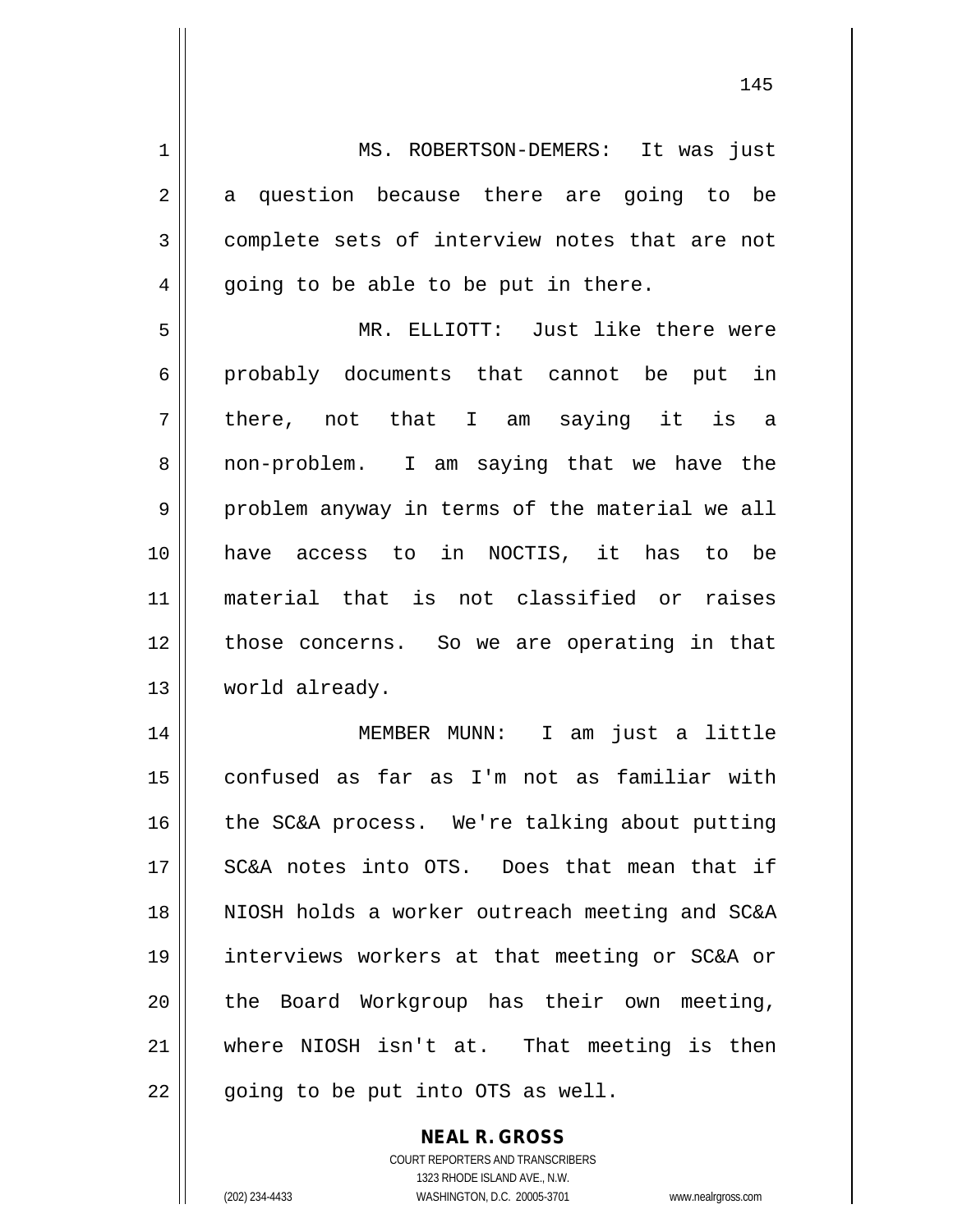| 1  | MR. ELLIOTT: We have a general                 |
|----|------------------------------------------------|
| 2  | agreement that as we each develop information, |
| 3  | like interview notes, summaries of interviews, |
| 4  | that we share those across the board, that     |
| 5  | everybody knows what has been learned.         |
| 6  | is a<br>MEMBER MUNN: So there                  |
| 7  | meeting next week or next month, whenever we   |
| 8  | $get this --$                                  |
| 9  | MR. ELLIOTT: If they're doing an               |
| 10 | SC&A evaluation and they interview people --   |
| 11 | MEMBER MUNN: We put it in OTS,                 |
| 12 | e-mail it to the appropriate people. Then      |
| 13 | when they're done, it comes up. Okay. I was    |
| 14 | just making sure. I understand that.           |
| 15 | MR. ELLIOTT: Well, I think that,               |
| 16 | you know, if the Board and SC&A want to        |
| 17 | utilize OTS that way, why not accommodate      |
| 18 | them? I mean, if SC&A schedules an SEC         |
| 19 | outreach meeting, where they are going to      |
| 20 | interview a few people and they want to put    |
| 21 | the meeting in the notification aspect of OTS, |
| 22 | they could ask us to do that, which would be   |
|    |                                                |

**NEAL R. GROSS** COURT REPORTERS AND TRANSCRIBERS

1323 RHODE ISLAND AVE., N.W.

(202) 234-4433 WASHINGTON, D.C. 20005-3701 www.nealrgross.com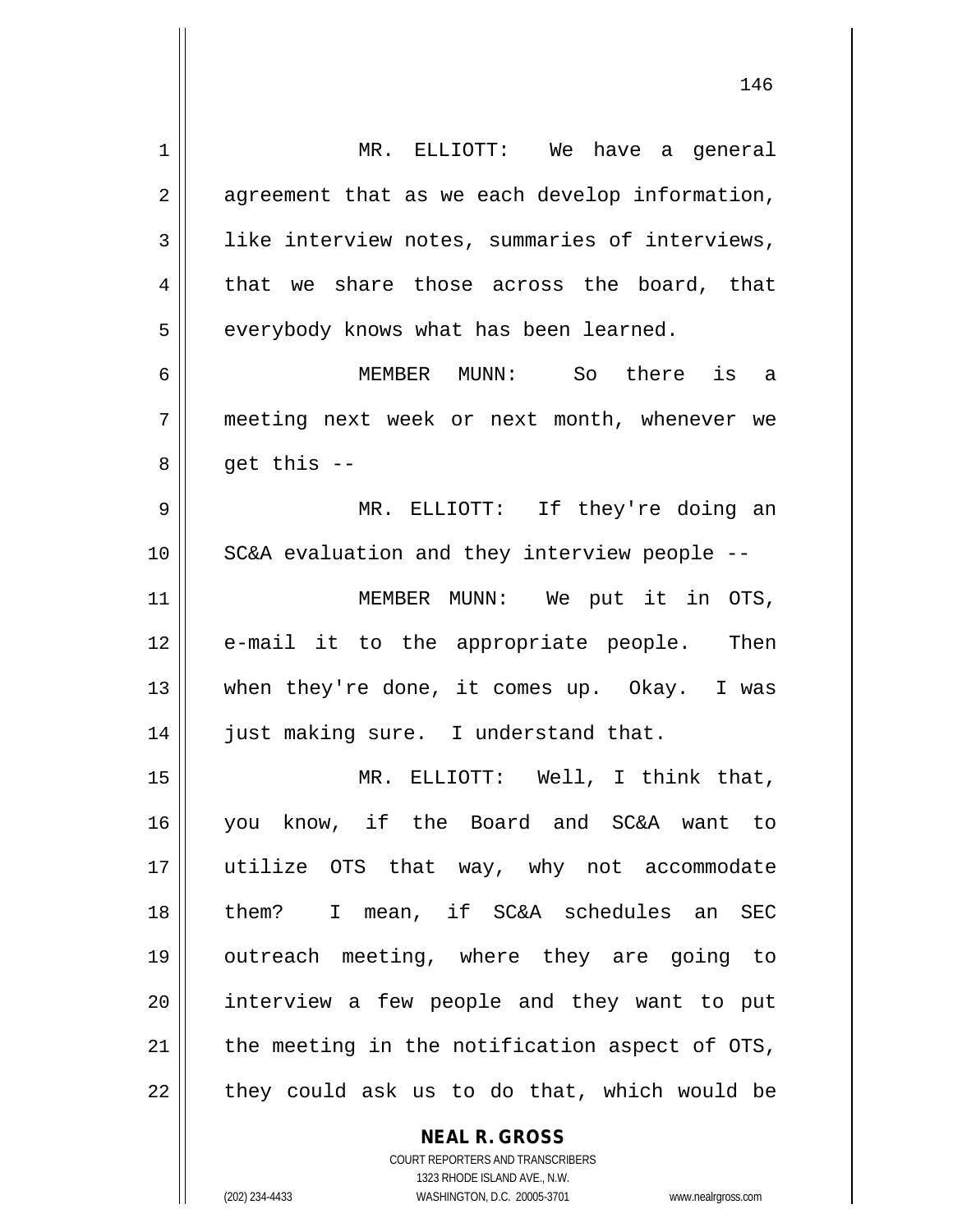| $\mathbf 1$ | great because it gives guys like Brant a                                                            |
|-------------|-----------------------------------------------------------------------------------------------------|
| 2           | head's up there is going to be an interview                                                         |
| 3           | done.                                                                                               |
| 4           | MEMBER BEACH: Or vice versa.                                                                        |
| 5           | MR. ELLIOTT: Or vice versa.                                                                         |
| 6           | MS. BREYER: Yes. That's good.                                                                       |
| 7           | MEMBER BEACH: So are we at lunch                                                                    |
| 8           | time now?                                                                                           |
| 9           | CHAIRMAN GIBSON: So what actions                                                                    |
| 10          | or things need to go on that are holding us up                                                      |
| 11          | from defining our role or is there any? I                                                           |
| 12          | mean, I guess --                                                                                    |
| 13          | MR. ELLIOTT: Well, we owe you two                                                                   |
| 14          | action items right now, that I know of, $-$ -                                                       |
| 15          | CHAIRMAN GIBSON: Right.                                                                             |
| 16          | MR. ELLIOTT: -- where we are                                                                        |
| 17          | going to categorize our outreach efforts. I                                                         |
| 18          | think J. J. has already taken a note on that.                                                       |
| 19          | The other action items is we are going to get                                                       |
| 20          | an answer from our IT folks on when you are                                                         |
| 21          | going to get access to this OTS.                                                                    |
| 22          | CHAIRMAN GIBSON: Okay.                                                                              |
|             | <b>NEAL R. GROSS</b>                                                                                |
|             | COURT REPORTERS AND TRANSCRIBERS                                                                    |
|             | 1323 RHODE ISLAND AVE., N.W.<br>(202) 234-4433<br>WASHINGTON, D.C. 20005-3701<br>www.nealrgross.com |
|             |                                                                                                     |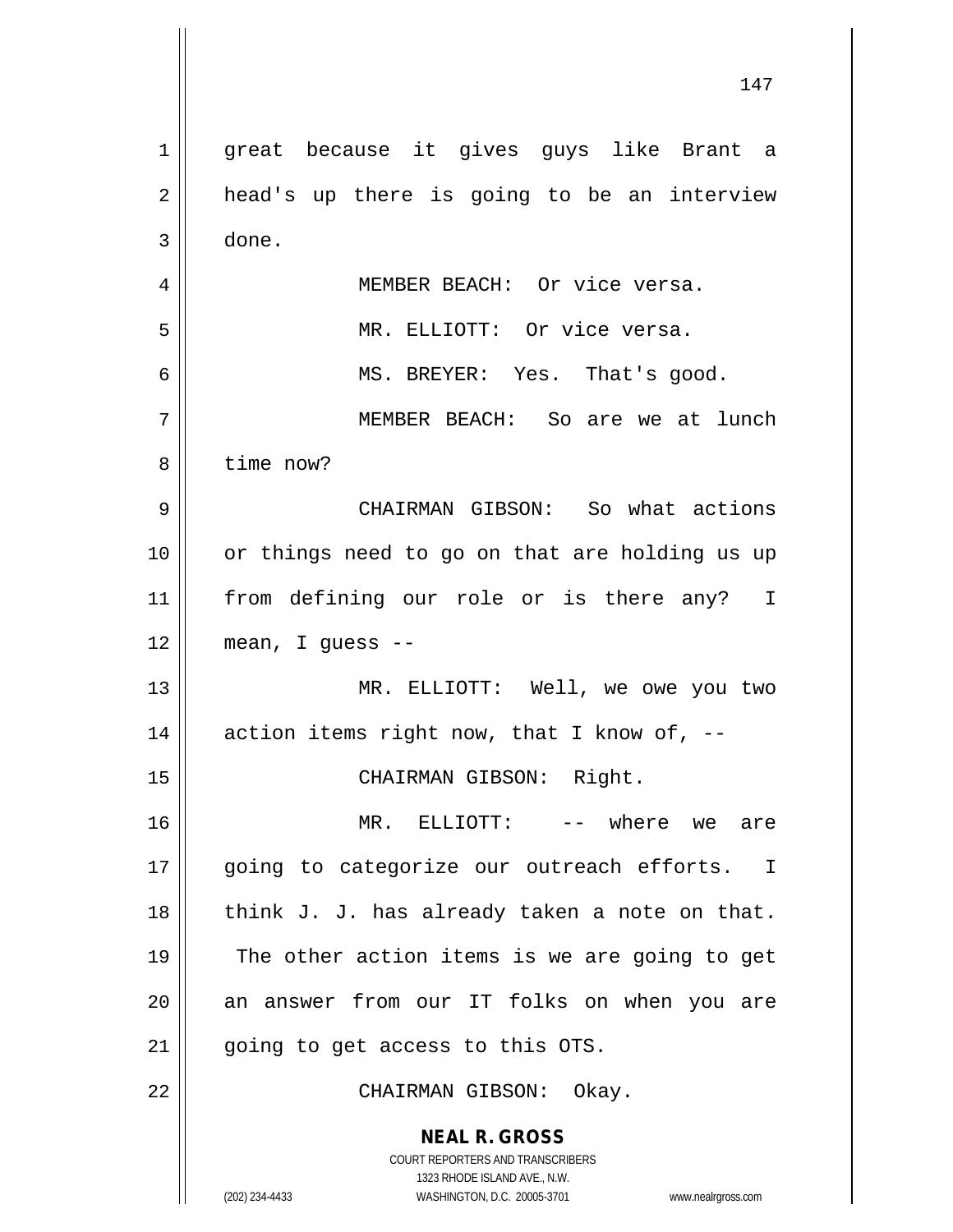**NEAL R. GROSS** COURT REPORTERS AND TRANSCRIBERS 1323 RHODE ISLAND AVE., N.W. (202) 234-4433 WASHINGTON, D.C. 20005-3701 www.nealrgross.com 1 || MEMBER BEACH: And, then, what 2 about the mission statement? Is NIOSH going  $3 \parallel$  to review the mission statement? Because we  $4 \parallel$  need to clarify that, I believe. 5 MR. ELLIOTT: We can review it if  $6 \parallel$  that is what you wish. 7 || MR. KATZ: That is the Working 8 | Group's mission. 9 MR. ELLIOTT: It is your mission 10 statement. 11 || MR. KATZ: That doesn't have to be  $12$  | reviewed by  $-$ 13 MEMBER BEACH: So we can develop 14 || the mission statement and just that is our 15 mission statement? It doesn't -- 16 || MR. KATZ: For the Working Group? 17 MEMBER BEACH: Yes. 18 MR. KATZ: Yes. 19 || MEMBER BEACH: Okay. 20 || MR. KATZ: I mean, that is what 21 || you propose to the full Board. 22 || MEMBER BEACH: Right. I guess it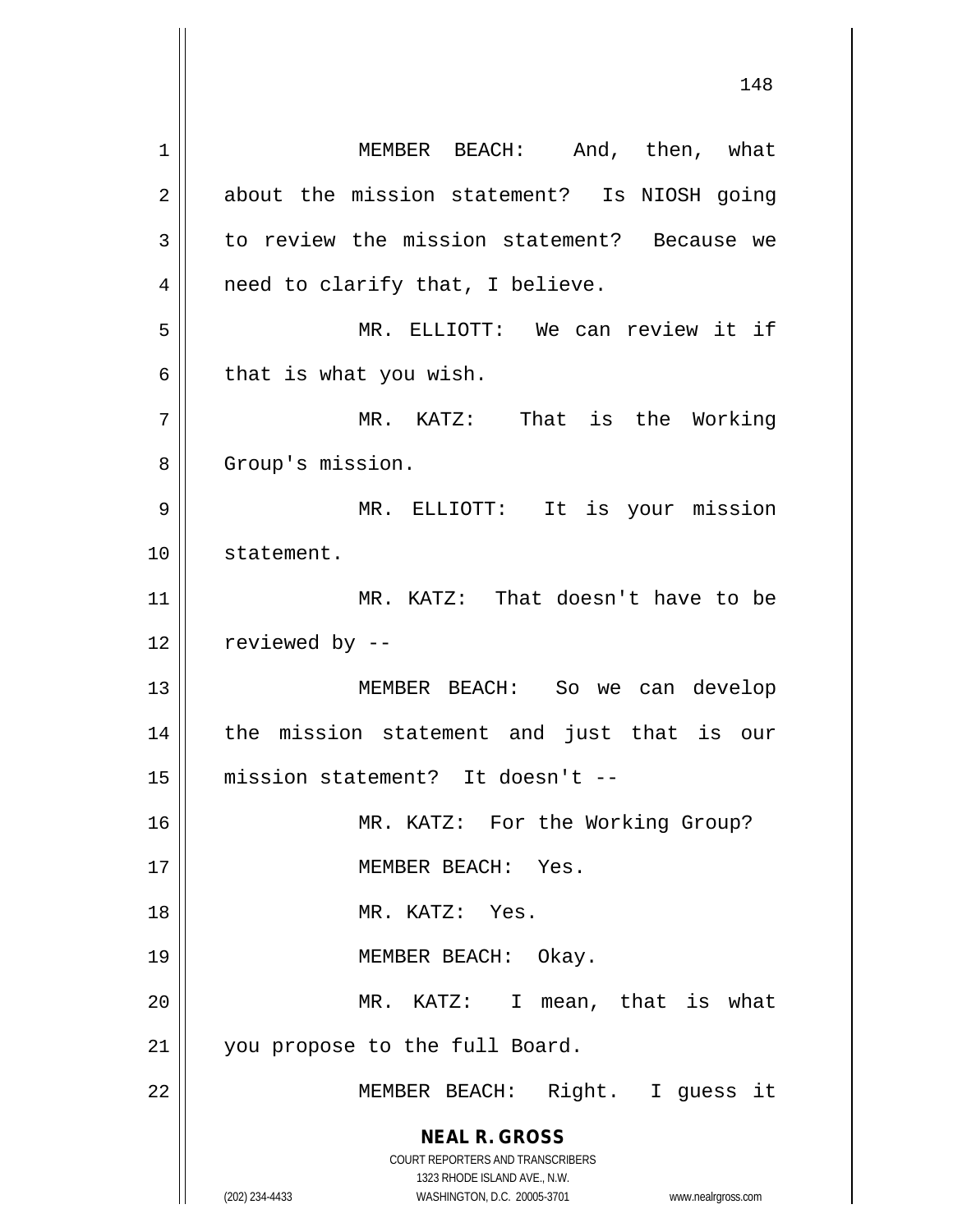1 || needs to be agreed upon, though, so that we  $2 \parallel$  can propose it at --

3 MR. ZEITOUN: There is one issue 4 || that is remaining. It's going back to what  $5 \parallel$  Larry is saying, is we need to get from them  $6 \parallel$  an input probably if we can expedite the 7 degree of what type of outreach things so we  $8 \parallel$  can refine our definition of the outreach so 9 || we can see what they have.

## 10 || **MEMBER BEACH:** Right.

11 MR. ZEITOUN: And I think this is 12 || probably what you are trying to achieve, just 13 || to get something out of NIOSH to refocus the 14 mission statement. And then after that it is 15 yours. You can do whatever you want to.

 MR. ELLIOTT: I mean, we can do || that in real time if you want. We could spend probably 15 minutes after lunch or during lunch and come in with categories about | reconstruction if that would be helpful.

21 CHAIRMAN GIBSON: Let's do that, 22 || but I don't think we can make a complete

> **NEAL R. GROSS** COURT REPORTERS AND TRANSCRIBERS 1323 RHODE ISLAND AVE., N.W.

(202) 234-4433 WASHINGTON, D.C. 20005-3701 www.nealrgross.com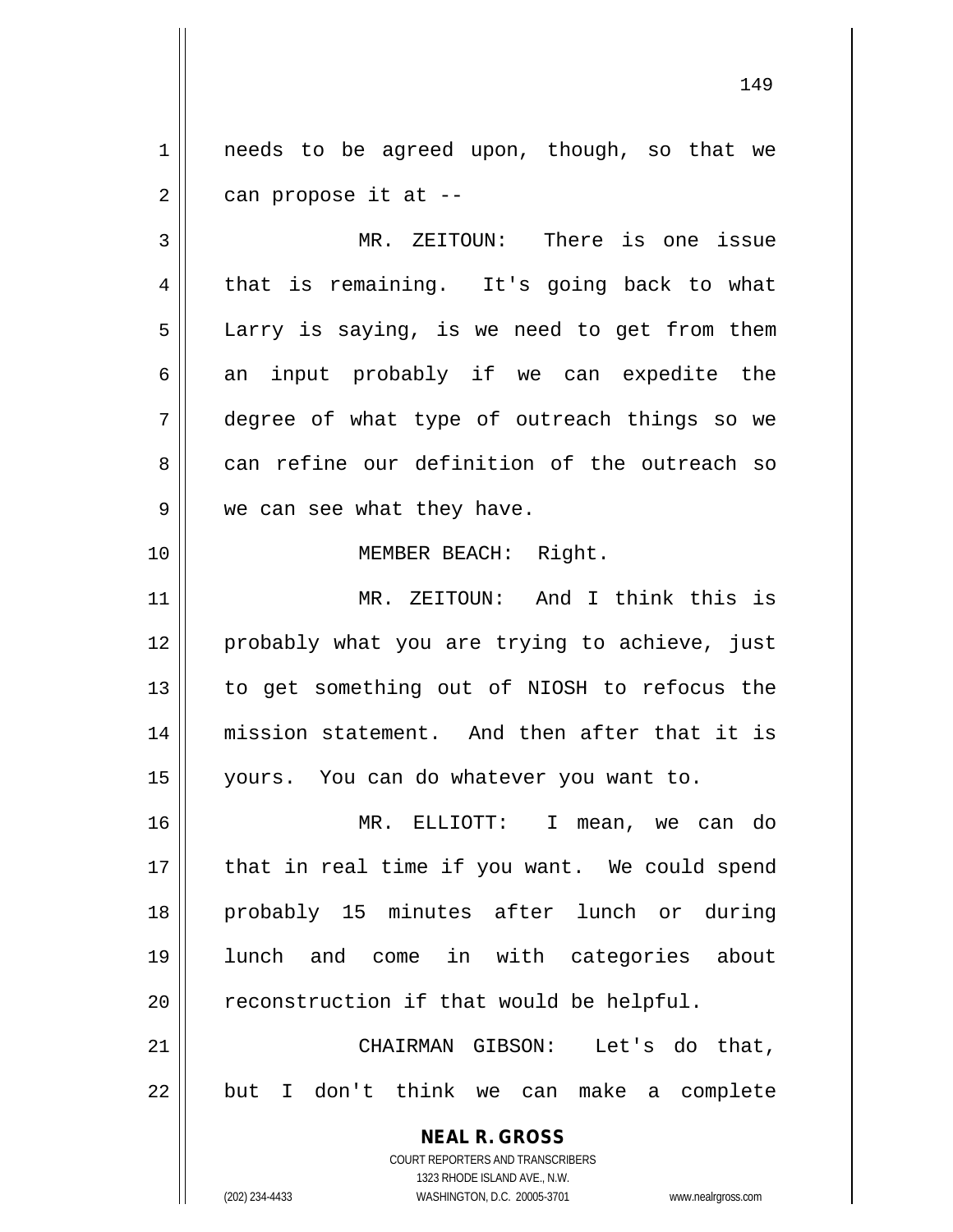**NEAL R. GROSS** COURT REPORTERS AND TRANSCRIBERS 1323 RHODE ISLAND AVE., N.W. 1 mission statement until we -- it would be  $2 \parallel$  incomplete if we do it without that. 3 MR. ZEITOUN: Because if we go to 4 all means, the Board, the Working Group and 5 NIOSH together and to the Board with an  $6$  || understanding of what the  $-$ -7 MR. MAURO: What I just heard, 8 || though, something that is very encouraging to  $9 \parallel$  me, is that in the three major areas that have 10 been drafted as part of the mission -- now, 11 || whether we stay with that, of course, that 12 || could change, but what this means is item 13 number 3 can be done. 14 || In other words, if the workgroup  $15$  and the Board make a judgment that one of the 16 Toles of the Board is to monitor the impact of 17 || public input on dose reconstruction programs, 18 || site profiles, and site-specific petitions, 19 the machinery is being put in place that will 20 || allow that to be done.  $21$  ||  $21$  ||  $21$  ||  $21$  ||  $21$  ||  $21$  ||  $21$  ||  $21$  ||  $21$  ||  $21$  ||  $21$  ||  $21$  ||  $21$  ||  $21$  ||  $21$  ||  $21$  ||  $21$  ||  $21$  ||  $21$  ||  $21$  ||  $21$  ||  $21$  ||  $21$  ||  $21$  ||  $21$  ||  $21$  ||  $21$  ||  $21$  22 || course, is to review those records, review the

(202) 234-4433 WASHINGTON, D.C. 20005-3701 www.nealrgross.com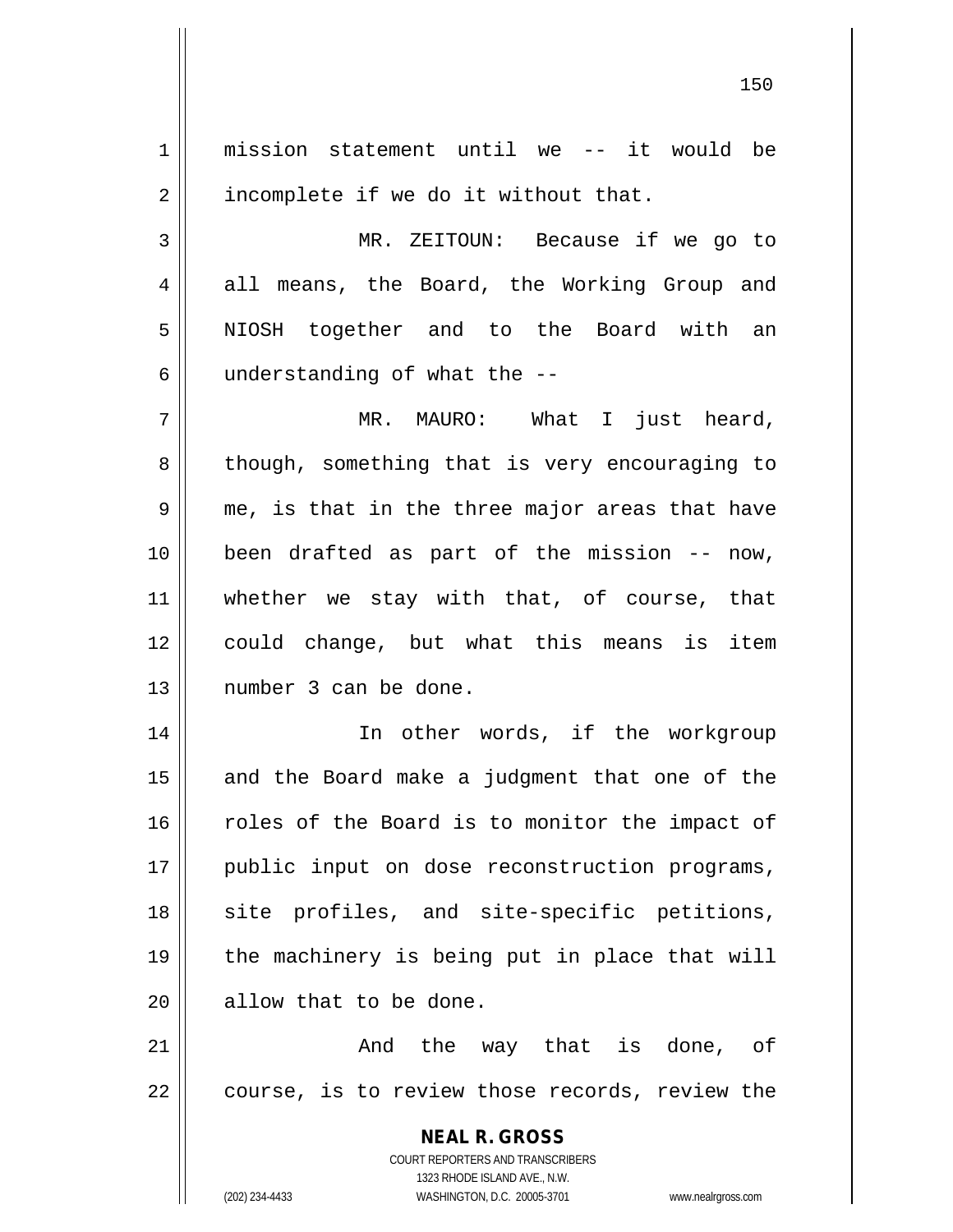1 information that was provided and loaded into  $2 \parallel$  this tracking system. And that would be the 3 **Board** would do this and determine the degree 4 to which the site profiles, the dose 5 || reconstructions, and the evaluation reports 6 || have taken into consideration all of that 7 information.

8 || So, I mean, if the machinery is in 9 place to allow item number 3 of the mission 10 statement to be performed -- and that's 11 important.

12 MEMBER MUNN: After we have 13 || clarified what item number 2 is.

14 MR. MAURO: Yes. We haven't 15 || talked about 1 and 2 yet. But, I mean, what I 16 am listening to is while we were discussing 17 || this, I was thinking in terms of the mission 18 || statements because I would suspect that one of 19 the main objectives of this meeting today is  $20$  || to come to a place where we agree that there 21 || is a need for a mission statement and whether 22 || or not the draft mission statement, as it

## **NEAL R. GROSS**

COURT REPORTERS AND TRANSCRIBERS 1323 RHODE ISLAND AVE., N.W. (202) 234-4433 WASHINGTON, D.C. 20005-3701 www.nealrgross.com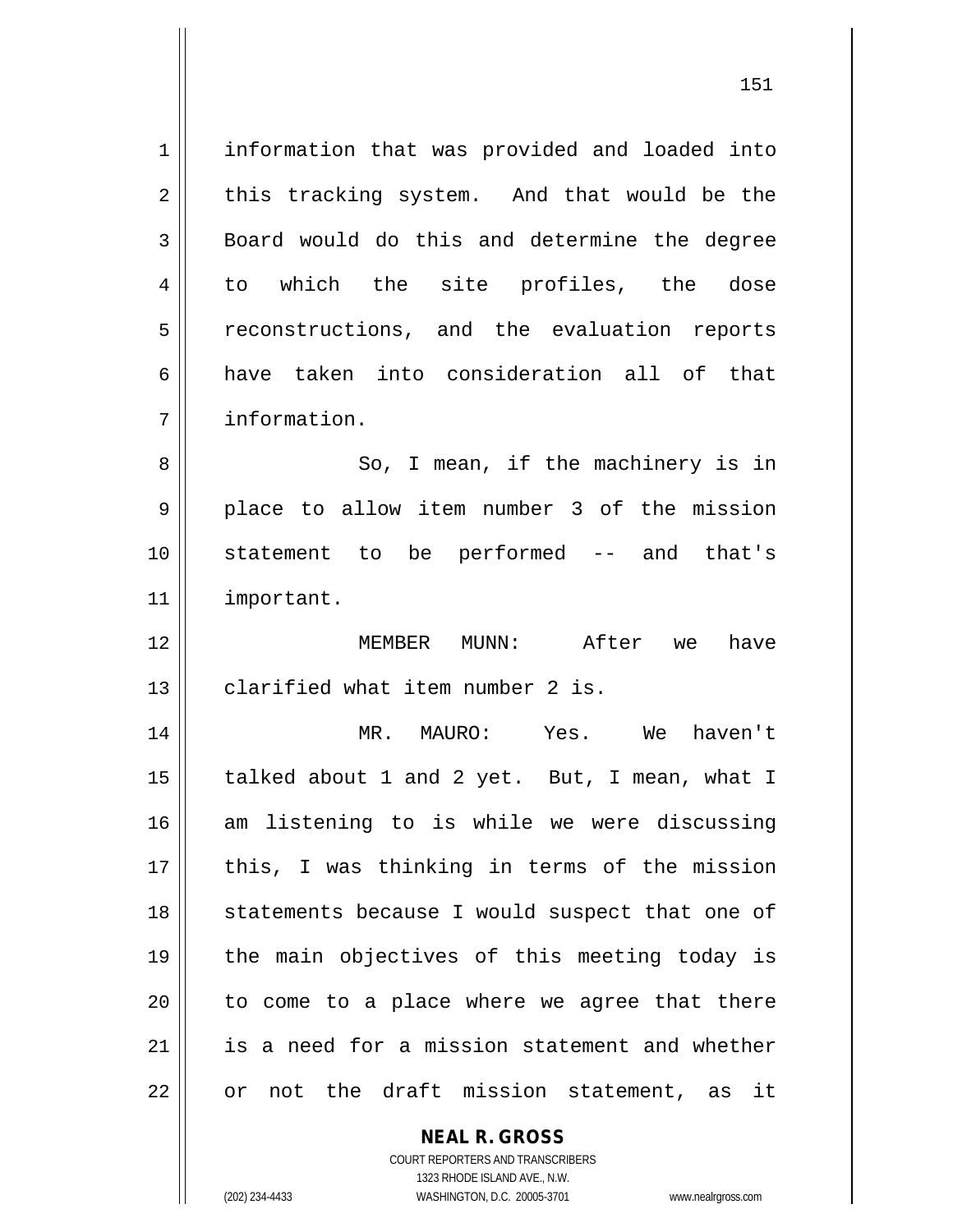**NEAL R. GROSS** 1 || currently is, is what the workgroup feels it 2 || would like to bring to the full Board. 3 And what I am getting at is that 4 we have reached a point where it seems that if 5 | the workgroup decides yes, we would like to 6 have number 3 as one of our missions, it can 7 be done because the machinery and information 8 gathering is being put in place which will  $9 \parallel$  allow the Board to do those things. 10 || MR. ZEITOUN: John, this is Abe. 11 || You know, the way I understand it, number 1, 12 2, and 3 are doable. The issue here is be 13 || sure of identifying the meetings, the concept 14 || of meetings. And that is what we are really  $15$  | trying to put the bracket around after lunch. 16 || MR. MAURO: Okay. 17 MR. ZEITOUN: I understand that 18 || the three of them are really doable. And I 19 don't see from the meeting that there is  $20$  || anything that is really creating any problems. 21 || It's just the group, especially the Board 22 members, are really interested in defining

> COURT REPORTERS AND TRANSCRIBERS 1323 RHODE ISLAND AVE., N.W.

(202) 234-4433 WASHINGTON, D.C. 20005-3701 www.nealrgross.com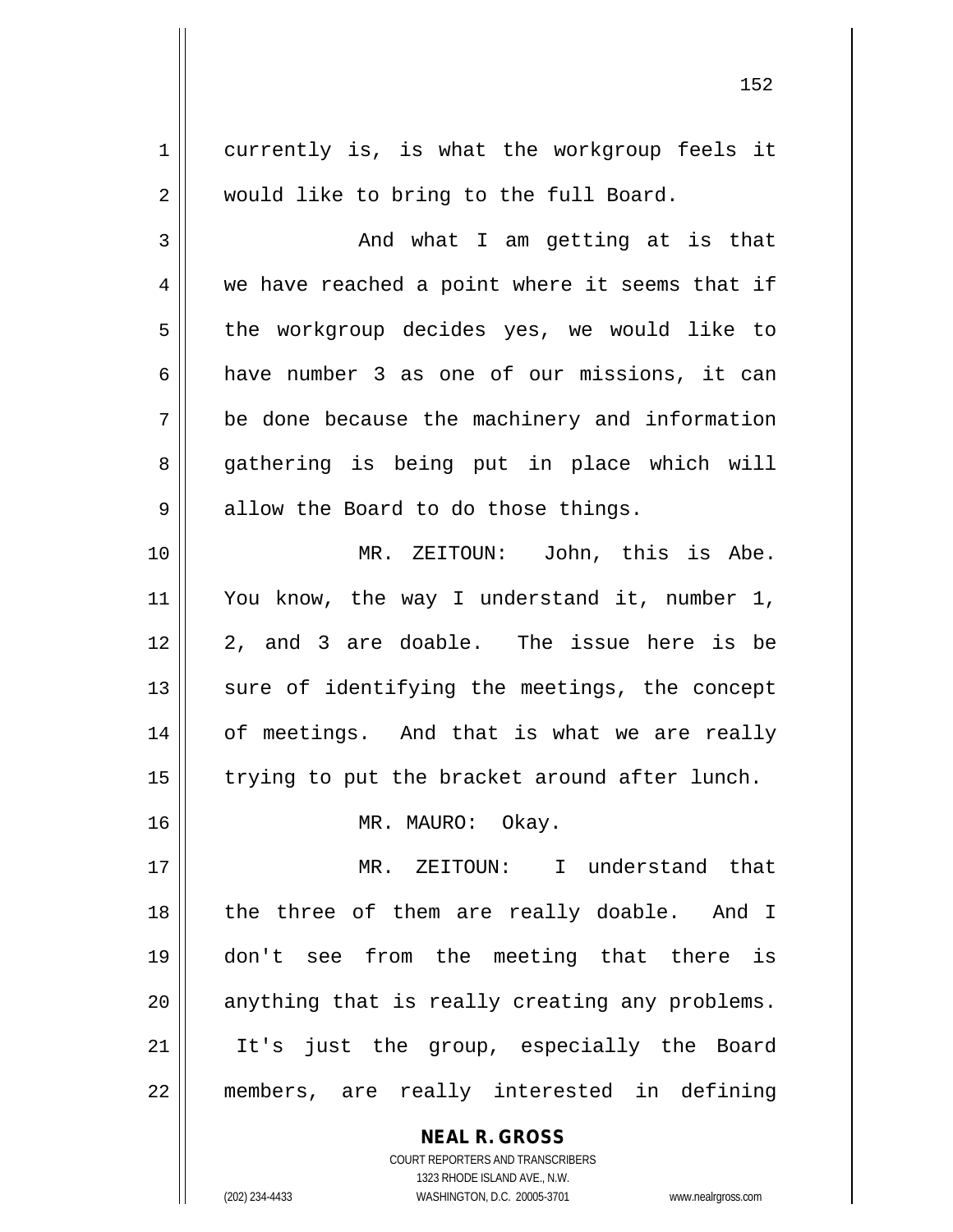153  $1 \parallel$  what are the meetings, --2 | MR. MAURO: I understand. 3 || MR. ZEITOUN: -- how the NIOSH and 4 || us get together on defining that. I think  $5$  | that is  $-$ 6 MEMBER MUNN: Yes. That is key. 7 MR. MAKHIJANI: This is Arjun. 8 || Before you break up for lunch, could I say one 9 more thing? 10 CHAIRMAN GIBSON: Sure. 11 MR. MAKHIJANI: In regard to the 12 mission statement, we have discussed -- and I 13 don't know where it's going to come up or 14 whether -- how the Board for itself wants to 15 track the comments that are made before the 16 || Board. Is this the proper forum? Does that 17 || need to be included in your mission statement? 18 MEMBER MUNN: Well, it may be, 19 Arjun, but please bear in mind that I can't 20 || speak for the other Board members, but I have 21 || only seen this draft as of this morning and  $22$  | have not had an opportunity to comment on it.

> **NEAL R. GROSS** COURT REPORTERS AND TRANSCRIBERS

> > 1323 RHODE ISLAND AVE., N.W.

(202) 234-4433 WASHINGTON, D.C. 20005-3701 www.nealrgross.com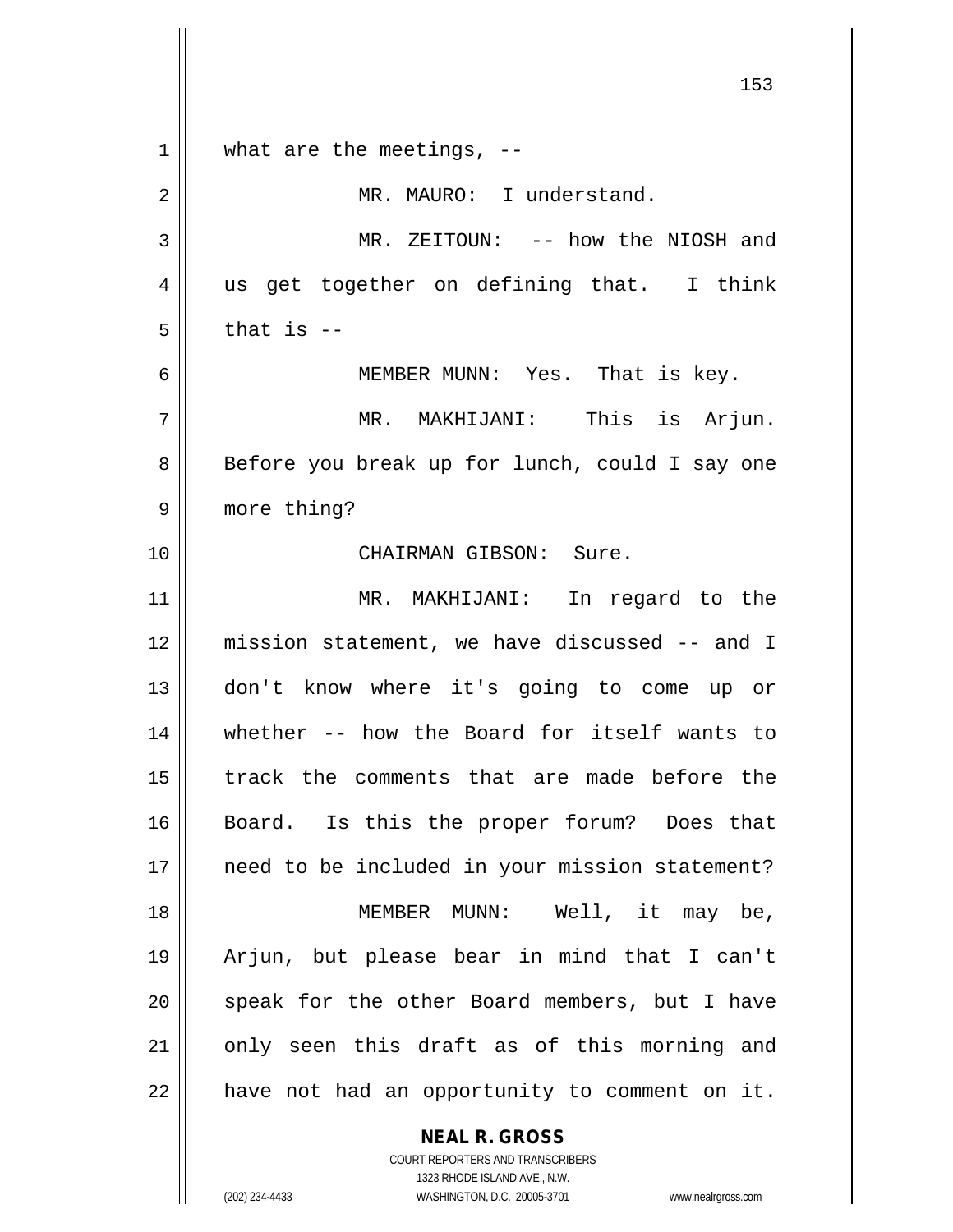**NEAL R. GROSS** COURT REPORTERS AND TRANSCRIBERS 1323 RHODE ISLAND AVE., N.W. 1 || We haven't really and truly gone that far. 2 We have just received this. 3 | MR. MAKHIJANI: Okay. 4 MEMBER MUNN: So until we've 5 || reached the point where we around this table  $6$  || have agreed that this is the document that we 7 want, we probably can't go too far afield from  $8 \parallel$  that. 9 MR. MAKHIJANI: Okay. John, it's  $10$  || a question that we raised before. 11 MR. MAURO: Yes. That is another 12 aspect of, in theory, the scope of this 13 workgroup that I guess we will eventually get 14 to, but right now it seems to me that the 15 mission statement -- when I came into this 16 meeting, I guess I had it in my mind that we 17 have a draft mission statement. The question 18 becomes, is this the mission statement that 19 the workgroup would like to use or some 20 modification of it? 21 || So I have been operating from that  $22$  frame of reference and with the idea that,

(202) 234-4433 WASHINGTON, D.C. 20005-3701 www.nealrgross.com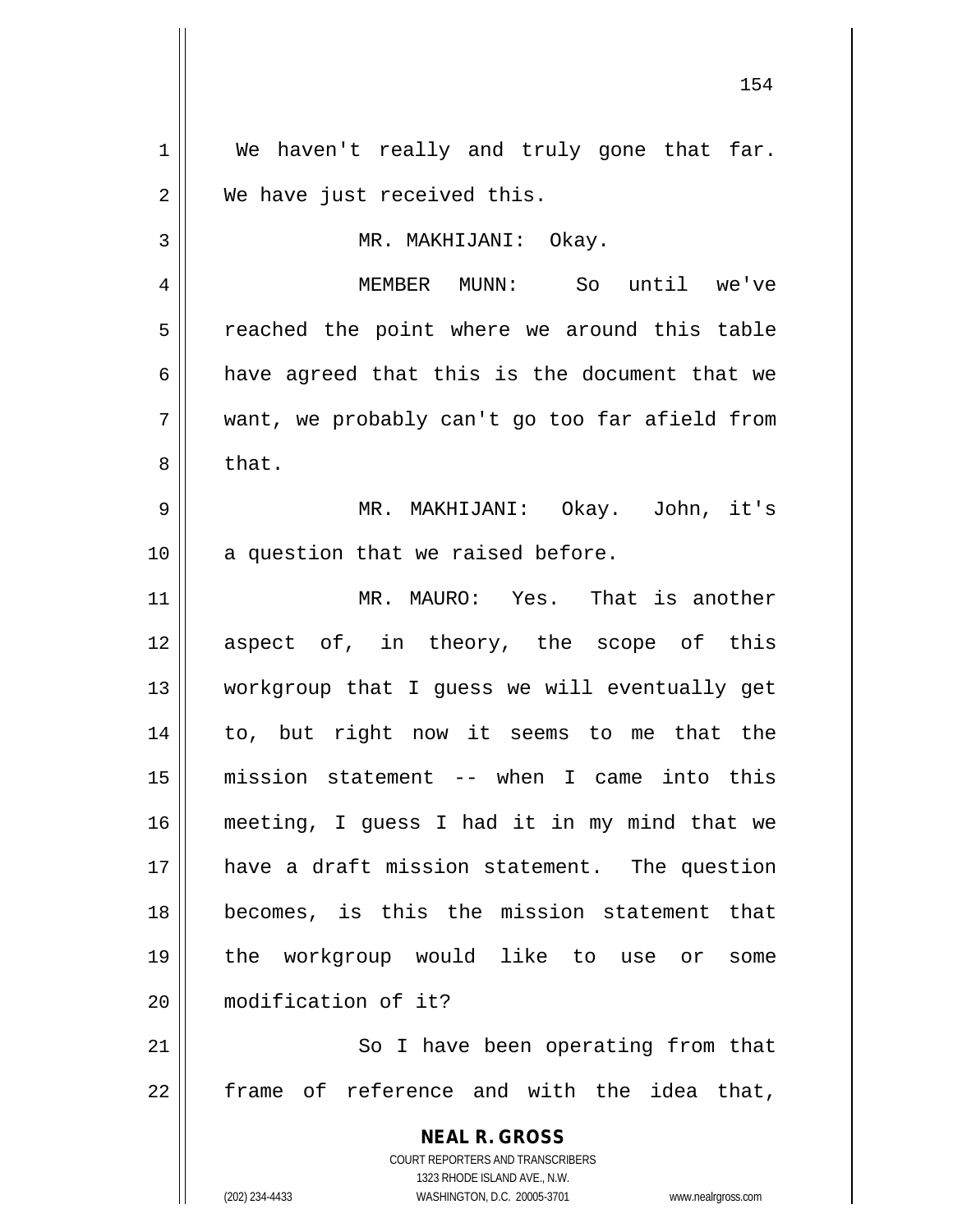1 || okay, if the workgroup decides yes, this is 2 || basically what the mission should be, then I 3 || ask myself: a lot of the information I am 4 || listening to, can we actually implement it? 5 and number three seems to be one that we can  $6 \parallel$  actually implement, if so desired.

7 || But Abe pointed out that there are 8 bigger questions. What are all the different 9 || kinds of things that are going on? And what 10 role would the Board choose to play in 11 || participating or reviewing that?

 But then at the back end of this 13 || process is this matter of  $-$  and I don't know 14 || if everyone on the workgroup might be aware of | this, but one of the things that we have been talking about amongst ourselves at SC&A is the subject of we do have these full Board meetings and these evening sessions, where lots and lots of comments are made. 20 || Suggestions, questions are raised, some of which, certainly only a small fraction of  $\parallel$  which, are ones that perhaps the Board might

> COURT REPORTERS AND TRANSCRIBERS 1323 RHODE ISLAND AVE., N.W. (202) 234-4433 WASHINGTON, D.C. 20005-3701 www.nealrgross.com

**NEAL R. GROSS**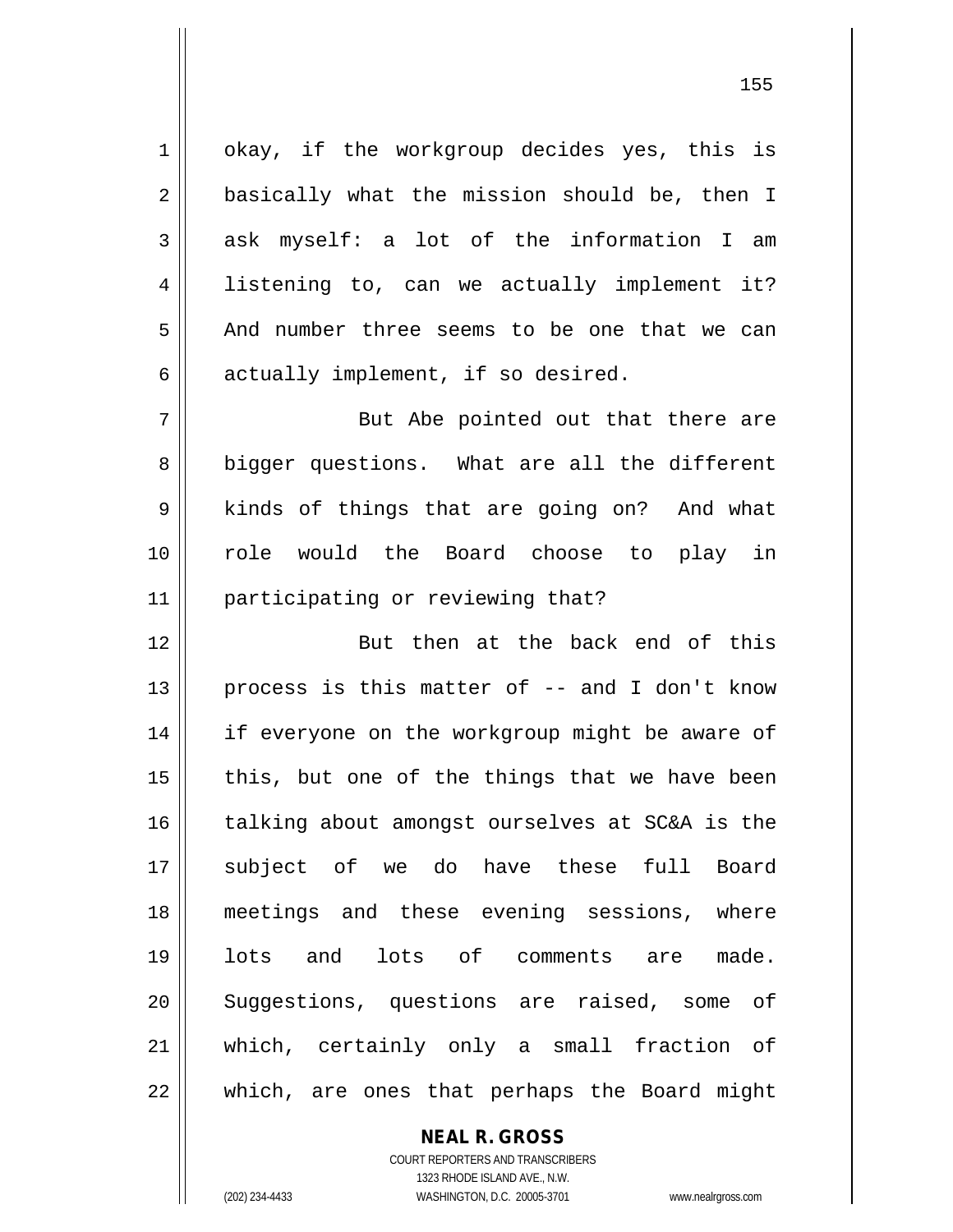1 | feel it might have a role to respond to or to 2 || make sure they get responded to.

3 || The Mondu this would be one of the 4 elements of the possible mission of this 5 workgroup that is not explicitly identified in  $6$  || this mission statement, the draft mission 7 Statement, but certainly something that 8 || probably needs to be discussed.

9 || T would suggest we discuss it. 10 || But I think first on the agenda are the items 11 || we are talking about right now.

 MEMBER MUNN: Well, but, John, as 13 || you know, typically in public meetings when 14 || there have been items raised which appear to have significant bearing on existing documents or on program process, it has usually been 17 || requested at the time that some member of the team meet with that individual to assure that || the concern is adequately addressed.

20 MR. MAURO: Absolutely. And the  $21$  | only thing I thought about is that following 22 || up and tracking that and perhaps reporting at

> **NEAL R. GROSS** COURT REPORTERS AND TRANSCRIBERS 1323 RHODE ISLAND AVE., N.W.

(202) 234-4433 WASHINGTON, D.C. 20005-3701 www.nealrgross.com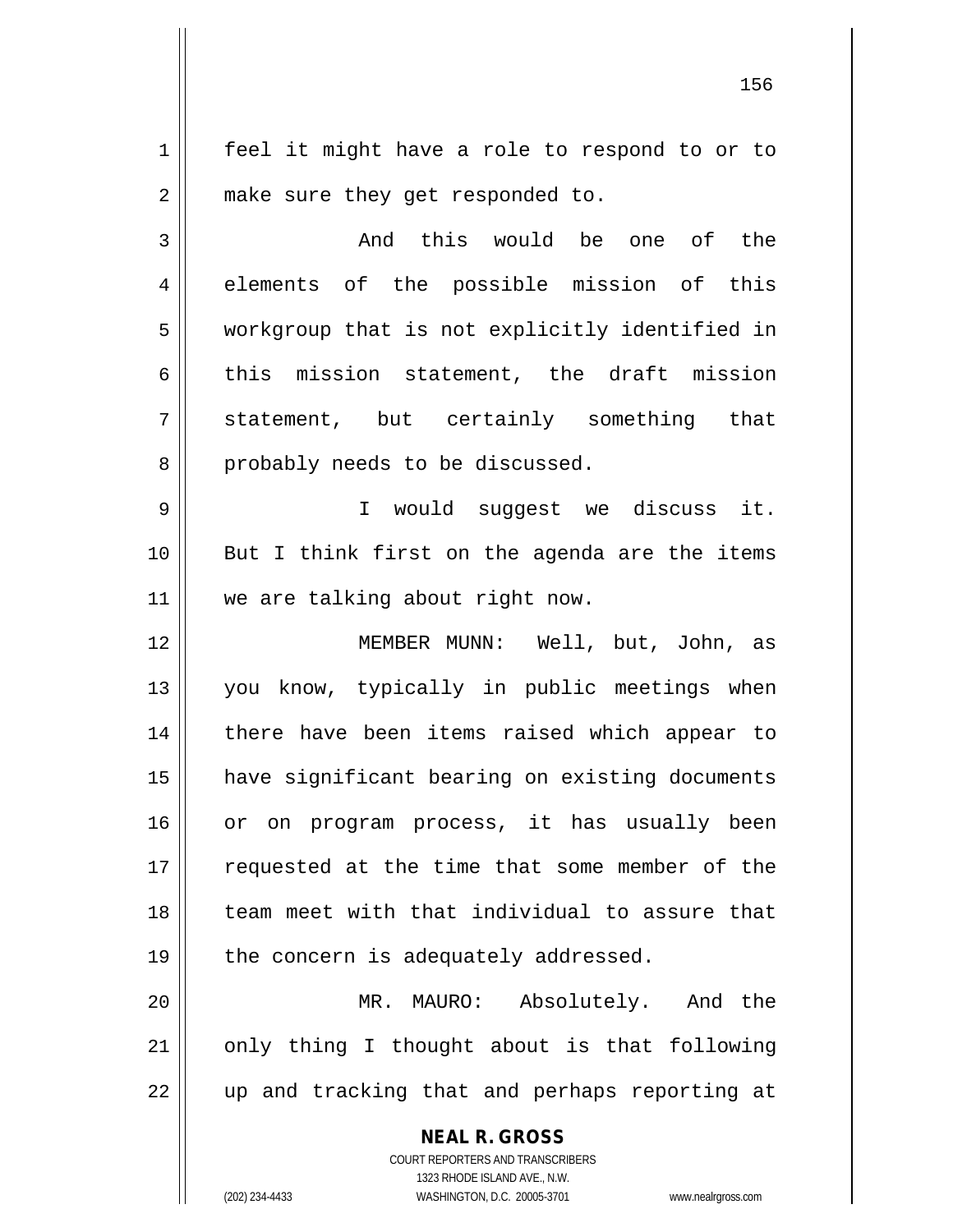1 | the next meeting or to this workgroup the 2 degree to which actions have been taken in  $3 \parallel$  accord with those statements made during the 4 | evening session.

5 || So, the way I look at it is that  $6 \parallel$  an issue might be raised that the Board judges 7 and makes a statement yes, this should be 8 | followed up on and maybe makes a suggestion on  $9 \parallel$  how to do that.

10 || Choose that is triggered, the 11 || question becomes, should the Board track this 12 to ensure that, in fact, the person that 13 || raised the question or is seeking some 14 information does, in fact, achieve 15 || satisfaction and gets a response to his 16 question?

17 || The question I guess I am putting on the table is: is this something that the Board might want to do and actually become 20 || part of its working session at the last day of | the meeting to go over the degree to which the  $\parallel$  various items that were raised at the previous

## **NEAL R. GROSS**

COURT REPORTERS AND TRANSCRIBERS 1323 RHODE ISLAND AVE., N.W. (202) 234-4433 WASHINGTON, D.C. 20005-3701 www.nealrgross.com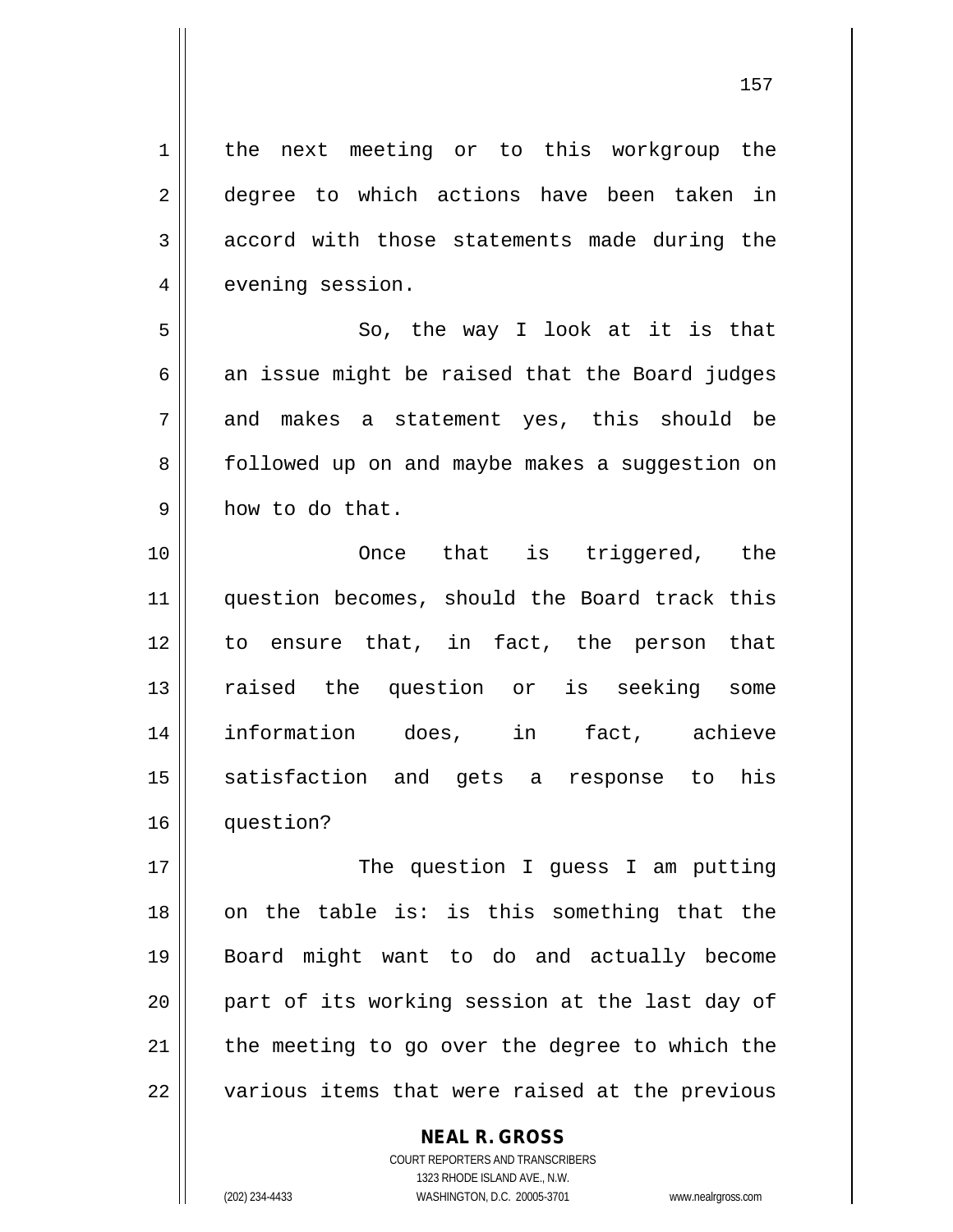1 || meeting that might be of concern have, in 2 | fact, been addressed?

3 This is something we haven't 4 talked about, but, Arjun, I am glad you  $5 \parallel$  brought it up because I have been thinking  $6 \parallel$  about this. And this is as good a time as any  $7 \parallel$  to just put it on the table.

8 MR. MAKHIJANI: That's all I 9 wanted to do.

10 MR. MAURO: Yes.

11 || MR. MAKHIJANI: That's the Working 12 || Group's pleasure when they want to take it up. 13 || MR. MAURO: Yes, yes.

14 MEMBER BEACH: And, John, if I 15 || could cut in? This is Josie. On page 3 of 4, 16 || it is captured under the outreach methods, 17 || including the following. It is listed, public 18 || comment sessions, at the Advisory Board 19 meetings.

20 MR. MAURO: Okay. Good. I missed  $21$  || it. I'm glad you pointed it out. I am glad  $22$   $\parallel$  to see it is there.

> **NEAL R. GROSS** COURT REPORTERS AND TRANSCRIBERS

> > 1323 RHODE ISLAND AVE., N.W.

(202) 234-4433 WASHINGTON, D.C. 20005-3701 www.nealrgross.com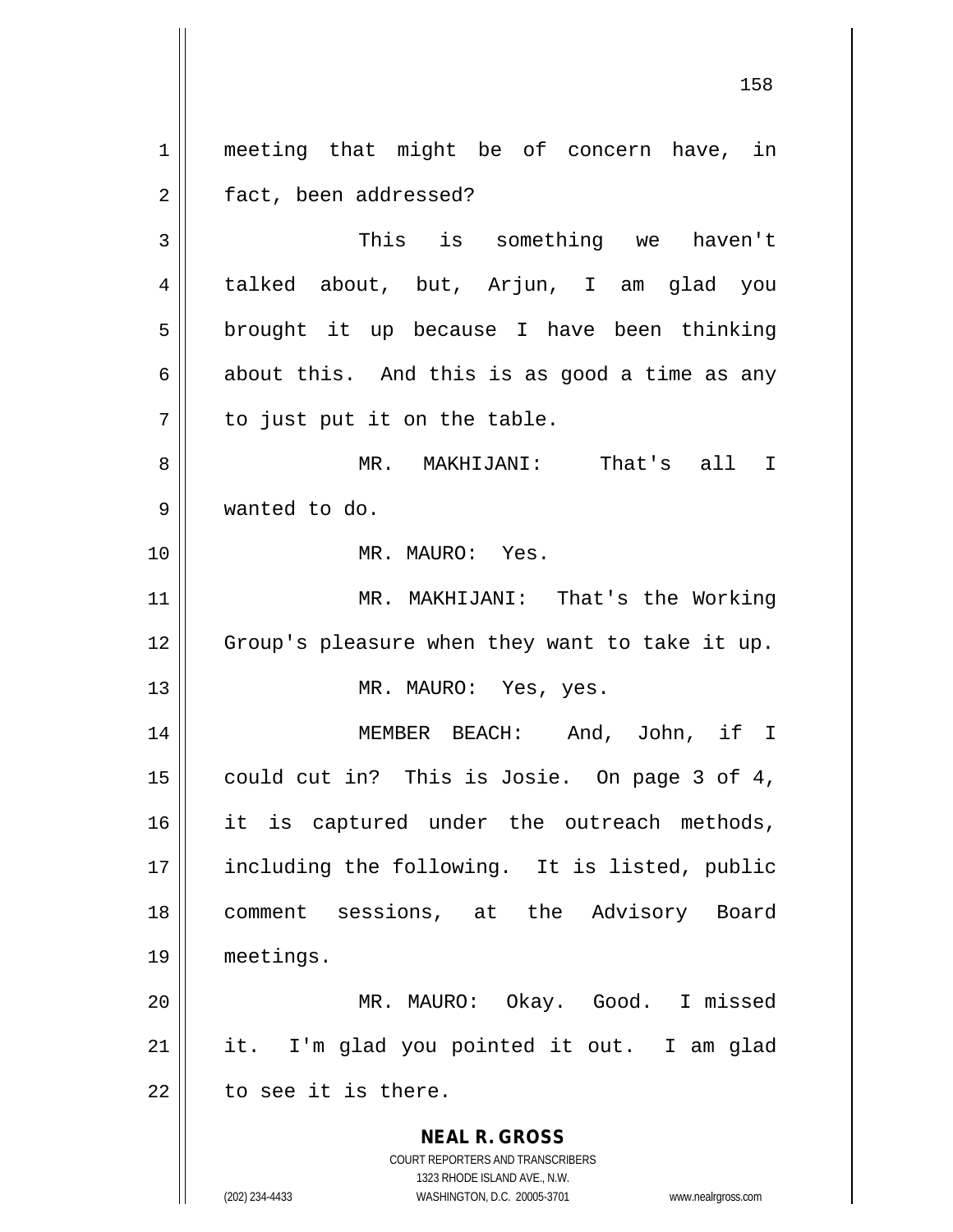**NEAL R. GROSS** COURT REPORTERS AND TRANSCRIBERS 1323 RHODE ISLAND AVE., N.W. (202) 234-4433 WASHINGTON, D.C. 20005-3701 www.nealrgross.com 159 1 || MEMBER MUNN: Lunch. 2 || CHAIRMAN GIBSON: All in favor? 3 || (Whereupon, there was a chorus of  $4 \parallel$  "Ayes.") 5 CHAIRMAN GIBSON: So we will break 6 for lunch and then  $-$ 7 MEMBER MUNN: What time should we 8 be back? Do we need an extra 15 minutes for 9 || NIOSH to pull together their comments, which 10 would put us back at 20 minutes 'til? 11 || CHAIRMAN GIBSON: That's fine. 12 MR. ELLIOTT: Sounds good to me. 13 || MR. ZEITOUN: So what time are we 14 | here again? 15 || MEMBER MUNN: 1:40. 16 MR. KATZ: 1:40 for folks on the  $17 \parallel$  phone. 18 || (Whereupon, a luncheon recess was 19 taken at 12:22 p.m.) 20 21 22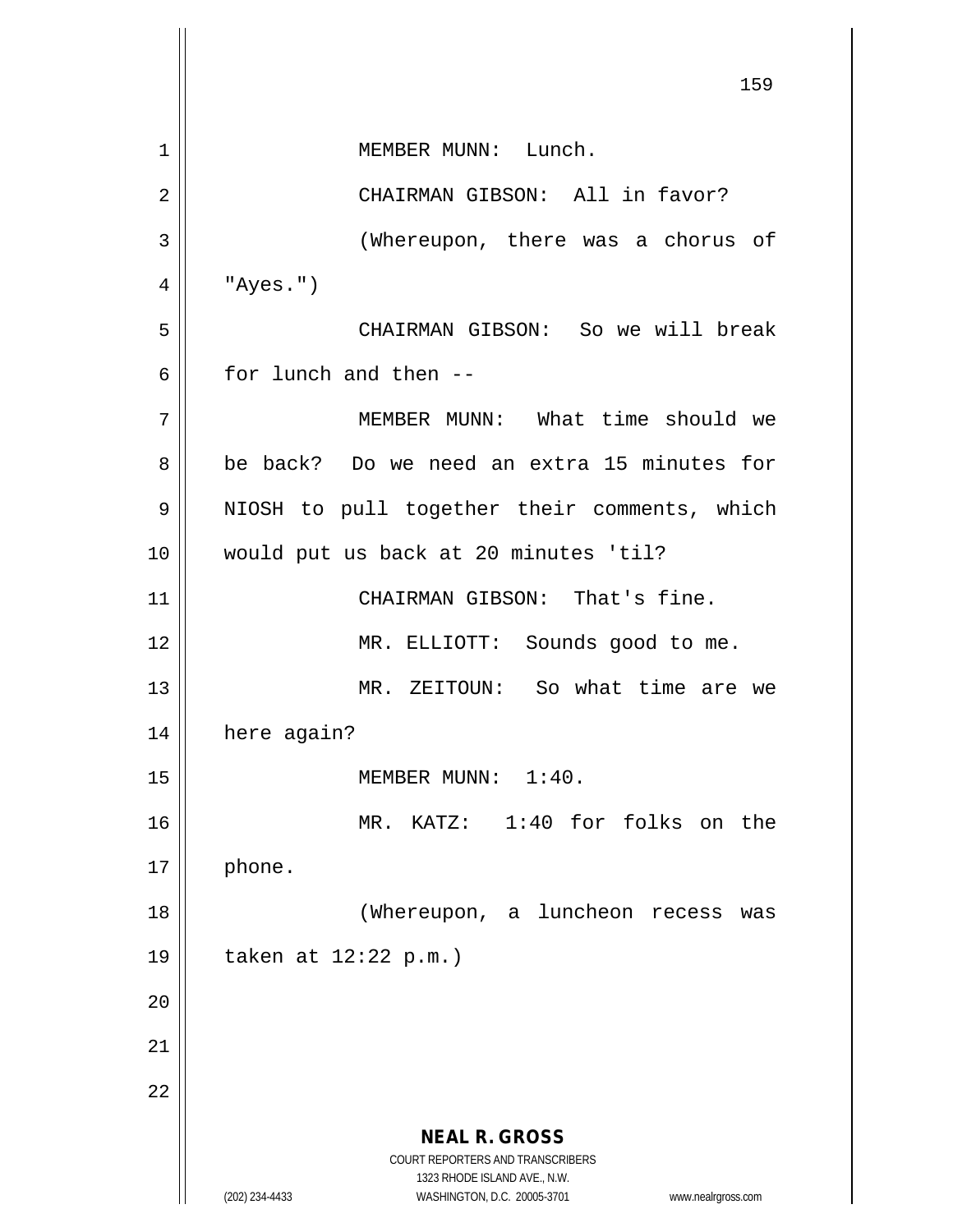**NEAL R. GROSS** COURT REPORTERS AND TRANSCRIBERS 1323 RHODE ISLAND AVE., N.W. (202) 234-4433 WASHINGTON, D.C. 20005-3701 www.nealrgross.com 160 1 A-F-T-E-R-N-O-O-N S-E-S-S-I-O-N  $2 \parallel$  (1:42 p.m.) 3 MR. KATZ: Good afternoon. This 4 || is the Worker Outreach Working Group of the 5 || Advisory Board on Radiation Worker Health. 6 And we are just getting restarted after a 7 l lunch break. 8 Mike? 9 CHAIRMAN GIBSON: Okay. Before 10 lunch, we agreed that NIOSH was going to put 11 || together a list of the outreach activities for 12 us so that we can help us define a mission 13 | statement. 14 So I think we will start by  $15$  letting them give that to us and then maybe 16 kind of refocus this afternoon on trying to 17 get the mission statement defined and 18 || everything so we can get that kind of ironed 19 | down for the Advisory Board. 20 || The Rand then, of course, at 2:30, we 21 have time on the agenda for workers, their 22 || representatives, and advocates to speak. And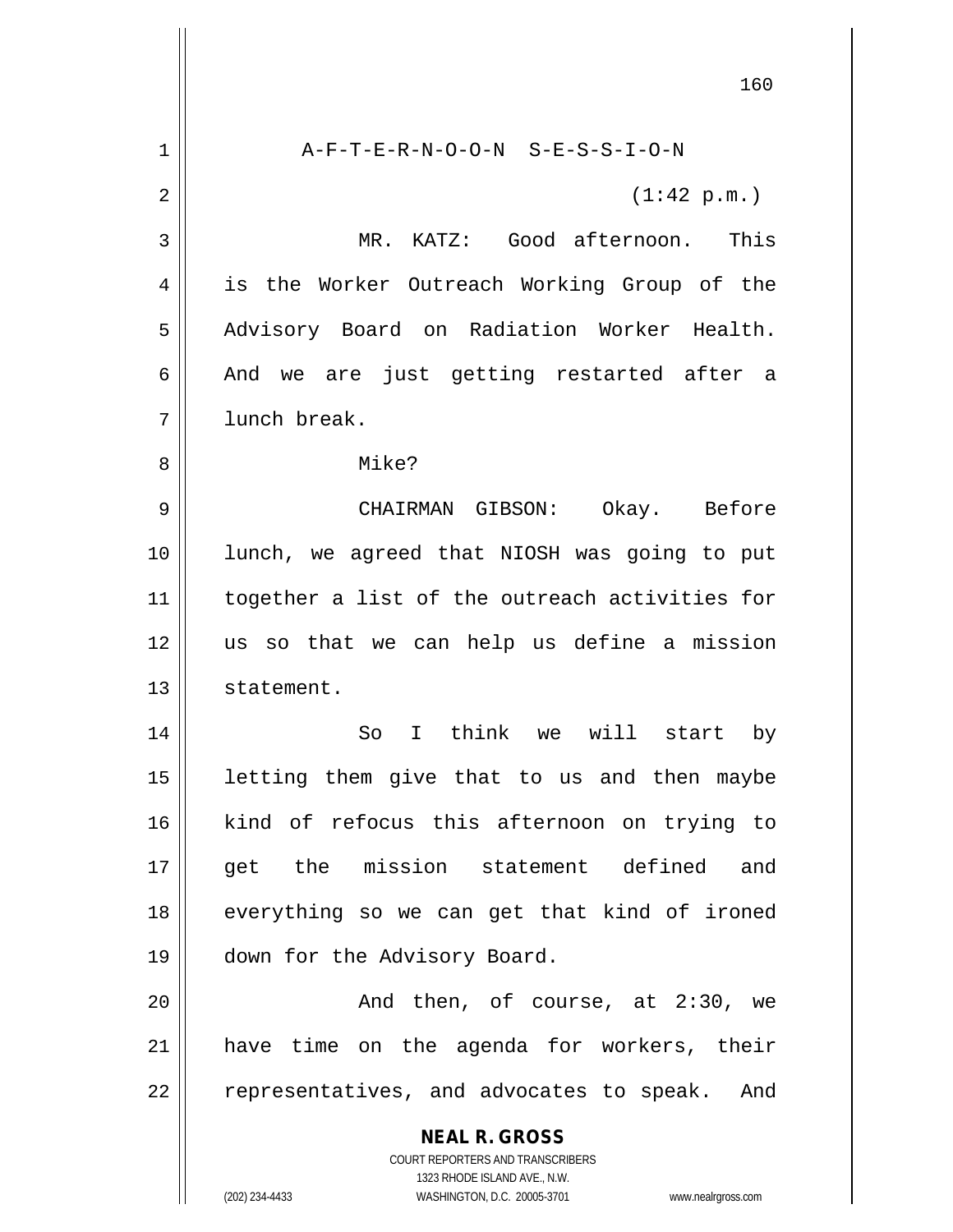**NEAL R. GROSS** COURT REPORTERS AND TRANSCRIBERS 1 || we will stick to that time and give them the 2 | opportunity to speak then.  $3 \parallel$  So, Larry? 4 LIST OF OUTREACH ACTIVITIES 5 MR. ELLIOTT: Okay. well, we 6 tried our best in a short amount of time to 7 || put something together for you on this flip 8 chart. The folks online won't have the 9 || benefit of viewing this. I hope you can hear 10 me. 11 So we have focused this on 12 || outreach meetings. And we recognize that 13 there are a lot of communication vehicles that  $14$  | are used in different meetings. 15 We are not talking about 16 | communication right now. We are going to talk 17 about outreach and meetings. And we see two 18 different categories. We see those -- well, 19 actually more than -- you will see it here.  $20$  || But there is a category of meeting where we 21 || are focused on giving out information, 22 || information giving. There is a category that

1323 RHODE ISLAND AVE., N.W.

(202) 234-4433 WASHINGTON, D.C. 20005-3701 www.nealrgross.com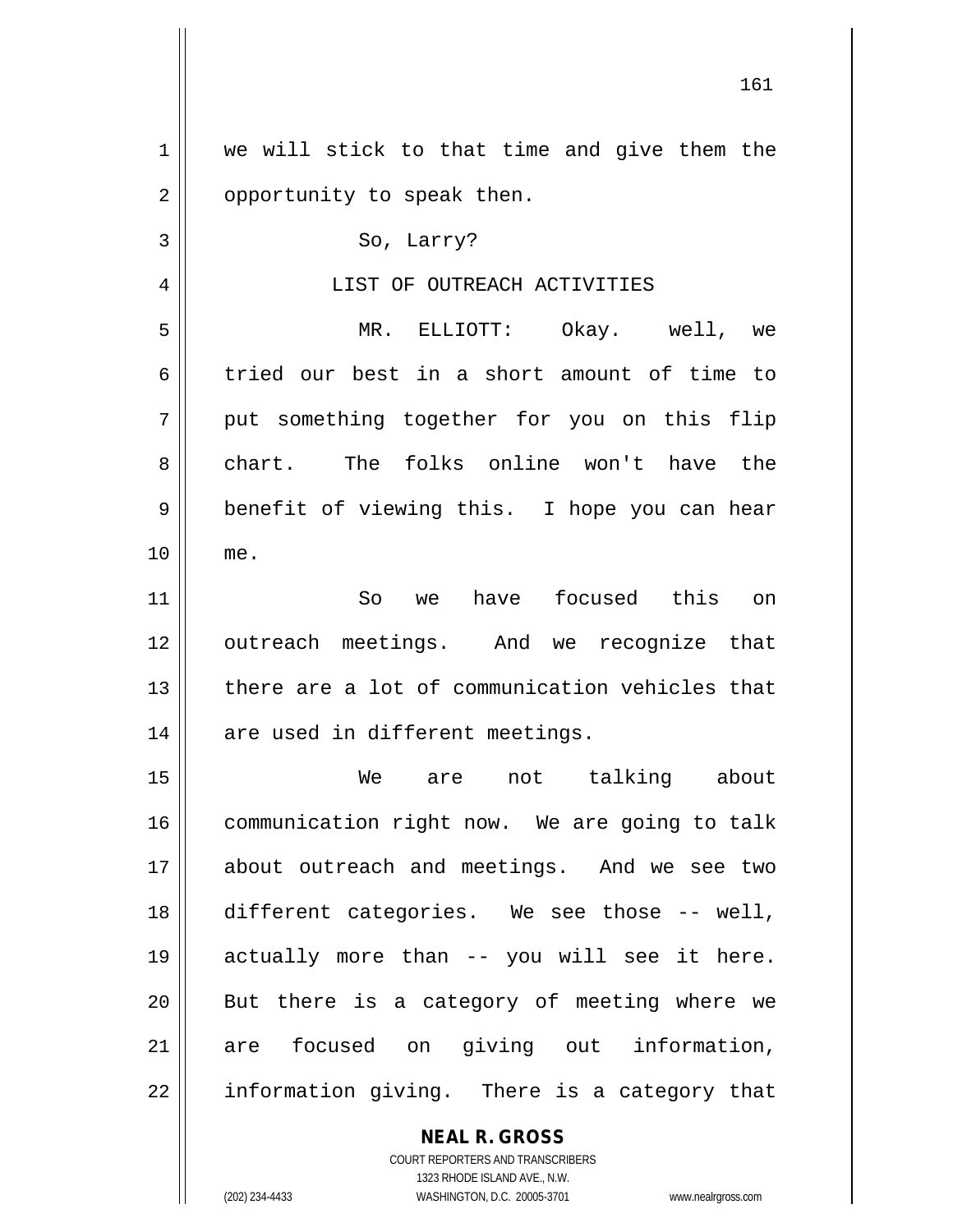1 | we think we clearly identify with as giving or 2 gathering information, so information  $3 \parallel$  gathering.

 And under those in a column fashion are what we think represent information giving by the SEC petition 7 || process, which is an education process. It's 8 an outreach to provide education to petitioners, to potential people who want to be involved in the class.

11 || And I have labeled that number one 12 because to me right now, that is our primary 13 || outreach activity. There is a lot of that 14 || going on. Lori, the ombudsman, can talk to 15 you about that. But right now that is a lot 16 || going on.

 If I were to design this chart || five years ago, this would not even be on the chart. If I designed it three years ago, this would be number one. So that's just to give you some concept, give you a little bit of my 22 | concept here.

> COURT REPORTERS AND TRANSCRIBERS 1323 RHODE ISLAND AVE., N.W. (202) 234-4433 WASHINGTON, D.C. 20005-3701 www.nealrgross.com

**NEAL R. GROSS**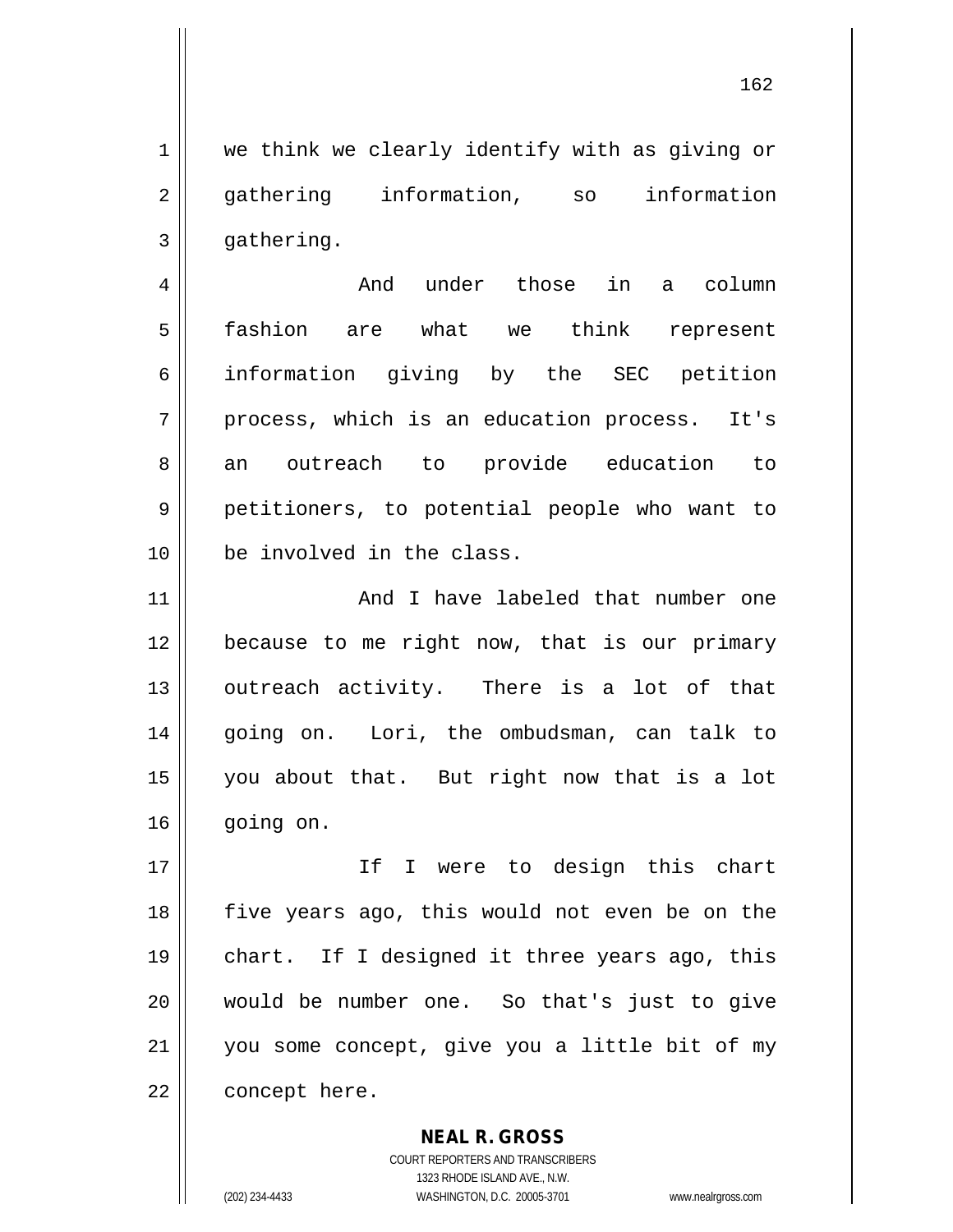| 1  | So number two primary effort right                                  |
|----|---------------------------------------------------------------------|
| 2  | now in outreach is an information-gathering                         |
| 3  | effort that occurs when we evaluate an SEC                          |
| 4  | petition and when Brant Ulsh says for Mound,                        |
| 5  | "I need to know more about neutron doses. So                        |
| 6  | I am going to do an interview" or "I am going                       |
| 7  | to assemble a focus panel out at Hanford" and                       |
| 8  | Sam Glover runs out there and runs a list of                        |
| 9  | questions in front of folks. That is our                            |
| 10 | second primary effort that you see us doing                         |
| 11 | right now in this kind of an outreach concept.                      |
| 12 | Our third primary outreach effort                                   |
| 13 | is under the information-giving category and                        |
| 14 | revolves around town halls to educate folks                         |
| 15 | about changes in our documents or to assist                         |
| 16 | DOL in advising about addition of the class or                      |
| 17 | something like that. So it's an educational                         |
| 18 | process. It's another way we reach out and                          |
| 19 | give information.                                                   |
| 20 | The fourth activity that I talk                                     |
| 21 | about is categorized under information                              |
| 22 | gathering. And it goes to a focus of further                        |
|    | <b>NEAL R. GROSS</b>                                                |
|    | COURT REPORTERS AND TRANSCRIBERS<br>1323 RHODE ISLAND AVE., N.W.    |
|    | WASHINGTON, D.C. 20005-3701<br>(202) 234-4433<br>www.nealrgross.com |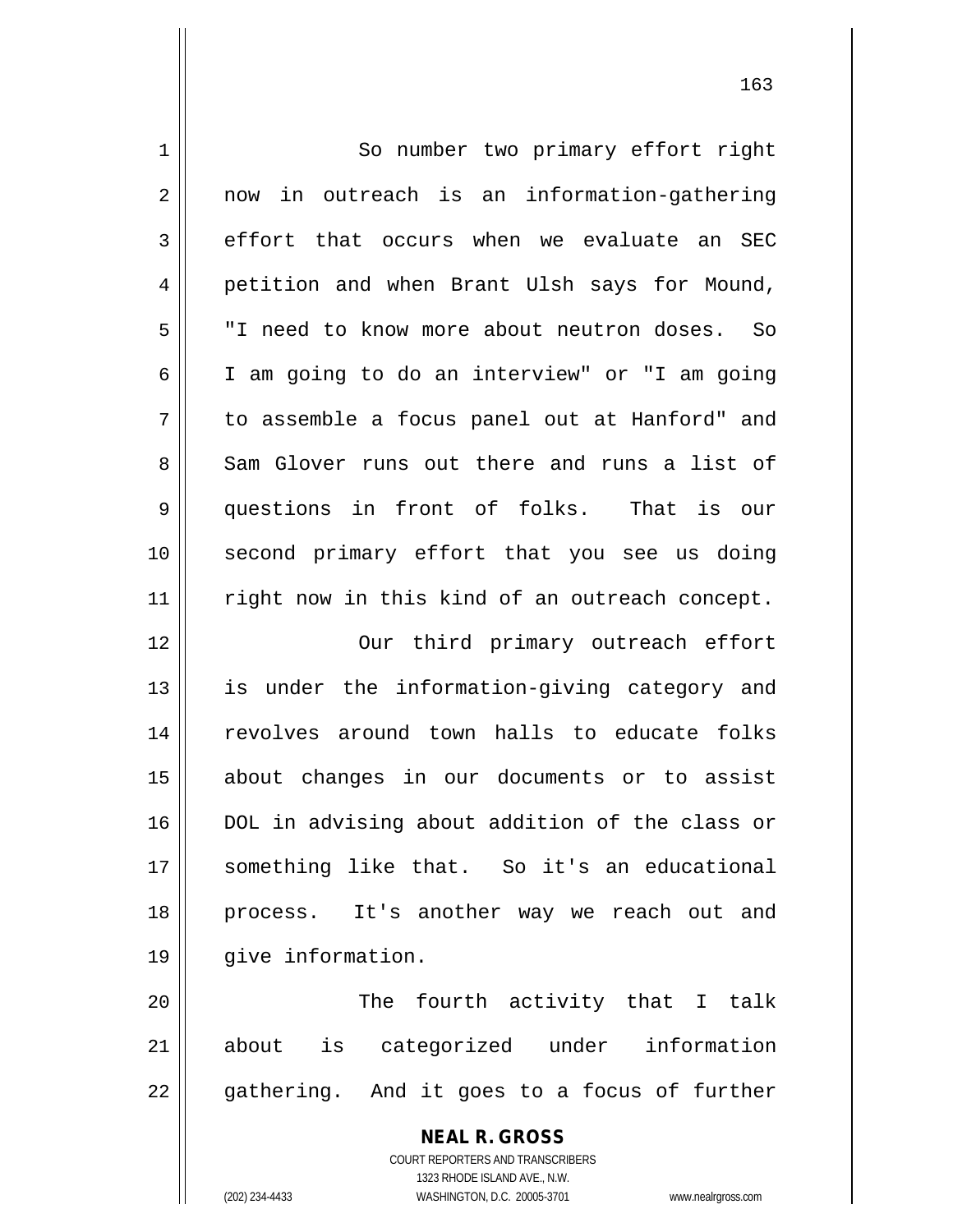1 site profile technical basis document 2 | development.

3 Now, what have we got in the 4 || middle? Well, in the middle, we have got 5 workshops, invited forums, and our website 6 docket. And these we think are opportunities 7 **for outreach.** 

8 || It goes both ways. It can be 9 | information giving in our workshop, and we can also gather information at that same time. Needless to say, we can do the same over here when we have a town hall. We can gather 13 || information. But typically that's a lower if it happens, it happens. But primarily we're | trying to educate.

16 So we do attend invited forums. 17 || In May, first week in May I think it was, Stu 18 || Hinnefeld and Mark -- I don't know if Vern was 19 there, but they went to the guards 20 | international --

21 MR. LEWIS: Yes. The guards --

22 MR. ELLIOTT: They had a

**NEAL R. GROSS** COURT REPORTERS AND TRANSCRIBERS 1323 RHODE ISLAND AVE., N.W.

(202) 234-4433 WASHINGTON, D.C. 20005-3701 www.nealrgross.com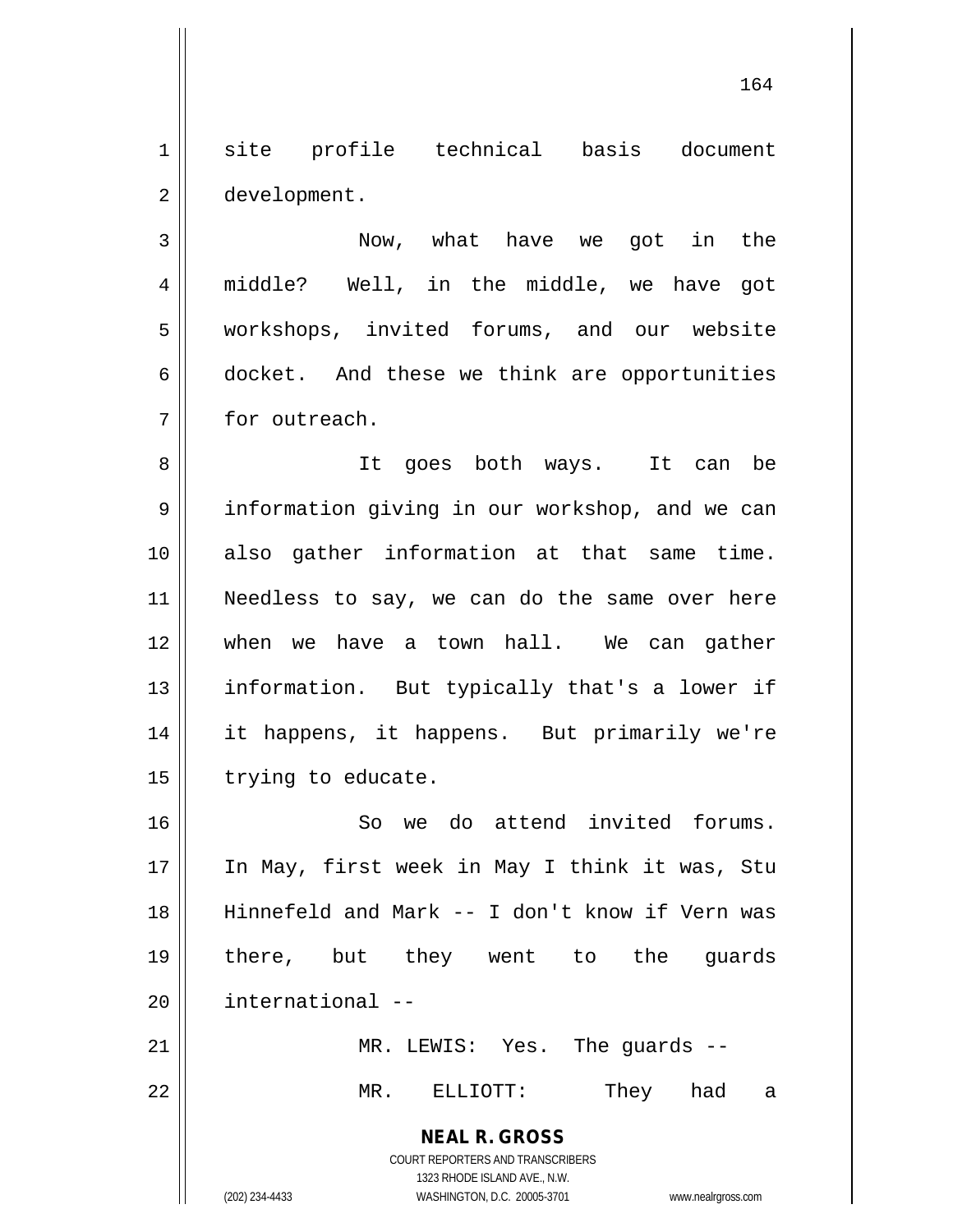1 | conference. NIOSH had a big conference. And  $2 \parallel$  they invited us.

3 || MR. LEWIS: Council of Security 4 Guards of the International.

5 MR. ELLIOTT: So we attended that.  $6$  || Stu Hinnefeld gave them a little bit of an  $7 \parallel$  introduction into what we do in the program.  $8 \parallel$  And I think there was an exchange there, too.

9 MR. LEWIS: DOL showed up, too.

10 MR. ELLIOTT: Yes. So we do that. 11 Lori has attended a number of these kind of 12 || things, where advocates assemble a group of 13 || people and invite Lori or invite Denise Brock, 14 || the ombudsman, to come and sit with folks and  $15$  || talk with folks. So we do that.

16 Then we have our website and our 17 Docket Office. And we think that is an 18 || outreach opportunity that not only allows us 19 to give information. We show all of our 20 documents in a very visible transparent mode 21 || on the website. We can also gather 22 | information from that.

> **NEAL R. GROSS** COURT REPORTERS AND TRANSCRIBERS 1323 RHODE ISLAND AVE., N.W. (202) 234-4433 WASHINGTON, D.C. 20005-3701 www.nealrgross.com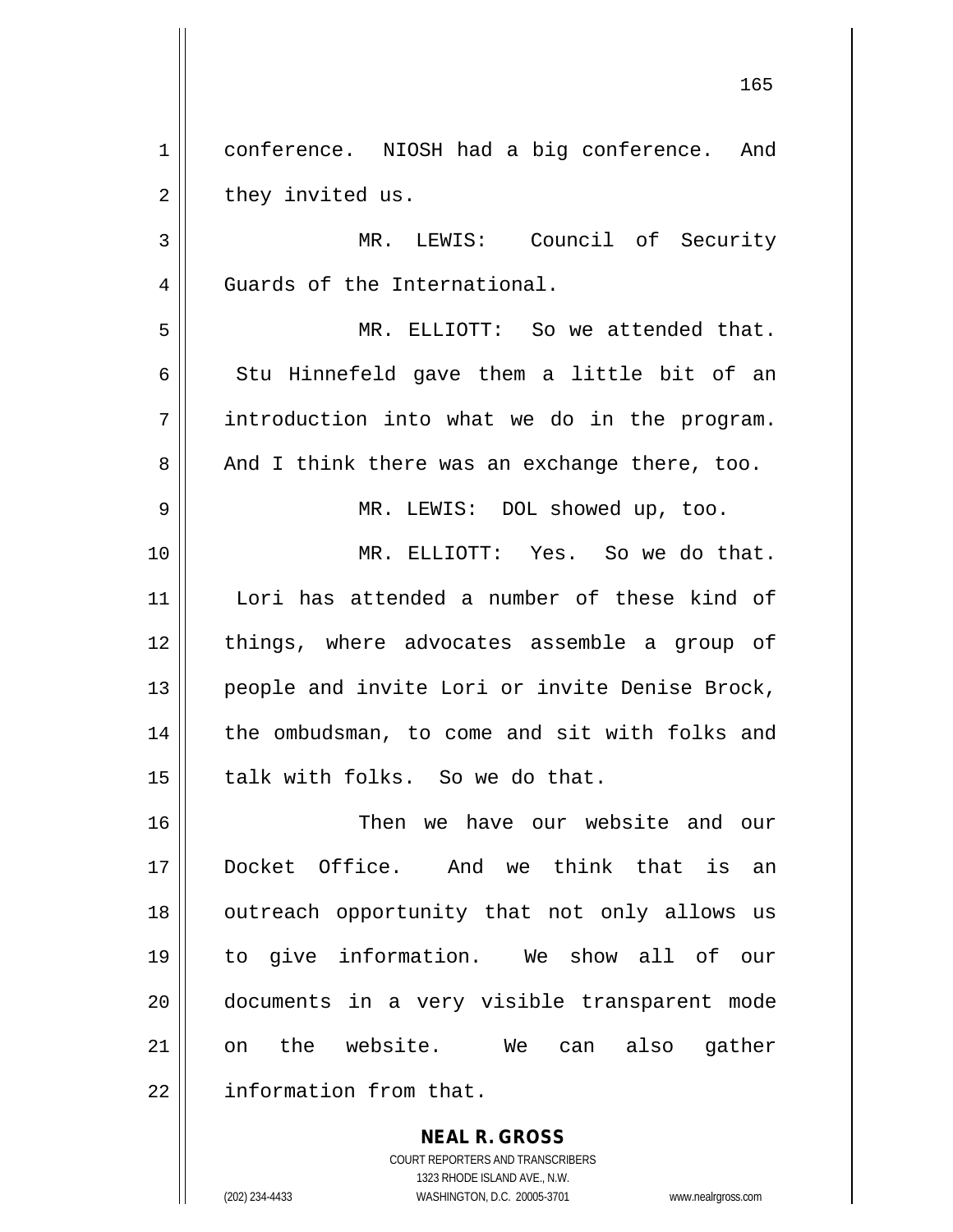| 1  | So I don't know if that helps you                        |
|----|----------------------------------------------------------|
| 2  | or not, but that is the way we see outreach              |
| 3  | activities. I think clearly our procedure                |
| 4  | talks about these four.                                  |
| 5  | It doesn't talk about workshops.                         |
| 6  | It doesn't talk about invited forums. And it             |
| 7  | doesn't really go into our website Docket                |
| 8  | Office. And perhaps it should. So we'll look             |
| 9  | into that ourselves. I can already see I can             |
| 10 | write you a recommendation forming that.                 |
| 11 | So I don't know. I don't know if                         |
| 12 | there are questions about that, thoughts about           |
| 13 | that. That's just my attempt to answer your              |
| 14 | call for what outreach efforts do we have.               |
| 15 | CHAIRMAN GIBSON: Okay. Anyone                            |
| 16 | have any questions for Larry or --                       |
| 17 | Now, that is<br>MEMBER MUNN:                             |
| 18 | helpful. I hope we can incorporate that in               |
| 19 | our transcript in some way so that we can                |
| 20 | actually see what it -- so that we can have a            |
| 21 | better deal when we are putting together our             |
| 22 | final document as exactly where the limitation           |
|    | <b>NEAL R. GROSS</b><br>COURT REPORTERS AND TRANSCRIBERS |

1323 RHODE ISLAND AVE., N.W.

 $\prod$ 

(202) 234-4433 WASHINGTON, D.C. 20005-3701 www.nealrgross.com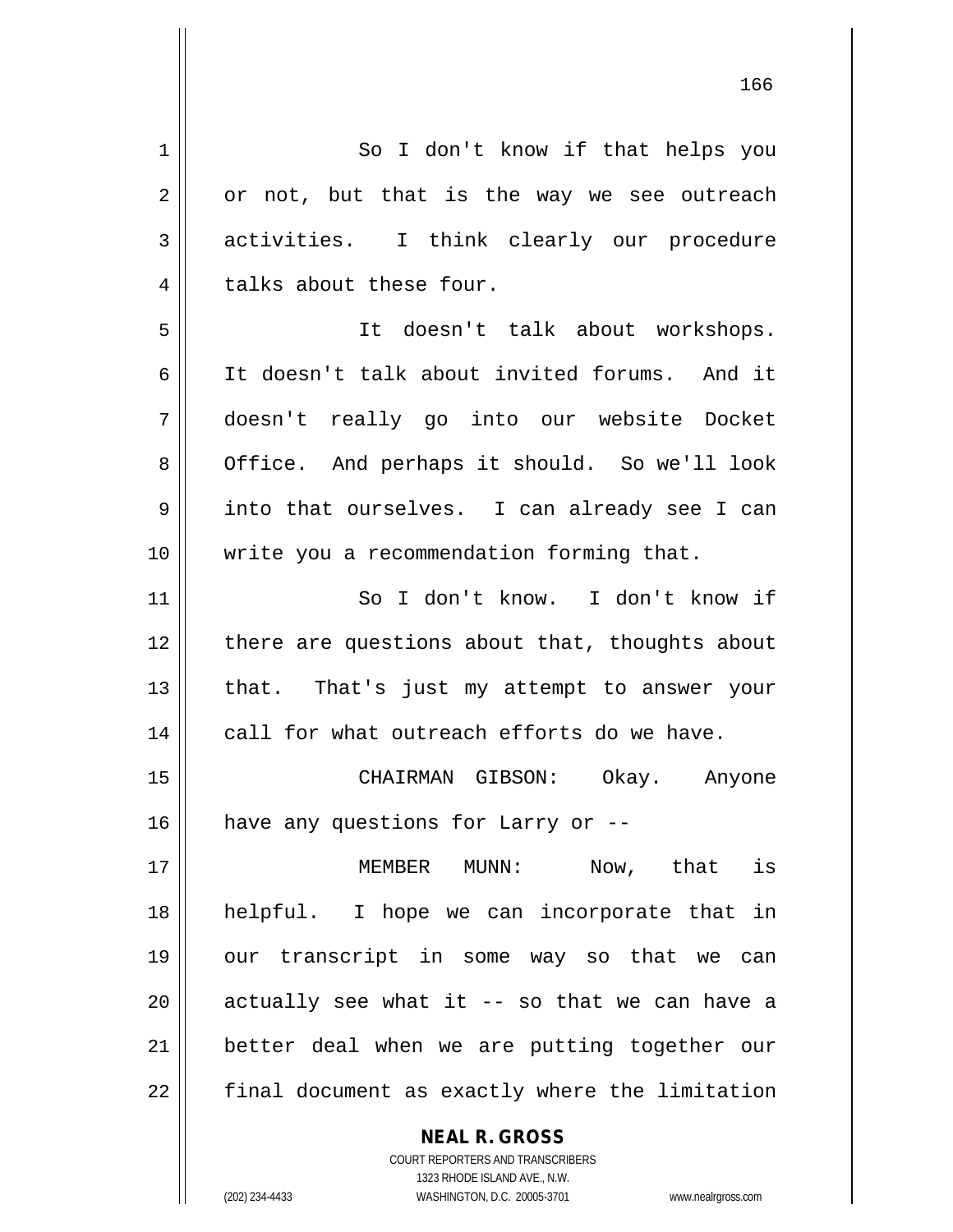| MR. ELLIOTT: Well, we can give                 |
|------------------------------------------------|
|                                                |
|                                                |
|                                                |
|                                                |
|                                                |
| MEMBER MUNN: That might be a good              |
|                                                |
| MR. ELLIOTT: Okay. We can put                  |
| more flesh on some of this, too. I mean, if    |
| you ask us things like, "Well, what record do  |
| you capture in number one?" versus "What       |
| record do you capture in number four?"; well,  |
| if there is a site profile technical basis     |
| document development when we sit down and ask  |
| a group of workers, you know, there are        |
| interviews. That is the type of document       |
|                                                |
| But if you talk about number one,              |
| Lori would say, I hope, I think she would say, |
| "Well, when we go out and we educate a bunch   |
| of people about SEC petition processing, we    |
| provide brochures and handouts. And we talk    |
|                                                |
|                                                |
|                                                |
| www.nealrgross.com                             |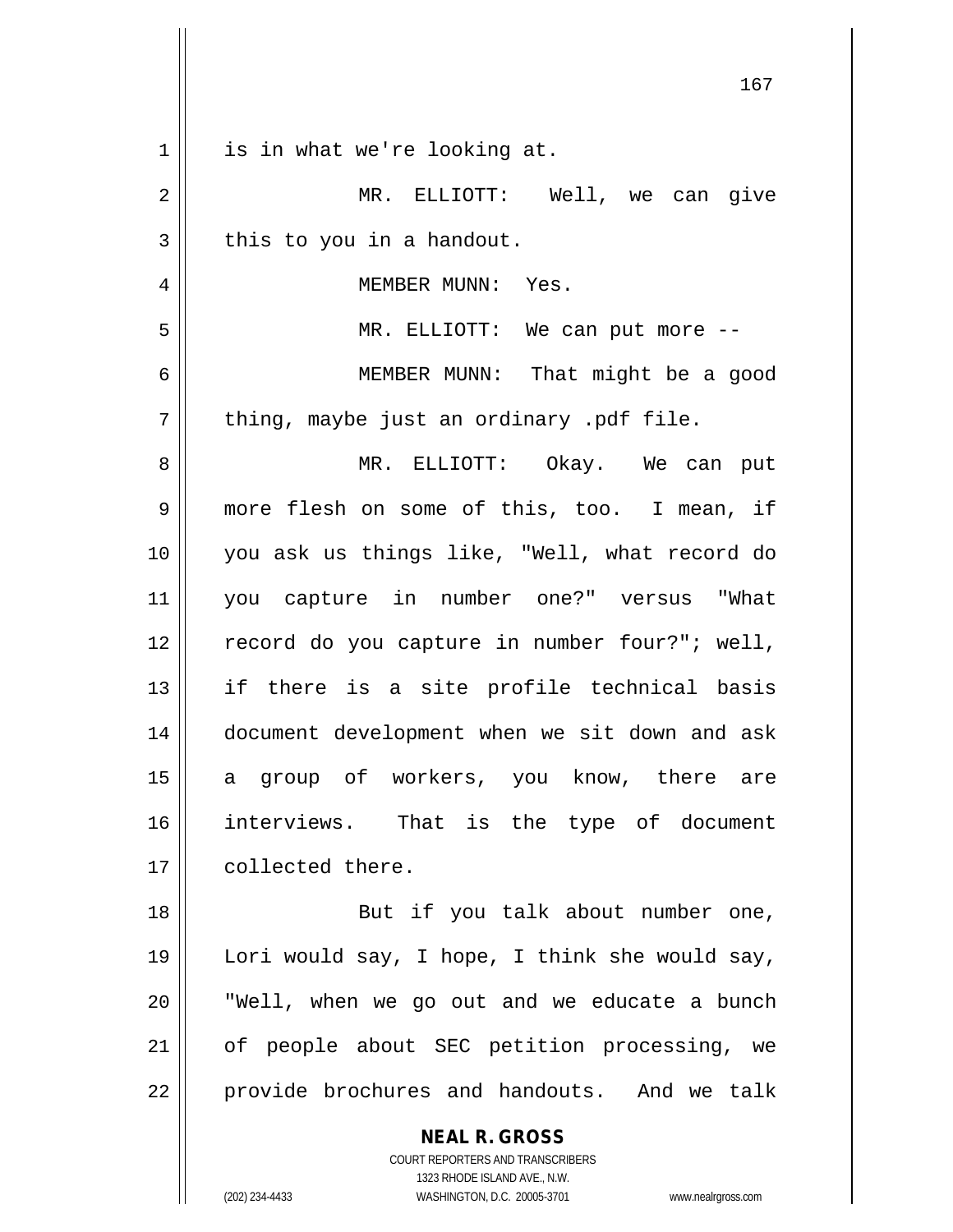$1 \parallel$  about the Act."

| $\overline{2}$ | And there are no summary minutes                                                                                                                                |
|----------------|-----------------------------------------------------------------------------------------------------------------------------------------------------------------|
| 3              | for that kind of a thing. There are no                                                                                                                          |
| $\overline{4}$ | interview notes captured. Okay? So we can                                                                                                                       |
| 5              | put more flesh on this if you want.                                                                                                                             |
| 6              | MEMBER MUNN:<br>All of that                                                                                                                                     |
| 7              | information would be invaluable from<br>a a                                                                                                                     |
| 8              | reviewing standpoint. And if it's possible to                                                                                                                   |
| 9              | get a .pdf file out, you know, what you have                                                                                                                    |
| 10             | there and single-page attachment with some                                                                                                                      |
| 11             | additional points that you just made, that                                                                                                                      |
| 12             | would be extremely helpful.                                                                                                                                     |
| 13             | MR. ELLIOTT: I think we can do                                                                                                                                  |
| 14             | that. J. J.?                                                                                                                                                    |
| 15             | MR. JOHNSON: I got it.                                                                                                                                          |
| 16             | MR. ELLIOTT: He's got it.                                                                                                                                       |
| $17\,$         | ROBERTSON-DEMERS:<br>MS.<br>Larry,                                                                                                                              |
| 18             | where do the site expert interviews fall in?                                                                                                                    |
| 19             | MR. ELLIOTT:<br>Site<br>expert                                                                                                                                  |
| 20             | interviews would be something under<br>number                                                                                                                   |
| 21             | four. Perhaps it could be something under                                                                                                                       |
| 22             | number two. It depends upon the motivation                                                                                                                      |
|                | <b>NEAL R. GROSS</b><br>COURT REPORTERS AND TRANSCRIBERS<br>1323 RHODE ISLAND AVE., N.W.<br>(202) 234-4433<br>WASHINGTON, D.C. 20005-3701<br>www.nealrgross.com |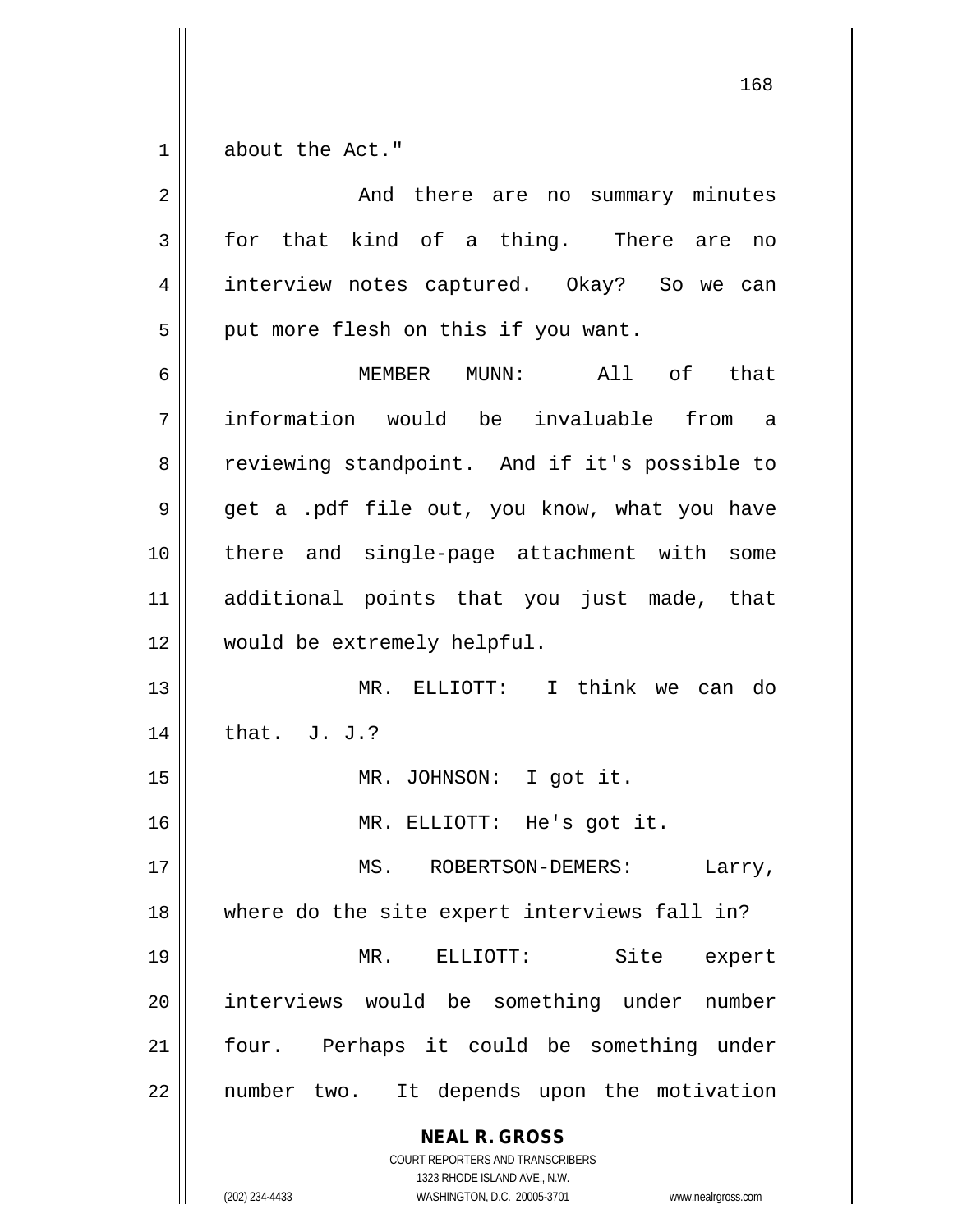**NEAL R. GROSS** COURT REPORTERS AND TRANSCRIBERS 1323 RHODE ISLAND AVE., N.W. (202) 234-4433 WASHINGTON, D.C. 20005-3701 www.nealrgross.com 169 1 || for seeking out site experts. 2 || MEMBER MUNN: So you can capture  $3 \parallel$  that in your page 2 explanations? 4 MR. ELLIOTT: Yes. That's an  $5$  || element you want us to try. 6 MS. ROBERTSON-DEMERS: And what 7 about comments made at Advisory Board 8 | meetings? 9 MR. ELLIOTT: I don't see them up 10 ll there. 11 || MS. ROBERTSON-DEMERS: So that is 12 | outside the scope? 13 || MR. ELLIOTT: Well, no. You know, 14 || I don't have our PHA involvement up there. 15 | Certainly that is something we could list as 16 well. We will add that to our list. 17 Are there other things we have 18 missed? 19 MEMBER BEACH: What actually gets 20 || put in the website docket? Is that the 21 letters, e-mails, phone calls, things like  $22$  || that? Because those are things Lori mentioned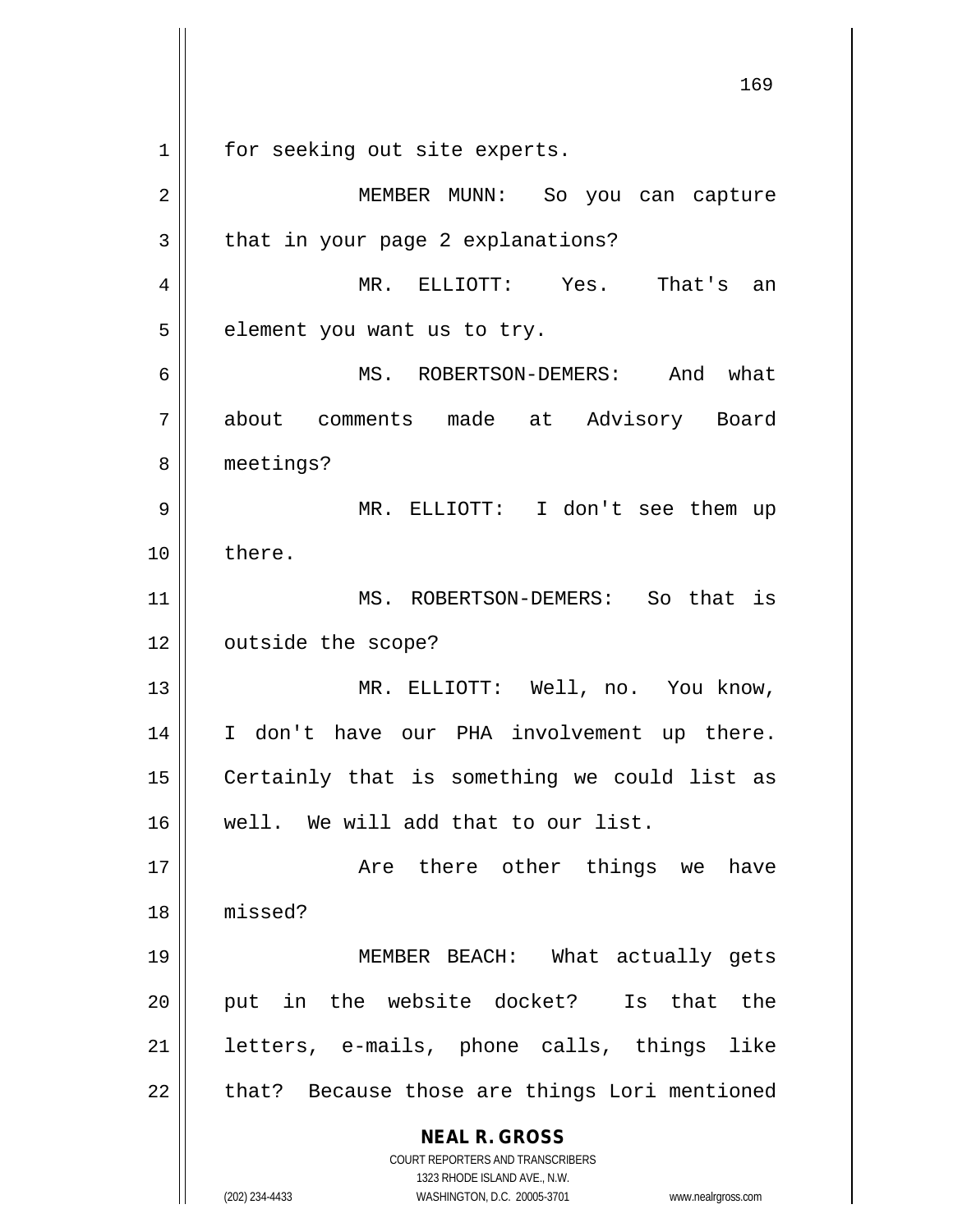**NEAL R. GROSS** COURT REPORTERS AND TRANSCRIBERS 1323 RHODE ISLAND AVE., N.W. (202) 234-4433 WASHINGTON, D.C. 20005-3701 www.nealrgross.com 170 1 earlier. 2 | MR. ELLIOTT: The website docket. 3 || MEMBER BEACH: The website docket,  $4 \parallel$  yes. 5 MR. ELLIOTT: Okay. The website 6 itself, as you know, provides a place for the 7 public to view the documentation associated 8 || with this program. 9 | MEMBER BEACH: Right. 10 MR. ELLIOTT: And then we on our 11 website invite people to provide written 12 comments -- 13 || MEMBER BEACH: Right. 14 MR. ELLIOTT: -- and submit them 15 to the NIOSH Docket Office. That is a 16 || requirement that we faced in the early days of 17 || this program when we started rulemaking and we 18 wanted to carry it through to garner public 19 comments on our rules, on our technical basis 20 || document approaches and use the Docket Office  $21$  as a tracking mechanism. 22 || It also was controlling in that it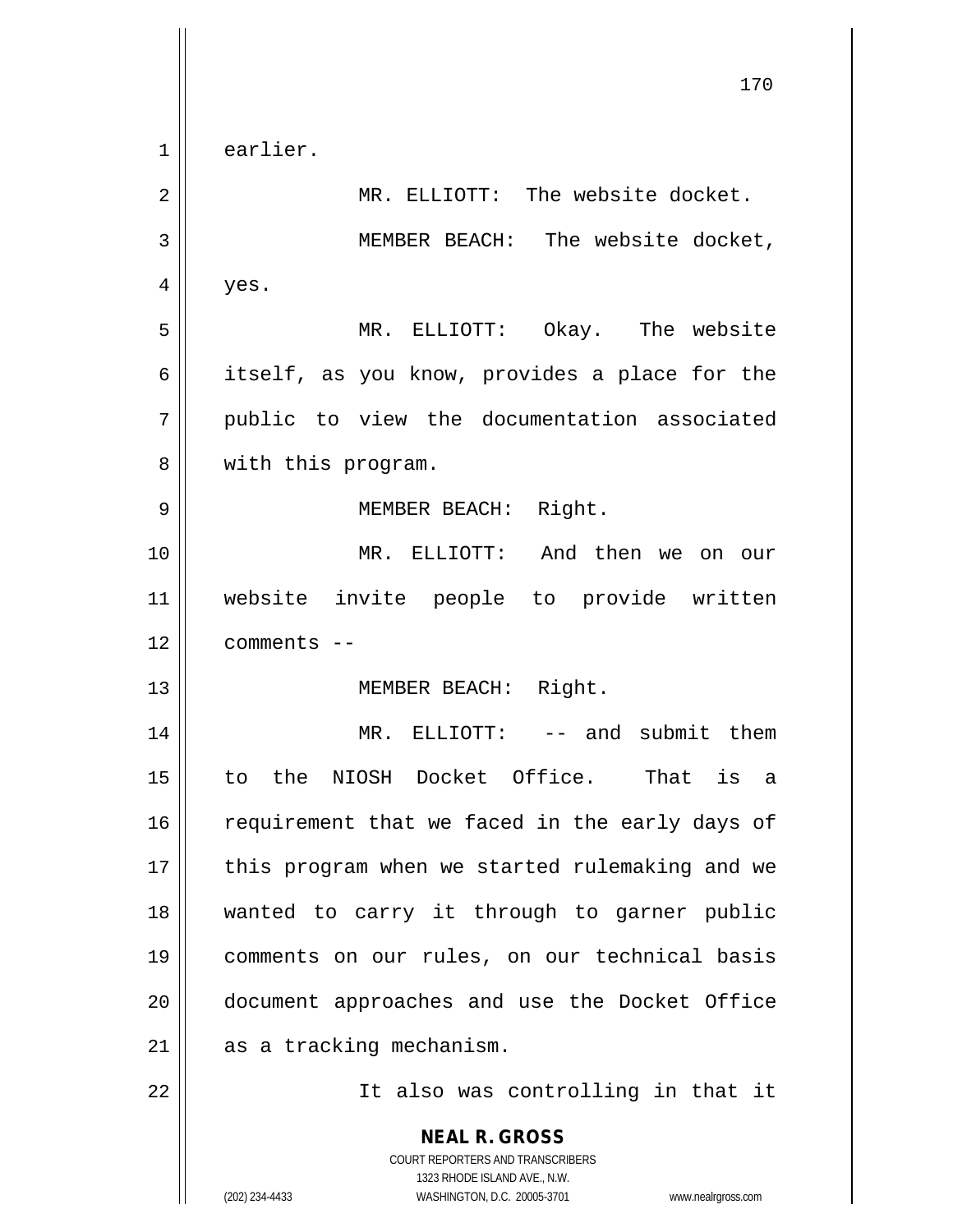**NEAL R. GROSS** COURT REPORTERS AND TRANSCRIBERS 1323 RHODE ISLAND AVE., N.W. (202) 234-4433 WASHINGTON, D.C. 20005-3701 www.nealrgross.com 1 | forced the person to write down their 2 || thoughts, formulate their thoughts, and 3 present them in writing. And then they would  $4 \parallel$  get a response back in writing as well. 5 MS. ROBERTSON-DEMERS: So that's  $6 \parallel$  for things like --7 MR. ELLIOTT: That we have got 8 || your receipt. We have your comments. We may 9 not respond and say how we address it, but we 10 do acknowledge receipt of the comments from 11 || the Docket Office. 12 MS. ROBERTSON-DEMERS: So this is 13 where things like the letters from 14 | [Identifying information redacted] would go? 15 MS. BREYER: Those go in the 16 payment file. Letters and e-mails are going 17 | to go into NOCTIS and OSA. 18 || MS. ROBERTSON-DEMERS: Okay. 19 MS. BREYER: Unless [Identifying 20 information redacted] submitted comments on  $21$  | the site profile versus -- his comments are on 22 dose reconstruction.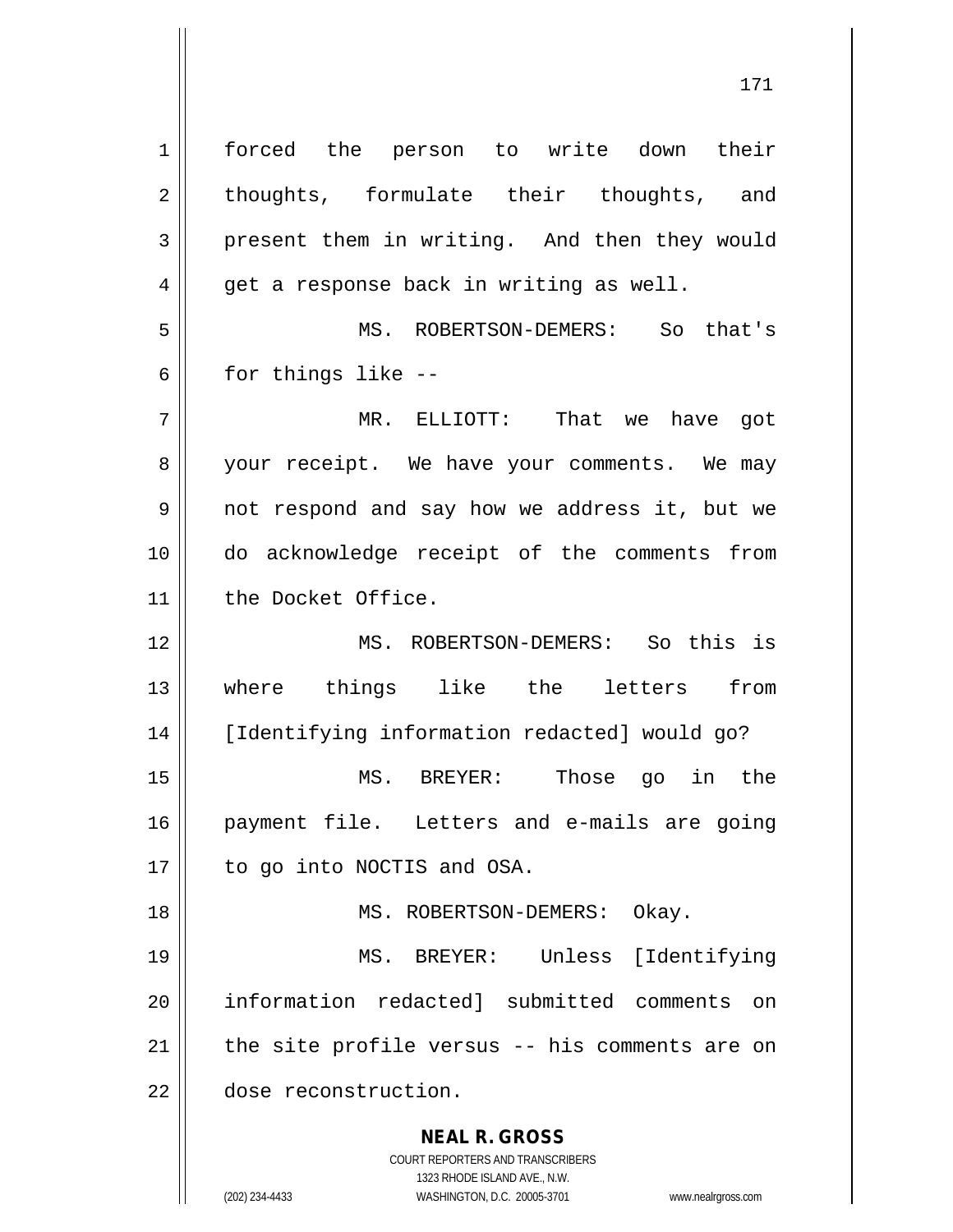| $\mathbf 1$ | MR. ELLIOTT: I wish it were that               |
|-------------|------------------------------------------------|
| 2           | It's not that clean for this reason.<br>clean. |
| 3           | You're talking about an individual who I<br>am |
| 4           | sharing or divulging Privacy Act<br>not        |
| 5           | information. He is out there, and everybody    |
| 6           | knows he has a claim. Everybody else knows he  |
| 7           | is a petitioner. He wants everybody to know    |
| 8           | he is an advocate.                             |
| 9           | So when he submits information, it             |
| 10          | is an obligation placed upon us to figure out  |
| 11          | what he is submitting it under. Is it under    |
| 12          | his claim? It is under one of the petitions?   |
| 13          | Is it under just I want the Advisory Board to  |
| 14          | know about this issue? Okay?                   |
| 15          | each one of those<br>things<br>So              |
| 16          | depending upon what he was submitting under,   |
| 17          | the information would be placed differently.   |
| 18          | tried to encourage people<br>like<br>So we     |
| 19          | [Identifying information redacted]<br>and      |
| 20          | [Identifying information redacted] when they   |
| 21          | have issues about our site profiles and        |
| 22          | technical basis documents to use the Docket    |
|             | <b>NEAL R. GROSS</b>                           |

COURT REPORTERS AND TRANSCRIBERS 1323 RHODE ISLAND AVE., N.W. (202) 234-4433 WASHINGTON, D.C. 20005-3701 www.nealrgross.com

 $\mathbf{\mathsf{I}}$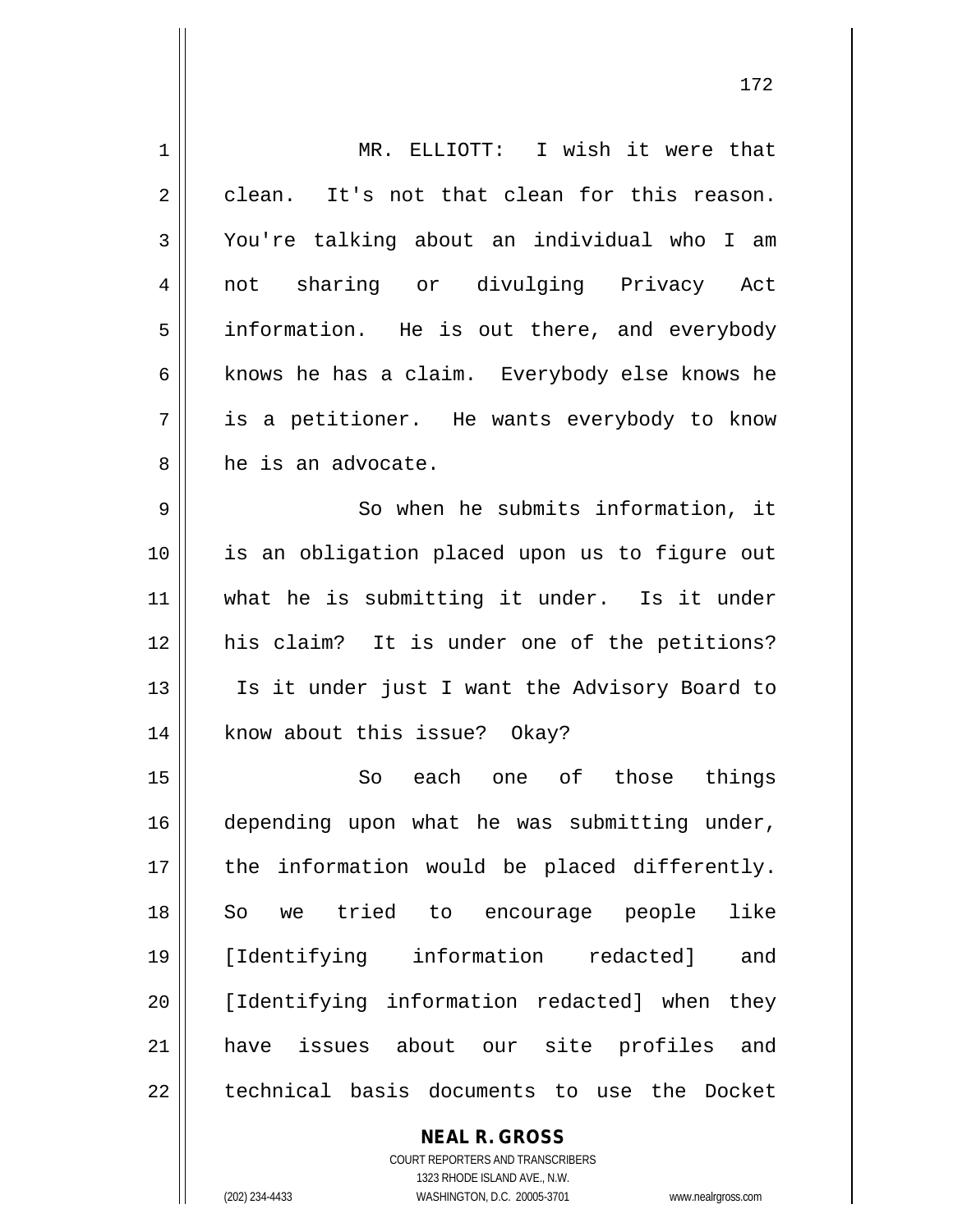$1 \parallel$  Office.

| $\overline{2}$ | If they have concerns about the                                                                                                                                 |
|----------------|-----------------------------------------------------------------------------------------------------------------------------------------------------------------|
| $\mathfrak{Z}$ | claims, we keep that separate from the Docket                                                                                                                   |
| 4              | Office since they would submit that and place                                                                                                                   |
| 5              | it in your claim file. And when it's an issue                                                                                                                   |
| 6              | that they raise up regarding the petitioning                                                                                                                    |
| 7              | process or the petition they have in place, it                                                                                                                  |
| 8              | goes into our SEC viewer and the petition                                                                                                                       |
| 9              | folder for that petition.                                                                                                                                       |
| 10             | Does that help answer your                                                                                                                                      |
| 11             | question? So, I mean, I know it's confusing,                                                                                                                    |
| 12             | but there's a rhyme and a reason behind why                                                                                                                     |
| 13             | this gets separated the way it does.                                                                                                                            |
| 14             | And some of it is legal because if                                                                                                                              |
| 15             | it's a claim-related issue, we have to attend                                                                                                                   |
| 16             | to it within the claim under legal                                                                                                                              |
| 17             | responsibility. If it's a petition-related                                                                                                                      |
| 18             | issue, that is where we have got to make sure                                                                                                                   |
| 19             | we document it.                                                                                                                                                 |
| 20             | MS. ROBERTSON-DEMERS: Yes. And I                                                                                                                                |
| 21             | was thinking more along the lines of generic                                                                                                                    |
| 22             | comments now about individual claims.                                                                                                                           |
|                | <b>NEAL R. GROSS</b><br>COURT REPORTERS AND TRANSCRIBERS<br>1323 RHODE ISLAND AVE., N.W.<br>(202) 234-4433<br>WASHINGTON, D.C. 20005-3701<br>www.nealrgross.com |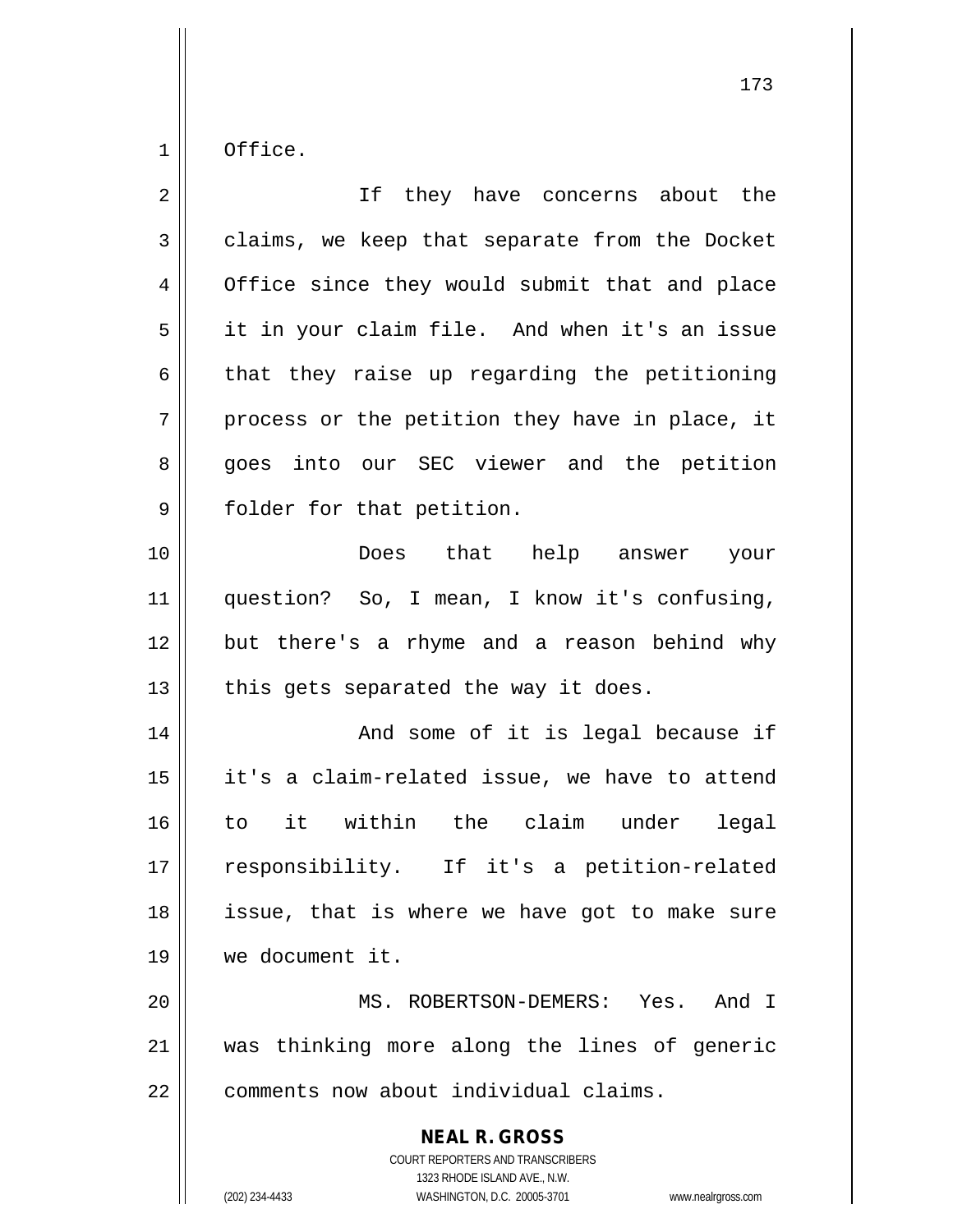|    | 174                                                                                                 |
|----|-----------------------------------------------------------------------------------------------------|
|    |                                                                                                     |
| 1  | MR. ELLIOTT: Yes. So generic                                                                        |
| 2  | comments.                                                                                           |
| 3  | MR. KATZ: You are talking about                                                                     |
| 4  |                                                                                                     |
| 5  | MS. ROBERTSON-DEMERS: Yes, yes.                                                                     |
| 6  | MR. ELLIOTT: We would welcome                                                                       |
| 7  | those at the Docket Office.                                                                         |
| 8  | MR. ZEITOUN: So, in general,                                                                        |
| 9  | Larry, if I look at what is listed here, I                                                          |
| 10 | think we are not far apart from that. You are                                                       |
| 11 | dividing it by categories, and we are dividing                                                      |
| 12 | it by specific elements, which is really --                                                         |
| 13 | well, we are not deviating very much from the                                                       |
| 14 |                                                                                                     |
| 15 | MR. ELLIOTT: I don't want to be                                                                     |
| 16 | critical, but I would like to be constructive.                                                      |
| 17 | MR. ZEITOUN: Yes, yes, yes.                                                                         |
| 18 | MR. ELLIOTT: And my take on your                                                                    |
| 19 | list here -- this list that Abe is speaking of                                                      |
| 20 | is the list that is in the --                                                                       |
| 21 | MR. ZEITOUN: Page 3.                                                                                |
| 22 | MR. ELLIOTT: -- page 3 of 4 of                                                                      |
|    | <b>NEAL R. GROSS</b>                                                                                |
|    | COURT REPORTERS AND TRANSCRIBERS                                                                    |
|    | 1323 RHODE ISLAND AVE., N.W.<br>(202) 234-4433<br>WASHINGTON, D.C. 20005-3701<br>www.nealrgross.com |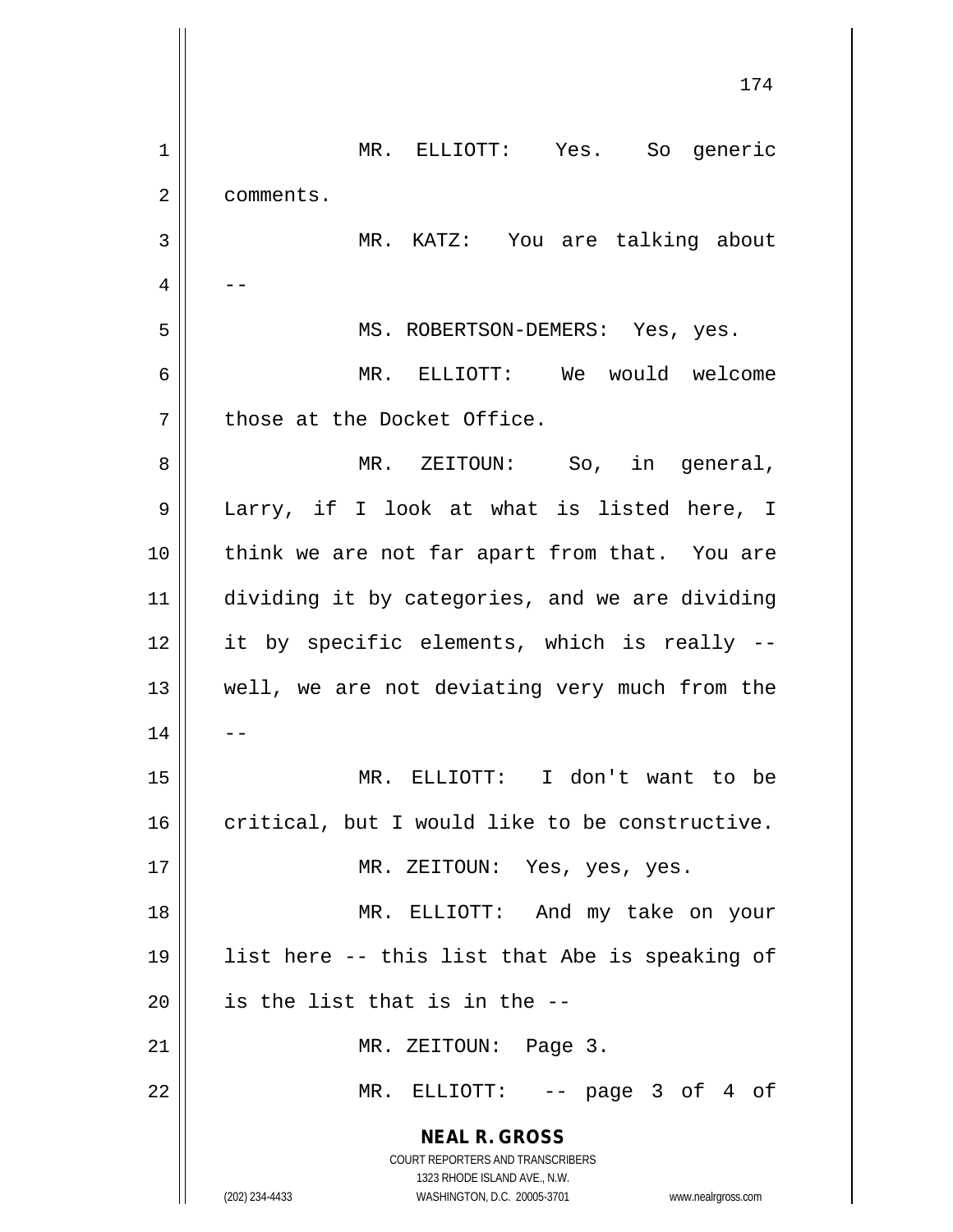**NEAL R. GROSS** COURT REPORTERS AND TRANSCRIBERS 1323 RHODE ISLAND AVE., N.W. (202) 234-4433 WASHINGTON, D.C. 20005-3701 www.nealrgross.com 1 | the mission statement. And it says, "NIOSH's 2 || and its contractors' outreach methods include  $3 \parallel$  the following." 4 And I would say that these are not  $5 \parallel$  so much outreach methods as different types of 6 | ways we communicate. 7 MR. ZEITOUN: Yes. Okay. 8 MR. ELLIOTT: These are 9 communication vehicles or methods. These are 10 || outreach methods. 11 || MR. ZEITOUN: Okay. 12 MR. ELLIOTT: And certainly we 13 would use brochures in a number of these. 14 || MR. ZEITOUN: Right, right. 15 MR. ELLIOTT: You know, in certain 16 instances, we are required to use a Federal 17 | Register notice. 18 || MR. ZEITOUN: Right, right. 19 MR. ELLIOTT: In others, we are  $20$  || not. So, you know, I just  $-$ - that would be my  $21$   $\parallel$   $-$ 22 MR. ZEITOUN: No, no, no. I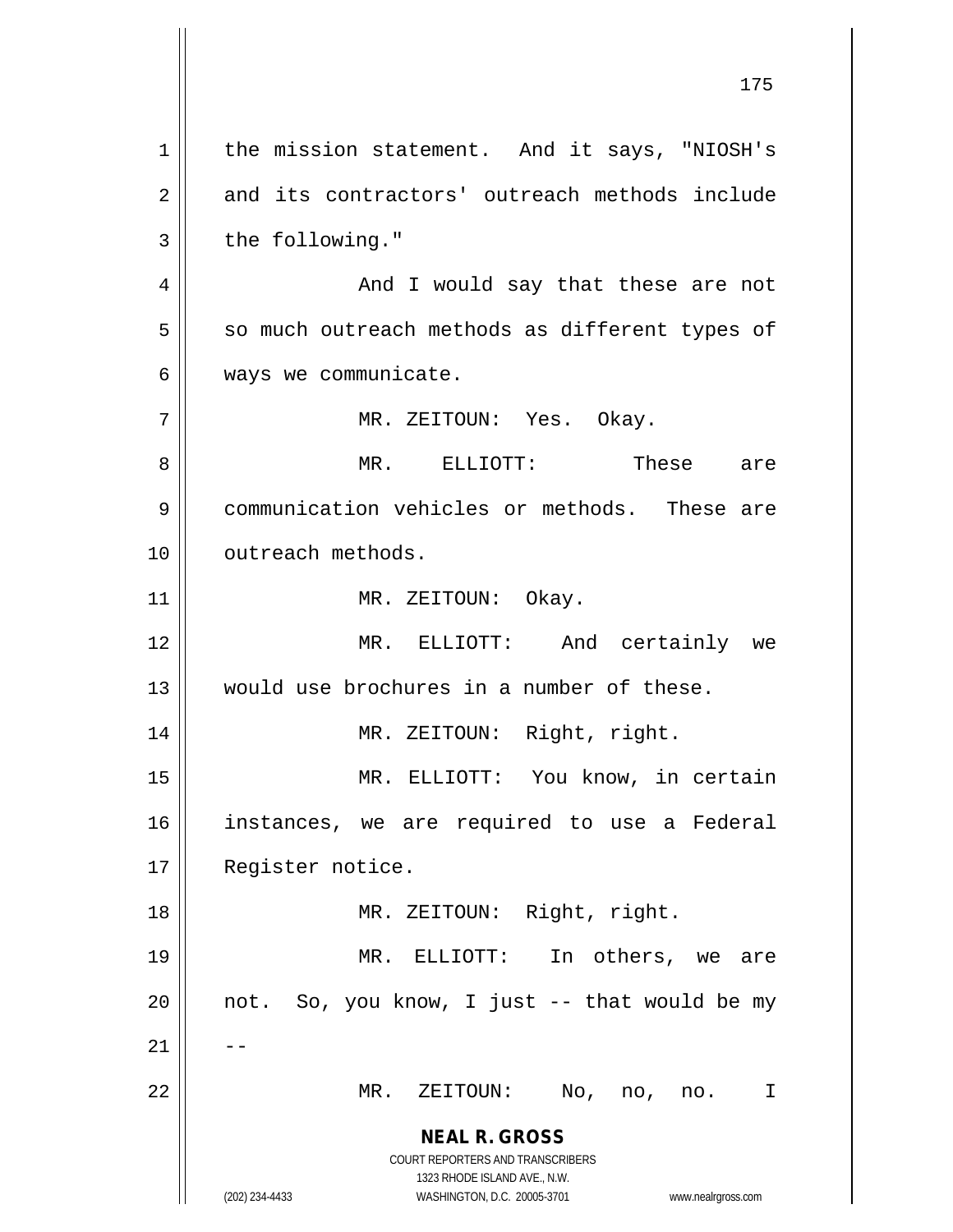1 appreciate what you are saying. You know, I  $2 \parallel$  really do.

**NEAL R. GROSS** COURT REPORTERS AND TRANSCRIBERS 1323 RHODE ISLAND AVE., N.W. 3 || MEMBER MUNN: Which means that if 4 || we are going to draw a line between 5 | communication and outreach, we need to call  $6 \parallel$  these NIOSH and its contractor communication 7 methods and to include the following. And 8 || then the outreach portion of that would be  $9 \parallel$  better defined by the extension of what Larry 10 | has up there. 11 || MR. ZEITOUN: You are right. 12 CHAIRMAN GIBSON: So you are  $13$   $\parallel$  suggesting divide it how on this? 14 MEMBER MUNN: I am not suggesting 15 dividing them. I'm just -- 16 CHAIRMAN GIBSON: Draw the line 17 between? 18 || MEMBER MUNN: -- suggesting that 19 these are types of communications, some of  $20$  || which are specifically outreach -- they say  $21$  | so, "site profile worker outreach meetings" -- $22$  || and others of which are communications devices

(202) 234-4433 WASHINGTON, D.C. 20005-3701 www.nealrgross.com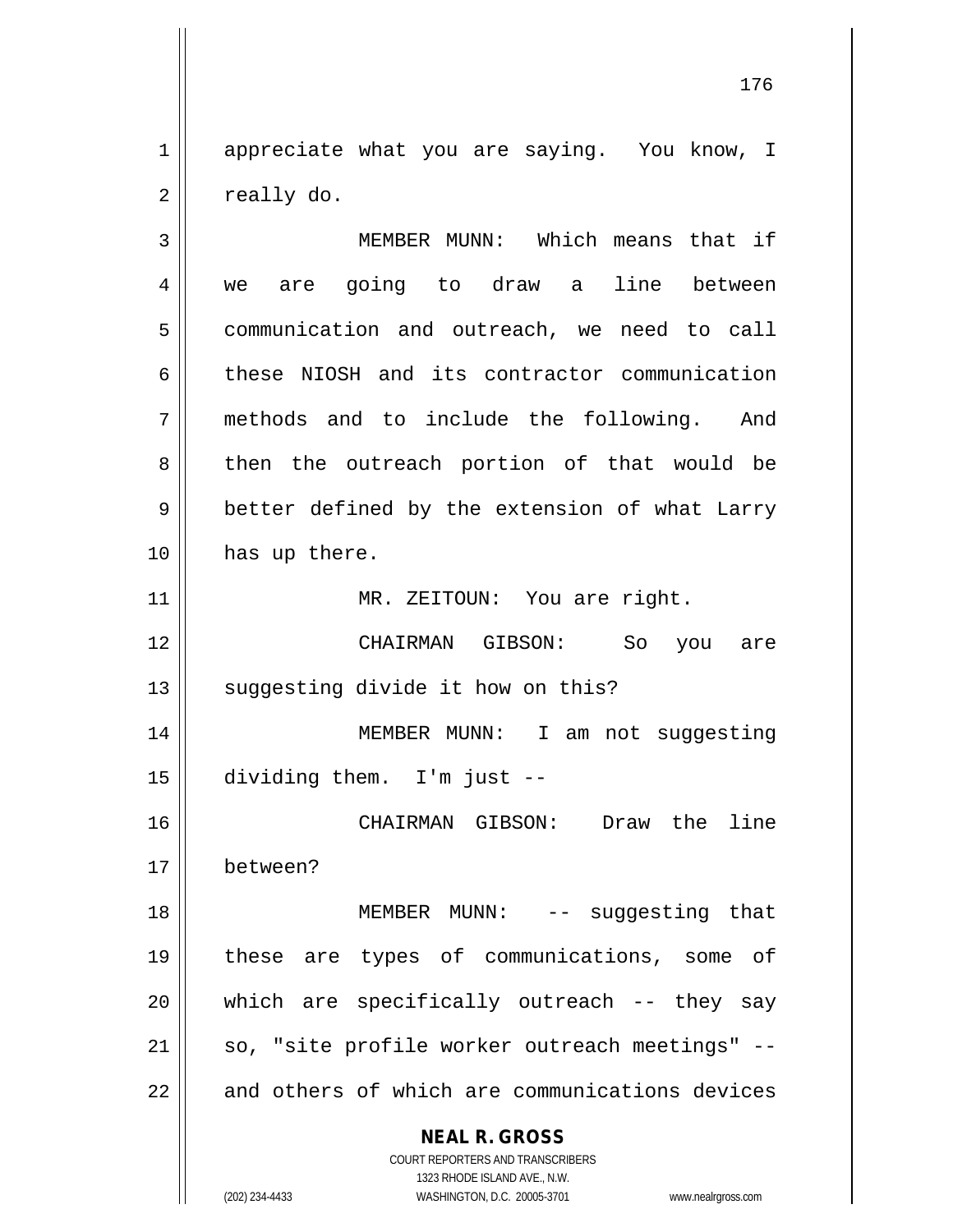| $\mathbf 1$ | but not necessarily all outreach activities.                                                                            |
|-------------|-------------------------------------------------------------------------------------------------------------------------|
| 2           | The outreach meetings that we are                                                                                       |
| 3           | going to focus on as a workgroup are the                                                                                |
| 4           | outreach meetings that NIOSH has                                                                                        |
| 5           | responsibility for as -- and that's why we're                                                                           |
| 6           | asking, that's why I am asking that they be                                                                             |
| 7           | defined this way in order to identify what the                                                                          |
| 8           | universe of our work here is going to be.                                                                               |
| 9           | MR. ELLIOTT: Sorry. I didn't                                                                                            |
| 10          | mean to be a distraction, but I wanted to                                                                               |
| 11          | capture and add what Kathy suggested earlier,                                                                           |
| 12          | that Board meeting-public comment interactions                                                                          |
| 13          |                                                                                                                         |
| 14          | MEMBER MUNN: Yes.                                                                                                       |
| 15          | MR. ELLIOTT:<br>-- public health                                                                                        |
| 16          | adviser interviews.                                                                                                     |
| 17          | Right.<br>MEMBER MUNN:                                                                                                  |
| 18          | ELLIOTT: And as I sit here<br>MR.                                                                                       |
| 19          | and think about it, I think it fits in that                                                                             |
| 20          | middle column because it's a give-and-take                                                                              |
| 21          | situation.                                                                                                              |
| 22          | And then<br>Phil<br>MEMBER<br>BEACH:                                                                                    |
|             | <b>NEAL R. GROSS</b><br>COURT REPORTERS AND TRANSCRIBERS<br>1323 RHODE ISLAND AVE., N.W.<br>WASHINGTON, D.C. 20005-3701 |
|             | (202) 234-4433<br>www.nealrgross.com                                                                                    |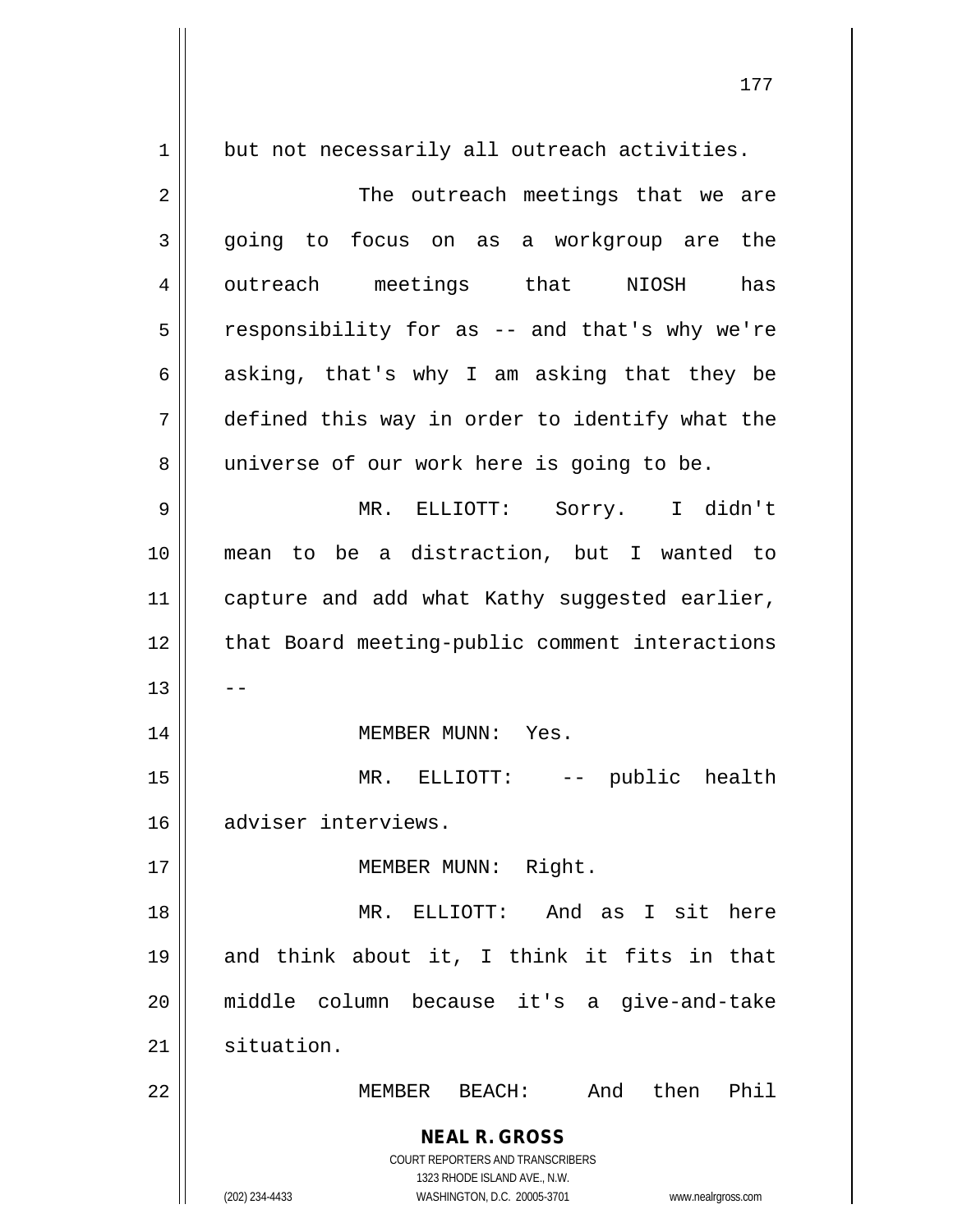**NEAL R. GROSS** COURT REPORTERS AND TRANSCRIBERS 1323 RHODE ISLAND AVE., N.W. 1 e-mailed a question. I just as well ask it 2 || now. When OCAS has any type of outreach 3 meeting, what determines the information they 4 || retain? I think that was for you, Lori. 5 MS. BREYER: It depends on the 6 type of outreach. What do you mean what 7 information they retain? Do you mean if I go  $8 \parallel$  to a meeting or  $-$ 9 MEMBER BEACH: What notes? What 10 notes do you keep? I think you said in 11 previous meetings you might tape the whole 12 || thing but you may not transcribe it verbatim.  $13$  So he is curious of how you decide what you 14 || transcribe or what notes you keep and what you 15 don't. 16 MS. BREYER: Well, for 17 information-gathering meetings, there are 18 going to be minutes taken. And they're 19 recorded. For the information -- 20 MR. ELLIOTT: No, no, no. Let's 21 be very clear about recordings. Our  $22 \parallel$  contractor, ATL, is allowed to use a recording

(202) 234-4433 WASHINGTON, D.C. 20005-3701 www.nealrgross.com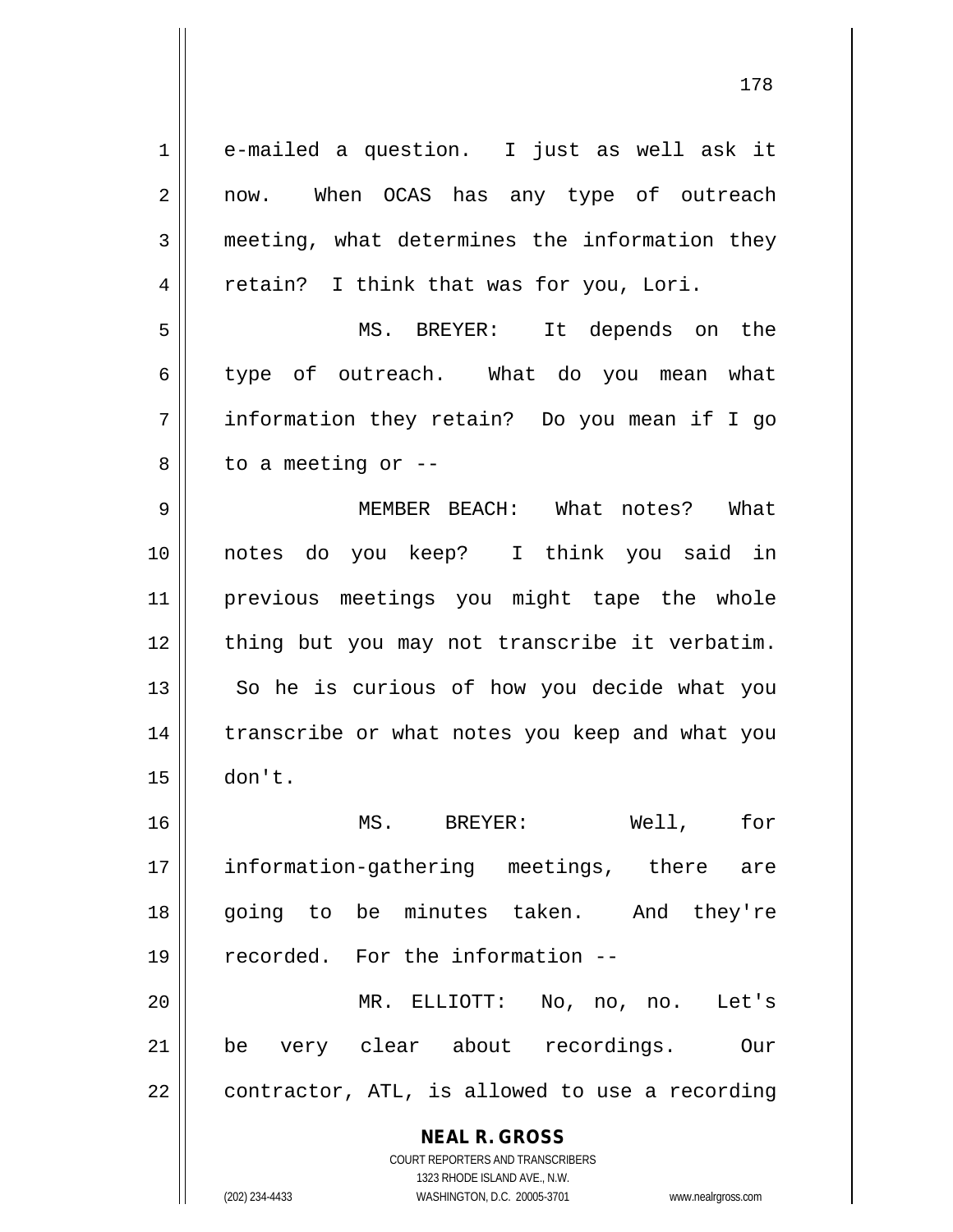1 device.

2 | MS. BREYER: Right. 3 MR. ELLIOTT: But the recording 4 itself is not a deliverable under the  $5 \parallel$  contract. The recording is a tool that is 6 allowed within their toolbox to create a set 7 | of summary minutes. 8 MEMBER BEACH: Okay. And I think 9 || that's kind of the question, but he is not 10 || concerned with the recording. He is concerned  $11$  with -- and, Phil, if you are on the line, 12 || help me out if there is more that you want to  $13$  know -- what makes you decide out of those, 14 || that recording, what you write down and 15 | actually retain and what you don't write down. 16 MEMBER SCHOFIELD: Yes. This is 17 Phil. I would like to know what the criteria  $18$  | is for what you retain and what you do not. 19 MR. ELLIOTT: Well, I think this 20 mainly is Mary Elliott's responsibility when  $21$  she goes out and tags along on these field

 $22$  | excursions gathering information.

**NEAL R. GROSS** COURT REPORTERS AND TRANSCRIBERS

1323 RHODE ISLAND AVE., N.W.

(202) 234-4433 WASHINGTON, D.C. 20005-3701 www.nealrgross.com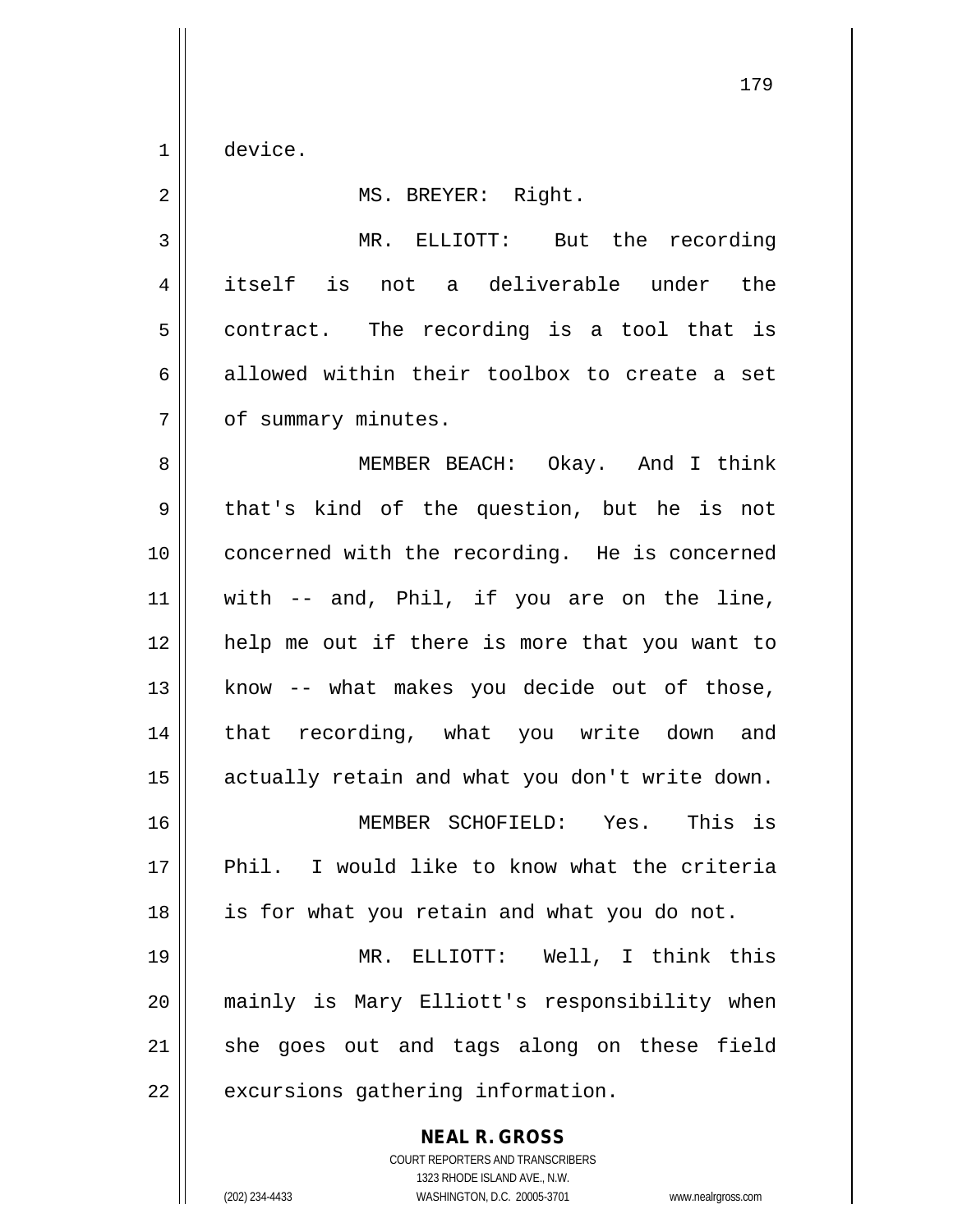| $\mathbf 1$    | And<br>I'm sure she has<br>some                          |
|----------------|----------------------------------------------------------|
| $\mathbf 2$    | structure she uses, but my answer to your                |
| 3              | question, Phil, would be that whatever salient           |
| $\overline{4}$ | information, whatever relevant information is            |
| 5              | coming out of that exchange should be                    |
| 6              | documented in those minutes because what has             |
| 7              | influence, effect on the dose<br>an                      |
| 8              | reconstruction or an SEC petition evaluation             |
| 9              | of a site, those are things that we hope to              |
| 10             | gather in our efforts to obtain information              |
| 11             | and we want to make sure get placed in front             |
| 12             | of the right people in the program who can               |
| 13             | utilize that information and make change                 |
| 14             | happen.                                                  |
| 15             | MEMBER SCHOFIELD: Okay.                                  |
| 16             | MR. ELLIOTT: So, Mary, do you                            |
| 17             | have things you want to add to what I just               |
| 18             | said? I think that's exactly what you try to             |
| 19             | do. Do you have help from -- do you have                 |
| 20             | help? She has help from usually the technical            |
| 21             | point of contact assigned to that site.                  |
| 22             | MS. ELLIOTT: I just try and make                         |
|                | <b>NEAL R. GROSS</b><br>COURT REPORTERS AND TRANSCRIBERS |

1323 RHODE ISLAND AVE., N.W.

 $\mathsf{II}$ 

(202) 234-4433 WASHINGTON, D.C. 20005-3701 www.nealrgross.com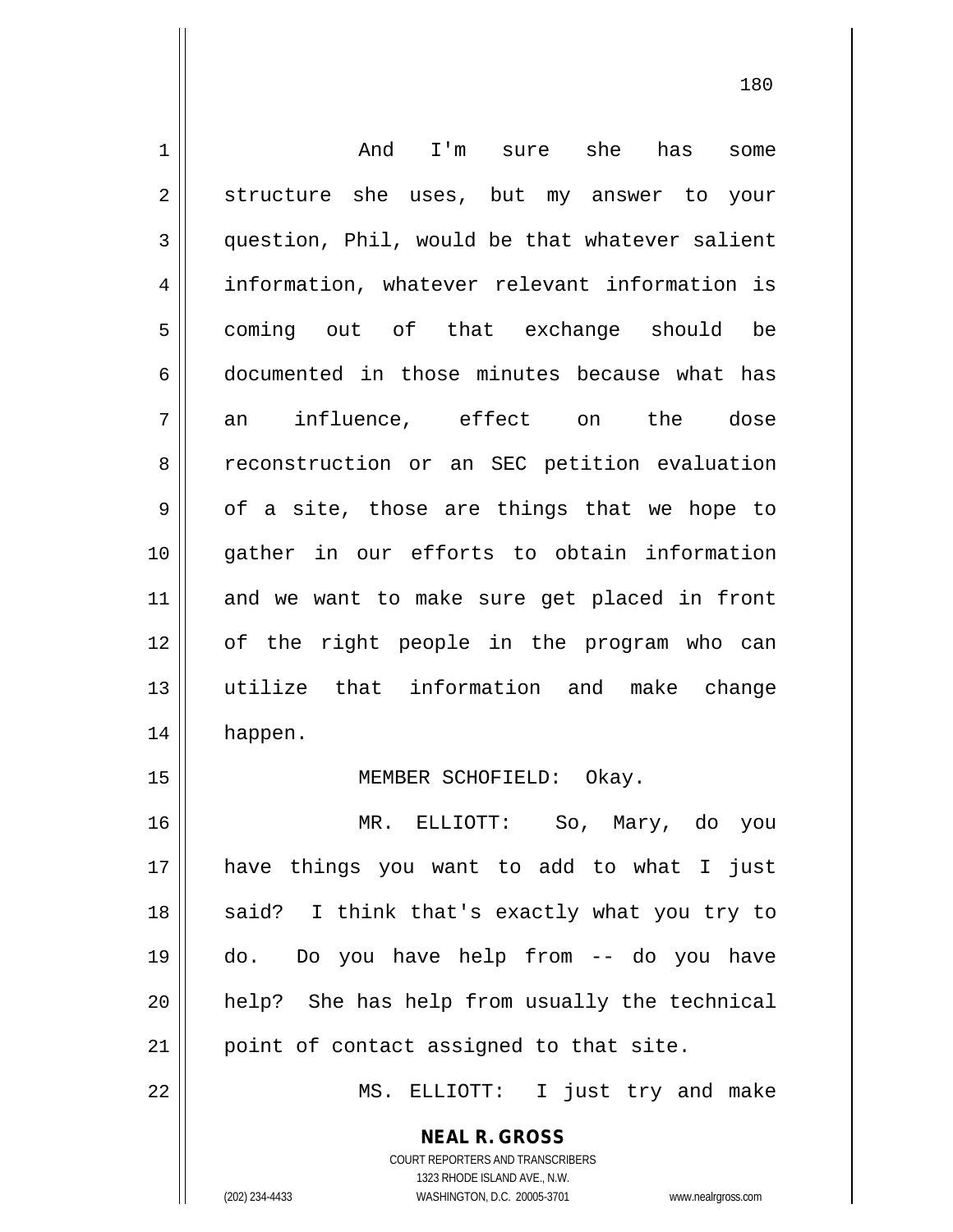**NEAL R. GROSS** 1 | the minutes a useful tool for the physicists  $2 \parallel$  to go back as a reference to the meeting. 3 MR. ELLIOTT: I think it is also 4 important to note for you all that Mary  $5 \parallel$  assembles these minutes in a draft form. And  $6 \parallel$  we share them with the participants to get  $7 \parallel$  them to agree to the content. And they have 8 an opportunity to say, "Hey, you missed the 9 || point. Why didn't you include what I said 10 about" X? 11 || And that is an opportunity for us 12 || to correct the minutes. It is an opportunity  $13$  for us to go back to the individual and say, 14 "Oh, well, we did miss that" or say, "Oh, 15 well. Here is why we don't think that is 16 important" unless you can shed more and a 17 different light on it and show us the 18 importance for dose reconstruction or an SEC 19 petition evaluation. 20 || So I want you to know that. And  $21$  | that's also why it takes some time in getting  $22$  | the summary minutes put up on the website so

> COURT REPORTERS AND TRANSCRIBERS 1323 RHODE ISLAND AVE., N.W.

(202) 234-4433 WASHINGTON, D.C. 20005-3701 www.nealrgross.com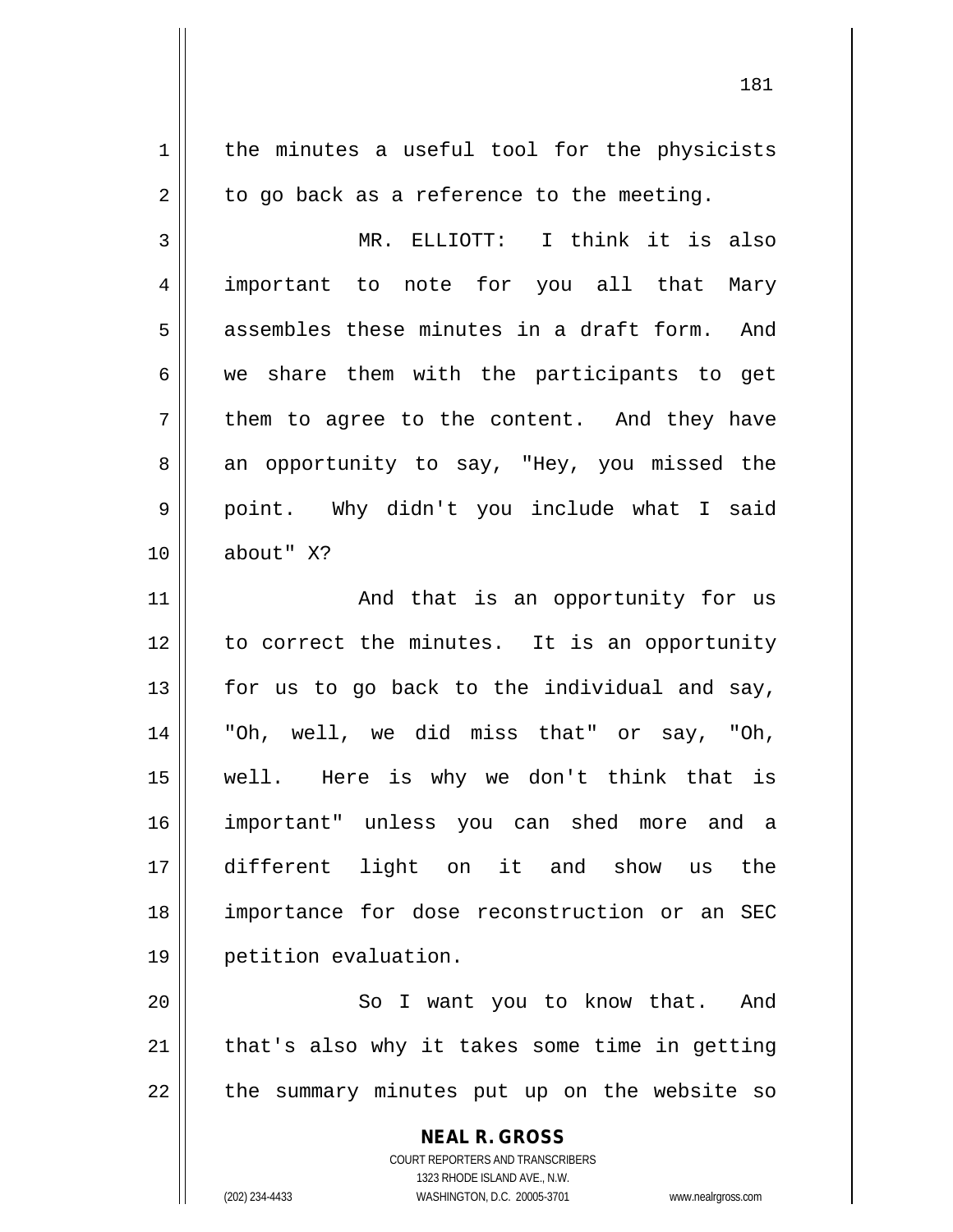**NEAL R. GROSS** COURT REPORTERS AND TRANSCRIBERS 1323 RHODE ISLAND AVE., N.W. 1 everybody can see them because some of the  $2 \parallel$  folks that we try to get a review and edit  $3 \parallel$  from take a long time to do their job. 4 MS. ELLIOTT: We also -- 5 MR. ELLIOTT: And we don't push 6 them. I mean, we want them to feel 7 | discouraged by the process. 8 MS. ELLIOTT: I have been doing  $9 \parallel$  the minutes for four years. And in all the 10 ones we have sent out to unions and other 11 || groups for review, we have never gotten a 12 comment while I have been with the program.  $13$  | There have been other comments prior to that. 14 MR. ELLIOTT: A comment that said 15  $\parallel$  you missed the mark or --16 MS. ELLIOTT: It's happened before 17 || but rarely, very rarely. 18 MR. ELLIOTT: Can you speak close 19 to the mike? 20 MR. LEWIS: This is Mark Lewis. 21 In the Idaho INEL earlier on, there were some 22 || comments that were mentioned before we had the

(202) 234-4433 WASHINGTON, D.C. 20005-3701 www.nealrgross.com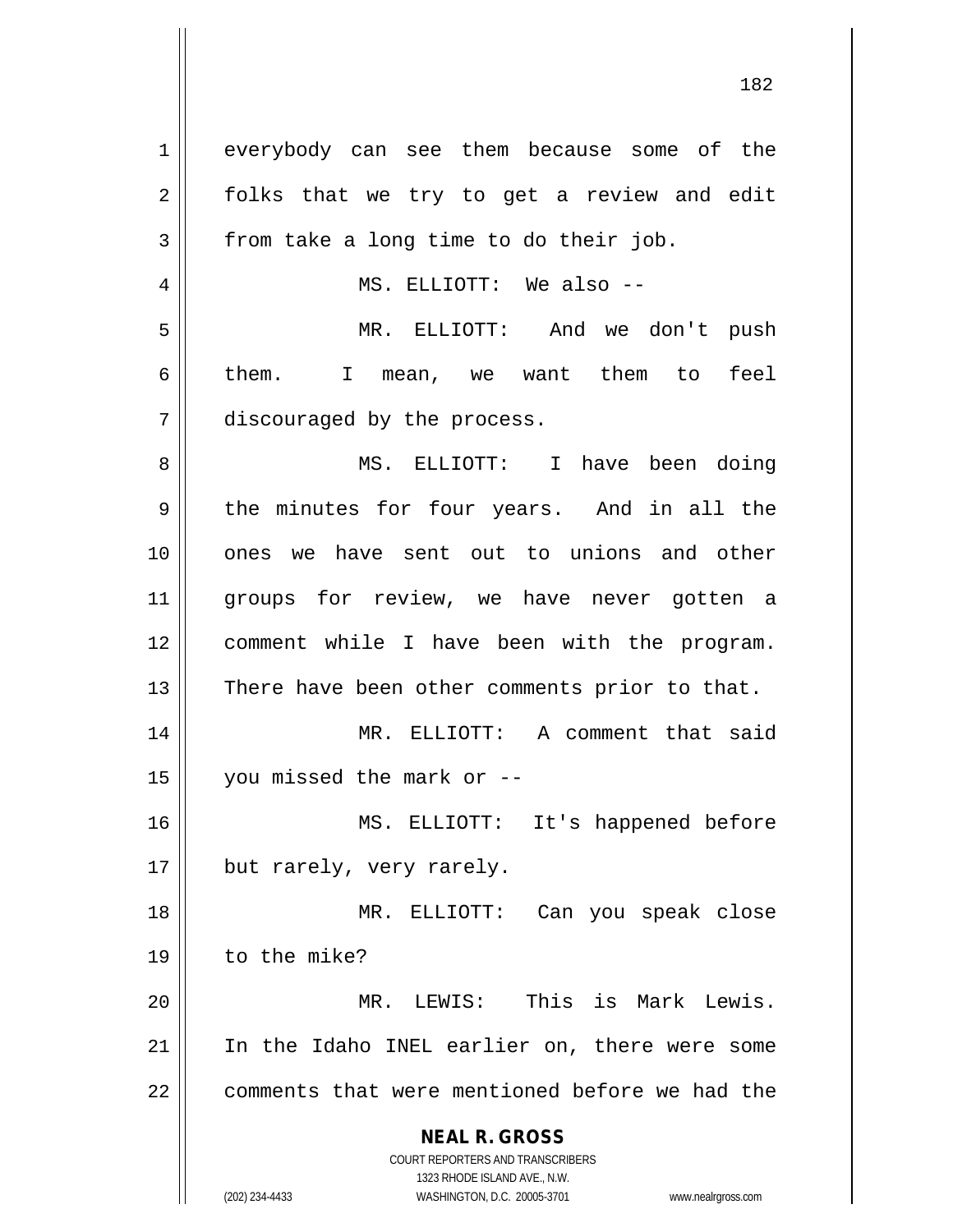$1 \parallel$  conflict of interest and stuff.

| 2  | That's probably one of the things              |
|----|------------------------------------------------|
| 3  | that helped lead to the conflict of interest   |
| 4  | stuff, were some of the comments and things    |
| 5  | that were mentioned.                           |
| 6  | In fact, we fought with that. And              |
| 7  | I encourage everybody in the workgroup to take |
| 8  | look at the NIOSH website and<br>look<br>a i   |
| 9  | underneath the minutes and look at that. That  |
| 10 | way it's kind of like, you know, that's the    |
| 11 | finished product of what we do there for the   |
| 12 | minutes.                                       |
| 13 | MR. MAKHIJANI: Larry, this is                  |
| 14 | Arjun.                                         |
| 15 | MR. ELLIOTT: Yes, Arjun? Yes?                  |
| 16 | MR. MAKHIJANI: I had a question.               |
| 17 | At the last Board meeting if I am remembering  |
| 18 | right or the one before that, Emily had this   |
| 19 | question of what SC&A does with raw interview  |
| 20 | material. Now, we have done the recording,     |
| 21 | but we have raw notes that are quite detailed. |
| 22 | And then we prepare these summaries.           |

**NEAL R. GROSS** COURT REPORTERS AND TRANSCRIBERS

1323 RHODE ISLAND AVE., N.W.

(202) 234-4433 WASHINGTON, D.C. 20005-3701 www.nealrgross.com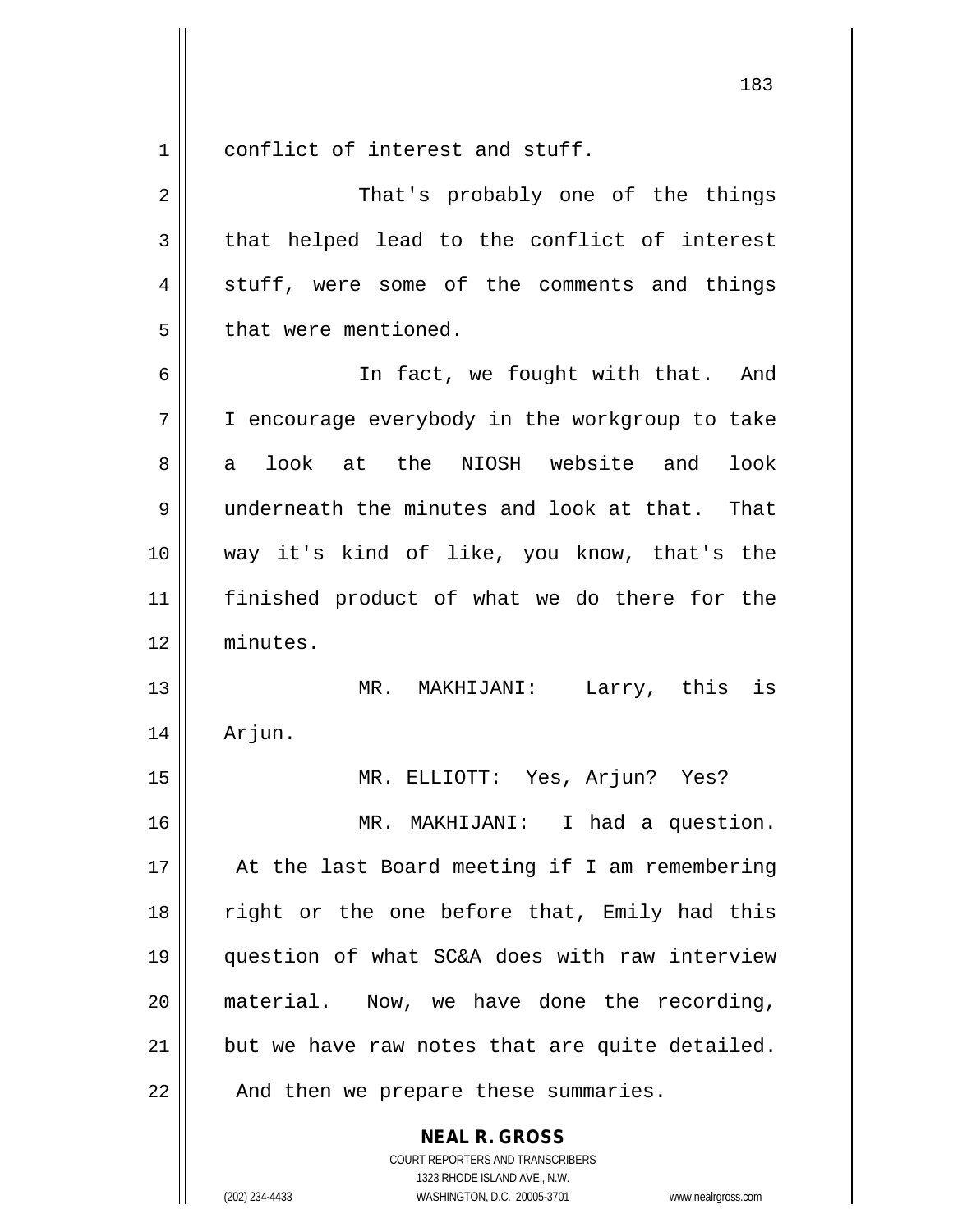**NEAL R. GROSS** COURT REPORTERS AND TRANSCRIBERS 1323 RHODE ISLAND AVE., N.W. (202) 234-4433 WASHINGTON, D.C. 20005-3701 www.nealrgross.com 1 Emily said that these raw notes 2 were to be maintained and should not be 3 discarded. So I'm wondering, what is the 4 difference between, say, the recordings that 5 || you make and the raw notes, you know, which 6 are not verbatim but pretty close to  $7 \parallel$  everything that is said or as close to  $8 \parallel$  everything that is said as we can get? 9 So I am a little bit confused 10 about not keeping the recordings, even though 11 it is not a deliverable. Our raw notes that 12 have not been proofed by people who are 13 || interviewed are not deliverables, but we are 14 | asked to maintain them. 15 || John, am I remembering that right? 16 MR. KATZ: I can tell you, Arjun, 17 || you are remembering that correctly. 18 MR. MAKHIJANI: Okay. 19 || MR. KATZ: I was present for those 20 discussions. And that is correct. I don't 21 || know if someone from OGC is on the line right  $22$  || now. They might want to answer. I'm not sure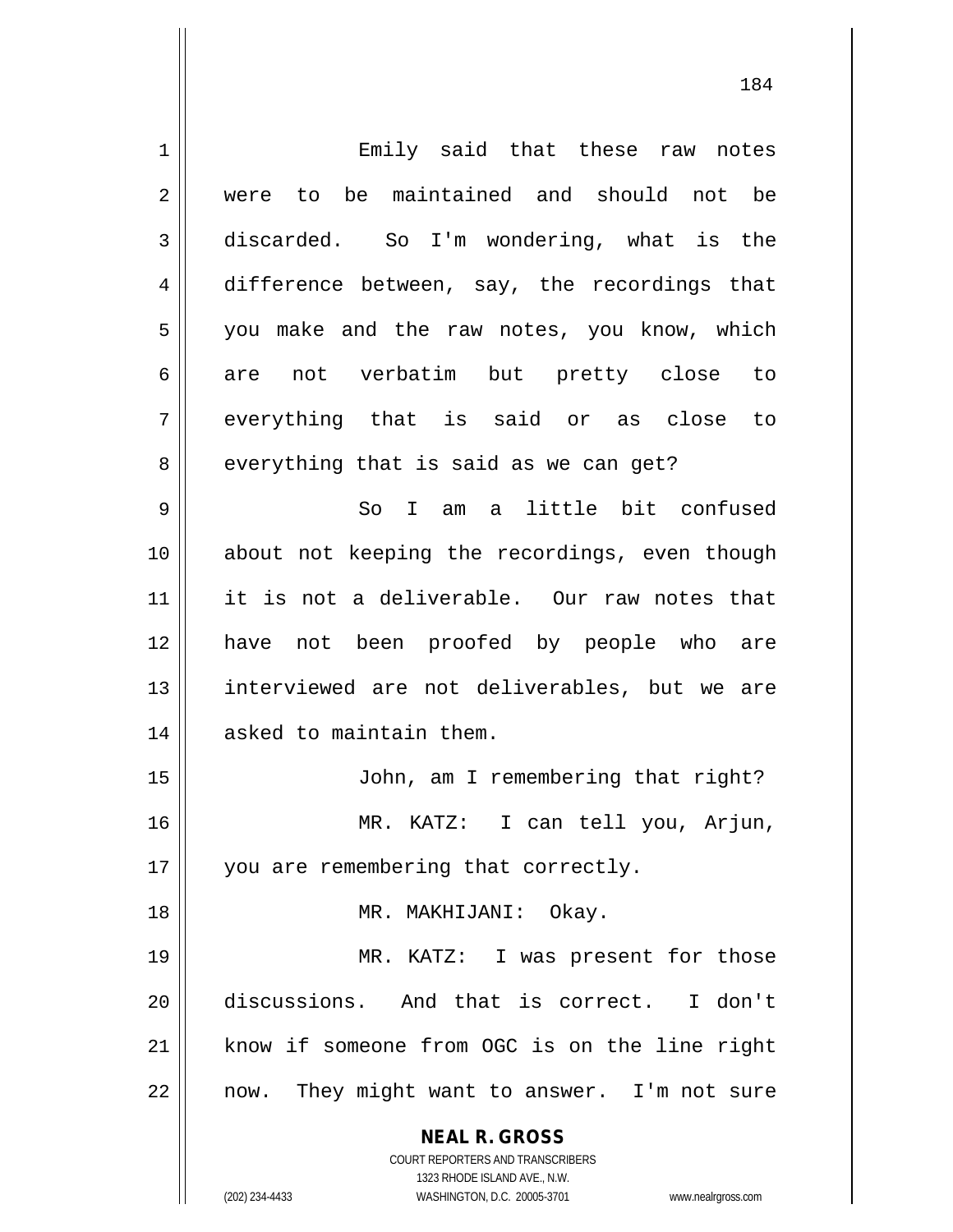**NEAL R. GROSS** COURT REPORTERS AND TRANSCRIBERS 1 || whether a recording is the same thing as a 2 || government record when it's written. I have  $3 \parallel$  no idea. 4 | MR. MAKHIJANI: Okay. 5 MR. KATZ: And I have no idea 6  $\parallel$  about did on the  $-$ -7 MR. RAFKY: I would have to look 8 || into it. Unfortunately, Emily is not in the 9 || office this week. So before I answer 10 definitively, I would just want to talk to her 11 to get some more background from her since she 12 || has dealt with this previously. 13 I'm sure we could get back to you 14 || by the end of this week or the beginning of 15 next week on this. 16 MR. MAKHIJANI: Yes. That would 17 be helpful because we haven't made recordings 18 || so far. And, you know, I don't know whether 19 we might want to revisit that or what, I mean, 20 || something obviously we would need to talk 21 || about if there is a difference. 22 MR. ELLIOTT: Okay. So basically

1323 RHODE ISLAND AVE., N.W.

(202) 234-4433 WASHINGTON, D.C. 20005-3701 www.nealrgross.com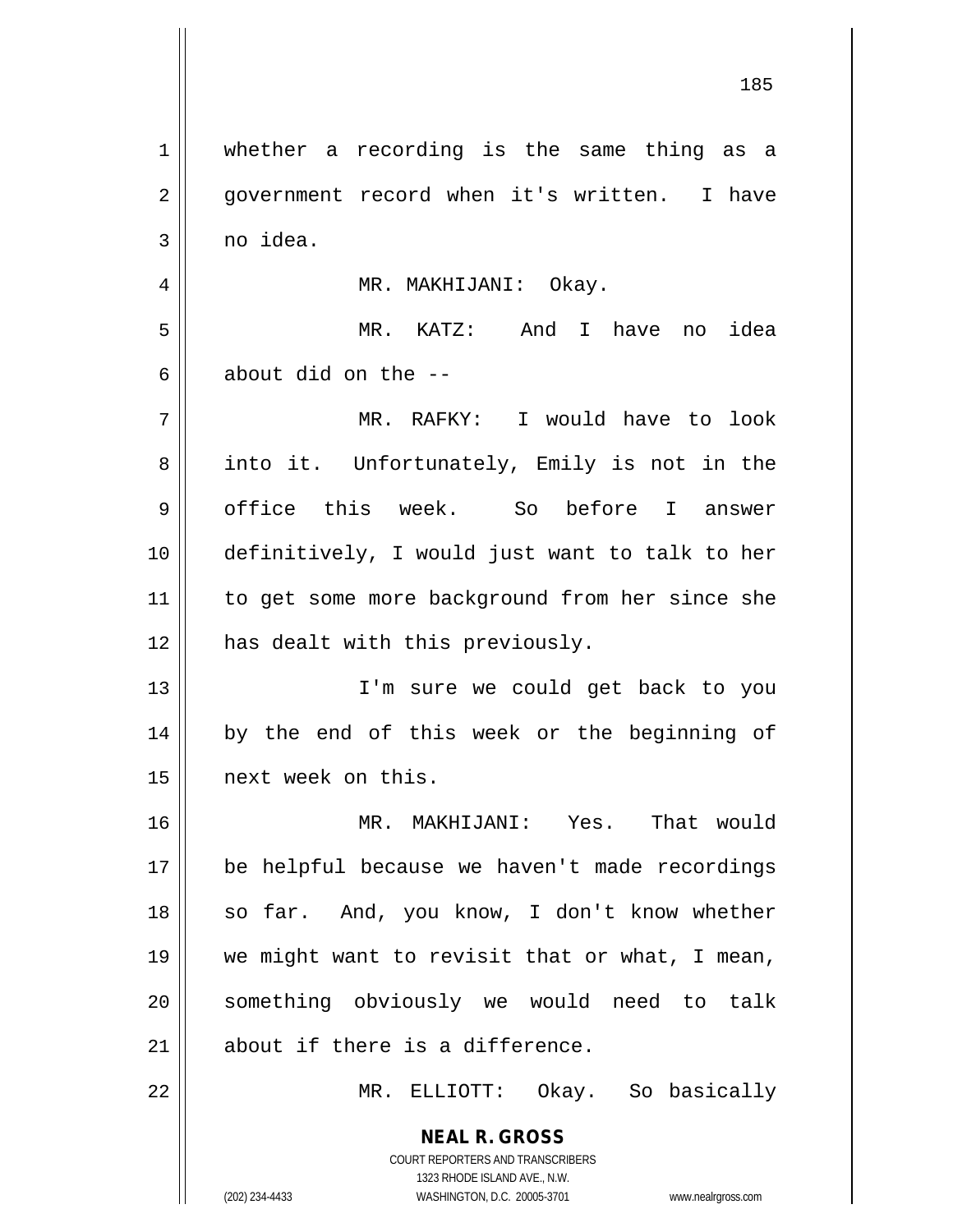**NEAL R. GROSS** COURT REPORTERS AND TRANSCRIBERS 1323 RHODE ISLAND AVE., N.W.  $1$  the question is, is a recording considered a 2 | government record for our purposes? 3 MR. MAKHIJANI: Yes. I guess that 4 || is the more precise. I wouldn't have known to  $5 \parallel$  put it that precisely, but yes, that's right. 6  $\parallel$  That's how Ted --7 MR. RAFKY: Okay. Yes. Let me 8 || look into it and talk to Emily when she is 9 back at the end of the week. And we can get 10 back to Ted or if there is someone else we  $11$  should get back to first, that would be fine. 12 || MR. MAKHIJANI: Thank you. 13 MR. ELLIOTT: You are remembering 14 | it correctly, though, Arjun, and I would defer  $15$  to the lawyers to provide the counsel on this. 16 || The counsel that I got when it came to the 17 issue of these recordings was that they were 18 not a government record but were not going to 19 be FOIA-able. 20 Recordings do present if they 21 || become a part of the government record. We 22 || were given an understanding from some attorney

(202) 234-4433 WASHINGTON, D.C. 20005-3701 www.nealrgross.com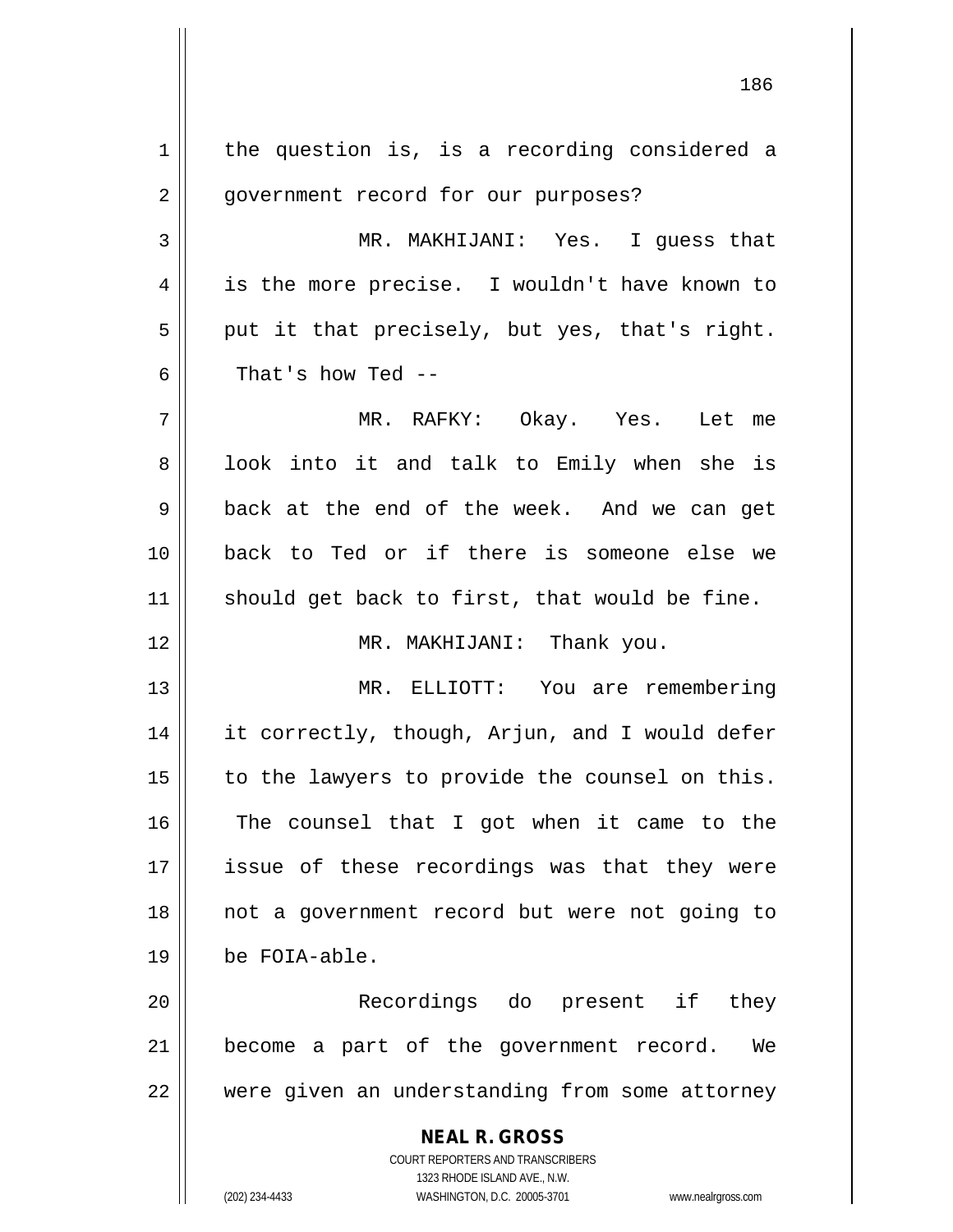**NEAL R. GROSS** COURT REPORTERS AND TRANSCRIBERS 1323 RHODE ISLAND AVE., N.W. (202) 234-4433 WASHINGTON, D.C. 20005-3701 www.nealrgross.com 1 who is knowledgeable in this area that they 2 | present unique problems of their own. 3 How do you turn a recording into a 4 verbatim transcript? You can do it, but now 5 we're talking additional resources. And how  $6 \parallel$  do you store these things? Then there was how 7 do you excerpt them, you know, if you want  $8 \parallel$  only a portion of what was said? 9 || So there are a number of problems 10 || associated with retaining recordings as part 11 | of a government record. 12 MR. MAKHIJANI: Yes. No, I am not 13 questioning. In this context, I am not 14 questioning how you go about preparing the 15 summaries and minutes and so on. It's just  $16$  | that I got confused about process and what is 17 || retained again by this discussion, as I was a 18 little bit the last time. I just wanted some 19 clarity. 20 CHAIRMAN GIBSON: While we are on 21 the issue of notes and summaries of notes and  $22$  || things that are posted, let me just go back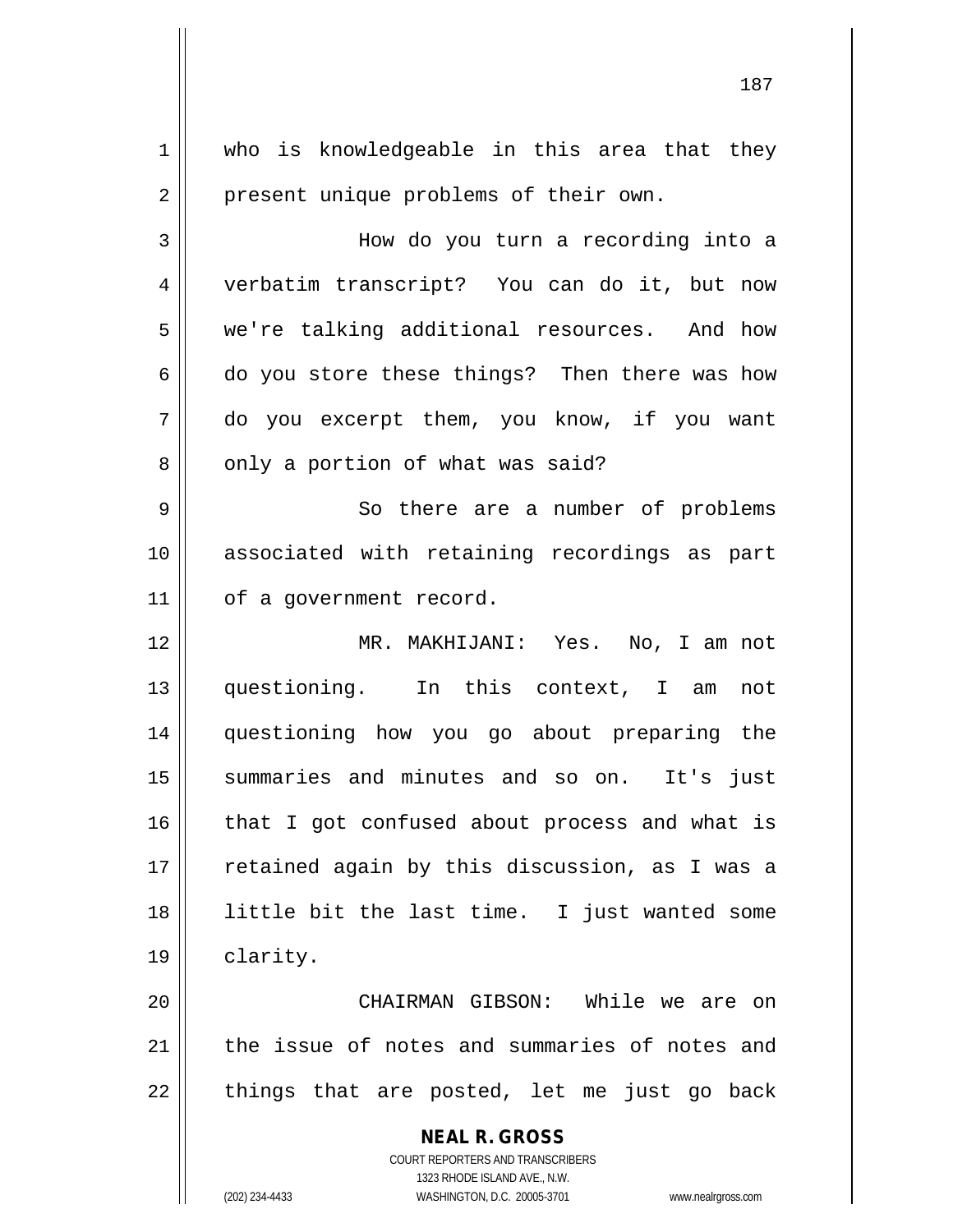1 | for a minute and maybe revisit this issue of  $2 \parallel$  classified interviews and notes that are 3 Somehow clear or declassified and how they are 4 posted. 5 Just brief conversation over 6 || lunch, I can see how that there can be  $7 \parallel$  significant information that a cleared person 8 || would need to go look at. How are you 9 comfortable, Larry, that the notes that are 10 posted are encompassing enough to get the 11 information out there? 12 I guess I have heard Kathy's 13 || concern. And I see her side, but I want to 14 hear your side about how you fill the clear 15 notes without making reference to something  $16$  | that may still be classified. 17 MR. ELLIOTT: We do it all the 18 time. We do it all the time. This is not 19 something new. I am just amazed by this in a 20 way. 21 From day one in this program, we 22 | have been working closely with DOE on making

1323 RHODE ISLAND AVE., N.W. (202) 234-4433 WASHINGTON, D.C. 20005-3701 www.nealrgross.com

**NEAL R. GROSS** COURT REPORTERS AND TRANSCRIBERS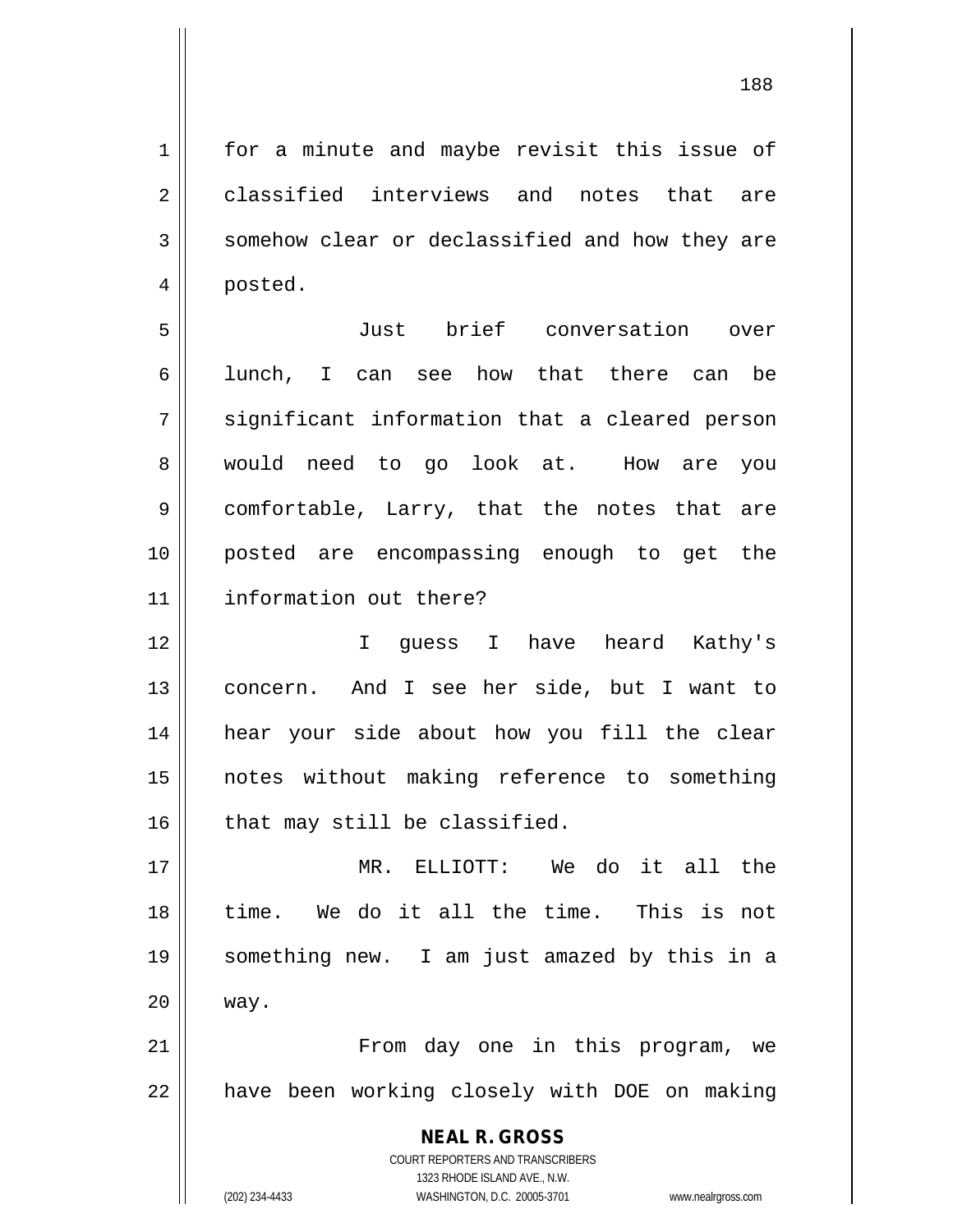| 1  | sure that NIOSH's documentation and documents  |
|----|------------------------------------------------|
| 2  | that get generated under this program are not  |
| 3  | classified information. And so<br>in that      |
| 4  | process of working with DOE -- and maybe I'm   |
| 5  | amazed because it must be new to the Board and |
| 6  | new to SC&A and it's not new to us. But we     |
| 7  | come to the ability where we can use different |
| 8  | words and still reveal the information that is |
| 9  | necessary for dose reconstruction.             |
| 10 | So yes, there are many, many words             |
| 11 | and phrases that are kept in secret vaults at  |
| 12 | DOE that we don't talk about, but the words    |
| 13 | and phrases that we do use in our documents    |
| 14 | have been cleared so that we are not violating |
| 15 | national security interests and at the<br>same |
| 16 | time demonstrating our ability in<br>our       |
| 17 | communication about how we are doing our job.  |
| 18 | You heard me take off in the last              |
| 19 | Board meeting about the fact that I was not    |
| 20 | going to serve in this director of this office |
| 21 | and see another Iowa situation where NIOSH     |
| 22 | presents something that it can't talk about    |

**NEAL R. GROSS**

COURT REPORTERS AND TRANSCRIBERS 1323 RHODE ISLAND AVE., N.W. (202) 234-4433 WASHINGTON, D.C. 20005-3701 www.nealrgross.com

 $\prod$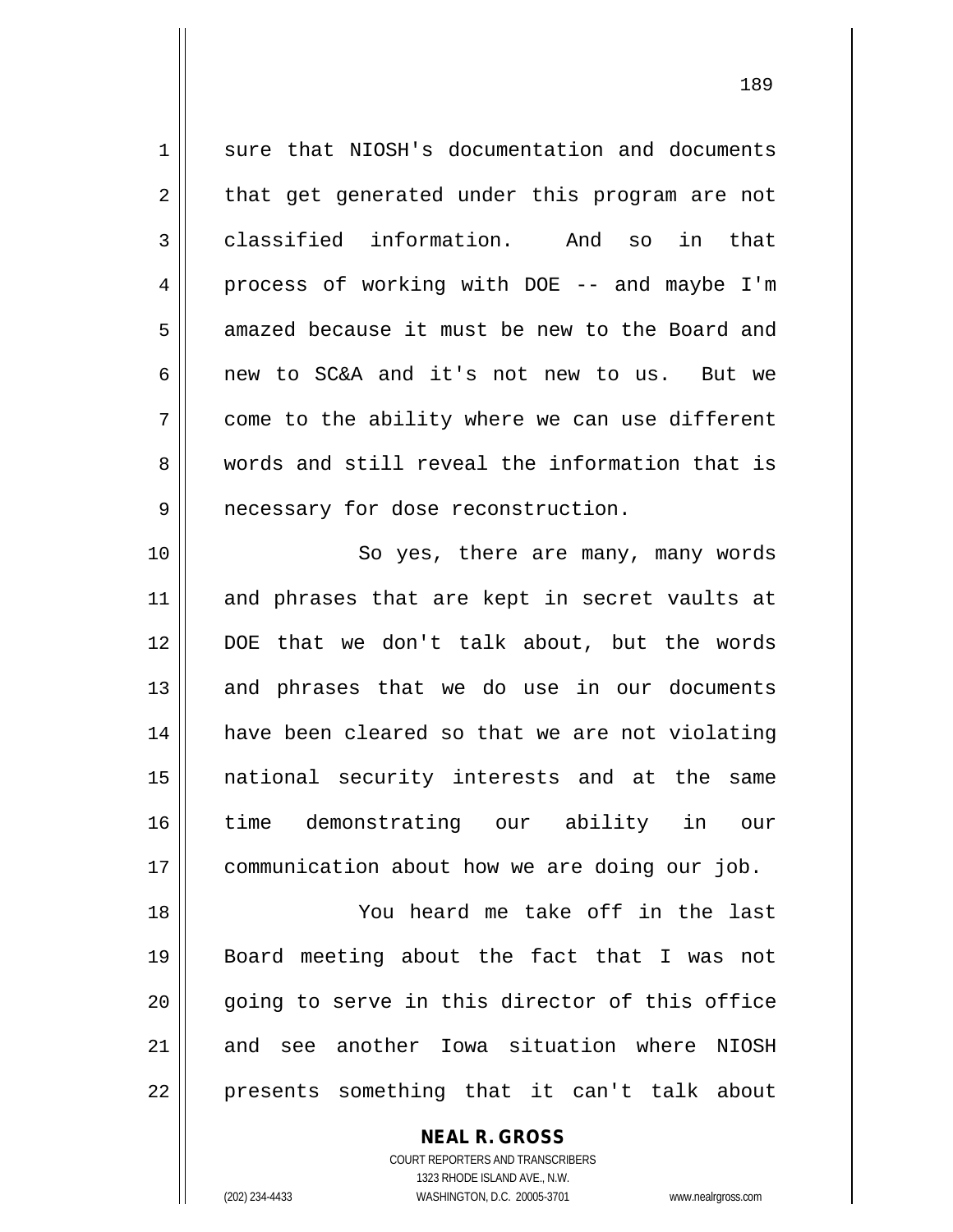1 all the parameters and variables. I'm not  $2 \parallel$  going to do that.

3 Lawyers, they get their backs up  $4 \parallel$  in the air for that because when I say that,  $5 \parallel$  that starts putting pressure on other people.  $6 \parallel$  But I am not going to bring that to bear 7 because I think we can actually bring to the 8 public forum documentation and documents that 9 have words and phrases that don't violate 10 || national security concerns.

 We have done it. We have done it. We have demonstrated our ability to do it. 13 || And not in one instance have I -- I have a clearance. I'll just lay that out there. I do have a clearance. And I have the ability to go behind the screen and see what is left || there that is not being talked about.

18 || Think it is important the 19 Board members have clearances, SC&A have  $20$  clearances, and they can do the same thing 21 because the public, not all the public, are  $22 \parallel$  going to be able to have that privilege. So

> **NEAL R. GROSS** COURT REPORTERS AND TRANSCRIBERS

> > 1323 RHODE ISLAND AVE., N.W.

(202) 234-4433 WASHINGTON, D.C. 20005-3701 www.nealrgross.com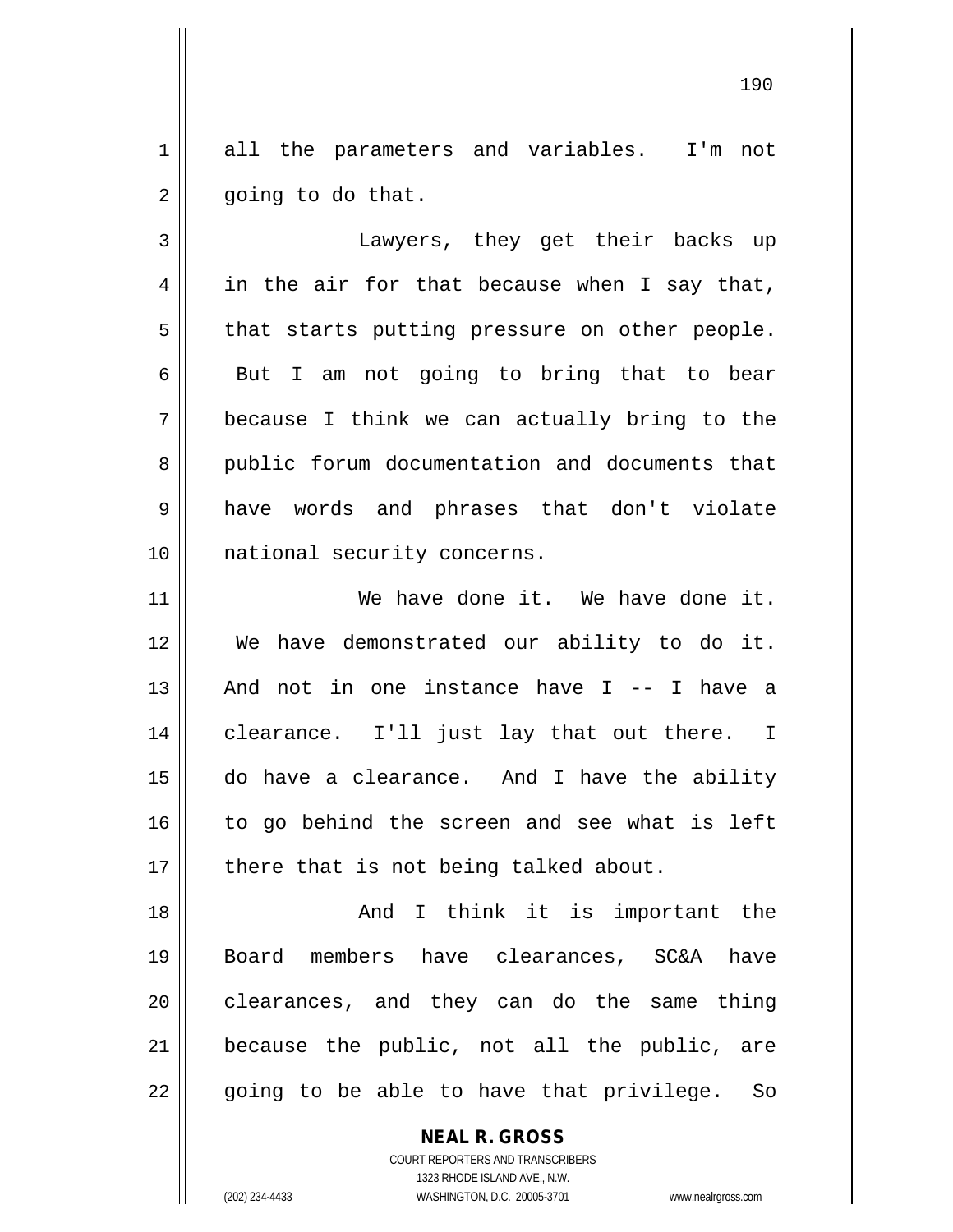| $\mathbf 1$ | we're serving as their servants to do that.    |
|-------------|------------------------------------------------|
| 2           | That's my take on it. I mean, you              |
| 3           | know, people can raise up an issue and make it |
| 4           | out that there's something behind the screen.  |
| 5           | And let's say there's an issue about a         |
| 6           | facility and a special radionuclide used at    |
| 7           | that facility.                                 |
| 8           | And someone could say that because             |
| 9           | you can't name the species of that             |
| 10          | radionuclide, you can't explain how you are    |
| 11          | doing dose reconstruction. I don't think we    |
| 12          | have ever seen that situation occur. I don't   |
| 13          | believe it is going to occur. I believe we     |
| 14          | have the ability to find words and phrases     |
| 15          | that don't block us into a black box type of   |
| 16          | an affair.                                     |
| 17          | And certainly if anybody wants to              |
| 18          | see what words and phrases we can't use in the |
| 19          | public, we have cleared people who can go do   |
| 20          | that.<br>And we can engage in secure           |
| 21          | conversations with the appropriate and cleared |
| 22          | people to examine these issues that are raised |

COURT REPORTERS AND TRANSCRIBERS 1323 RHODE ISLAND AVE., N.W. (202) 234-4433 WASHINGTON, D.C. 20005-3701 www.nealrgross.com

**NEAL R. GROSS**

 $\prod$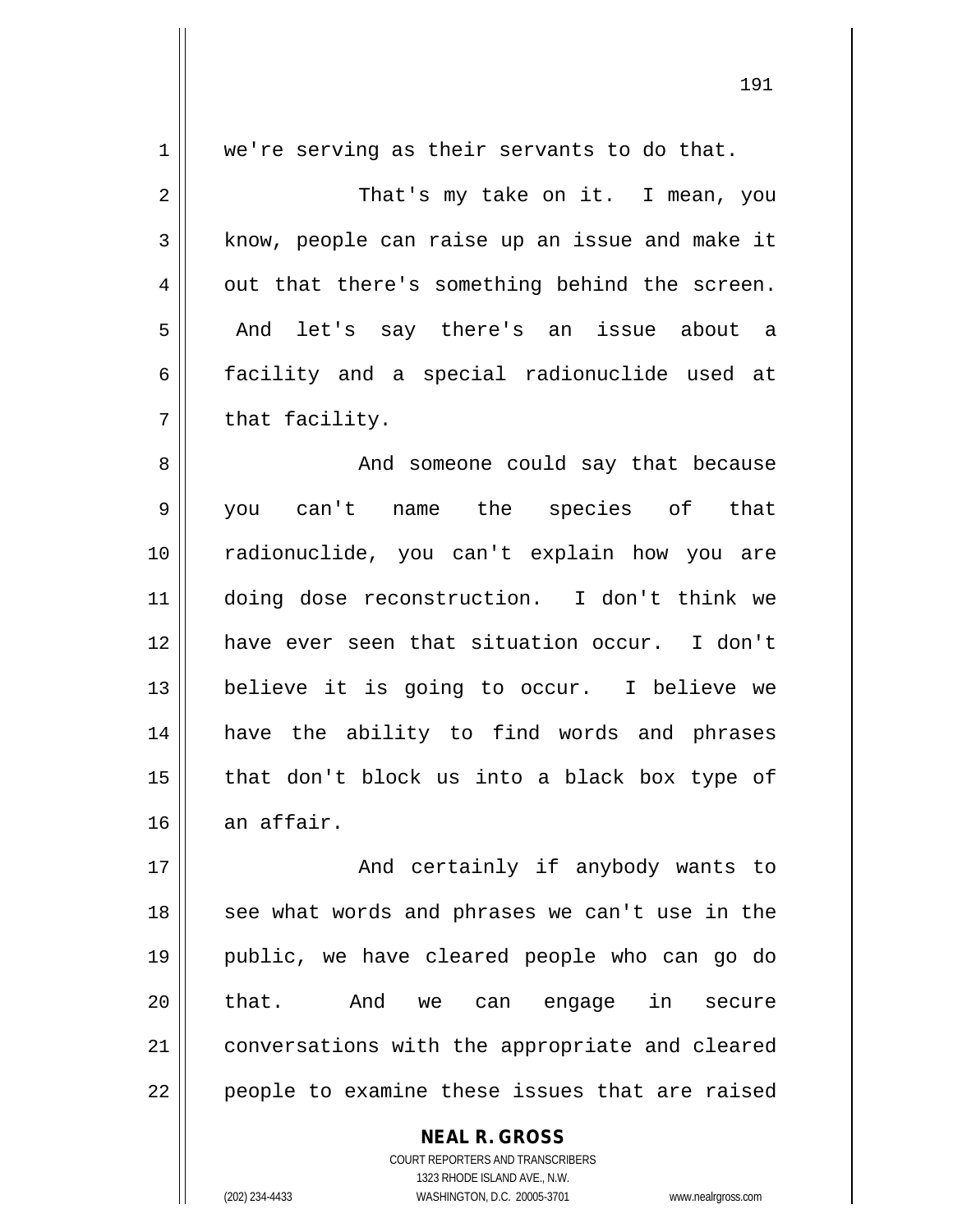| $\mathbf 1$    | up, you know, highly insoluble tritide that                                                         |
|----------------|-----------------------------------------------------------------------------------------------------|
| 2              | you can't talk about by name at a certain                                                           |
| $\mathbf{3}$   | location.                                                                                           |
| $\overline{4}$ | Well, we can go talk about it.                                                                      |
| 5              | And my bet is that it will go away because                                                          |
| 6              | there is some other word that we can use, like                                                      |
| 7              | highly soluble tritide.                                                                             |
| 8              | I've just used it three or four                                                                     |
| 9              | times here. If I had used one of many other                                                         |
| 10             | words, I couldn't sit here in this room much                                                        |
| 11             | longer because they would be beating down the                                                       |
| 12             | door.                                                                                               |
| 13             | CHAIRMAN GIBSON: Questions or                                                                       |
| 14             | comments on the issue of notes and the extent                                                       |
| 15             | or summary of the notes, what they cover?                                                           |
| 16             | MR. ELLIOTT: I think that's                                                                         |
| 17             | something we can add to the flesh of this,                                                          |
| 18             | where we take notes, are there summary minutes                                                      |
| 19             | or interview notes, whether we have them or we                                                      |
| 20             | don't, because there are some things that we                                                        |
| 21             | don't.                                                                                              |
| 22             | MEMBER BEACH: I think we need a                                                                     |
|                | <b>NEAL R. GROSS</b>                                                                                |
|                | COURT REPORTERS AND TRANSCRIBERS                                                                    |
|                | 1323 RHODE ISLAND AVE., N.W.<br>(202) 234-4433<br>WASHINGTON, D.C. 20005-3701<br>www.nealrgross.com |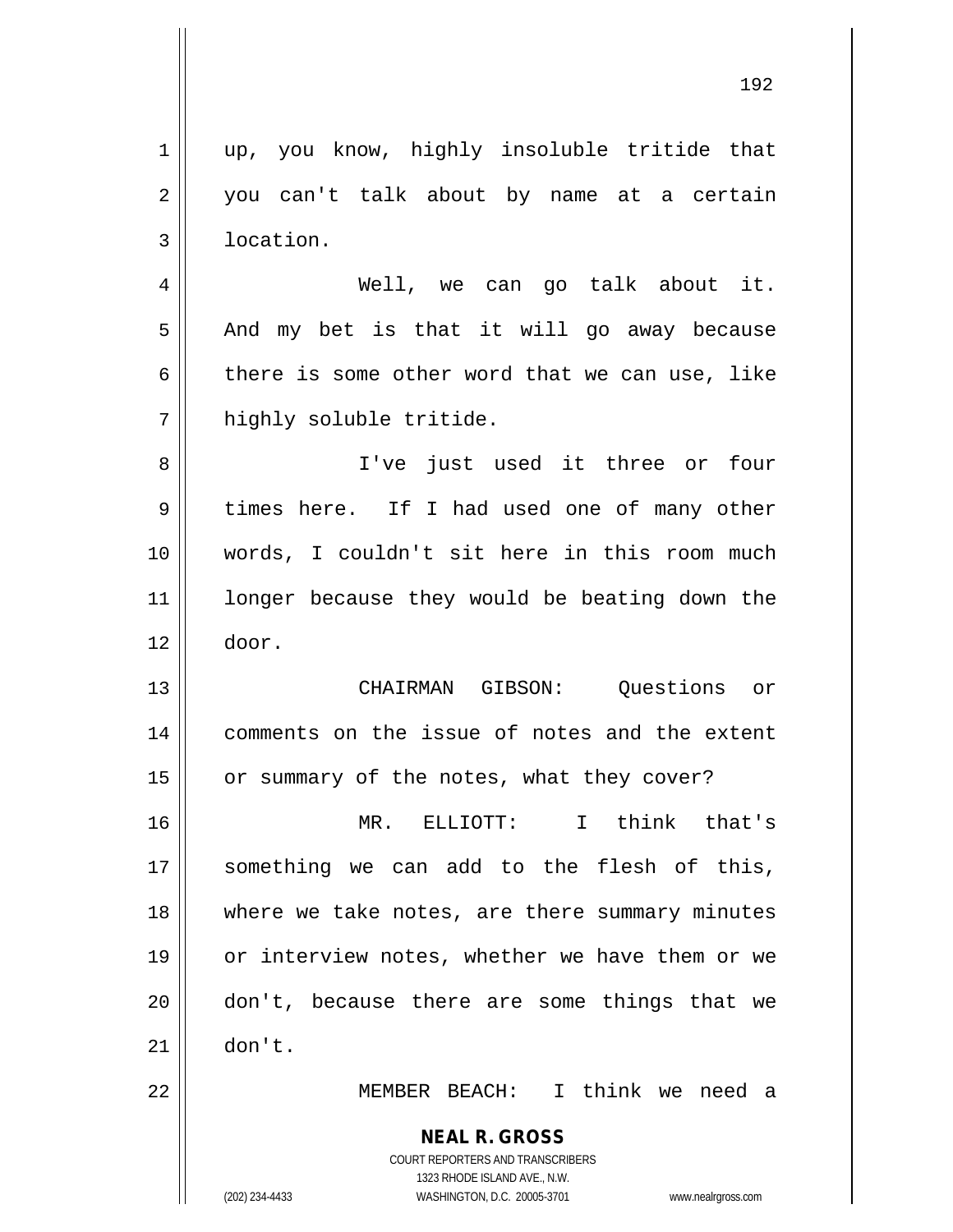**NEAL R. GROSS** COURT REPORTERS AND TRANSCRIBERS 1323 RHODE ISLAND AVE., N.W.  $1 \parallel$  clear place to go find those notes if we want,  $2 \parallel$  like we --3 MR. ELLIOTT: That's what this 4 would be, I think. 5 MEMBER BEACH: Exactly. I think  $6 \parallel$  that was part of the issues before with 7 || [Identifying information redacted]. We have 8 already mentioned him. He is just one small 9 || example. 10 And now we know where they are 11 posted, but I don't know if they are going to 12 | be all posted just like that. 13 || MR. ELLIOTT: You're going to have  $14$  | to go three different places --15 || MEMBER BEACH: Yes. 16 MR. ELLIOTT: -- if you want to 17 || see information that is submitted by that 18 individual. 19 MEMBER BEACH: Yes. And that's  $20$  || the clear path of this group, I think, is to 21 be able to find all of those places and be  $22$  | able to look at those and not just for him but

(202) 234-4433 WASHINGTON, D.C. 20005-3701 www.nealrgross.com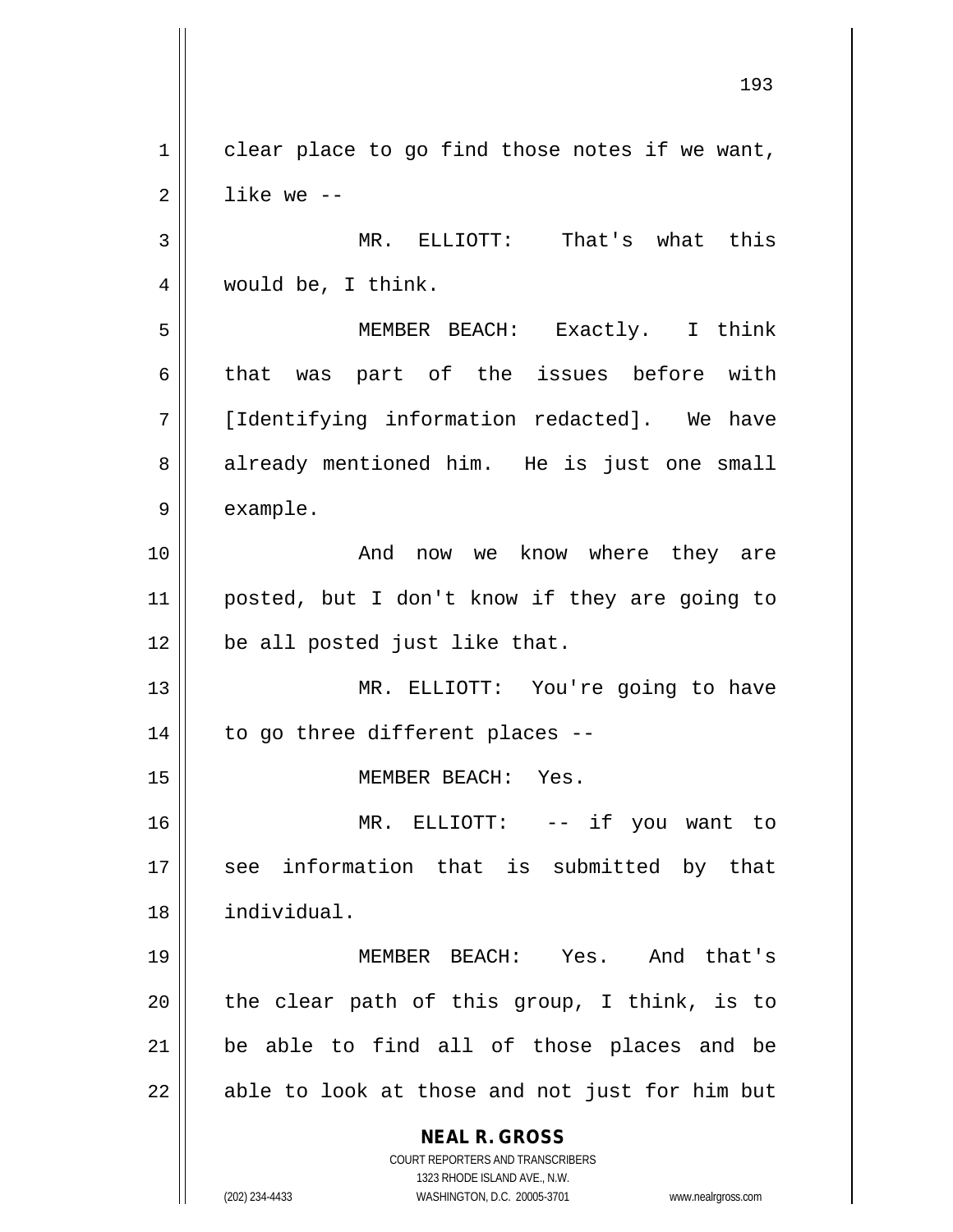1 || for anyone in that situation where they are 2 | submitting stuff.

3 MR. KATZ: Just to clarify, under 4 || items 2 and 4 of this diagram, just since 5 we're speaking about things being submitted, 6 || like [Identifying information redacted], I  $7 \parallel$  mean, in that case, these aren't interviews. 8 These are documentation submitted. It's just 9 | another category of input versus an interview. 10 || The program receives 11 documentation, and SC&A also receives 12 documentation that ends up in the site 13 || research database and will end up reflected in 14 | this new system, right? 15 MR. ELLIOTT: Yes. Now, the 16 question I would have is okay. So John has 17 || submitted something to on Nevada test site 18 that goes to an SEC ER issue. Are we 19 capturing that in the Outreach Tracking 20 || System? I mean, it's not outreach per se.  $21$  | It's incoming to us. 22 MR. KATZ: But you have your doors

> **NEAL R. GROSS** COURT REPORTERS AND TRANSCRIBERS 1323 RHODE ISLAND AVE., N.W. (202) 234-4433 WASHINGTON, D.C. 20005-3701 www.nealrgross.com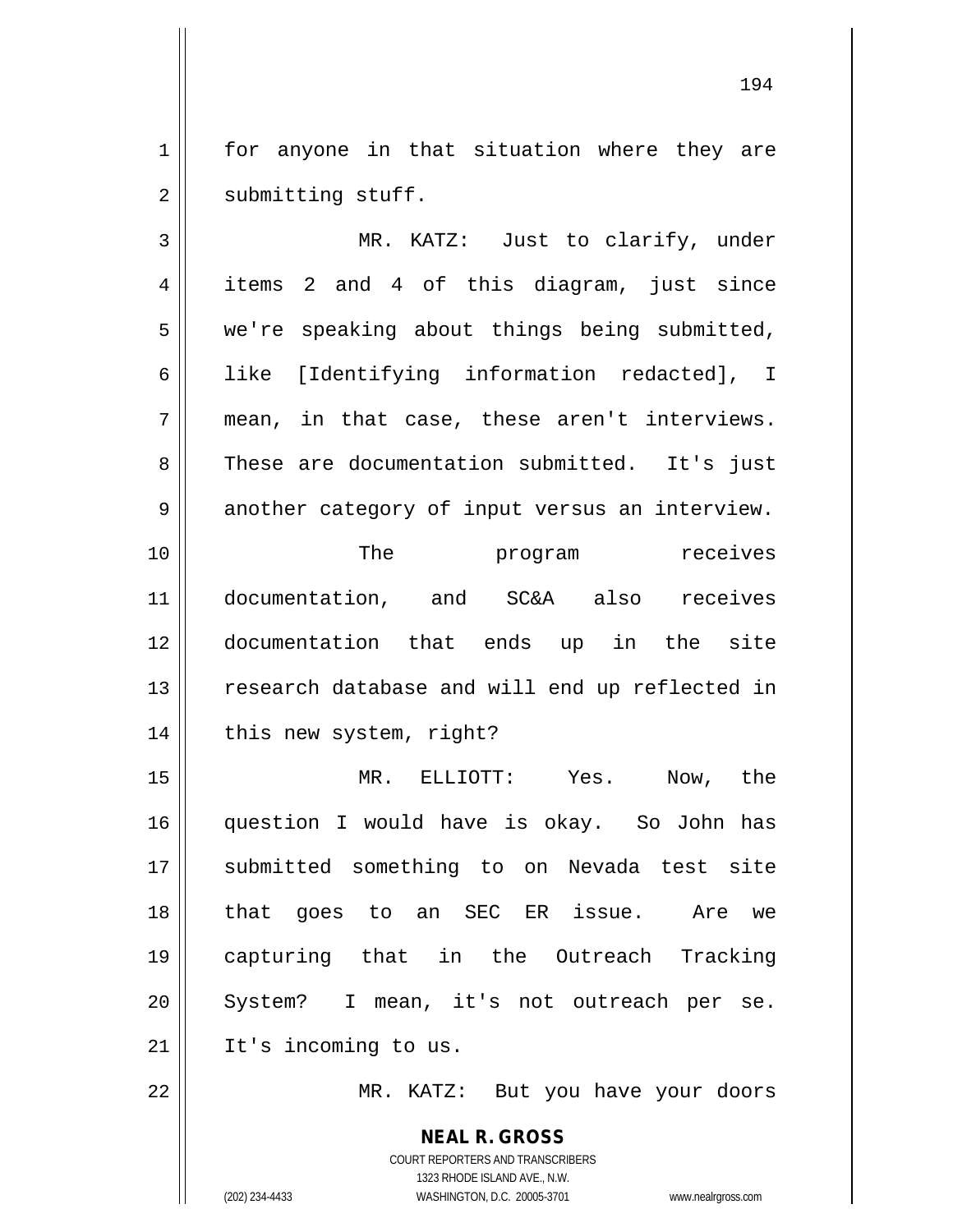1 | open for people to come to you.

| $\overline{2}$ | MR. ELLIOTT: Yes, through the                  |
|----------------|------------------------------------------------|
| $\mathbf{3}$   | docket. And that becomes through the docket    |
| 4              | door. I mean, I am just guessing.              |
| 5              | MEMBER BEACH: See, but I consider              |
| 6              | it outreach because you have gone to meetings. |
| 7              | He may have been involved in one of your       |
| 8              | outreach meetings and then later on went "Oh,  |
| 9              | I forgot about that. Here. Let me send you     |
| 10             | 100 e-mails or one e-mail" or --               |
| 11             | MR. ELLIOTT: So we should default              |
| 12             | to that.                                       |
| 13             | MR. KATZ: In my mind, it's the                 |
| 14             | same business. Your doors are open. You want   |
| 15             | input from the public. I mean, in              |
| 16             | [Identifying information redacted]'s case, he  |
| 17             | has submitted input through working group      |
| 18             | meetings, associated with working group        |
| 19             | meetings, and associated with full Board       |
| 20             | meetings, and independently of both of those,  |
| 21             | where I don't believe he sent things to the    |
| 22             | docket but he sent them directly to you as     |

**NEAL R. GROSS** COURT REPORTERS AND TRANSCRIBERS

1323 RHODE ISLAND AVE., N.W. (202) 234-4433 WASHINGTON, D.C. 20005-3701 www.nealrgross.com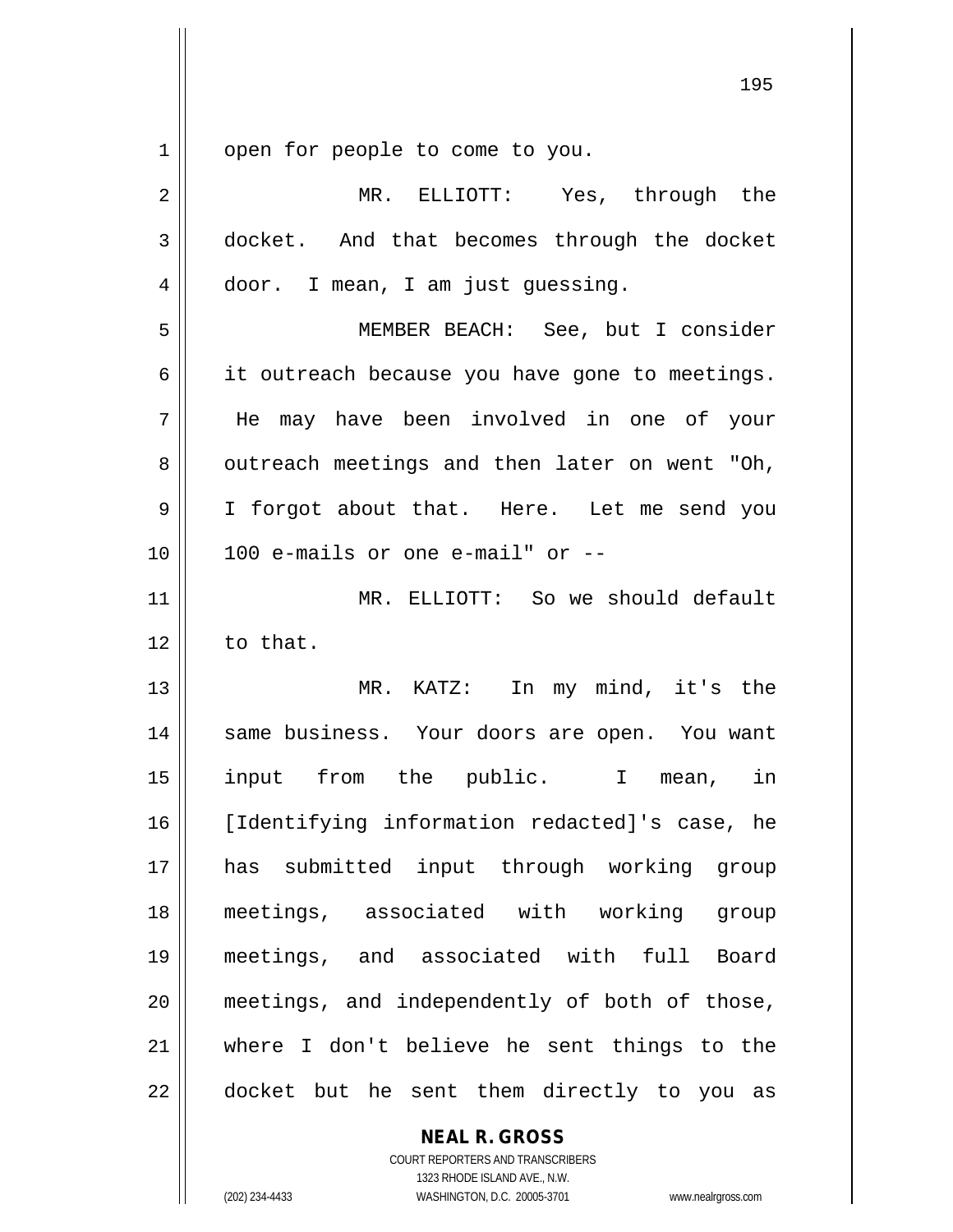**NEAL R. GROSS** COURT REPORTERS AND TRANSCRIBERS  $1 \parallel$  well as to SC&A. It is the same intent, seems  $2 \parallel$  like they would all be reflected as --3 MR. ZEITOUN: But the time it goes  $4 \parallel$  to him it goes to the docket. 5 MR. KATZ: Well, no. I don't  $6 \parallel$  think you brought it to the docket when it is  $7 \parallel$  sent to you. 8 MR. ELLIOTT: I want it sent to 9 me. We don't typically, you know -- we may go 10 back to the individual and suggest that they 11 || submit it for the docket. 12 || MR. KATZ: Right. 13 MEMBER BEACH: But then I or this 14 workgroup would want to know in his case that 15 was done, you know, what he submitted, how it 16 was handled, if it was or wasn't, what you did 17 with it or didn't do with it. I mean, those 18 || are some of the tracking things. 19 MS. BREYER: So I think like if he 20 || submits an SEC evaluation report and goes  $21$  || through the consult call, we do that, just 22 || doesn't qualify, let's say, for example, and

1323 RHODE ISLAND AVE., N.W.

(202) 234-4433 WASHINGTON, D.C. 20005-3701 www.nealrgross.com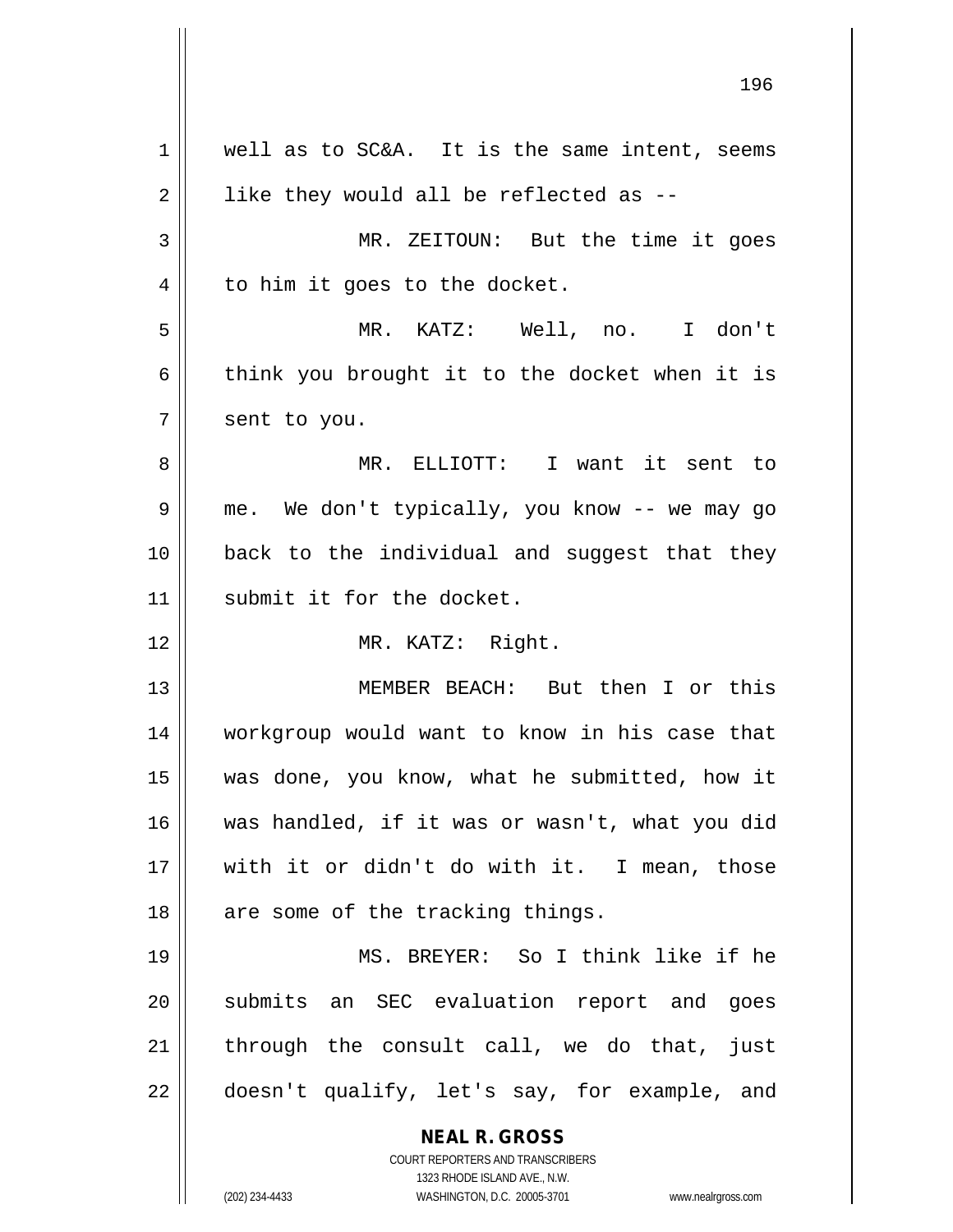**NEAL R. GROSS** 1 | then he sends ten pages of information, to me 2 it will go in OTS, which is an OCAS SEC 3 application. And then we respond to it. To 4 || me that is not outreach. 5 MEMBER BEACH: Some of it is like 6 profile stuff. 7 MS. BREYER: Some of it could be. 8 || MEMBER BEACH: And that's --9 MS. BREYER: Again, I just go back 10 to what he is submitting or how he submits it 11 and what it's in relation to. But it's not in 12 || relation like a specific worker outreach 13 meeting, just like one day we randomly get it. 14 || I don't think it would go in OTS because OTS  $15$  | tracks it by the meetings. 16 Now, if something comes in in 17 || relation to a certain meeting, I can see it 18 possibly going into OTS. But if something 19 comes in just because one guy is sitting at 20 home and he wants to write up a ten-page site 21 | profile, that is not going to go into OTS. 22 MR. ELLIOTT: I don't think you

> COURT REPORTERS AND TRANSCRIBERS 1323 RHODE ISLAND AVE., N.W.

(202) 234-4433 WASHINGTON, D.C. 20005-3701 www.nealrgross.com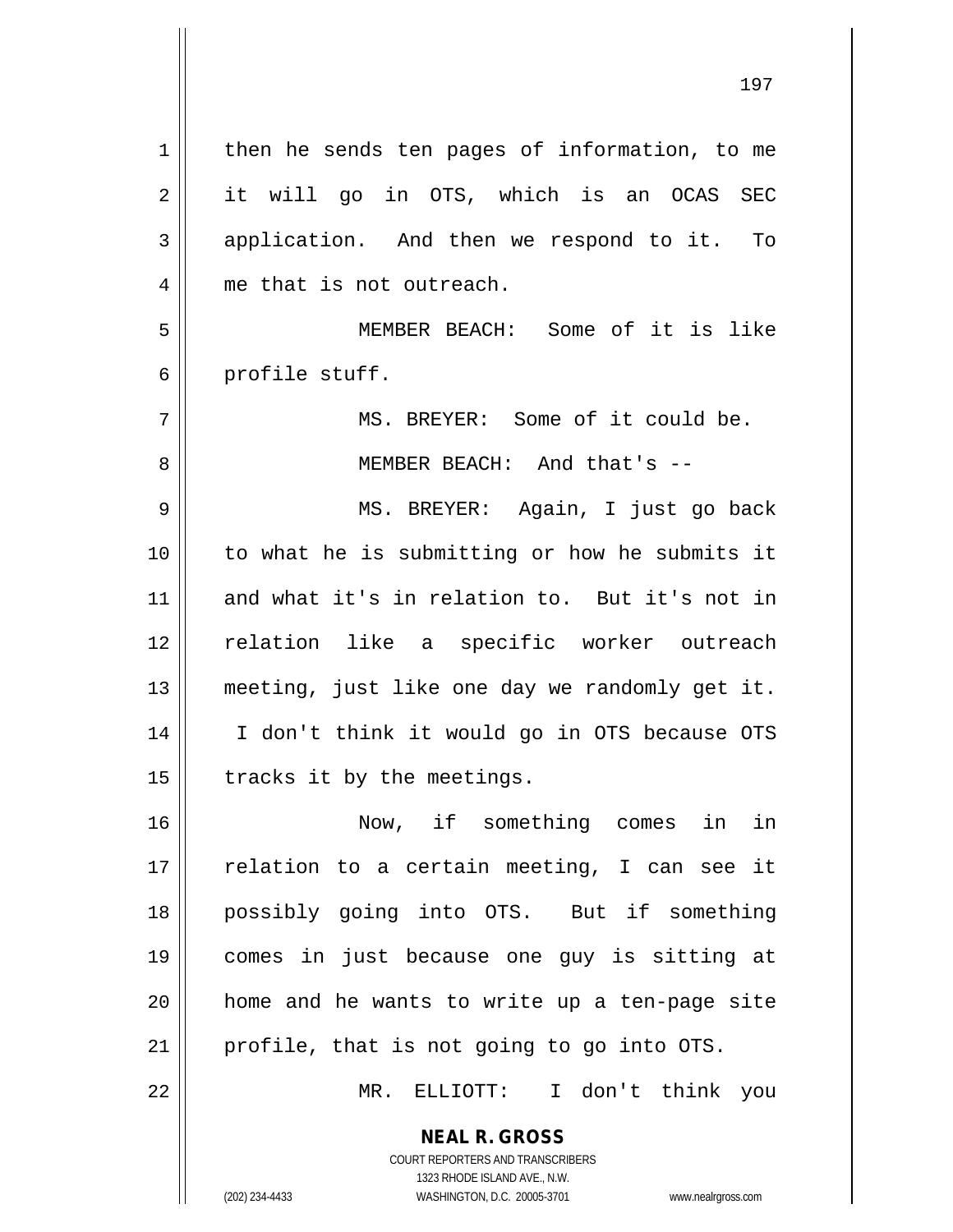1 all realize the amount of information that is 2 || submitted to us. MS. BREYER: I mean, not just as  $4 \parallel - -$  MR. ELLIOTT: This outline that I have given you is outreach meetings. 7 | MEMBER BEACH: Right. MR. ELLIOTT: And the website docket is probably the only outlier in that whole scheme. 11 || MEMBER BEACH: Right. MR. ELLIOTT: It's not necessarily  $\parallel$  a meeting, but it's not -- and I think what Lori is trying to describe to you is that we || get gobs of information just fed to us. MEMBER BEACH: Well, I guess that || is a struggle that we are having is to try to figure out how that information is utilized, not utilized, if there is important 20 || information. I mean, I am sure you get ten pages of something you can't use. And maybe || there's one little nugget of something that

> **NEAL R. GROSS** COURT REPORTERS AND TRANSCRIBERS 1323 RHODE ISLAND AVE., N.W.

(202) 234-4433 WASHINGTON, D.C. 20005-3701 www.nealrgross.com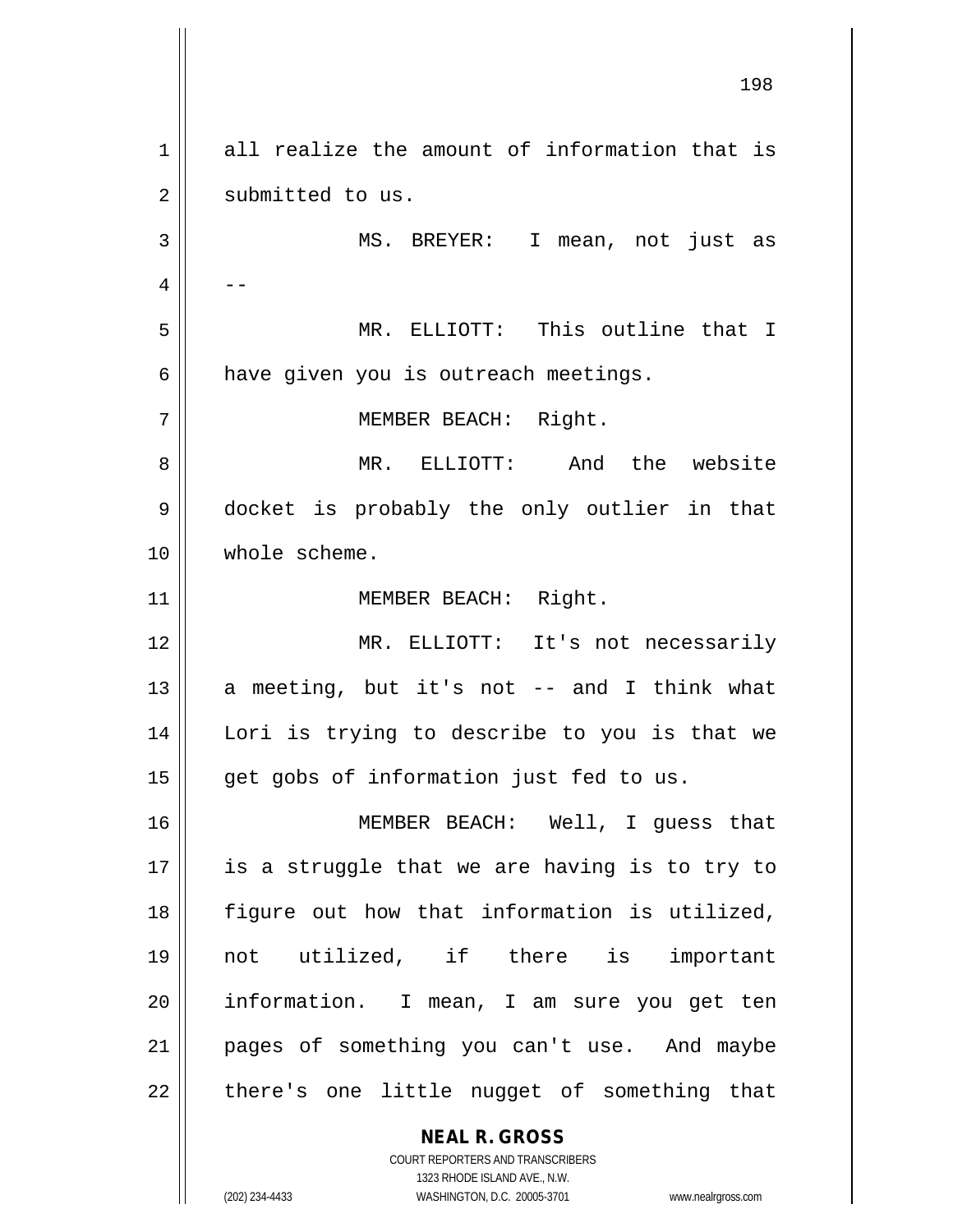**NEAL R. GROSS** COURT REPORTERS AND TRANSCRIBERS 1323 RHODE ISLAND AVE., N.W. 1 || goes, "Oh. Well, we had better check into  $2 \parallel$  that." I guess that is what I am struggling  $3 \parallel$  with, is how do we see --4 || MS. BREYER: I just don't know  $5 \parallel$  that all of that is worker outreach. Some of  $6 \parallel$  that is just responsiveness in general to 7 individual claimants. And in [Identifying 8 information redacted]'s case, a lot of that is  $9$   $\parallel$  an individual with individual issues that he 10 may submit 20 pages of documents on his own 11 and how we will respond to that on an 12 individual claim basis. I guess that's part  $13 \parallel$  of  $-$ 14 || MR. FUNK: This is John Funk. I'm 15 | being discussed. 16 MR. ELLIOTT: Hey, John Funk. 17 || **MEMBER BEACH:** Hi, John. 18 MS. BREYER: We're using you as an 19 | example. 20 MR. FUNK: I would like to make a 21 point clear here. Most of the information I 22 || submitted has not been, oh, to my claims.

(202) 234-4433 WASHINGTON, D.C. 20005-3701 www.nealrgross.com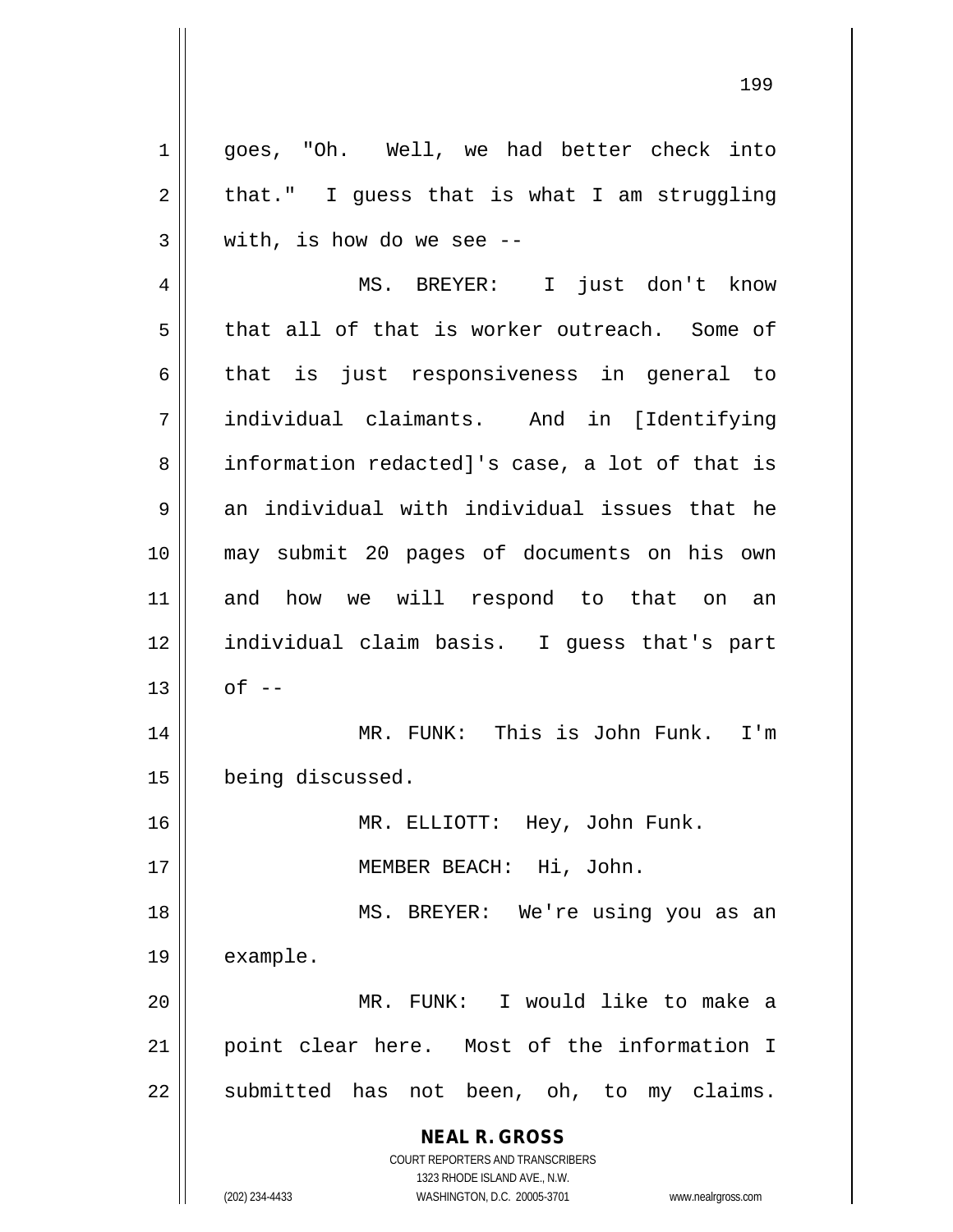1 | They have been claims to people who have been 2 associated with my group. I think this is 3 | kind of being misrepresentative. They are not  $4 \parallel$  all my claims. 5 || Thave used my claims in some 6 cases simply because I am more familiar with  $7 \parallel$  my particular claim, but I haven't used this 8 | forum to promote my own agenda. I am actually 9 | working for everybody out there. 10 If you look at the issues I 11 || brought up, they cover the whole entire test  $12$   $\parallel$  site from one end to the other. 13 || MR. KATZ: No disagreement, John. 14 No disagreement. But a point I would just 15 like at least to be thought about here with  $16$  respect to this, it seems to me a little bit 17 arbitrary, I mean, whether they submitted 18 properly to the docket or whether they just 19 know that Larry Elliott runs the programs or 20 they send it to Larry Elliott or they're 21 submitting it, it's general information and  $22$  | they're submitting it in interaction with you

**NEAL R. GROSS**

COURT REPORTERS AND TRANSCRIBERS 1323 RHODE ISLAND AVE., N.W. (202) 234-4433 WASHINGTON, D.C. 20005-3701 www.nealrgross.com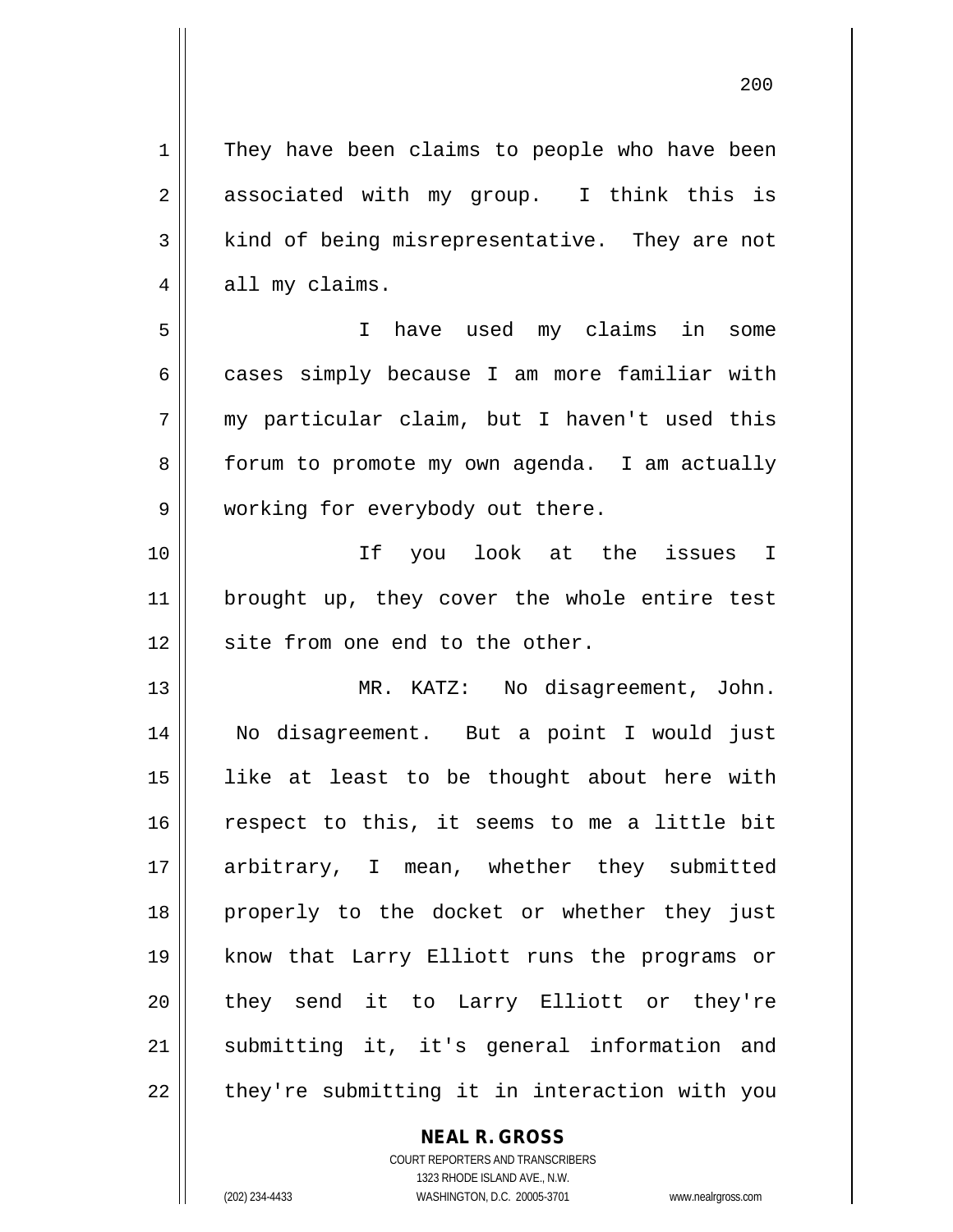**NEAL R. GROSS** COURT REPORTERS AND TRANSCRIBERS 1323 RHODE ISLAND AVE., N.W. (202) 234-4433 WASHINGTON, D.C. 20005-3701 www.nealrgross.com 1 | over an SEC petition. It seems to me those  $2 \parallel$  distinctions are really arbitrary in a sense. 3 | The program is getting information  $4 \parallel$  that is potential valuable for its work. And  $5 \parallel$  to the extent you can track that, that is  $6 \parallel$  valuable because then the question of, are we 7 making good use of the information that is  $8 ||$  coming in the door and however, if it's a fire 9 || hose or how? You know, every volume there is 10 || still the same question. 11 MS. BREYER: But that is 12 considered outreach. And I don't even know 13 || how you begin to tackle that. 14 || MR. FUNK: One thing I would like  $15$   $\parallel$  to make  $-$ 16 MS. BREYER: I mean, if everybody 17 who sends us a letter questioning how 18 something is used, either in a dose 19 reconstruction site profile or SEC petition,  $20$  | that is  $-$ 21 MEMBER BEACH: So we are not 22 || interested in dealing with questions. And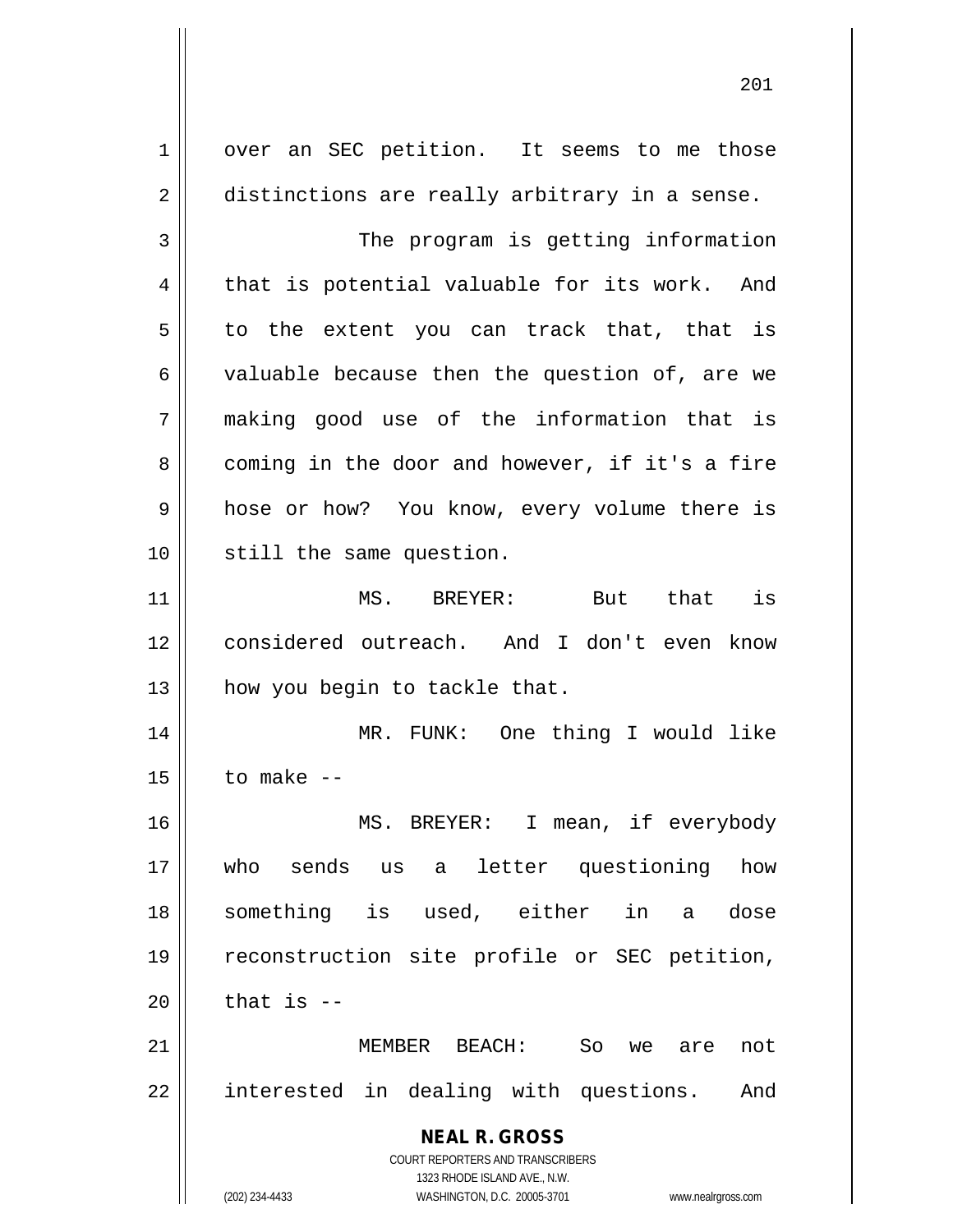1 || I'll speak for myself. It's more when you  $2 \parallel$  have someone supplying you with a lot of site 3 | information.

 MS. BREYER: Right. And regularly  $5 \parallel$  what they will say is, "At the site," X, Y,  $6 \parallel$  and Z "happened. And that is not discussed in my dose reconstruction." And then they will 8 aabout how something that happened to them wasn't addressed in a dose reconstruction. And so, then, if that's considered outreach, I just think that --

12 MEMBER BEACH: I understand your 13 dilemma.

14 CHAIRMAN GIBSON: The workgroup is 15 named Worker Outreach, but one of the intents 16 when this group was put together was to see 17 how the information used from claimants and 18 advocates is evaluated. So, you know, I don't 19 || think we need to get wrapped around the words 20 || "worker outreach" as much as the information 21 || that's provided and how it's used or not used 22 or evaluated.

**NEAL R. GROSS**

COURT REPORTERS AND TRANSCRIBERS 1323 RHODE ISLAND AVE., N.W. (202) 234-4433 WASHINGTON, D.C. 20005-3701 www.nealrgross.com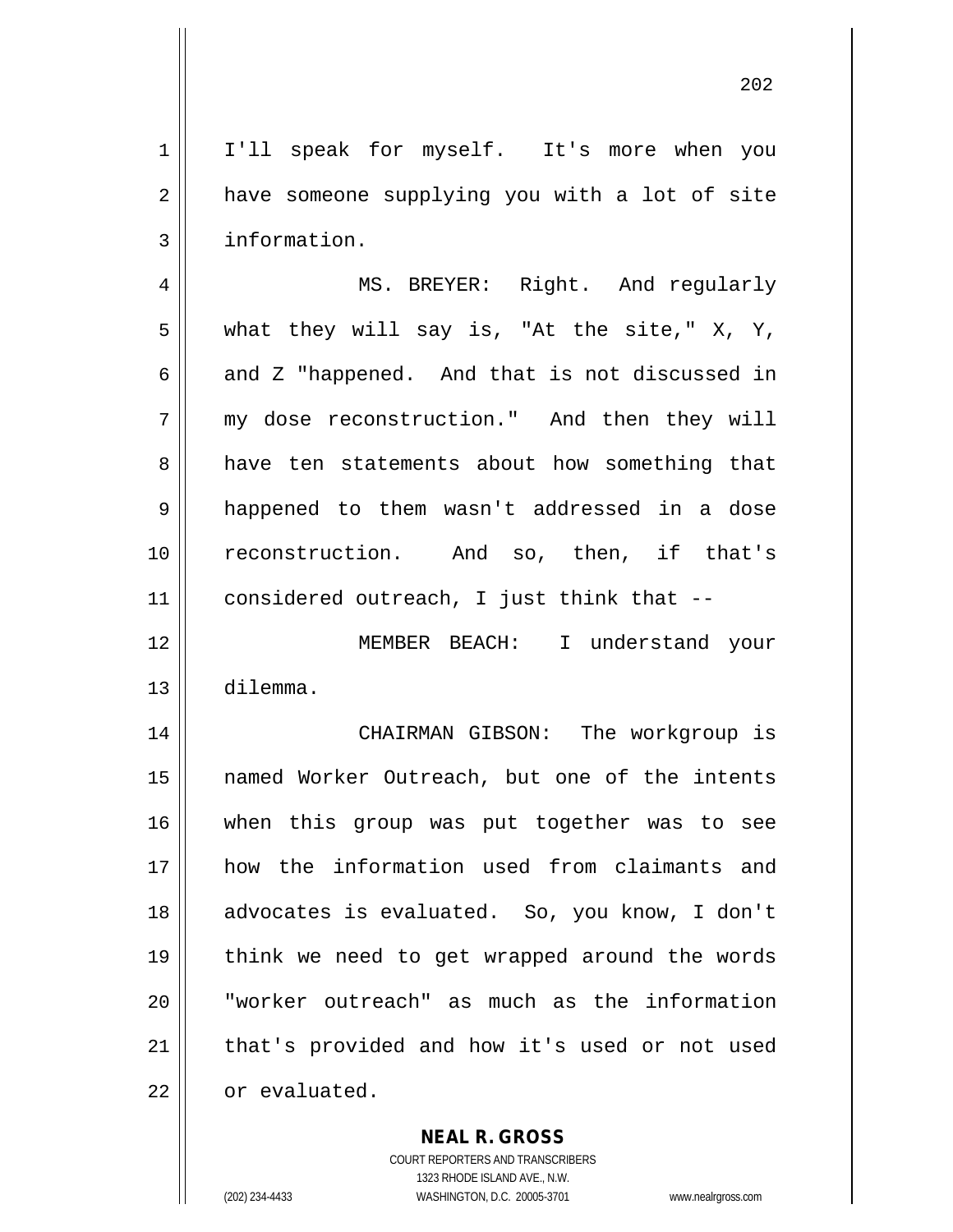| 1  | MR. KATZ: Just in thinking about                                    |
|----|---------------------------------------------------------------------|
| 2  | the evaluation process, down the road, you                          |
| 3  | know, if there were an evaluation to be done,                       |
| 4  | then, the working group's looking at things,                        |
| 5  | and they see that, well, you know, OCAS does                        |
| 6  | really well at handling its interview                               |
| 7  | information and so on and integrating that.                         |
| 8  | But when it comes to information                                    |
| 9  | that is submitted ad hoc by individuals from                        |
| 10 | the outside, you know, OCAS has a hard time                         |
| 11 | sorting through that information and making                         |
| 12 | use of it. Well, that's, then, useful                               |
| 13 | information for OCAS to know.                                       |
| 14 | So it's all within the proper                                       |
| 15 | scope of the question of how well. I mean,                          |
| 16 | OCAS certainly is opening itself up to the                          |
| 17 | public to submit information by whatever means                      |
| 18 | to help it with its work.                                           |
| 19 | So how well is it working with all                                  |
| 20 | that information that's coming? I think that                        |
| 21 | it's still fully within the scope of this                           |
| 22 | Working Group's interests and the program's                         |
|    | <b>NEAL R. GROSS</b>                                                |
|    | COURT REPORTERS AND TRANSCRIBERS                                    |
|    | 1323 RHODE ISLAND AVE., N.W.                                        |
|    | (202) 234-4433<br>WASHINGTON, D.C. 20005-3701<br>www.nealrgross.com |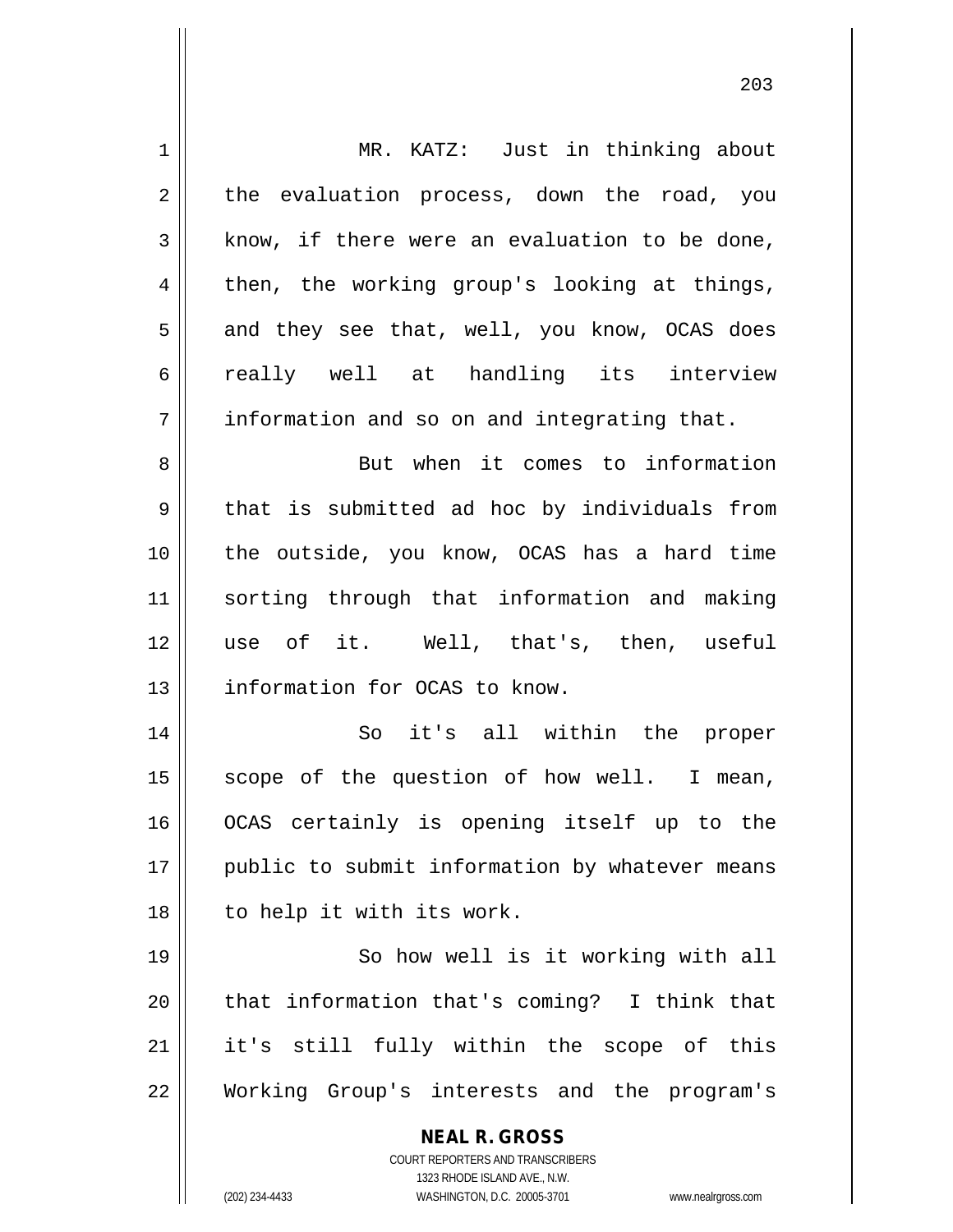interest in improving its work.

| $\overline{2}$ | MEMBER MUNN: Doesn't the directly                                                                                                                               |
|----------------|-----------------------------------------------------------------------------------------------------------------------------------------------------------------|
| 3              | received information that we're discussing                                                                                                                      |
| 4              | here right now fall under items 2 and 4 up                                                                                                                      |
| 5              | there? Isn't that part of -- wouldn't it all                                                                                                                    |
| 6              | be SEC or $-$                                                                                                                                                   |
| 7              | MEMBER BEACH: Yes.                                                                                                                                              |
| 8              | MEMBER MUNN: -- site profile                                                                                                                                    |
| 9              | information? Regardless of where it came, it                                                                                                                    |
| 10             | would be --                                                                                                                                                     |
| 11             | MR. KATZ: For people on the                                                                                                                                     |
| 12             | phone, items 2 and 4 are the SEC evaluation,                                                                                                                    |
| 13             | you know, issues and site profile development.                                                                                                                  |
| 14             | MEMBER MUNN: Just because they go                                                                                                                               |
| 15             | to Larry doesn't mean they disappear into                                                                                                                       |
| 16             | Larry's outbox. You know, if --                                                                                                                                 |
| 17             | KATZ: The idea is that they<br>$MR$ .                                                                                                                           |
| 18             | don't disappear.                                                                                                                                                |
| 19             | They don't.<br>MEMBER MUNN:<br>They                                                                                                                             |
| 20             | don't disappear.                                                                                                                                                |
| 21             | MR. KATZ: They get traction where                                                                                                                               |
| 22             | they need to.                                                                                                                                                   |
|                | <b>NEAL R. GROSS</b><br>COURT REPORTERS AND TRANSCRIBERS<br>1323 RHODE ISLAND AVE., N.W.<br>(202) 234-4433<br>WASHINGTON, D.C. 20005-3701<br>www.nealrgross.com |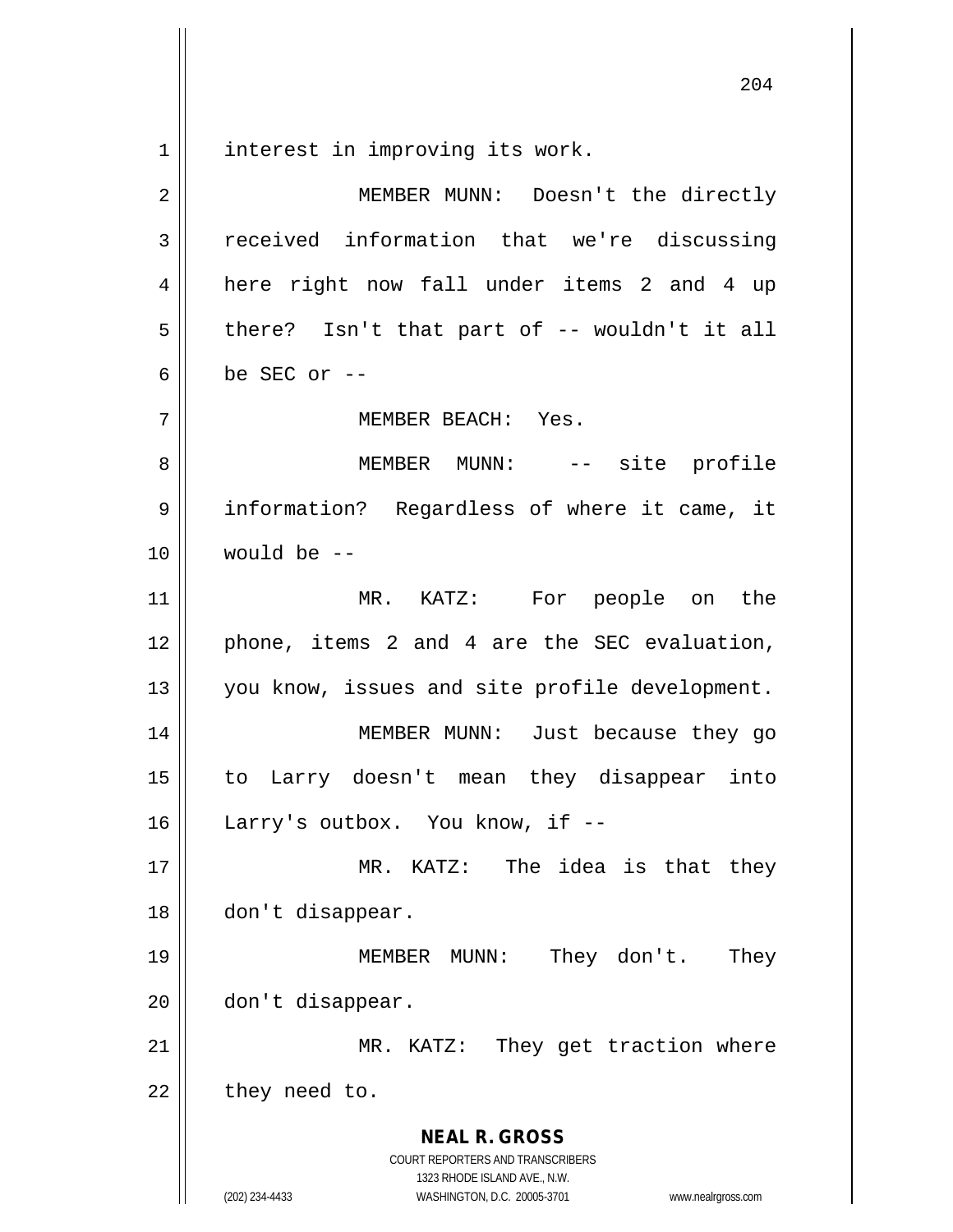**NEAL R. GROSS** COURT REPORTERS AND TRANSCRIBERS 1323 RHODE ISLAND AVE., N.W. (202) 234-4433 WASHINGTON, D.C. 20005-3701 www.nealrgross.com 205 1 | MEMBER MUNN: They're tracked on  $2 \parallel$  one of those two issues. 3 MR. FUNK: Can I make another 4 | comment? This is John Funk again. This is  $5 \parallel$  the first time I even knew anything about this 6 | Outreach Program. 7 || As all of you know, I have been in 8 || this, involved in this, since 2005, long 9 || before this subject even came up. And I 10 didn't even know this meeting was even taking 11 || place. Somebody called me. 12 || So I think one of your ideas of 13 how you can make this more acceptable to the 14 public, the more inclusive is to keep 15 | everybody informed. 16 I would like to let you know I 17 wasn't informed about this meeting. I found  $18$  | this out secondhand through somebody else. 19 MR. KATZ: Thanks, John. 20 || Actually, we're coming up pretty soon to the 21 worker -- 22 CHAIRMAN GIBSON: Right. If we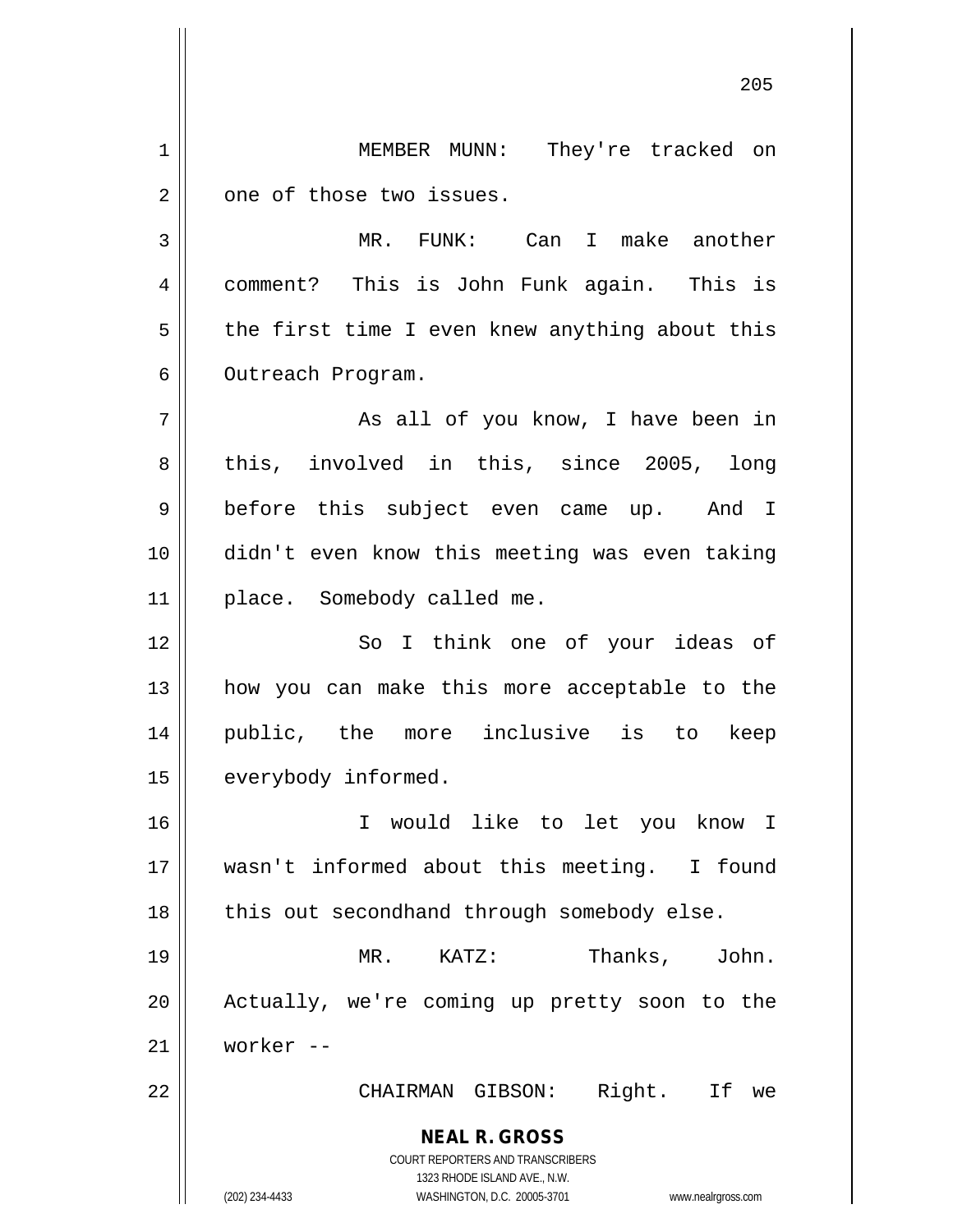**NEAL R. GROSS** COURT REPORTERS AND TRANSCRIBERS 1323 RHODE ISLAND AVE., N.W. 1 || can maybe just leave our two discussions right 2 || now and open up the phone lines for workers, 3 claimants, their representatives, or their 4 advocates to go ahead and make comments at  $5 \parallel$  this time? Just be sure and identify yourself 6 for the court reporter. And go ahead and feel 7 | free to make your comments. 8 MR. FUNK: I would like to start 9 || first, if I could, here unless somebody is 10 ahead of me. This is John Funk. 11 CHAIRMAN GIBSON: Sure. Go ahead. 12 WORKERS, CLAIMANTS, REPRESENTATIVES, AND 13 ADVOCATES 14 MR. FUNK: Okay. First, I think  $15$  | that the subject was brought up just how much 16 can the Board absorb on something like this. 17 And I think that is a good question just 18 || exactly. We don't want to overwhelm them but  $19 \parallel$  a lot of other things where we have already  $20$  | got something that is working somewhat. 21 || The second point -- I've got 22 || these notes kind of messed up here because I

(202) 234-4433 WASHINGTON, D.C. 20005-3701 www.nealrgross.com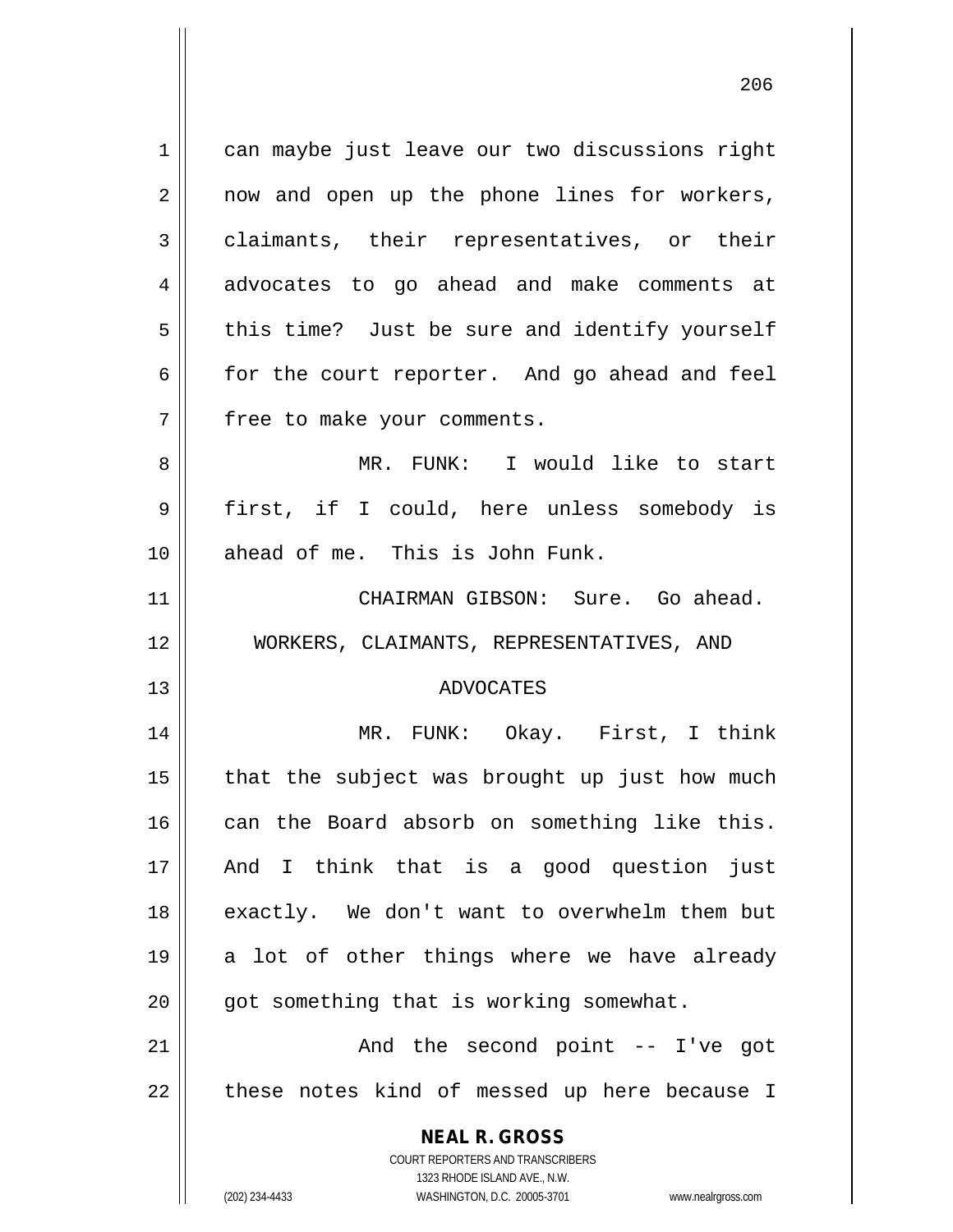1 have been writing them down as we have been  $2 \parallel$  going along -- I would like to make a point 3 that Sanford and Cohen needs to have more 4 funding to pursue items that come up to 5 | investigate them.

6  $\parallel$  as it is right now, they can't 7 || look at anything unless there is funding for 8 it. And there's been a lot of cases where if  $9 \parallel$  Sanford and Cohen had had the funding, they 10 || could have probably cut short a lot of these 11 || problems. Okay. That's one.

 I'm a little bit surprised that || this thing is even started right now like it is. It has been ten years coming. So it is a little bit late, but late is better than 16 | never, I quess.

17 || **I** notice we brought up the subject 18 || of tape recordings. I really don't understand 19 why tape recordings make everybody run for the 20 || closet. If you say something in a tape  $21$  recording, I think people are smart enough to 22 || know when those off-the-record statements and

> **NEAL R. GROSS** COURT REPORTERS AND TRANSCRIBERS 1323 RHODE ISLAND AVE., N.W.

(202) 234-4433 WASHINGTON, D.C. 20005-3701 www.nealrgross.com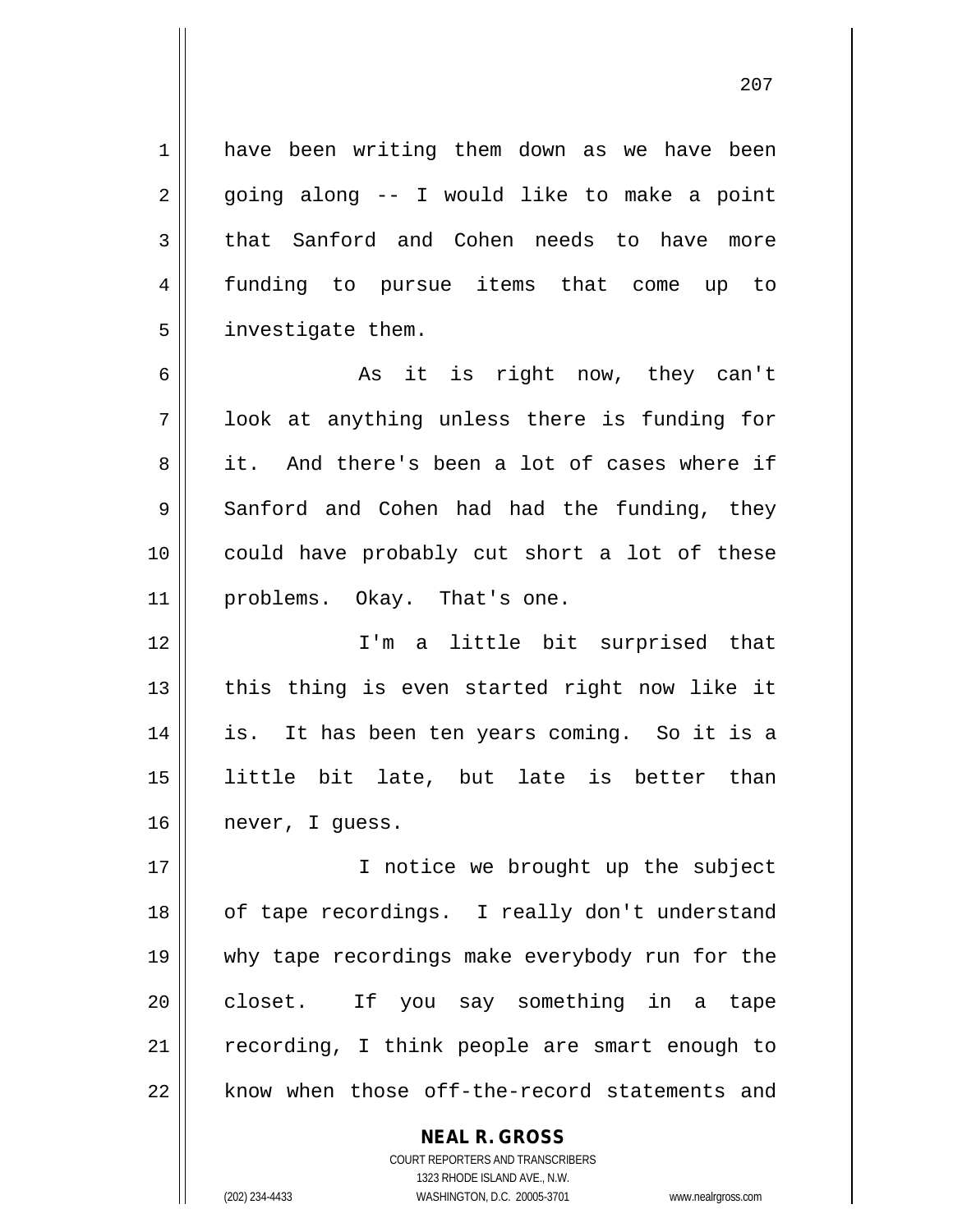1 statements that you could be held accountable  $2 \parallel$  for -- I think that the tape recordings are  $3 \parallel$  good because it gives the claimant a level 4 || playing field on who said what. 5 Now, when we get all done and they  $6 \parallel$  come out with a government document where  $7 \parallel$  everything is detailed and transcribed there, 8 it is almost indisputable. However, if you do 9 || have a tape recording you can go back to, I 10 think the Board members can judge that for 11 | themselves, where to use that.

12 || Another thing we got into, there  $13$  || is a problem with the redacting process here. 14 I have asked numerous times with NIOSH for a 15 list of the redacting officers because I 16 believe there are times when Martha DeMar at 17 || the DOE library has really got carried away in 18 || the redaction process.

 I hardly see where the date and || the day and time of the day should be redacted | off a document. I think the only thing the 22 || redacting of an author does is just proves how

> **NEAL R. GROSS** COURT REPORTERS AND TRANSCRIBERS 1323 RHODE ISLAND AVE., N.W. (202) 234-4433 WASHINGTON, D.C. 20005-3701 www.nealrgross.com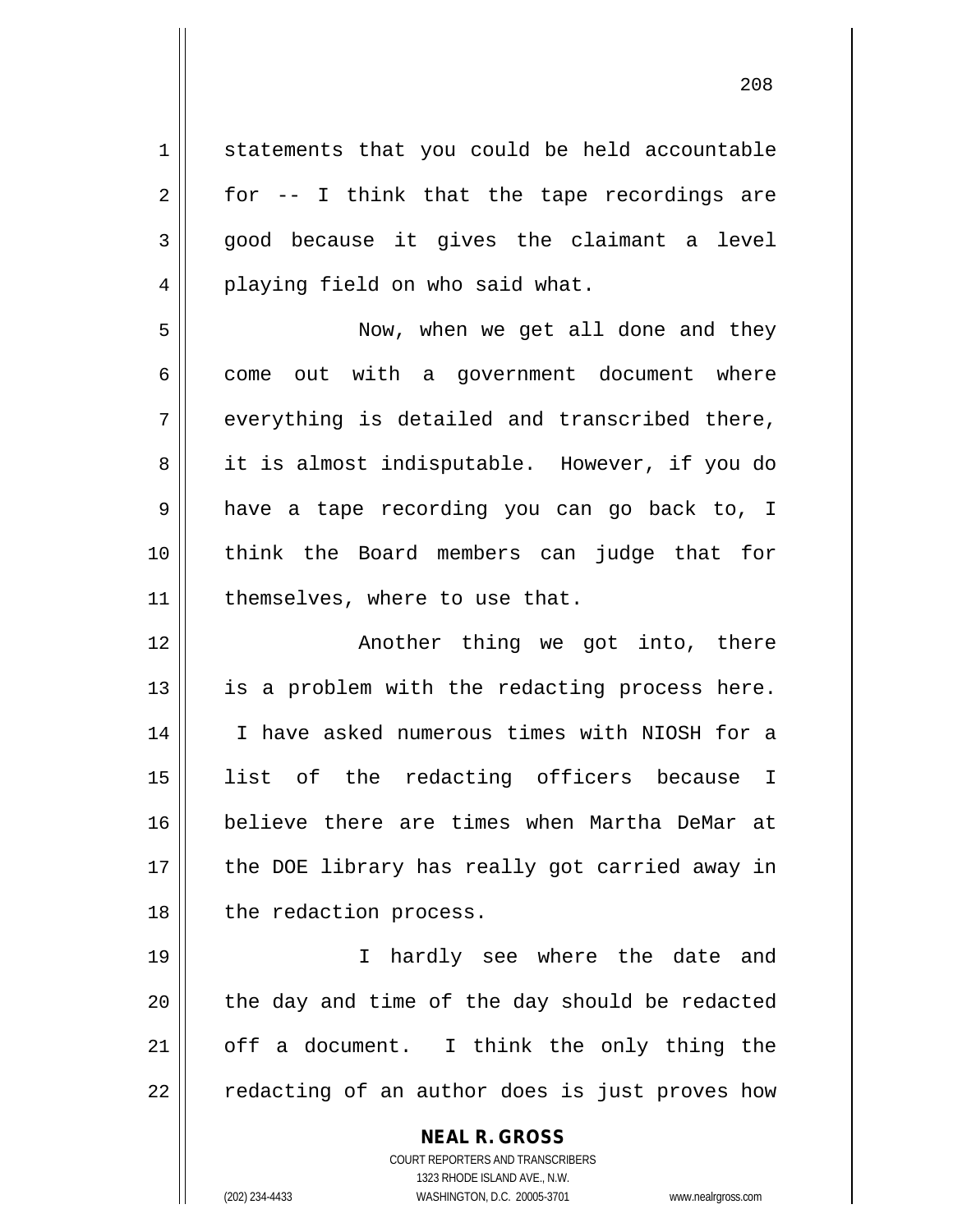1 worthless a document really is if we knew who  $2 \parallel$  the author of that report was.

3 I'll give you one example. I have 4 a report. I'm not going to name it. But  $5 \parallel$  basically what it does, it goes through and it 6 details this event and everything that took  $7 \parallel$  place and all of the hours and time cards. 8 || And she missed one of the pages of getting the  $9 \parallel$  guy's name off of it.

10 || Thappened to notice the name. 11 || I happened to know that this person worked in 12 mercury. And most of the information that  $13$  || this person wrote was either second, third, or 14 even fourth-hand information.

15 || The only thing redacting these 16 authors' names off of these reports does, it 17 denies you the ability to pull the worth of 18 | the reports.

19 MR. KATZ: John, I am just going  $20$  to try to keep you on track here. I mean, 21 | redaction is done for Privacy Act protection.  $22 \parallel$  It is not negotiable. It's just the way the

> **NEAL R. GROSS** COURT REPORTERS AND TRANSCRIBERS

> > 1323 RHODE ISLAND AVE., N.W.

(202) 234-4433 WASHINGTON, D.C. 20005-3701 www.nealrgross.com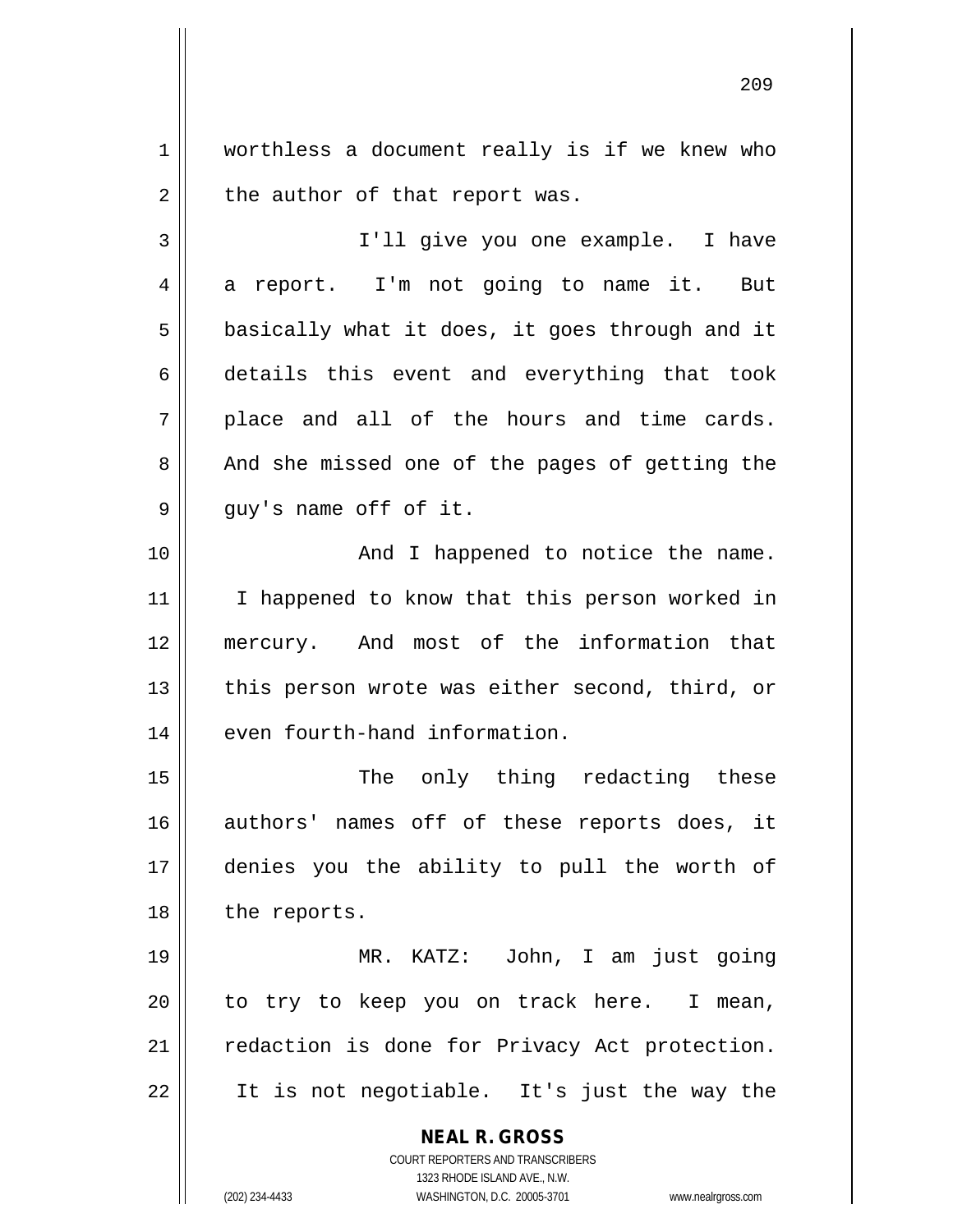1 || world is. People have a right to their 2 | privacy.

3 MR. FUNK: Yes, but do you think  $4 \parallel$  redacting the  $-$  I mean, for example, if you 5 | know somebody who wrote the report who wasn't 6 there and didn't have the information, why  $7 \parallel$  should that report hold any validity?

 MR. KATZ: Again, John, worker  $9 \parallel$  outreach is sort of the focus of this discussion. So it would be good for you to keep your comments, you know, on target with respect to what the Working Group is 13 | addressing.

14 || MR. FUNK: We will get on to that. Okay. As far as the outreach, I think the subject was brought up: getting the claimants | to have faith in the system.

 I think one of the things that would probably be a big improvement to have faith in the system was to in the Work Board meetings, I have noticed there seems to be an || attitude where nobody allows the other guy to

**NEAL R. GROSS**

COURT REPORTERS AND TRANSCRIBERS 1323 RHODE ISLAND AVE., N.W. (202) 234-4433 WASHINGTON, D.C. 20005-3701 www.nealrgross.com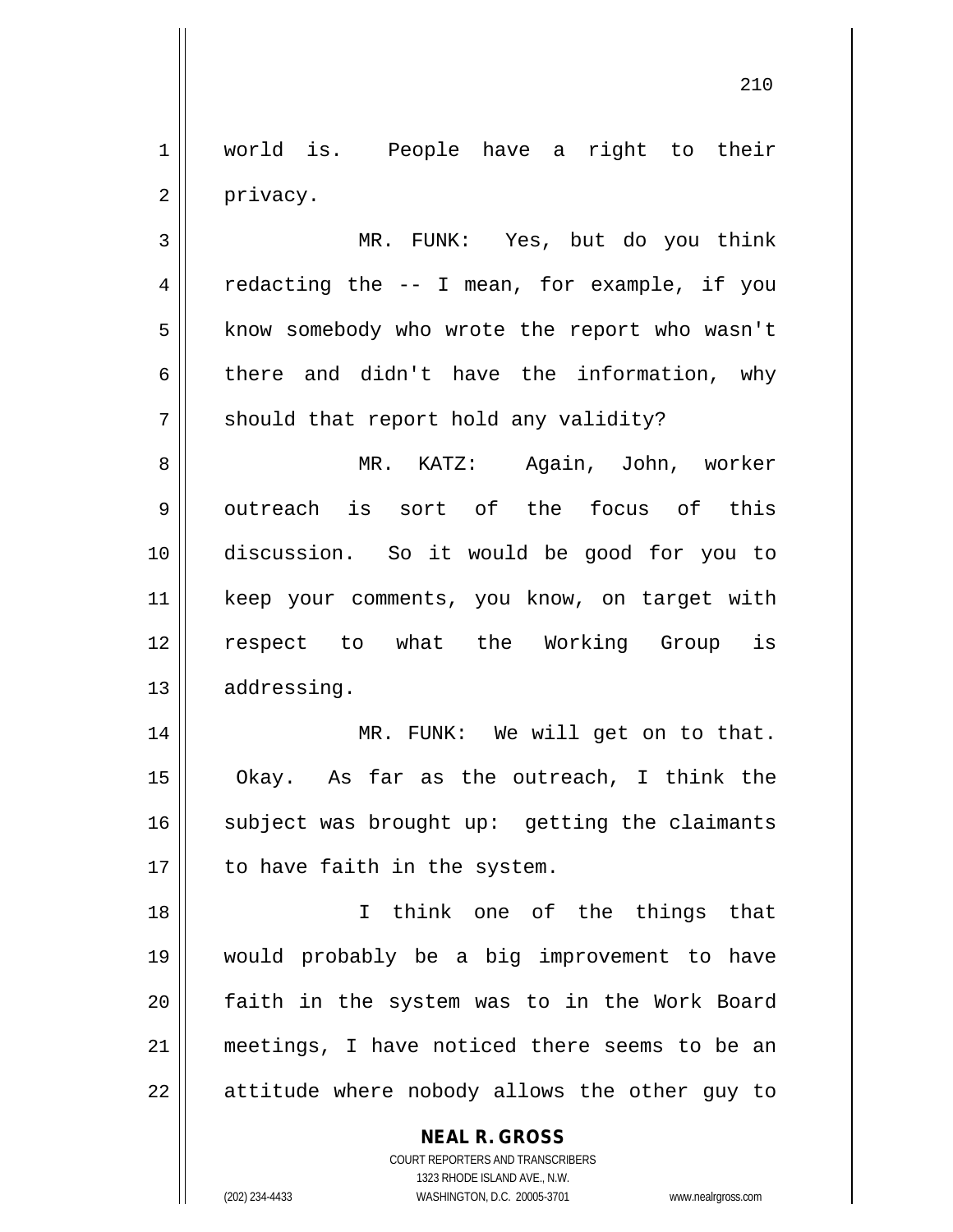1 make his presentation without interruption. 2 || It seems to be a lot of cross-fire goes on at  $3 \parallel$  these, and they don't seem to be run very 4 professionally and need to be cleaned up a 5 little bit.

6 Let's see. Let's see. Okay. I 7 || think I've covered most of it except for I  $8 \parallel$  still think that they should be more open in 9 | contacting more people to get worker input.

10 || And, like I said, I haven't worked 11 toward just my own case. I have been working 12 on everybody's concerns. And I think that, 13  $\parallel$  you know, like a lot of stuff we put in, they 14 || said it's not important. And it does not 15 || reflect on the dose reconstruction. Maybe it 16 doesn't for that moment, but it might later, 17 || just like I believe it was Josie who said that 18 with all of this information, there might be a 19 couple of nuggets.

20 Now, it is very true there is a 21 || case where there might be something. And it 22 || has shown up already in a couple of cases

> **NEAL R. GROSS** COURT REPORTERS AND TRANSCRIBERS 1323 RHODE ISLAND AVE., N.W. (202) 234-4433 WASHINGTON, D.C. 20005-3701 www.nealrgross.com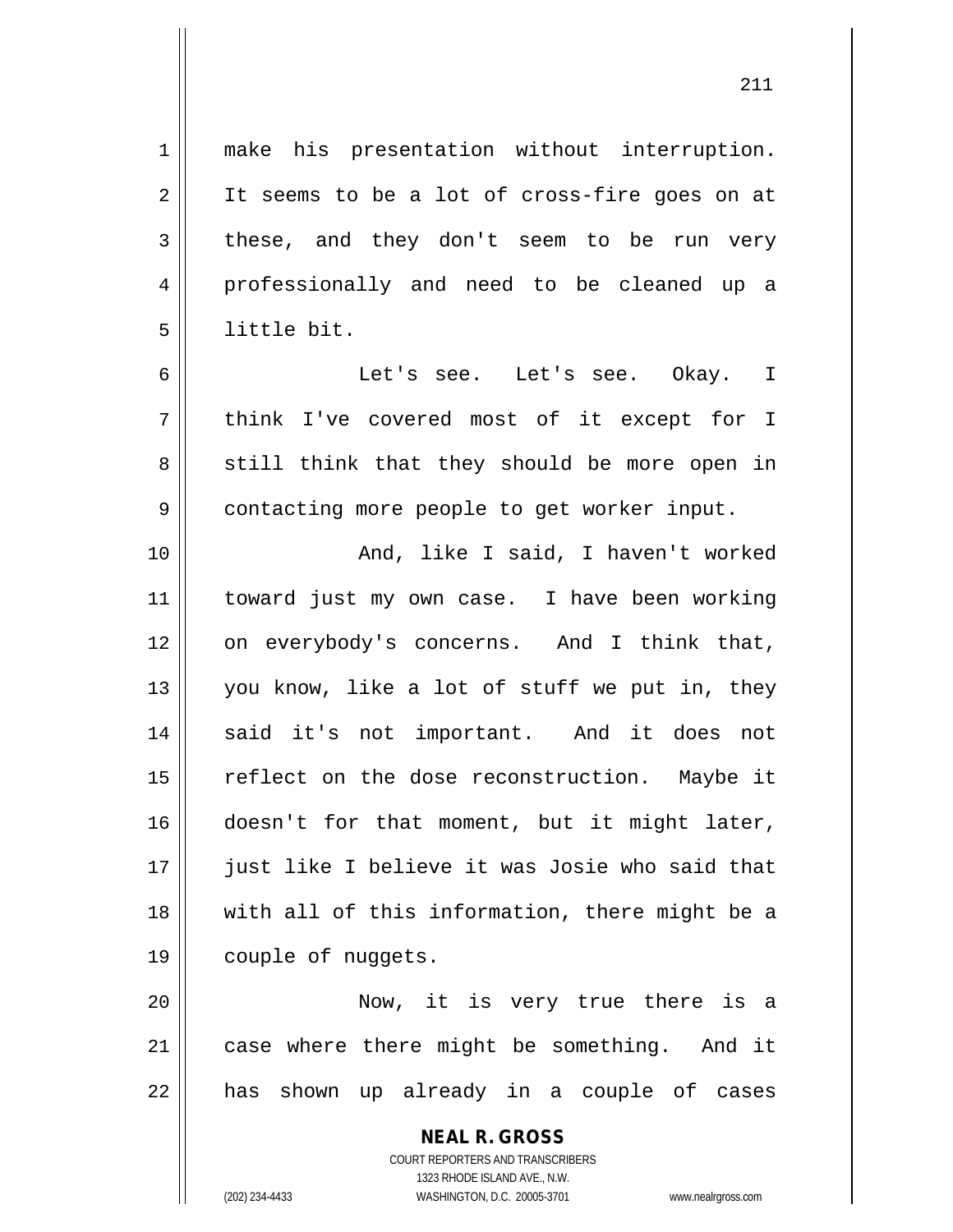**NEAL R. GROSS** COURT REPORTERS AND TRANSCRIBERS 1323 RHODE ISLAND AVE., N.W. 1 || where things that were brought up in the past  $2 \parallel$  and then they were written up as nothing  $3 \parallel$  suddenly they found that it was important. 4 || So there are a lot of things about 5 | this Outreach Program. If you're going to run  $6 \parallel$  it, you're going to have to start listening to  $7 \parallel$  the people. 8 And also I believe John Mauro went 9 || into the point of explaining the whys and 10 what-fors. You know, people want to know why 11 their information wasn't used. And I think 12 other than to say, "Well, I can't tell you 13 || because it's classified," I think you ought to 14 || have a better explanation of why you can't use 15 | that information. 16 That has been used on me a lot 17 where I ask for information and why. They  $18$  | say, "Well, we feel this way." 19 And I'd say, "Well, show me the 20 documents." 21 "Well, we can't. They're 22 || classified." So you're never going to get

(202) 234-4433 WASHINGTON, D.C. 20005-3701 www.nealrgross.com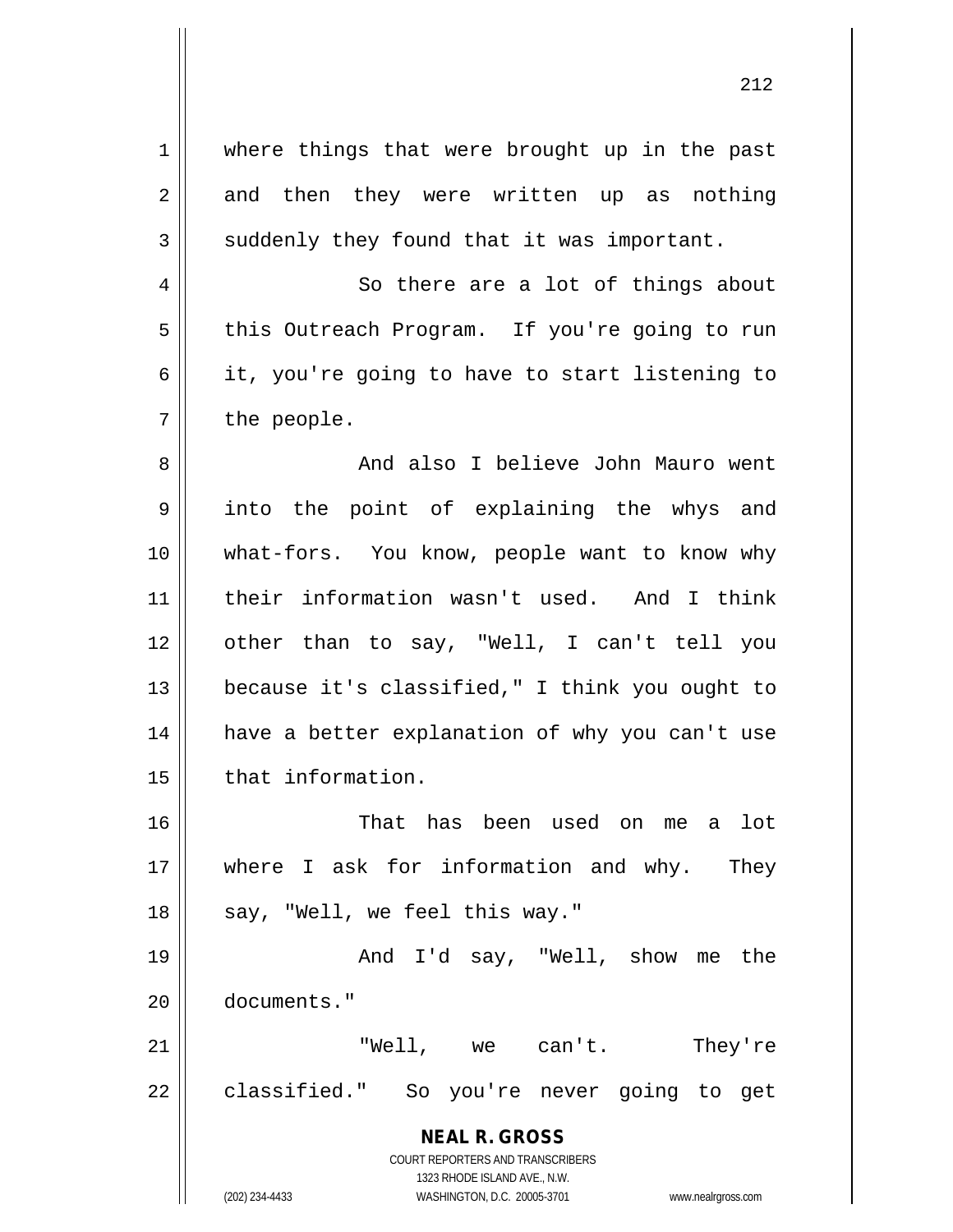1 || people's faith as long as you keep hiding 2 | behind national security.

3 And you're going to have to get 4 DOE to open up and start sharing this 5 | information and start honoring these Freedom  $6 \parallel$  of Information requests or we're just going to  $7 \parallel$  be back where we were ten years ago, which is 8 || where we're at right now. 9 Now, that's about all I've got to  $10 \parallel$  say. 11 CHAIRMAN GIBSON: Thank you, John. 12 || Is there anyone else on the phone 13 Who would like to make a comment? 14 MS. CLAYTON: Yes, I would. This 15 | is Dorothy Clayton. 16 CHAIRMAN GIBSON: Okay. 17 MS. CLAYTON: And I am calling 18 regarding the SC&A report on my husband: 19 Glenn Clayton. A couple of meetings ago I had

20 || called in and requested that all interoffice 21 correspondence be included and also other  $22$  || interviews be included. And I was just

> **NEAL R. GROSS** COURT REPORTERS AND TRANSCRIBERS

> > 1323 RHODE ISLAND AVE., N.W.

(202) 234-4433 WASHINGTON, D.C. 20005-3701 www.nealrgross.com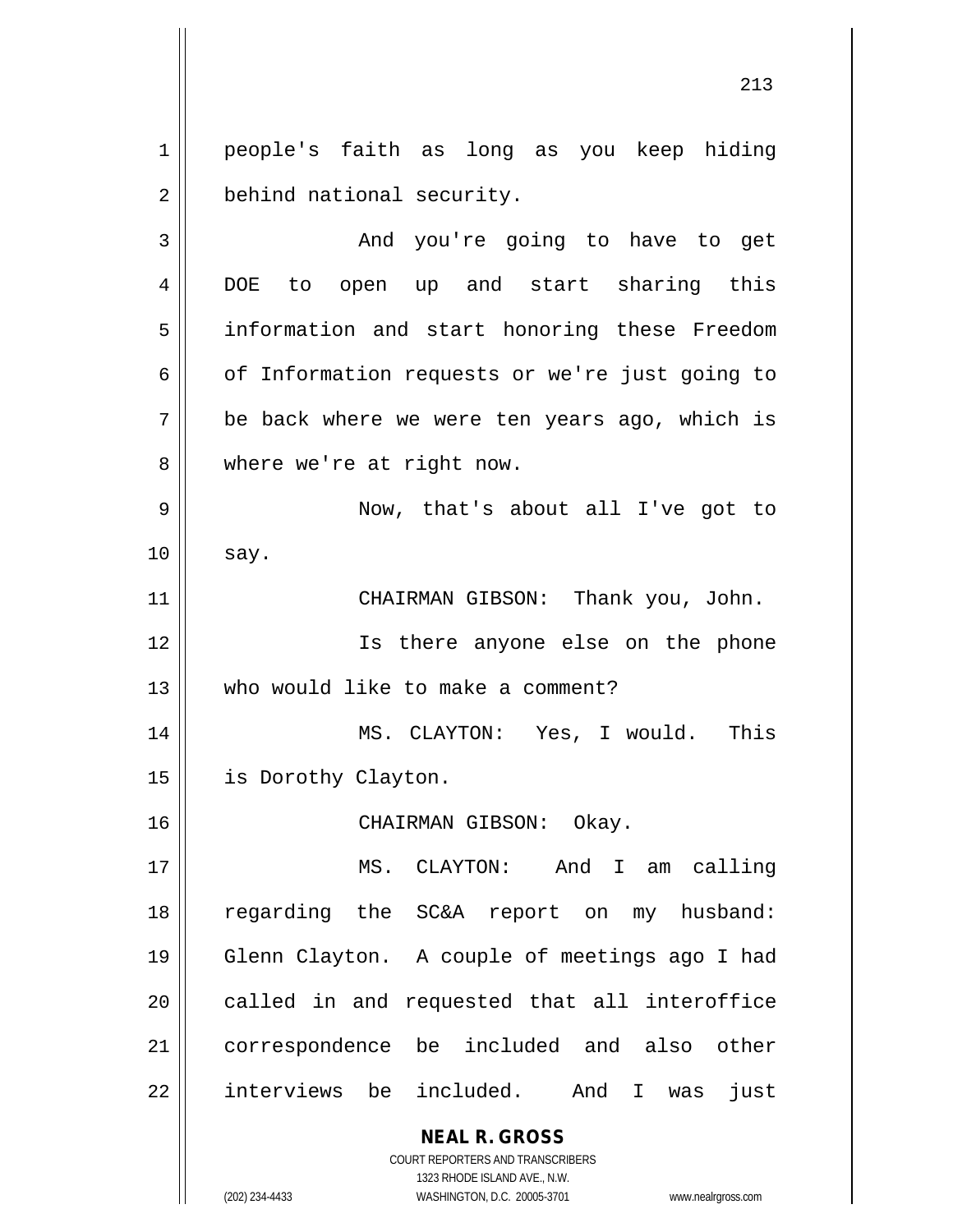**NEAL R. GROSS** COURT REPORTERS AND TRANSCRIBERS 1323 RHODE ISLAND AVE., N.W. (202) 234-4433 WASHINGTON, D.C. 20005-3701 www.nealrgross.com 1 wondering if those documents had been  $2 \parallel$  submitted to the working board. 3 MS. ROBERTSON-DEMERS: I don't  $4 \parallel$  know the answer. We will have to ask John. 5 MS. CLAYTON: Hello? 6 MR. KATZ: Did you hear that? We 7 don't have that information at hand. So we 8 don't know whether they would be submitted to  $9 \parallel$  the site research database. Is that what --10 MS. CLAYTON: They were supposed 11 || to have been sent to the working board, yes. 12 || And that was two meetings ago that I made that 13 | request. 14 MS. ROBERTSON-DEMERS: The NTS 15 Working Group or -- 16 MS. CLAYTON: NTS at the -- I was 17 || on a conference call then at the meeting. I 18 think it was in Cincinnati. I'm not sure 19 where it was at. But it was the meeting 20 | before the Amarillo meeting. 21 MR. KATZ: Right. That would be 22 | Albuquerque.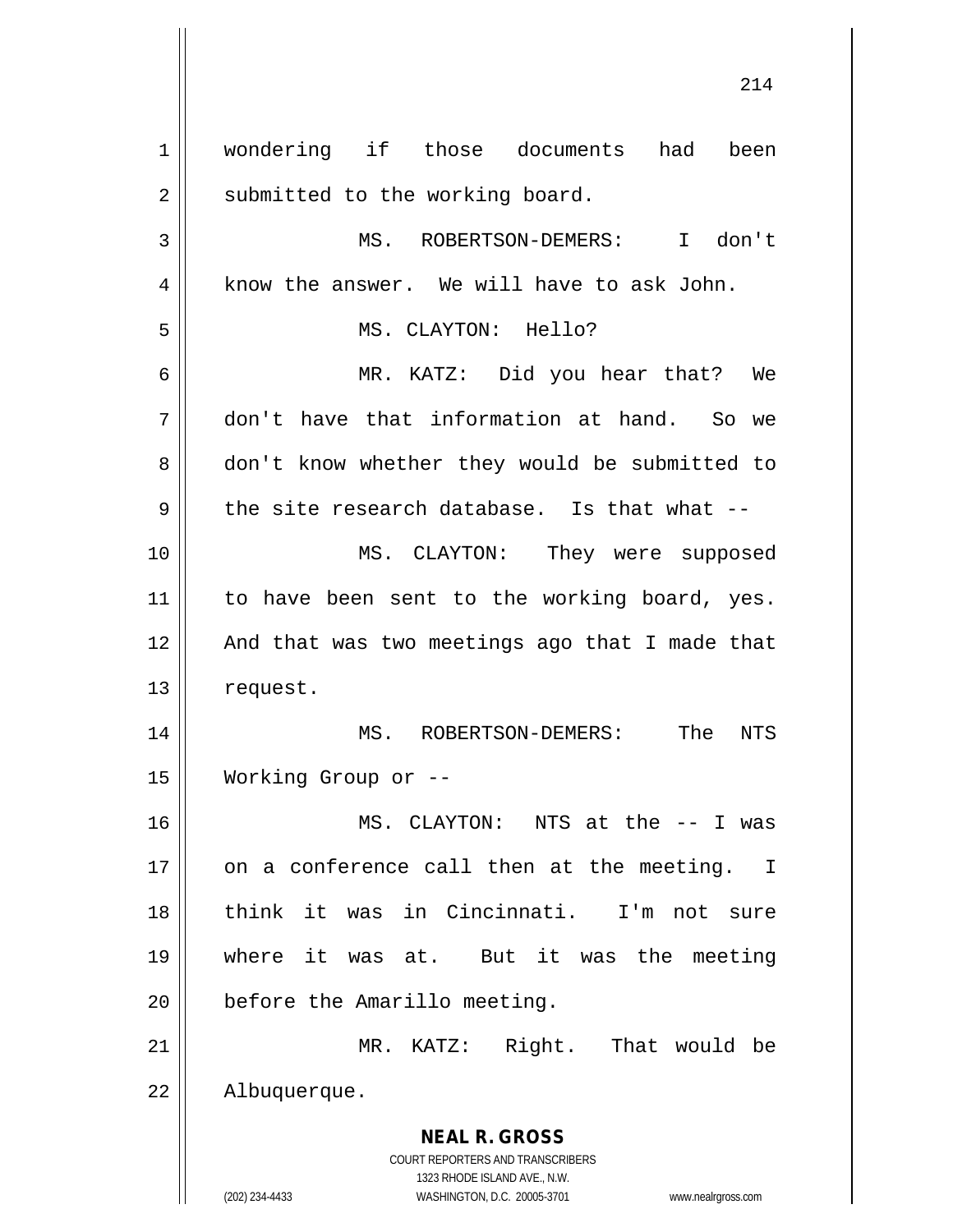**NEAL R. GROSS** COURT REPORTERS AND TRANSCRIBERS 1323 RHODE ISLAND AVE., N.W. (202) 234-4433 WASHINGTON, D.C. 20005-3701 www.nealrgross.com 1 | MS. CLAYTON: Okay. Albuquerque. 2 || Yes, it was. That's when I called in and 3 made that request because they're missing a 4 || lot of information here that is very 5 | important. 6 For instance, on page 18 of the  $7 \parallel$  SC&A report, under the SC&A comments, it says, 8 || "Mr. Clayton was one of the earlier claims. 9 || And more detailed information was provided to 10 NIOSH." And I'm wondering why they don't 11 provide that detailed information now. 12 And also right under that, in the 13 very same paragraph, it says, "The thyroid 14 monitoring is available in what NTS refers to 15 as other monitoring data. And this data is 16 not routinely provided." And maybe that's 17 from the claimant data submitted to NIOSH. 18 Now, this is from the SC&A report. And it 19 just goes on and on. 20 On page 19, "Air sampling data in  $21$  || area access logs are available for the reentry  $22$  | team if requested." Do they request those?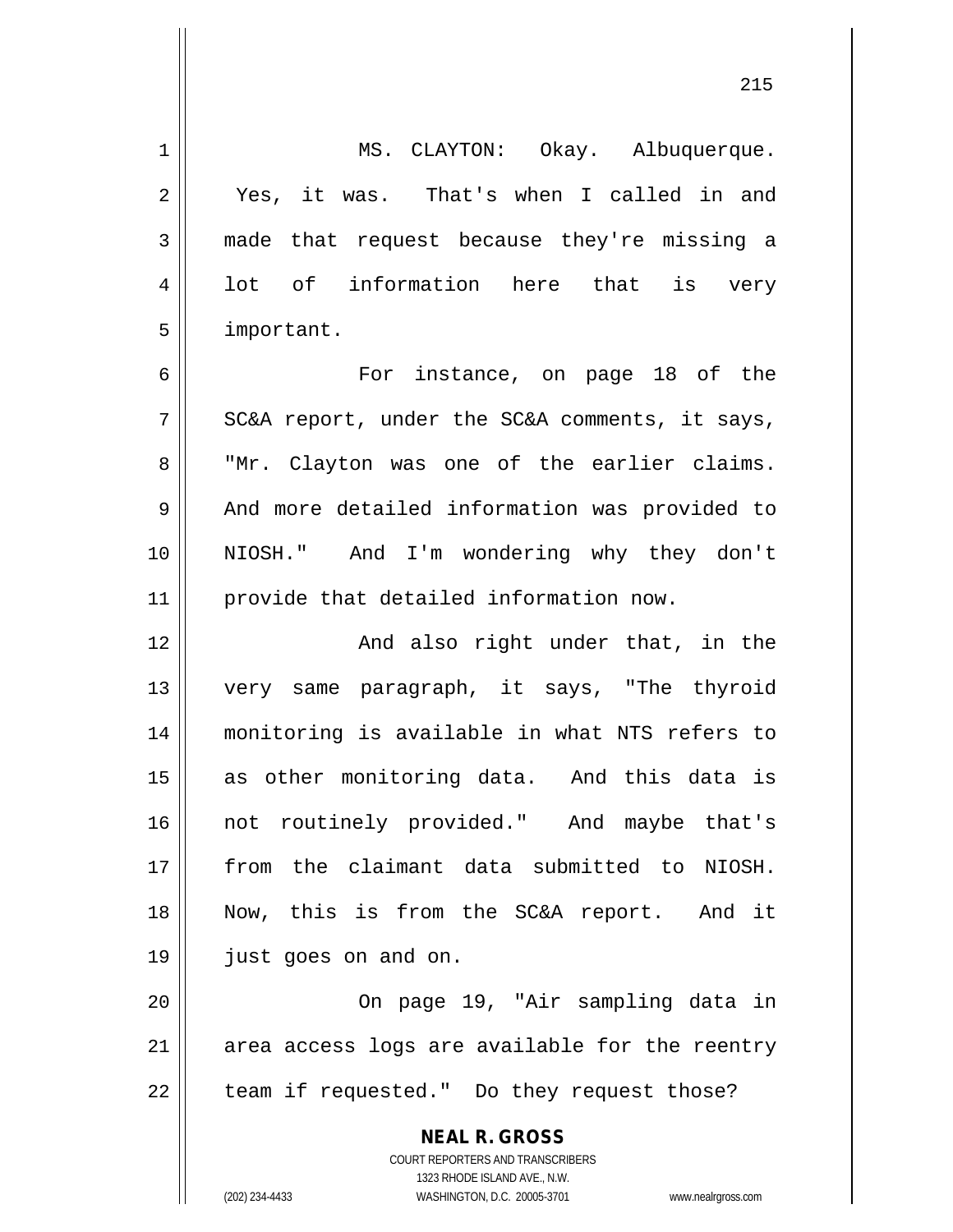**NEAL R. GROSS** COURT REPORTERS AND TRANSCRIBERS 1323 RHODE ISLAND AVE., N.W. (202) 234-4433 WASHINGTON, D.C. 20005-3701 www.nealrgross.com 1 | And then on page 22, it says, "The 2 history indicates that Mr. Clayton was 3 monitored for gamma and gross fission 4 || products. However, an internal dose was not  $5 \parallel$  assigned and not included in the total whole 6 || body dose listed on the radiation exposure 7 | history form." 8 || So I am just wondering, you know, 9 || is this information going to be available? I 10 haven't been able to help any of the ladies I 11 have been working with since day one in this 12 program back in 2001, under radiation, even 13 || though they worked 25-30 years at the test 14 | site with my husband. 15 || MS. ROBERTSON-DEMERS: Dorothy, 16 this is Kathy. I was not involved in that NTS 17 meeting. So I don't know exactly what the 18 request was that you made, but it sounds like 19 you have a bunch of questions that you might 20 || want to submit and get answered. 21 MS. CLAYTON: Right, Kathy. I had  $22$  || asked for just the interoffice correspondence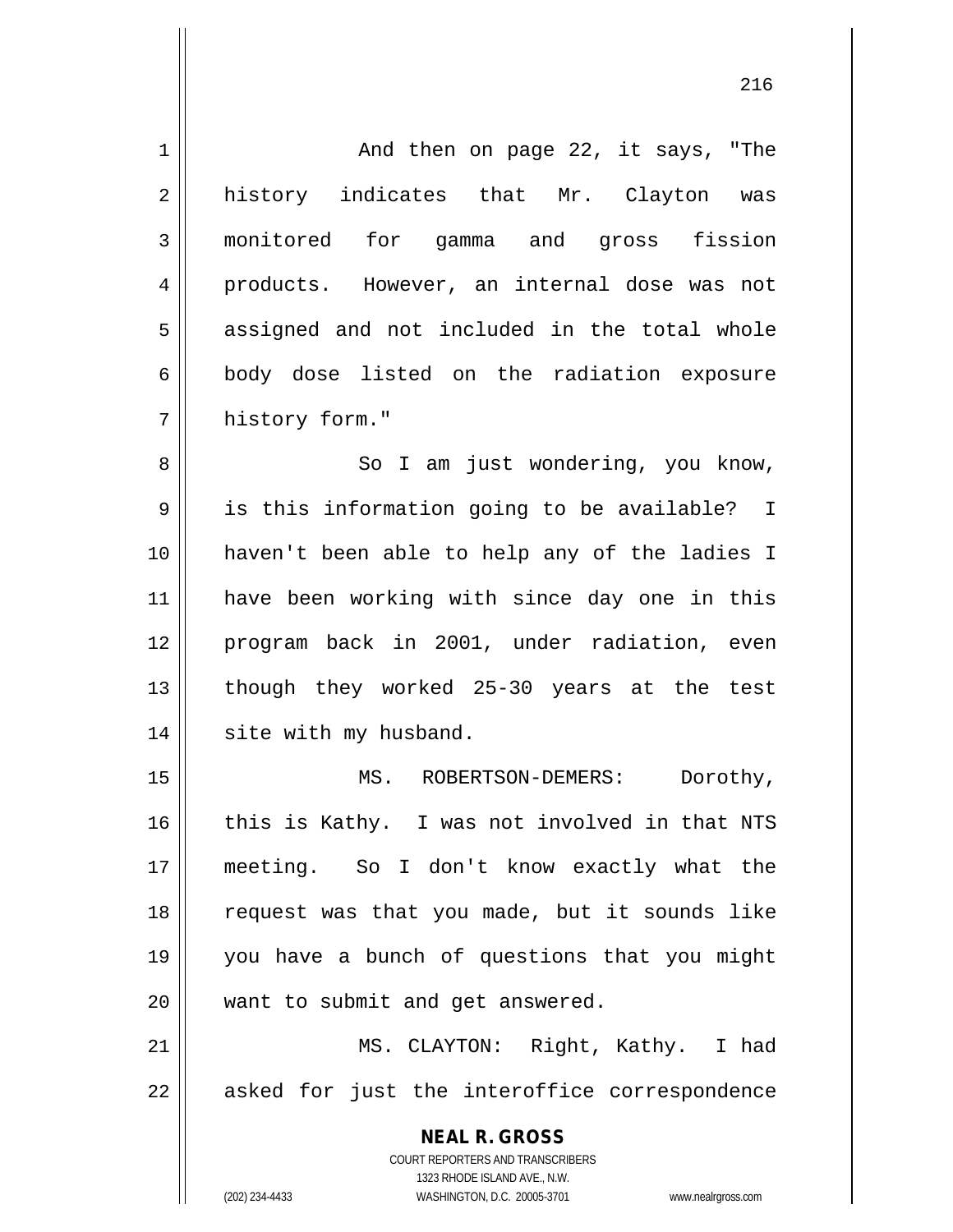**NEAL R. GROSS** COURT REPORTERS AND TRANSCRIBERS 1323 RHODE ISLAND AVE., N.W. 1 | relating to the comments made in the SC&A 2 || report and also the other interviews. Other  $3 \parallel$  interviews were conducted other than the one I 4 had. And those should be also submitted to  $5 \parallel$  the working board so they can see all of the  $6 \parallel$  evidence. That was my request at the time. 7 MS. ROBERTSON-DEMERS: Well, I can 8 answer one of those questions. The Nevada  $9 \parallel$  test site interviews that we did as a part of 10 the SEC petition review have gone to the 11 working group. 12 MS. CLAYTON: The interviews have 13 || gone to the working group? 14 || MS. ROBERTSON-DEMERS: Yes. 15 || MS. CLAYTON: Okay. 16 MEMBER MUNN: I don't believe that 17 || working group has met recently. 18 MS. CLAYTON: Yes. And the 19 interoffice correspondence that backs up what 20 || I was saying in this report or the information  $21$  | I gave to you, to SC&A? 22 MS. ROBERTSON-DEMERS: That I am

(202) 234-4433 WASHINGTON, D.C. 20005-3701 www.nealrgross.com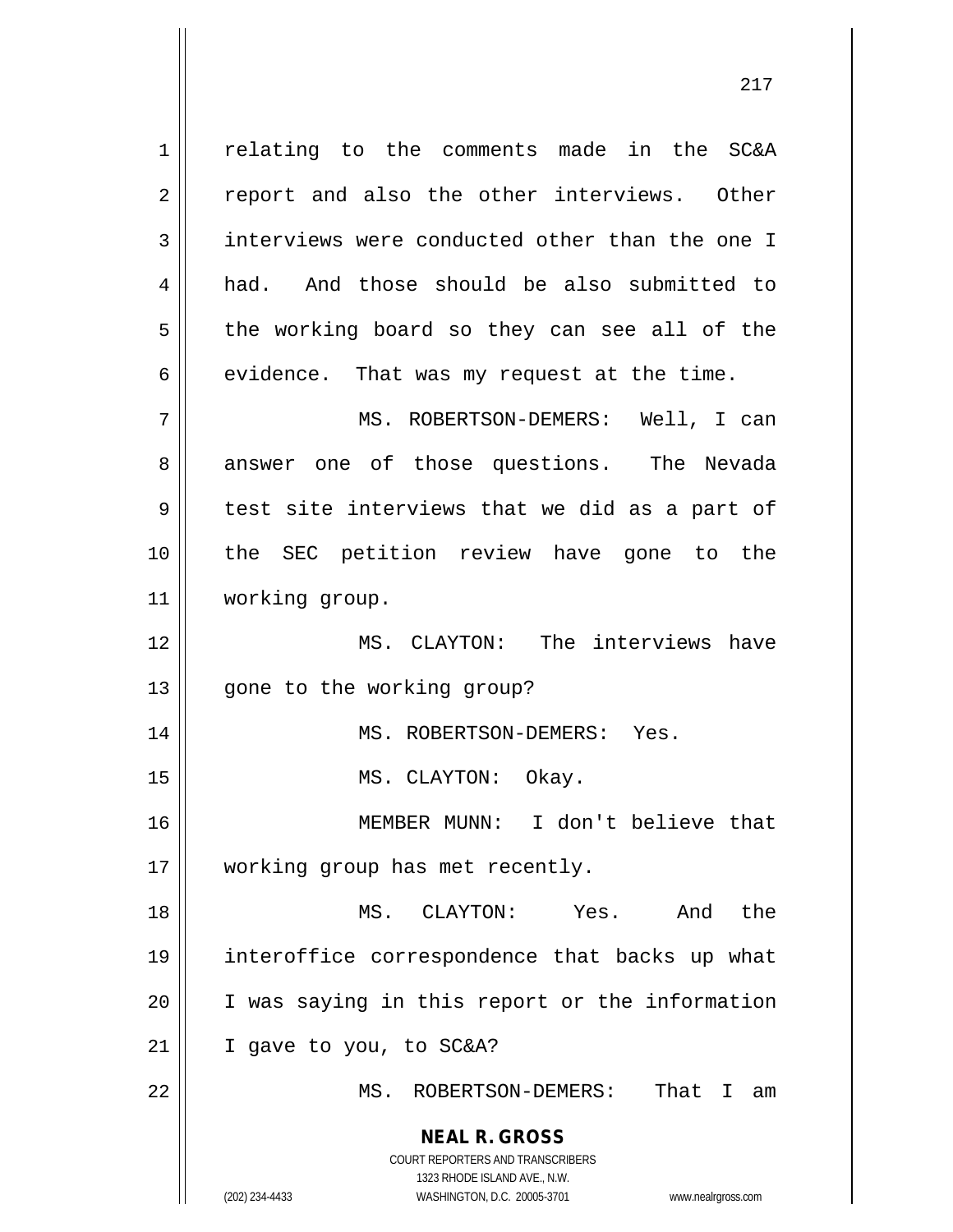$1 \parallel$  not sure of. I guess we will have to get back  $2 \parallel$  to you on that.

3 CHAIRMAN GIBSON: Mrs. Clayton, 4 this is Mike Gibson. This working group here 5 || is not the NTS Working Group. So the members  $6 \parallel$  of the Board that are on this working group  $7 \parallel$  are not necessarily members of the NTS Working 8 | Group.

9 || So if you submitted your question 10 || to them, we may not have been made aware of 11 || that. So you may want to contact the Chair of 12 || NTS Working Group to see where your request is 13 | or submit additional questions.

14 MR. KATZ: Yes. Dorothy, this is 15 Ted again, the Acting Designated Federal 16 || Official. I have attended the NTS Workgroup 17 meetings. I don't recall receiving a set of 18 || queries from you for the Working Group.

19 MS. CLAYTON: It was a verbal 20 || request. I called in. I was on the line. 21 MR. KATZ: Okay. Well, I mean,

22 || the last time NTS met was prior to the

**NEAL R. GROSS** COURT REPORTERS AND TRANSCRIBERS

1323 RHODE ISLAND AVE., N.W.

(202) 234-4433 WASHINGTON, D.C. 20005-3701 www.nealrgross.com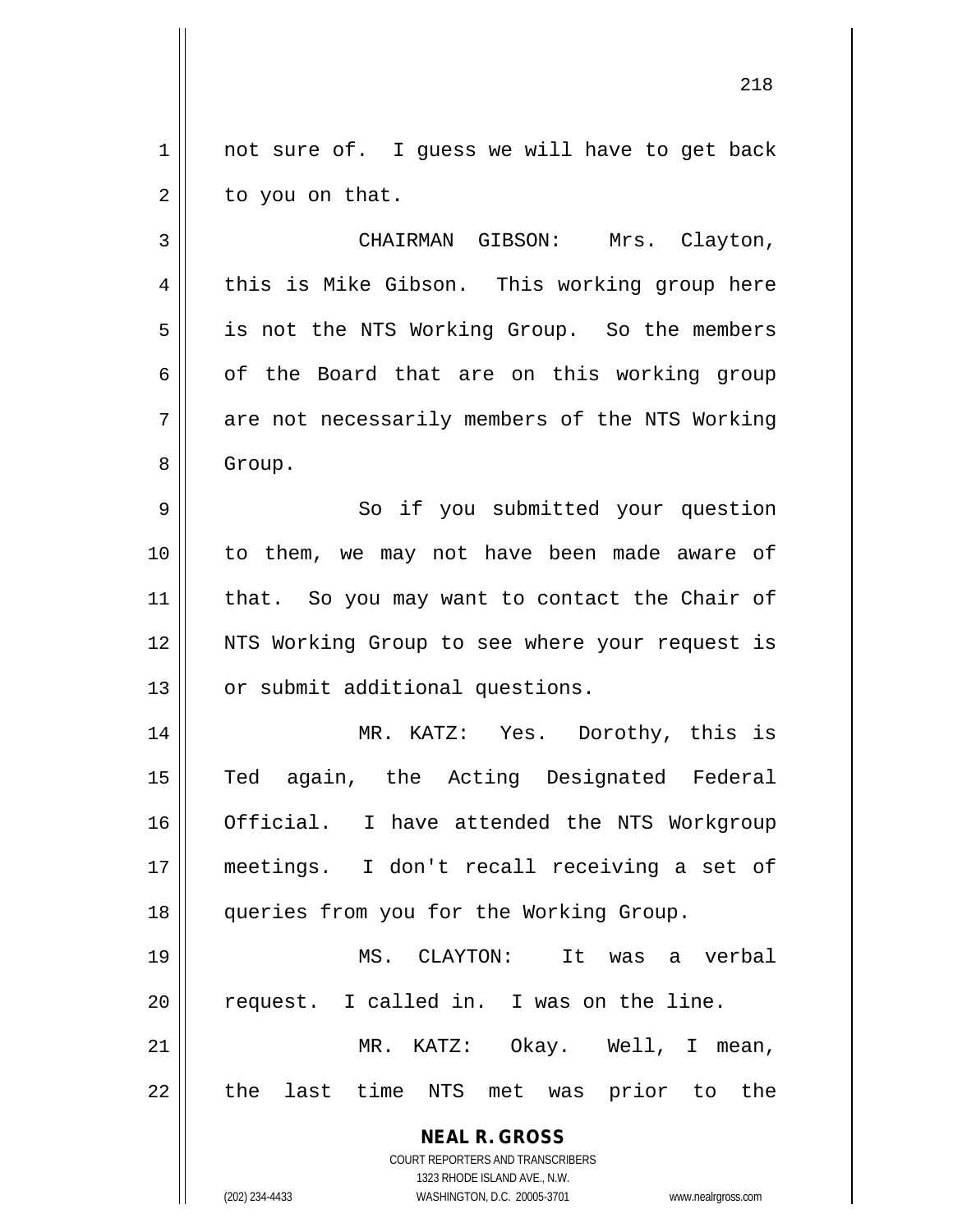**NEAL R. GROSS** COURT REPORTERS AND TRANSCRIBERS 1323 RHODE ISLAND AVE., N.W. 1 | Amarillo meeting. So it was in early May or  $2 \parallel$  April, I think. 3 MS. CLAYTON: It was at the 4 | Albuquerque meeting. 5 MR. KATZ: Okay. At the  $6 \parallel$  Albuquerque meeting. I don't know that the 7 Working Group took up -- I don't recall. We  $8 \parallel$  can look at the transcript from that meeting  $9 \parallel$  and see what you raised. 10 || And I will look at that transcript 11 and see what questions you raised and forward 12 those because I am not sure that the NTS 13 members reviewed public comments during that 14 full Board meeting. So maybe they haven't 15 | followed up on that. 16 || MS. CLAYTON: Who is the chair on  $17$  | that NTS? 18 MR. KATZ: Bob Presley, Robert 19 | Presley. 20 || MS. CLAYTON: Okay. 21 MR. FUNK: Hey, Ted, this is John. 22 | I think I have both the Working Board meeting

(202) 234-4433 WASHINGTON, D.C. 20005-3701 www.nealrgross.com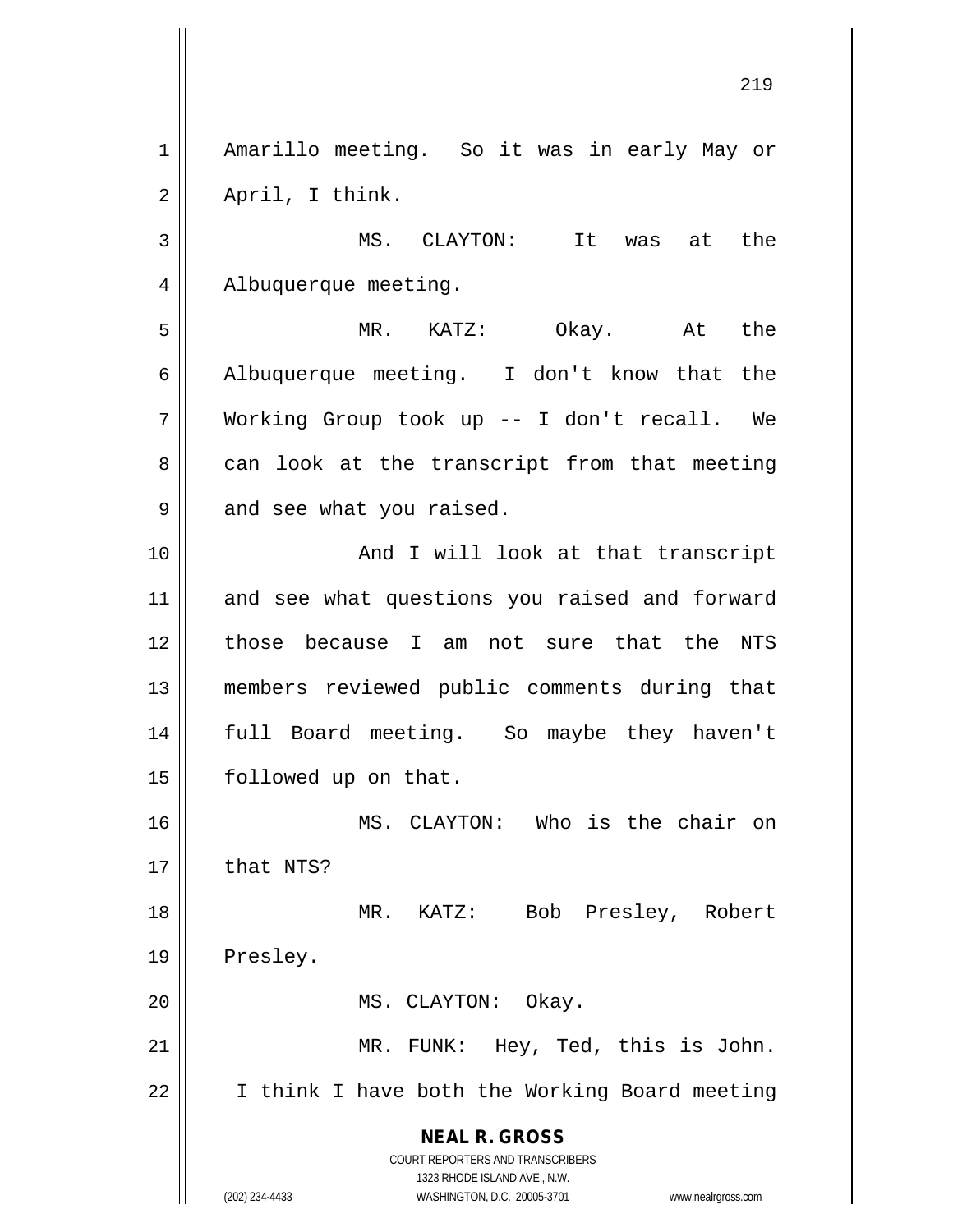**NEAL R. GROSS** 1 and the Presidential Advisory Board meeting. 2 || I think I did mention that Mrs. Clayton was 3 || very unhappy or dissatisfied with the report  $4 \parallel$  that was done for her. 5 MR. KATZ: Yes, yes, John. There 6 is no question. You have mentioned that. You 7 have mentioned that to the Board. You have 8 mentioned that to me and to SC&A, I believe, 9 || as well. 10 || MS. CLAYTON: Okay. 11 || MR. KATZ: Dorothy, anyway, I will 12 follow up on the question of looking at what 13 questions you did raise at the Board meeting 14 and forward those to Bob Presley and the 15 working group entire. 16 || MS. CLAYTON: Okay. 17 || MR. FUNK: Ted, there is one more 18 thing I forgot I left out. I don't know 19 whether this reflects on this meeting or not,  $20$  || but this is an outreach, I quess, if you're 21 || looking for facts to get these things 22 | straightened out.

COURT REPORTERS AND TRANSCRIBERS

1323 RHODE ISLAND AVE., N.W. (202) 234-4433 WASHINGTON, D.C. 20005-3701 www.nealrgross.com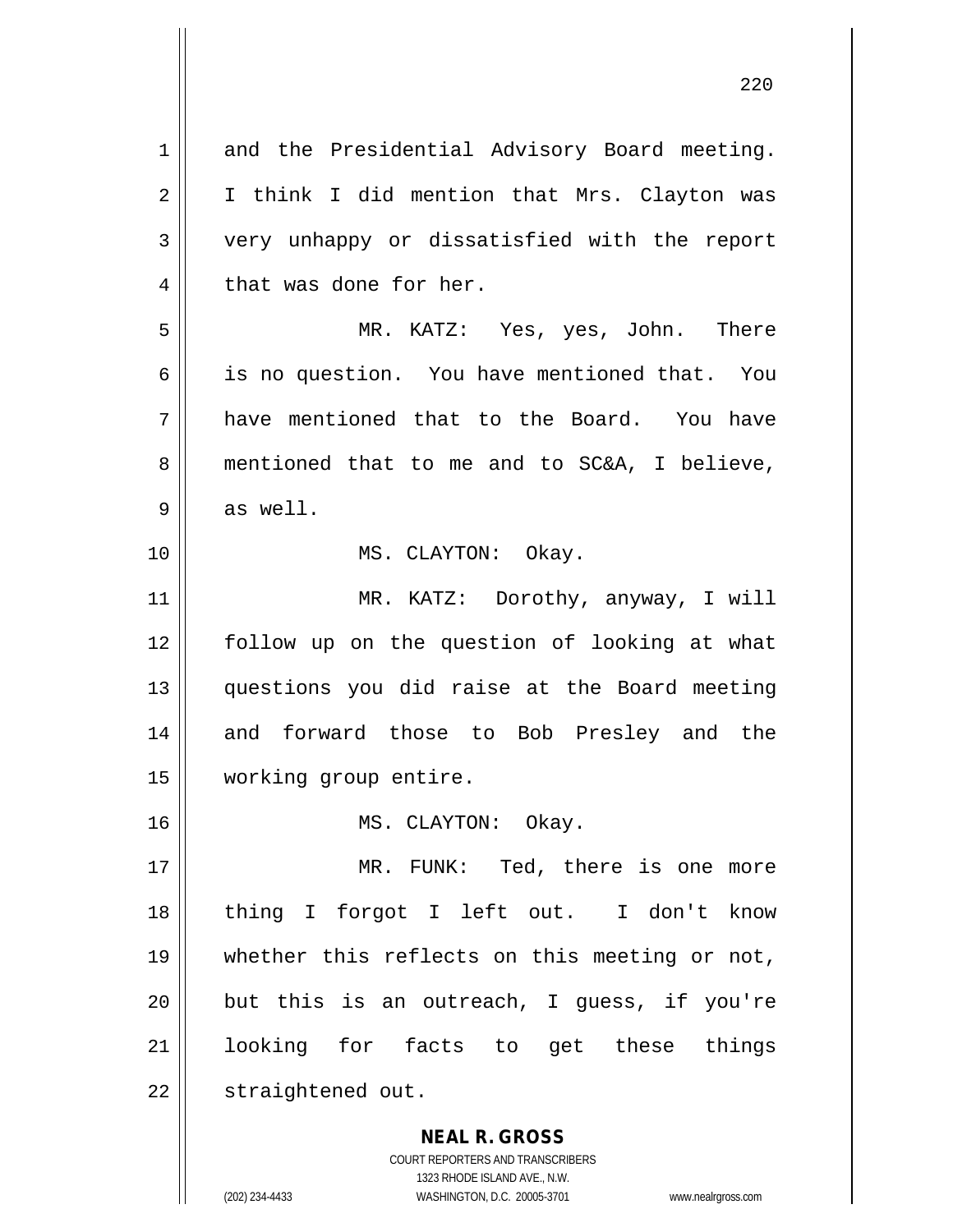**NEAL R. GROSS** COURT REPORTERS AND TRANSCRIBERS 1323 RHODE ISLAND AVE., N.W. 1 | There are a lot of problems with 2 || these technical base documents, supporting 3 documents. And I raised issues on some of 4 || these, especially the identifying the mine  $5 \parallel$  shafts and the grill shafts and the job 6 classifications. 7 And they keep bouncing these back  $8 \parallel$  at me like they're not important. They are 9 very important. And they are going to have to 10 || look into them. Once again --11 || MR. KATZ: Okay. John, that is an 12 NTS issue. I mean, I actually believe they 13 || have engaged very much on that subject, but it 14 is really not a function of this group. It's 15 || not what these Working Group members here can 16 address. 17 || MR. FUNK: All right. Thank you. 18 MS. BARRIE: This is Terrie 19 Barrie. Is there time for one more comment? 20 MR. KATZ: Yes, of course, Terrie. 21 MS. BARRIE: Okay. I haven't 22 || listened to the entire meeting today, but I do

(202) 234-4433 WASHINGTON, D.C. 20005-3701 www.nealrgross.com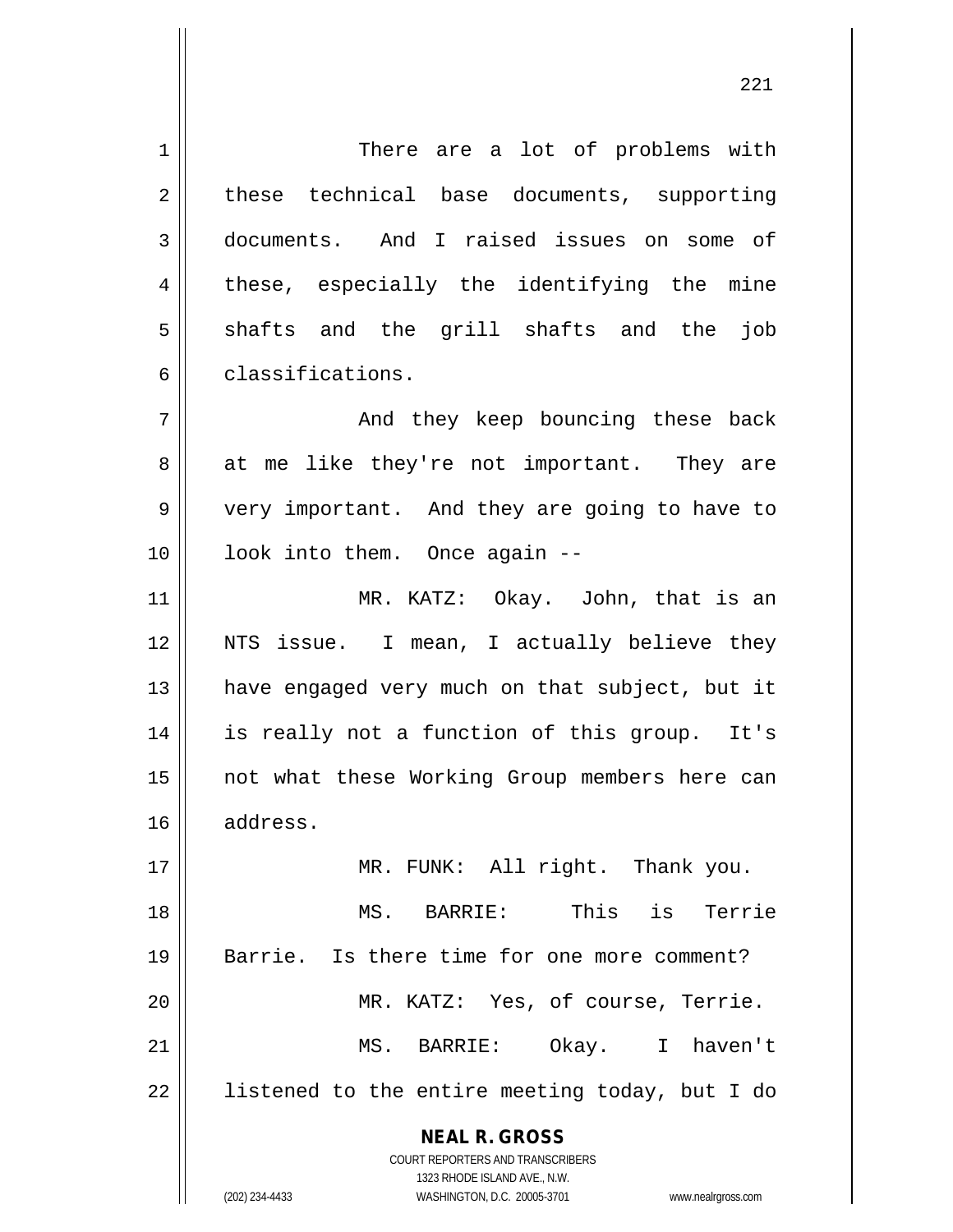1 | have a couple of suggestions. Number one, I  $2 \parallel$  love this idea of having the public being able 3 to make comments during the Working Group 4 meeting. It's so important, as Ms. Clayton 5 | and John Funk just mentioned.

 We don't have that opportunity when there is a Working Group meeting for the 8 || individual site, especially like NTS. And I  $9 \parallel$  think that you should recommend to all of the working groups that we do have an opportunity, 11 || instead of having all this frustration pent up inside that we can't do anything or can't say anything during a particular working group.

14 || And this was not an original idea 15 || of mine, but I want to pass it along. And 16 please forgive me if this has already been 17 mentioned.

18 || The working group for a specific  $19$  site should be held at those sites, instead of 20 || in Kentucky, where you are now. For instance,  $21$  the Mound site should have been held at Mound. 22 || You people have to travel anyway. So I think

**NEAL R. GROSS**

COURT REPORTERS AND TRANSCRIBERS 1323 RHODE ISLAND AVE., N.W. (202) 234-4433 WASHINGTON, D.C. 20005-3701 www.nealrgross.com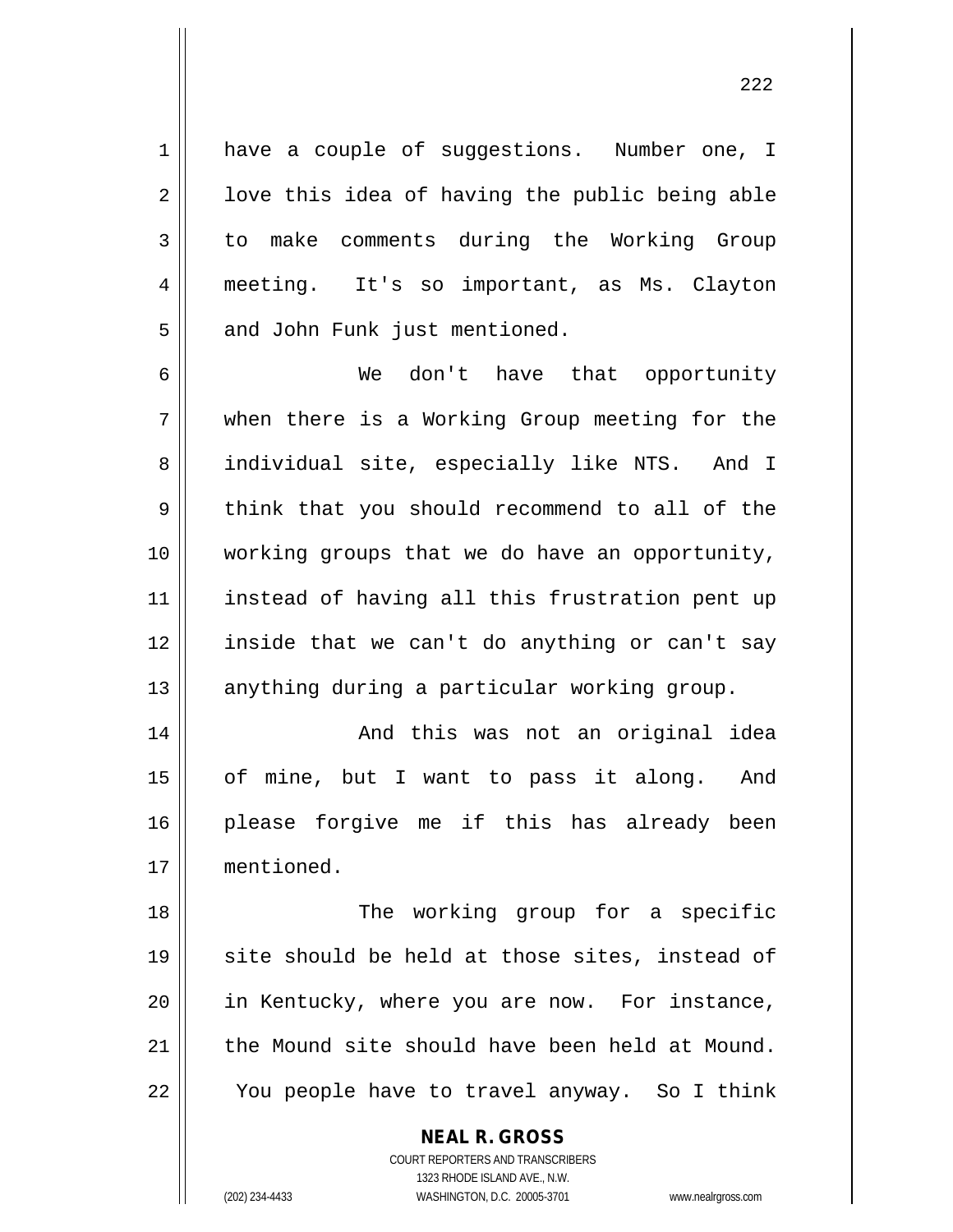**NEAL R. GROSS** COURT REPORTERS AND TRANSCRIBERS 1323 RHODE ISLAND AVE., N.W. 1 | that would broaden participation by the 2 || public, number one; and have people realize  $3 \parallel$  the work that you do. 4 || I am going to get off the subject  $5 \parallel$  here, too. I want to talk about the problems 6 || with the Rocky Flats and the Ruttenberg 7 database. 8 || I am not sure if everyone knows, 9 | but I received a FOIA request. And NIOSH 10 apparently has noted that there is a 11 discrepancy between the two. And I am very, 12 very disappointed that this has been known to 13 || NIOSH for about a year now and nothing has 14 been done. 15 Now, Mark Griffin has said that he 16 is going to contact NIOSH to schedule a 17 meeting. And I am just hoping that the 18 meeting is scheduled sooner, rather than 19 later. 20 Thank you. 21 MR. KATZ: Terrie, just on the  $22 \parallel$  last point, just to note, NIOSH is actually

(202) 234-4433 WASHINGTON, D.C. 20005-3701 www.nealrgross.com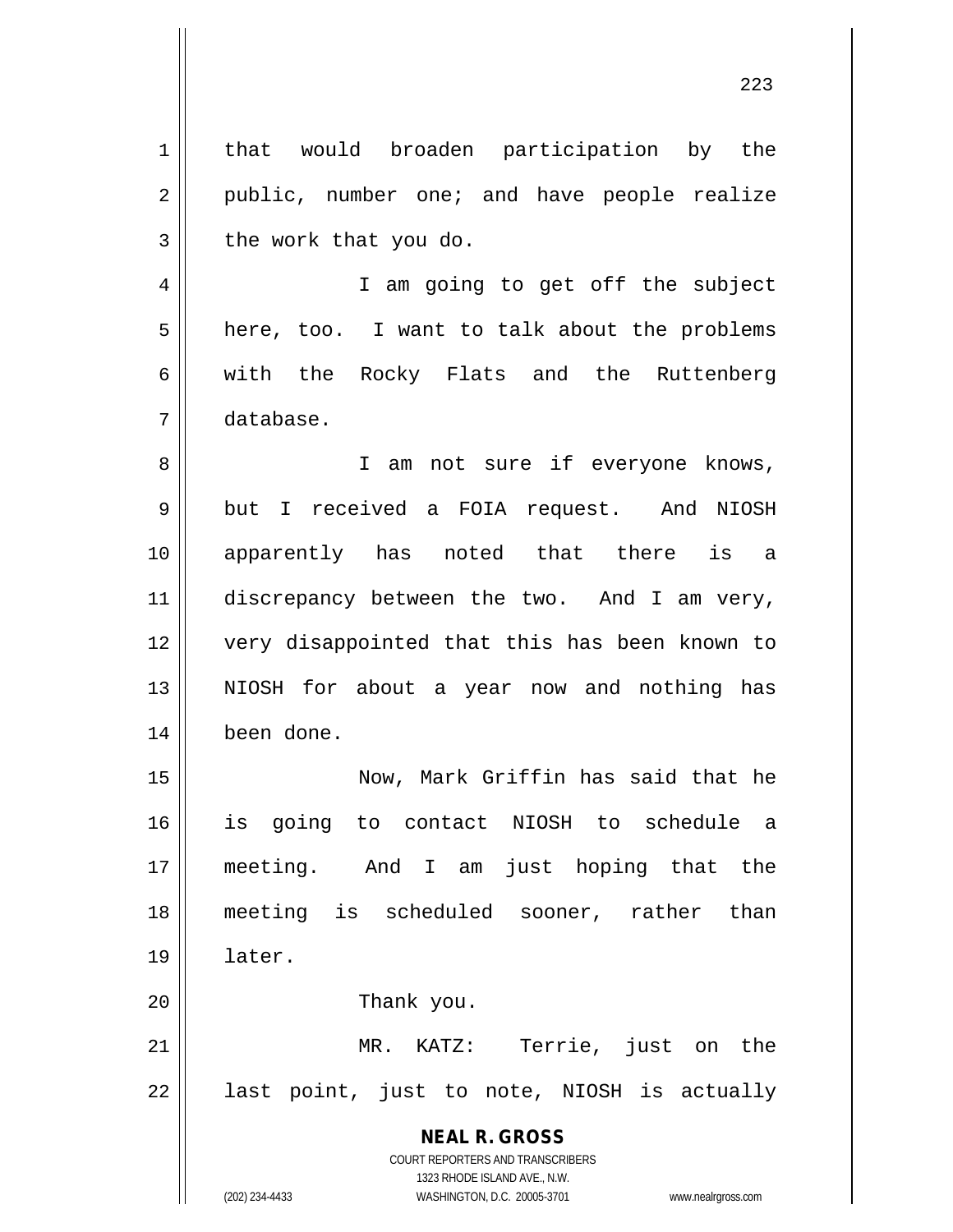**NEAL R. GROSS** COURT REPORTERS AND TRANSCRIBERS 1323 RHODE ISLAND AVE., N.W. (202) 234-4433 WASHINGTON, D.C. 20005-3701 www.nealrgross.com 1 engaged in an evaluation of those two 2 databases, a comparative evaluation, which I  $3 \parallel$  think they are pretty far along on. And  $4 \parallel$  that's what they will be working with, Mark  $5 \parallel$  and the working group, so that there can be a  $6 \parallel$  thorough discussion of those as soon as all of  $7 \parallel$  that work is done. So that is certainly on  $8 \parallel$  the burner right now. 9 MS. BARRIE: Okay. Is SC&A 10 involved with that? 11 MR. KATZ: SC&A is not yet 12 involved, but certainly they will be part of 13 || that working group meeting. And anything that 14 they need to be tasked with they will be 15 tasked with once there is that discussion. 16 Mark Griffin is directly involved 17 with that and I would just also note highly 18 competent in the technical sense to grapple 19 with that as well. 20 MS. BARRIE: Great. Well, thank 21 you so much. 22 MR. KATZ: Any other members of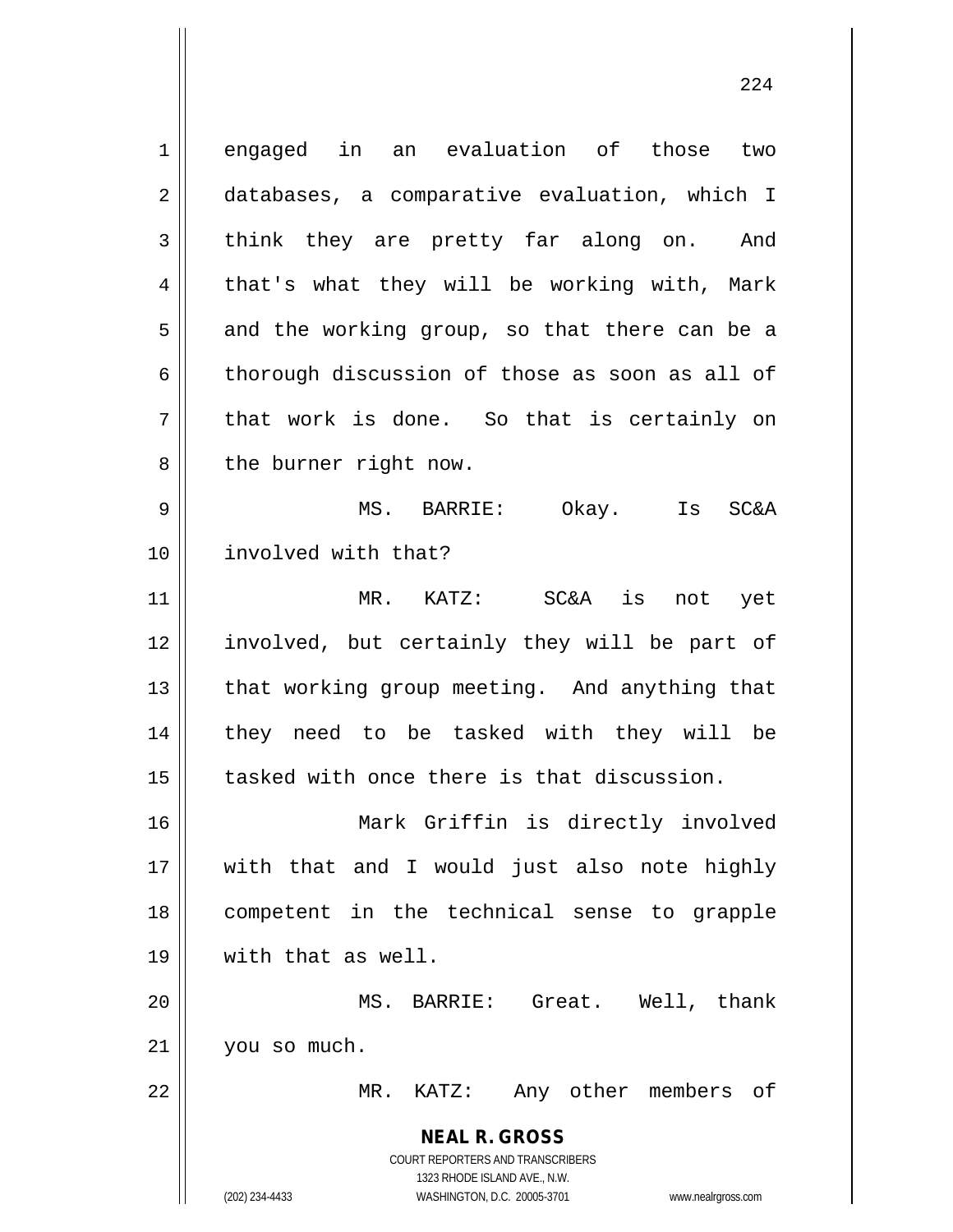| $\mathbf 1$    | the public who would like to comment?                               |
|----------------|---------------------------------------------------------------------|
| $\overline{2}$ | MR. FUNK: One last comment, Ted.                                    |
| 3              | This is John Funk again. I would hope that                          |
| 4              | NIOSH, DOL, and everybody concerned, the                            |
| 5              | primary agenda would be to find the truth, to                       |
| 6              | find the facts as they exist. If they hurt us,                      |
| 7              | they do. If they do, it's good they do.                             |
| 8              | I think the truth is the<br>most                                    |
| 9              | important thing that we find out. And I would                       |
| 10             | like to see both sides. Well, we have to take                       |
| 11             | that position. But I would like to see the                          |
| 12             | government take the position of a not us                            |
| 13             | against them mentality anymore.                                     |
| 14             | So far what I have experienced --                                   |
| 15             | and I believe it is shown -- seems to me like                       |
| 16             | it's an us against them mentality. And I                            |
| 17             | would like to see that stopped if we could                          |
| 18             | possibly do it.                                                     |
| 19             | Thanks for that<br>MR. KATZ:                                        |
| 20             | comment, John. I think that's a good spirit.                        |
| 21             | Terrie, as long as you raised the                                   |
| 22             | question, I just want to -- I can't resolve                         |
|                | <b>NEAL R. GROSS</b>                                                |
|                | COURT REPORTERS AND TRANSCRIBERS                                    |
|                | 1323 RHODE ISLAND AVE., N.W.                                        |
|                | (202) 234-4433<br>WASHINGTON, D.C. 20005-3701<br>www.nealrgross.com |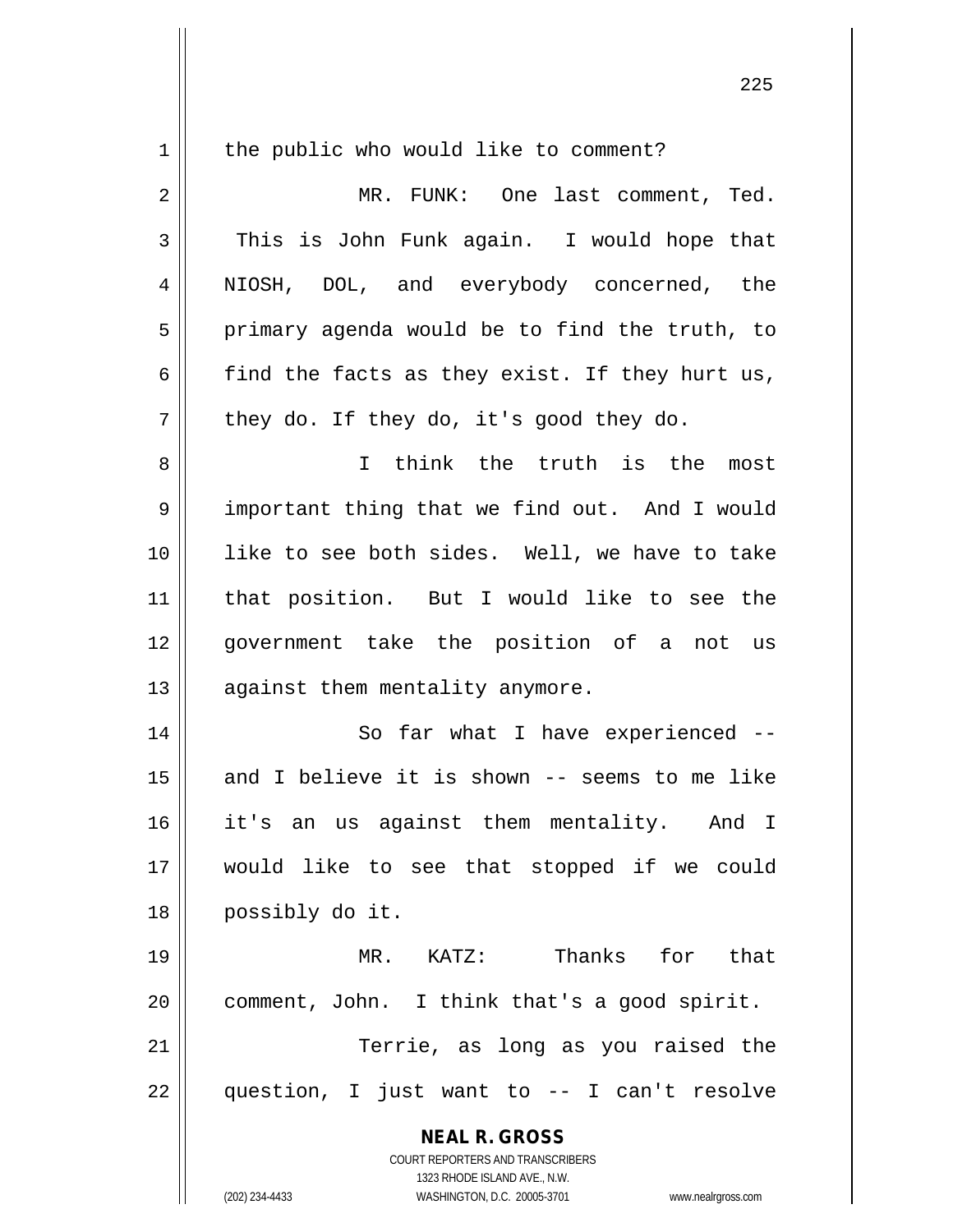1 || it, but let me just address your question 2 about holding working group meetings on 3 | location.

4 || T mean, we have had discussions  $5 \parallel$  about that over time. I won't resolve it by 6 myself, but let me just say there is 7 extraordinary expense in actually holding 8 || these working group meetings on location  $9 \parallel$  because it means all of the Cincinnati people, 10 people located here have to travel. And it 11 also means it's a lot more work setting up 12 || these meetings at a particular site versus the  $13$  standard place where we have a setup arranged.

 So it's not that it's not 15 || appealing because certainly in an ideal world, I think it is very appealing to hold those working group meetings on location, but in a practical and financial sense, it is pretty difficult to deal with. So I just want to 20 || sensitize you to there are some challenges to actually effectuating something like that.

22 || Ckay. Mike?

**NEAL R. GROSS** COURT REPORTERS AND TRANSCRIBERS

1323 RHODE ISLAND AVE., N.W.

(202) 234-4433 WASHINGTON, D.C. 20005-3701 www.nealrgross.com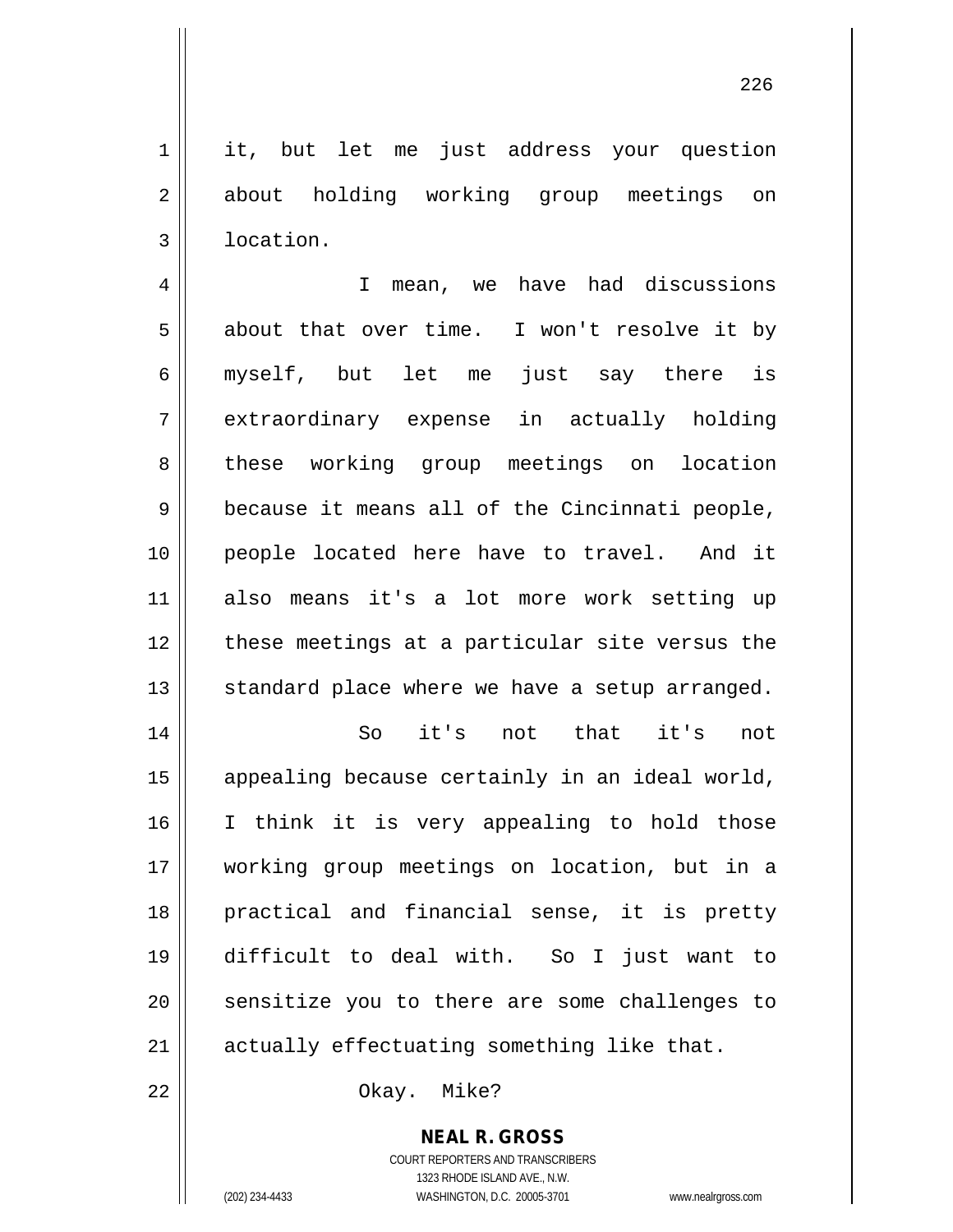**NEAL R. GROSS** COURT REPORTERS AND TRANSCRIBERS 1323 RHODE ISLAND AVE., N.W. 1 CHAIRMAN GIBSON: And, Terrie, I 2 || will take the comment to the other workgroup 3 chairs that they consider having a public 4 || comment meeting for the other workgroup 5 | meetings. 6 MS. BARRIE: Thank you. I 7 || appreciate that. 8 MR. FUNK: Yes. I think most 9 workgroups allow, particularly the SEC 10 petitioners, usually allow them time to make 11 comments. And we have had a number of them at 12 the different workgroup meetings actually be 13 || present in the room. 14 MR. KATZ: That is true. That is 15 || true. Particularly with the petitions, I 16 don't know of an instance where the 17 petitioners don't have opportunities to 18 provide their input during the working group 19 meeting. 20 MS. BARRIE: Yes. I understand  $21$  about the petitioners being allowed. However, 22 I don't believe the Mound petitioner was

(202) 234-4433 WASHINGTON, D.C. 20005-3701 www.nealrgross.com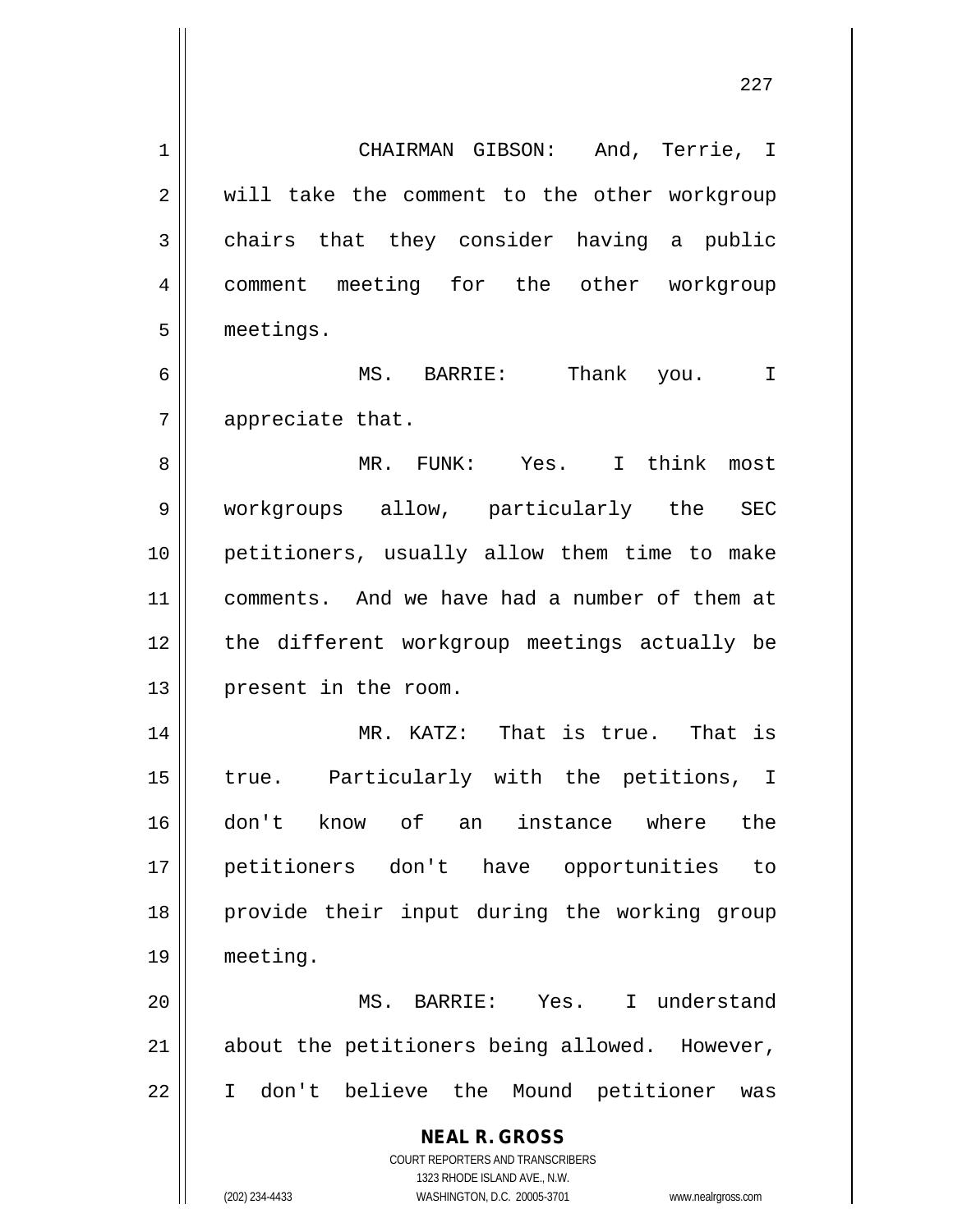1 || present during the last meeting, but there 2 were other advocates for Mound that were 3 | online and would have probably been happy to 4 | make comments, too.

 MEMBER BEACH: Yes. And, Terrie, 6 this is Josie, the Chair of Mound. We had a very tight schedule. And you're right. We  $8 \parallel$  should have had maybe time. I believe they were informed of the meeting and could have shown up if they wanted to. But we just ran out of time with all the things we had to 12 | cover.

13 || MR. KATZ: Yes. And that is just 14 || the other general thing I would say. We do, 15 again, as we just said, allow participation by 16 || petitioners. And other people speak up, too, 17 || even if they're not the petitioner. It 18 happens. And generally we don't shut them 19 down.

20 But we don't have a public comment 21 || session, just because we are already operating 22 || with not enough time and too much work to do.

> **NEAL R. GROSS** COURT REPORTERS AND TRANSCRIBERS 1323 RHODE ISLAND AVE., N.W. (202) 234-4433 WASHINGTON, D.C. 20005-3701 www.nealrgross.com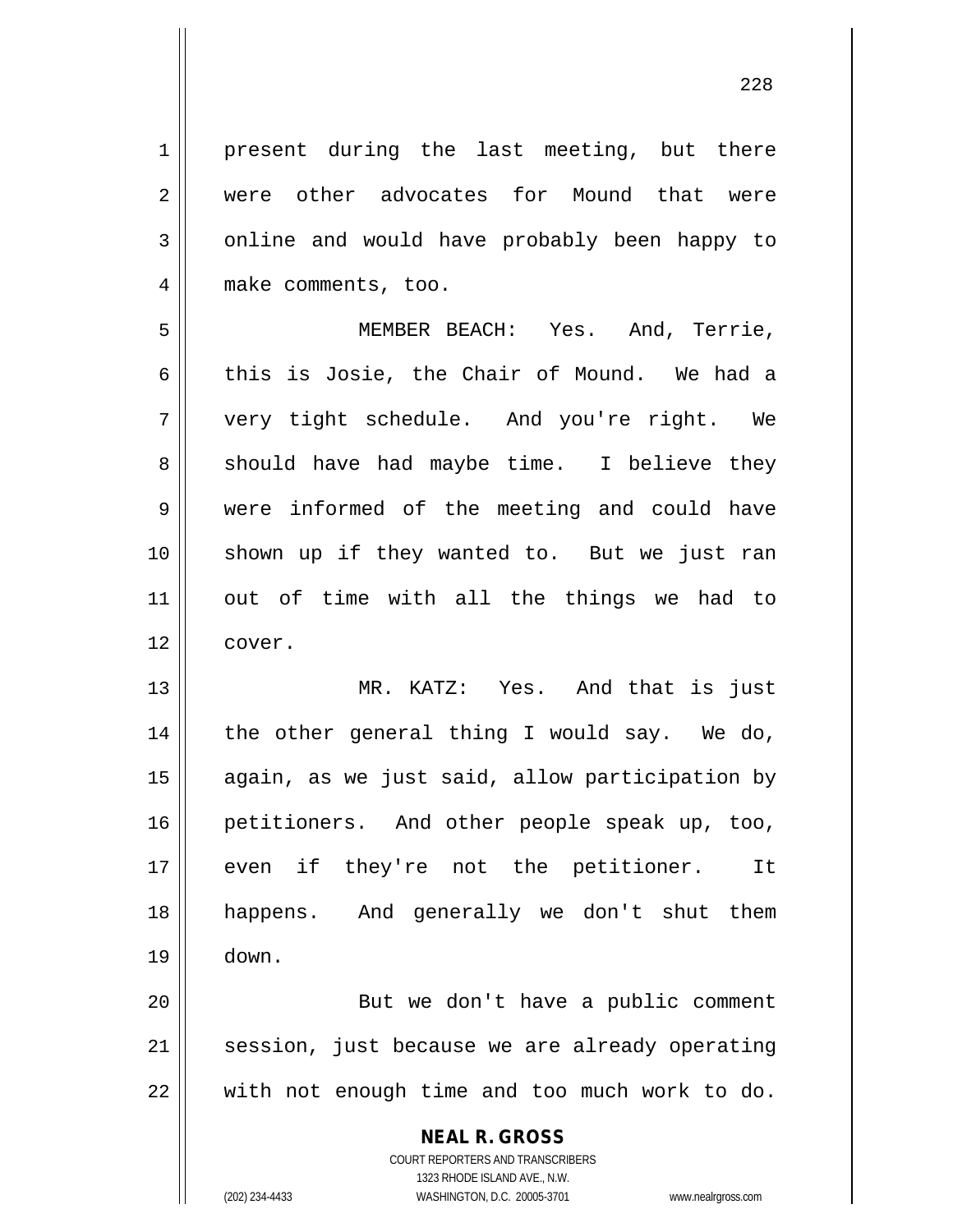**NEAL R. GROSS** COURT REPORTERS AND TRANSCRIBERS 1323 RHODE ISLAND AVE., N.W. 1 || And these working group meetings are open to  $2 \parallel$  the public, but they normally wouldn't be. 3 With any other advisory committee, they 4 | wouldn't even be open to the public. 5 So we are trying to be as 6 transparent and allow as much involvement as  $7 \parallel$  possible, but at the same time, there is a lot  $8 \parallel$  of work to be done, which is we try to really 9 limit that situation. 10 MEMBER SCHOFIELD: And, John, this 11 is Phillip Schofield here again. I want you 12 to know that the stuff you do submit to the 13 || Board members and the workgroup, we do go over 14 | that information. 15 But a lot of that stuff goes to 16 either SC&A or OCAS. And they look at it. 17 And they go back and see where this fits in 18 with the records or how does this fit in in a 19 particular question we have. 20 || So all of that information is 21 valuable and is actually ultimately used 22 | because this sometimes answers questions or it

(202) 234-4433 WASHINGTON, D.C. 20005-3701 www.nealrgross.com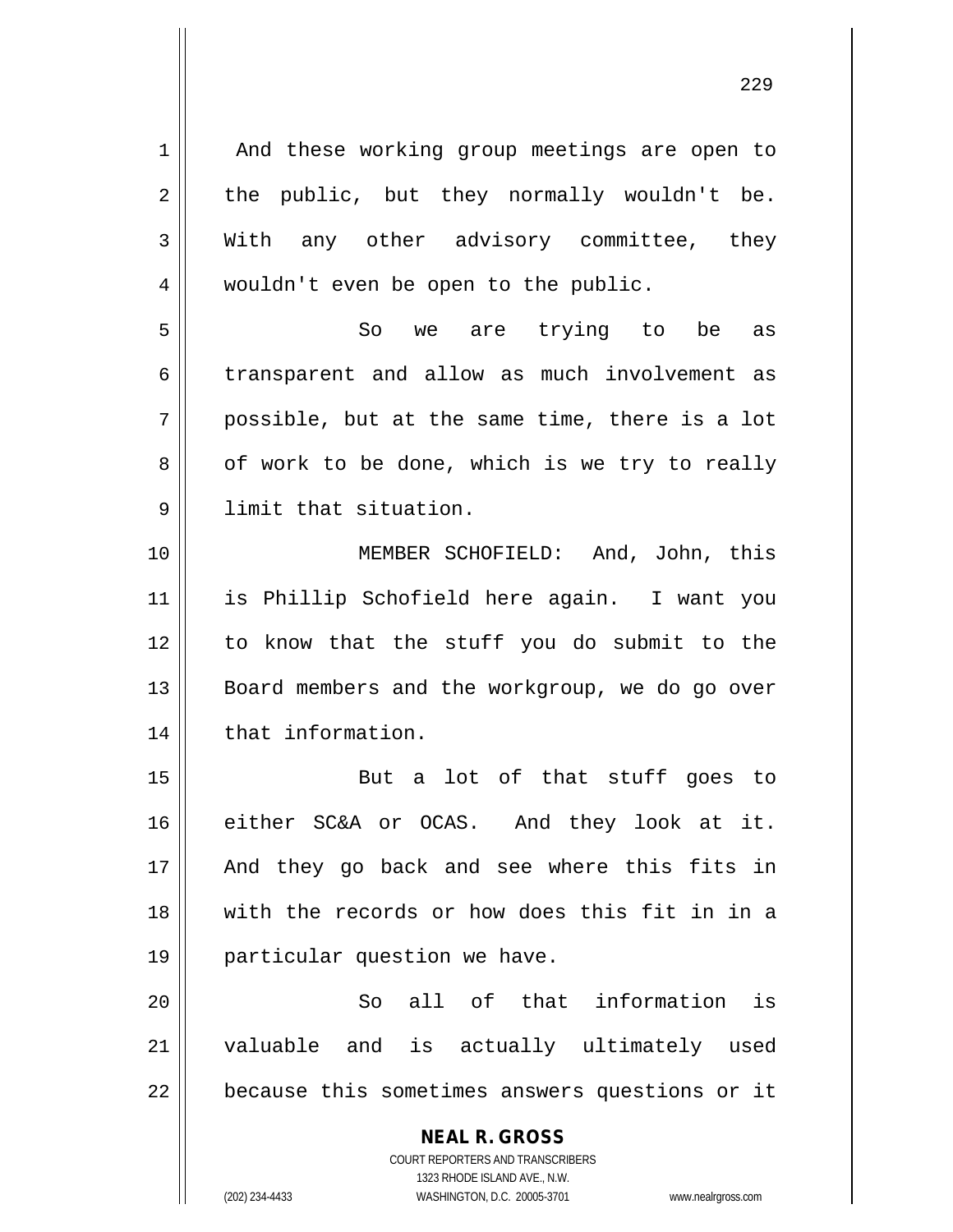$1 \parallel$  actually raises even new questions.

| 2  | But NTS is just one of those sites            |
|----|-----------------------------------------------|
| 3  | that has got a long history. A lot of things  |
| 4  | went on out there. So a lot of the records    |
| 5  | are sketchy. The official records a lot of    |
| 6  | times are sketchy or some of it is based off  |
| 7  | of memories, which any time you submit a      |
| 8  | document or somebody else does, that people   |
| 9  | say, "Well, you know, this occurred in a      |
| 10 | certain area." And they are basing that on    |
| 11 | their memory.                                 |
| 12 | And a lot of times it turns out,              |
| 13 | well, that wasn't the right area. So it is    |
| 14 | valuable that you keep submitting this stuff. |
| 15 | MS. KLEA: Hi. This is Bonnie.                 |
| 16 | Can you hear me?                              |
| 17 | MR. KATZ: Yes, Bonnie.                        |
| 18 | MS. KLEA: Talking about data,                 |
| 19 | what can be done about groups of people that  |
| 20 | were committed to lifetime secrecy and no     |
| 21 | available data has been able -- we have not   |
| 22 | been able to get it under a FOIA request from |
|    | <b>NEAL R. GROSS</b>                          |

1323 RHODE ISLAND AVE., N.W. (202) 234-4433 WASHINGTON, D.C. 20005-3701 www.nealrgross.com

COURT REPORTERS AND TRANSCRIBERS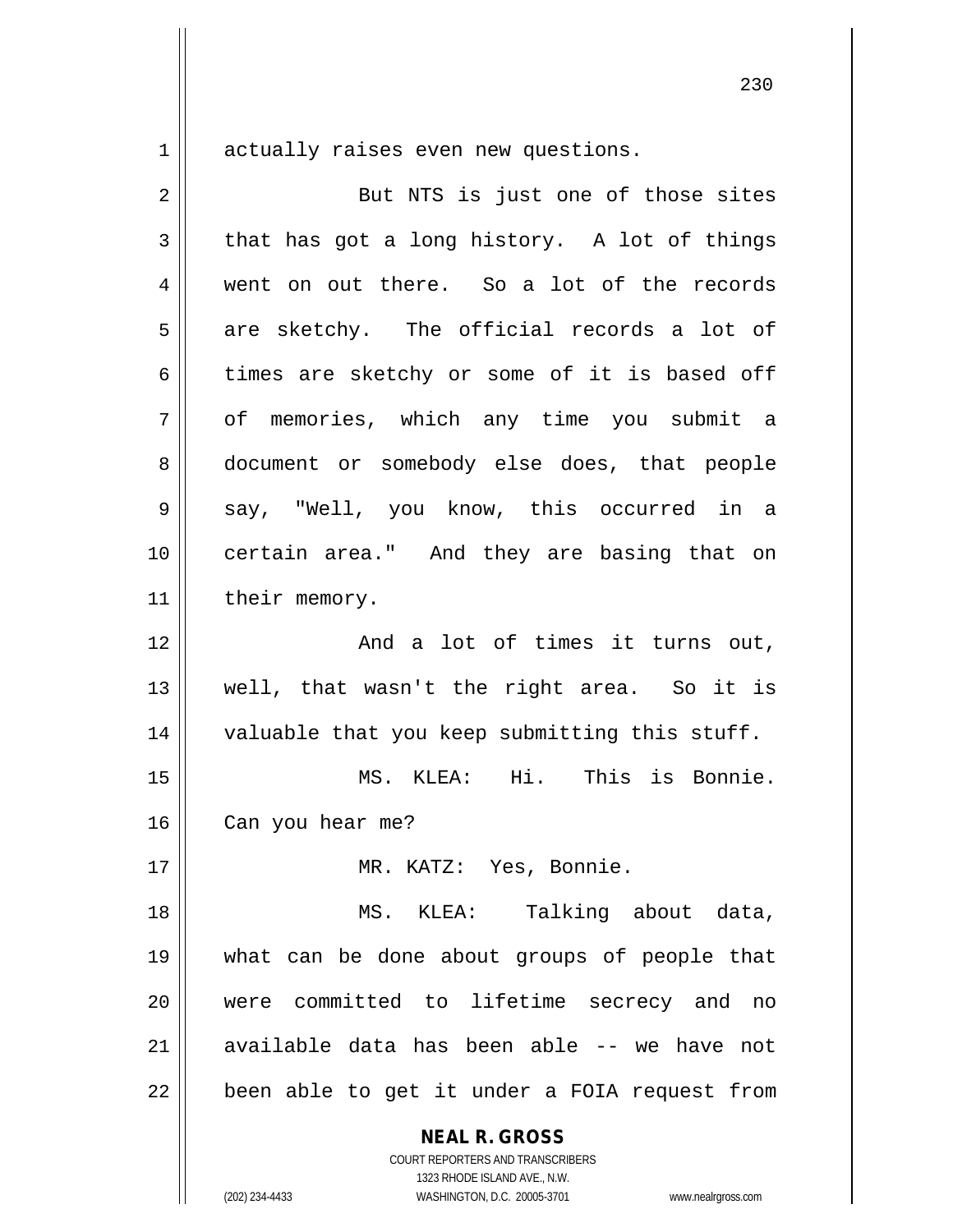$1 \parallel$  DOE?

| $\overline{2}$ | MR. KATZ: So, Bonnie, I'm not                                                                                                                                          |
|----------------|------------------------------------------------------------------------------------------------------------------------------------------------------------------------|
| 3              | sure I can answer the question. If you have                                                                                                                            |
| 4              | made a FOIA for DOE information and DOE has                                                                                                                            |
| 5              | responded that the information doesn't exist                                                                                                                           |
| 6              | or is not available, I'm not sure.                                                                                                                                     |
| 7              | MS. KLEA: Well, this is for the                                                                                                                                        |
| 8              | Van Owen facility. And I've talked to SC&A                                                                                                                             |
| 9              | about it already. And they've done interviews                                                                                                                          |
| 10             | on this [Identifying information redacted]                                                                                                                             |
| 11             | -year-old man who is still alive. But we had                                                                                                                           |
| 12             | a large accident at the Van Owen facility in                                                                                                                           |
| 13             | 1958.                                                                                                                                                                  |
| 14             | And I have a list of the names and                                                                                                                                     |
| 15             | addresses of all of the plutonium project                                                                                                                              |
| 16             | engineers who were committed to lifetime                                                                                                                               |
| 17             | secrecy. So I have two witnesses that are                                                                                                                              |
| 18             | alive that I know it happened, but we can't                                                                                                                            |
| 19             | get data.                                                                                                                                                              |
| 20             | MR. KATZ: Right. Well, I mean,                                                                                                                                         |
| 21             | if they hold classified information,<br>they                                                                                                                           |
| 22             | can't give you data. That's correct.<br>They                                                                                                                           |
|                | <b>NEAL R. GROSS</b><br><b>COURT REPORTERS AND TRANSCRIBERS</b><br>1323 RHODE ISLAND AVE., N.W.<br>(202) 234-4433<br>WASHINGTON, D.C. 20005-3701<br>www.nealrgross.com |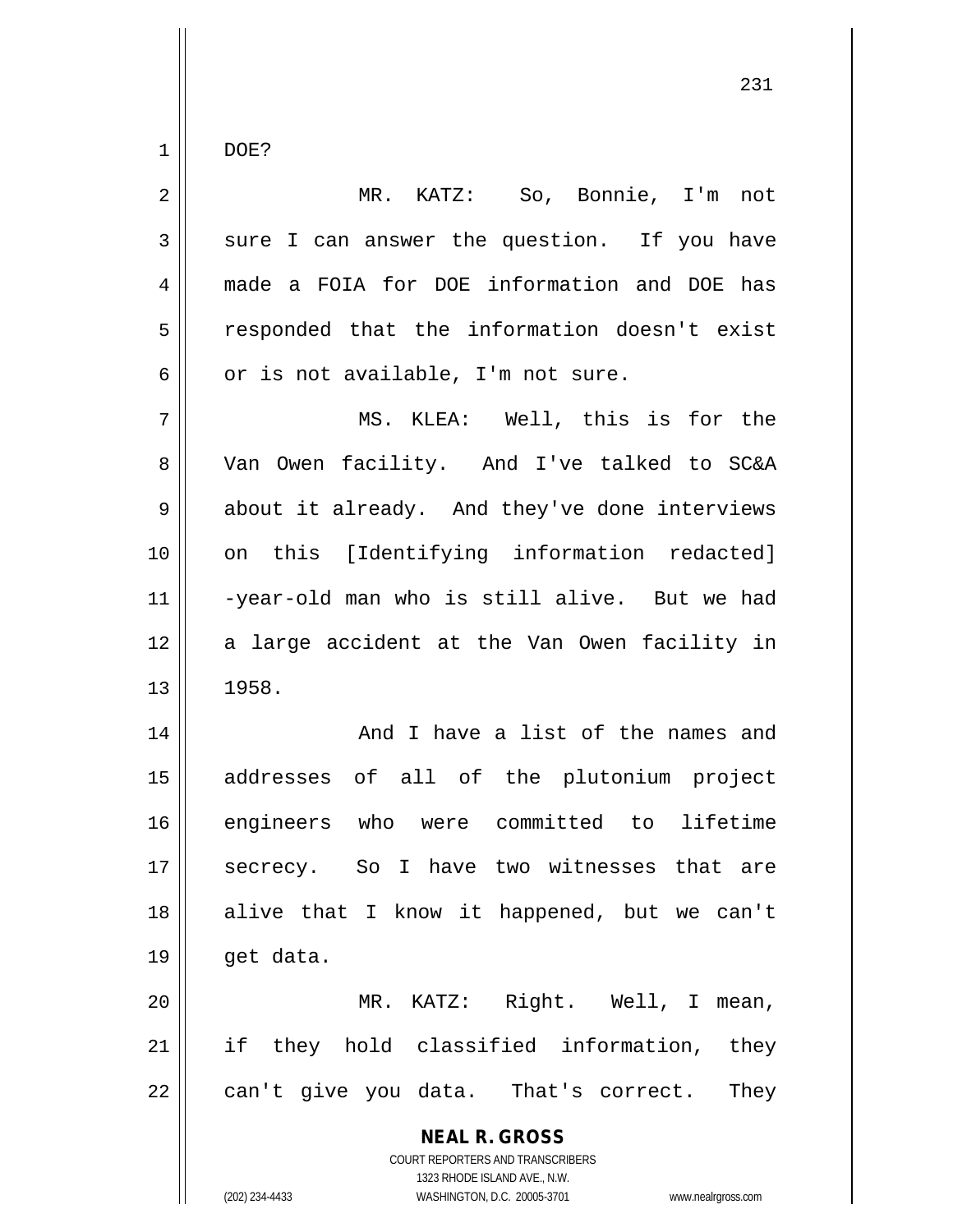$1$  would be violating national security, I guess, 2 | if they were to provide you.

3 || But as to SC&A and OCAS both have 4 individuals who have clearances. And there is 5 a whole system for obtaining classified 6 || information when it is necessary for any of  $7 \parallel$  this work.

8 MS. KLEA: Okay. Well, the 9 workers don't know what happened. And that's 10 || the problem. They were in a building when 11 || there was a large nuclear release. And they 12 don't know what happened, but they are 13 || witnesses to the flight tests that all showed 14 || very hot outside, inside, everywhere.

 And no one knows what happened. But the workers were still committed to lifetime secrecy. And we have not been able 18 || to get any record of the accident from DOE.

19 I mean, do you have more power  $20$  | than a --21 MR. KATZ: Yes, yes. So I guess

 $22 \parallel$  that is what I am saying is, again, OCAS and

**NEAL R. GROSS** COURT REPORTERS AND TRANSCRIBERS

1323 RHODE ISLAND AVE., N.W.

(202) 234-4433 WASHINGTON, D.C. 20005-3701 www.nealrgross.com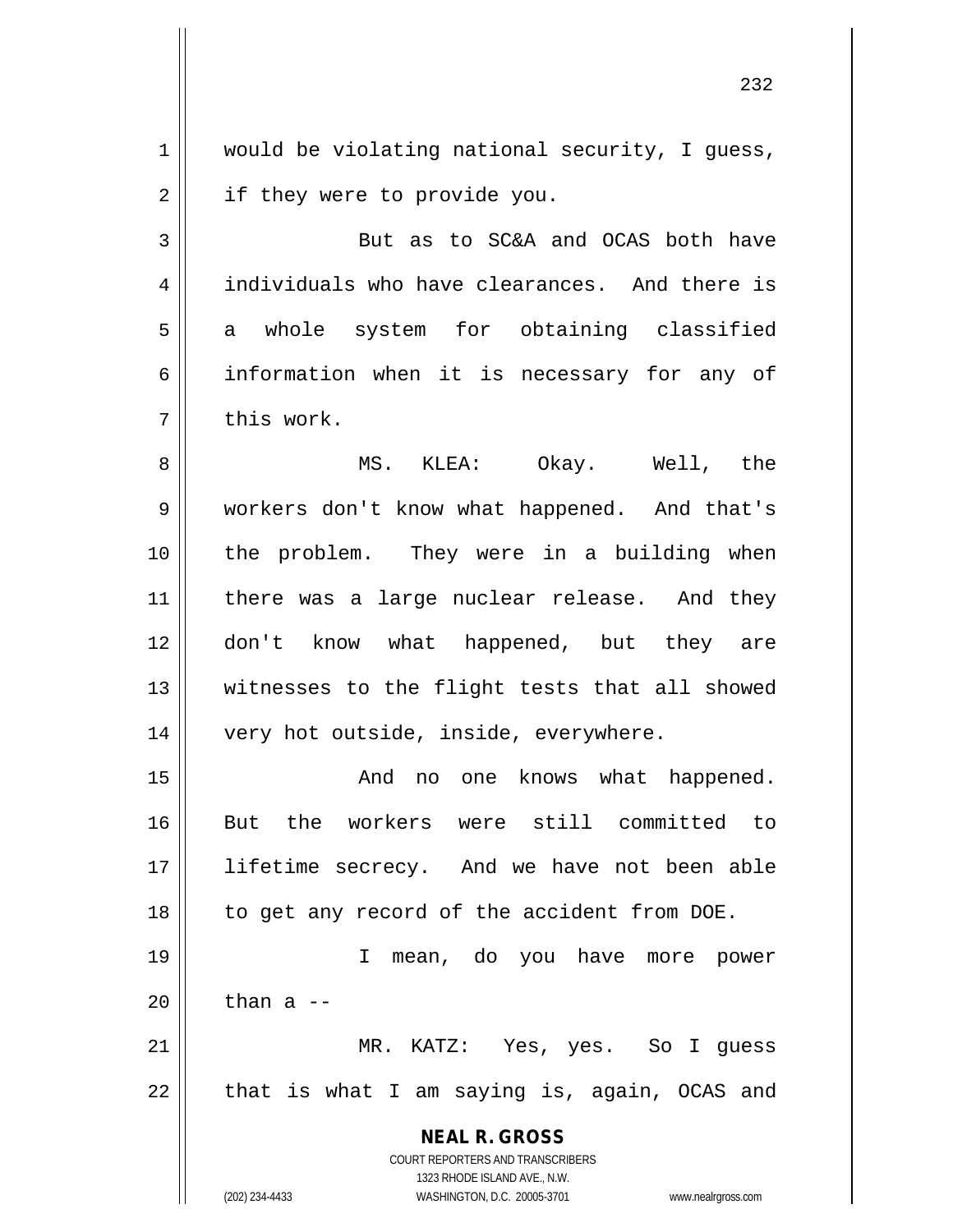**NEAL R. GROSS** COURT REPORTERS AND TRANSCRIBERS 1323 RHODE ISLAND AVE., N.W. (202) 234-4433 WASHINGTON, D.C. 20005-3701 www.nealrgross.com 1 SC&A, both of whom are looking at that 2 | facility, right, Santa Susana, --3 || MS. KLEA: Right. 4 MR. KATZ: Both of them are  $5 \parallel$  looking into that. They both have full access  $6 \parallel$  to whatever information is germane for the 7 questions of being able to do dose 8 | reconstructions and deal with petitions. 9 || MS. KLEA: All right. 10 || MR. ELLIOTT: Bonnie, this is --11 MS. KLEA: I am submitting 12 evidence on a new facility besides just the 13  $\parallel$  four that we have. I have a new facility, and 14 I have a worker who's alive with volumes of 15 records from the work done at a Van Nuys 16 facility, which I put on a disk, a CD. And 17 || then I will be mailing that to Kathy 18 Robertson. I hope that won't be a problem 19 getting a fifth site. 20 MR. ELLIOTT: Well, let's talk  $21$  about this. 22 || MS. KLEA: All right.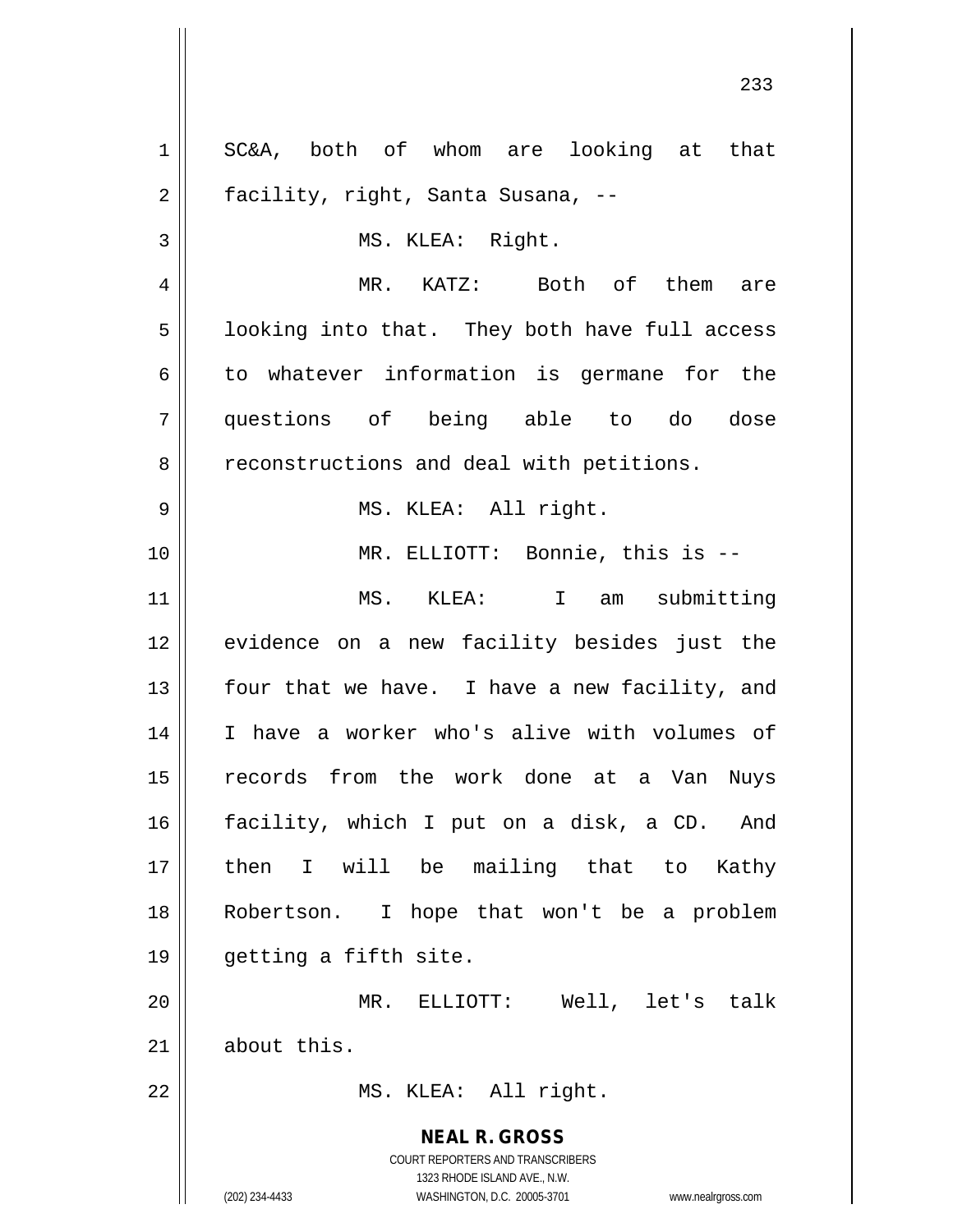| 1  | MR. ELLIOTT: I<br>mean, you are                                                                     |
|----|-----------------------------------------------------------------------------------------------------|
| 2  | going to give this new information on a new                                                         |
| 3  | facility to SC&A.                                                                                   |
| 4  | MS. KLEA: Yes.                                                                                      |
| 5  | MR. ELLIOTT: That doesn't go                                                                        |
| 6  | anywhere. SC&A is not tasked to deal with new                                                       |
| 7  | information on a facility that is<br>not                                                            |
| 8  | designated as covered under this program.                                                           |
| 9  | MS. KLEA: Okay. Well, who should                                                                    |
| 10 | I send it to?                                                                                       |
| 11 | MR. ELLIOTT: Bonnie, this is                                                                        |
| 12 | Larry Elliott.                                                                                      |
| 13 | MS. KLEA: Yes, Larry?                                                                               |
| 14 | MR. ELLIOTT: You should send that                                                                   |
| 15 | information, if you have information that you                                                       |
| 16 | believe identifies a facility doing work for                                                        |
| 17 | the Atomic Energy Commission or later DOE, I                                                        |
| 18 | would suggest you give that to DOE and DOL.                                                         |
| 19 | MS. KLEA: DOE and DOL, not that I                                                                   |
| 20 | know who exactly to send it to.                                                                     |
| 21 | MR. ELLIOTT: Well, at DOE, you                                                                      |
| 22 | would send it to Pat Worthington or Regina                                                          |
|    | <b>NEAL R. GROSS</b>                                                                                |
|    | COURT REPORTERS AND TRANSCRIBERS                                                                    |
|    | 1323 RHODE ISLAND AVE., N.W.<br>(202) 234-4433<br>WASHINGTON, D.C. 20005-3701<br>www.nealrgross.com |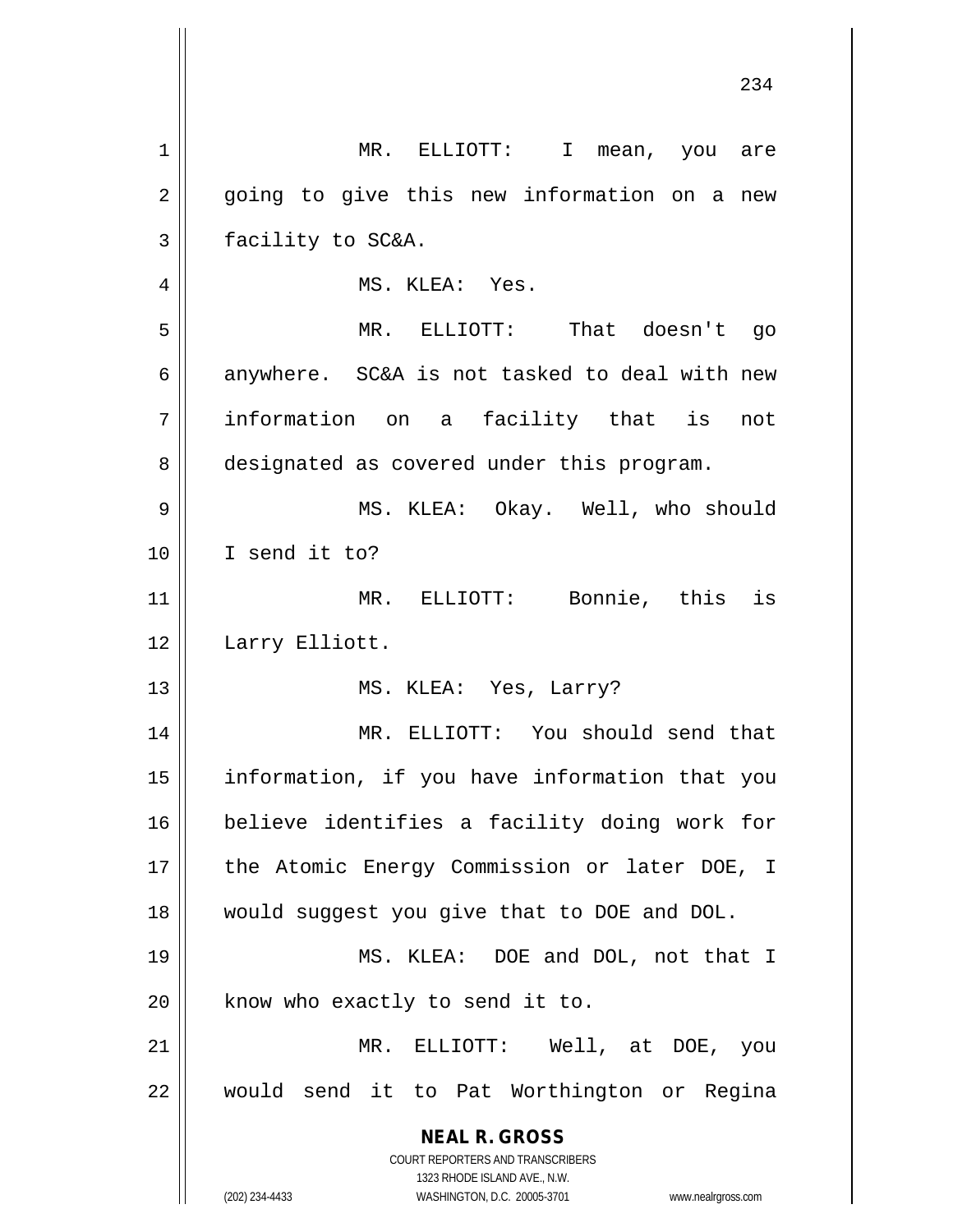**NEAL R. GROSS** COURT REPORTERS AND TRANSCRIBERS 1323 RHODE ISLAND AVE., N.W. (202) 234-4433 WASHINGTON, D.C. 20005-3701 www.nealrgross.com 1 || Cano. At DOL, you would send it to Rachel 2 Layton.  $3 \parallel$  MS. KLEA: Okay. Can --4 MR. ELLIOTT: If you send it to  $5 \parallel$  me, I will forward  $-$ 6 MS. KLEA: Do you know those 7 addresses? 8 || MR. ELLIOTT: If you send it to  $9 \parallel$  me, I will forward it to both of them. 10 MS. KLEA: Okay. And I don't know  $11 \parallel$  who --12 MR. ELLIOTT: You can go on our 13 website, and you can go to "Related Links." 14 On the toolbar on the right-hand side, pick 15 "Related Links." And you can go to both DOL 16 and DOE and see the addresses for those 17 | individuals, however you wish to do it. 18 || MS. KLEA: Okay. 19 MR. ELLIOTT: And then on the  $20$  || other matter that you brought up just before 21 || this, if you have information about an 22 || incident that occurred on the covered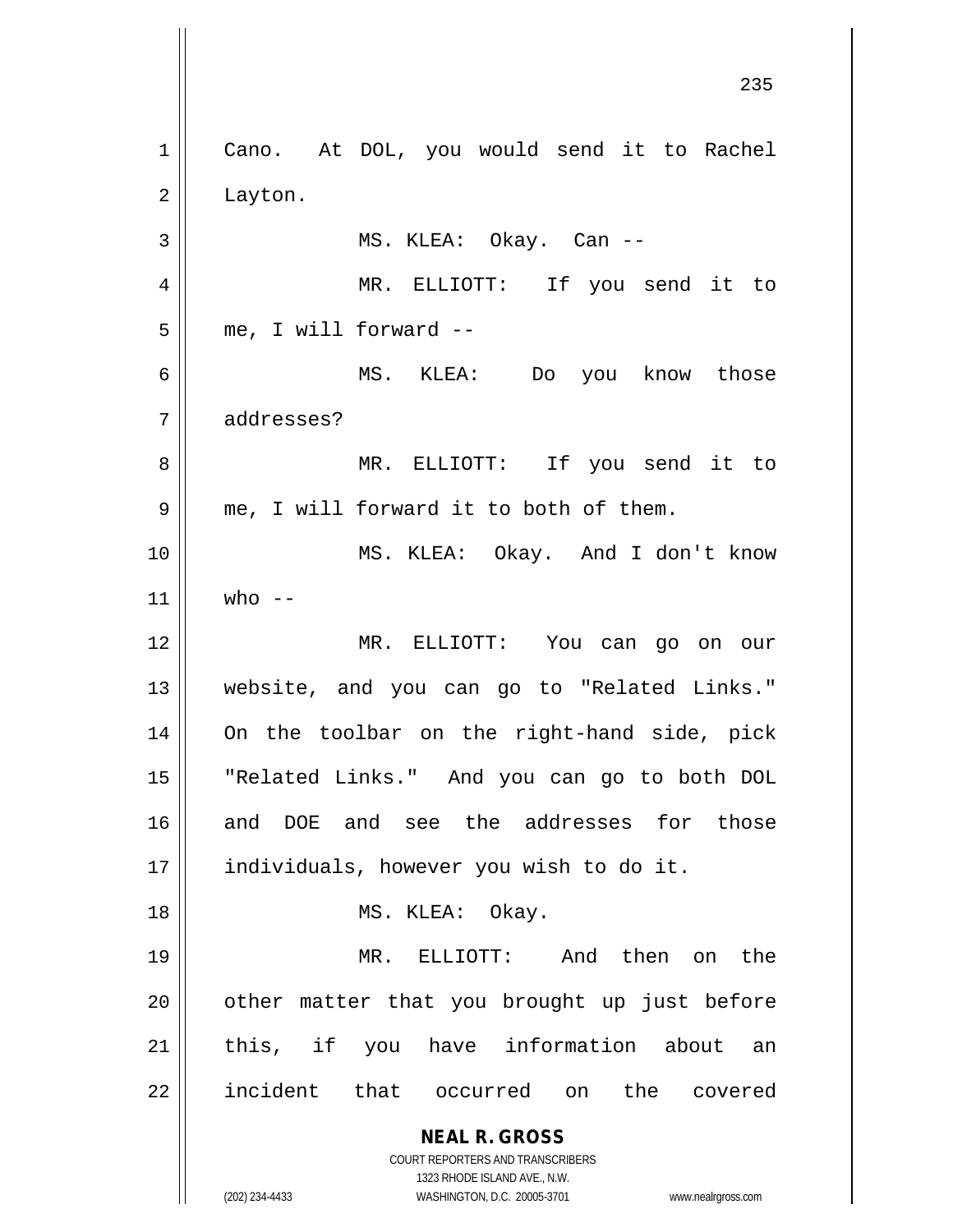1 || facility, I would encourage that you share  $2 \parallel$  that with us at NIOSH, at OCAS so that we can 3 understand what incident you are talking 4 | about.

5 And I would also encourage you to  $6 \parallel$  encourage claimants to list that incident if 7 || they were present during it in their 8 | computer-assisted telephone interview.

 MS. KLEA: Well, I am sure they have. And I have had a second claimant for the Van Owen facility. And I asked the interviewer to look at this particular claim 13 || and look at the testimony. And that didn't 14 || help. He never commented on it in the closing interview. So that sounds good in theory, 16 || but, really, that does not work. I have not | had that  $-$ 

18 || MR. ELLIOTT: Well, it should work  $19$   $\parallel$  because  $-$ 20 MS. KLEA: -- other claims are

21 | compared to get information.

22 MR. ELLIOTT: It should work in

**NEAL R. GROSS** COURT REPORTERS AND TRANSCRIBERS

1323 RHODE ISLAND AVE., N.W.

(202) 234-4433 WASHINGTON, D.C. 20005-3701 www.nealrgross.com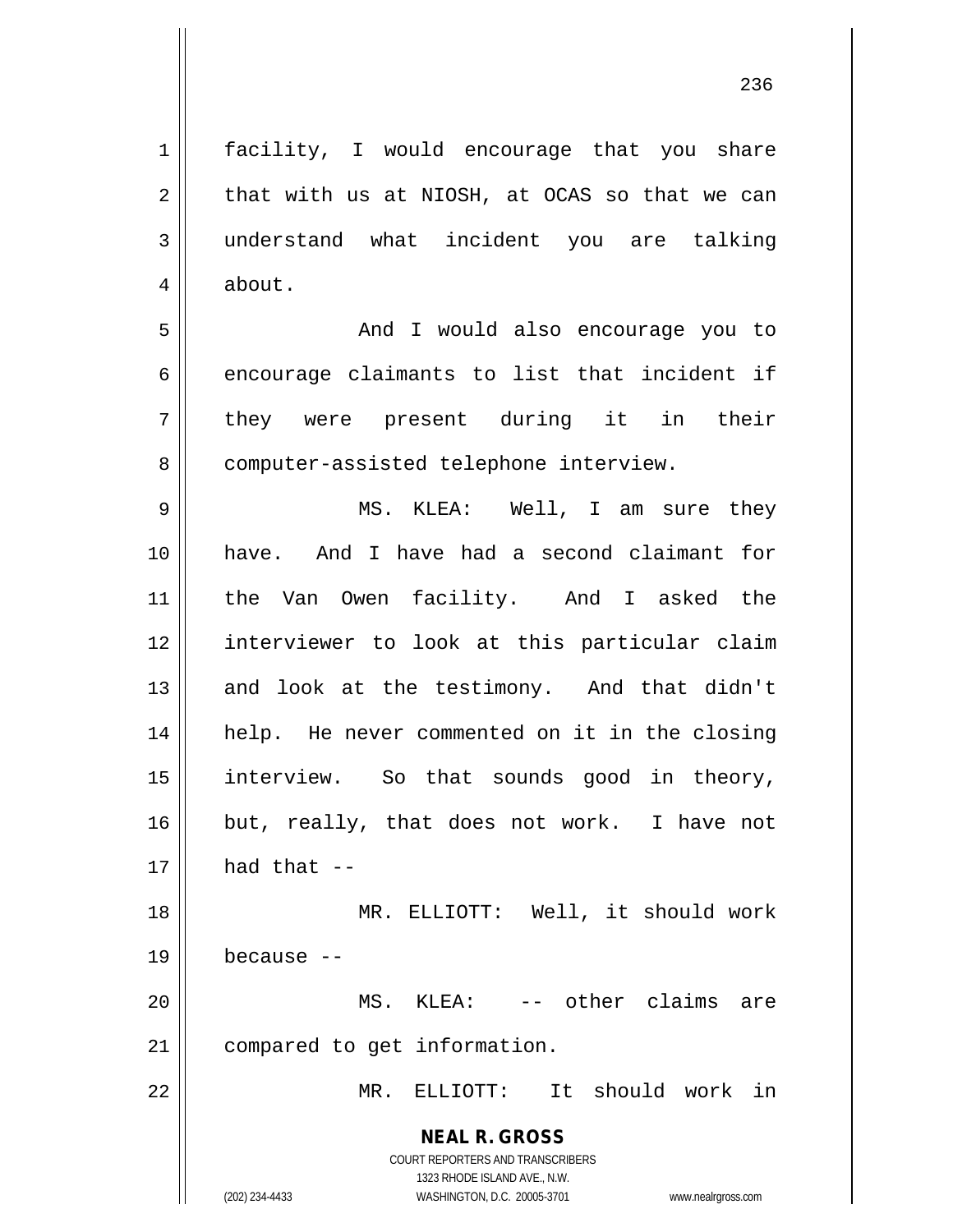**NEAL R. GROSS** COURT REPORTERS AND TRANSCRIBERS 1323 RHODE ISLAND AVE., N.W. (202) 234-4433 WASHINGTON, D.C. 20005-3701 www.nealrgross.com 1 | this instance where an incident is being 2 identified in the close-out interview. And if  $3 \parallel$  a dose reconstruction doesn't address that,  $4 \parallel$  then it needs to address that. It either  $5 \parallel$  needs to say that it has been accounted for in 6 the dose estimate in some way, shape, or 7 fashion or that it's not relevant to the dose 8 | reconstruction. 9 MS. KLEA: Okay. 10 MR. ELLIOTT: And so in your 11 close-out interview, if you didn't get 12 || satisfaction with that, please call me or send 13 me an e-mail about it. And I'll go back to 14 ORAU. And we'll work out what happened there  $15$  and get an answer on that situation. 16 MS. KLEA: Okay. Well, I am going 17 to be a part of another closing interview in 18 July with one of my reactor operators on a 19 failed reactor that failed in 1964, the snap  $20$  |  $AER$ . 21 And how can anybody get a fair 22 || hearing when you're using old health data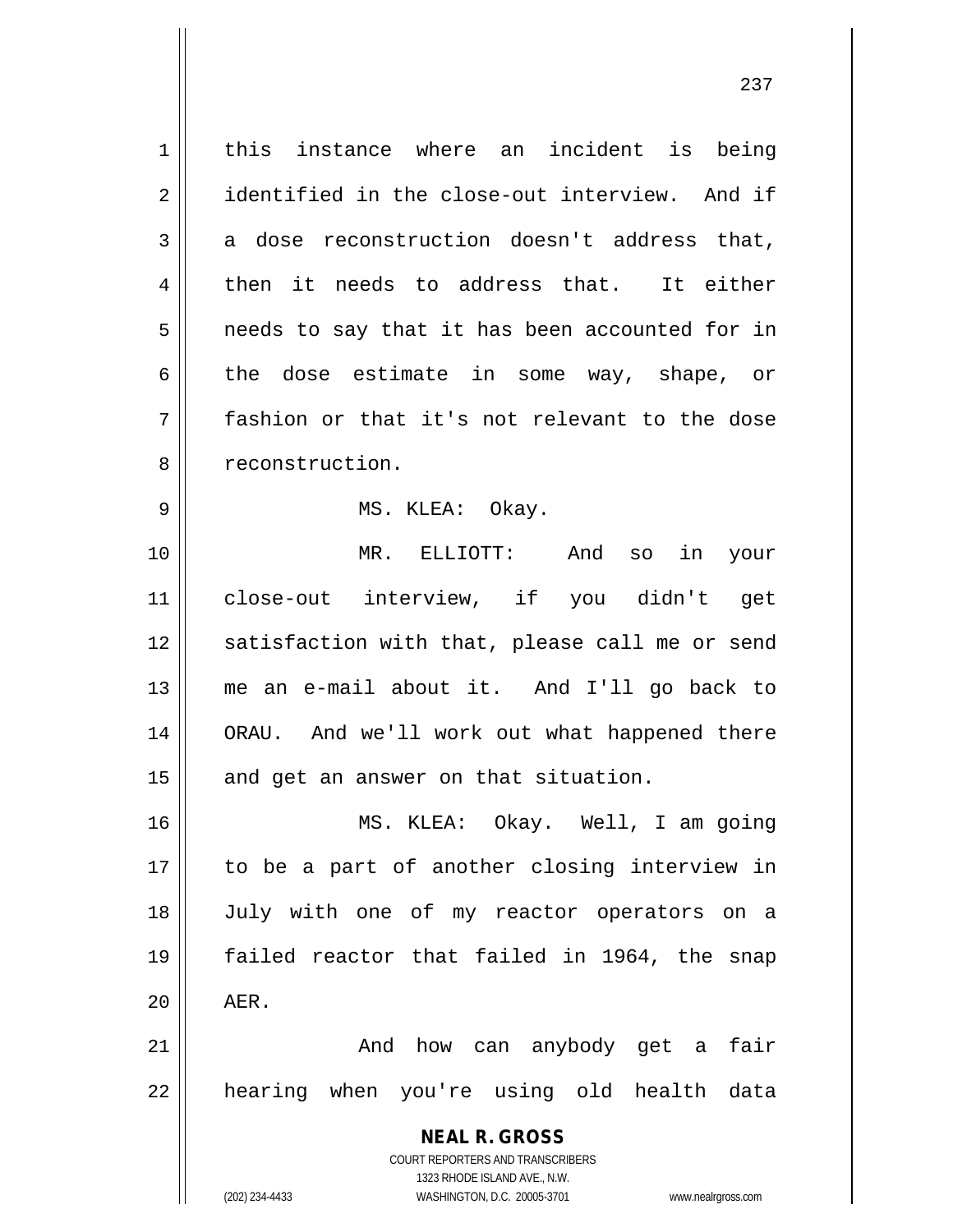**NEAL R. GROSS** COURT REPORTERS AND TRANSCRIBERS 1323 RHODE ISLAND AVE., N.W. 1 which shows that the bladder cancers are not 2 || very radiosensitive? You know, according to  $3 \parallel$  the  $-$ 4 MR. ELLIOTT: Bladder cancers are  $5 \parallel$  not very radiosensitive. That's why. 6 MS. KLEA: -- you know, a very  $7 \parallel$  high incidence of bladder cancer. 8 MR. ELLIOTT: The bladder cancer 9 is not radiogenic. So that's just the way the 10 cancer risk model is. 11 MS. KLEA: What? What did you 12 || say? Bladder cancer is not very radiogenic? 13 MR. ELLIOTT: That bladder cancer 14 is not very radiogenic. 15 MS. KLEA: Well, not according to 16 || the BIER report. According to the BIER 17 || report, they had higher incidence than they 18  $\parallel$  ever suspected, very, very high, using old --19 MR. ELLIOTT: Well, incidence is 20 different than cancer risk models. Incidence 21 || goes into cancer risk models. So, you know,  $22$  | we may be talking past each other here, but --

(202) 234-4433 WASHINGTON, D.C. 20005-3701 www.nealrgross.com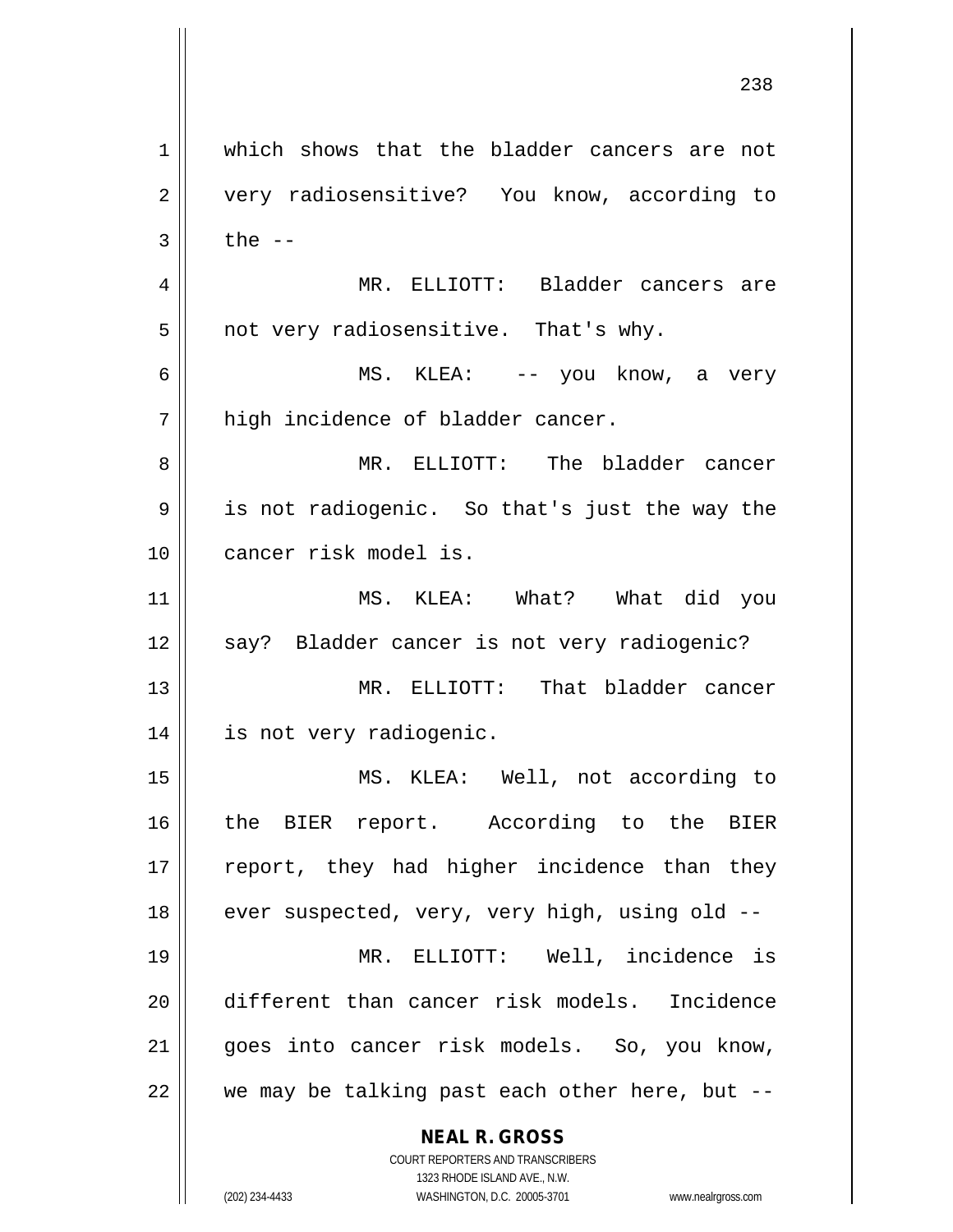| $\mathbf 1$    | MR. KATZ: Bonnie, some guidance                                     |
|----------------|---------------------------------------------------------------------|
| $\overline{2}$ | that might be helpful to you. There are two                         |
| 3              | things here. There is a dose reconstruction,                        |
| 4              | which it doesn't really matter. What you are                        |
| 5              | talking about is now an IREP issue, which is                        |
| 6              | the interactive radio-epidemiological program,                      |
| 7              | which is used by DOL to actually then                               |
| 8              | establish probability of causation based on                         |
| 9              | the dose reconstruction, but it's not a dose                        |
| 10             | reconstruction person's work to deal with                           |
| 11             | these risk models.                                                  |
| 12             | So there is the opportunity. And                                    |
| 13             | it's solicited on the web, I believe, still to                      |
| 14             | provide comments on IREP. And it sounds like                        |
| 15             | you might have a comment on IREP with respect                       |
| 16             | to bladder cancer. And you are encouraged to                        |
| 17             | submit comments and information related to                          |
| 18             | that.                                                               |
| 19             | MS. KLEA: Well, yes, if I think                                     |
| 20             | it would help. I don't know of any one of our                       |
| 21             | bladder cancers that has been compensated at                        |
| 22             | Santa Susana. And then in the whole country,                        |
|                | <b>NEAL R. GROSS</b>                                                |
|                | COURT REPORTERS AND TRANSCRIBERS                                    |
|                | 1323 RHODE ISLAND AVE., N.W.                                        |
|                | (202) 234-4433<br>WASHINGTON, D.C. 20005-3701<br>www.nealrgross.com |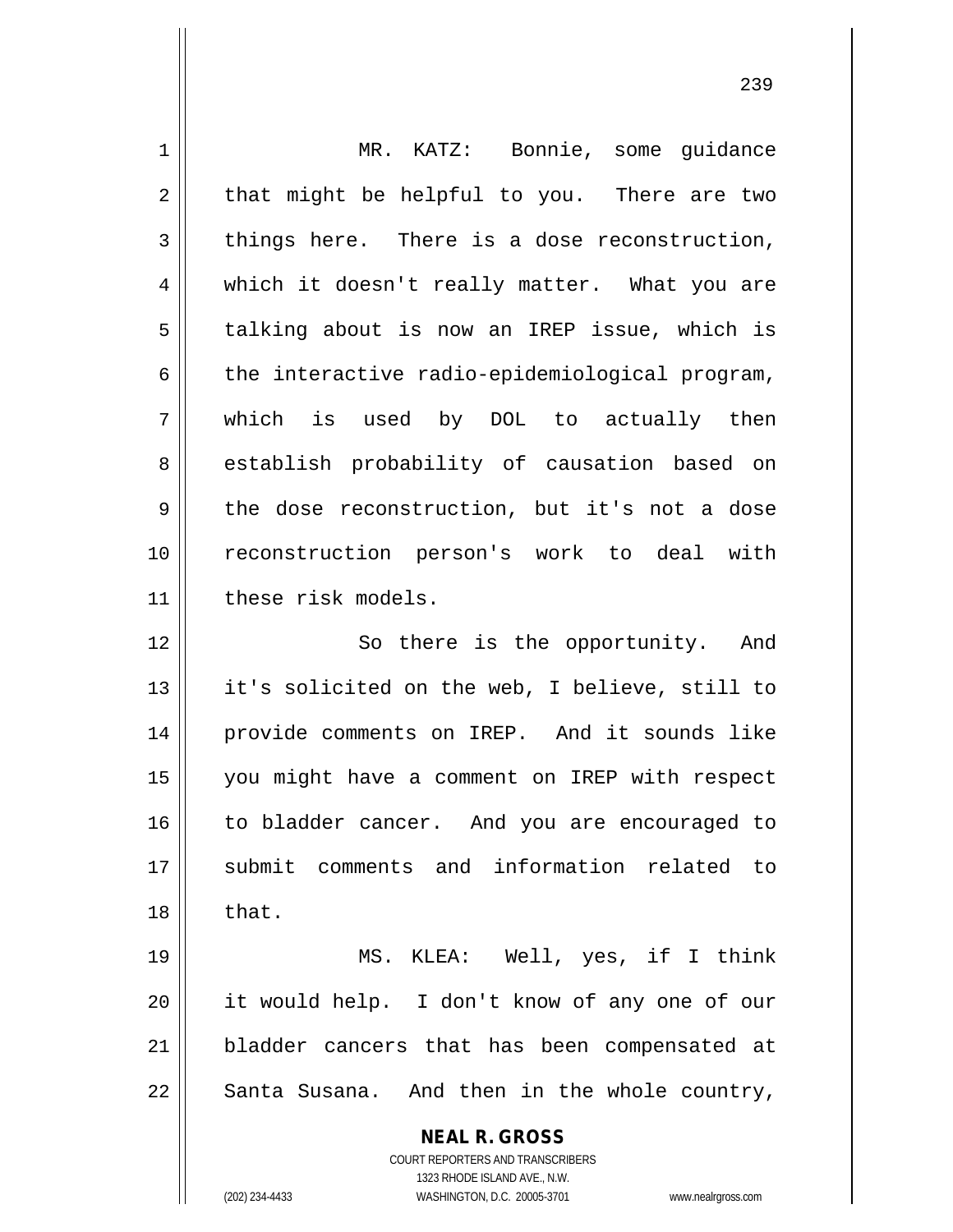**NEAL R. GROSS** COURT REPORTERS AND TRANSCRIBERS 1323 RHODE ISLAND AVE., N.W. 1 you are only paying three percent. So, you  $2 \parallel$  know, it sounds pretty hopeless if all of our  $3 \parallel$  workers have bladder cancer, which they do. 4 MR. KATZ: Again, so, Bonnie, I 5 || mean, that is a reflection of the current  $6 \parallel$  cancer risk models that have been developed by  $7$  || the National Cancer Institute and with some 8 | involvement by NIOSH. 9 Those risk models do not attribute 10 a high level of risk to a given amount of 11 || radiation dose in comparison to what you would 12 have, say, with a lung cancer. But that is 13 just to speak very crudely about this, 14 || probably inaccurately. 15 || But, again, the door is open on 16 Scientific questions with IREP. And you 17 || should feel empowered to submit comments and 18 questions with respect to IREP. If you don't 19 || raise the questions, then certainly they may 20 | not be taken out. 21 || But BIER, these reports are very 22 || important. And OCAS is well-aware of these

(202) 234-4433 WASHINGTON, D.C. 20005-3701 www.nealrgross.com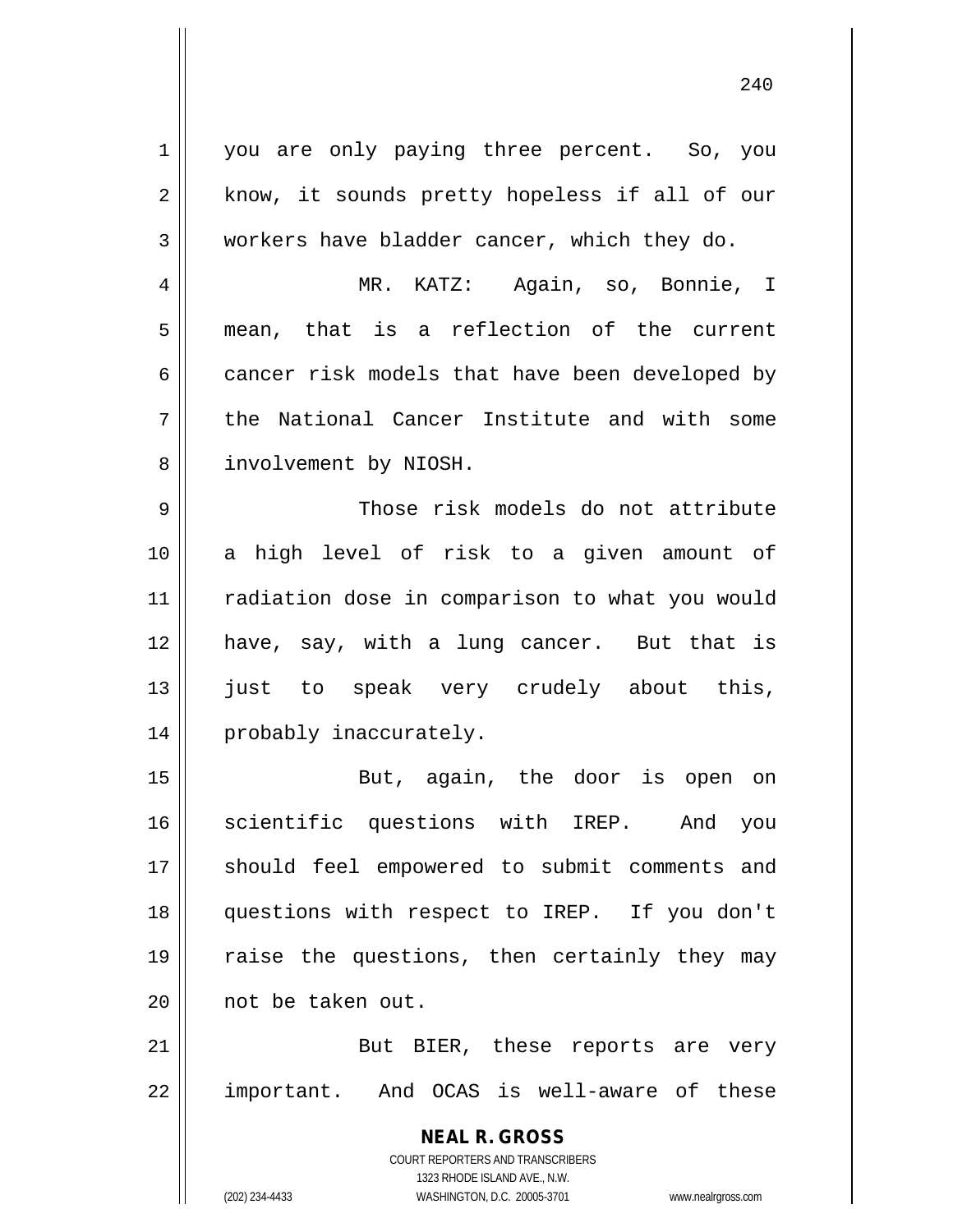**NEAL R. GROSS** COURT REPORTERS AND TRANSCRIBERS 1 || reports, and the report that work on the IREP 2 || program are well-aware of these reports. And  $3 \parallel$  there is a lot of peer review among scientists 4 || that goes into those programs already but  $5 \parallel$  certainly raise issues if you have them. 6 MS. KLEA: Well, I think that we 7 are long past the conclusions of the BIER 8 || report. And I see no changes have been made 9 | whatsoever. 10 MS. ROBERTSON-DEMERS: Can I just  $11$  | make a comment,  $-$ 12 CHAIRMAN GIBSON: Yes. 13 || MS. ROBERTSON-DEMERS: -- just for 14 Larry's sake? The incident that Bonnie is 15 talking about is written up in our Santa 16 Susana site profile reviews. Additional 17 || information was sent to Laura Hughes probably 18 || about four weeks ago. 19 MR. ELLIOTT: Okay. Thank you. 20 CHAIRMAN GIBSON: Okay. Are there 21 || any more public comments from workers or 22 | advocates?

1323 RHODE ISLAND AVE., N.W.

(202) 234-4433 WASHINGTON, D.C. 20005-3701 www.nealrgross.com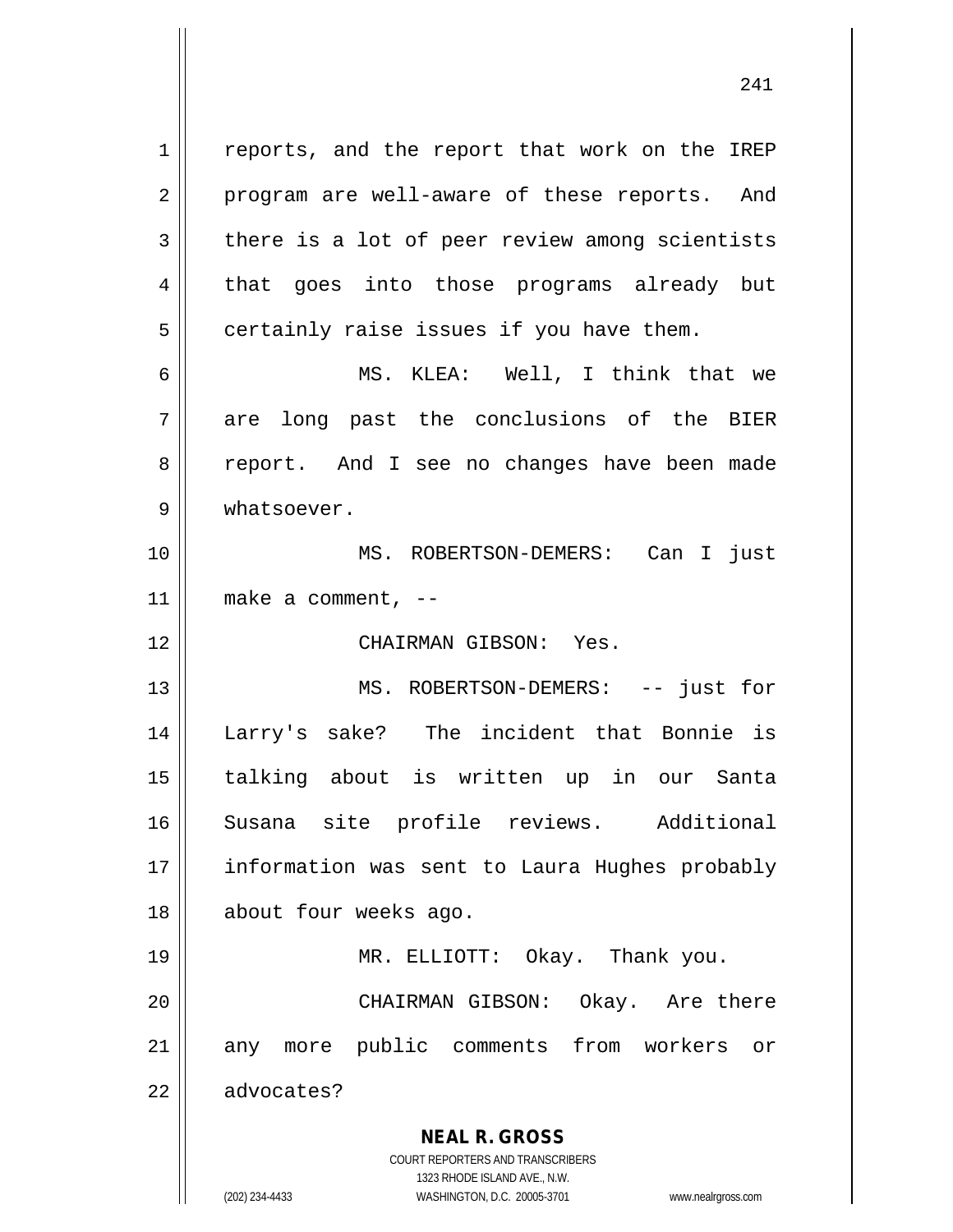**NEAL R. GROSS** COURT REPORTERS AND TRANSCRIBERS 1323 RHODE ISLAND AVE., N.W. 1 || (No response.) 2 CHAIRMAN GIBSON: If not, we'll  $3 \parallel$  get back to the conduct of the meeting. And I  $4 \parallel$  guess we are back to seeing if we have enough 5 || information to pull together here to try to 6 define the mission of the workgroup. 7 MR. ZEITOUN: I have a question  $8 \parallel$  that came up on the site conversation. 9 CHAIRMAN GIBSON: Okay. 10 MR. ZEITOUN: Let's say there is a 11 meeting regarding a site. And let's say Mound 12 || or let's say anything, you know. And comments  $13$  | came from the public regarding that site. 14 || I understand that this does not go  $15$  | into this database that we are talking about. 16 And although it's information related to 17 coming from the public on that site, am I 18 correct that it goes someplace else? It 19 doesn't go into the database that we are 20 discussing? 21 || MR. ELLIOTT: It depends upon the 22 meeting, again.

(202) 234-4433 WASHINGTON, D.C. 20005-3701 www.nealrgross.com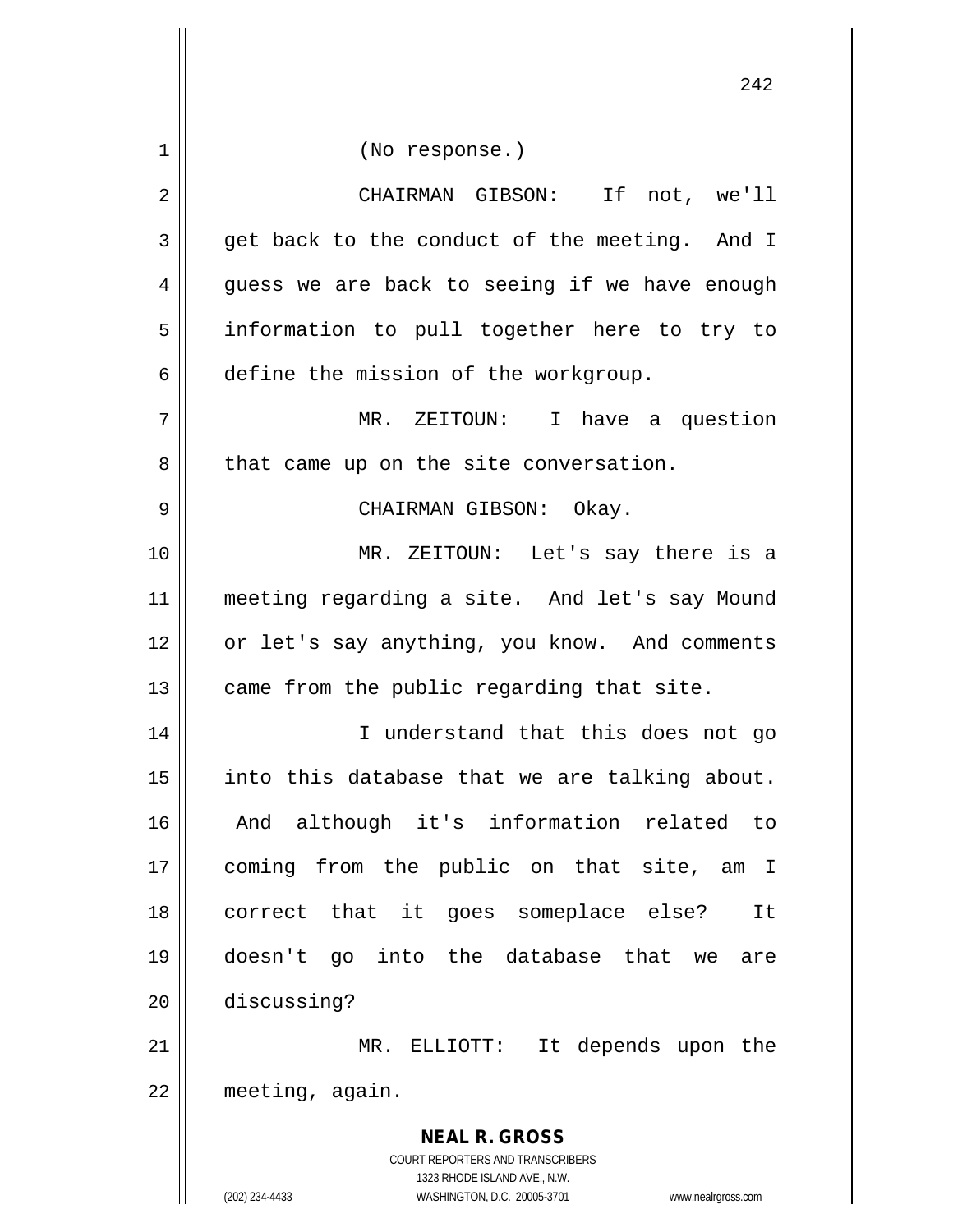| 1  | MR. ZEITOUN: Okay.                              |
|----|-------------------------------------------------|
| 2  | MR. ELLIOTT: If it's a town hall                |
| 3  | meeting, where we're there to present           |
| 4  | information about our responsibilities or our   |
| 5  | operations, our program, or process and we      |
| 6  | happen to interact with people and hear         |
| 7  | something, we will bring back individual notes  |
| 8  | perhaps. That would be how we would cover       |
| 9  | that from a town hall type of a setting.        |
| 10 | But on a TBD or an SEC evaluation               |
| 11 | report focus group, those minutes would be a    |
| 12 | summary of the conversation that was held.      |
| 13 | MR. ZEITOUN: So in this case,                   |
| 14 | there is a possibility $-$ I'm using the word   |
| 15 | "possibility" -- that not all the public        |
| 16 | information may be found in this database in    |
| 17 | one spot where the Board members or SC&A or     |
| 18 | NIOSH want to go and say everything about that  |
| 19 | site or all the comments that came on that      |
| 20 | site will not be found in one database.<br>It   |
| 21 | in different locations<br>could be<br>in<br>the |
| 22 | website.                                        |

**NEAL R. GROSS** COURT REPORTERS AND TRANSCRIBERS 1323 RHODE ISLAND AVE., N.W.

(202) 234-4433 WASHINGTON, D.C. 20005-3701 www.nealrgross.com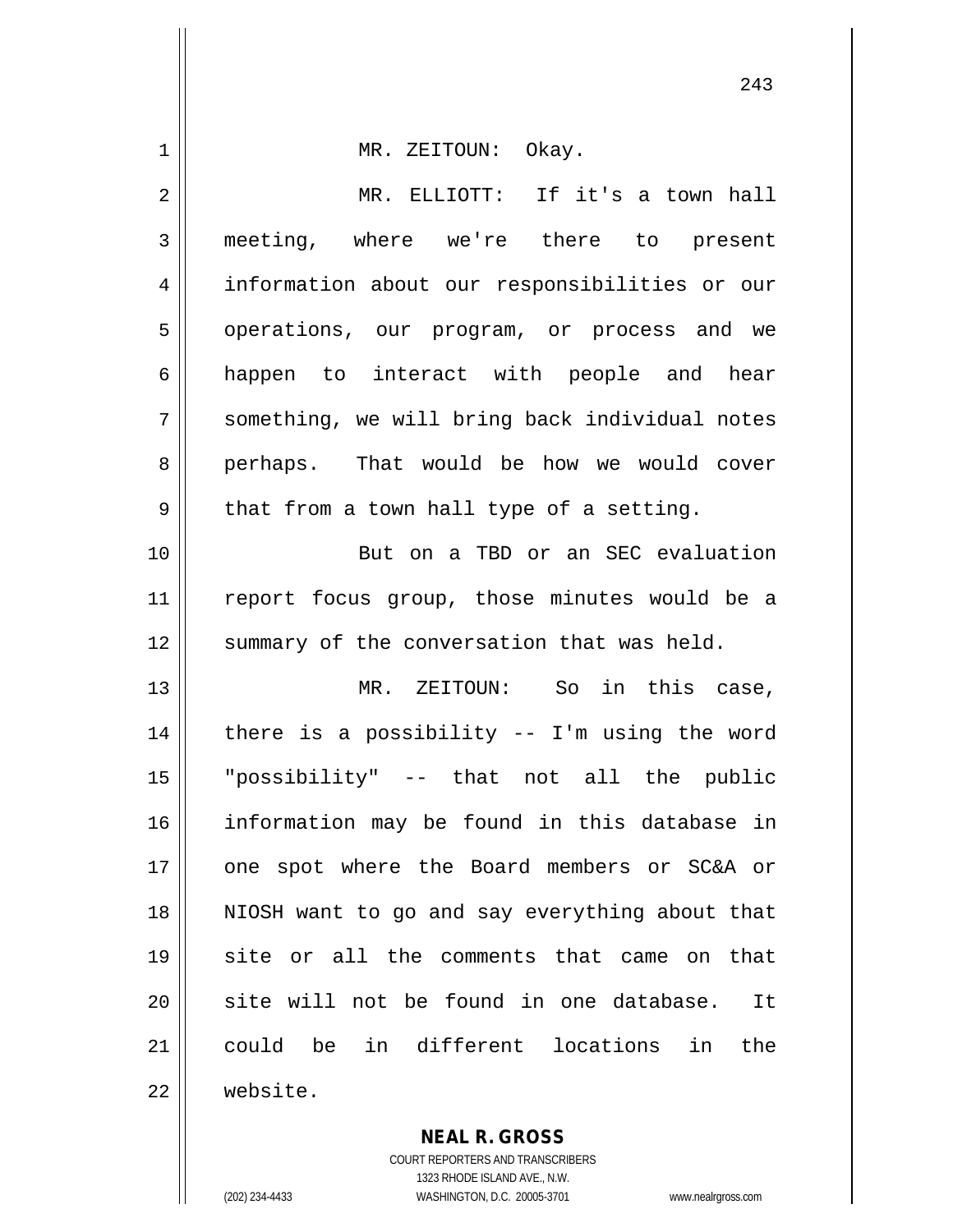**NEAL R. GROSS** COURT REPORTERS AND TRANSCRIBERS 1323 RHODE ISLAND AVE., N.W. (202) 234-4433 WASHINGTON, D.C. 20005-3701 www.nealrgross.com 1 MR. JOHNSON: If the information 2 || was provided at a meeting, it's in the 3 database. 4 | MR. ZEITOUN: Okay. 5 MR. JOHNSON: If the information 6 || was provided off meeting, you know, all bets  $7 \parallel$  are off. 8 || MR. ZEITOUN: Off these meetings 9 | that you talk about? 10 || MR. JOHNSON: Off these meetings. 11 MR. ZEITOUN: Yes. That's what 12 || I'm trying to get at. 13 MR. JOHNSON: How would that 14 information have been communicated? 15 MR. ZEITOUN: So how does the 16 || Board track all the aspects of comments that 17 came on that site? Do they have to go to 18 different sources, in addition to the 19 database? 20 MR. ELLIOTT: Again, this database  $21$  || is initiated, entries into this database are  $22$  | initiated, by meetings that are held.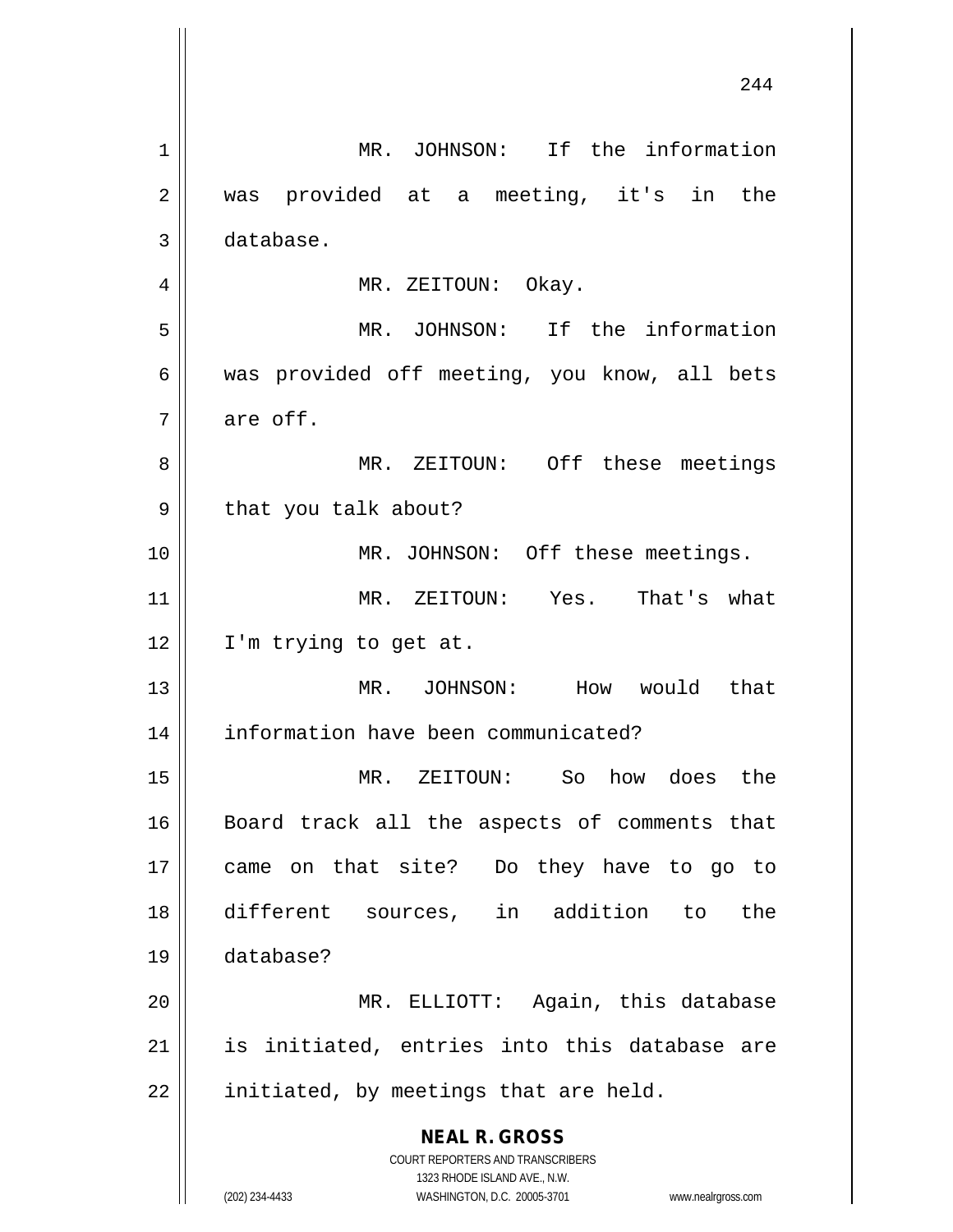| 1  | MR. ZEITOUN: Right. Right, sir.                                                                     |
|----|-----------------------------------------------------------------------------------------------------|
| 2  | MR. ELLIOTT: And what we have up                                                                    |
| 3  | there, you know, I put Board meeting up there                                                       |
| 4  | late, you know, after Kathy's suggestion.                                                           |
| 5  | MR. ZEITOUN: Right.                                                                                 |
| 6  | MR. ELLIOTT: But I don't know                                                                       |
| 7  | that we have -- we don't have any thought                                                           |
| 8  | right now or we don't have any way in our                                                           |
| 9  | minds of putting public comments caught,                                                            |
| 10 | captured, heard at a Board meeting into this.                                                       |
| 11 | We don't have a way for the public                                                                  |
| 12 | health advisers who are doing interviews with                                                       |
| 13 | claimants to come out of that and say, oh,                                                          |
| 14 | hey, what about this? This person turned in                                                         |
| 15 | this document. I don't know if we have seen                                                         |
| 16 | it before.                                                                                          |
| 17 | MR. ZEITOUN: Right, right, right.                                                                   |
| 18 | MR. ELLIOTT: So, you know, on 1,                                                                    |
| 19 | 2, 3, and $4$ --                                                                                    |
| 20 | So we're getting the<br>MR. ZEITOUN:                                                                |
| 21 | most.                                                                                               |
| 22 | MR. ELLIOTT: You're going to get                                                                    |
|    | <b>NEAL R. GROSS</b>                                                                                |
|    | COURT REPORTERS AND TRANSCRIBERS                                                                    |
|    | 1323 RHODE ISLAND AVE., N.W.<br>(202) 234-4433<br>WASHINGTON, D.C. 20005-3701<br>www.nealrgross.com |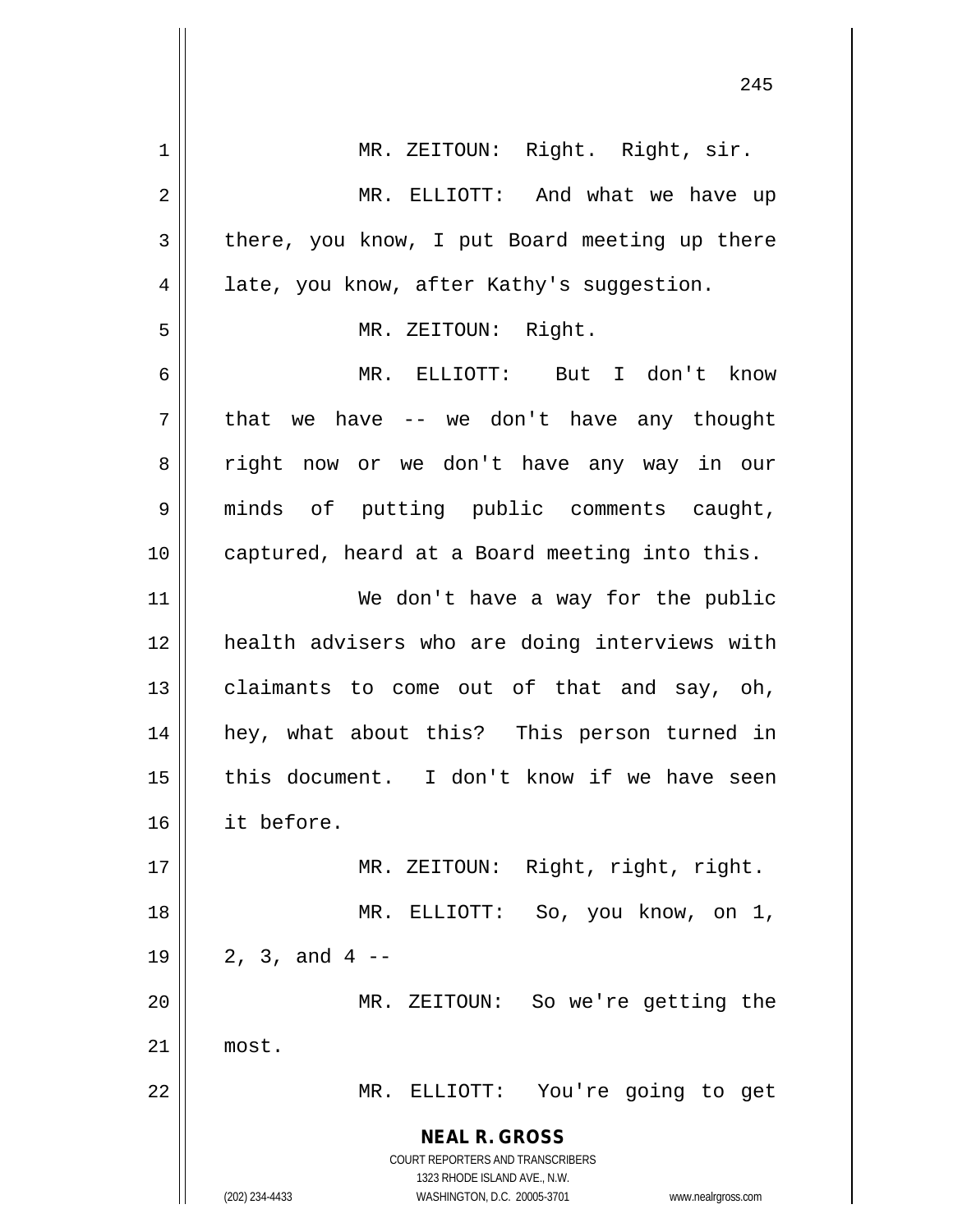**NEAL R. GROSS** COURT REPORTERS AND TRANSCRIBERS 1 || in this tracking system what we glean from  $2 \parallel$  that. Now, I guess we can paint through and  $3$  | augment the middle column there. 4 MR. ZEITOUN: You know, based on  $5 \parallel$  the discussion, I believe that you are going  $6 \parallel$  to be augmenting it by trying to get the 7 letters into the system, whatever outside 8 l letters come in for --9 MR. ELLIOTT: See, that is a whole  $10 \parallel$  other  $-$ 11 || MR. ZEITOUN: Another attempt. 12 MR. ELLIOTT: We have another  $13$  system where incoming letters if  $-$  we have a 14 controlled correspondence system. And so 15  $\parallel$  1et's say that some claimant, a petitioner, a 16 worker, an advocate, an activist writes to me 17 || or writes to Dr. Howard or writes to Secretary 18 of HHS. 19 || Then that incoming letter goes 20 || into this controlled correspondence because it 21 || generally begs for a response if nothing more 22 || than just "We got your letter. Thank you."

1323 RHODE ISLAND AVE., N.W.

(202) 234-4433 WASHINGTON, D.C. 20005-3701 www.nealrgross.com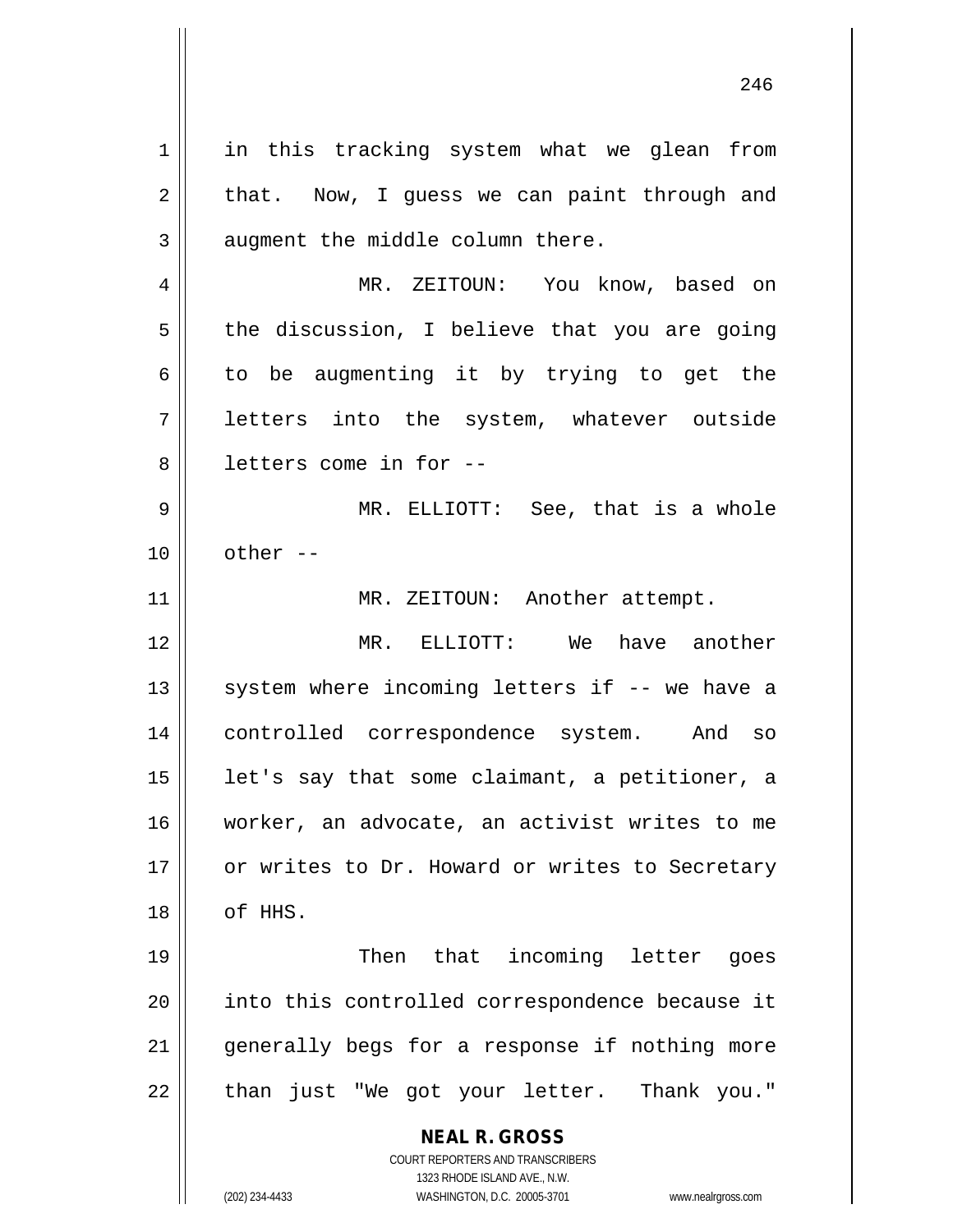**NEAL R. GROSS** COURT REPORTERS AND TRANSCRIBERS 1323 RHODE ISLAND AVE., N.W. (202) 234-4433 WASHINGTON, D.C. 20005-3701 www.nealrgross.com 1 But it may in all likelihood have several  $2 \parallel$  points that need to be addressed in written 3 | response. 4 || So those qo into our controlled  $5 \parallel$  correspondence, which is a totally separate 6 system. And, again, I don't know that I see  $7 \parallel$  that as outreach. I see that as just our 8 day-to-day business interactions with folks in 9 | their correspondence. 10 MEMBER MUNN: It's a process. 11 || MR. ELLIOTT: Well, yes. 12 MR. McDOUGALL: If I may just 13 quickly? It sounds a little like you're 14 || dealing with the one percent issues here. If 15 || this Committee or this Working Group could 16 || really evaluate and provide recommendations on 17 || numbers 2 and 4 up here, most of the richness 18 in which I think you are going to be 19 interested in is in 2 and 4. 20 MR. ZEITOUN: That's in the 21 | majority, I agree. 22 MR. McDOUGALL: Yes. And if you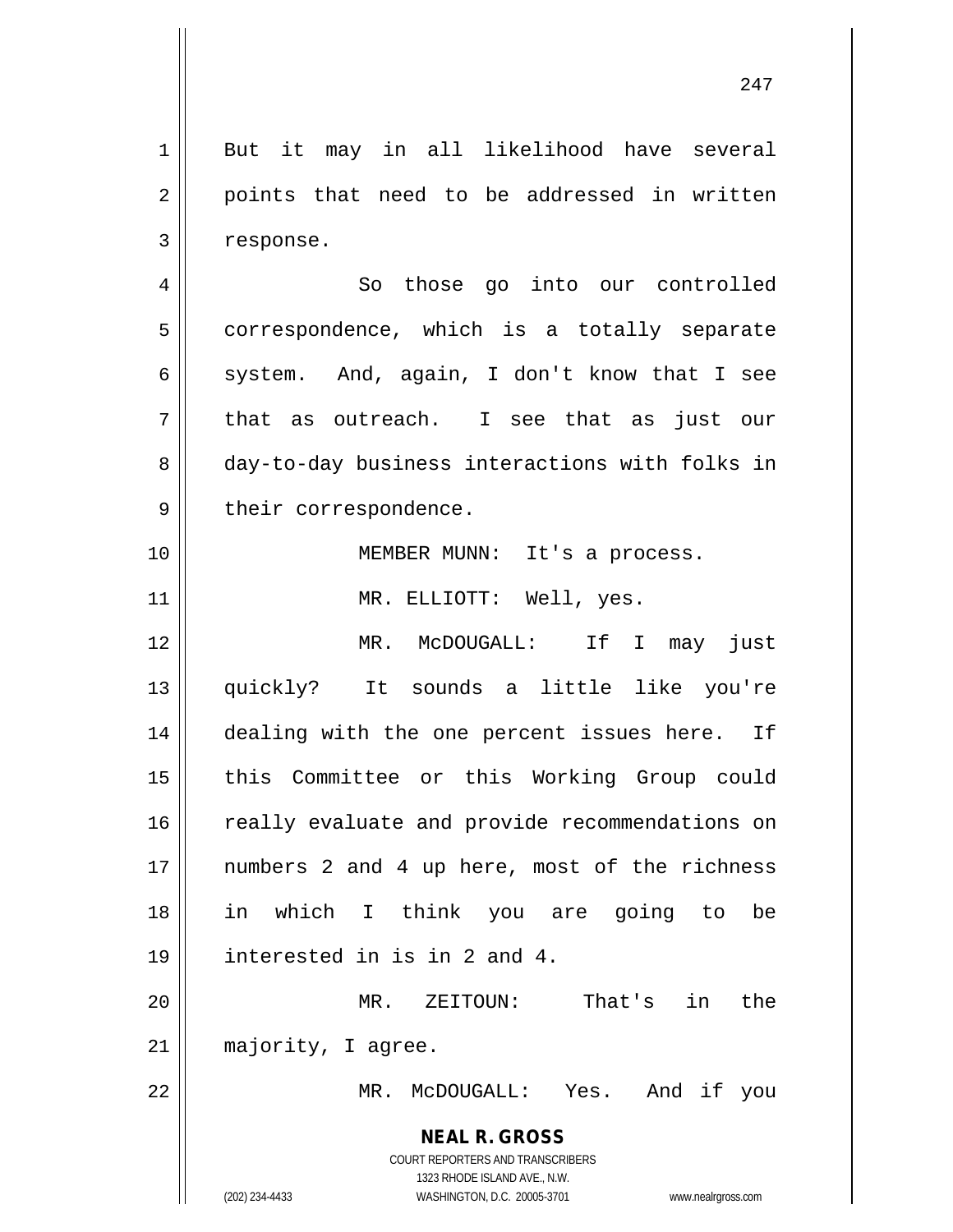**NEAL R. GROSS** COURT REPORTERS AND TRANSCRIBERS 1323 RHODE ISLAND AVE., N.W. 1 || could get your arms around that, the rest of  $2 \parallel$  it, you know, that's kind of the nice to  $3 \parallel$  haves. 4 || MR. ZEITOUN: What triggered that, 5 | Vern, is the comments we just heard. There  $6 \parallel$  are certain issues coming up. And we cannot 7 || remember, see? 8 So our issues that have to be we  $9 \parallel$  should really as a Board -- I am a contractor 10 to the Board. Somehow we have to get a handle 11 || around how these issues that are coming up in 12 meetings, in presentations could be controlled  $13$  and tracked. That's a concept. 14 || The Mand sometimes the one percent is  $15$  | the most vocal ones. 16 MR. McDOUGALL: There is a lot of 17 || rich information out there in the records of  $18$  || those type 2 and type 4 meetings. 19 MR. ZEITOUN: Yes. Okay. It's a 20 | concern. 21 MEMBER BEACH: And I don't 22 disagree. I think we really need to get our

(202) 234-4433 WASHINGTON, D.C. 20005-3701 www.nealrgross.com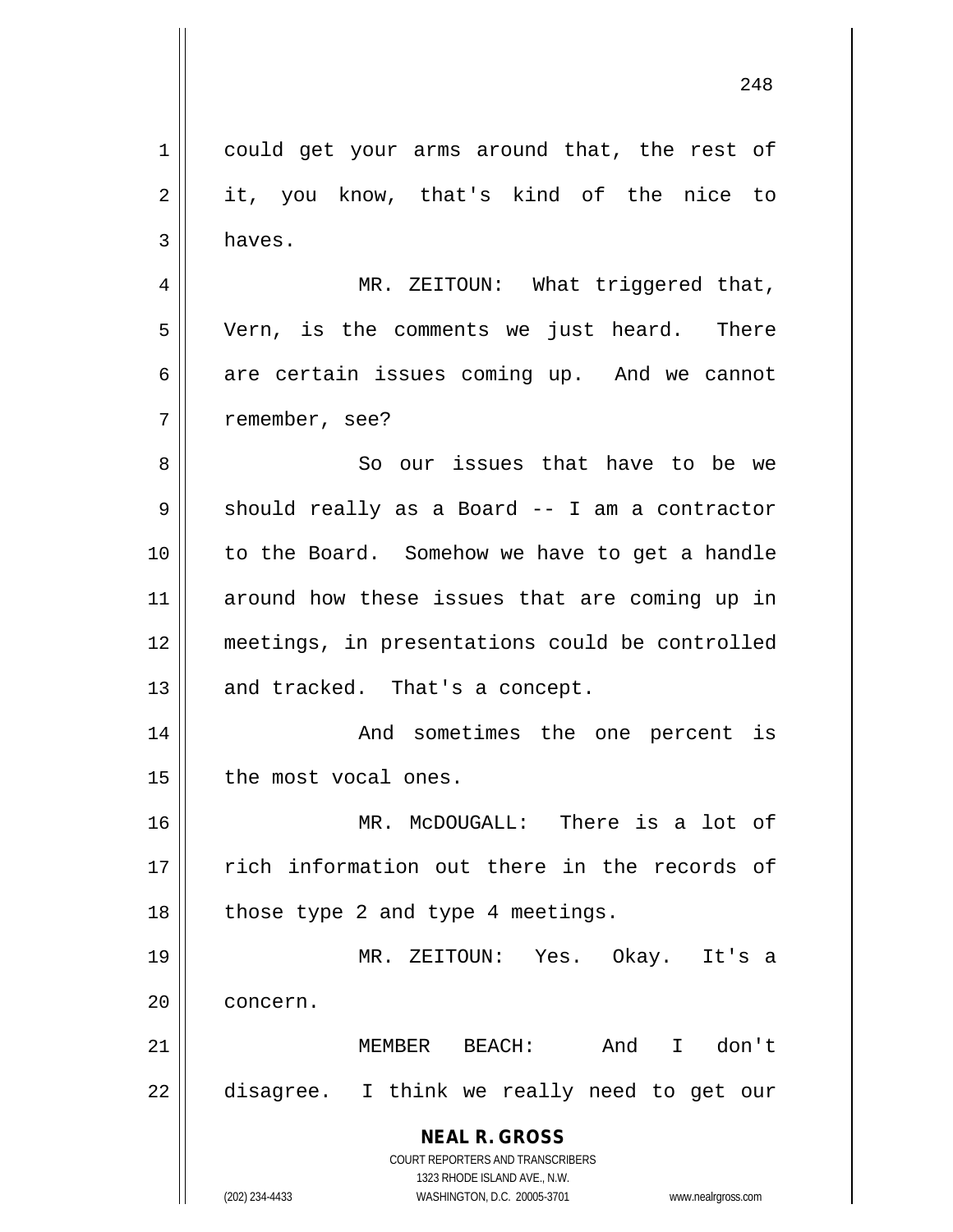**NEAL R. GROSS** COURT REPORTERS AND TRANSCRIBERS 1323 RHODE ISLAND AVE., N.W. (202) 234-4433 WASHINGTON, D.C. 20005-3701 www.nealrgross.com 1 hands around 2 and 4. And, as Larry 2 | mentioned, we need to figure out how to deal  $3 \parallel$  with the middle section because I think that 4 || is important, too. 5 Whether it's one percent, you  $6 \parallel$  know, one percent still can be a great deal. 7 || And I think it's important. 8 MR. ELLIOTT: I numbered these for  $9 \parallel$  you --10 || **MEMBER BEACH:** Yes. 11 || MR. ELLIOTT: -- because I think 12 || those are our primary outreach activities. 13 That's where we focus our attentions: on 14 | those primary four areas. 15 I'll be honest. You know, people 16 are going to shut me down for this. But the 17 || Board meeting and the public comments, what I 18 listen for there is, do I need to take 19 somebody and get them off to the side and talk 20 || with them and find out what is going on? 21 || MEMBER BEACH: Right. 22 MR. ELLIOTT: And that's the best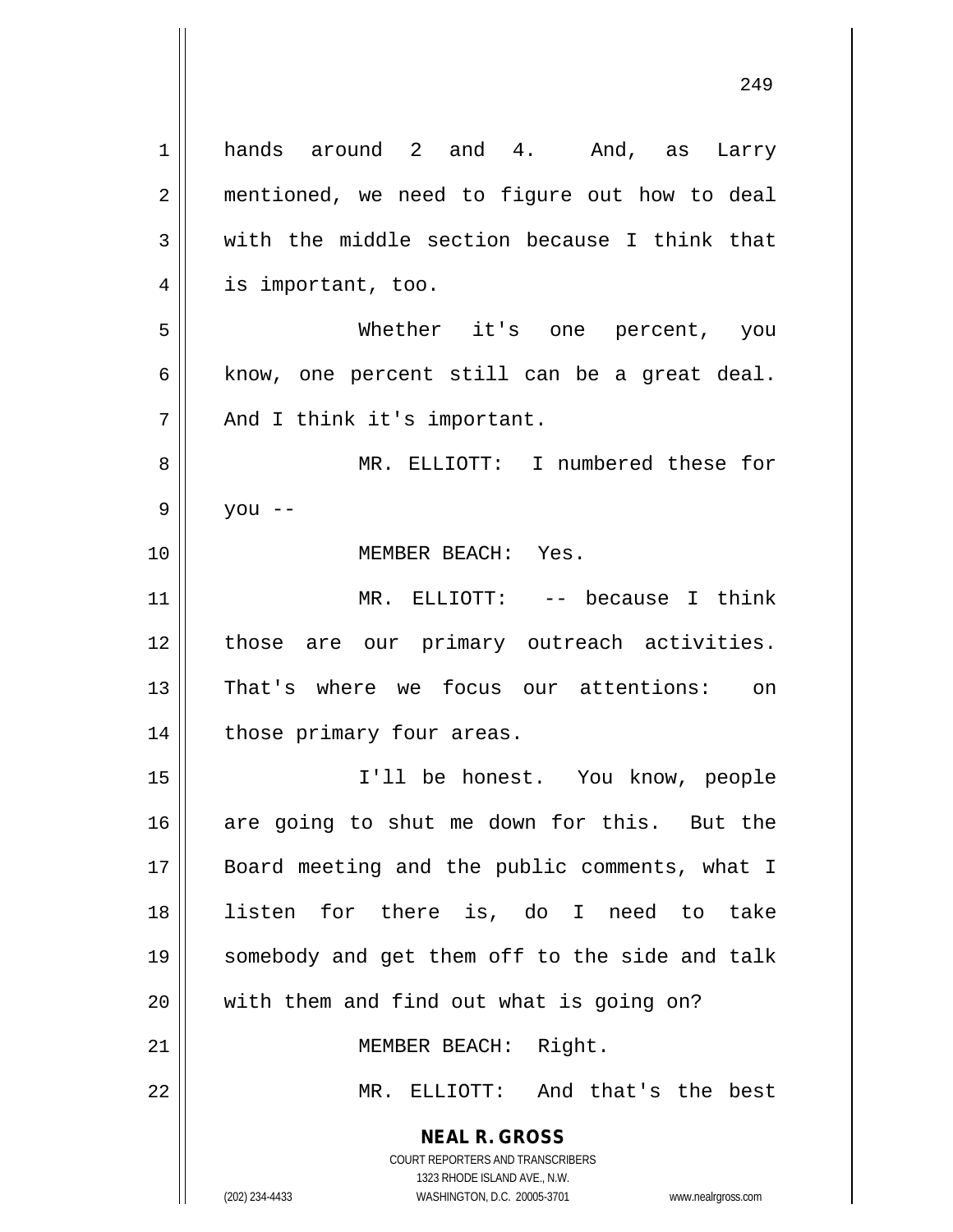**NEAL R. GROSS** COURT REPORTERS AND TRANSCRIBERS 1323 RHODE ISLAND AVE., N.W. 1 || I think we can do with that kind of venue. 2 | It's difficult to measure. You know, I could  $3 \parallel$  write down every time I interact with somebody 4 in a public comment period at the Board and  $5 \parallel$  tell you all how I handled it if that's what 6 you want me to do. But there is very little  $7$  | juice for the squeezing there. 8 MR. KATZ: Some of that will be 9 captured anyway because if you find someone 10 who has something, an interesting story to 11 || tell, you may interview them. And, as well,  $12$   $\parallel$   $SC&A$  --13 || **MEMBER BEACH:** Right, right. 14 MR. KATZ: -- tries to follow up 15 with people who have spoken up in meetings. 16 || And I think you have successfully interviewed 17 people who have spoken up in meetings and 18 || qotten good information. So some of that is 19 captured anyway. 20 MR. ELLIOTT: Yes, it's captured. 21 || MR. KATZ: It may not in the end  $22 \parallel$  of the day be associated with a Board meeting,

(202) 234-4433 WASHINGTON, D.C. 20005-3701 www.nealrgross.com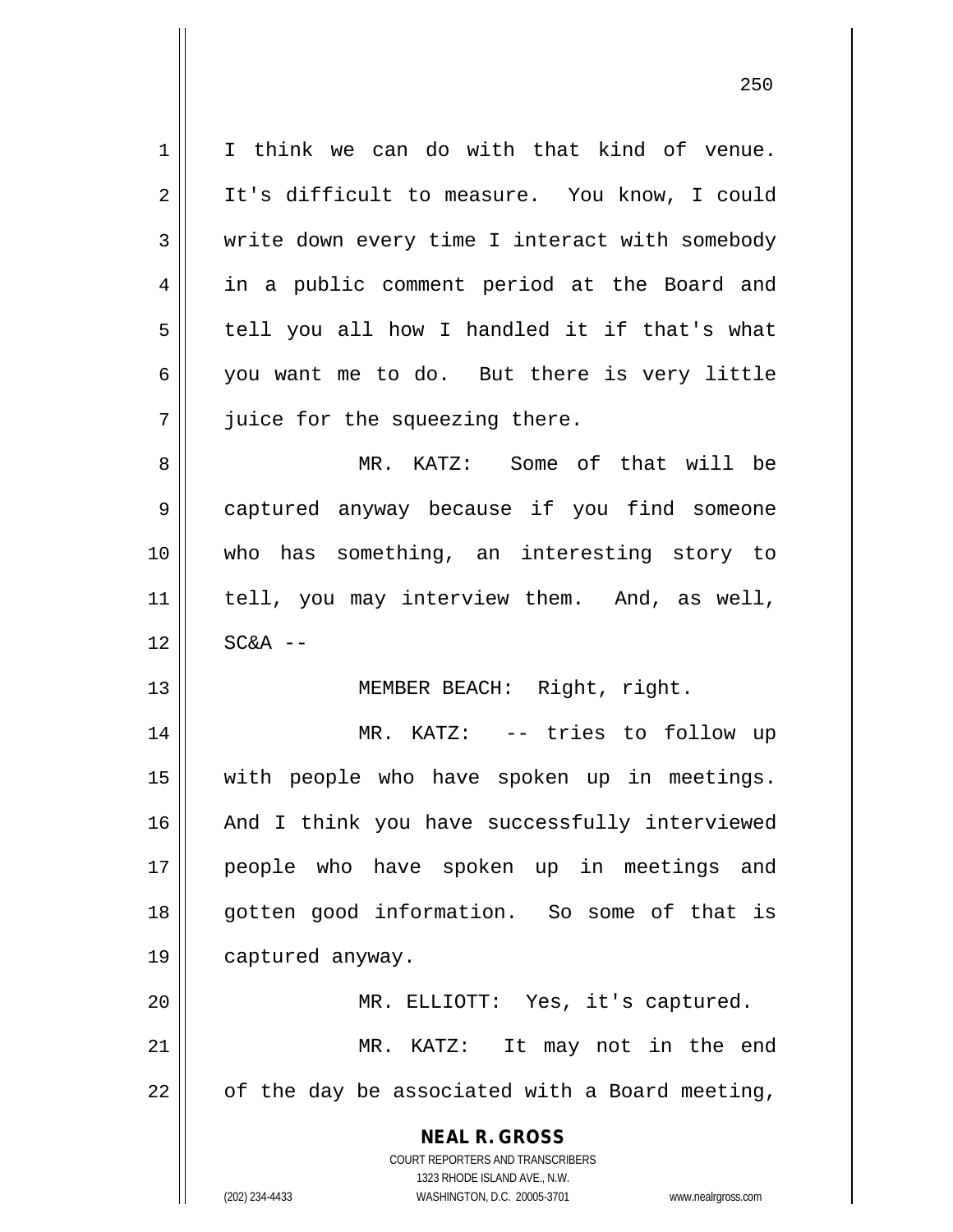$1 \parallel$  but that same individual shared with you their 2 | information.

**NEAL R. GROSS** COURT REPORTERS AND TRANSCRIBERS 1323 RHODE ISLAND AVE., N.W. 3 MR. ZEITOUN: Yes. And I would 4 || say 95 percent. I am not going to go up to 99 5 || percent. You are going to capture this. But  $6 \parallel$  as a contractor to the Board, we are not just 7 going to limit ourselves to this database. 8 There are different sources. There is nothing  $9 \parallel$  lost, actually, the way I understand it. It's 10 || just trying to track it different ways. 11 MEMBER BEACH: Right. 12 MR. ZEITOUN: And that's part of  $13$  || the responsibility that the Board should give 14 to -- okay. Well, when do you think we are 15 || going to be getting more input on this so we  $16 \parallel \cdot \cdot \cdot$  can --17 MR. ELLIOTT: You mean more flesh? 18 MR. ZEITOUN: Flesh, yes. We can 19 use it as is, no problem, you know. 20 MR. ELLIOTT: We'll work that up. 21 || We'll have it before your next meeting. I 22 || don't know when your next meeting is, but I

(202) 234-4433 WASHINGTON, D.C. 20005-3701 www.nealrgross.com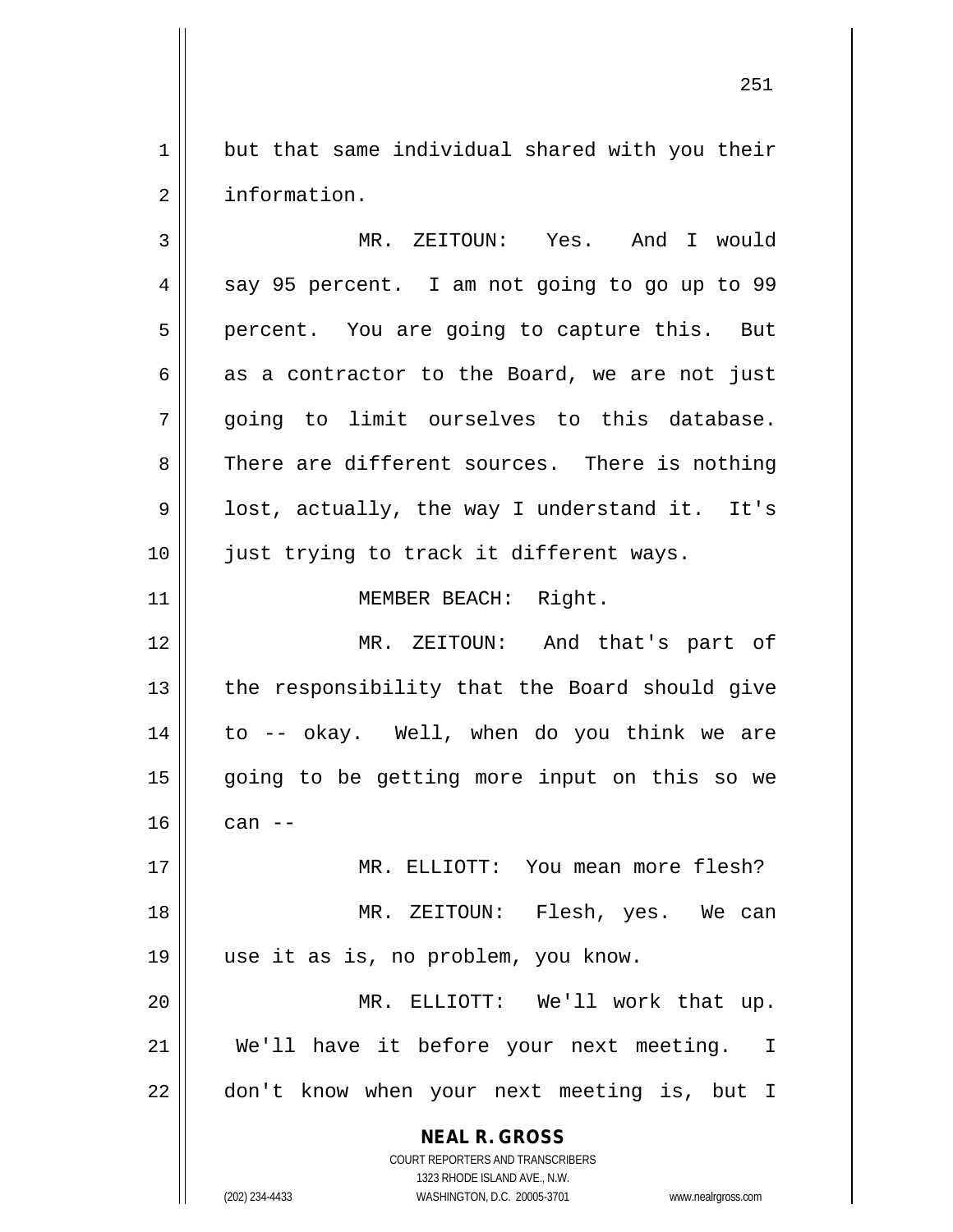**NEAL R. GROSS** COURT REPORTERS AND TRANSCRIBERS 1323 RHODE ISLAND AVE., N.W. 1 || think it's something that we can generate 2 here. 3 Let's couch it as a work in 4 || progress because you may see it. When we put  $5 \parallel$  it together, you may have questions about it. 6 MR. ZEITOUN: Right. 7 MR. ELLIOTT: It may lead to more 8 | information you want to see on it. 9 MR. ZEITOUN: So it's Mike's 10 decision when he needs the provisions. 11 || MEMBER MUNN: Well, it also is the 12 refining document for us as we work on the 13 document that we have in front of us. 14 || MR. ZEITOUN: Correct, correct. 15 CHAIRMAN GIBSON: And so do we 16 have any suggestions on how to refine this 17 document as of today? 18 MEMBER MUNN: I would prefer to 19 have an opportunity to study it more 20 || thoroughly than just a read-through and to 21 have the information that we developed with 22 || respect to outreach meetings. It's very

(202) 234-4433 WASHINGTON, D.C. 20005-3701 www.nealrgross.com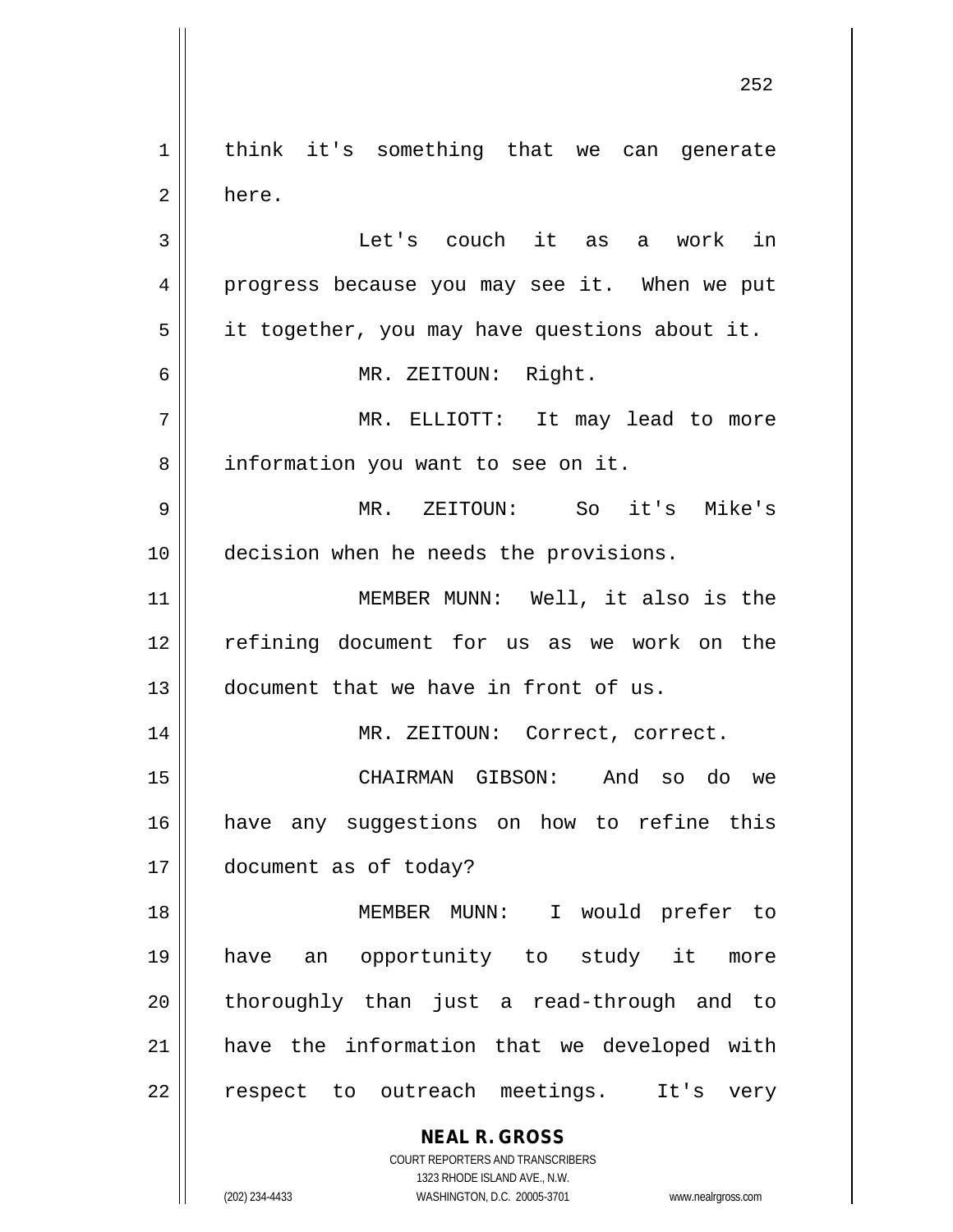**NEAL R. GROSS** COURT REPORTERS AND TRANSCRIBERS 1323 RHODE ISLAND AVE., N.W. 1 || helpful, I think, to expand on the division  $2 \parallel$  that was set out in this initial document with 3 respect to the generic type of worker 4 activities, which is, of course, furthered by  $5 \parallel$  what we have seen in the diagram. 6 || But past that, I would prefer that 7 we give ourselves an opportunity to not only 8 digest and comment on this document but also  $9 \parallel$  to incorporate what we have discussed today  $10$  and the results of the .pdf file. 11 || T would like to postpone that 12 until our next meeting unless someone has 13 || specific information on these pages here that 14 | they would like to pursue. 15 DEFINING THE MISSION STATEMENT 16 MR. ELLIOTT: Can I give some 17 | thoughts, my thoughts? 18 CHAIRMAN GIBSON: Sure, yes. 19 MR. ELLIOTT: The mission 20 || statement to me is usually one or two 21 sentences. 22 MEMBER MUNN: Yes.

(202) 234-4433 WASHINGTON, D.C. 20005-3701 www.nealrgross.com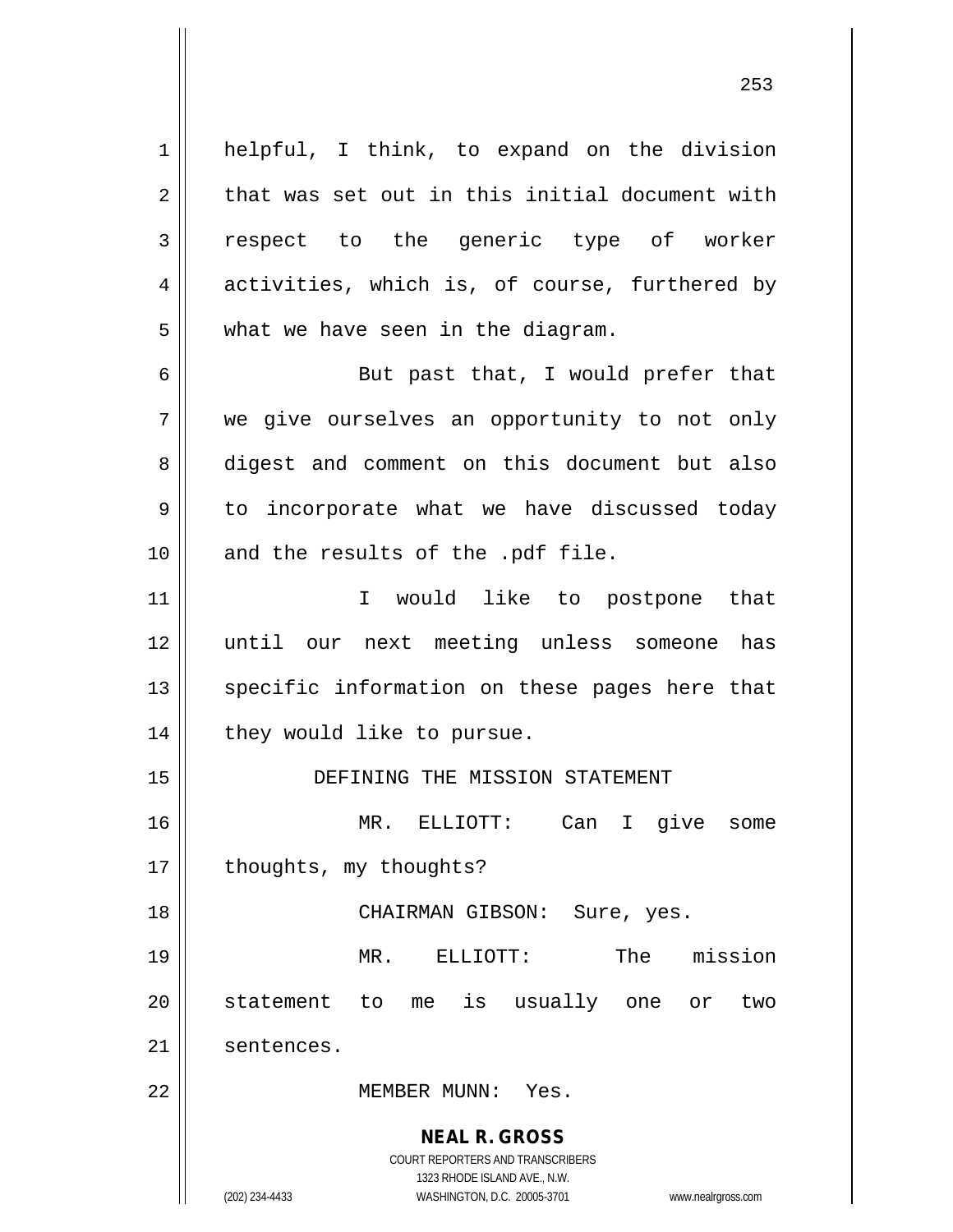**NEAL R. GROSS** 1 | MR. ELLIOTT: I am not suggesting  $2 \parallel$  this is wrong, but there is a lot of verbiage  $3 \parallel$  here that is really background or it can be 4 | referenced. 5 I think if I were to say in 6 || response to somebody who asked me what the 7 mission of this workgroup is, I think you 8 captured it in one sentence on page 3 of 4 9 under measuring effectiveness if you say one 10 of the goals of the Workgroup on Worker 11 Outreach is to monitor and assess the 12 effectiveness of NIOSH's Worker Outreach 13 | Program. 14 To me that is your mission 15 || statement. That is essentially what the 16 workgroup was chartered to do. If you go back 17 and read the next of the transcript on the 18 charter of this workgroup, it was to do 19 assessments of the Worker Outreach Program. 20 And so you hold up a mission 21 || statement that is very short and concise and  $22$  || succinct like that, and then you can build

> COURT REPORTERS AND TRANSCRIBERS 1323 RHODE ISLAND AVE., N.W.

(202) 234-4433 WASHINGTON, D.C. 20005-3701 www.nealrgross.com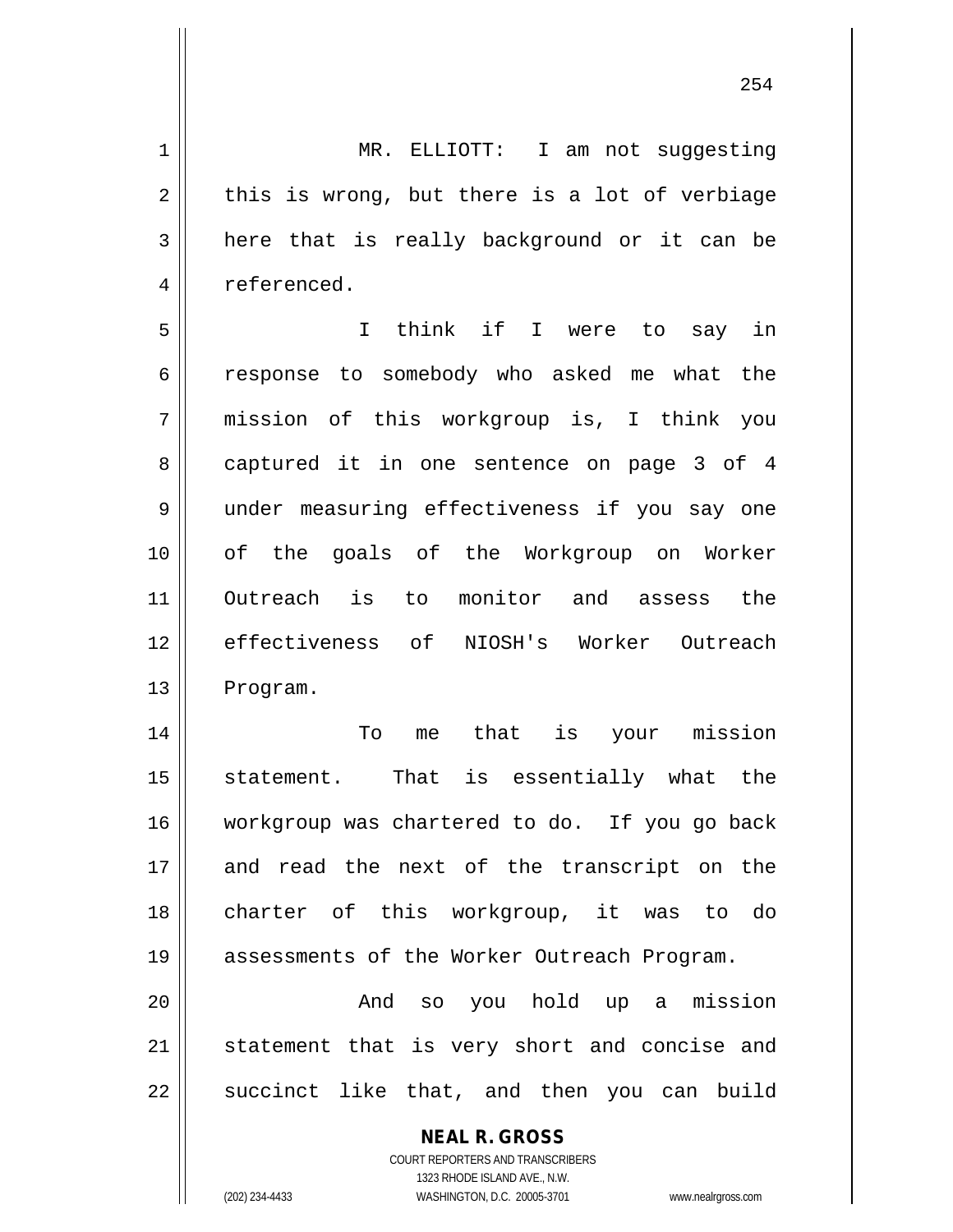**NEAL R. GROSS** COURT REPORTERS AND TRANSCRIBERS 1323 RHODE ISLAND AVE., N.W. 1 | from that. And you can say, "Okay. How are 2 | we going to monitor and assess?" 3 You have that in 2 and 3 on the 4 first page: monitor/conduct meetings. You  $5 \parallel$  have monitor the impact of the public input.  $6 \parallel$  And so then you step away from that and say,  $7$   $\parallel$   $\parallel$  "How are we going to do that?" 8 || Monitoring the meeting, that's  $9 \parallel$  okay. Is one of us going to go attend those 10 meetings? You come back and provide the rest 11 || of the Working Group feedback or input. Are 12 we going to suggest things to NIOSH to do 13 better? You know, you could set up a 14 structure here just from that one sentence 15 alone that leads you down a path toward an 16 assessment of the effectiveness of what we are 17 doing. 18 CHAIRMAN GIBSON: Okay. That 19 || sounds good. Thanks, Larry. 20 MEMBER BEACH: Makes sense. 21 MR. ELLIOTT: Thank you. I would  $22$  || welcome that. I really would. That's what

(202) 234-4433 WASHINGTON, D.C. 20005-3701 www.nealrgross.com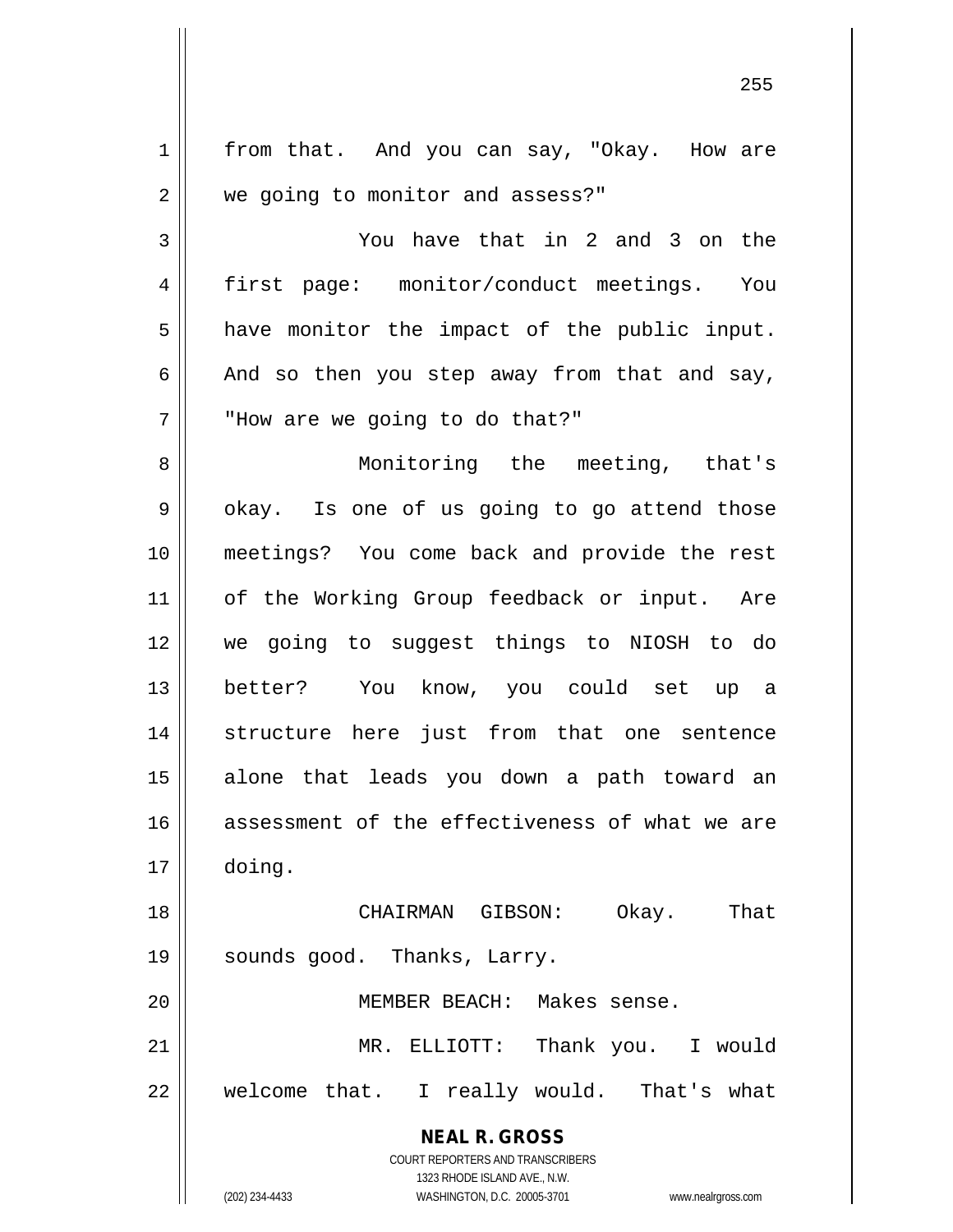**NEAL R. GROSS** COURT REPORTERS AND TRANSCRIBERS 1323 RHODE ISLAND AVE., N.W. (202) 234-4433 WASHINGTON, D.C. 20005-3701 www.nealrgross.com 1 || we're on here, to improve on outreach efforts. 2 CHAIRMAN GIBSON: Any other 3 | comments or ideas, suggestions? 4 MS. ROBERTSON-DEMERS: Do we need  $5 \parallel$  to talk about the role that we are going to 6 || play as a Working Group? 7 CHAIRMAN GIBSON: Sure, sure. We 8 can discuss that. Go ahead. 9 MS. ROBERTSON-DEMERS: Well, that 10 was a question. 11 (Laughter.) 12 CHAIRMAN GIBSON: Yes, I think 13 it's important, the role of all three. The 14 Working Group goes back to the Board. I think 15 we have defined NIOSH's role. I know you take 16 your guidance from what we have assigned to 17 you, but do you have any ideas of the role you 18 || think you should be playing or how to do it or  $19 \parallel -$ 20 MS. ROBERTSON-DEMERS: Well, when 21 I think about how to evaluate, one of the  $22$  || things that maybe it probably is good for us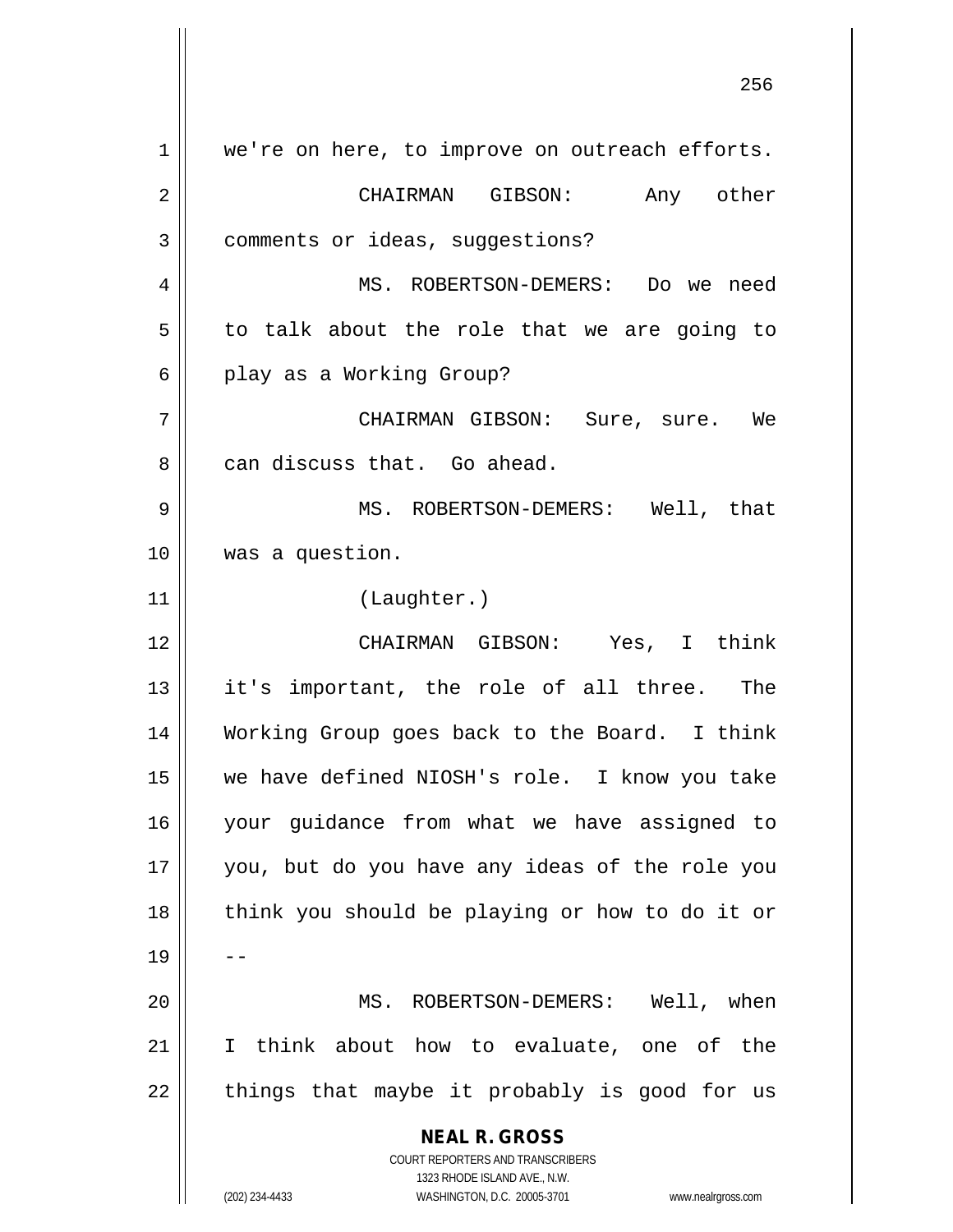**NEAL R. GROSS** 257 1 | to do is to evaluate the procedure 12 and the 2 associated database and get familiar with  $3 \parallel$  that. 4 MEMBER BEACH: That seems more 5 | like an action item, I guess. 6 MS. ROBERTSON-DEMERS: Well, I'm  $7 \parallel$  just  $-$ 8 MEMBER MUNN: It needs to be 9 Something probably all of us should do in our 10 review of the material now that we have the 11 full OTS, including the front and back. That  $12$  seems to be a logical thing for all of us. 13 MEMBER BEACH: But we would 14 request written response from SC&A to that 15 | procedure. 16 CHAIRMAN GIBSON: Right. That 17 would be something we would task them to do. 18 || MR. KATZ: I would just suggest 19 that the Working Group ought to read the 20 || procedure and see whether they really need an 21 SC&A technical because this is not deep 22 | science there.

> COURT REPORTERS AND TRANSCRIBERS 1323 RHODE ISLAND AVE., N.W.

(202) 234-4433 WASHINGTON, D.C. 20005-3701 www.nealrgross.com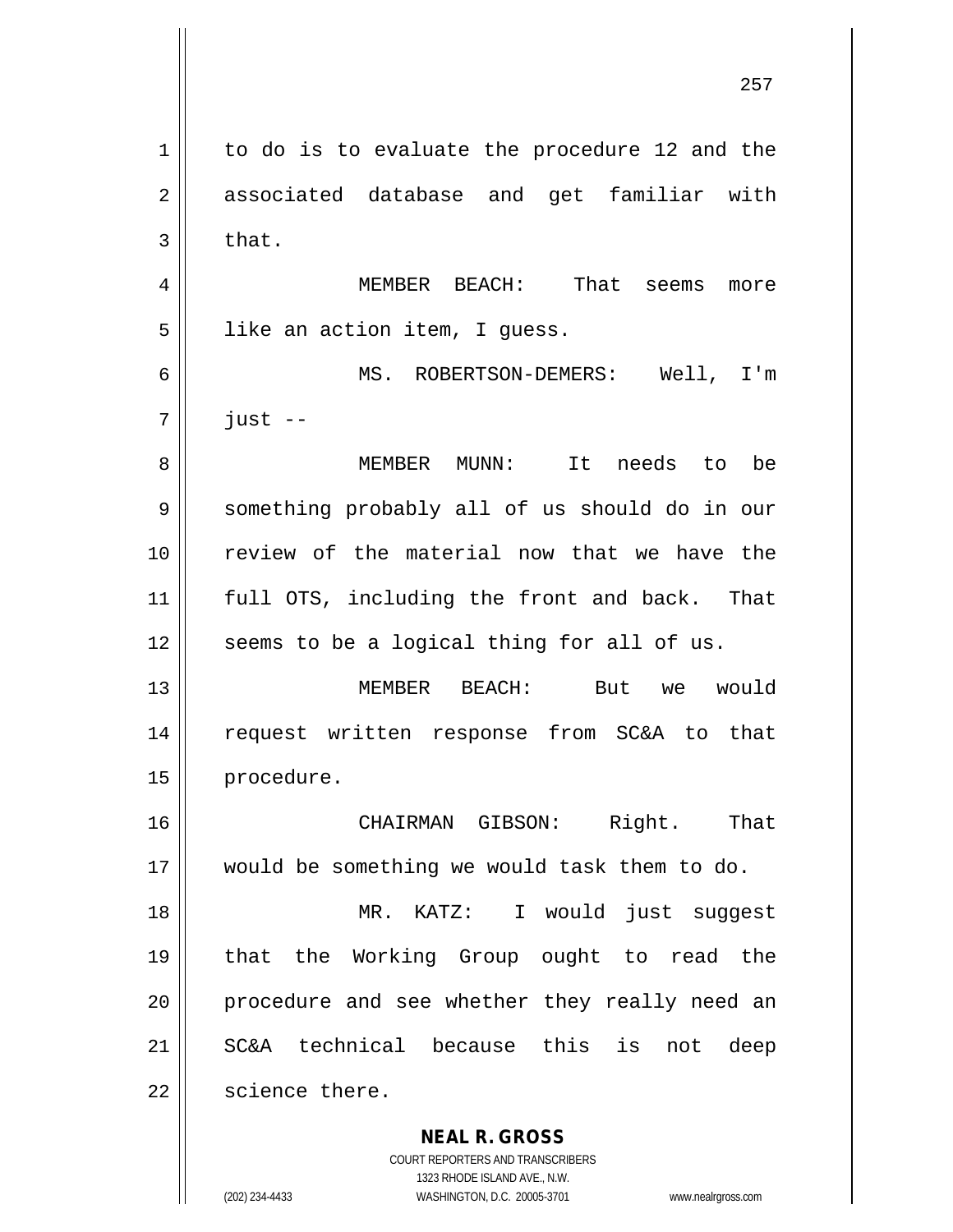**NEAL R. GROSS** COURT REPORTERS AND TRANSCRIBERS 1 and it may be that you have 2 || technical issues that you need SC&A to 3 contribute on. But you may feel you are in 4 comfortable territory to look at that  $5 \parallel$  procedure and see if you understand it. 6 MS. ROBERTSON-DEMERS: Well, 7 actually, I have. And let me take you back in 8 time to the original procedure review. What 9 we essentially looked at was the front end of 10 the process because we did not have access to 11 || WISPR at that time. 12 And so there has never been an 13 effectiveness evaluation. There has never 14 || been a back end of the process evaluation for 15 the worker outreach. And that would start 16 || from the minute the meeting was done to the 17 development of the minutes to workers for 18 || review to how are the comments being responded  $19 \parallel$  to. 20 That part hasn't really been 21 evaluated. And that is still a part of 22 | procedure 12.

1323 RHODE ISLAND AVE., N.W. (202) 234-4433 WASHINGTON, D.C. 20005-3701 www.nealrgross.com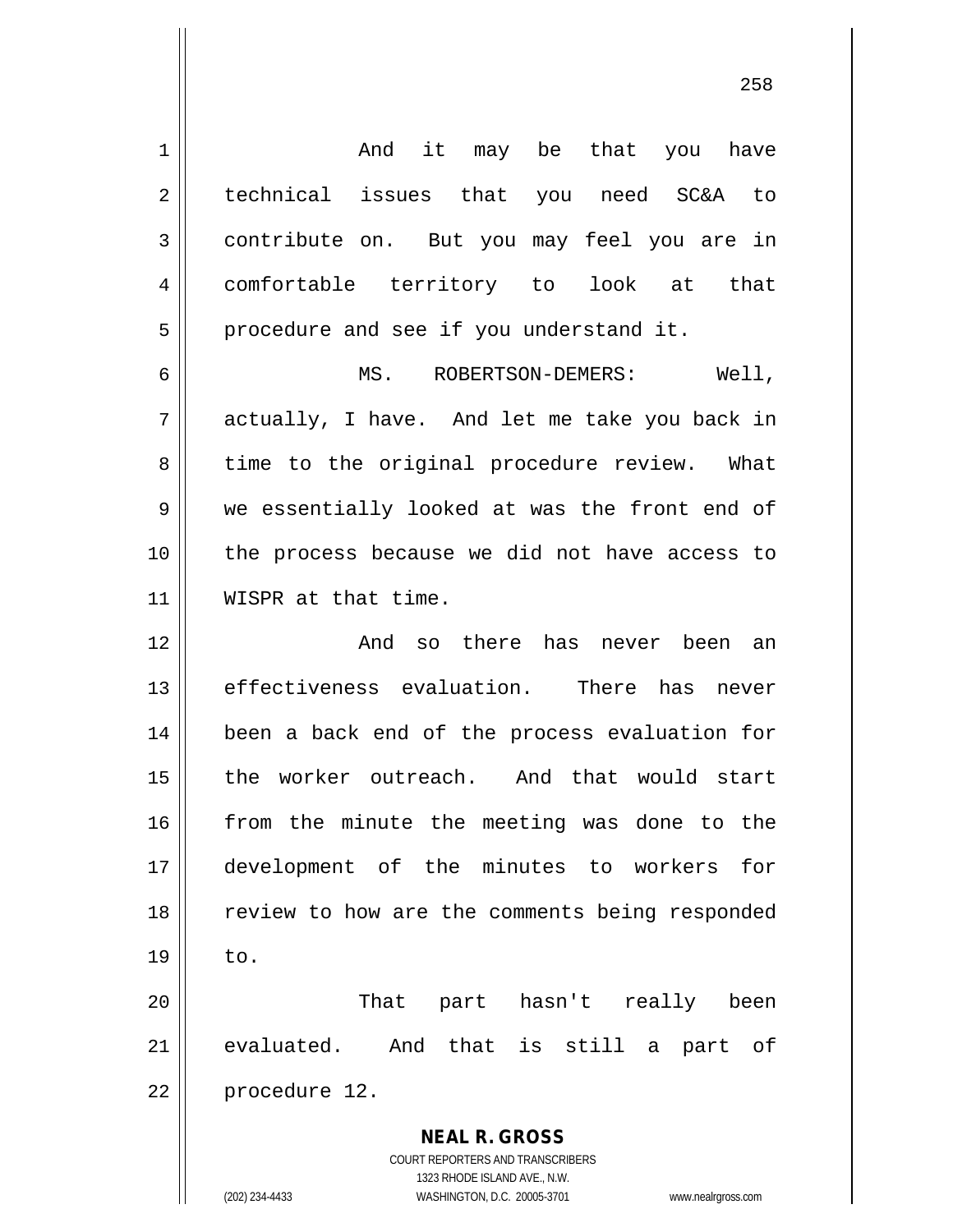**NEAL R. GROSS** COURT REPORTERS AND TRANSCRIBERS 1323 RHODE ISLAND AVE., N.W. (202) 234-4433 WASHINGTON, D.C. 20005-3701 www.nealrgross.com 1 || MR. KATZ: I would just go beyond 2 what you are saying and say no one has laid 3 out in this Working Group yet a framework for  $4 \parallel$  evaluating effectiveness in the first place. 5 I mean, you need to know, what do 6 you consider effective? What are the measures 7 of effectiveness? And then where is that 8 information to be gotten to make those 9 judgments? And that is part of what the 10 Working Group has to do. 11 || The Vou follow sort of the line of 12 || thinking that Larry just laid out for setting 13 || your goals and so on, then under those goals,  $14$  | that is exactly what you do. 15 You have to figure out what are 16 || going to be your measures of effectiveness, 17 what are the parameters of effectiveness that 18 you are concerned with? And then where is  $19$  | that information to be gotten? 20 MEMBER MUNN: We had a portion of 21 || that discussion in our first meeting. And a 22 || part of that is how do you evaluate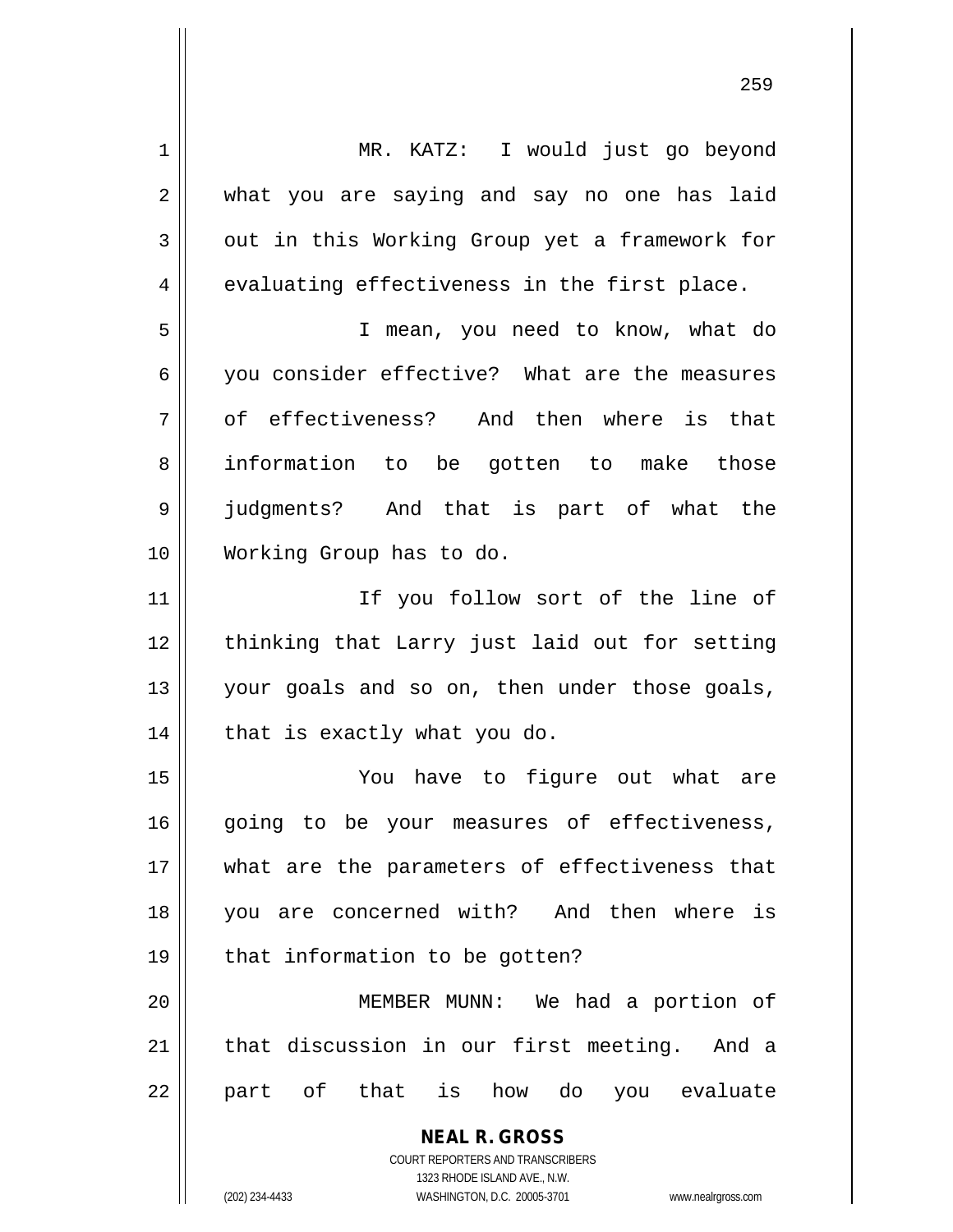**NEAL R. GROSS** COURT REPORTERS AND TRANSCRIBERS 1323 RHODE ISLAND AVE., N.W. 1 | effectiveness? Can you do it numerically?  $2 \parallel$  And I think most of us agree pretty much you  $3 \parallel$  probably couldn't, although I'm not sure that 4 we all came to that conclusion. 5 That was one of the reasons I was  $6 \parallel$  so pleased to hear Larry brought us a 7 || numerical assessment, incomplete though it may 8 || be, what NIOSH knows in the way of changes  $9 \parallel$  that have occurred as a result of outreach 10 activities and the defect that they have 11 gotten. 12 || So up until this meeting, I don't  $13$   $\parallel$  think it had  $-$ 14 MR. ELLIOTT: You had never heard  $15$   $\parallel$  that  $-$ 16 MEMBER MUNN: We had never heard  $17$  || that, never heard that. So that's --18 MR. ELLIOTT: I don't think that's 19 || a good number either. 20 MEMBER MUNN: No. 21 MR. ELLIOTT: We've got a whole 22 || bunch of stuff to contribute. This is just

(202) 234-4433 WASHINGTON, D.C. 20005-3701 www.nealrgross.com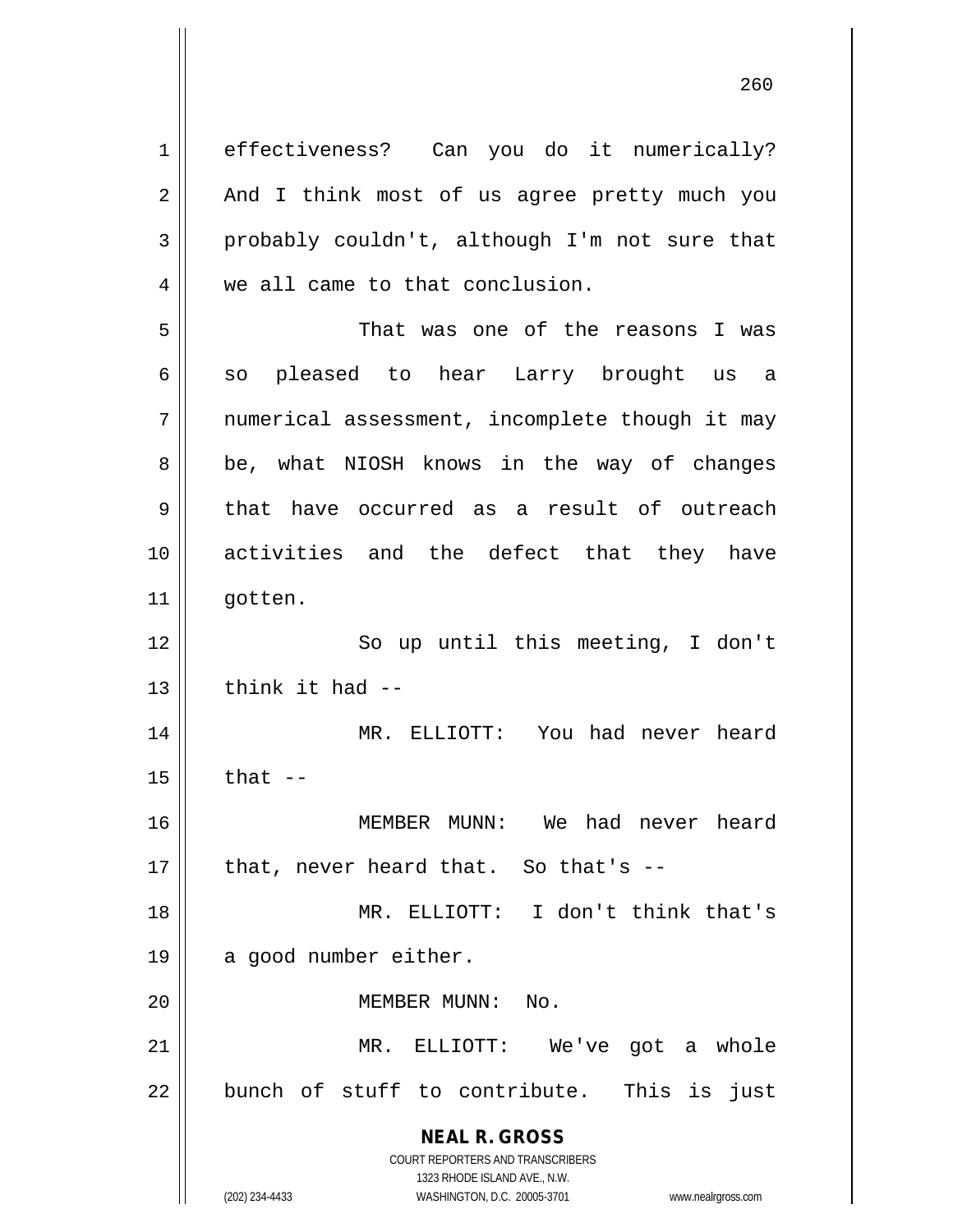$1 \parallel$  what has populated thus far.

| $\overline{2}$ | MR. KATZ: Let's be concrete about                                                                                                                               |
|----------------|-----------------------------------------------------------------------------------------------------------------------------------------------------------------|
| 3              | monitoring meetings. So what does it mean to                                                                                                                    |
| 4              | monitor a meeting? What is it exactly that                                                                                                                      |
| 5              | you are measuring about the performance at                                                                                                                      |
| 6              | that meeting? And you need to put that on the                                                                                                                   |
| 7              | table. And then you can develop a work plan                                                                                                                     |
| 8              | for having that done.                                                                                                                                           |
| 9              | MS. ROBERTSON-DEMERS:<br>Okay.                                                                                                                                  |
| 10             | Well, I've got one measure of effectiveness.                                                                                                                    |
| 11             | And that is compliance with the procedure. I                                                                                                                    |
| 12             | mean, it sounds simple, but through many                                                                                                                        |
| 13             | conversations with individuals, workers, it                                                                                                                     |
| 14             | appeared to me that, at least with the old                                                                                                                      |
| 15             | procedure, there were some non-compliances                                                                                                                      |
| 16             | with that. So that would be one measure of                                                                                                                      |
| $17\,$         | effectiveness.                                                                                                                                                  |
| 18             | MEMBER MUNN: So, Kathy, you are                                                                                                                                 |
| 19             | talking about PROC-097 now?                                                                                                                                     |
| 20             | MS. ROBERTSON-DEMERS:<br>No.<br>In                                                                                                                              |
| 21             | this case, it would be PROC-012.                                                                                                                                |
| 22             | Yes, but that's<br>MEMBER MUNN:                                                                                                                                 |
|                | <b>NEAL R. GROSS</b><br>COURT REPORTERS AND TRANSCRIBERS<br>1323 RHODE ISLAND AVE., N.W.<br>(202) 234-4433<br>WASHINGTON, D.C. 20005-3701<br>www.nealrgross.com |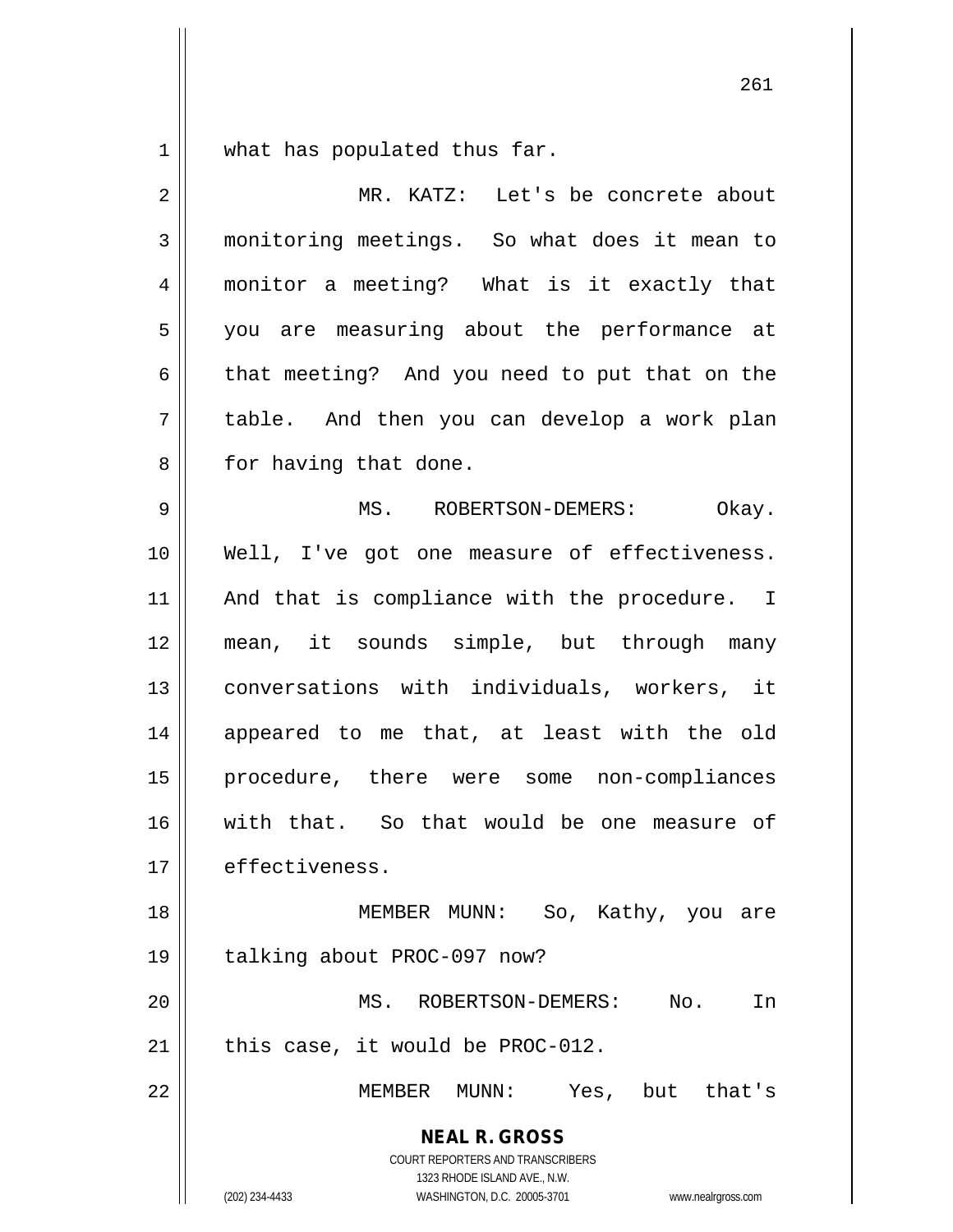1 where we need to start.

| $\overline{a}$ | MS. ROBERTSON-DEMERS: Right.                   |
|----------------|------------------------------------------------|
| 3              | MR. ELLIOTT: I think you need to               |
| 4              | start with procedure 12, OCAS procedure 12.    |
| 5              | And you can also look at ORAU procedure 0031.  |
| 6              | MR. MAURO: This is John. I think               |
| 7              | that I joined you a little while ago. Sorry I  |
| 8              | couldn't join you initially. But don't we      |
| 9              | first need -- see, the way I look at it is a   |
| 10             | hierarchy. You have a mission statement,       |
| 11             | which dictates okay. This is the mission of    |
| 12             | the workgroup. Then you have to<br>have        |
| 13             | procedures to implement that mission.          |
| 14             | So, in effect, once you have the               |
| 15             | mission statement, the next step is to draft   |
| 16             | implementing procedures. We have done that     |
| 17             | before. In other words, when we were given a   |
| 18             | role of, for example, reviewing site profiles, |
| 19             | the first thing we did is what procedure are   |
| 20             | we going to follow to review site profiles?    |
| 21             | We developed a scorecard. We did this<br>for   |
| 22             | dose reconstruction reviews. We did that for   |

**NEAL R. GROSS**

COURT REPORTERS AND TRANSCRIBERS 1323 RHODE ISLAND AVE., N.W. (202) 234-4433 WASHINGTON, D.C. 20005-3701 www.nealrgross.com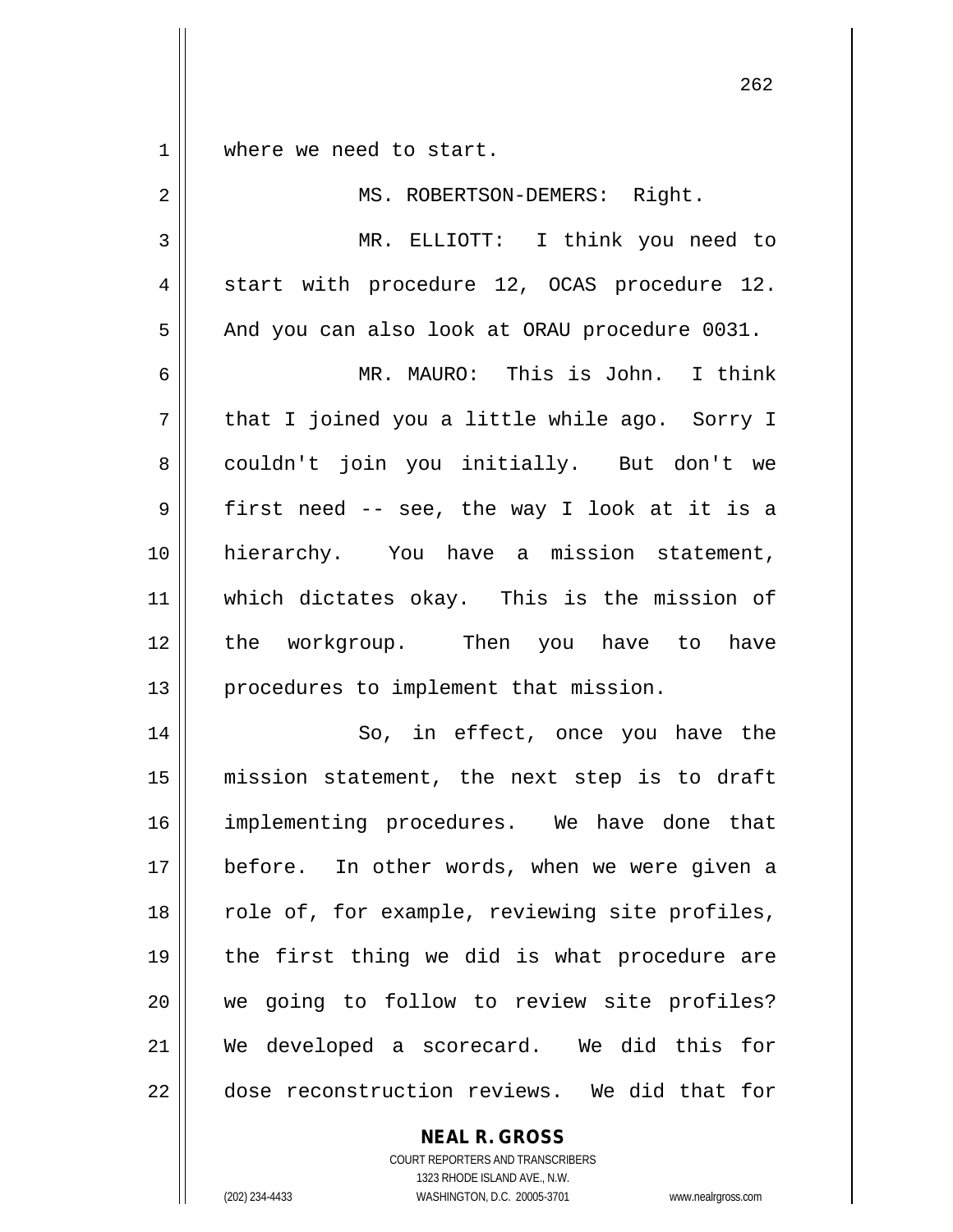1 | procedure reviews.

| $\overline{2}$ | Are we now saying that, well, now                        |
|----------------|----------------------------------------------------------|
| 3              | we have a new mission statement, new mission             |
| 4              | for the Board, which deals with outreach?                |
| 5              | Once that mission statement is articulated,              |
| 6              | then it becomes a matter of writing an                   |
| 7              | implementing procedure for that mission                  |
| 8              | statement, which it sounds like we're trying             |
| 9              | to do on the fly right now? That is very                 |
| 10             | difficult to do, especially since we haven't             |
| 11             | really laid out the mission statement in a way           |
| 12             | that we are all seeing it the same way.                  |
| 13             | CHAIRMAN GIBSON: Well, it seems                          |
| 14             | to me before we even -- the mission statement            |
| 15             | is still a work in progress, obviously. And              |
| 16             | before we would define, try to define, a                 |
| 17             | procedure, to follow that mission statement,             |
| 18             | you know, does SC&A have someone on staff that           |
| 19             | can put together a framework to give us an               |
| 20             | evaluation progress that they can measure                |
| 21             | effectiveness?                                           |
| 22             | MR. MAURO: That is what we do in                         |
|                | <b>NEAL R. GROSS</b><br>COURT REPORTERS AND TRANSCRIBERS |

 $\prod$ 

1323 RHODE ISLAND AVE., N.W. (202) 234-4433 WASHINGTON, D.C. 20005-3701 www.nealrgross.com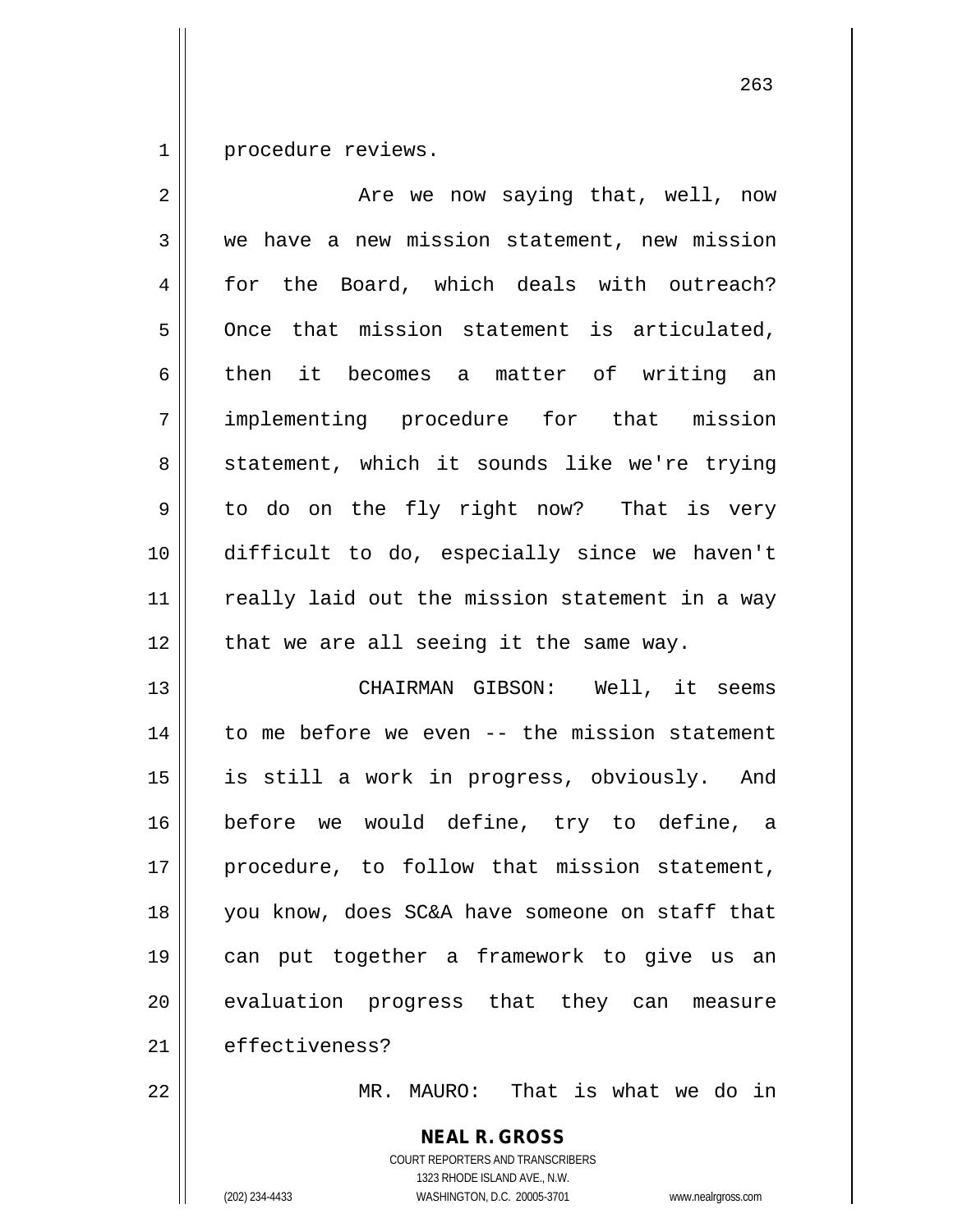1 all of our reviews. We write up a procedure 2 || for evaluating the completeness, the accuracy  $3 \parallel$  of the dose reconstruction, the scientific 4 || validity of the procedure, the completeness of  $5 \parallel$  the site profile, et cetera, et cetera. And  $6 \parallel$  so we always have a template, standardized 7 approach for performing the actions that the 8 Board requests of us. 9 Once there's a mission statement, 10 I can see SC&A writing up a protocol. It 11 could be quantitative, and it could be 12 || qualitative -- we have done both -- for 13 performing the functions that are laid out in 14 | the mission statement. 15 || For example, right now from the 16 early conversations -- I was on for about a 17 half-hour now. But, you know, there will be 18 data obviating the Outreach Tracking System 19 that is being developed, information acquired 20 || from interviews and other data capture efforts 21 from people, science experts, claimants, et 22 ll cetera.

> **NEAL R. GROSS** COURT REPORTERS AND TRANSCRIBERS

> > 1323 RHODE ISLAND AVE., N.W.

(202) 234-4433 WASHINGTON, D.C. 20005-3701 www.nealrgross.com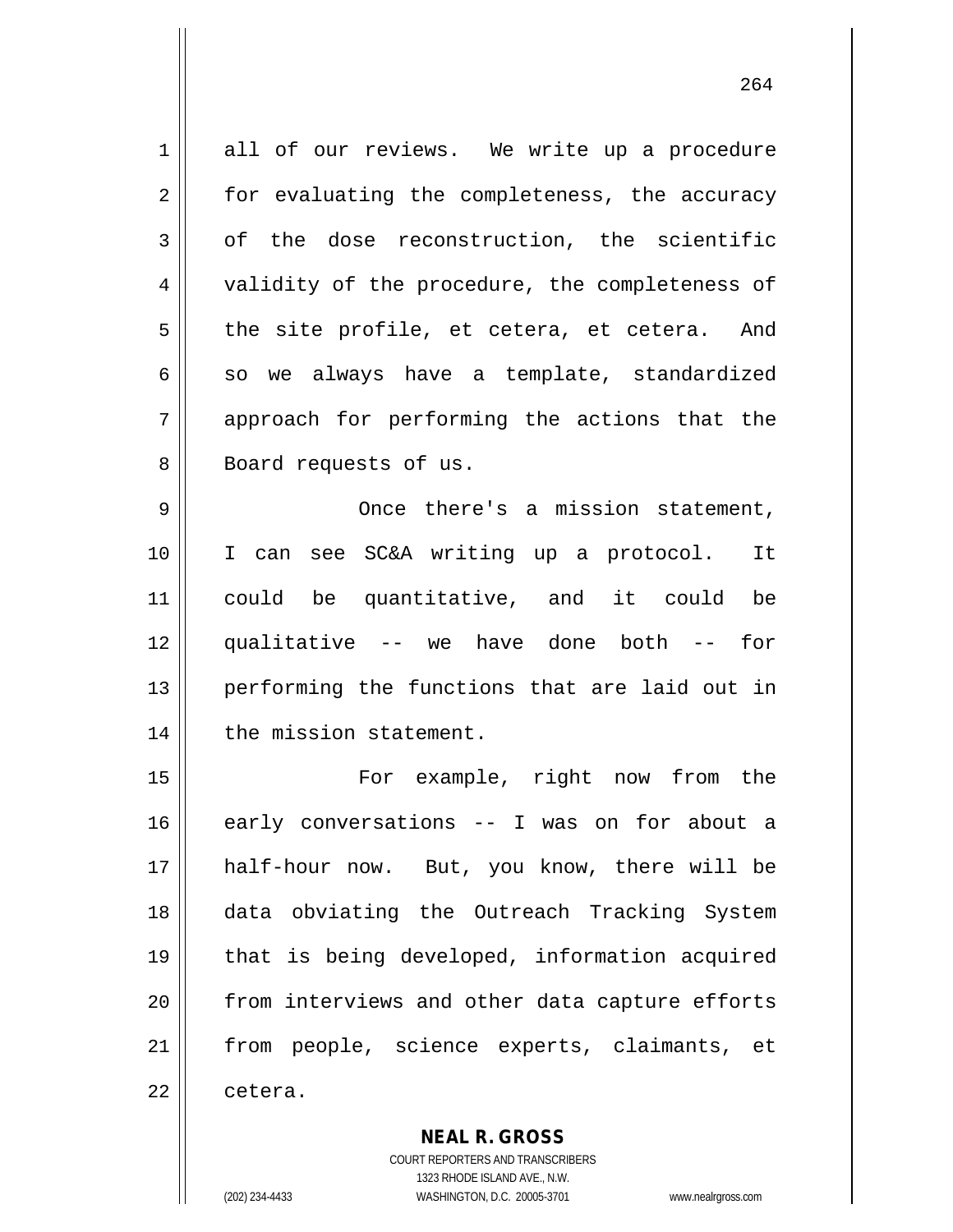| 1  | Now, I could see one of the action             |
|----|------------------------------------------------|
| 2  | items being the degree to which the            |
| 3  | information that has been captured in the      |
| 4  | database has been used effectively in the      |
| 5  | various work products that NIOSH prepares.     |
| 6  | Let's say it's a site profile and              |
| 7  | we would prepare a scorecard and evaluate all  |
| 8  | of the pieces of information that were         |
| 9  | captured in the interview process, for         |
| 10 | example, that's in this database now.          |
| 11 | And the degree to which it was I               |
| 12 | guess articulated and dealt with in the work   |
| 13 | product that NIOSH puts out. I mean, that is   |
| 14 | an example that comes to the top of my head as |
| 15 | the kind of thing that we could do on behalf   |
| 16 | of the workgroup and then prepare a report.    |
| 17 | We would do this from time to time             |
| 18 | under the direction of the workgroup.<br>That  |
| 19 | is, could you please prepare a report? Let's   |
| 20 | say we're rolling along on Mound. And the      |
| 21 | question becomes, okay. How well did the       |
| 22 | Mound site profile or evaluation report in     |

COURT REPORTERS AND TRANSCRIBERS 1323 RHODE ISLAND AVE., N.W. (202) 234-4433 WASHINGTON, D.C. 20005-3701 www.nealrgross.com

**NEAL R. GROSS**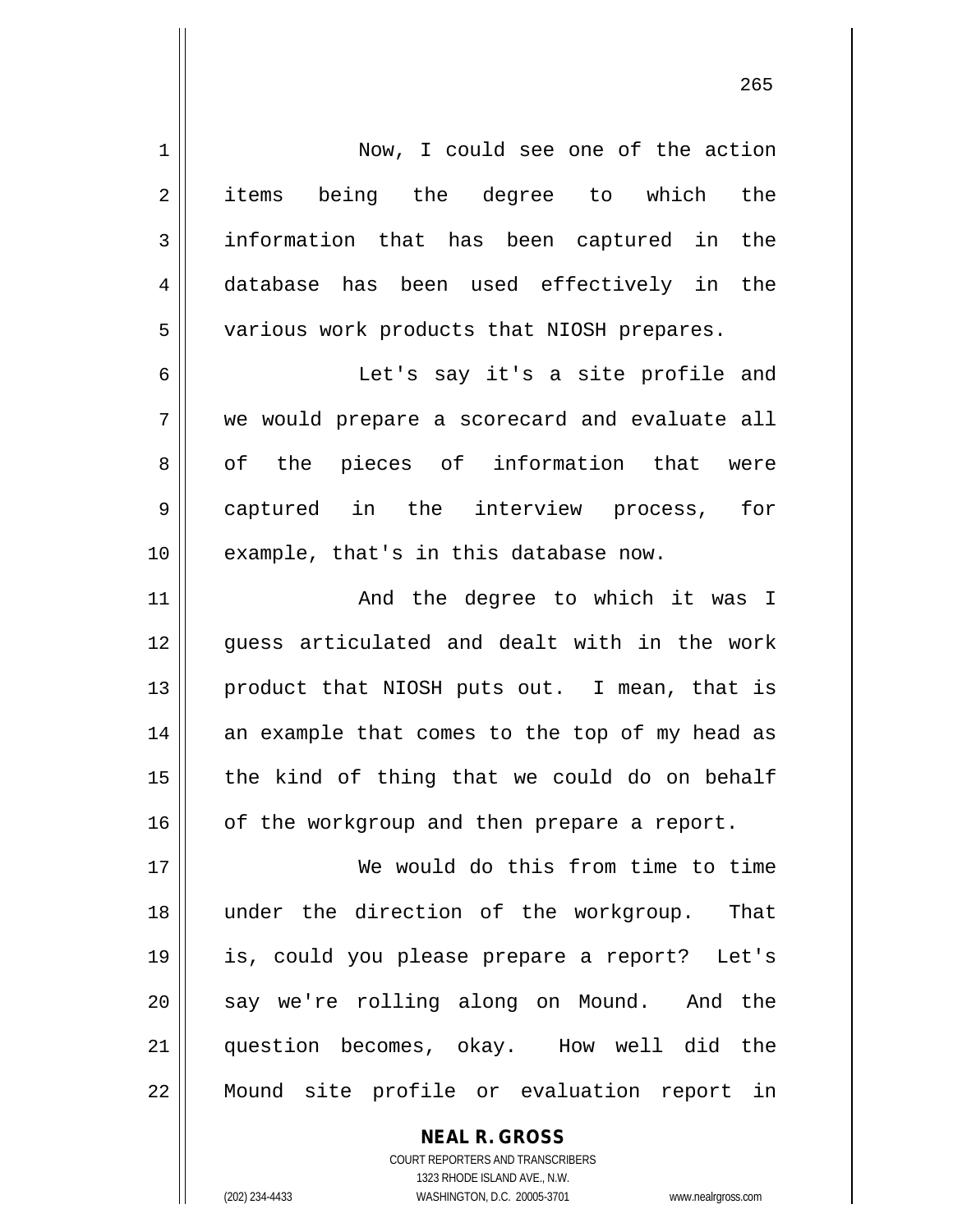| $\mathbf 1$ | form<br>final<br>articulate<br>and<br>reflect                                                                                                                          |
|-------------|------------------------------------------------------------------------------------------------------------------------------------------------------------------------|
| $\sqrt{2}$  | consideration of all of the information that                                                                                                                           |
| 3           | was obtained during the Outreach Program?                                                                                                                              |
| 4           | would be an example of a part of a<br>That                                                                                                                             |
| 5           | procedure that would implement the mission.                                                                                                                            |
| 6           | MEMBER MUNN: But a great deal of                                                                                                                                       |
| 7           | sounds as though it would have to be<br>that                                                                                                                           |
| 8           | subjective, as it usually is, John.                                                                                                                                    |
| $\mathsf 9$ | MR. MAURO: Sure is. Yes.                                                                                                                                               |
| 10          | MEMBER MUNN: And until we address                                                                                                                                      |
| 11          | at least the meat of Kathy's suggestion, it                                                                                                                            |
| 12          | would be a little difficult to identify the                                                                                                                            |
| 13          | finer points, I would think. Her suggestion                                                                                                                            |
| 14          | that the first item that we considered be how                                                                                                                          |
| 15          | well the procedure has been followed is                                                                                                                                |
| 16          | probably enough in itself to fill out<br>- a                                                                                                                           |
| 17          | worksheet, a single worksheet, the kind of                                                                                                                             |
| 18          | thing that we usually do when you look at                                                                                                                              |
| 19          | that.                                                                                                                                                                  |
| 20          | I guess my real question, then,                                                                                                                                        |
| 21          | is, is this the right time for us to be                                                                                                                                |
| 22          | considering SC&A to put together a framework                                                                                                                           |
|             | <b>NEAL R. GROSS</b><br><b>COURT REPORTERS AND TRANSCRIBERS</b><br>1323 RHODE ISLAND AVE., N.W.<br>(202) 234-4433<br>WASHINGTON, D.C. 20005-3701<br>www.nealrgross.com |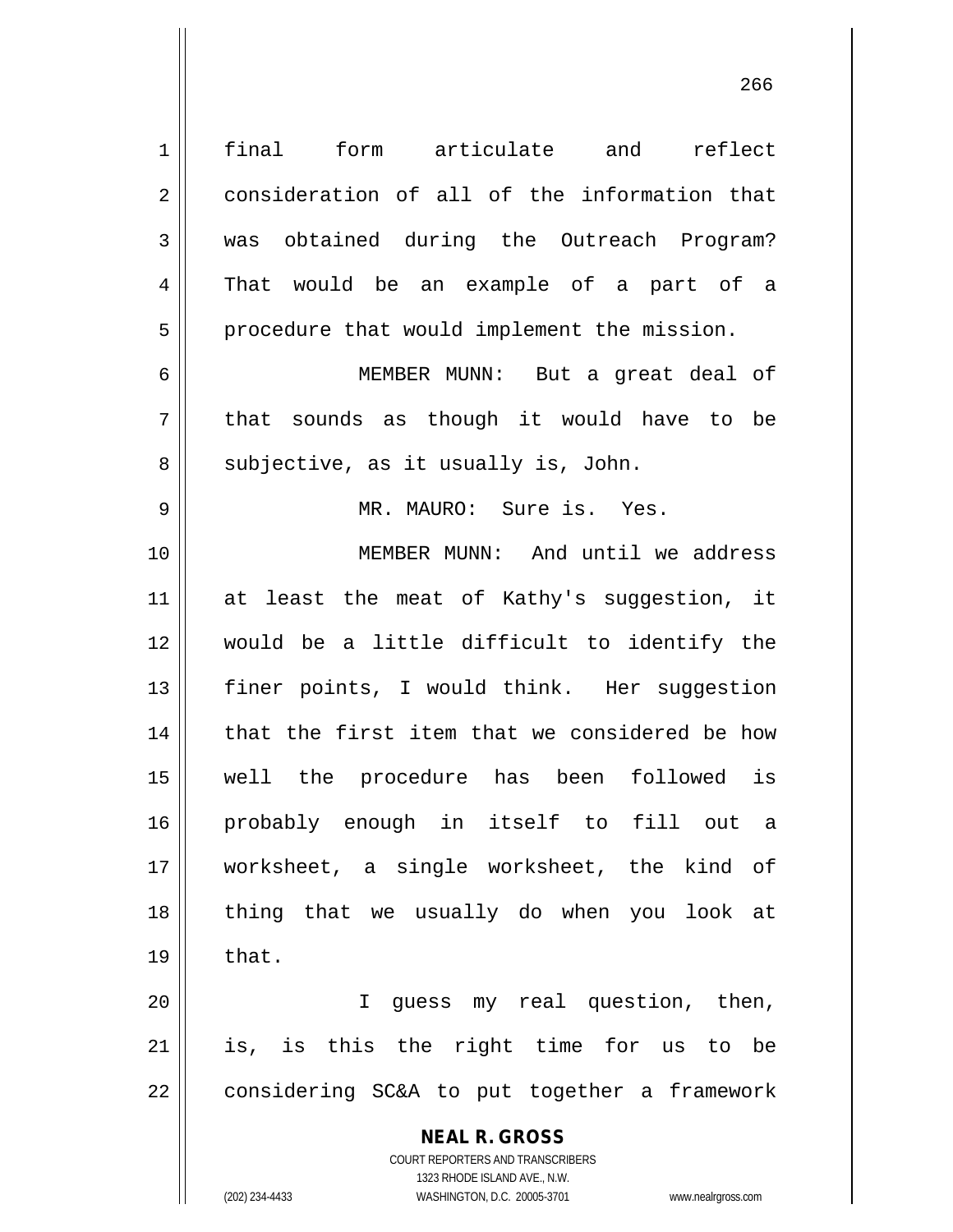**NEAL R. GROSS** COURT REPORTERS AND TRANSCRIBERS 1323 RHODE ISLAND AVE., N.W. (202) 234-4433 WASHINGTON, D.C. 20005-3701 www.nealrgross.com 1 or do we still have work to do before we get  $2 \parallel$  to that point? 3 || In my view, we still have work to  $4 \parallel$  do before we get to the point that we can be  $5 \parallel$  clear about what we are asking them to do. 6 Maybe not. 7 CHAIRMAN GIBSON: We have work to 8 do more than the mission statement. 9 MEMBER MUNN: Well, yes. We have 10 to factor into the mission statement all of 11 | this material here. 12 || CHAIRMAN GIBSON: Right. 13 || MEMBER MUNN: And if this is going  $14$  | to be a part of what we anticipate and the way 15 of assessment, then that is information that 16 SC&A needs to know also more than just 17 procedure 12 before they begin to undertake 18 || some effort to provide a framework to hang the 19 questions on. 20 || MR. MAURO: You know, this is 21 | John. It's somewhat of an iterative process. 22 It's almost like the chicken and the egg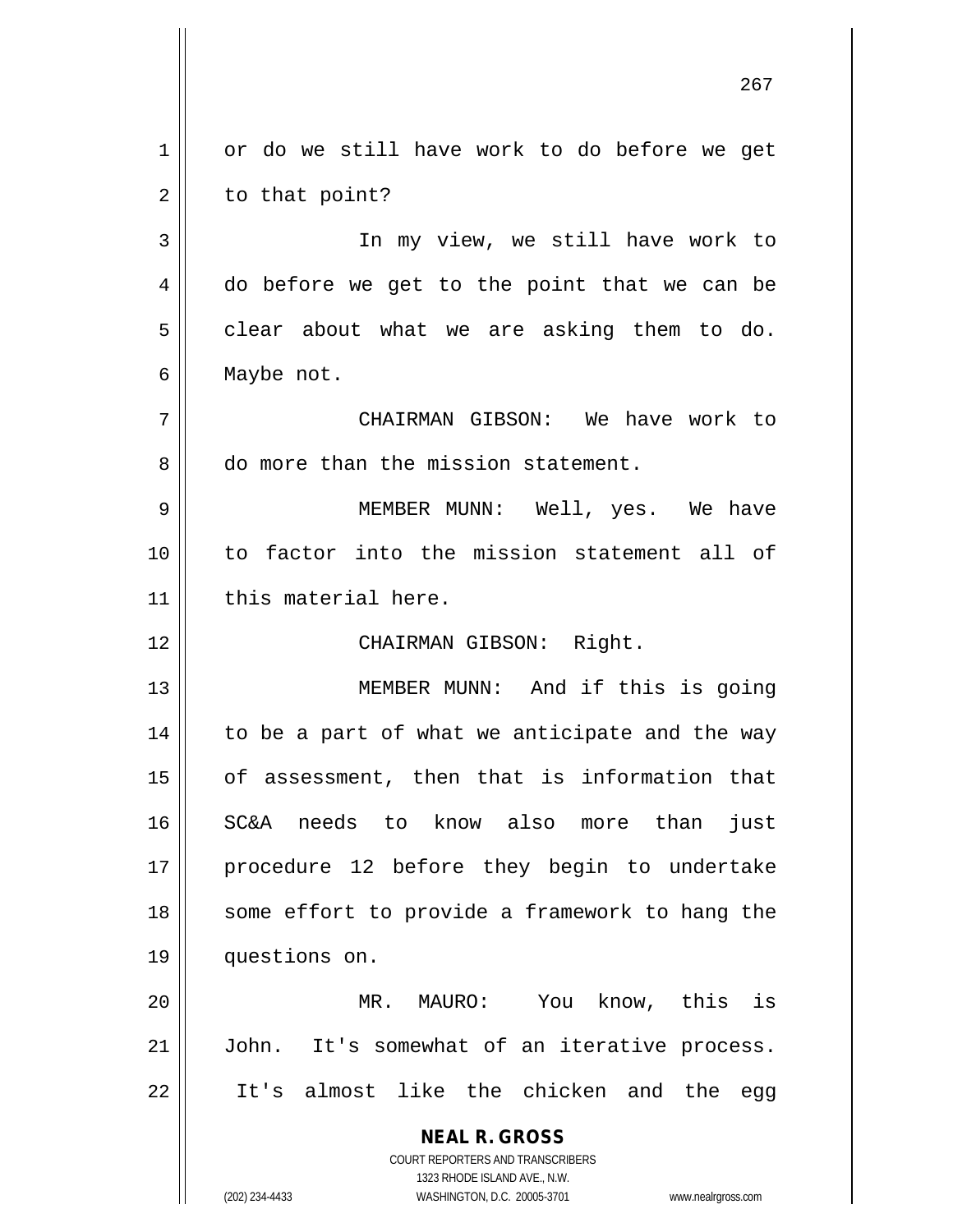1 || problem. That is, maybe it's not a linear 2 || process where you identify a mission. And 3 then given a mission, you write procedures of 4 what it is you are going to do under that 5 | mission statement.

6 You know, sometimes it goes the  $7 \parallel$  other way. That is, what are some of the 8 || things that intuitively one would say that  $9 \parallel$  these would be good things to do in order to 10 evaluate the effectiveness of the Outreach 11 Program? We're starting to talk about some of  $12$  | these things.

13 Maybe it's an iterative process 14 where you sort of put up a straw man of the 15 various things that might be reasonable to do, 16 almost like a laundry list, a brief couple of 17 || sentences describing or maybe a paragraph 18 || describing three, four, five, six different 19 kinds of things that the workgroup with the 20 || assistance of its contractor might consider 21 doing, actually doing, and then feeding back 22 to the Board.

> COURT REPORTERS AND TRANSCRIBERS 1323 RHODE ISLAND AVE., N.W. (202) 234-4433 WASHINGTON, D.C. 20005-3701 www.nealrgross.com

**NEAL R. GROSS**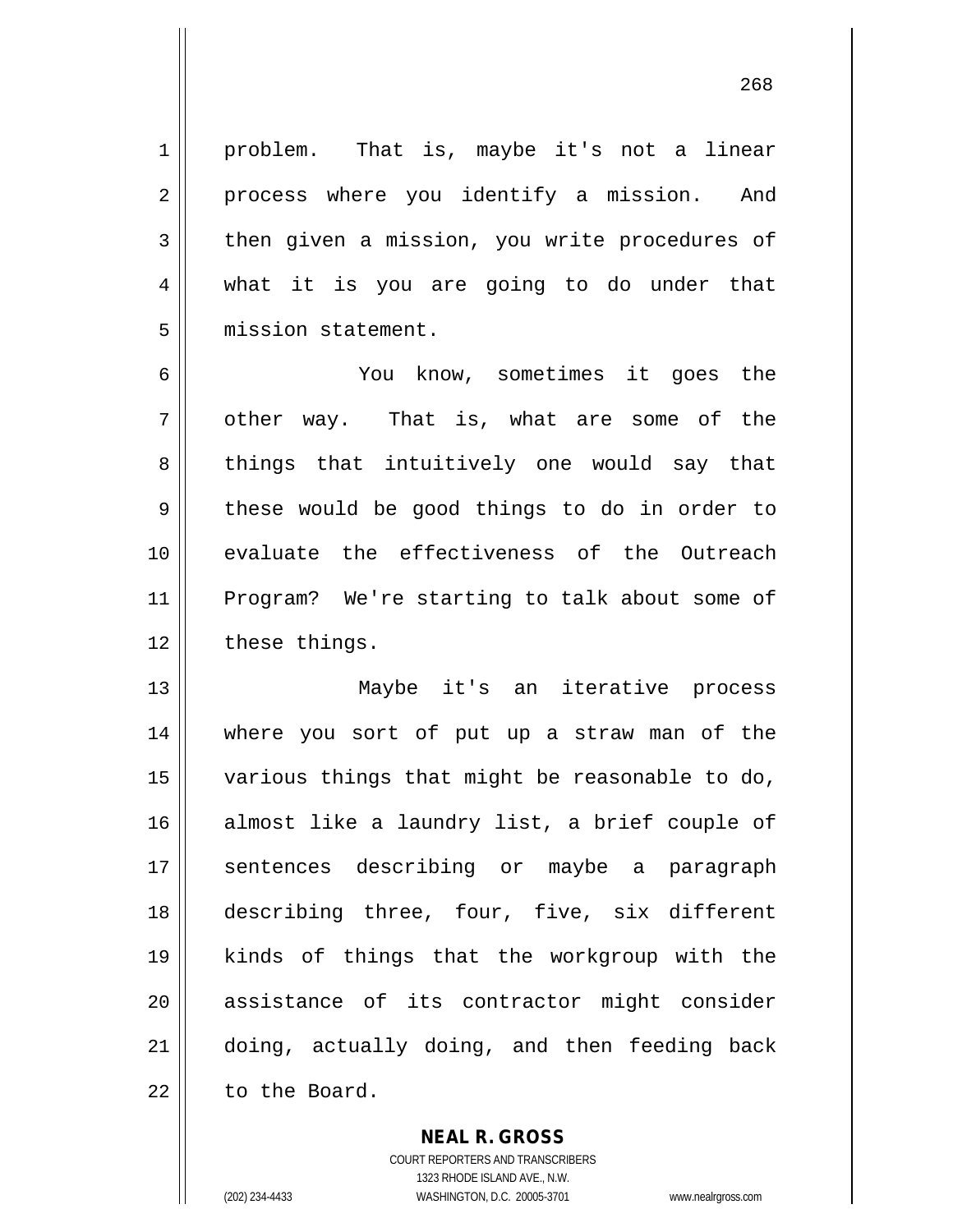**NEAL R. GROSS** COURT REPORTERS AND TRANSCRIBERS 1323 RHODE ISLAND AVE., N.W. (202) 234-4433 WASHINGTON, D.C. 20005-3701 www.nealrgross.com 1 Then that could also be fodder for  $2 \parallel$  okay. It almost like helps to create what the  $3 \parallel$  mission is. It's a funny thing. It goes both 4 || ways. To start the mission statement, you  $5 \parallel$  say, "Well, okay. Now what do we do to 6 implement it?" Maybe you want to do a little 7 bit of both. 8 We already took a shot at the 9 mission statement. And there is a lot of 10 discussion. And now we talk a little bit 11 || about what are some of the things we are going 12 to do? What are some of the things we are 13 || qoinq to measure: qualitatively and 14 quantitatively? 15 || The Mondow And maybe a little bit of that is 16 || needed now. We might be at that point. And 17 then let the two feed off each other and then  $18$  | see how they all come together. 19 MEMBER MUNN: A dozen of those in  $20$  || a two-sentence --21 MR. MAURO: Something like that, 22 not a big effort. This would be still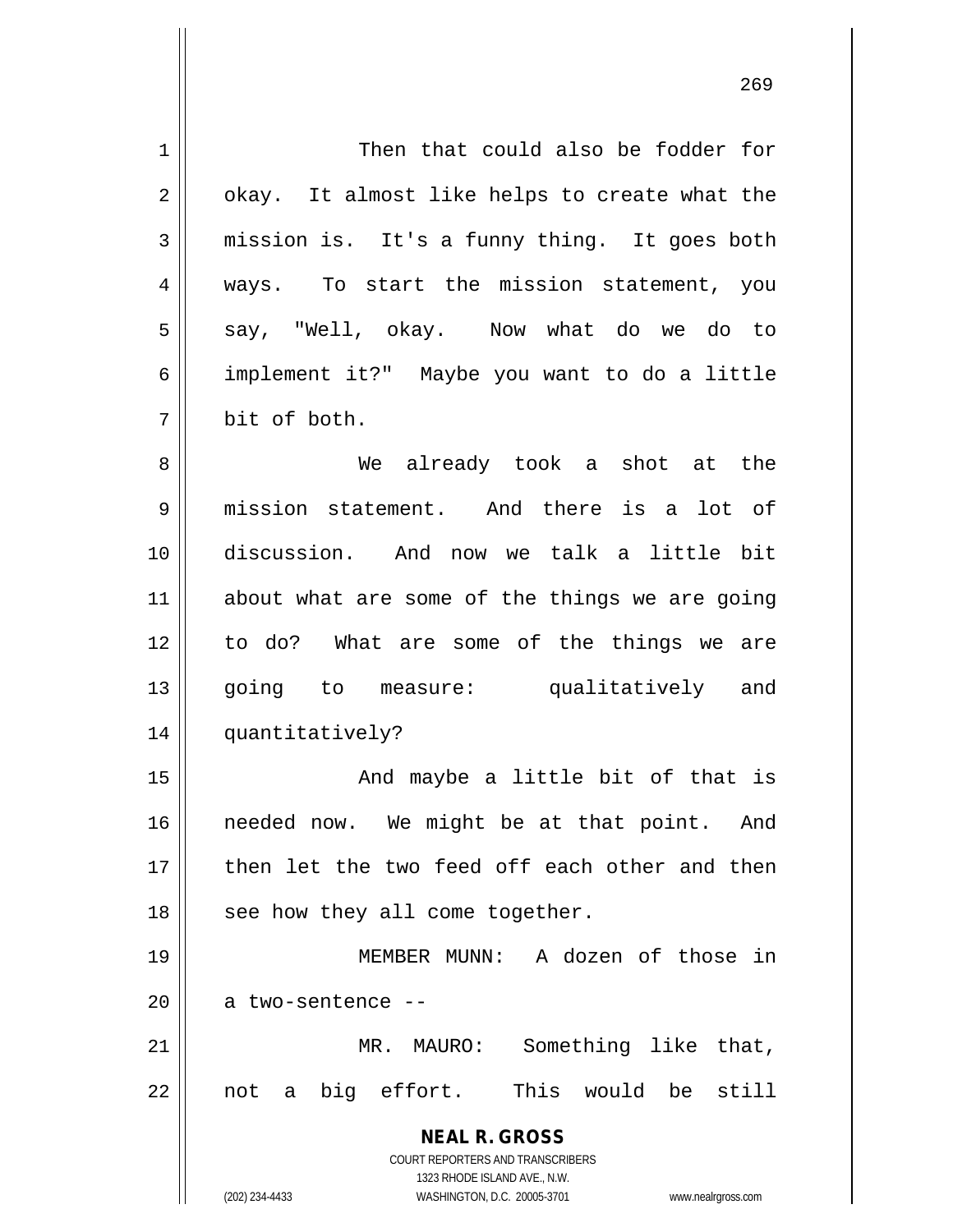**NEAL R. GROSS** COURT REPORTERS AND TRANSCRIBERS 1 || conceptualization of the kind of thing that,  $2 \parallel$  let's say, SC&A thinks might be worth doing  $3 \parallel$  and feeding back to the workgroup as being 4 | measures of performance. 5 MEMBER MUNN: Correct. That would 6 | be very helpful, I think, in how we decide how  $7 \parallel$  to proceed. 8 CHAIRMAN GIBSON: I think that 9 || sounds like a good idea. Josie, are you okay 10 with that, too? 11 || MEMBER BEACH: Yes. We were just 12 || looking for the procedure Larry had mentioned,  $13$   $\parallel$  the ORAU-031. 14 CHAIRMAN GIBSON: Well, then can 15  $\parallel$  we agree that --16 MS. ZACCHERO: I can e-mail it to 17 you. 18 MEMBER BEACH: That would be 19 great. Thank you. 20 CHAIRMAN GIBSON: -- that we want  $21$  SC&A to go ahead and start putting together a  $22$  || straw man, a list of things that they think

1323 RHODE ISLAND AVE., N.W. (202) 234-4433 WASHINGTON, D.C. 20005-3701 www.nealrgross.com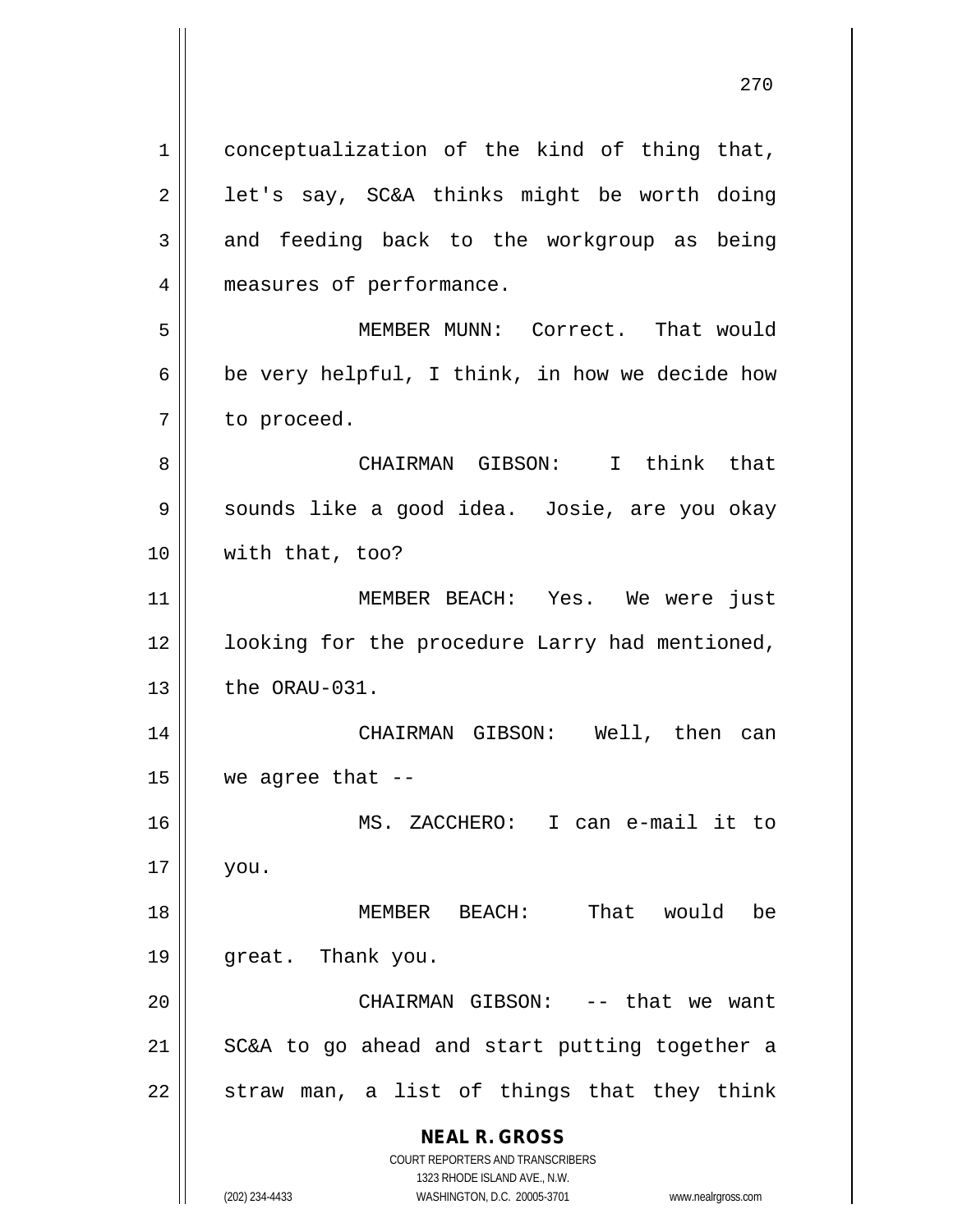| $\mathbf 1$    | might feed into the mission statement as we                         |
|----------------|---------------------------------------------------------------------|
| $\overline{2}$ | review the information for the mission                              |
| 3              | statement, see how they collide before the                          |
| $\overline{4}$ | next meeting?                                                       |
| 5              | MEMBER MUNN: I would like that.                                     |
| 6              | CHAIRMAN GIBSON: Okay.                                              |
| 7              | MEMBER BEACH: I would agree with                                    |
| 8              | that. And I think it is also real important                         |
| $\mathsf 9$    | to get on the website and to be able to start                       |
| 10             | looking at that. I know we have mentioned it                        |
| 11             | many times. And that is one of your action                          |
| 12             | items.                                                              |
| 13             | MR. ELLIOTT: I will give you an                                     |
| 14             | answer on an action item right now, if I                            |
| 15             | might. Leroy Turner tells me the Board                              |
| 16             | its contractors will need<br>members and<br>to                      |
| 17             | complete all the security requirements to                           |
| 18             | receive the CDC log-in credentials.                                 |
| 19             | So<br>once you have done<br>your                                    |
| 20             | security training, given your fingerprints,                         |
| 21             | background checks have been done, you have got                      |
| 22             | user ID and a key fob, then you will get<br>a                       |
|                | <b>NEAL R. GROSS</b>                                                |
|                | COURT REPORTERS AND TRANSCRIBERS                                    |
|                | 1323 RHODE ISLAND AVE., N.W.                                        |
|                | (202) 234-4433<br>WASHINGTON, D.C. 20005-3701<br>www.nealrgross.com |

 $\mathsf{I}$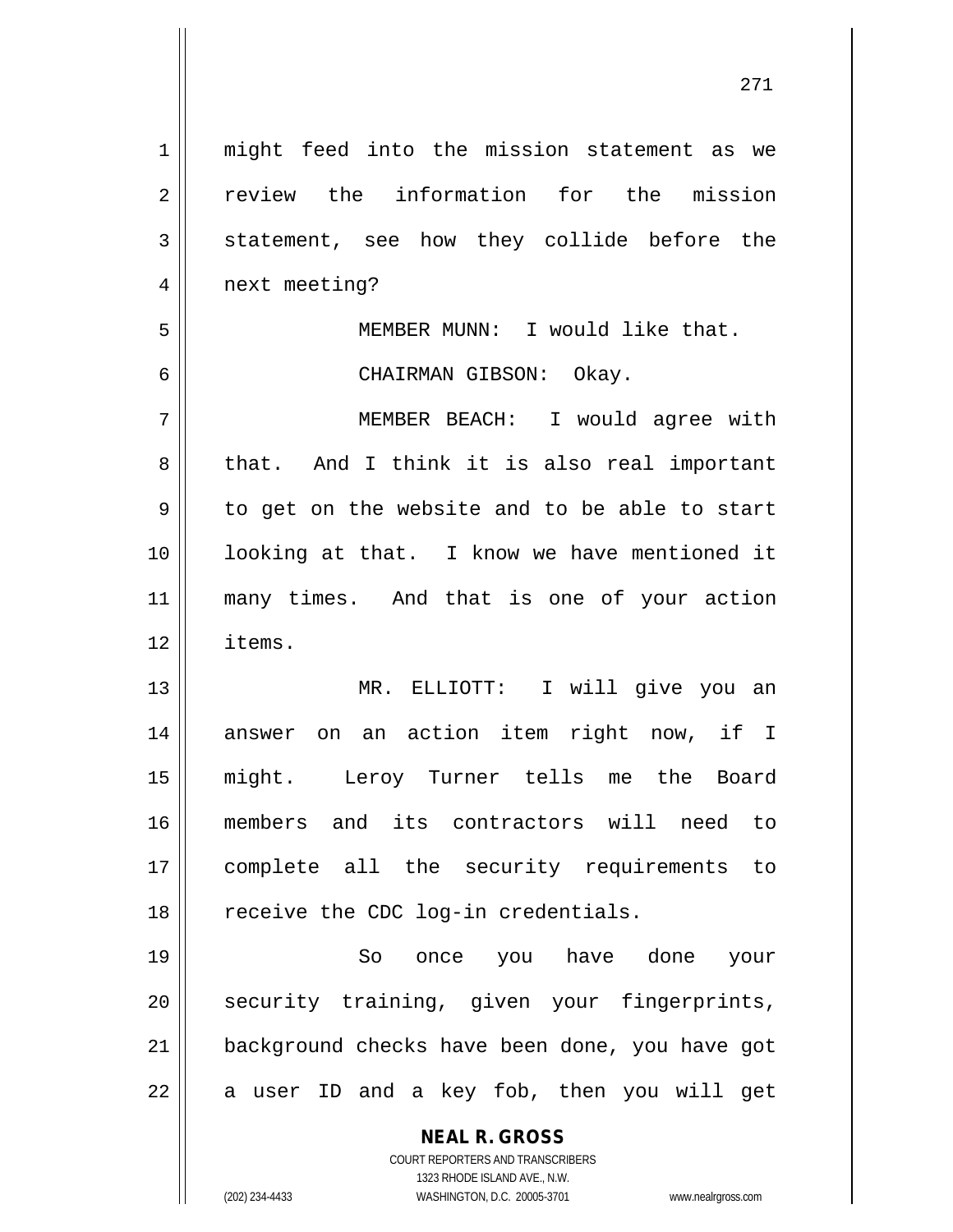$1 \parallel$  access.

| $\overline{2}$ | MR. KATZ: Seven Board members                                                                                                                                   |
|----------------|-----------------------------------------------------------------------------------------------------------------------------------------------------------------|
| 3              | have that about.                                                                                                                                                |
| 4              | MR. ELLIOTT: And so if anybody                                                                                                                                  |
| 5              | has that or -- Leroy thinks that is all going                                                                                                                   |
| 6              | to come due within the next couple of weeks.                                                                                                                    |
| 7              | And then we are ready to give you access.                                                                                                                       |
| 8              | MEMBER BEACH: And that'll be more                                                                                                                               |
| 9              | -- once we have access to that, then will we                                                                                                                    |
| 10             | need more passwords and security to get on                                                                                                                      |
| 11             | that or will it be --                                                                                                                                           |
| 12             | MR. ELLIOTT: No. Once you are in                                                                                                                                |
| 13             | the system, it will go to this.                                                                                                                                 |
| 14             | MEMBER BEACH: It won't be like                                                                                                                                  |
| 15             | that calendar. Thank you. Okay. I am going                                                                                                                      |
| 16             | to try. I should have all of my stuff. I am                                                                                                                     |
| 17             | going to try after this meeting.                                                                                                                                |
| 18             | MR. ELLIOTT:<br>The Board members                                                                                                                               |
| 19             | don't have multiple passwords. So why would                                                                                                                     |
| 20             | they want anybody else having them?                                                                                                                             |
| 21             | MEMBER BEACH: I don't know.<br>That                                                                                                                             |
| 22             | is a good question.                                                                                                                                             |
|                | <b>NEAL R. GROSS</b><br>COURT REPORTERS AND TRANSCRIBERS<br>1323 RHODE ISLAND AVE., N.W.<br>(202) 234-4433<br>WASHINGTON, D.C. 20005-3701<br>www.nealrgross.com |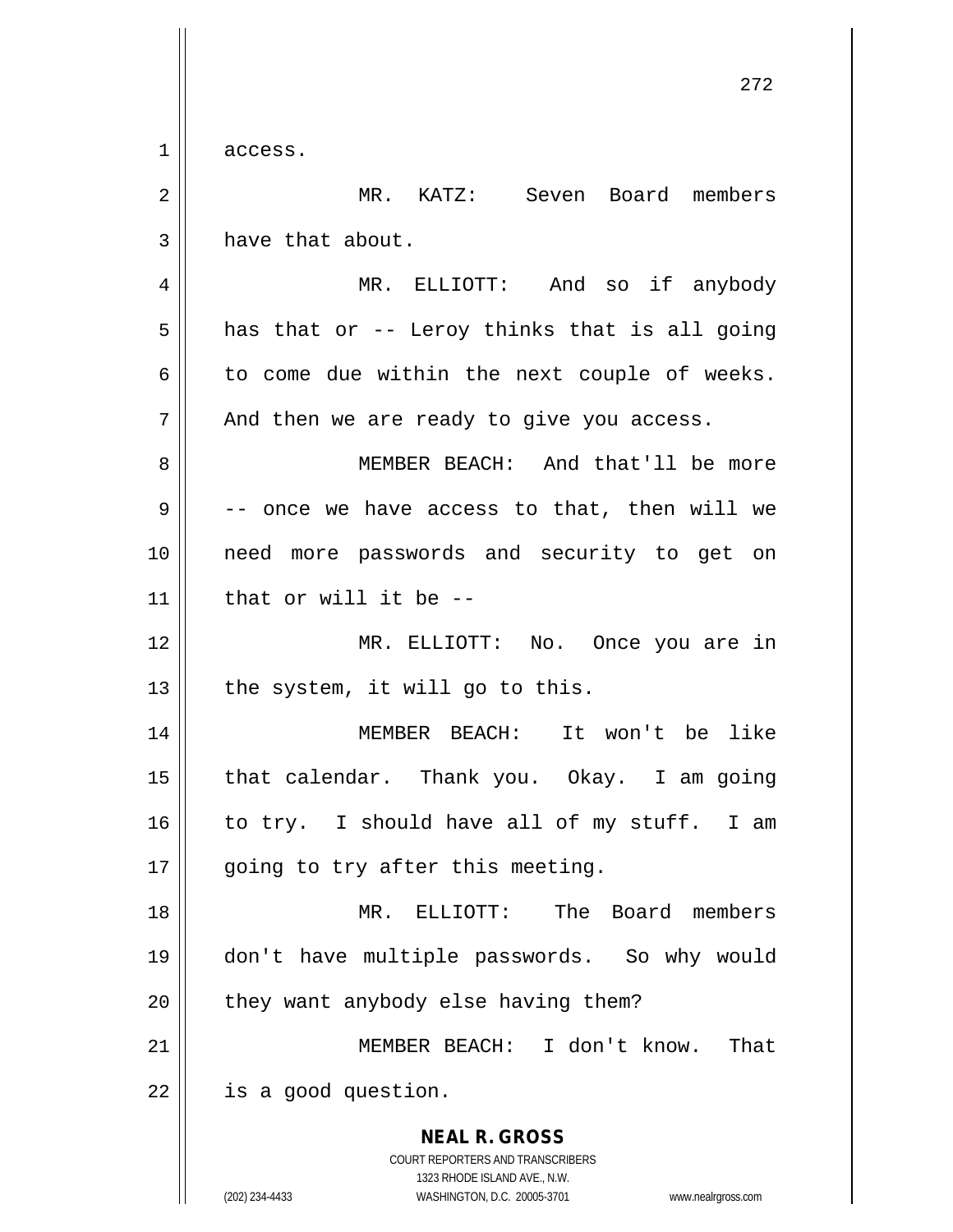**NEAL R. GROSS** COURT REPORTERS AND TRANSCRIBERS 1323 RHODE ISLAND AVE., N.W. (202) 234-4433 WASHINGTON, D.C. 20005-3701 www.nealrgross.com 1 CHAIRMAN GIBSON: So once we have  $2 \parallel$  our key fob and our ID, we have met all of the 3 | other requirements? 4 MR. KATZ: Yes. 5 MEMBER BEACH: Okay. 6 MR. ELLIOTT: And once you have  $7 \parallel$  that, you tell --8 MR. KATZ: Leroy knows it. Leroy  $9$  | knows the individuals. 10 MR. ELLIOTT: You can get access,  $11$  and we can walk you through the access. 12 || MEMBER BEACH: I should have that.  $13$  So I am going to try it out today after this 14 meeting and see if I can -- 15 CHAIRMAN GIBSON: I got my 16 | password last night. 17 MEMBER MUNN: Oh, you did? How 18 || great. All right. You get a gold star. 19 || MR. ZEITOUN: So what is next now, 20 Chairman? 21 CHAIRMAN GIBSON: Well, I think  $22$  | that we are now officially tasking SC&A to put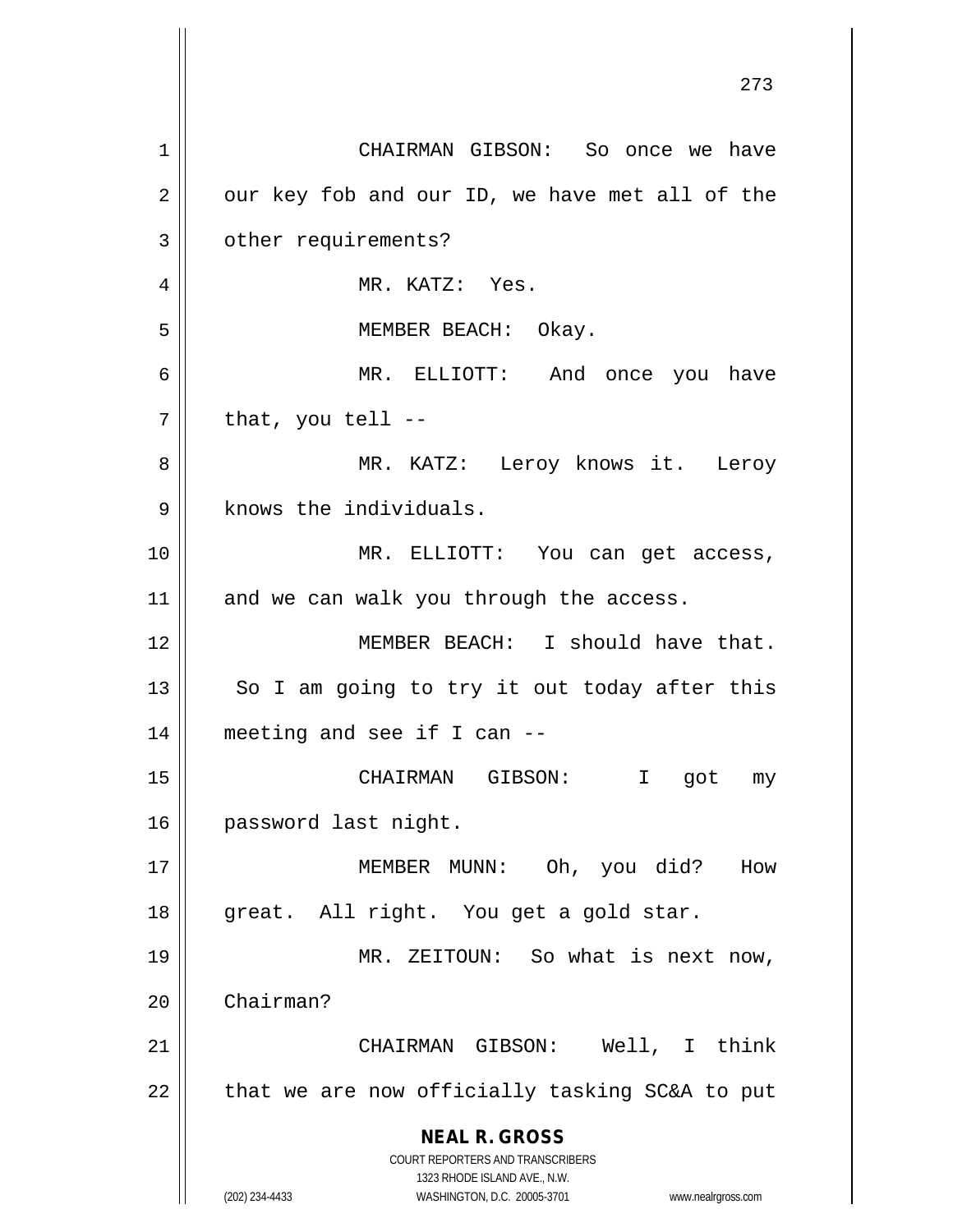**NEAL R. GROSS** COURT REPORTERS AND TRANSCRIBERS 1 together a short list of things that they 2 believe need to be evaluated to make an  $3$  | effective mission statement. 4 || The members along with SC&A and 5 | obviously NIOSH would have input. Larry has 6 already given some good ideas. We will be 7 working at putting together a mission 8 || statement, provide draft number 2. 9 || And then when we come together for  $10$  | the next meeting, SC&A has their list together 11 and we have our second draft of the mission 12 | statement. 13 We will come together and see if 14 || they complement each other or they show a hole 15 in one of the items. 16 MS. ROBERTSON-DEMERS: Who is 17 || going to do the revision? 18 CHAIRMAN GIBSON: The revision of 19 || the mission statement? I will start that. If  $20$  || anyone has their own revisions and comments,  $21$  | please e-mail them to me. And I'll send them  $22$  | back out to everyone else.

1323 RHODE ISLAND AVE., N.W.

(202) 234-4433 WASHINGTON, D.C. 20005-3701 www.nealrgross.com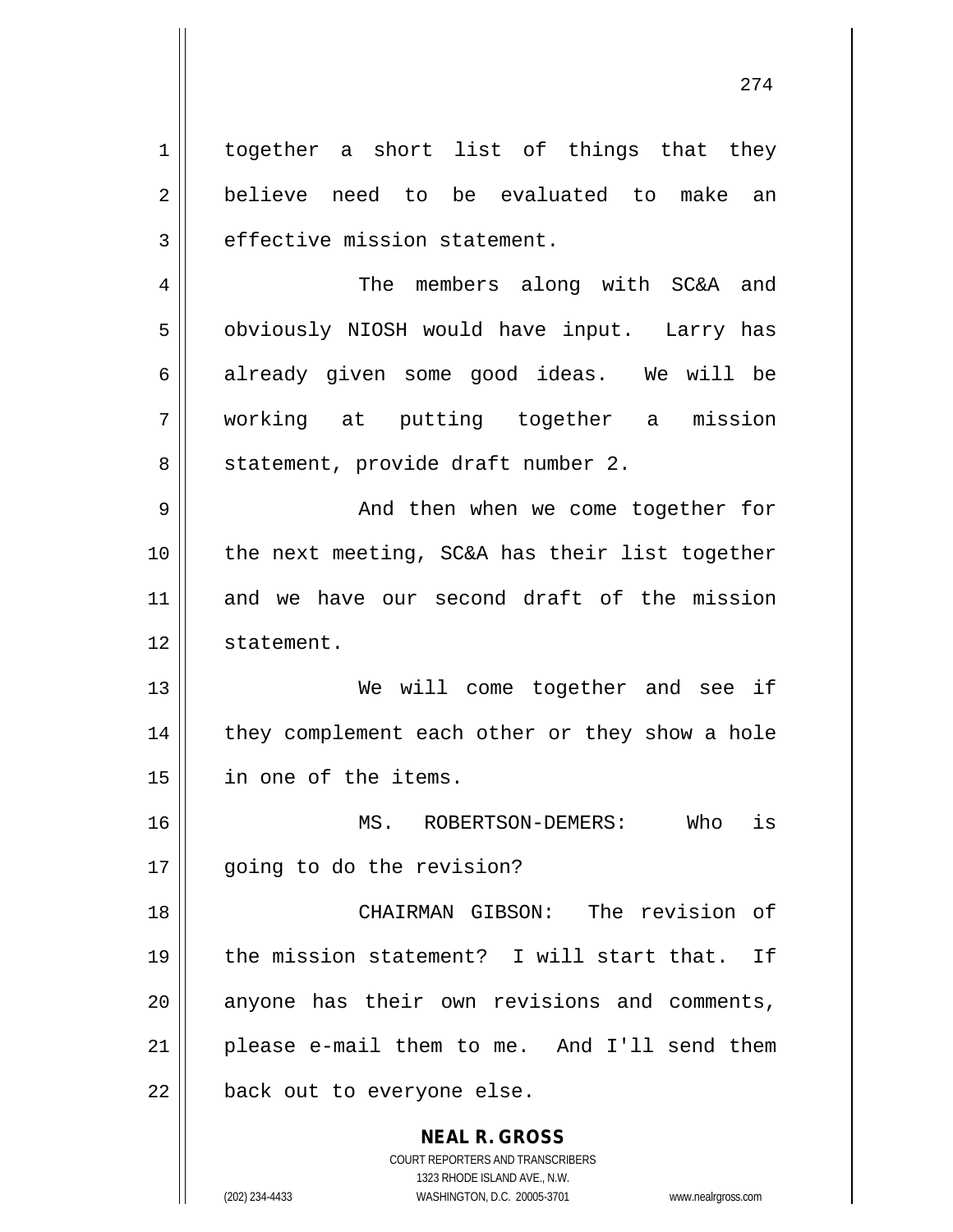1 || MEMBER MUNN: Now, I would hope 2 || that everyone would have some comments and  $3 \parallel$  send them in to Mike so that we have multiple 4 Views of how the mission statement needs to  $5 \parallel$  be, if there's any correction that needs to be 6 made or any formatting changes that are 7 || reasonable. 8 MR. KATZ: And just for 9 clarification, I think what John was saying, 10 in part, was that he would think about and 11 || with others to not just the mission statement 12 but implementation plans and then see how 13 || those may inform the mission statement by 14 coming up with specific implementation plans 15 like the example he gave about evaluating the 16 || impact of input on the Mound site profile. 17 MEMBER MUNN: Yes. 18 MR. KATZ: That is just an 19 example, but that is an actual concrete 20 implementation plan for an evaluation. And it 21 sort of informs how you think about your 22 mission.

> COURT REPORTERS AND TRANSCRIBERS 1323 RHODE ISLAND AVE., N.W. (202) 234-4433 WASHINGTON, D.C. 20005-3701 www.nealrgross.com

**NEAL R. GROSS**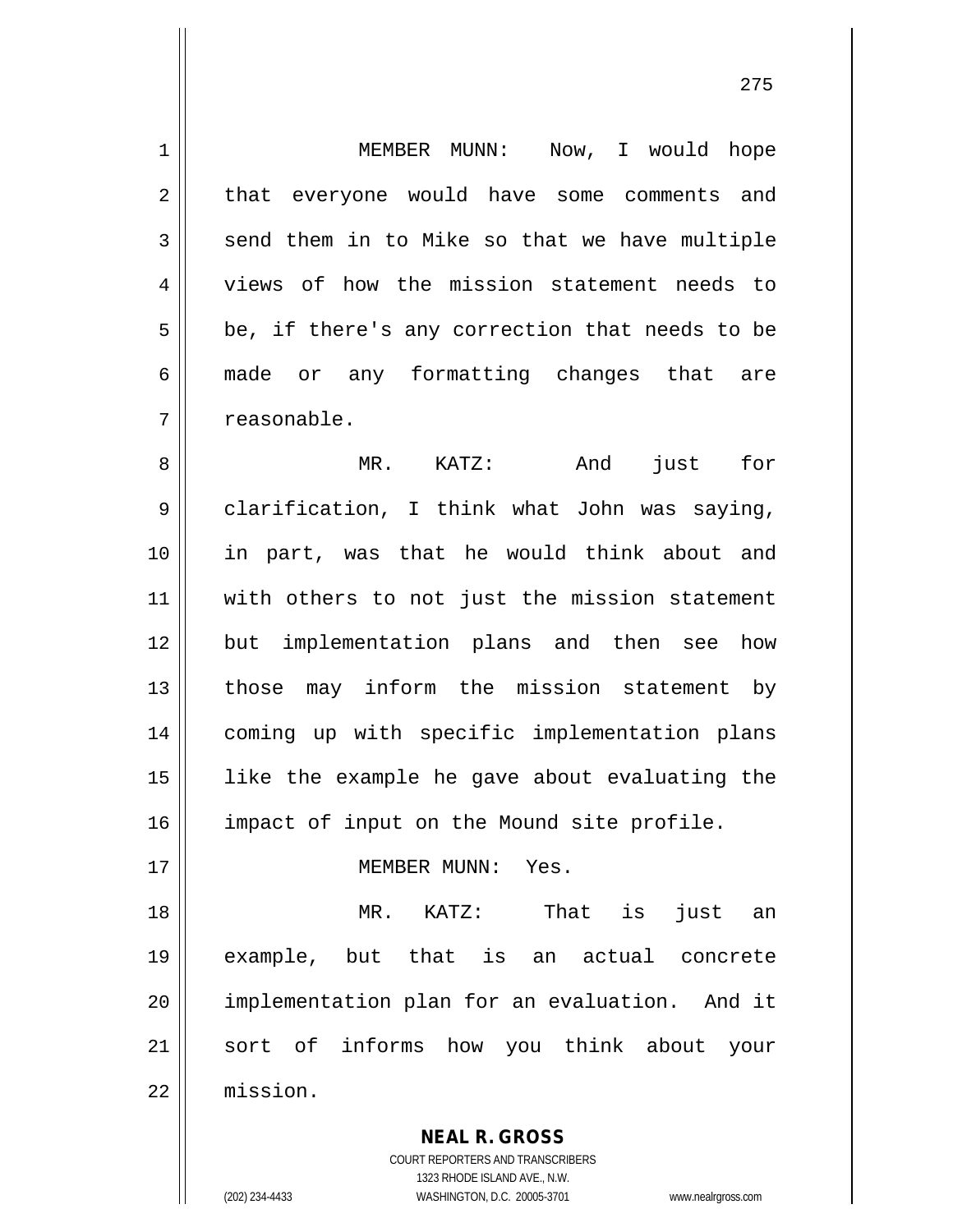**NEAL R. GROSS** 1 | MEMBER MUNN: What specifically  $2 \parallel$  are we going to look at? 3 || MR. KATZ: Yes. MR. MAURO: Yes. That was Ted 5 | speaking, I believe? MR. KATZ: Yes. MR. MAURO: That's exactly what I 8 || had in mind. That is, you know, you come up with some particular things that you think might be valuable, as Mike said. And then when we get back together, we are prepared to see if the mission statement and the kinds of things we 14 || think might be useful make. And that will help formalize, finalize the mission 16 statement. 17 || **And then maybe at that point, once**  we get to the point where yes, this is our mission statement and we have a pretty good || idea of the kinds of things we want done, the next step might be the actual implementation || procedure, the checklist and so forth, that

> COURT REPORTERS AND TRANSCRIBERS 1323 RHODE ISLAND AVE., N.W.

(202) 234-4433 WASHINGTON, D.C. 20005-3701 www.nealrgross.com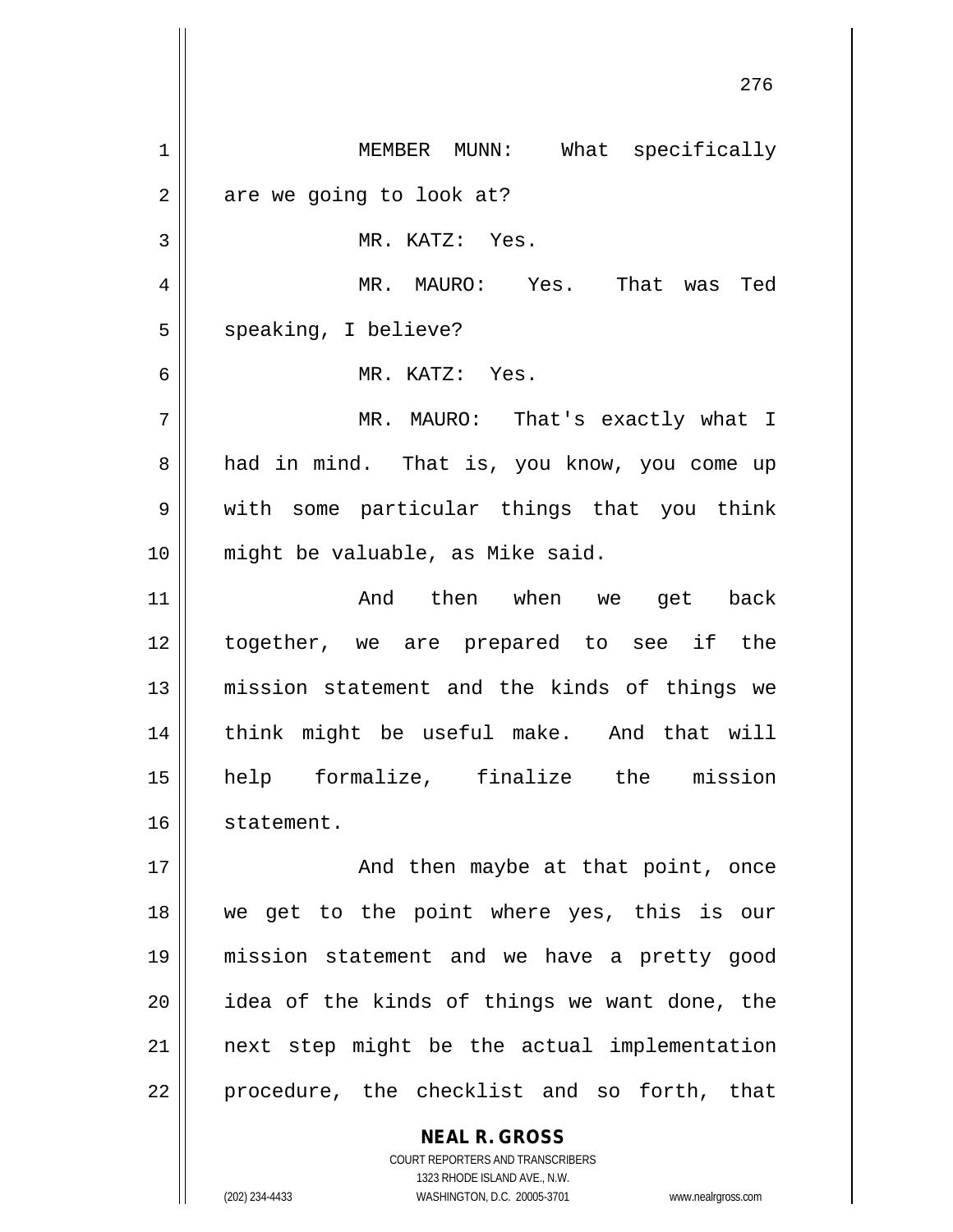**NEAL R. GROSS** COURT REPORTERS AND TRANSCRIBERS 1323 RHODE ISLAND AVE., N.W. (202) 234-4433 WASHINGTON, D.C. 20005-3701 www.nealrgross.com 1 || implements that mission statement taking into 2 | consideration the examples that we developed.  $3 \parallel$  So I think this is a tractable 4 || process that will get us where we are trying  $5 \parallel$  to get. 6 MR. KATZ: Right. 7 CHAIRMAN GIBSON: Okay. Is there  $8 \parallel$  anything else we need to discuss other than  $-$ 9 MR. ELLIOTT: NIOSH had two action 10 items. I believe we completed them both 11 today. NIOSH will continue to work on 12 developing the Outreach Tracking System and 13 || populate it with additional information. ORAU 14 is going to submit things to that for us to 15 populate it with some of the first contract 16 efforts. 17 I think that is what is on our  $18$  | plate. And we are going to get to a  $-$ 19 CHAIRMAN GIBSON: You don't have  $20$  | to repeat it, just however you want. 21 || MR. ELLIOTT: Yes. We are going 22 || to put the schema on paper and flesh out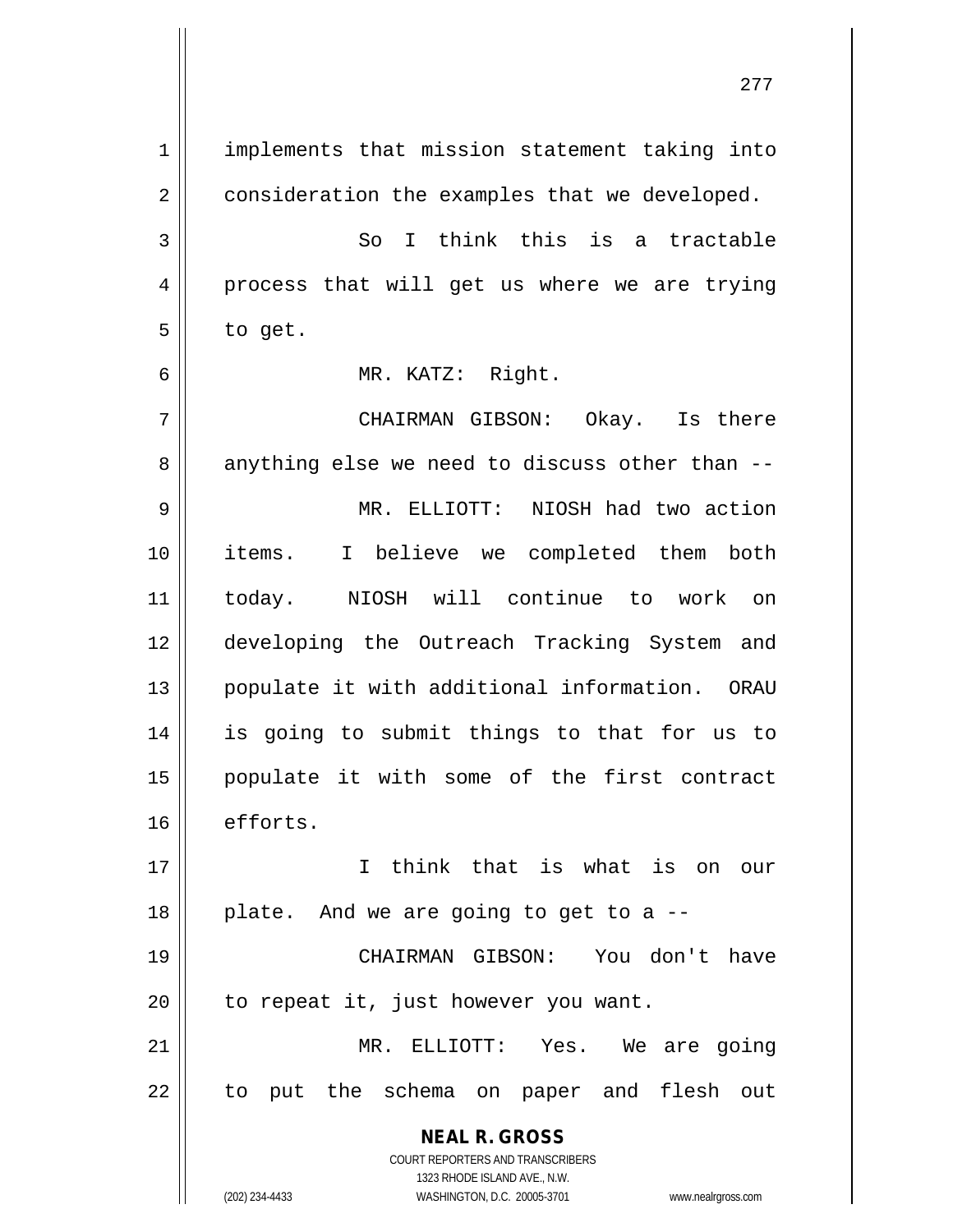**NEAL R. GROSS** COURT REPORTERS AND TRANSCRIBERS 1323 RHODE ISLAND AVE., N.W. (202) 234-4433 WASHINGTON, D.C. 20005-3701 www.nealrgross.com 1 additional information about each one of those  $2 \parallel$  that you might find pertinent and interesting. 3 MR. KATZ: And also, Larry, I 4 || mean, if you have evaluation wishes, certainly  $5 \parallel$  let them be known as well. That will feed  $6 \parallel$  into this process. 7 MR. ELLIOTT: Okay. Good. Glad 8 l to hear that. 9 MS. ROBERTSON-DEMERS: And we had 10 another action item that was still hanging out 11 there. And that is to attend the 12 information-gathering worker outreach meeting. 13 We need to be notified when that is going to 14 | occur. 15 CHAIRMAN GIBSON: Okay. Can SC&A  $16$  be put on the schedule thing that Larry puts  $17 \parallel \quad \text{out?}$ 18 MR. ELLIOTT: Sure. And we will 19 || let you know when the next one happens. I 20 || don't know that there is any planned right now 21 | in the schedules. 22 || MR. ZEITOUN: I give you my card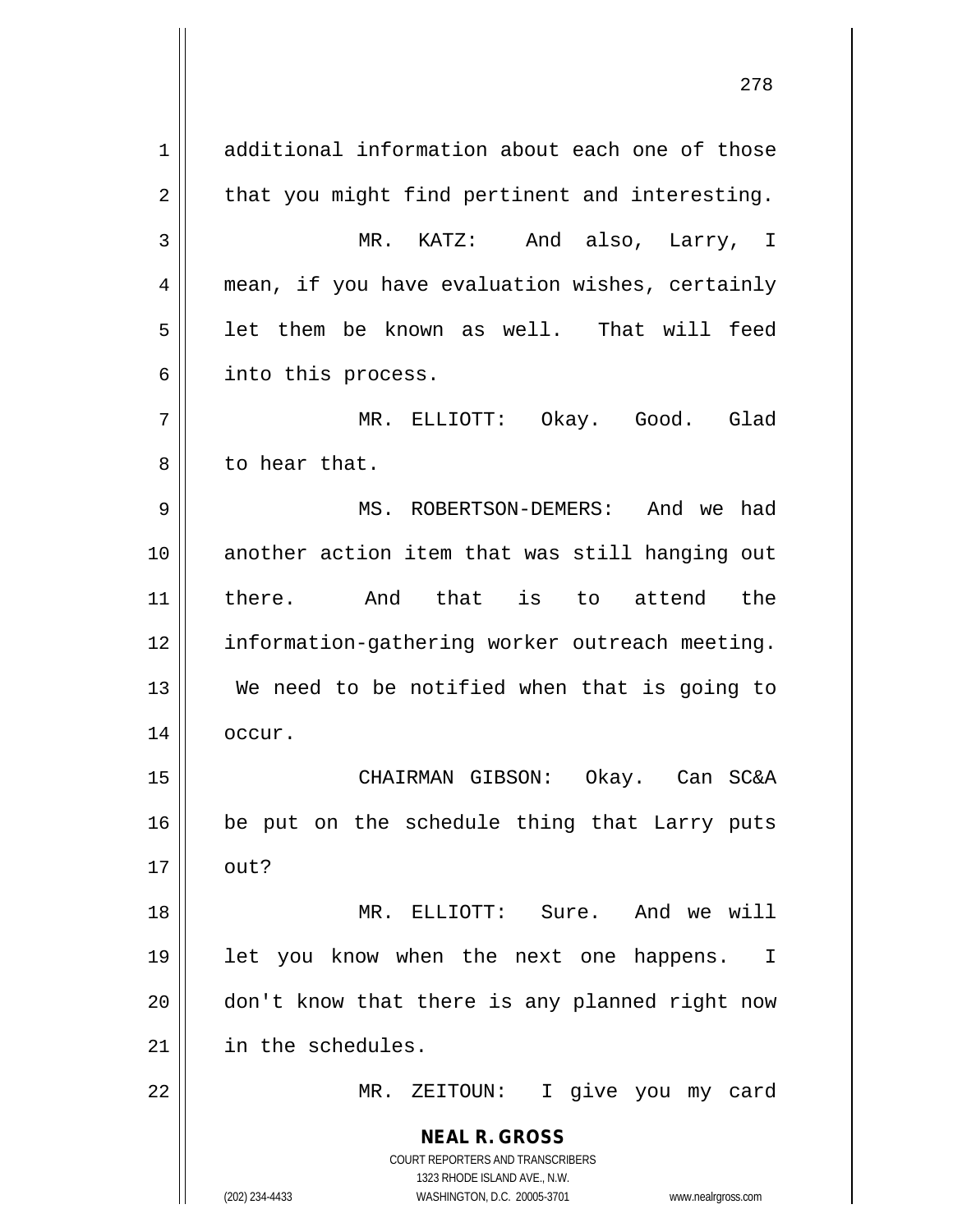**NEAL R. GROSS** COURT REPORTERS AND TRANSCRIBERS 1323 RHODE ISLAND AVE., N.W. (202) 234-4433 WASHINGTON, D.C. 20005-3701 www.nealrgross.com 1 | so you can put us on the distribution. 2 MR. ELLIOTT: Sure. 3 MEMBER BEACH: Well, there was  $4 \parallel$  some talk of SC&A reviewing the new procedure.  $5$  || And there was talk of them not needing to. 6  $\parallel$  So I guess I am wondering if that is something 7 we want to discuss as a workgroup. And do we 8 Want SC&A to officially review 12? 9 MEMBER MUNN: I have not reviewed 10 12 thoroughly myself. And the suggestion that 11 was made earlier, I think, was that until we 12 have reviewed 12 to see whether we feel that 13 || it needs additional review or not, it would be 14 || wise for us to postpone that for at least one 15 meeting. 16 MEMBER BEACH: Okay. 17 || MEMBER MUNN: But perhaps that was 18 || no general consensus on that. 19 MR. ZEITOUN: Regardless, you 20 || know, we have to read it. It's an issue. We  $21$  | cannot really try to --22 MEMBER MUNN: Yes.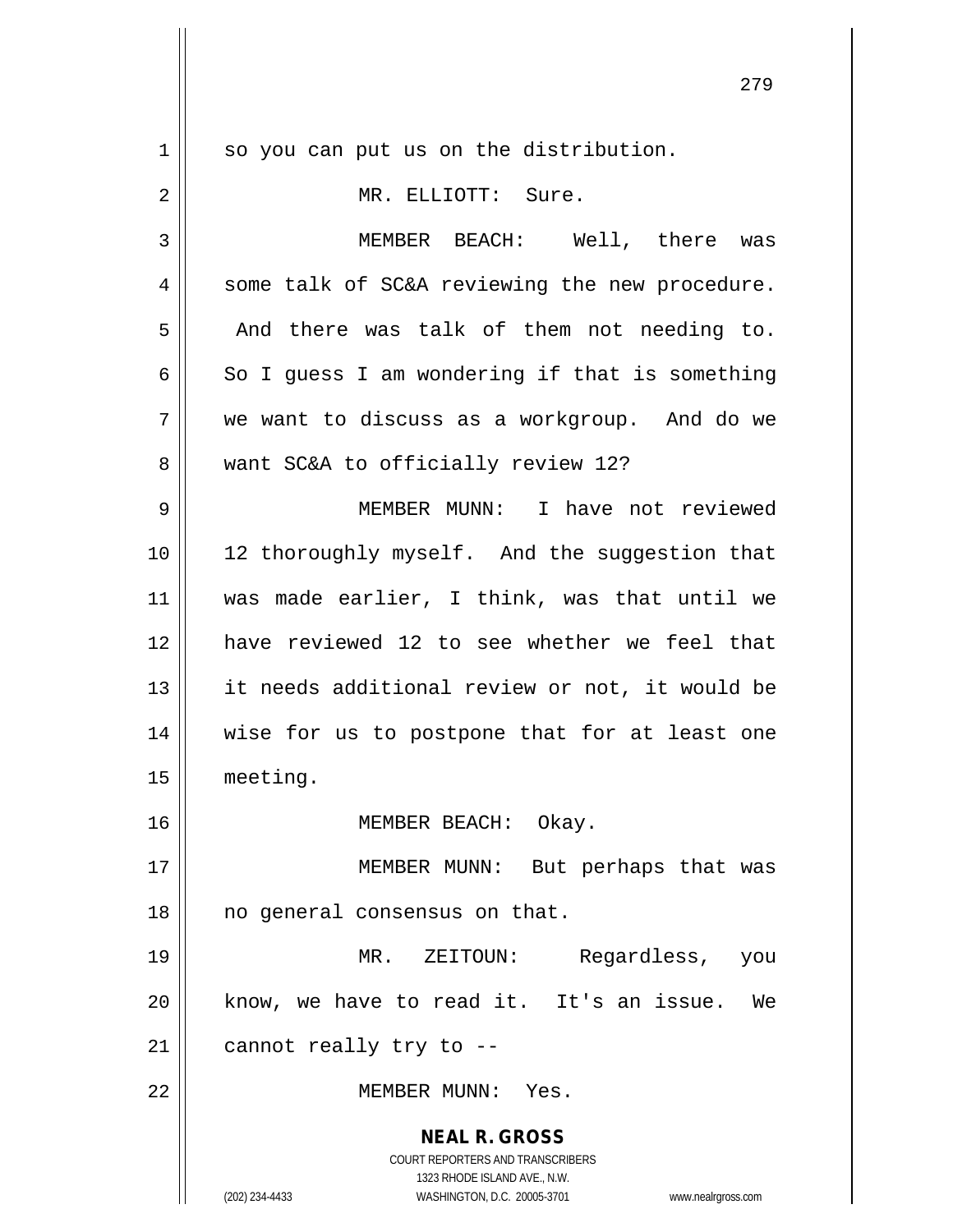| 1  | MR. ZEITOUN: It has to be read.                                                                     |
|----|-----------------------------------------------------------------------------------------------------|
| 2  | MR. KATZ: Yes. My only point, I                                                                     |
| 3  | made the comment. My only point was that once                                                       |
| 4  | the Board members review that procedure, you                                                        |
| 5  | may not feel like you need a technical review                                                       |
| 6  | with a document from SC&A giving the review                                                         |
| 7  | for it. It may be basic enough information                                                          |
| 8  | that you don't need that kind of technical                                                          |
| 9  | review from SC&A.                                                                                   |
| 10 | MR. MAURO: Right now I think I                                                                      |
| 11 | read through a PROC-012. And it seems that                                                          |
| 12 | that lays out a nice menu of the different                                                          |
| 13 | kind of things that are going to be done and                                                        |
| 14 | the different kind -- I think in the                                                                |
| 15 | attachment, there were all the different forms                                                      |
| 16 | that will be completed. I guess that is part                                                        |
| 17 | of this database you folks were looking at                                                          |
| 18 | earlier.                                                                                            |
| 19 | I see that particular document as                                                                   |
| 20 | being very helpful to us in identifying the                                                         |
| 21 | kinds of things that we might want to do                                                            |
| 22 | within that framework. That is, given that                                                          |
|    | <b>NEAL R. GROSS</b>                                                                                |
|    | COURT REPORTERS AND TRANSCRIBERS                                                                    |
|    | 1323 RHODE ISLAND AVE., N.W.<br>(202) 234-4433<br>WASHINGTON, D.C. 20005-3701<br>www.nealrgross.com |
|    |                                                                                                     |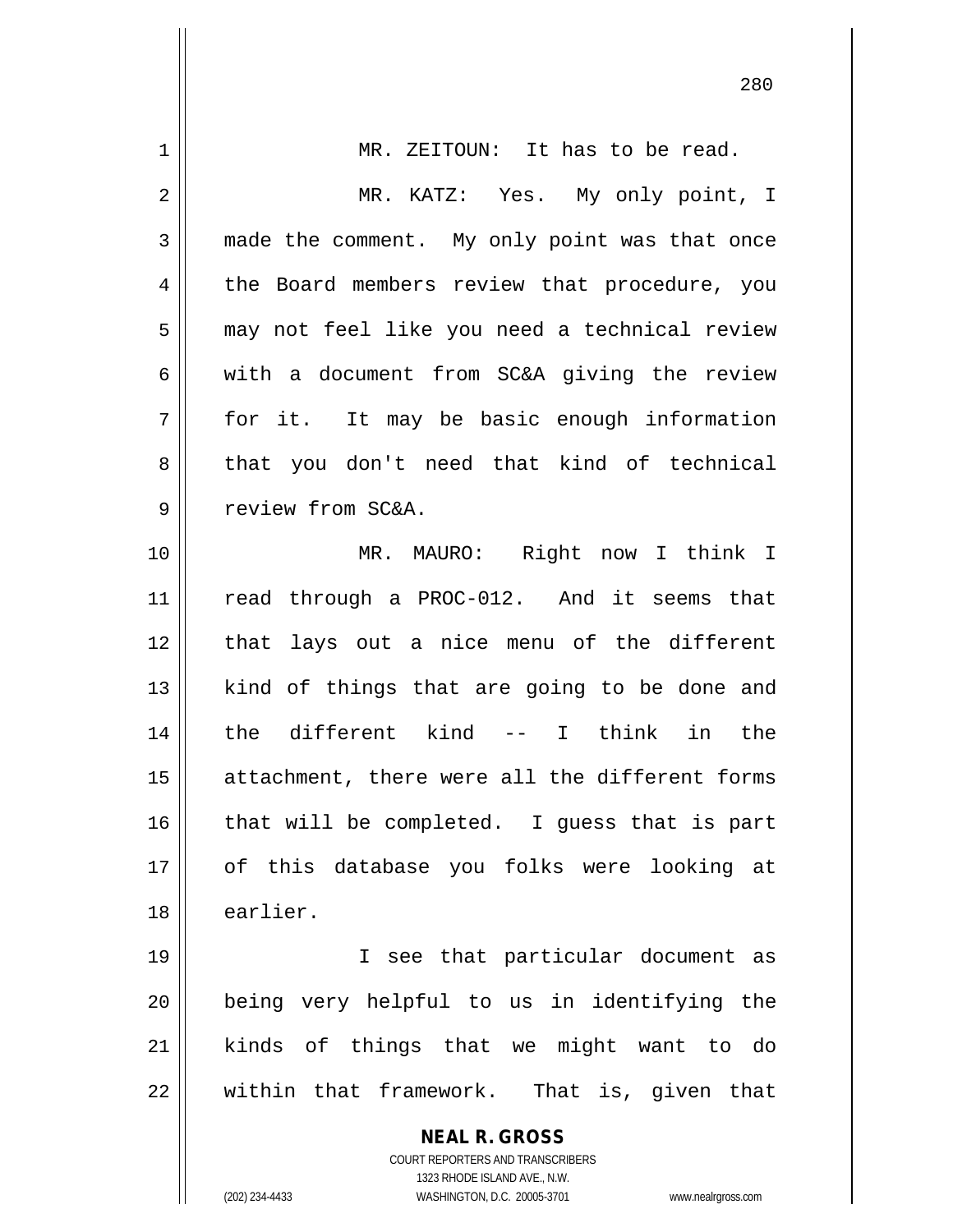$1 \parallel$  this the procedure that NIOSH is following,  $2 \parallel$  right now we will take that as is and say,  $3 \parallel$  "Okay. What are the kids of things that the 4 || Board and SC&A as the contractor might want to 5 do to evaluate the effectiveness and 6 | performance of that program?"

7 As far as reviewing, in a funny  $8 \parallel$  sort of way, I think as far as reviewing the 9 procedure itself, I think it might be 10 premature. Please take this as the way I 11 || think about things. I would rather see what 12 are some of the things that we think might be 13 useful in terms of evaluating performance of 14 || the Outreach Program within the context of 15 | PROC-012?

 And then cone we do that, also we will have some insight because, in effect, when we do that, we will be effectively getting our thoughts together on what we think about PROC-012. I think it will happen all by | itself if you see what I am saying.

22 || MR. ZEITOUN: John, this is Abe.

**NEAL R. GROSS** COURT REPORTERS AND TRANSCRIBERS 1323 RHODE ISLAND AVE., N.W.

(202) 234-4433 WASHINGTON, D.C. 20005-3701 www.nealrgross.com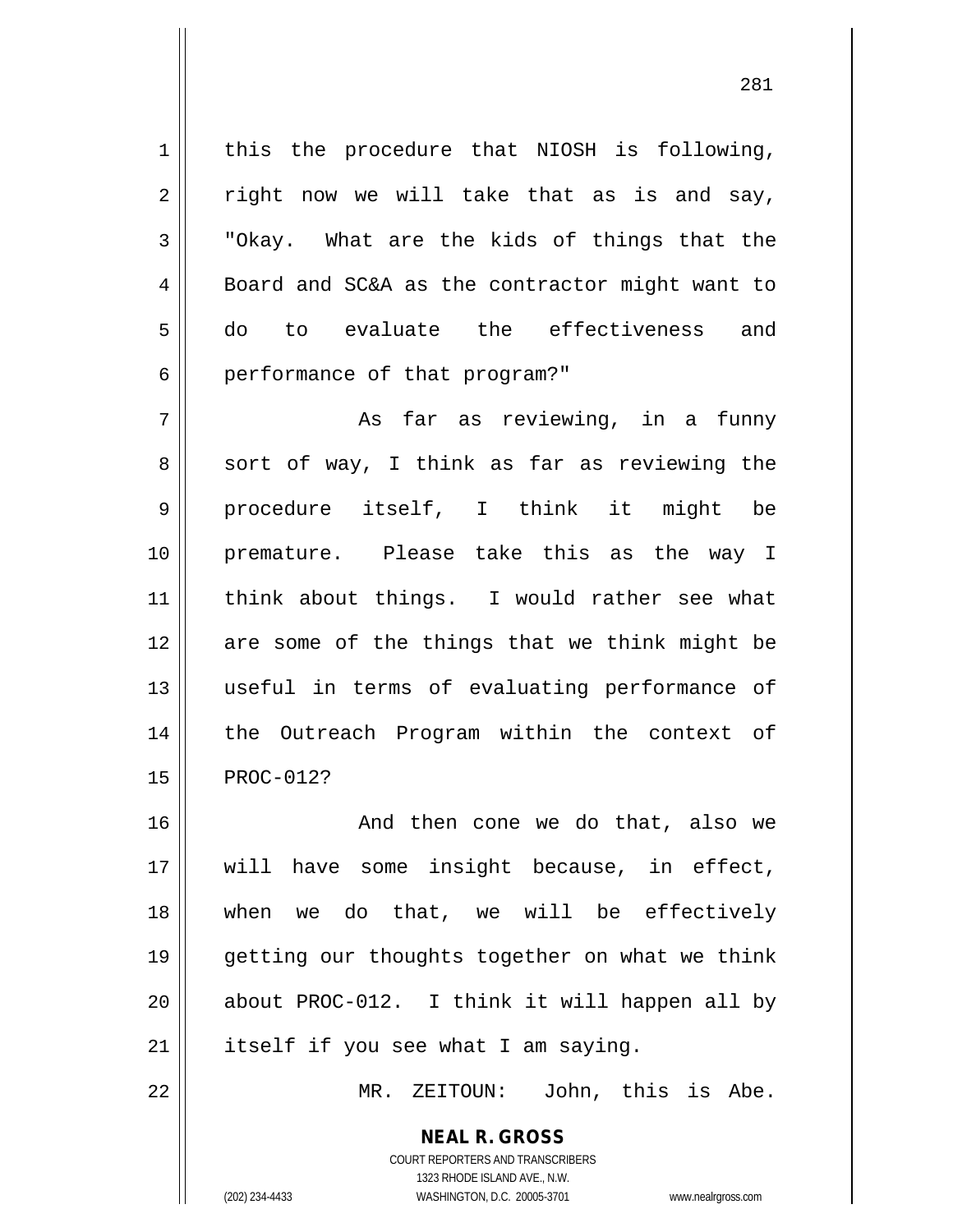**NEAL R. GROSS**  $1 \parallel$  The only thing that I would say, I reviewed  $2 \parallel$  and I concur with you that it's a well-done 3 procedure. However, I would recommend --4 probably Larry would -- it's not a criticism.  $5 \parallel$  But I think if we reach a conclusion, an 6 agreement among ourselves regarding the 7 definition of the outreach and it becomes 8 embedded in yours and it's embedded in ours,  $9 \parallel$  we will go into a meeting the same way. 10 || So that is the only thing that I 11 || would say it will make it more focused. 12 MEMBER BEACH: Sounds fair. 13 MR. MAURO: And I think that this 14 process of identifying things that we would  $15$  || like to do that we think might be useful will 16 almost drive the definition. 17 || MR. ZEITOUN: Right. 18 MR. MAURO: You see, it almost is 19 like things actually happen backwards. The 20 definition of the scope is may very well be 21 || self-defined, self-emerged from the kinds of  $22$  | things  $-$ 

> COURT REPORTERS AND TRANSCRIBERS 1323 RHODE ISLAND AVE., N.W.

(202) 234-4433 WASHINGTON, D.C. 20005-3701 www.nealrgross.com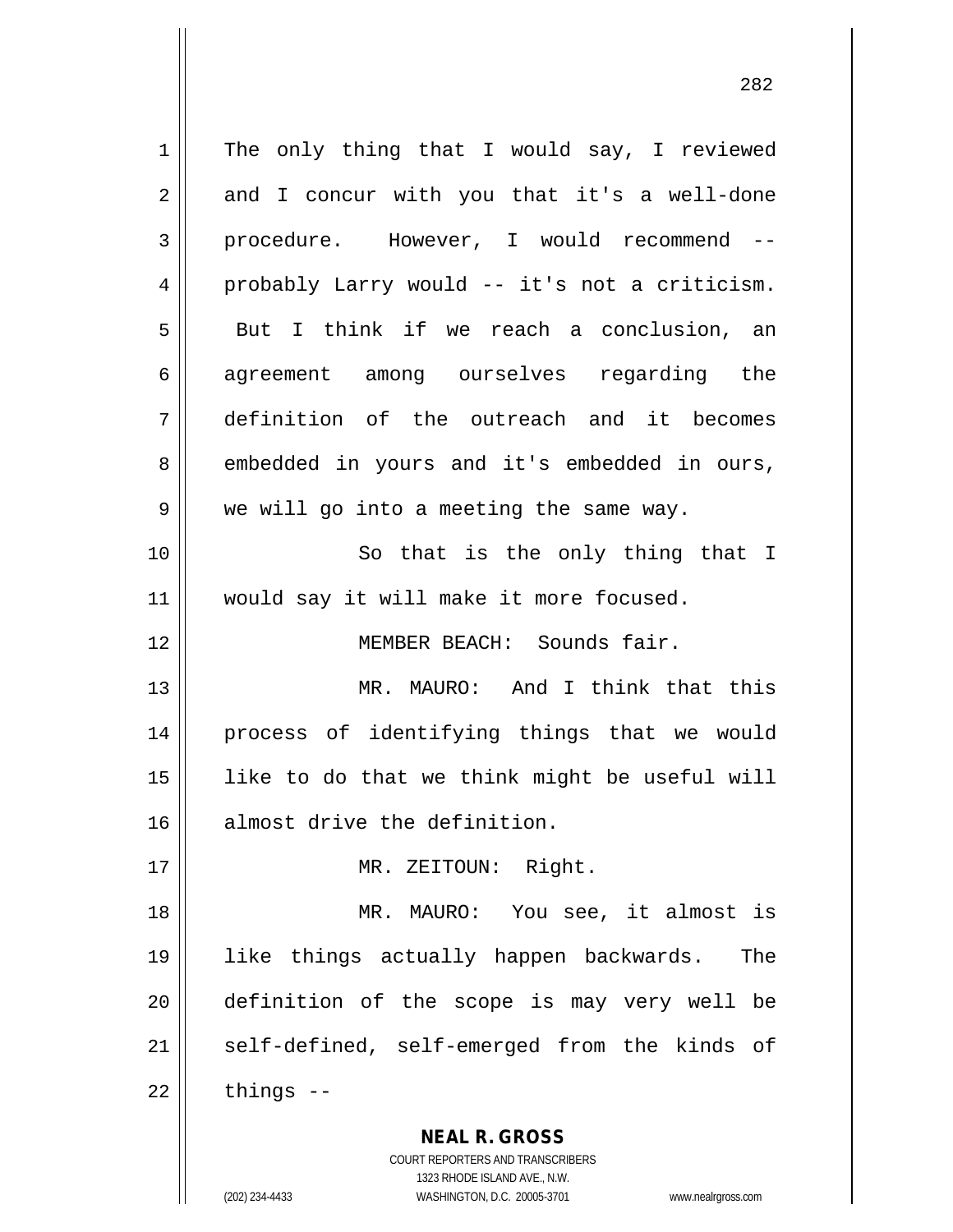**NEAL R. GROSS** COURT REPORTERS AND TRANSCRIBERS 1 MR. ZEITOUN: And that's what 2 || happened today, actually, John. That's what  $3 \parallel$  happened today. All of the discussion led to 4 || refining the objectives of the outreach. 5 || MR. MAURO: Yes. 6 CHAIRMAN GIBSON: Kathy? 7 MS. ROBERTSON-DEMERS: Okay. If 8 we are not going to review 12, because 9 || OTIB-0097 went away, are we just going to 10 || ignore the findings that we have on that that 11 may still be applicable? 12 CHAIRMAN GIBSON: Yes. I think 13 we'll do that. I mean, I don't know that 14 we'll take any action on them right now. 15 || Let's go ahead and get the things done that we 16 || have defined here today. And then once this 17 || group takes a little more structure, you know, 18 || then we can go back and look at these findings 19 and definitely see which ones are still 20 applicable. Does that sound right to 21 everyone? 22 MEMBER MUNN: Yes.

1323 RHODE ISLAND AVE., N.W.

(202) 234-4433 WASHINGTON, D.C. 20005-3701 www.nealrgross.com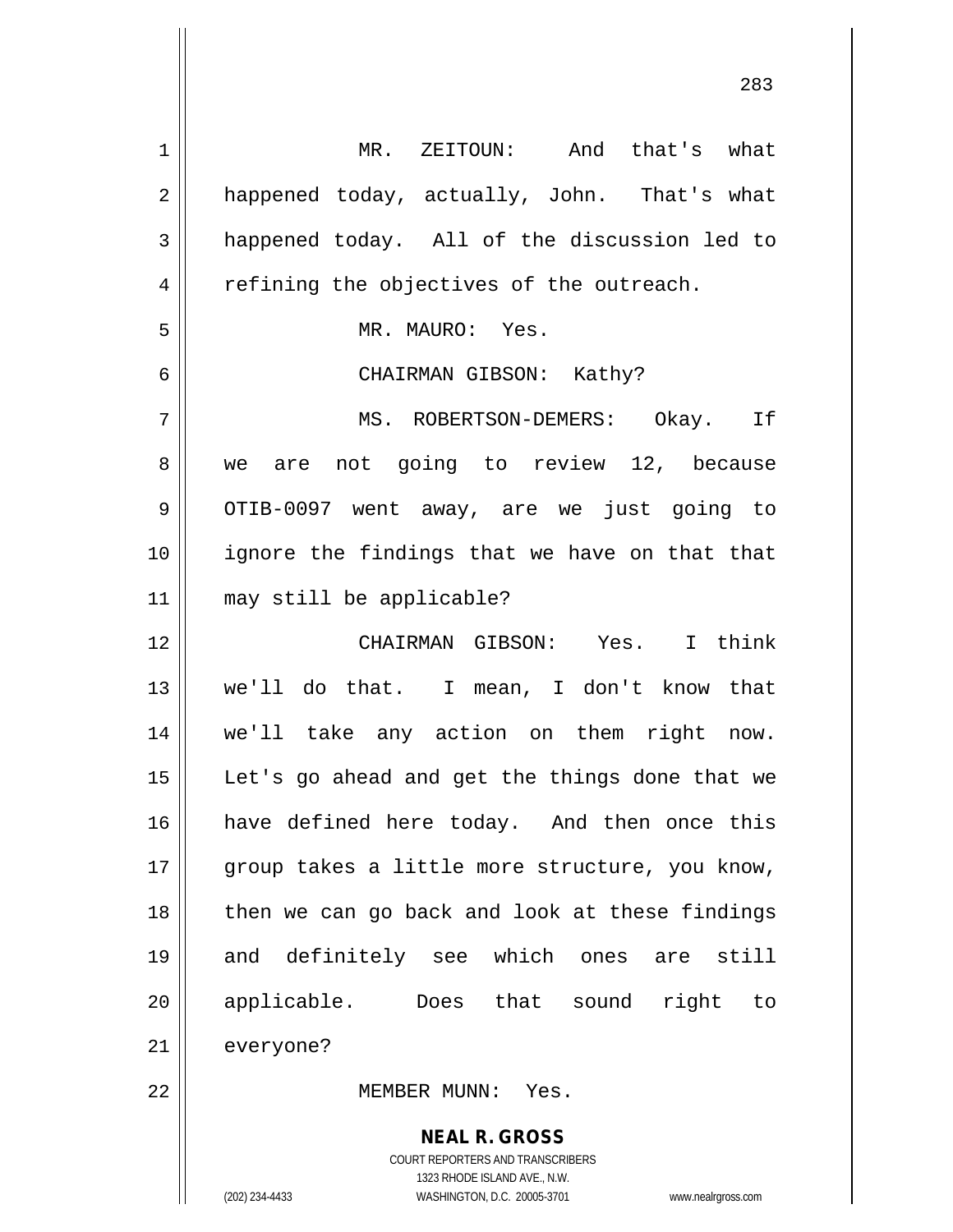**NEAL R. GROSS** COURT REPORTERS AND TRANSCRIBERS 1323 RHODE ISLAND AVE., N.W. (202) 234-4433 WASHINGTON, D.C. 20005-3701 www.nealrgross.com 1 CHAIRMAN GIBSON: Okay. Anything  $2 \parallel$  else before we talk about the next meeting? 3 MEMBER BEACH: That was going to 4 | be my next suggestion. So that is good. 5 || SCHEDULING NEXT MEETING 6 CHAIRMAN GIBSON: I would like to 7 || get tentatively the next meeting scheduled so  $8 \parallel$  we will keep this thing on track now that it 9 || seems like we're getting a little momentum 10 here at no one's fault but mine. 11 MR. ELLIOTT: You waited on us for  $12$  a long time. 13 MR. ZEITOUN: It's Larry's. It's 14 Larry's. 15 (Laughter.) 16 MR. ELLIOTT: It is always 17 Larry's. 18 CHAIRMAN GIBSON: So if we look at 19 something you say shortly after the next full 20 || Board meeting, would that give everyone enough  $21$   $\parallel$  time to  $-$ 22 MR. ELLIOTT: The first week in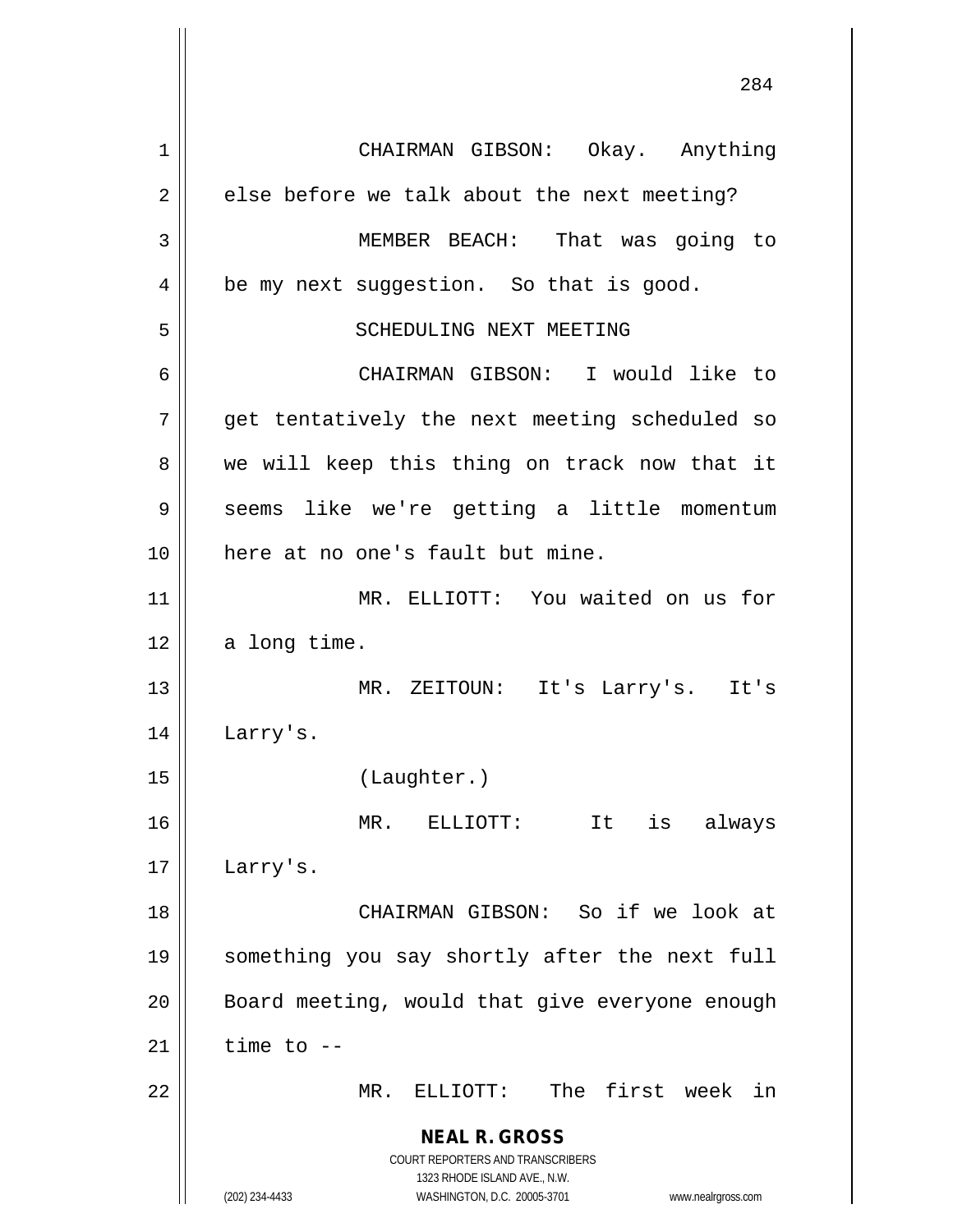**NEAL R. GROSS** COURT REPORTERS AND TRANSCRIBERS 1323 RHODE ISLAND AVE., N.W. (202) 234-4433 WASHINGTON, D.C. 20005-3701 www.nealrgross.com 1 || August sometime are you suggesting? The next  $2 \parallel$  Board meeting is the last week in July, right? 3 || MR. KATZ: Yes. 4 MEMBER MUNN: I can't do the first 5 week in August. For the sake of impact on my  $6 \parallel$  schedule, the second week in August would be 7 idea. Our Procedures is scheduled for 8 Thursday, the 13th. Wednesday, the 12th would  $9 \parallel$  be great. 10 MR. KATZ: That is fine. 11 || MEMBER BEACH: I am clear, too. 12 MEMBER MUNN: August 12th. 13 MR. KATZ: August 12th, is that 14 good for you? 15 CHAIRMAN GIBSON: It's good for 16 me. Is it good for you, Ted? 17 MR. KATZ: Phil, is August 12th 18 good for you? 19 MEMBER SCHOFIELD: August 12th? I  $20$  || believe so. I believe that will be okay. I 21 don't know of anything I've got going on that  $22 \parallel$  date.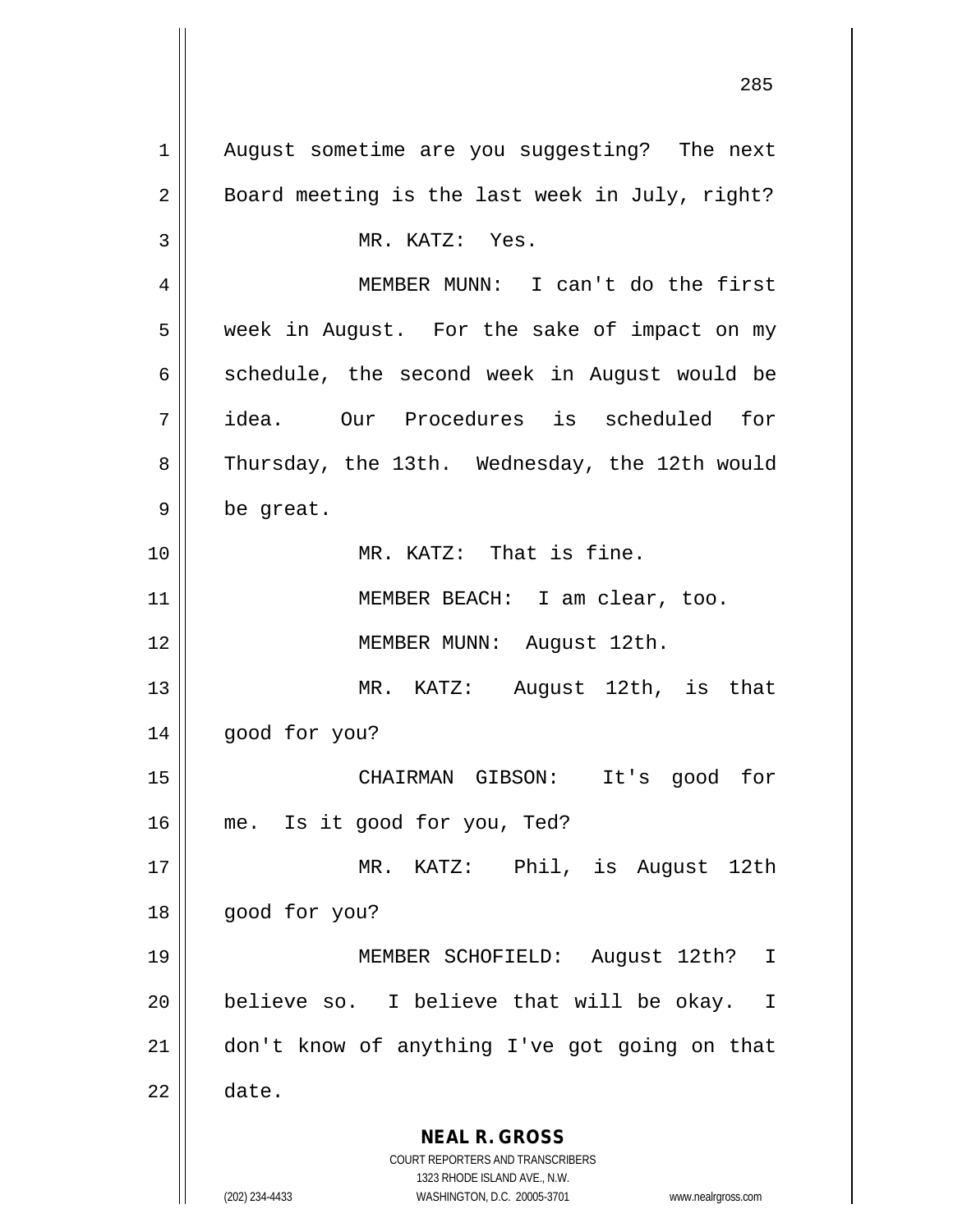**NEAL R. GROSS** COURT REPORTERS AND TRANSCRIBERS 1323 RHODE ISLAND AVE., N.W. (202) 234-4433 WASHINGTON, D.C. 20005-3701 www.nealrgross.com 286 1 || MR. ELLIOTT: Submit time cards.  $2 \parallel$  That's a good date. 3 MR. KATZ: Okay. August 12, next 4 | meeting. 5 CHAIRMAN GIBSON: As Wanda says,  $6 \parallel$  is there anything else for the good of the 7 | order? 8 || (No response.) 9 CHAIRMAN GIBSON: If not, I 10 | declare this meeting adjourned. 11 || MR. KATZ: Thanks to everyone on 12 || the line as well. 13 || (Whereupon, the foregoing matter 14  $\parallel$  was concluded at 3:41 p.m.) 15 16 17 18 19 20 21 22